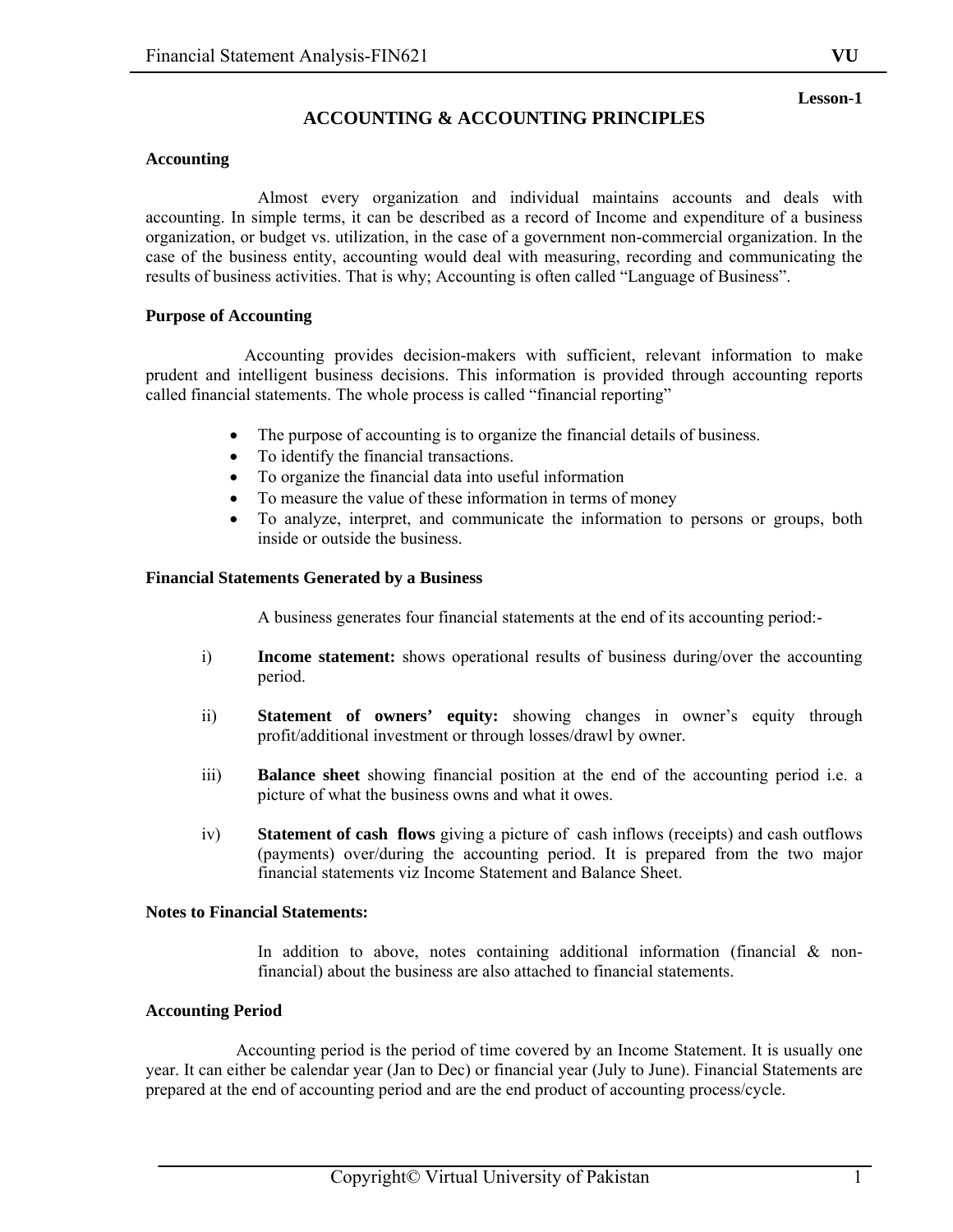## **1. Sole Proprietorship**

According to D.W.T. Stafford, "It is the simplest form of business organization, which is owned and controlled by one man"

Sole proprietorship is the oldest form of business organization which is owned and controlled by one person. In this business, one man invests his capital himself. He is all in all in doing his business. He enjoys the whole of the profit. The features of sole proprietorship are:

- Easy Formation
- Unlimited Liability
- Ownership
- Profit
- Management
- Easy Dissolution

## **2. Partnership**

According to Partnership Act, 1932, "Partnership is the relation between persons who have agreed to share the profits of a business carried on by all or any of them acting for all."

Partnership means a lawful business owned by two or more persons. The profit of the business shared by the partners in agreed ratio. The liability of each partner is unlimited. Small and medium size business activities are performed under this organization. It has the following features:

- Legal Entity
- Profit and Loss Distribution
- Unlimited Liability
- Transfer of Rights
- Management
- Number of Partners

#### **3. Joint Stock Company**

According to S. E. Thomas, "A company is an incorporated association of persons formed usually for the pursuit of some commercial purposes"

A joint stock company is a voluntary association of persons created by law. It has a separate legal entity apart from its members. It can sue and be sued in its name. In the joint stock company, the work of organization begins before its incorporation by promoters and it continues after incorporation. The joint stock company has the following feature:

- Creation of Law
- Separate Legal Entity
- Limited Liability
- Transferability of shares
- Number of Members
- Common Seal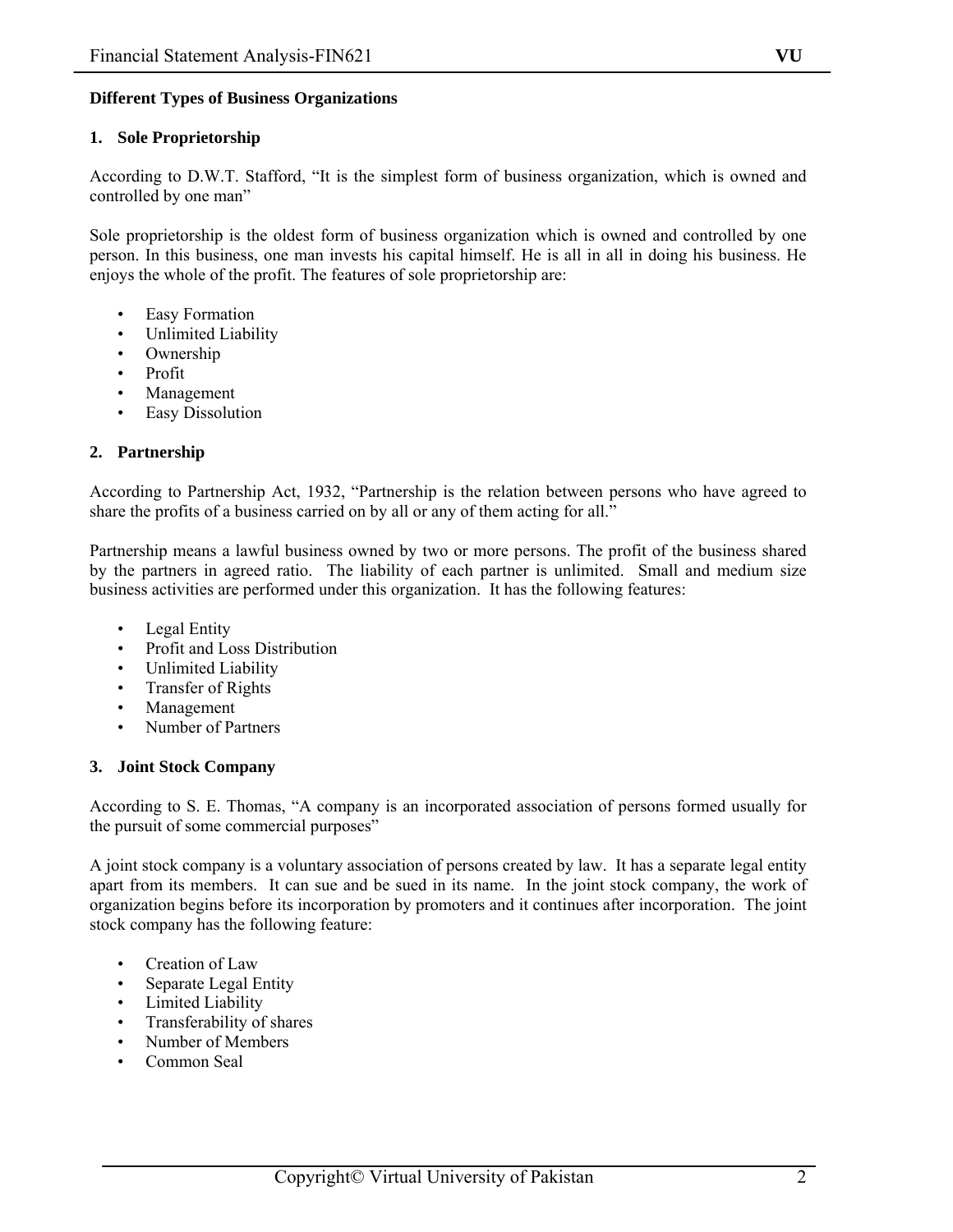## **Generally Accepted Accounting Principles (GAAP)**

 These are 'Ground rules' i.e. Principles for preparing financial statements. These are constantly evolving. These embody accounting concepts, measurement techniques and standards of presentation of financial statements. These Accounting Principles enable comparability between various enterprises and of the operational performance of the same enterprise over many years. These give reliability to Financial Statements.

Following are some of the Generally Accepted Accounting Principles:

- i) **Entity principle**: specific business entity separate from personal affairs of the owner(s).
- ii) **Cost principle**: valuation and recording of assets at cost.
- iii) **Going-concern assumption:** connected with cost principle, assets acquired for use and not for resale.
- iv) **Objectivity principle**: definite, factual basis for assets valuation; measuring transactions objectively.
- v) **Stable currency principle.** The currency remains more or less stable and rate of inflation is almost zero.
- vi) **Adequate disclosure concept:** facts necessary for proper interpretation of statements; "subsequent events", lawsuits against the business, assets pledged as securities/collaterals, contingent liabilities etc; reflected in Notes.

## **ACCOUNTING EQUATION**

#### ASSETS = LIABILITIES + OWNER'S EQUITY

 Balance Sheet is based on Accounting Equation. It is in fact, a detailed statement of the Equation. The Equation in a way shows, utilization of Funds and Sources of Funds. In other words, it shows what a business OWNS and what it OWES. Alternately, the Accounting Equation or Balance Sheet is a description of Total Assets of a business against the claimants of these Assets. Therefore, this Equation shows financial position on a specific date. The three titles in the Equation are Elements of Balance Sheet. Similarly Elements of Income Statement would be Revenues & Expenses and their net affects Owner's equity.

 Within the Elements, there would be sub-elements, for example, the Element or Account "Assets" would consist of cash, Accounts Receivable, Land, and Building etc. Each financial transaction affects two or more elements or sub-elements of the Accounting Equation. Therefore, we can say that each financial transaction affects Balance Sheet i.e. financial position of the business. This would be clear from the following illustration.

#### **Khizr property dealer**:

The proprietor starts business with deposit of Rs.180, 000. On July 1, 2006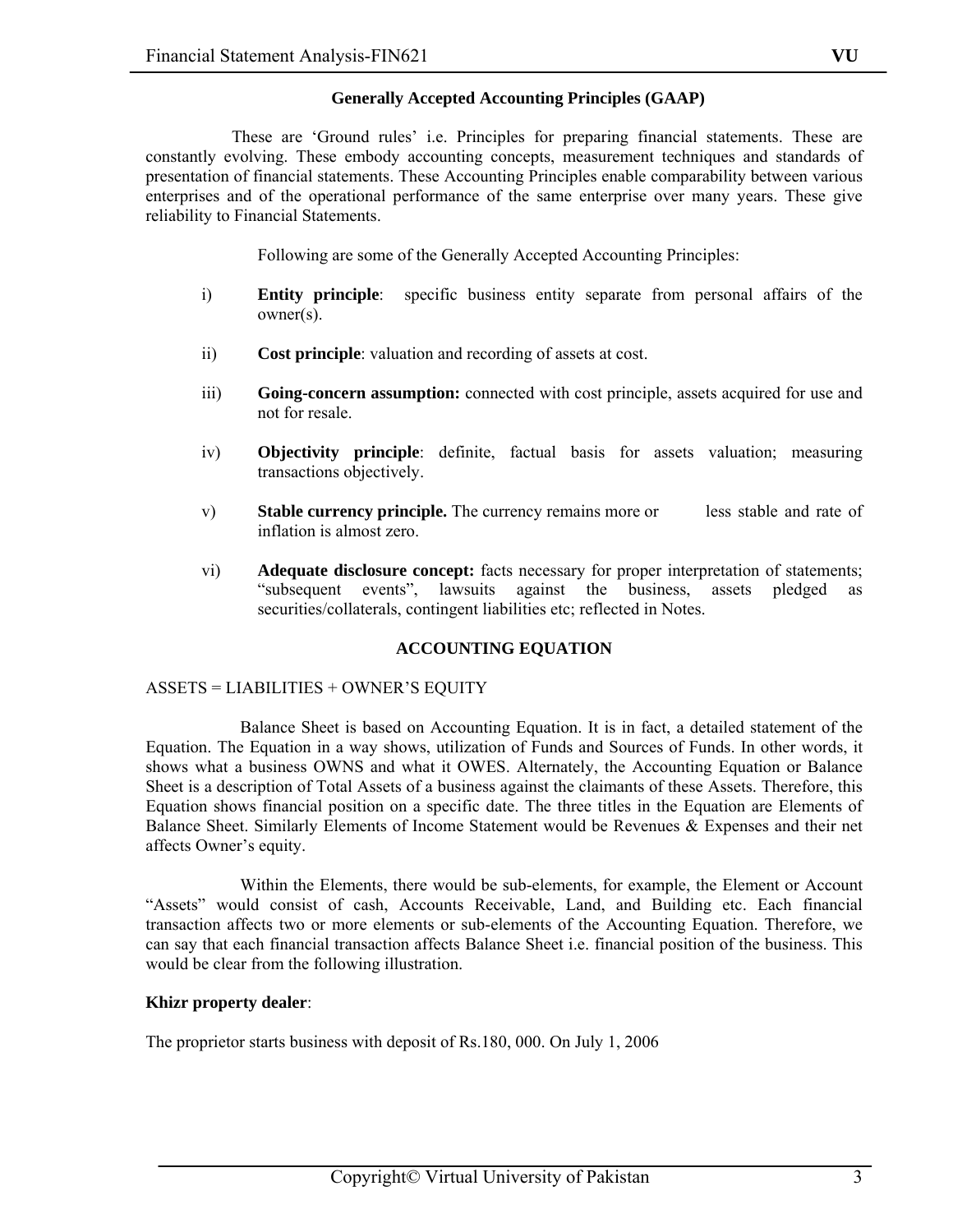## **Financial Position as on July 1, 2006**

|                                                          | Assets $(Rs)$ | Owner's equity (Rs)    |
|----------------------------------------------------------|---------------|------------------------|
| Deposit in business by proprietor/Cash 180,000<br>owner. |               | Khizr, Capital 180,000 |

## **Jul 3, 06**

j

## **Land Valuing Rs. 141, 000 is purchased for cash on July 3. Financial Position on that date would be**

| $\prod$ | Purchase of land for cash | Cash                    | 39,000  | Khizr, Capital       | 180,000 |
|---------|---------------------------|-------------------------|---------|----------------------|---------|
|         | (Rs.141,000)              | Land                    | 141,000 |                      |         |
|         |                           | Total assets            | 180,000 | Total owner's equity | 180,000 |
|         |                           |                         |         |                      |         |
|         |                           | (Cash is reduced by)    |         |                      |         |
|         |                           | Rs.141, 000, but        |         |                      |         |
|         |                           | correspondingly a new   |         |                      |         |
|         |                           | asset land has come up) |         |                      |         |

## **Jul 5, 06**

| $III$ ) | Purchase of building for<br>$(Rs.36,000)$ partly on cash | Cash<br>Land | 24,000<br>141,000 | Liabilities & Owner's equity<br>Accounts/Notespayable21,000 |         |
|---------|----------------------------------------------------------|--------------|-------------------|-------------------------------------------------------------|---------|
|         | Rs.15,000) and partly on credit $\vert$ Building         |              | 36,000            | Owner's equity                                              | 180,000 |
|         | (Rs.21,000)                                              |              |                   |                                                             |         |
|         |                                                          | Total assets | 2,01,000          | Total                                                       | 201,000 |

Rs.15, 000 is paid in cash for the building which further reduces cash from Rs.39, 000 to Rs.24, 000. For remaining amount of Rs.21, 000, a liability in the form of accounts or notes payable involve interest, where as accounts payable are without interest.

**July 10, 2006**: A part of land valuing Rs.11, 000 was sold on credit. A new asset "Accounts Receivable" has been introduced. The new financial position as a result of this transaction would be:

| iv) | Sale of part of Cash |                                          |         | 24,000   Accounts Payable | 21,000  |
|-----|----------------------|------------------------------------------|---------|---------------------------|---------|
|     |                      | land on credit for   Accounts Receivable |         | $11,000$   Owner's equity | 180,000 |
|     | Rs.11,000            | Land                                     | 130,000 |                           |         |
|     |                      | <b>Building</b>                          | 36,000  |                           |         |
|     |                      | Total                                    | 201,000 |                           | 201,000 |

**July 14, 2006:** Office equipment for Rs.5400/- was purchased on credit. A new liability of Rs.5400 has accrued, raising Accounts Payable from Rs.21, 000 to Rs.26, 400.

| V) | Purchase of Office   Cash |                             |         | 24,000   A/C Payable | 26,400  |
|----|---------------------------|-----------------------------|---------|----------------------|---------|
|    | Equipment                 | for $\vert$ A/Cs Receivable | 11,000  | Owner's equity       | 180,000 |
|    | Rs.5400 on credit.        | Land                        | 130,000 |                      |         |
|    |                           | <b>Building</b>             | 36,000  |                      |         |
|    |                           | Office equipment            | 5,400   |                      |         |
|    |                           | Total                       | 206,400 |                      | 206,400 |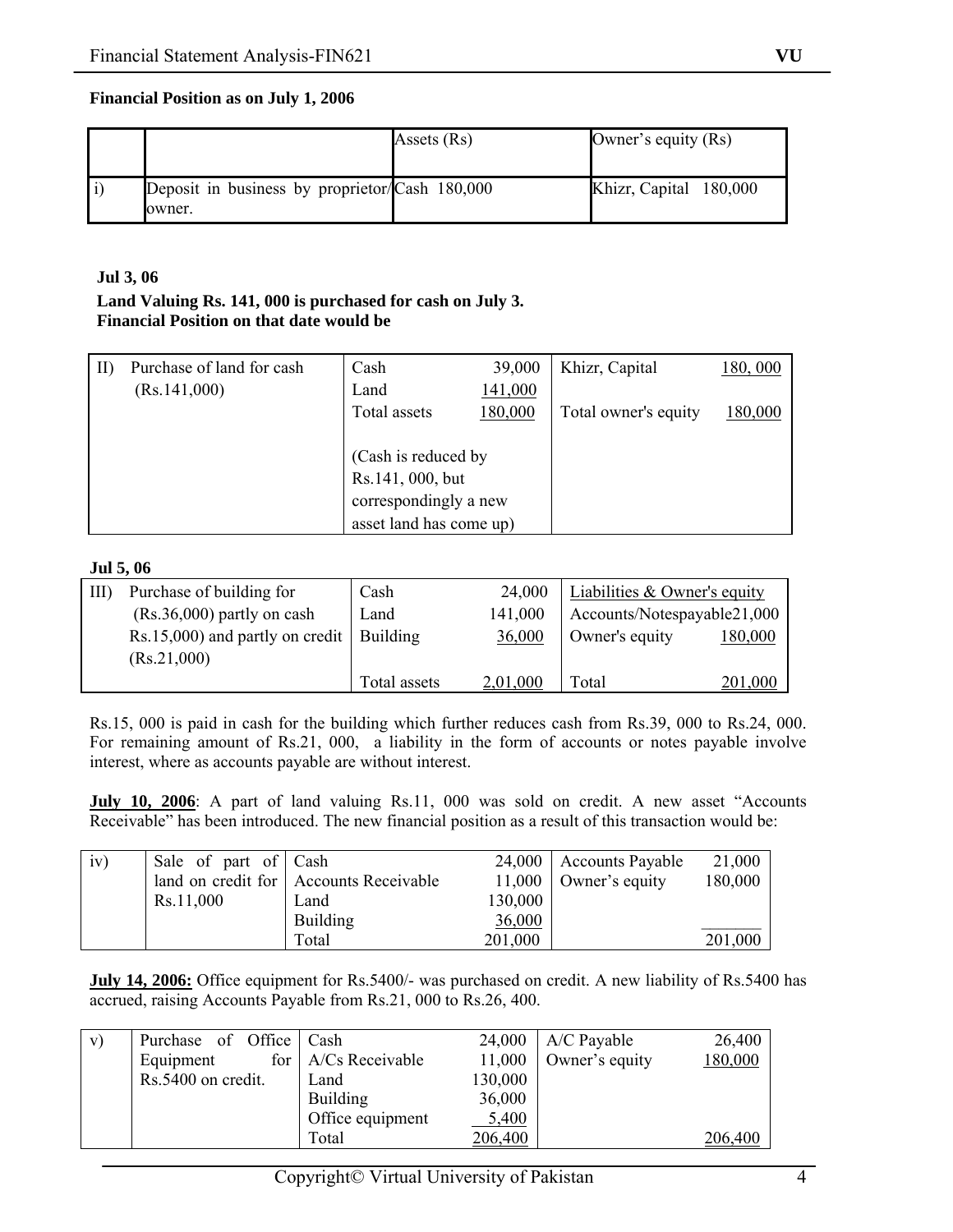**July 20, 2006**. Accounts receivable which were Rs.11, 000 on July 14, have been converted into cash to the extent of Rs.1, 500. Cash has therefore increased from Rs.24, 000 to Rs.25, 500 and accounts receivable have correspondingly decreased to Rs.9, 500

| (VI) | Partial collection of | Cash             | 25,500  | $A/Cs$ payable | 26,400  |
|------|-----------------------|------------------|---------|----------------|---------|
|      | Accounts $(Rs.15,00)$ | A/C receivable   | 9,500   | owner's equity | 180,000 |
|      |                       | Land             | 130,000 |                |         |
|      |                       | <b>Building</b>  | 36,000  |                |         |
|      |                       | Office equipment | 5,400   |                |         |
|      |                       | Total            | 206,400 | Total          | 206400  |

## **July 31, 2006**

j

| (VII | Payment of liability     | Cash             | 22,500  | $A/Cs$ payable | 23,400         |
|------|--------------------------|------------------|---------|----------------|----------------|
|      | $(A/C$ payable) Rs.3,000 | A/C receivable   | 9,500   | owner's equity | <u>180,000</u> |
|      |                          | Land             | 130,000 |                |                |
|      |                          | <b>Building</b>  | 36,000  |                |                |
|      |                          | Office equipment | 5,400   |                |                |
|      |                          | Total            | 203,400 | Гоtal          | 2,03,400       |

 It is thus clear from the above illustration that each financial transaction affects financial position, (which in effect is the balance sheet). Accounting period in the example was one month. It must also be noted no business activity (commissions/ fees/ Revenues & Expenses) was involved in above example. Only setting up of business was involved and therefore owner's equity remains the same.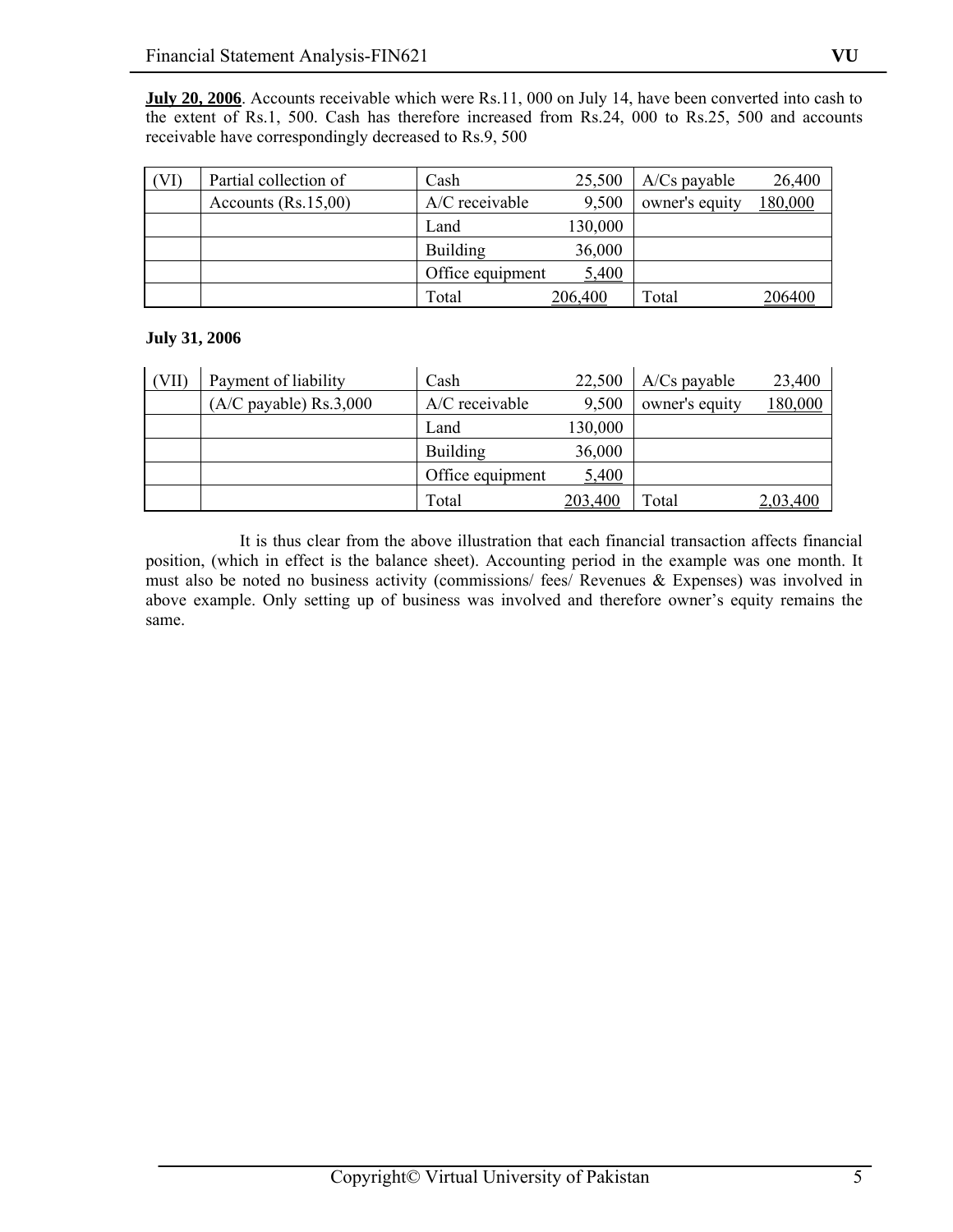## **Lesson-2**

# **ACCOUNT AND ACCOUNTING CYCLE/PROCESS**

## **Account**

j

An accounting system keeps separate record of each item like assets, liabilities, etc. For example, a separate record is kept for cash that shows increase and decrease in it. This record that summarizes movement in an individual item is called an Account.

 Each element/sub-element of the balance sheet is named as **"Account",** having three parts viz title, left side (Debit or Dr) and a right side (Credit or Cr). Technically, these are also called 'Ledger Accounts'. The same is true of Income Statement, which would be discussed later.

The Ledger Accounts are also called T-account, because these are in the shape of the alphabet 'T' as shown below:-



!

**Account Payable:**An amount owed to a supplier for good or services purchased on credit; payment is due within a short time period, usually 30 days or less.

**Notes Payable:** A liability expressed by a written promise to make a future payment at a specific time, OR are obligations (short term debt) evidenced by a promissory note? The proceeds of the note are used to purchase current assets (inventory & receivables).

## **Dual Aspect of Transactions**

For every debit there is an equal credit. This is also called the *dual aspect of the transaction* i.e. every transaction has two aspects, debit and credit and they are always equal. This means that every transaction should have two-sided effect. For example Mr. A starts his business and he initially invests Rupees 100,000/- in cash for his business. Out of this cash following items are purchased in cash;

- o A building for Rupees 50,000/-;
- o Furniture for Rupees 10,000/-; and
- o A vehicle for Rupees 15,000/-

This means that he has spent a total of Rupees 75,000/- and has left with Rupees 25,000 cash. We will apply the Dual Aspect Concept on these events from the viewpoint of business.

When Mr. A invested Rupees 100,000/-, the cash account benefited from him. The event will be recorded in the books of business as,

| Debit         | Cash  | Rs.100, 000 |
|---------------|-------|-------------|
| <b>Credit</b> | Mr. A | Rs.100, 000 |

Analyse the transaction. The account that received the benefit, in this case is the cash account, and the account that provided the benefit is that of Mr. A.

• Building purchased – The building account benefited from cash account

| <b>Debit</b>  | <b>Building</b> | Rs.50,000 |
|---------------|-----------------|-----------|
| <b>Credit</b> | Cash            | Rs.50,000 |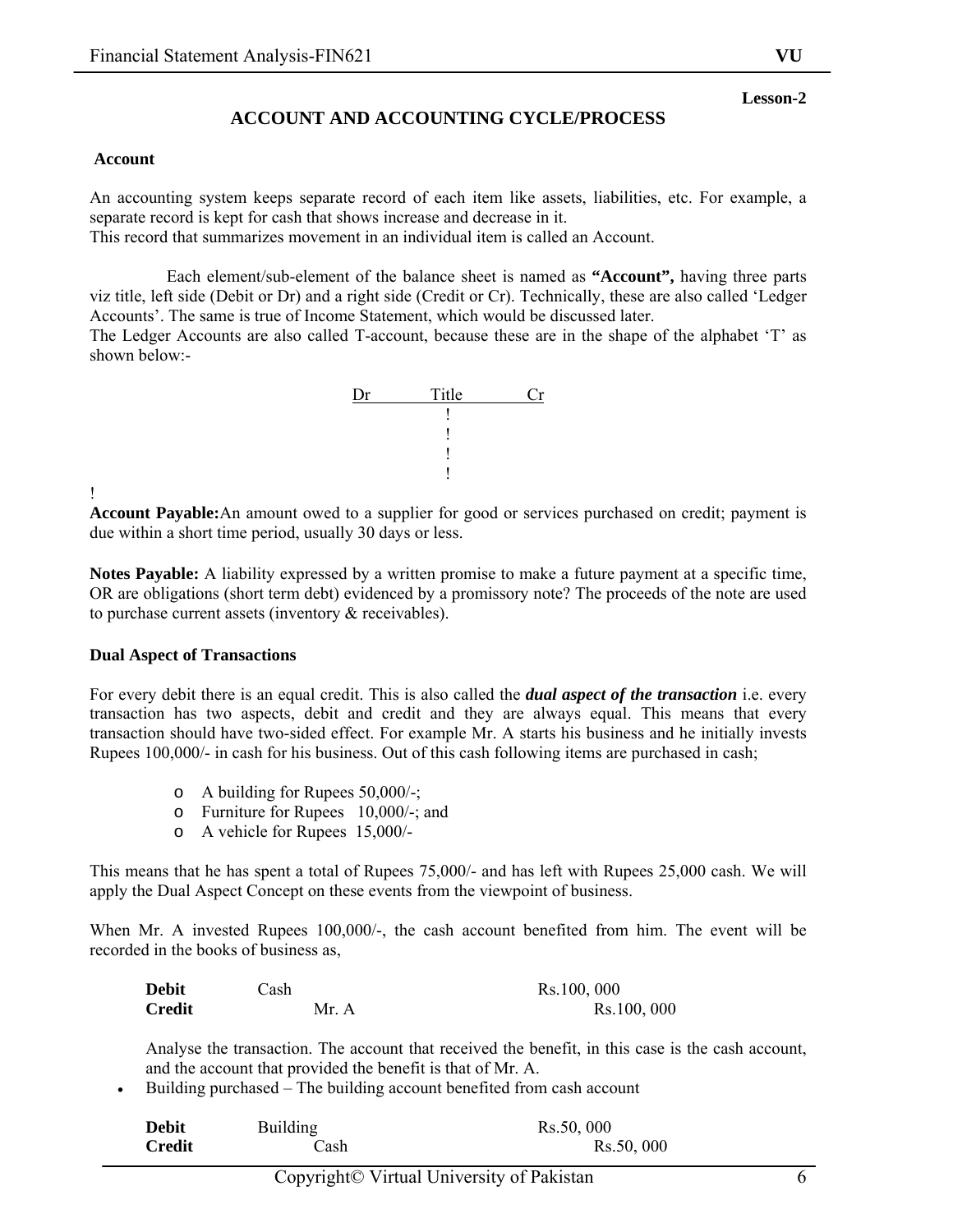• Furniture purchased – The furniture account benefited from cash account

| Debit         | Furniture | Rs.10,000  |
|---------------|-----------|------------|
| <b>Credit</b> | Cash      | Rs.10, 000 |

• Vehicle purchased – The vehicle account benefited from cash account

| <b>Debit</b>  | Vehicle | Rs.15,000 |           |
|---------------|---------|-----------|-----------|
| <b>Credit</b> | Cash    |           | Rs.15,000 |

#### **Basic Principle of Double Entry**

We can devise the basic principle of double entry book-keeping from our discussion to this point "Every Debit has a Credit" which means that "All Debits are always equal to All Credits".

#### **Assets**

j

Assets are the **properties and possessions of the business**.

Properties and possessions can be of two types:

- o **Tangible Assets** that have physical existence ( are further divided into Fixed Assets and Current Assets)
- o **Intangible Assets** that have no physical existence

Examples of both are as follows:

- o Tangible Assets Furniture, Vehicle etc.
- o Intangible Assets Right to receive money, Good will etc.

#### **Accounting Equation**

From the above example, if the debits and credits are added up, the situation will be as follows:

**Debits**

|                             | Cash                                   |     | Rs.100, 000/-   |                 |
|-----------------------------|----------------------------------------|-----|-----------------|-----------------|
|                             | <b>Building</b>                        |     | $50,000/-$      |                 |
|                             | Furniture                              |     | $10,000/-$      |                 |
|                             | Vehicle                                |     | $15,000/-$      |                 |
| <b>Credits</b>              |                                        |     |                 |                 |
|                             | Mr. A                                  |     |                 | $Rs.100, 000/-$ |
|                             | Cash                                   |     |                 | $75,000/$ -     |
| The total Equation becomes: |                                        |     |                 |                 |
| <b>DEBITS</b>               | ٠                                      |     | <b>CREDITS</b>  |                 |
| Cash                        | $+$ Building $+$ Furniture $+$ Vehicle | $=$ | $Cash + Mr. A$  |                 |
| $100000 + 50000$            | $+10000$<br>$+15000$                   | $=$ | $75000 + 75000$ |                 |
|                             |                                        |     |                 |                 |

Cash on Left Hand Side is Rupees 100,000/- and on Right Hand Side it is Rs.75, 000/-. If it is gathered on the Left Hand Side it will give a positive figure of Rupees 25,000/- (which you will notice is our balance of cash in hand). Now the equation becomes: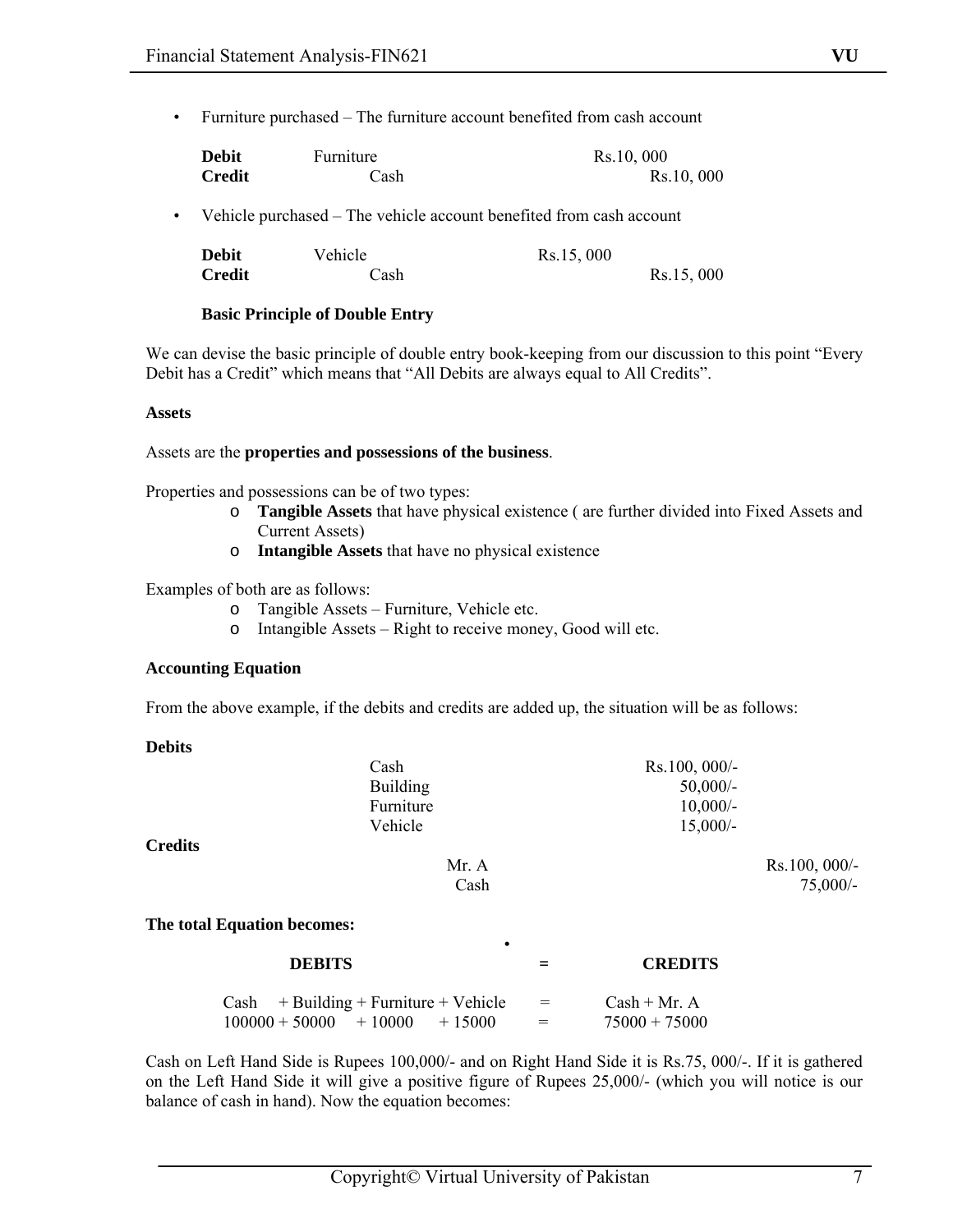| <b>DEBITS</b>                               | $=$                       | <b>CREDITS</b> |
|---------------------------------------------|---------------------------|----------------|
| $Cash + Building + Furthermore + Vehicle =$ |                           | Mr A           |
| $25,000+50,000+10,000 + 15,000$             | $\mathbf{r} = \mathbf{r}$ | 100,000        |

Keeping the entity concept in mind we can see that the business owns the building, furniture, vehicle and cash and will obtain benefit from these things in future. Any thing that provides benefit to the business in future is called **'Asset'**. Similarly the business had obtained the money from Mr. A and this money will have to be returned in form of either cash or benefits. Any thing for which the business has to repay in any form is called **'Liability'**. So cash, building, furniture and vehicle are the assets of the business and the amount received from Mr. A for which the business will have to provide a return or benefit is the liability of the business. Therefore, our equation becomes:

Assets = Liabilities

The liabilities of the business can be classified into two major classes i.e. the amounts payable to 'outsiders' and those payable to the 'owners'. The liability of the business towards its owners is called **'Capital'** and amount payable to outsiders is called **liability.** Therefore, our accounting equation finally becomes:

**Assets = Capital + Liabilities** 

 Business or Commercial Accounts are based upon Double entry accounting involving Debit and credit entries. Rule for Dr. & Cr entries to record changes in balance sheet Accounts or Accounting Equation is: increase in assets are debited (since Assets are on left side of Accounting Equation) and increase in liabilities and Owner's Equity are credited because these are on the right side of Accounting Equation. Correspondingly, decrease in Assets is credited and decrease in liabilities and Owners Equity are debited.

Dr+ 
$$
\uparrow
$$
 Assets = Liabilities + Owner's equity  
Cr $\downarrow$  Cr $\uparrow$  +  $\downarrow$  Dr  $\uparrow$ +Cr $\downarrow$  Dr.

 Rule for Income Statement items is that Revenues are credited and expenses are debited. The basis of this rule is that income statement shows the effect of Revenues & Expenses on owner's equity. Difference of Revenues and Expenses causes difference in owner's equity. Since Revenues increase owner's equity, these are credited. Correspondingly, since expenses ultimately reduce owner's equity, these are debited.

 It would thus be seen that normal balances in Assets Accounts would be debit and those in Liability and Owner's Equity Accounts would be credit. Orderly arrangement of Accounts is to be maintained. Numbering of Accounts is also done to facilitate proper record-keeping and crossreferences. When the business is large, a Chart of Accounts is maintained which lists the various Accounts giving details of their titles and numbers.

**Compound Entry.** A journal entry that has more than one debit or credit entry.

**General Journal** 

|                 | General Journal                   |    |         |         |
|-----------------|-----------------------------------|----|---------|---------|
| Date            | Account Title and explanation     | LP | Dr.     | Cr.     |
|                 | Cash                              |    | 180,000 |         |
|                 | Khizr, Capital                    | 50 |         | 180,000 |
| July, $2006(1)$ | (Owner invested cash in business) |    |         |         |
| July, $2006(5)$ | <b>Building</b>                   |    | 36,000  |         |
|                 | Cash                              |    |         | 15,000  |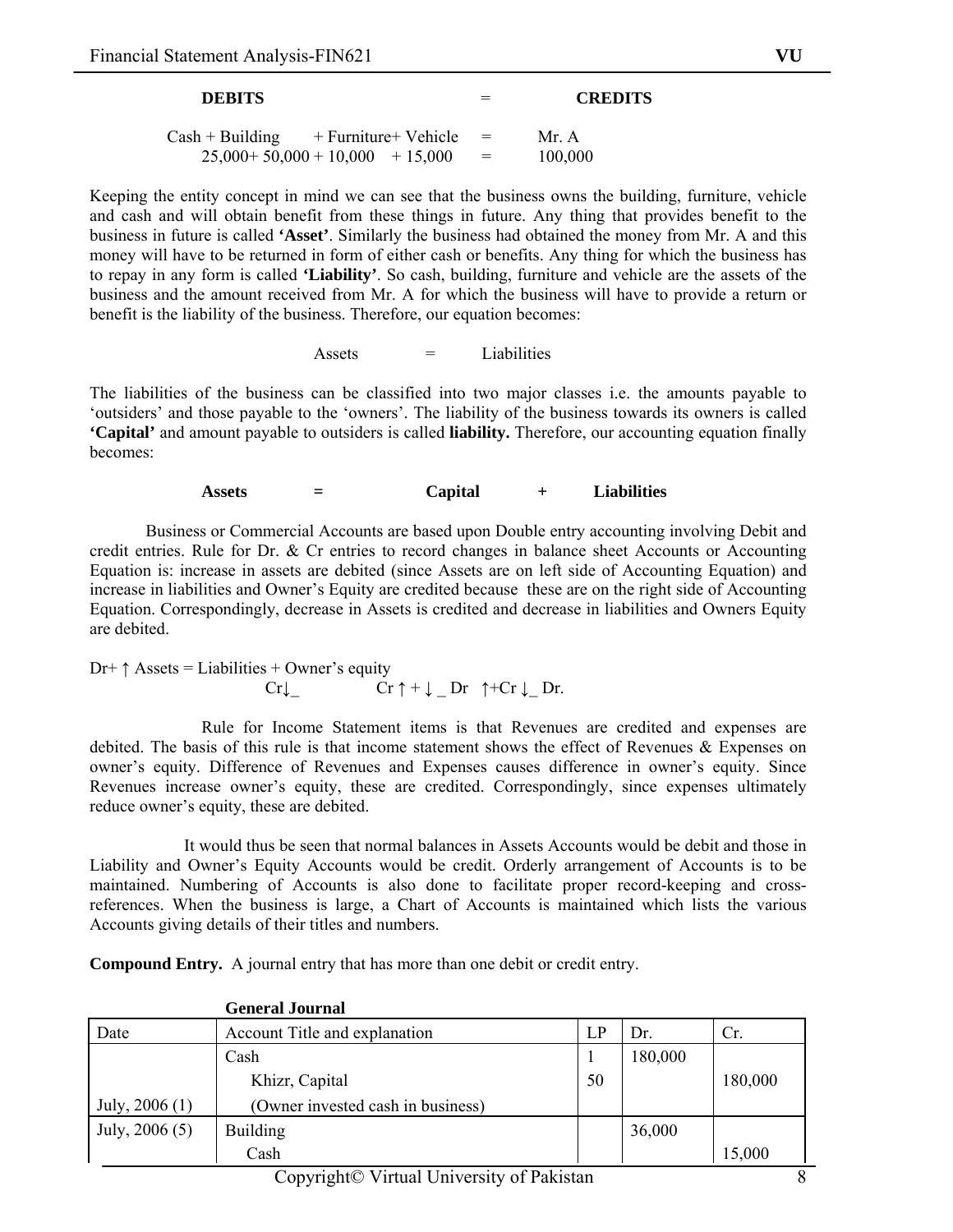| Accounts payable                       |  | 21,000 |  |
|----------------------------------------|--|--------|--|
| (Purchase building partly for cash and |  |        |  |
| Partly on credit)                      |  |        |  |

"LP" is reference account No: of the particular ledger accounts. For example cash account has been assigned number 1 in ledger and capital account is given number 50.

| C) Posting in ledger which mean transferring debits and credits from journal to ledger account. This is |  |  |  |  |  |
|---------------------------------------------------------------------------------------------------------|--|--|--|--|--|
| also called ledgerising or classification                                                               |  |  |  |  |  |

| ັ<br>Date | Explanation | Ref | Dr.     | Cr.           |
|-----------|-------------|-----|---------|---------------|
| Jul 1     |             |     | 180,000 |               |
|           | Khizr       |     | Capital | Account No:50 |
| Jul       |             |     |         |               |
|           |             |     |         | 180,000       |

"Ref" is reference to the page of journal i.e. page 1. This shows that there is cross-reference between journal and ledger through "LP" and "ref" columns in journal and ledger respectively.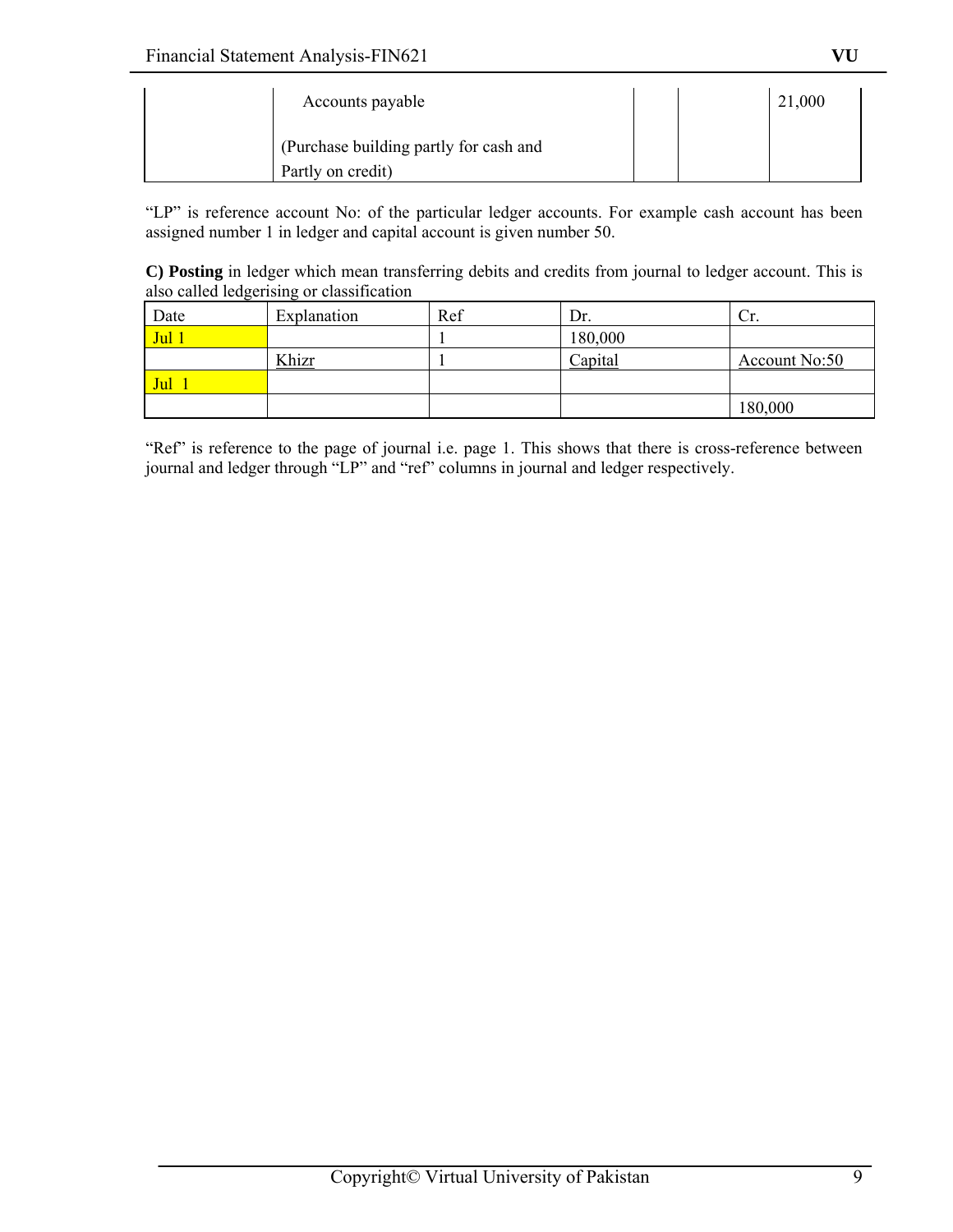## **Lesson-3**

## **ACCOUNTING CYCLE/PROCESS (Continued)**

## **\*Rules of Debit and Credit**

From our discussion up to this point, we have established following rules for Debit and Credit:

Any account that obtains a benefit is Debit.

OR

j

Anything that will provide benefit to the business is Debit.

Both these statements may look different but in fact if we consider that whenever an account benefits as a result of a transaction, it will have to return that benefit to the business then both the statements will look like different sides of the same picture.

For credit,

Any account that provides a benefit is **Credit.**

OR

Anything to which the business has a responsibility to return a benefit in future is **Credit**.

As explained in the case of Debit, whenever an account provides benefit to the business the business will have a responsibility to return that benefit at some time in future and so it is Credit.

## **\*Rules of Debit and Credit for Assets**

Similarly we have established that whenever a business transfers a value / benefit to an account and as a result creates some thing that will provide future benefit; the 'thing' is termed as **Asset**. By combining both these rules we can devise following rules of Debit and Credit for Assets:

o When an asset is created or purchased, value / benefit is transferred to that account, so it is Debited

#### **I. Increase in Asset is Debit**

o Reversing the above situation if the asset is sold, which is termed as disposing off, for say cash, the asset account provides benefit to the cash account. Therefore, the asset account is Credited

## **II. Decrease in Asset is Credit**

#### **\*Rules of Debit and Credit for Liabilities**

Anything that transfers value to the business, and in turn creates a responsibility on part of the business to return a benefit, is a **Liability**. Therefore, liabilities are the exact opposite of the assets.

> o When a liability is created the benefit is provided to business by that account so it is Credited

#### **III. Increase in Liability is Credit**

o When the business returns the benefit or repays the liability, the liability account benefits from the business. So it is Debited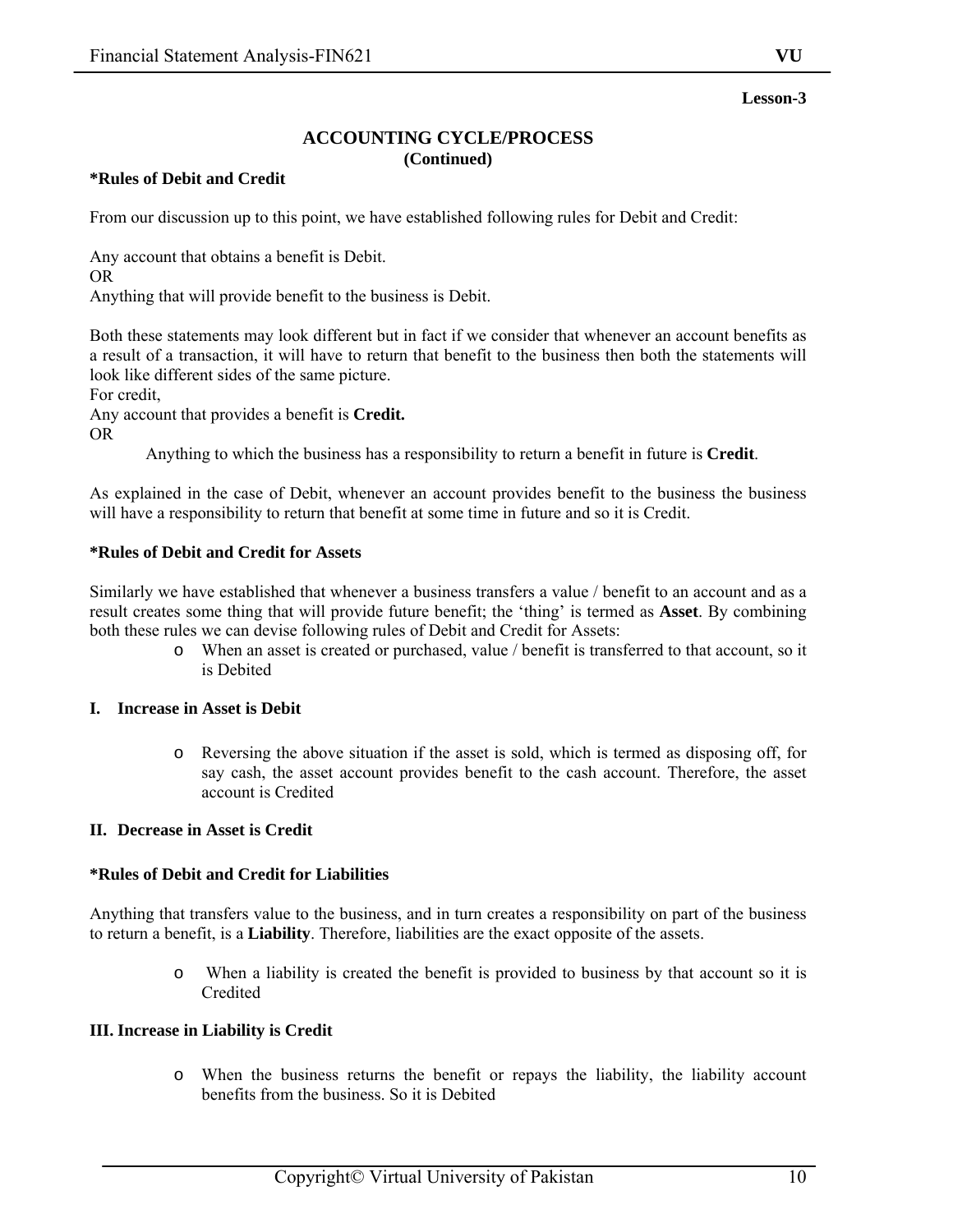## j **IV. Decrease in Liability is Debit**

#### **\*Rules of Debit and Credit for Expenses**

Just like assets, we have to pay for expenses. From assets, we draw benefit for a long time whereas the benefit from expenses is for a short run. Therefore, Expenditure is just like Asset but for a short run. Using our rule for Debit and Credit, when we pay cash for any expense that expense account benefits from cash, therefore, it is debited.

o Now we can lay down our rule for Expenditure:

## **V. Increase in Expenditure is Debit**

o Reversing the above situation, if we return any item that we had purchased, we will receive cash in return. Cash account will receive benefit from that Expenditure account. Therefore, Expenditure account will be credited

#### **VI. Decrease in Expenditure is Credit**

#### **\*Rules of Debit and Credit for Income**

Income accounts are exactly opposite to expense accounts just as liabilities are opposite to that of assets. Therefore, using the same principle we can draw our rules of Debit and Credit for Income

#### **VII. Increase in Income is Credit**

#### **VIII. Decrease in Income is Debit**

| Kinzi muoduccu a capital 01 KS.100,000 ill ills pushicss |                |     |         |         |  |  |
|----------------------------------------------------------|----------------|-----|---------|---------|--|--|
| Date                                                     | Explanation    | Ref | ∣ Dr.   | Cr.     |  |  |
| 2006                                                     |                |     |         |         |  |  |
| 1-Jul                                                    | Cash Account   |     | 180,000 |         |  |  |
|                                                          | Khizr, Capital |     |         | 180,000 |  |  |

Khizr introduced a capital of Rs.180,000 in his business

#### Purchased land for cash for Rs.141,000

| Date    | Explanation               | Ref | Dr.     | Cr.     |
|---------|---------------------------|-----|---------|---------|
| $3-Jul$ | Land Account              |     | 141,000 |         |
|         | Cash Account              |     |         | 141,000 |
|         | Purchased Land for<br>Rs. |     |         |         |
|         | 141,000                   |     |         |         |

#### Purchase of building partly on cash (Rs.15,000) and partly on credit (Rs.21,000)

| $0.11$ at $0.11$ (1.0.1 = 1.1.0.0.0) |                            |               |             |    |
|--------------------------------------|----------------------------|---------------|-------------|----|
| Date                                 | tanation<br>T/T            | $\sim$<br>Ref | <b>DI.</b>  | u. |
| 5-Jul                                | Account<br><b>Building</b> |               | ,000<br>30. |    |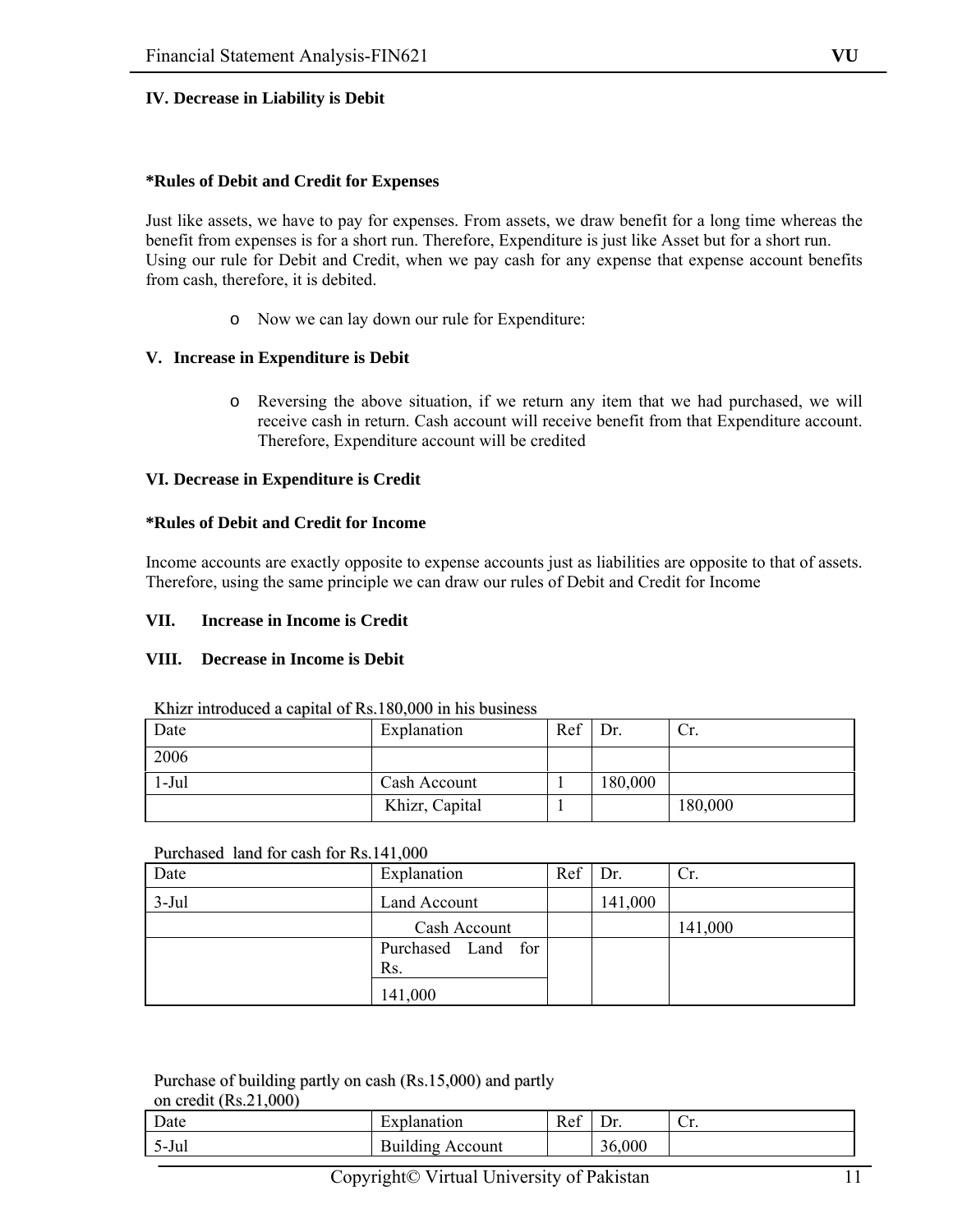| Cash Account             |  | 15,000 |
|--------------------------|--|--------|
| <b>Accounts Payables</b> |  | 21,000 |

## Sale of part of land on credit for Rs.11,000

| Date                                               | Explanation                | Ref | Dr.    | Cr.    |
|----------------------------------------------------|----------------------------|-----|--------|--------|
| $10-Jul$                                           | Accounts receivables       |     | 11,000 |        |
|                                                    |                            |     |        | 11,000 |
|                                                    |                            |     |        |        |
|                                                    | Land Account               |     |        |        |
|                                                    | Sold a portion of land     |     |        |        |
|                                                    | for Rs. 11,000.            |     |        |        |
|                                                    |                            |     |        |        |
| Purchase of Office Equipment for Rs.5400 on credit |                            |     |        |        |
| Date                                               | Explanation                | Ref | Dr.    | Cr.    |
| $14-Jul$                                           | Office equipment           |     | 5,400  |        |
|                                                    | <b>Accounts Payables</b>   |     |        | 5,400  |
|                                                    | <b>Purchased Equipment</b> |     |        |        |
|                                                    | on credit                  |     |        |        |

## Partial collection of Accounts Rs.1500

| Date      | Explanation            | Ref | Dr.  | Cr.   |
|-----------|------------------------|-----|------|-------|
| $20$ -Jul | Cash account           |     | .500 |       |
|           | Accounts receivables   |     |      | 1,500 |
|           | Collection of accounts |     |      |       |
|           | receivables            |     |      |       |

Payment of liability (A/C Payable) Rs.3, 000.

| Date     | Explanation          | Ref | Dr.   | UI.   |
|----------|----------------------|-----|-------|-------|
| $31-Jul$ | Accounts payables    |     | 3,000 |       |
|          | Cash account         |     |       | 3,000 |
|          | Payment of liability |     |       |       |

# **Khizr Limited General Journal**

### **For the month of July 2006**

| <b>Date</b> | <b>Description</b>             | L/F | Dr.     | Cr.     |
|-------------|--------------------------------|-----|---------|---------|
| $1-Jul$     | Cash Account                   |     | 180,000 |         |
|             | Khizr, Capital                 |     |         | 180,000 |
|             | Capital Invested by owner      |     |         |         |
| $3-Jul$     | Land Account                   |     | 141,000 |         |
|             | Cash Account                   |     |         | 141,000 |
|             | Purchased Land for Rs. 141,000 |     |         |         |
| $5-Jul$     | <b>Building Account</b>        |     | 36,000  |         |
|             | Cash Account                   |     |         | 15,000  |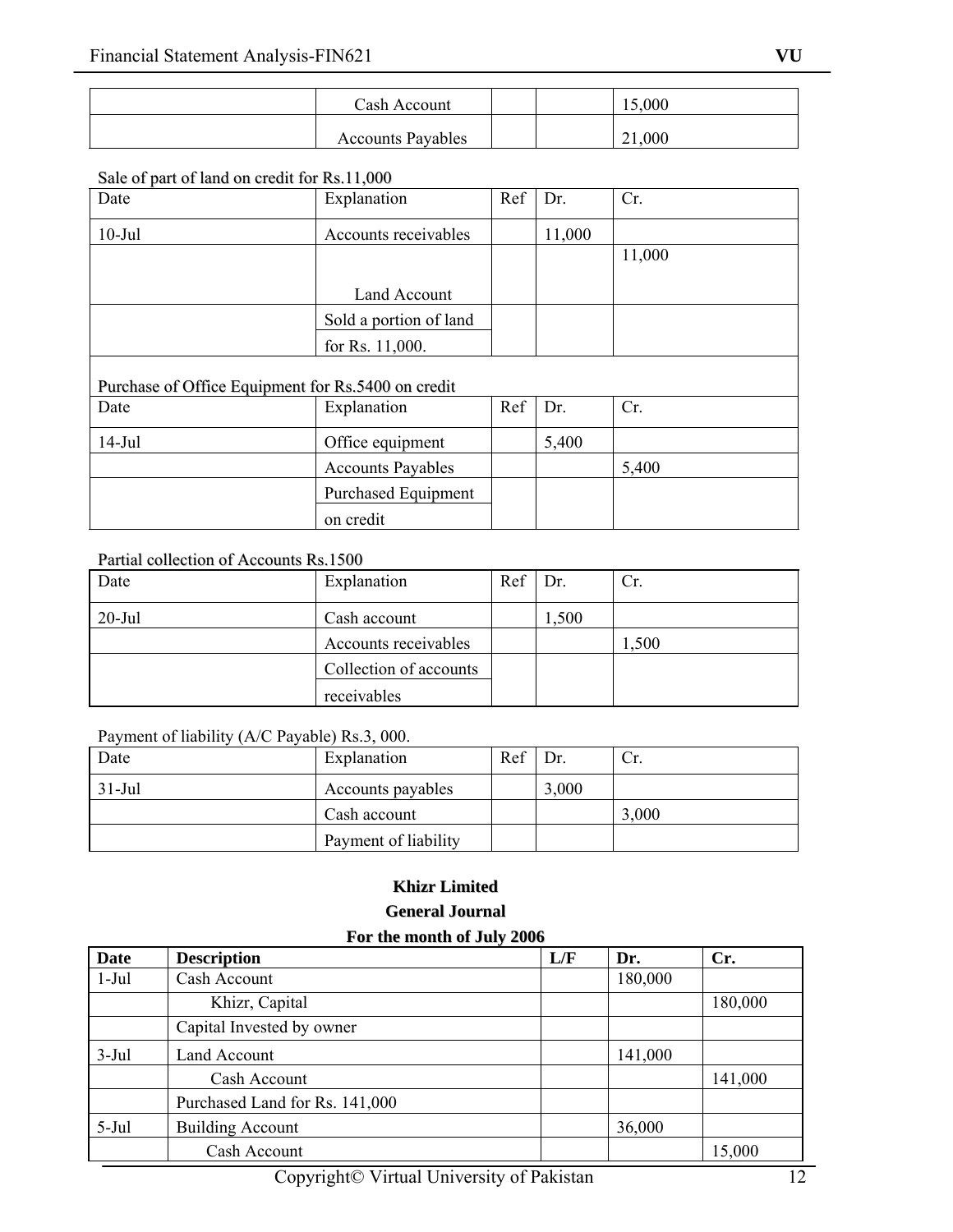|           | <b>Accounts Payables</b>                                   |        | 21,000 |
|-----------|------------------------------------------------------------|--------|--------|
|           | Purchased Building partly for cash and partly on<br>credit |        |        |
| $10$ -Jul | Accounts receivables                                       | 11,000 |        |
|           | Land Account                                               |        | 11,000 |
|           | Sold a portion of land for Rs. 11,000.                     |        |        |
| $14-Jul$  | Office equipment                                           | 5,400  |        |
|           | <b>Accounts Payables</b>                                   |        | 5,400  |
|           | Purchased Equipment on credit                              |        |        |
| $20$ -Jul | Cash account                                               | 1,500  |        |
|           | Accounts receivables                                       |        | 1,500  |
|           | Collection of accounts receivables                         |        |        |
| $31-Jul$  | Accounts payables                                          | 3,000  |        |
|           | Cash account                                               |        | 3,000  |
|           | Payment of liability                                       |        |        |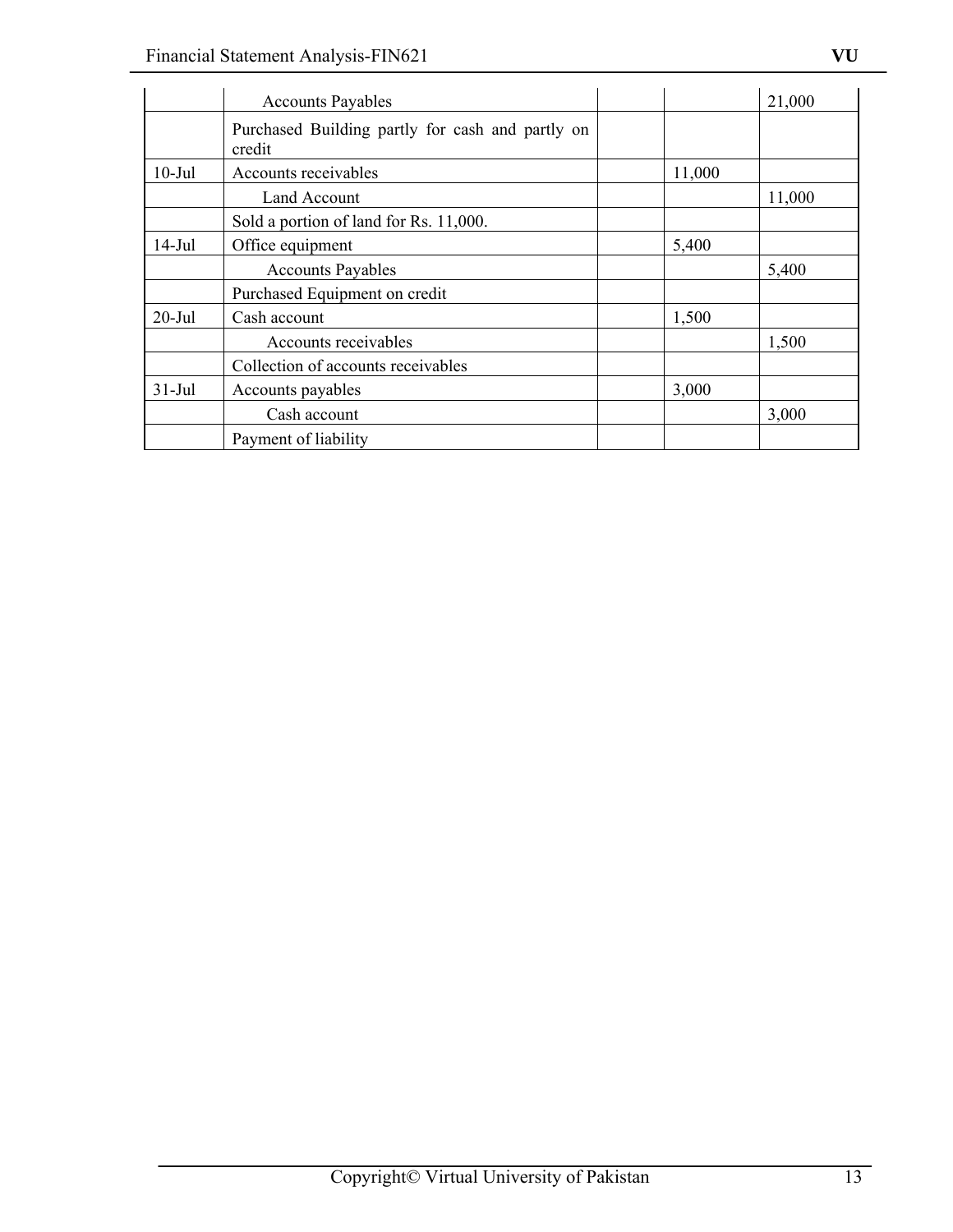## **Lesson-4**

## **ACCOUNTING CYCLE/PROCESS (Continued)**

## **ACCOUNTING CYCLE/PROCESS**

It mainly consists of Recording, Classifying and Summarizing financial transactions over an accounting period.

#### **Steps in Accounting Cycle**

j

- a) **Analyzing financial transaction.** The purpose is to see which two (or more) Accounts (or sub-Accounts) are affected by a particular financial transaction.
- b) **Recording** (chronologically) in journal which is called "book of original entry". this step is also called journalizing. Its practical illustration is given below.
- c) **Posting** in ledger which means transferring debits and credits from journal to ledger account. This is also called ledgerising or classification.
- d) **Preparing trial balance**, this is done to prove the equality of debits and credits in the ledger
- e) **Making adjusting Entries**

**Compound Entry.** A journal entry that has more than one debit or credit entry.

|                 | <b>General Journal</b>                 |    |         |         |
|-----------------|----------------------------------------|----|---------|---------|
| Date            | Account Title and explanation          | LP | Dr.     | Cr.     |
|                 | Cash                                   | 1  | 180,000 |         |
|                 | Khizr, Capital                         | 50 |         | 180,000 |
| July, $2006(1)$ | (Owner invested cash in business)      |    |         |         |
|                 | <b>Building</b>                        |    | 36,000  |         |
|                 | Cash                                   |    |         | 15,000  |
| July, $2006(5)$ | Accounts payable                       |    |         | 21,000  |
|                 |                                        |    |         |         |
|                 | (Purchase building partly for cash and |    |         |         |
|                 | Partly on credit)                      |    |         |         |

"LP" is reference account No: of the particular ledger accounts. For example cash account has been assigned number 1 in ledger and capital account is given number 50.

**C) Posting** in ledger which mean transferring debits and credits from journal to ledger account. This is also called ledgerising or classification

| Date    | Explanation | Ref | Dr.     | Cr            |
|---------|-------------|-----|---------|---------------|
| $1-Jul$ |             |     | 180,000 |               |
|         | Khizr       |     | Capital | Account No:50 |
| $1-Jul$ |             |     |         |               |
|         |             |     |         | 180,000       |

"Ref" is reference to the page of journal i.e. page 1. This shows that there is cross-reference between journal and ledger through "LP" and "ref" columns in journal and ledger respectively.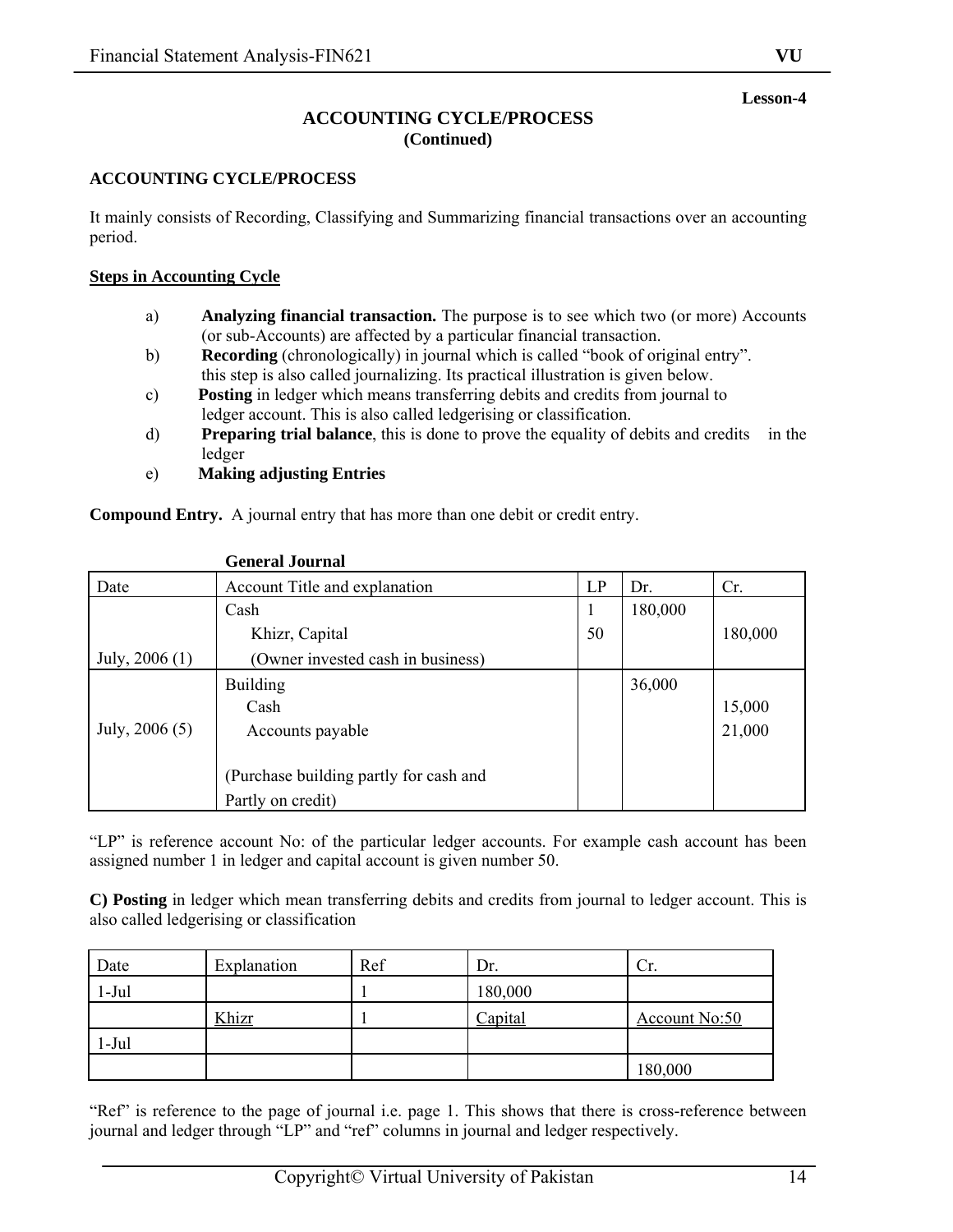| <b>Date</b> | <b>Particulars</b> | L/F | <b>Debit</b>            | <b>Date</b> | <b>Particulars</b> | L/F | <b>Credit</b> |
|-------------|--------------------|-----|-------------------------|-------------|--------------------|-----|---------------|
| 1stJuly     | Owners             |     | 180,000                 | 3rd         | Land               |     | 141,000       |
|             | Equity             |     |                         | July        |                    |     |               |
|             | Accounts           |     |                         | 5th         |                    |     |               |
| 20th July   | Receivables        |     | 1,500                   | July        | <b>Building</b>    |     | 15,000        |
|             |                    |     |                         | 31st        |                    |     |               |
|             |                    |     |                         | Jul         | A/P                |     | 3,000         |
|             |                    |     |                         | 31st        |                    |     |               |
|             |                    |     |                         | July        | Balance c/f        |     | 22,500        |
|             | <b>Total</b>       |     | 181,500                 |             | <b>Total</b>       |     | 181,500       |
|             |                    |     | <b>Building Account</b> |             |                    |     |               |
| Date        | Particulars        | L/F | Debit                   | Date        | Particulars        | L/F | Credit        |
| 5th July    | Cash Account       |     | 15,000                  |             |                    |     |               |
| 5th July    | A/P                |     | 21,000                  |             |                    |     |               |
|             |                    |     |                         | 31st        |                    |     |               |
|             |                    |     |                         |             |                    |     |               |
|             |                    |     |                         | July        | Balance c/f        |     | 36,000        |

| <b>Cash Ledger Account</b> |  |
|----------------------------|--|
|----------------------------|--|

# **Office Equipment Account**

| Date      | Particulars  | L/F | Debit                      | Date         | Particulars     | L/F | Credit  |
|-----------|--------------|-----|----------------------------|--------------|-----------------|-----|---------|
| $14-Jul$  | A/P          |     | 5,400                      |              |                 |     |         |
|           |              |     |                            | 31st         |                 |     |         |
|           |              |     |                            | July         | Balance c/f     |     | 5,400   |
|           | <b>Total</b> |     | 5,400                      |              | <b>Total</b>    |     | 5,400   |
|           |              |     | <b>Accounts Payable</b>    |              |                 |     |         |
| Date      | Particulars  | L/F | Debit                      | Date         | Particulars     | L/F | Credit  |
| 31st July | Cash         |     | 3,000                      | 5thJul       | <b>Building</b> |     | 21,000  |
|           |              |     |                            | 14th<br>July | Equipment       |     | 5,400   |
| 31st July | Balance c/f  |     | 23,400                     |              |                 |     |         |
|           | <b>Total</b> |     | 26,400                     |              | <b>Total</b>    |     | 26,400  |
|           |              |     | <b>Land Account</b>        |              |                 |     |         |
| Date      | Particulars  | L/F | Debit                      | Date         | Particulars     | L/F | Credit  |
| 3rd July  | Cash         |     | 141,000                    | 10th<br>July | A/R             |     | 11,000  |
|           |              |     |                            | 31st         |                 |     |         |
|           |              |     |                            | July         | Balance c/f     |     | 130,000 |
|           | <b>Total</b> |     | 141,000                    |              | <b>Total</b>    |     | 141,000 |
|           |              |     | <b>Accounts Receivable</b> |              |                 |     |         |
| Date      | Particulars  | L/F | Debit                      | Date         | Particulars     | L/F | Credit  |
| 10th July | Land         |     | 11,000                     | 20th<br>July | Cash            |     | 1,500   |
|           |              |     |                            | 31st         | Balance c/f     |     | 9,500   |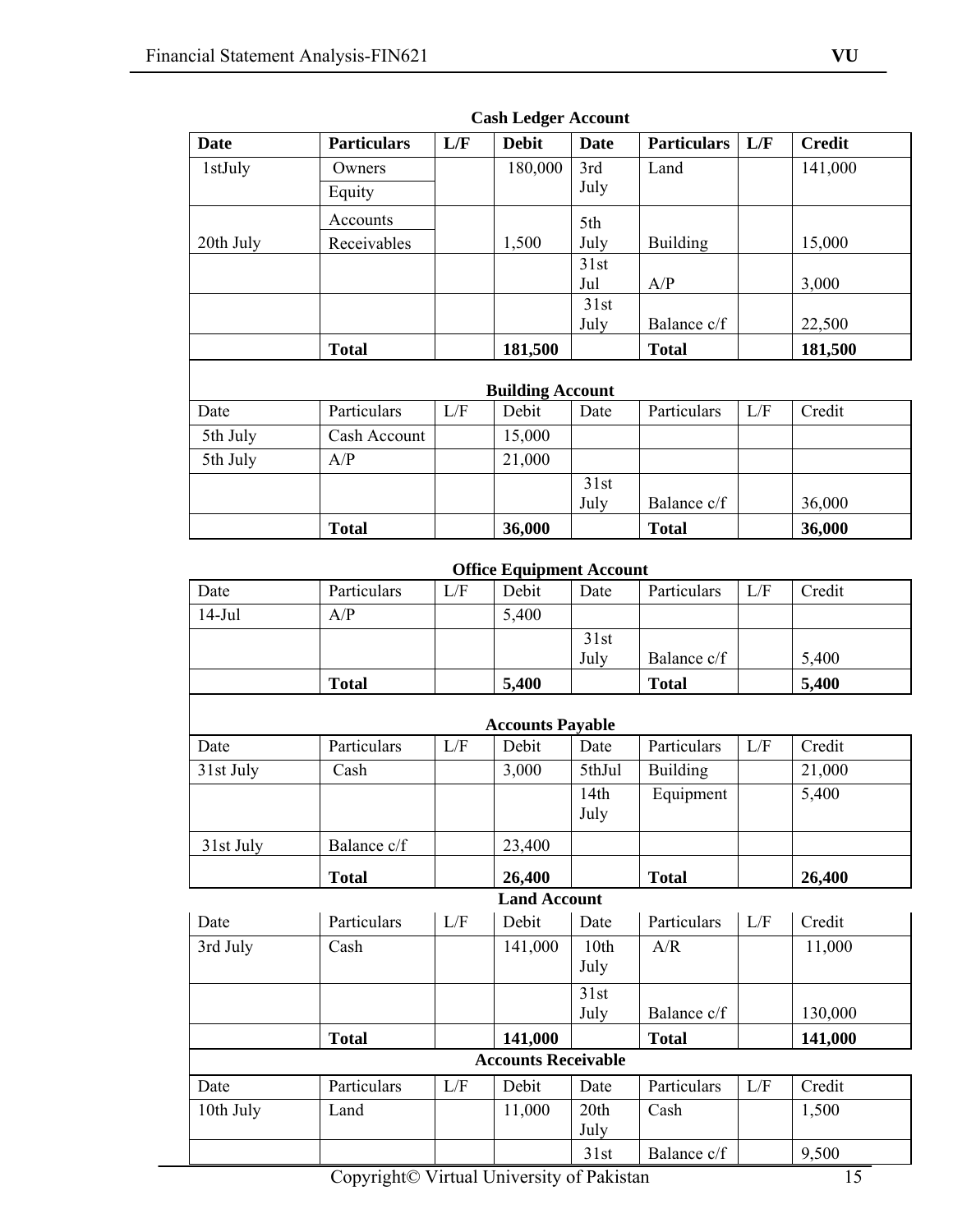|           |                               |     |         | July        |              |     |         |
|-----------|-------------------------------|-----|---------|-------------|--------------|-----|---------|
|           | <b>Total</b>                  |     | 11,000  |             | <b>Total</b> |     | 11,000  |
|           | <b>Owner's Equity Account</b> |     |         |             |              |     |         |
| Date      | Particulars                   | L/F | Debit   | Date        | Particulars  | L/F | Credit  |
|           |                               |     |         | 1st<br>July | Cash         |     | 180,000 |
|           |                               |     |         |             |              |     |         |
| 31st July | Balance c/f                   |     | 180,000 |             |              |     |         |
|           | <b>Total</b>                  |     | 180,000 |             | <b>Total</b> |     | 180,000 |

# d) **Preparing Trial balance:**

This is done to prove the equality of debits and credits in the ledger.

|                                  | Dr.     | Cr.     |
|----------------------------------|---------|---------|
|                                  | Rs.     | Rs.     |
| Cash                             | 22,500  |         |
| <b>Accounts Receivable</b>       | 9,500   |         |
| Land                             | 130,000 |         |
| <b>Building</b>                  | 36,000  |         |
| Office Equipment                 | 5,400   |         |
| <b>Accounts Payable</b>          |         | 23,400  |
| Khizr , capital (Owner's equity) |         | 180,000 |
|                                  | 203,400 | 203,400 |

**KHIZR PROPERTY DEALER TRIAL BALANCE JULY 31, 2006** 

It is prepared in the order of Accounting Equation i.e. balance sheet. It serves as a working paper for accountants. It should however be noted that it gives assurance only as to equality of debit and credit amounts. It does not assure accuracy. For example if a transaction is altogether omitted from accounting records, debits and credits of other transactions so recorded would be equal, but this particular transaction which was omitted altogether, would not be detected by Trial balance.

• At the end of accounting period, a list of all ledger balances is prepared. This list is called trial Balance.

Trial balance is a listing of the accounts in your general ledger and their balances as of a specified date. A trial balance is usually prepared at the end of an accounting period and is used to see if additional adjustments are required to any of the balances. Since the basic accounting system relies on doubleentry bookkeeping, a trial balance will have the same total debit amount as it has total credit amounts.

- Both sides of trial balance i.e. Debit side and credit side must be equal. If both sides are not equal, there are some errors in the books of accounts.
- Trial balance shows the mathematical accuracy of the books of accounts.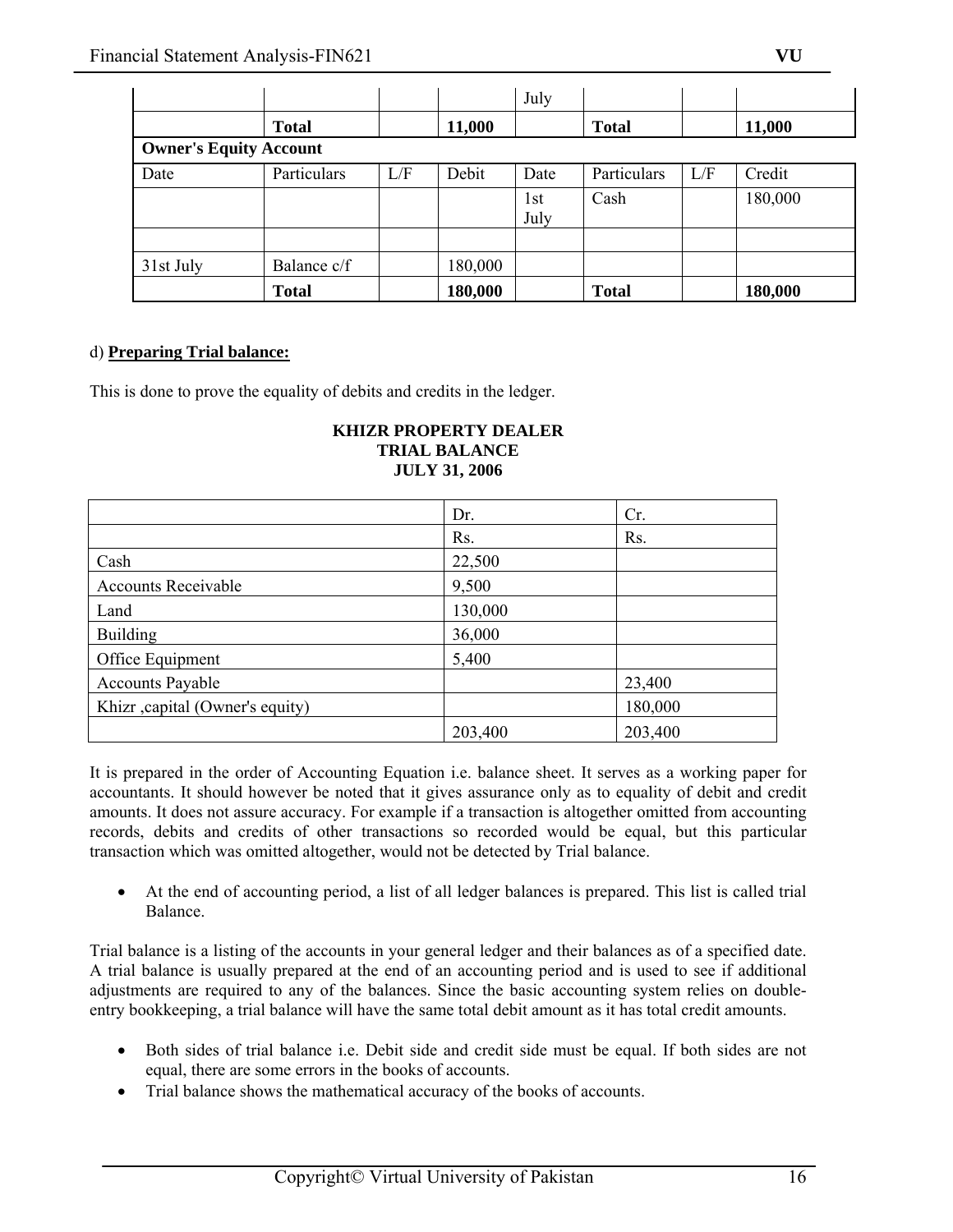## **Limitations of Trial Balance**

j

- 1. Trial balance only shows the mathematical accuracy of the accounts.
- 2. If both sides of trial balance are equal, books of accounts are considered to be correct. But this might not be true in all the cases.
- 3. If any transaction is not recorded at all, trial balance can not detect the omitted transaction.
	- If any transaction is recorded in the wrong head e.g. if an expense is debited to an assets account. Trial balance will not be able to detect that mistake too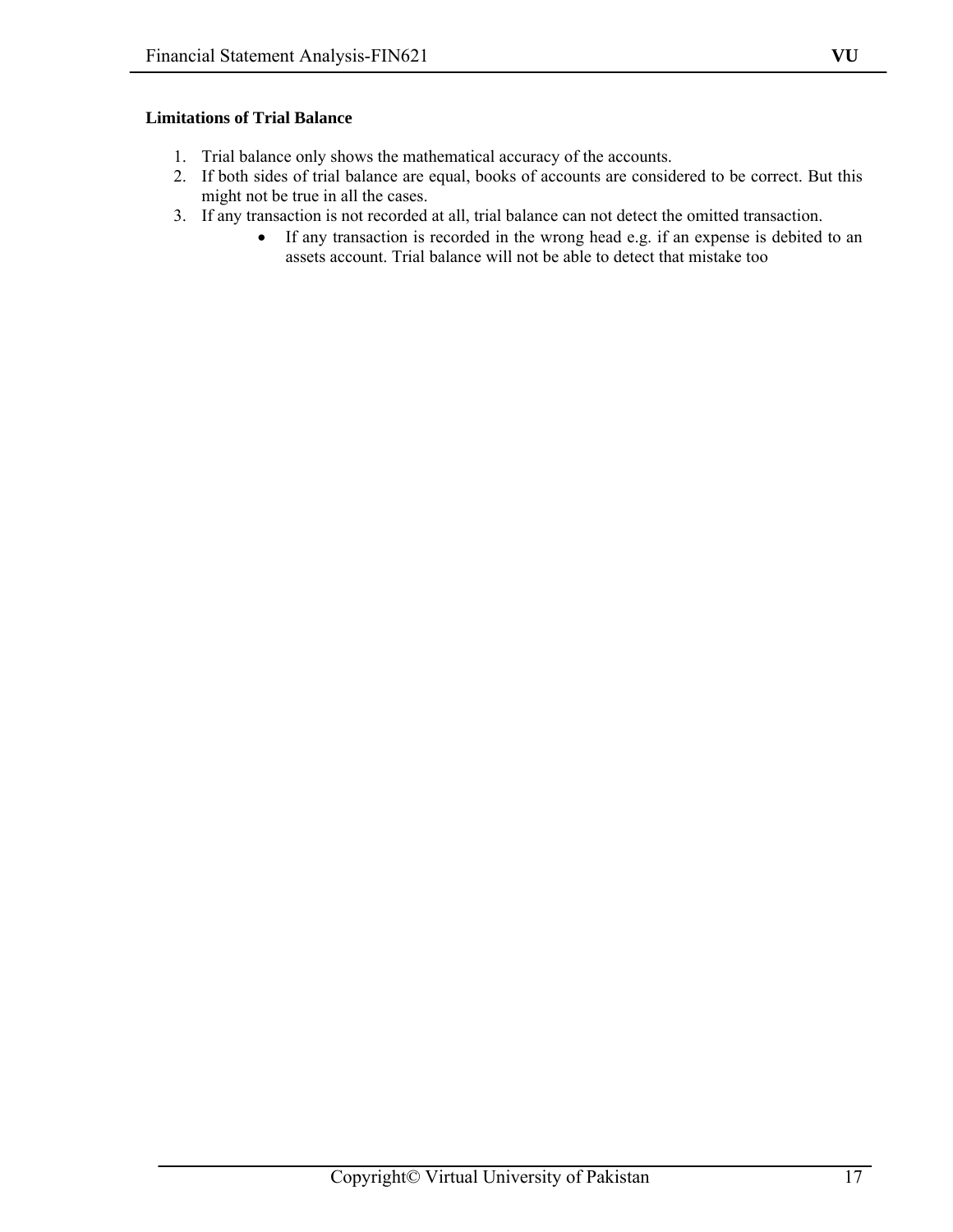## **Lesson-5**

## **ACCOUNTING CYCLE/PROCESS (Continued)**

**Preparing Balance Sheet from Trial Balance:** We have assumed that the first month i.e. July was taken up in setting up of the business and no business activity as such took place in this month. It means there were no Revenues & Expenses and hence no Income Statement. Preparing Balance Sheet from Trial balance: involves re-arranging of items or Accounts in the Trial Balance. What is done is that Assets are taken on the left side and liabilities and owner's equity on the right. This is the Account Form of Balance Sheet. Alternate form is Report Form in which Assets are written above and liabilities and owner's equity are written below.

| <b>INITED LEADERS</b> IN THE LATE OF THE MEAN OF THE LATE OF THE LATE OF THE LATE OF THE LATE OF THE LATE OF THE LATE OF THE LATE OF THE LATE OF THE LATE OF THE LATE OF THE LATE OF THE LATE OF THE LATE OF THE LATE OF THE LATE O |                            |                                         |         |  |  |  |
|-------------------------------------------------------------------------------------------------------------------------------------------------------------------------------------------------------------------------------------|----------------------------|-----------------------------------------|---------|--|--|--|
|                                                                                                                                                                                                                                     | For the month of July 2006 |                                         |         |  |  |  |
| <b>Assets</b>                                                                                                                                                                                                                       | Rs.                        | <b>Liabilities &amp; Owner's Equity</b> |         |  |  |  |
|                                                                                                                                                                                                                                     |                            |                                         | Rs.     |  |  |  |
| Cash                                                                                                                                                                                                                                | 22,500                     | <b>Accounts Payable</b>                 | 23,400  |  |  |  |
| <b>Accounts Receivable</b>                                                                                                                                                                                                          | 9,500                      | Khizr, Capital (owner's equity)         | 180,000 |  |  |  |
|                                                                                                                                                                                                                                     |                            |                                         |         |  |  |  |
| Land                                                                                                                                                                                                                                | 130,000                    |                                         |         |  |  |  |
| <b>Building</b>                                                                                                                                                                                                                     | 36,000                     |                                         |         |  |  |  |
| Office Equipment                                                                                                                                                                                                                    | 5,400                      |                                         |         |  |  |  |
|                                                                                                                                                                                                                                     |                            |                                         |         |  |  |  |
| <b>Total</b>                                                                                                                                                                                                                        | 203,400                    | <b>Total</b>                            | 203,400 |  |  |  |

# **Balance Sheet Khizr Property dealer**

 It is to be seen that each of the 7 transactions during July, changed the Accounting Equation, and hence each gave rise to new balance sheet. The question may arise as to why make journal  $\&$  ledger entries. The answer is that we have to have reasonable time-period at the end of which balance sheet may be prepared. This time-period is Accounting Period which is usually one year. And during this period individual transactions occurring daily are journalized and ledgerised i.e. posted in ledgers.

**Assets** are economic resources that are owned by a business and are expected to benefit future operations. In most cases, the benefit to future operations comes in the form of positive future cash flows. The positive future cash flows may come directly as the asset is converted into cash (collection of a receivables) or indirectly as the asset is used in operating the business to create other assets that result in positive future cash flows (building  $\&$  land used to manufacture a product for sale). Assets may have definite physical form such as building, machinery or stock. On the other hand, some assets exist not in physical or tangible form, but in the form of valuable legal claims or right. Examples are accounts receivables, investment in govt. bonds and patent rights etc.

**Liabilities** are debts and obligations of the business. The person or organization to which the debt is owed is called **creditors**. All businesses have liabilities; even the most successful companies' purchase stocks, supplies and receive services on credit. The liabilities arising from such purchases are called **Accounts payable.** 

## **Rule of Debit and Credit for Assets and Liabilities**

**Assets** (increase in assets is debit and decrease in asset is credit)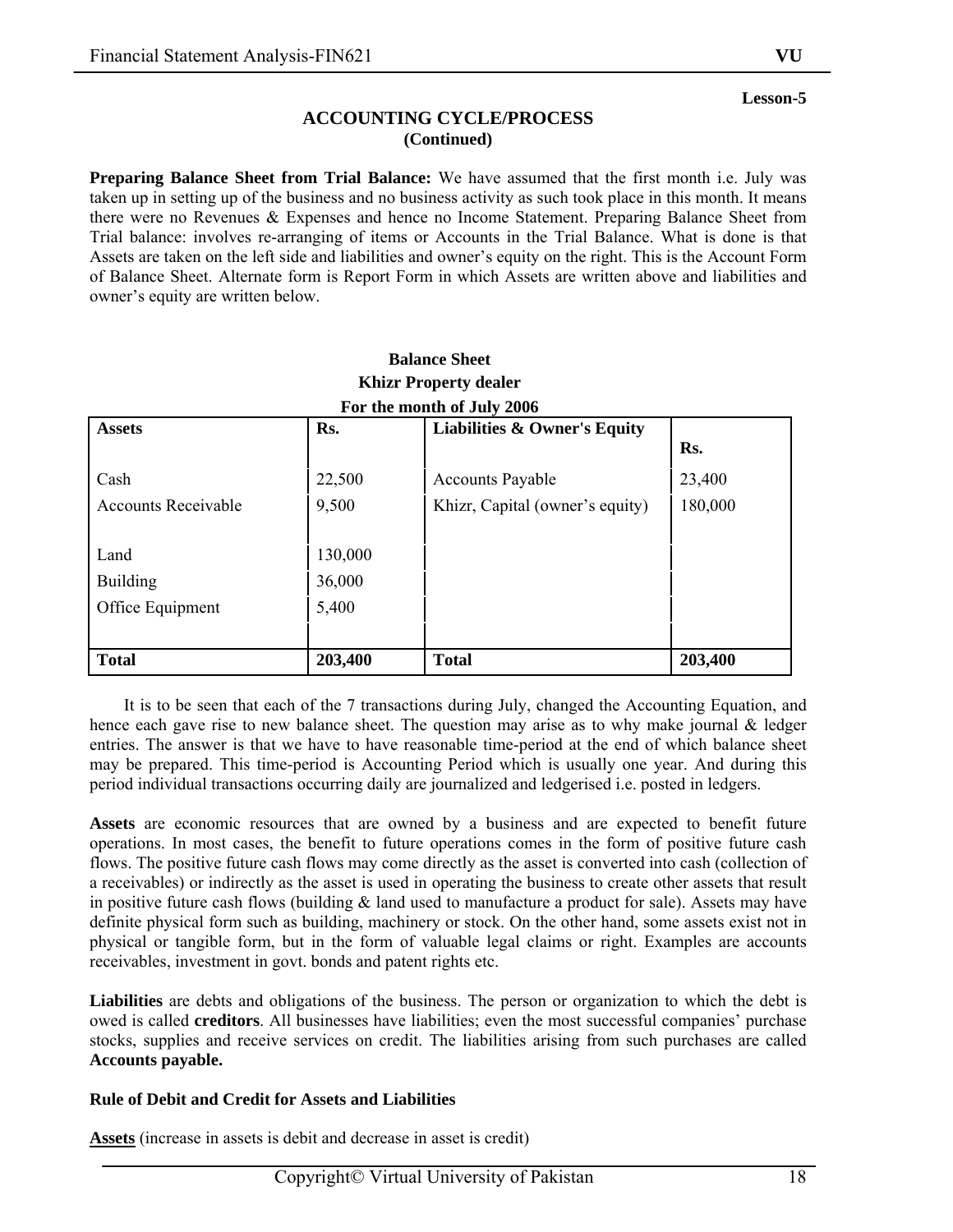## **Classification of Assets:**

j

There are two types of assets:

- 1. **Tangible Assets** which have physical existence and can be seen or touched. It includes Fixed as well as Current assets.
- **2. Intangible assets** which have no physical existence like goodwill, patents and copyrights etc.
	- **Fixed Assets** Are the assets of permanent nature that a business acquires, such as plant, machinery, building, furniture, vehicles etc. Fixed assets are subject to depreciation.
	- **Long Term Assets –**These are the assets of the business that are receivable after twelve months of the balance sheet date. For example, if business has invested some money for two years in any saving scheme or has purchased saving certificates for more than one year, it is a long term asset.
	- **Current Assets** Are the receivables that are expected to be received within one year of the balance sheet date. Debtors, closing stock & all accrued incomes are the examples of Current Assets because these are expected to be received within one accounting period from the balance sheet date.

## **The year, in which long term asset is expected to be received, long term asset is transferred to current assets in that year**.

## **Classification of Liabilities**

**Capital –** is the funds invested by the owners of the business. Business has a liability to return these funds to the owner. We know that for the purpose of accounting, business is treated separately from its owners. This is known as Separate Entity Concept i.e. Business is a separate entity. Therefore, if the owner gives something (can be in form of Cash or Some other Asset) to the business then the business, not only has to return the amount to the owner but it also has to give some return on that money. That is why we treat Capital (Owners Funds) as a Liability.

**Profit & Loss Account** – The net balance of the profit and loss account i.e. either profit or loss also belongs to the owners.

While explaining capital we said that the business has to give return to the owners. Now if the business is managed successfully, then this return would be a Favorable figure (Profit). This return will, therefore, be added to the Owners' investment.

On the other hand, if the business is not managed successfully then this return would be an un-favorable figure (Loss). It will, therefore, be deducted from the Owners' Investment.

- **Long Term Liabilities** These are the liabilities that will become payable after a period of more than one year of the balance sheet date. For example, if business has taken a loan from bank or any third person and it is payable after three years, it will be treated as a long term liability for the business.
- **Current Liabilities** These are the obligations of the business that are payable within twelve months of the balance sheet date. Creditors and all accrued expenses are the examples of current liabilities of the business because business is expected to pay these back within one accounting period.

**The year in which long term liability is to be paid back, long term liability is transferred to current liability in that year.**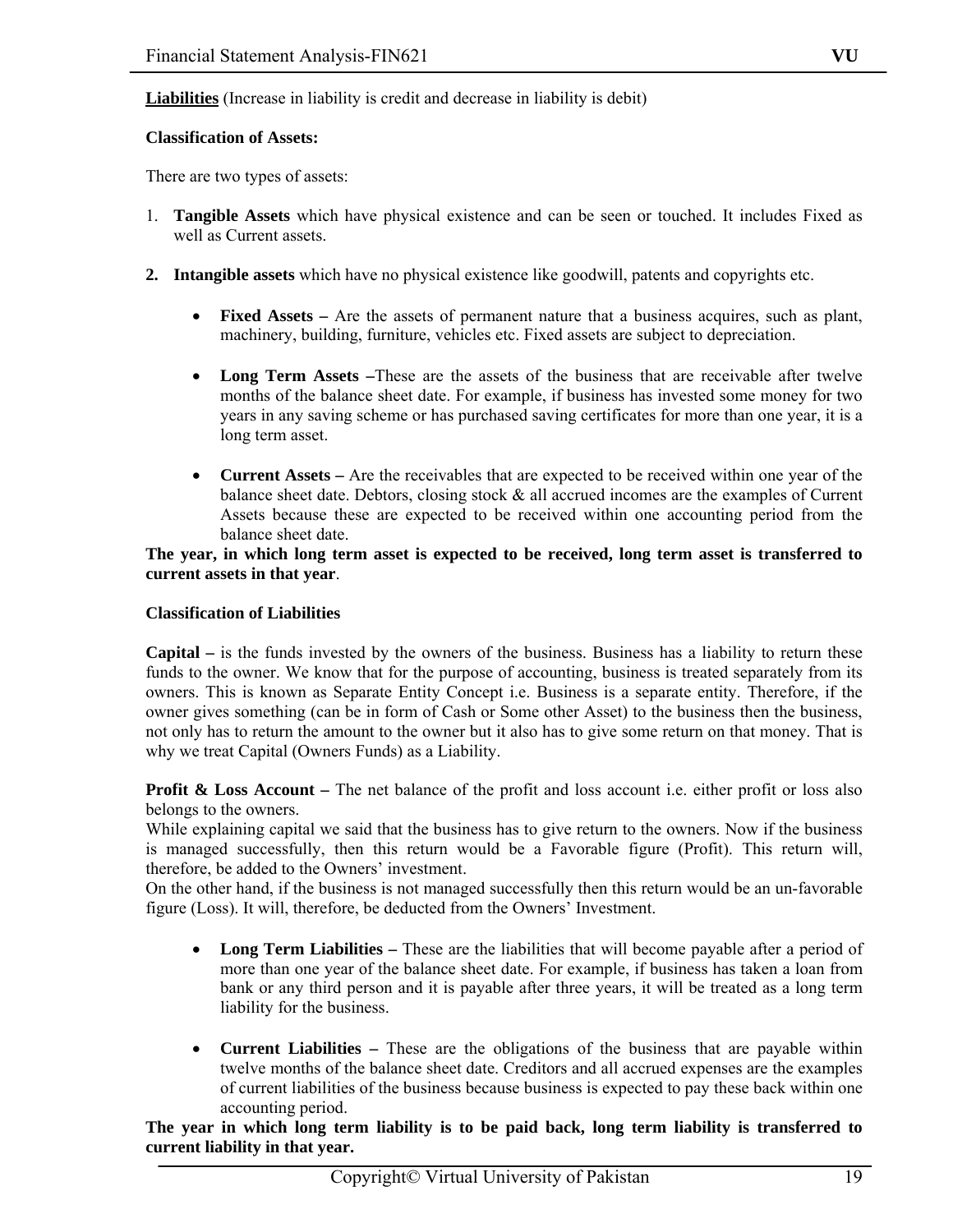## **Balance Sheet**

j

It is a position statement that shows the standing of the organization in Monetary Terms at a Specific Time.

Unlike Profit and Loss that shows the performance of the entity over a period of time, the Balance Sheet shows the Financial State of Affairs of the entity at a given date. Balance sheet is the summarized analysis in a 'T' form of all assets and liabilities of the entity, with liabilities listed on left hand side and assets on right hand side. Asset is any owned physical object (tangible asset) or a right (intangible asset) having economic value to the owner. Liability is an obligation of the business to deliver goods or to provide a benefit in future.

| <b>Name of the Entity</b>               |        |                     |               |  |  |  |
|-----------------------------------------|--------|---------------------|---------------|--|--|--|
| <b>Balance Sheet</b>                    |        |                     |               |  |  |  |
| <b>As At-------</b>                     |        |                     |               |  |  |  |
| <b>Liabilities</b>                      | Amount | <b>Assets</b>       | <b>Amount</b> |  |  |  |
|                                         | Rs.    |                     | Rs.           |  |  |  |
| Capital                                 |        | <b>Fixes Assets</b> | 75000         |  |  |  |
| 100000                                  |        |                     |               |  |  |  |
|                                         | 115000 | Long Term Assets    | 20000         |  |  |  |
| Profit<br>Add<br>loss<br>and<br>Account |        |                     |               |  |  |  |
| 15000                                   | 50000  | Current assets      | 80000         |  |  |  |
|                                         |        |                     |               |  |  |  |
| Long Term Liabilities                   | 10000  |                     |               |  |  |  |
|                                         |        |                     |               |  |  |  |
| <b>Current liabilities</b>              |        |                     |               |  |  |  |
|                                         |        |                     |               |  |  |  |
| Total                                   | 175000 | Total               | 175000        |  |  |  |

#### **Format of Balance Sheet (Account Form)**

## **Format of Balance Sheet (Report Form)**

| <b>Name of the Entity</b>                                        |                 |                         |
|------------------------------------------------------------------|-----------------|-------------------------|
| <b>Balance Sheet</b>                                             |                 |                         |
| <b>As At-------</b>                                              |                 |                         |
| <b>PARTICULARS</b>                                               | Amount          | Amount                  |
|                                                                  | Rs.             | Rs.                     |
| <b>ASSETS</b>                                                    |                 |                         |
| <b>Fixes Assets</b><br>Long Term Assets<br><b>Current Assets</b> |                 | 75000<br>20000<br>80000 |
| <b>Total</b>                                                     |                 | 175000                  |
| <b>LIABILITIES</b>                                               |                 |                         |
| Capital<br>Profit                                                | 100000<br>15000 | 115000                  |
| Long Term Liabilities                                            |                 | 50000                   |
| <b>Current Liabilities</b>                                       |                 | 10000                   |
| <b>Total</b>                                                     |                 | 175000                  |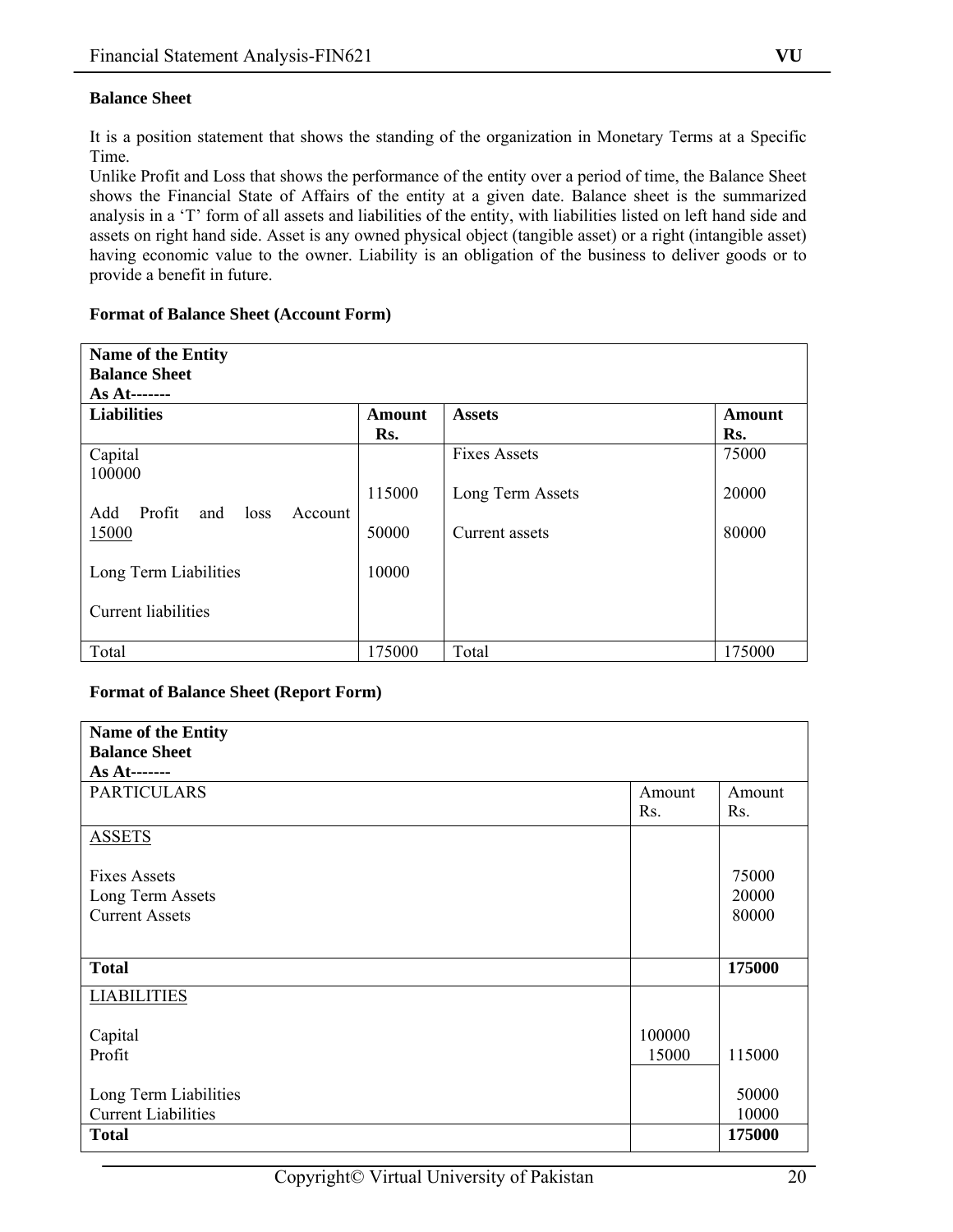## **Illustration # 1**

j

**The following is the Trial Balance extracted from the books of Naeem & Sons as on 30/06/2007. Prepare a profit & loss account & balance sheet for the year ended June 30, 2007.** 

| <b>Particulars</b> | Dr.     | Cr.     |
|--------------------|---------|---------|
| Sales              |         | 100,000 |
| Purchases          | 45,000  |         |
| purchase return    |         | 3,000   |
| <b>Salaries</b>    | 12,000  |         |
| Rent               | 5,000   |         |
| Debtors            | 25,000  |         |
| Creditors          |         | 16,000  |
| Capital            |         | 368,000 |
| Plant & machinery  | 400,000 |         |
| <b>Grand Total</b> | 487,000 | 487,000 |

## **Financial Statements**

- Different reports generated from the books of accounts to provide information to the relevant persons.
- Every business is carried out to make profit. If it is not run successfully, it will sustain loss. The calculation of such profit  $\&$  loss is probably the most important objective of the accounting function. Such information is acquired from "Financial Statements".
- Financial Statements are the end product of the whole accounting process. These show us the profitability of the business concern and the financial position of the entity at a specified date.
- The most commonly used Financial Statements are 'profit  $\&$  loss account' 'balance sheet'  $\&$ 'cash flow statement'.

#### **Income & Expenditure Vs Profit & Loss Account**

- Income and Expenditure Account is used for Non-Profit Organizations like Trusts, NGOs while
- Profit and Loss Account is used for Commercial organizations like limited companies.

#### **Profit & Loss Account**

- Profit & Loss account is an account that summarizes the profitability of the organization for a specific accounting period.
- Profit & Loss account has two parts:
- o First part is called **Trading account** in which Gross Profit is calculated**.** Gross profit is the excess of sales over cost of goods sold in an accounting period. In trading concern, cost of goods sold is the cost of goods consumed plus any other charge paid in bringing the goods in salable condition. For example, if business purchased certain items for resale purpose and any expense is paid in respect of carriage or bringing the goods in store (transportation charges). These will also be grouped under the heading of 'cost of goods sold' and will become part of its price. In manufacturing concern, cost of goods sold comprises of purchase of raw material plus wages paid to staff employed for converting this raw material into finished goods plus any other expense in this connection.
- o 2nd part is called **Profit & Loss account** in which Net Profit is calculated. **Net Profit** is what is left of the gross profit after deducting all other expenses of the organization in a specific time period.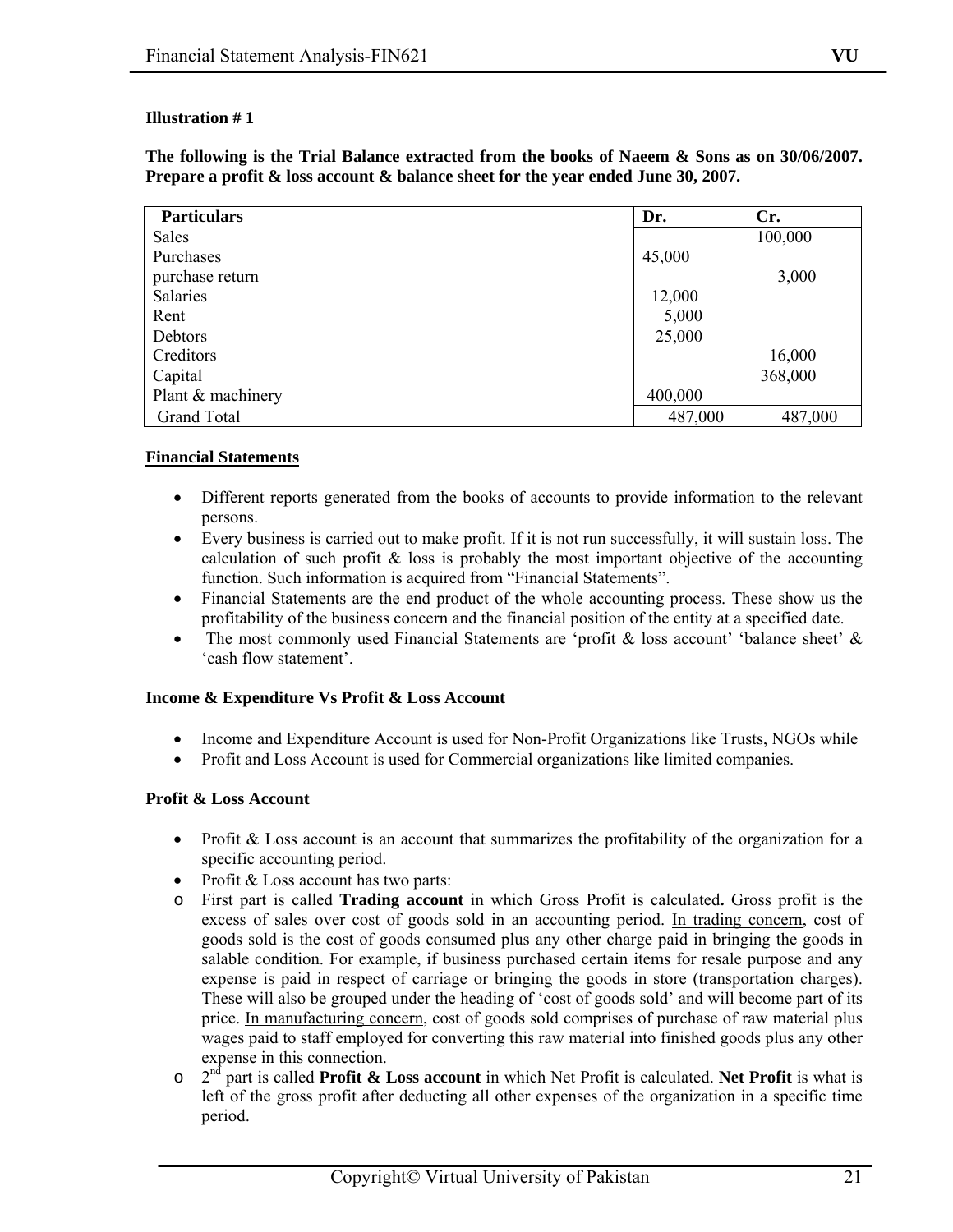## **How to prepare Profit & Loss Account?**

- One way is to write down all the Debit and Credit entries of Income and Expense accounts in the Profit and Loss Account. But it is not sensible to do so.
- The other way is that we calculate the net balance or we can say Closing Balance of each income and expense account. Then we note all the credit balances on the credit side and all the debit balances on the debit of profit and loss account.
- If the net balance of profit and loss is Credit (credit side is greater than debit side) it is Profit and if the net balance is Debit (Debit side is greater than credit side) it is a loss.

#### **Income, Expenditure, And Profit & Loss**

- **Income** is the value of goods and services earned from the operation of the business. It includes both cash & credit. For example, if a business entity deals in garments. What it earns from the sale of garments, is its income. If somebody is rendering services, what he earned from rendering services is his income.
- **Expenses** are the resources and the efforts made to earn the income, translated in monetary terms. It includes both expenses, i.e., paid and to be paid (payable). Consider the above mentioned example, if any sum is spent in running the garments business effectively or in provision of services, is termed as expense.
- **Profit** is the excess of income over expenses in a specified accounting period.

## **Profit= Income-expenses**

In the above mentioned example, if the business or the services provider earn Rs.  $100,000 \&$  their expenses are Rs. 75,000. Their profit will be Rs. 25,000 (100,000-75,000).

• **Loss** is the excess of expenses over income in a specified period of time. In the above example, if their expenses are Rs.  $100,000 \&$  their income is Rs. 75,000. Their loss will be Rs. 25,000.

#### **Rules of Debit & Credit**

- Increase in expense is Debit (Dr.)
- Decrease in expense is credit (Cr.)
- Increase in income is credit (Cr.)
- Decrease in income is Debit (Dr.)

#### **Classification of Expenses**

- It has already been mentioned that a separate account is opened for each type of expense. Therefore, in large business concerns, there may be a large number of accounts in organization's books
- . As profit & loss account is a summarized record of the profitability of the organization. So, similar accounts should be grouped for reporting purposes.
- The most commonly used groupings of expenses are as follows:
	- o Cost of goods sold
	- o Administration expenses
	- o Selling expenses
	- o Financial expenses
- **Cost of goods sold (CGS)** is the cost incurred in purchasing or manufacturing the product, which an organization is selling plus any other expense incurred in bringing the product in saleable condition. Cost of goods sold contains the following heads of accounts: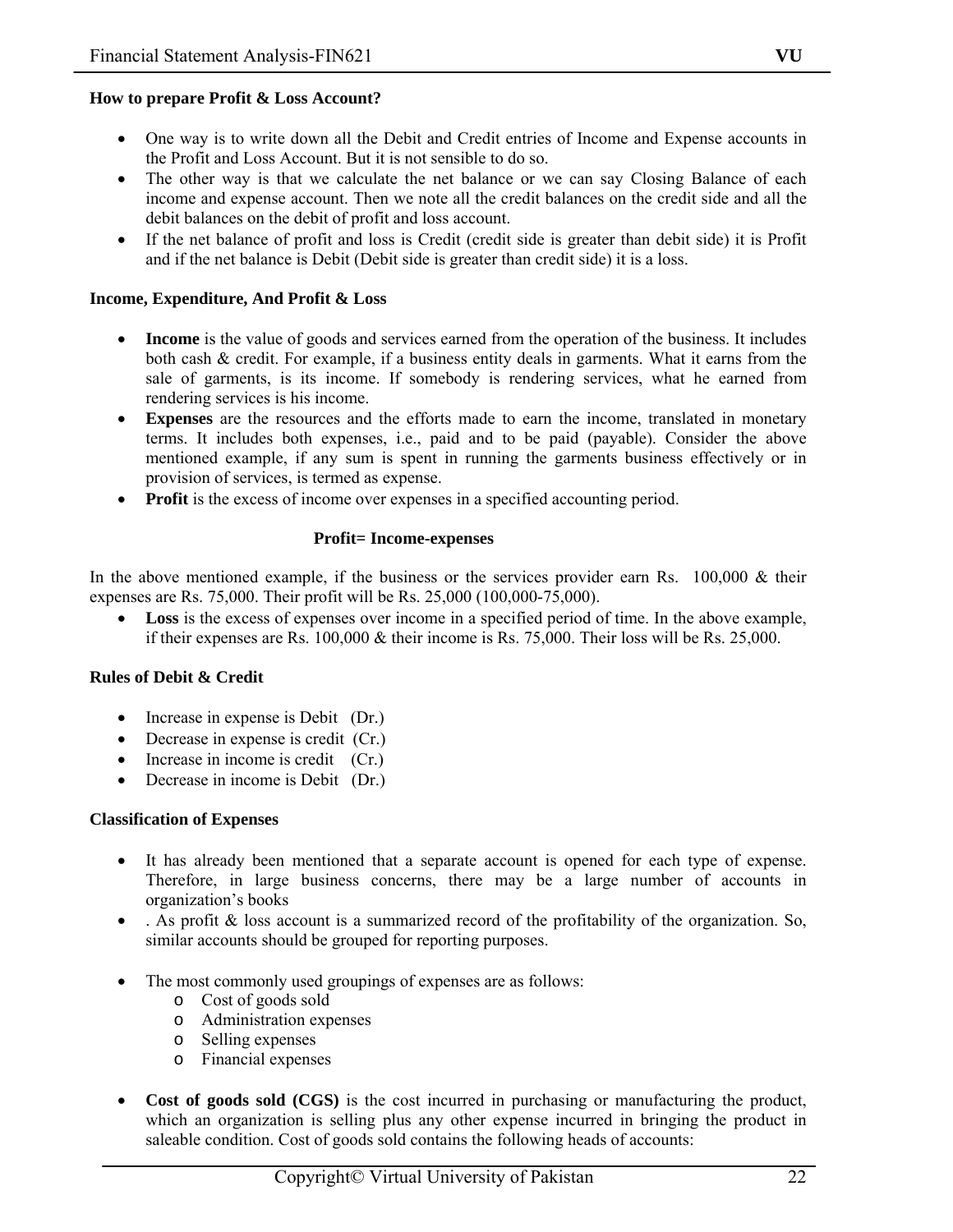- o Purchase of raw material/goods
- o Wages paid to employees for manufacturing of goods
- o Any tax/freight is paid on purchases
- o Any expense incurred on carriage/transportation of purchased items.
- **Administrative expenses** are the expenses incurred in running a business effectively. Main components of this group are:
	- o Payment of utility bills
	- o Payment of rent
	- o Salaries of employees
	- o General office expenses
	- o Repair & maintenance of office equipment & vehicles.
- **Selling expenses** are the expenses incurred directly in connection with the sale of goods. This head contains:
	- o Transportation/carriage of goods sold
	- o Tax/freight paid on sale
	- o If the expense head 'salaries' includes salaries of sales staff then it will be excluded from salaries & appear under the heading of 'selling expenses'.
	- o **Financial expenses** are the interest paid on bank loan & charges deducted by bank on entity's bank accounts. It includes:
	- o Mark up on loan
	- o Bank charges

## **Receipt & Payment Account**

A receipt & payment account is the summarized record of actual cash receipts and actual cash payment of the organization for a given period of time. This is a report that provides cash movement during the reported period. In other words, it can be defined as the summarized record of the cash book for a specific period.

#### **Receipt & Payment Vs Profit & Loss Account**

- o Receipt & payment account is the summarized record of actual cash receipts and actual cash payment during the period while profit & loss account also includes Receivable and Payable.
- o **Income & Expenditure Vs Profit & Loss Account**
- $\circ$  These are two similar terms. Only difference between these two terms is that income  $\&$ expenditure account is prepared for non profit oriented organizations, e.g. Trusts, NGO's, whereas profit & loss account is prepared in profit oriented organizations, e.g. Limited companies, Partnership firms etc.
- o In case of Income and Expenditure account, Surplus/Deficit is to be find and in case of Profit and loss account, profit or loss is to be found.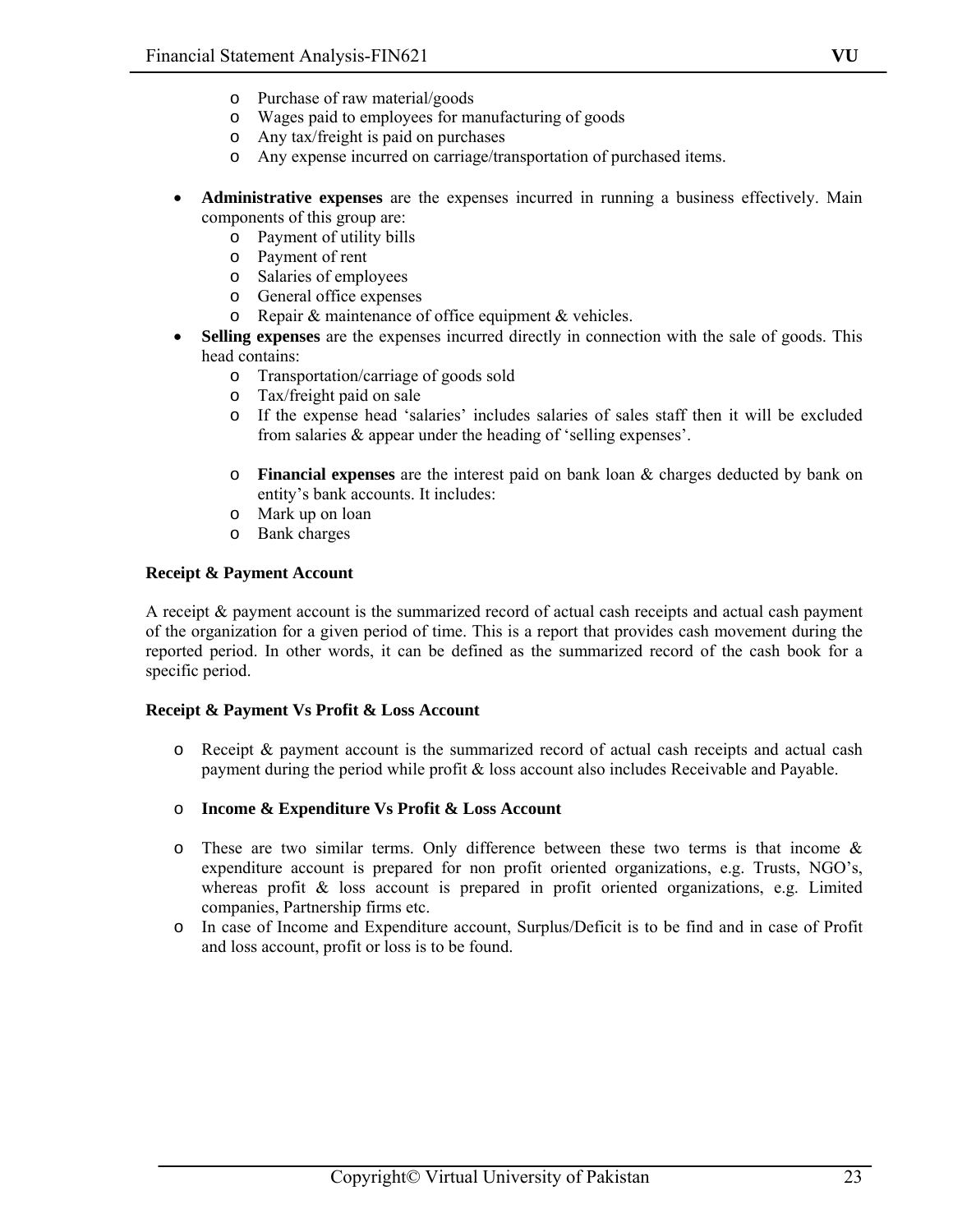## **A sample of Profit and Loss Account**

j

| <b>Name of the Entity</b>      |                            |                    |               |  |  |  |
|--------------------------------|----------------------------|--------------------|---------------|--|--|--|
| <b>Profit and Loss Account</b> |                            |                    |               |  |  |  |
|                                | For the period Ending ---- |                    |               |  |  |  |
| <b>DEBIT</b>                   | <b>CREDIT</b>              |                    |               |  |  |  |
| <b>PARTICULARS</b>             | <b>AMOUNT</b>              | <b>PARTICULARS</b> | <b>AMOUNT</b> |  |  |  |
|                                | Rs.                        |                    | Rs.           |  |  |  |
| Cost of sale                   | 60,000                     | Income             | 100,000       |  |  |  |
| Gross profit c/d               | 40,000                     |                    |               |  |  |  |
| $(Income - cost of sales)$     |                            |                    |               |  |  |  |
| Total                          | 100,000                    | <b>Total</b>       | 100,000       |  |  |  |
| Admin expenses                 | 15,000                     | Gross profit b/d   | 40,000        |  |  |  |
| Selling expenses               | 5,000                      |                    |               |  |  |  |
| Financial expenses             | 5,000                      |                    |               |  |  |  |
| Net profit                     | 15,000                     |                    |               |  |  |  |
| $(Gross profit - expenses)$    |                            |                    |               |  |  |  |
| Total                          | 40,000                     | <b>Total</b>       | 40,000        |  |  |  |

#### **Calculations of Gross profit and Net profit**

Gross profit  $=$  Income  $-$  cost of sales  $= 100000 - 60000$  $= 40000$ Net profit  $=$  Gross profit – Expenses  $= 40000 - (15000 + 5000 + 5000)$  $= 15000$ 

#### **A sample of Income Statement**

| Name of the Entity    |
|-----------------------|
| Income statement      |
| For the neriod Ending |

| For the period Ending ----    |               |               |  |
|-------------------------------|---------------|---------------|--|
| <b>PARTICULARS</b>            | <b>AMOUNT</b> | <b>AMOUNT</b> |  |
|                               | Rs.           | $\mathbf{Rs}$ |  |
| Income/Sales/Revenue          |               | 100000        |  |
| Less: Cost of sales           |               | (60000)       |  |
| Gross profit                  |               | 40000         |  |
| Less: Administration expenses | 15000         |               |  |
| Selling expenses              | 5000          |               |  |
| Financial expenses            | 5000          | (25000)       |  |
| Net profit                    |               | 15000         |  |

## **Recognition of Income and Expenditure Account:**

Income – should be recognized / recorded at the time when goods are sold or services are rendered. Expenses – should be recognized / recorded when benefit relating to that expense has been drawn. **Income Statement and Net Income** 

 Income Statement summarizes operating results of a business by matching revenues with expenses over the same accounting period.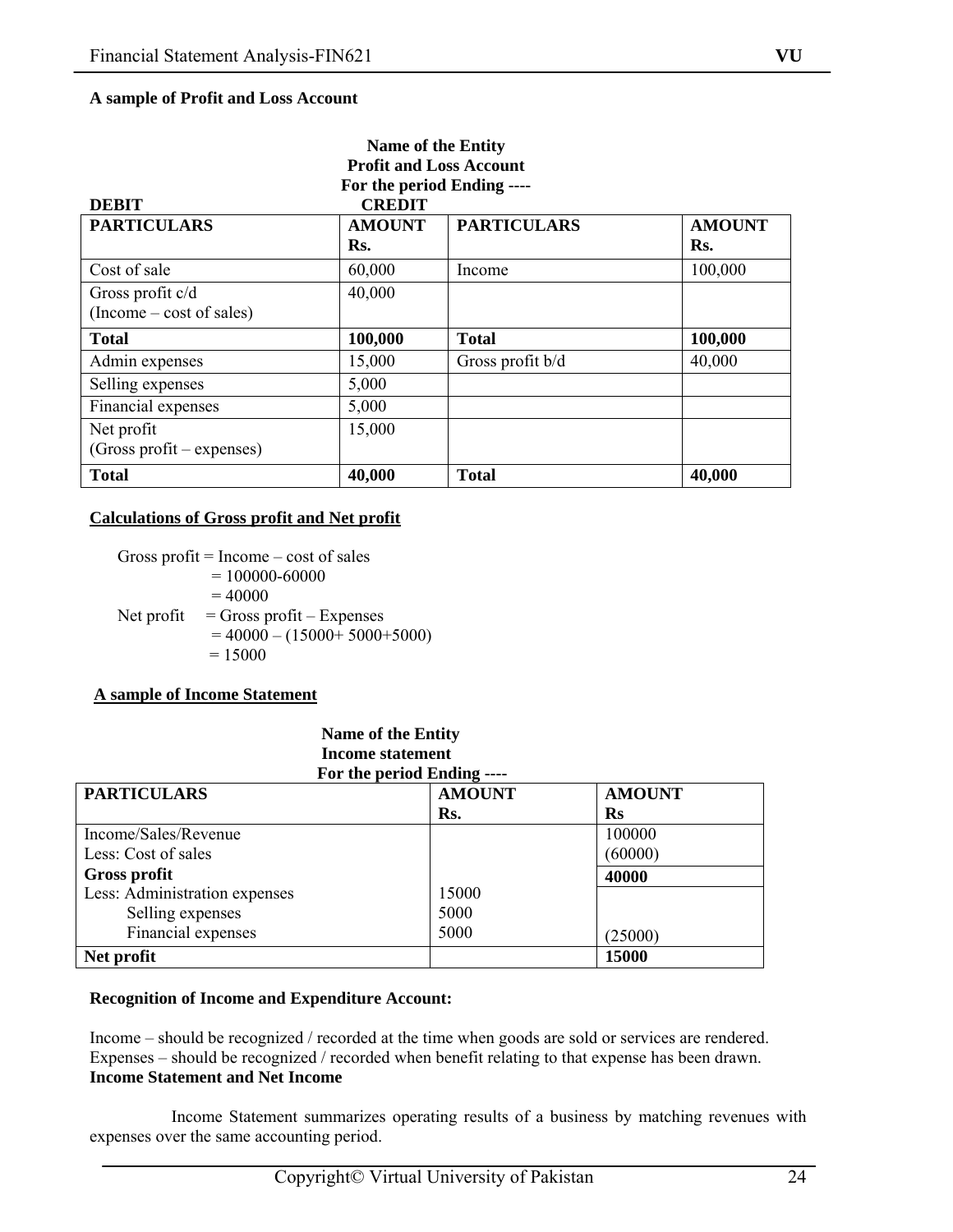Net income is the increase in owner's equity resulting from profitable operations of a business. This is accompanied by increase in total assets, (but not necessarily cash) or decrease in total liabilities. It may happen that a profitable business may also run short of cash, because the profit that it earns is tied up in other assets i.e. Accounts Receivables, fixed assets etc or else, it was used in paying out its obligations like Accounts Payable etc. Net loss is the corresponding decrease in owner's equity.

## **Elements of Income Statement**

j

**Revenues:** This is defined as sale price of goods sold and services rendered during an accounting period.

**Expenses:** These constitute Cost to the business of the goods and services used in business operations during the same accounting period. In other words, these are **"cost of doing business".** Just as in Balance Sheet we have sub-elements or sub-Accounts, in Income Statement also there are subelements/sub-Accounts i.e. difference sources of Revenues, different expenses like cost of good sold, depreciation expenses, interest expense etc.

#### **Accrual Basis of Revenue & Expense Accounting**

 Revenue Recording is done on Realization Principle. In this case, the date of rendering services or date of delivery of good sold is considered as the date of earning revenue. For example, if services are rendered in January and actual receipt of revenue/fee takes place in February i.e. after one month as per agreement, still the revenue would be recorded in the month of January since it was "earned" in January.

 Expense Recording is done on matching principle. This means that revenues are offset by all expenses incurred in producing those revenues, pertaining to a particular accounting period. It would thus be seen that there is cause-and-effect relationship between revenues and expenses. For example, June salaries are paid in July but these have to be recorded as salaries expense for June. It must also be noted that Revenue & cash Receipts and Expense & cash payments are different. The two can happen before, after or during the accounting period.

 **Dr. & Cr.** Rules for Recording Revenues and Expenses are the same as those for Owner's equity or Capital Account.

**Expenses** are the costs of the goods and services used up in the process of earning revenue. Examples include the cost of employee's salaries, advertising, rent, utilities, and the gradual wearing-out (depreciation) of such assets as buildings, automobiles, and office equipment. All these costs are necessary to attract and serve customers and here by earn revenue. **Expenses** are often called the "costs of doing business" that is, the cost of the various activities necessary to carry on a business.

An **expense** always causes a *decrease in owner's equity.* The related changes in the accounting equation can be either (1) a decrease in assets, or (2) an increase in liabilities. An **expense** reduces assets if payment occurs at the time that the **expense** is incurred. If the **expense** will not be paid until later, as for example, the purchase of advertising services on account, the recording of the expense will be accompanied by an increase in liabilities.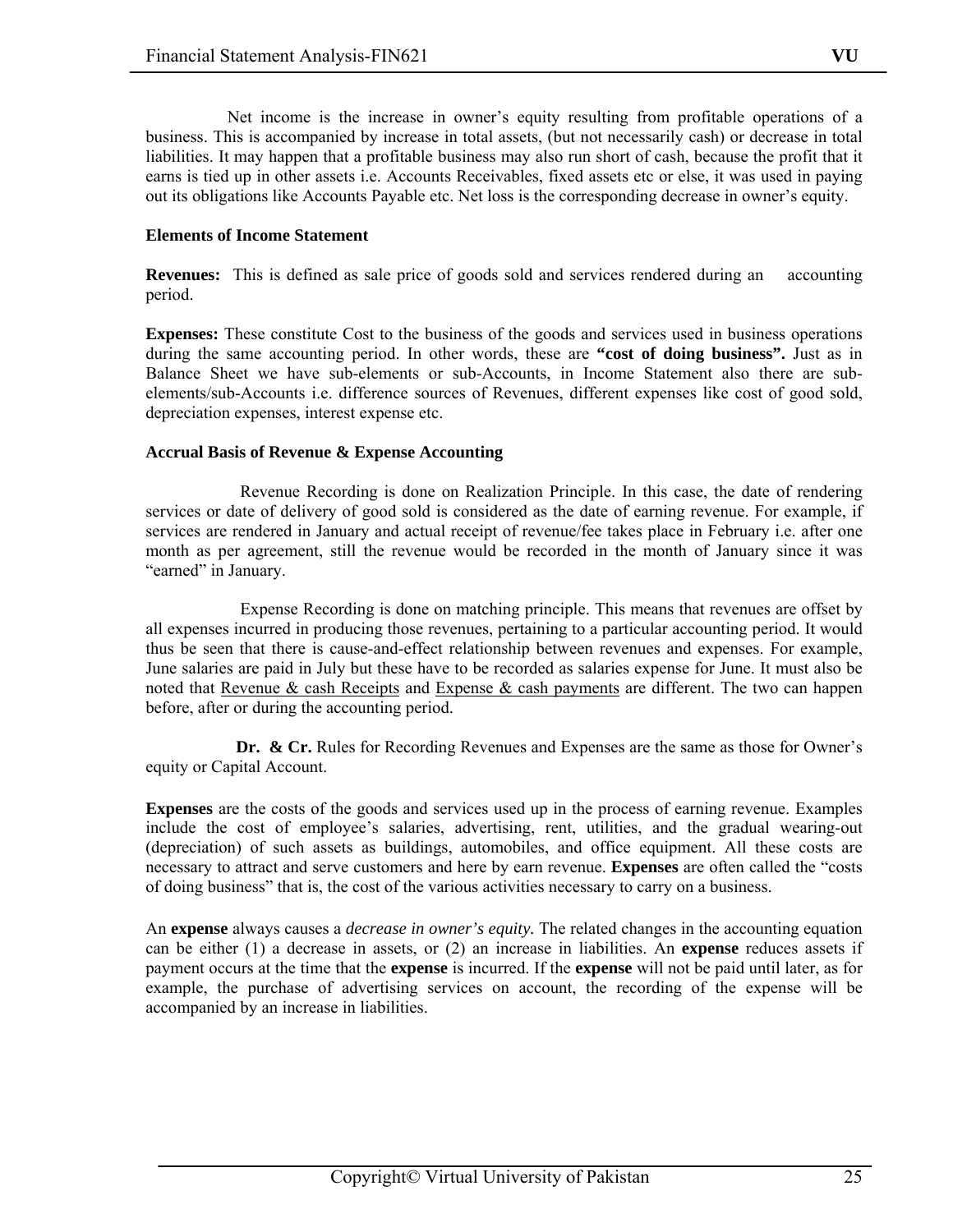## **Lesson-6**

## **ACCOUNTING CYCLE/PROCESS (Continued)**

#### **Business transactions during August, 2006**

 Now let us suppose that during the month of August, actual business operations commenced and Khizr provided services to clients at the agreed commission/fee rate of 2% of rental value of property. Suppose rental value of property during August was Rs.532, 000. Commission/fee earned at the rat of 2% comes to Rs.10, 640. Commission actually received (in cash) during August was Rs.5, 000, the rest was to be paid later.

■ Provided services to clients at the agreed commission/fee rate of 2% of rental value of property.

| $\frac{1}{2}$                     |                 |
|-----------------------------------|-----------------|
| Rental Value                      | $=$ Rs.532, 000 |
| Commission $(532,000 \times 2\%)$ | $=$ Rs. 1 0,640 |
| Actual Cash Received              | $=$ Rs. 5.000   |

Rental value of property during Aug: Rs. 532, 000

| Date | <b>Description</b>                | L/F | Dr.   | Cr.    |
|------|-----------------------------------|-----|-------|--------|
| Aug  | Cash Account                      |     | 5,000 |        |
|      | <b>Accounts Receivable</b>        |     | 5,640 |        |
|      | <b>Commission Received</b>        |     |       | 10,640 |
|      | <b>Commission Income Received</b> |     |       |        |

■ Advertising expenses (paid in advance) Rs.645.

| <b>Date</b> | <b>Description</b>             | L/F | Dr. | v.   |
|-------------|--------------------------------|-----|-----|------|
|             | Cash Account                   |     |     | I645 |
|             | Advertising<br>expense<br>paid |     |     |      |

• Salaries for Aug (to be paid in September) Rs.7, 400.

| <b>Date</b> | <b>Description</b>                          | L/F | Dr.   | Cr.   |
|-------------|---------------------------------------------|-----|-------|-------|
|             | Salaries Expense                            |     | 7,400 |       |
|             | Salaries Payables                           |     |       | 7,400 |
|             | Accrued salaries for the month of<br>August |     |       |       |
|             |                                             |     |       |       |

■ Telephone bill for Aug (to be paid in September) Rs.400.

| Date | <b>Description</b>       | ${\bf L}/{\bf F}$ | Dr. | Ur. |
|------|--------------------------|-------------------|-----|-----|
|      | <b>Utilities Expense</b> |                   | 400 |     |
|      | Utilities bill Payables  |                   |     | 400 |
|      | Accrued telephone bill   |                   |     |     |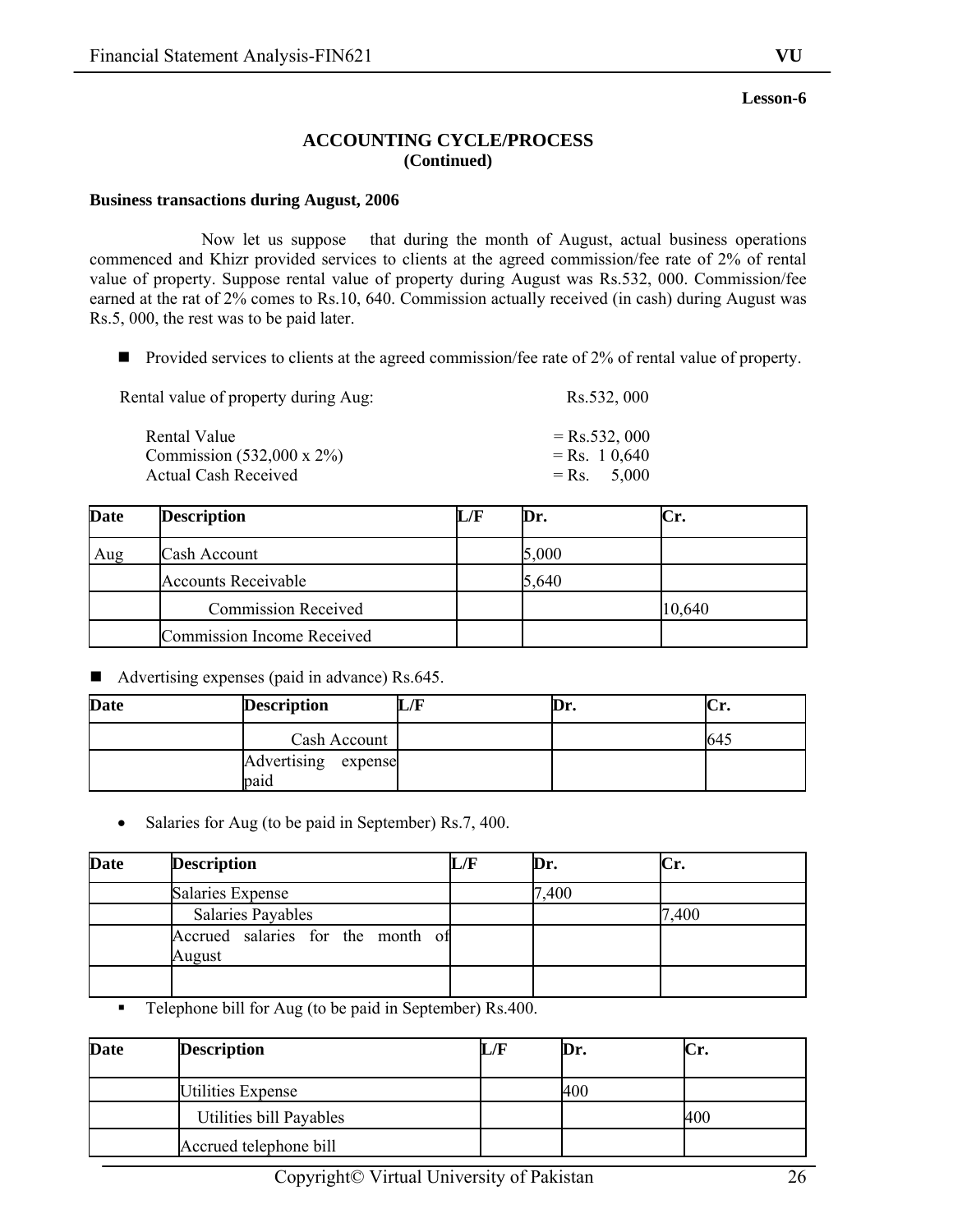| Expenses were:-                                  |            |
|--------------------------------------------------|------------|
| Advertising expenses (paid in advance)           | 645<br>Rs. |
| Salaries for Aug (to be paid in September)       | Rs. 7.400  |
| Telephone bill for Aug (to be paid in September) | Rs.<br>400 |

 The above is incomplete list of Expenses. There are certain invisible expenses amounting to Rs.195 (in which no cash is involved), which are recorded at the end of accounting period. Before we take these up, let us distinguish between Expenditure and Expenses.

#### **Expenditure Vs Expenses**

j

**Expenditure:** It is the cost benefiting or spreading over two or more accounting periods. **Expense** is the portion of Expenditure for one accounting period only.

Examples: Expenditure on fixed assets is incurred in lump sum. Then there are pre-paid costs e.g. insurance, pre-paid rent, for more than one year/accounting period. It may be noted that expenditure on advertisements, employees training, are directly charged to expenses because in these cases, the number of accounting periods over which revenue is likely to be produced (or increased) because of these, are not readily estimable.

• Incomplete list of Expenses: Invisible expenses (non cash involved), recorded at the end of accounting period.

| Date | <b>Description</b>              | L/F | Dr. | Сr. |
|------|---------------------------------|-----|-----|-----|
|      | Depreciation Expense-Building   |     | 150 |     |
|      | Depreciation Expense-Equipment  |     | 45  |     |
|      | <b>Accumulated Depreciation</b> |     |     | 195 |
|      | Depreciation Expenses           |     |     |     |

#### **Invisible Expenses**

| Cost value of Building                               | $=$ Rs. 36,000                                   |
|------------------------------------------------------|--------------------------------------------------|
| Estimated useful life                                | $= 20$ years                                     |
| Expense for one month will be calculated as follows: | $= 36,000 \times 1/240$<br>$=$ Rs. 150 per month |

This **Rs. 150** is the portion of expenditure of **Rs.36, 000.** This expense is technically called Depreciation

#### **Note: Land is not depreciated**

| Value of Office Equipment                                                  | $= 5,400$                  |
|----------------------------------------------------------------------------|----------------------------|
| Estimated useful life                                                      | $= 10$ years               |
| The calculation of expense on equipment will be                            |                            |
| Calculated as follows:                                                     | $= 5,400 \text{ X } 1/120$ |
|                                                                            | $=$ Rs 45                  |
| This Rs. 45 is technically called <b>depreciation</b> on Office Equipment. |                            |

**Pre-paid costs** e.g. Insurance, Pre-paid rent, will be recorded as follows: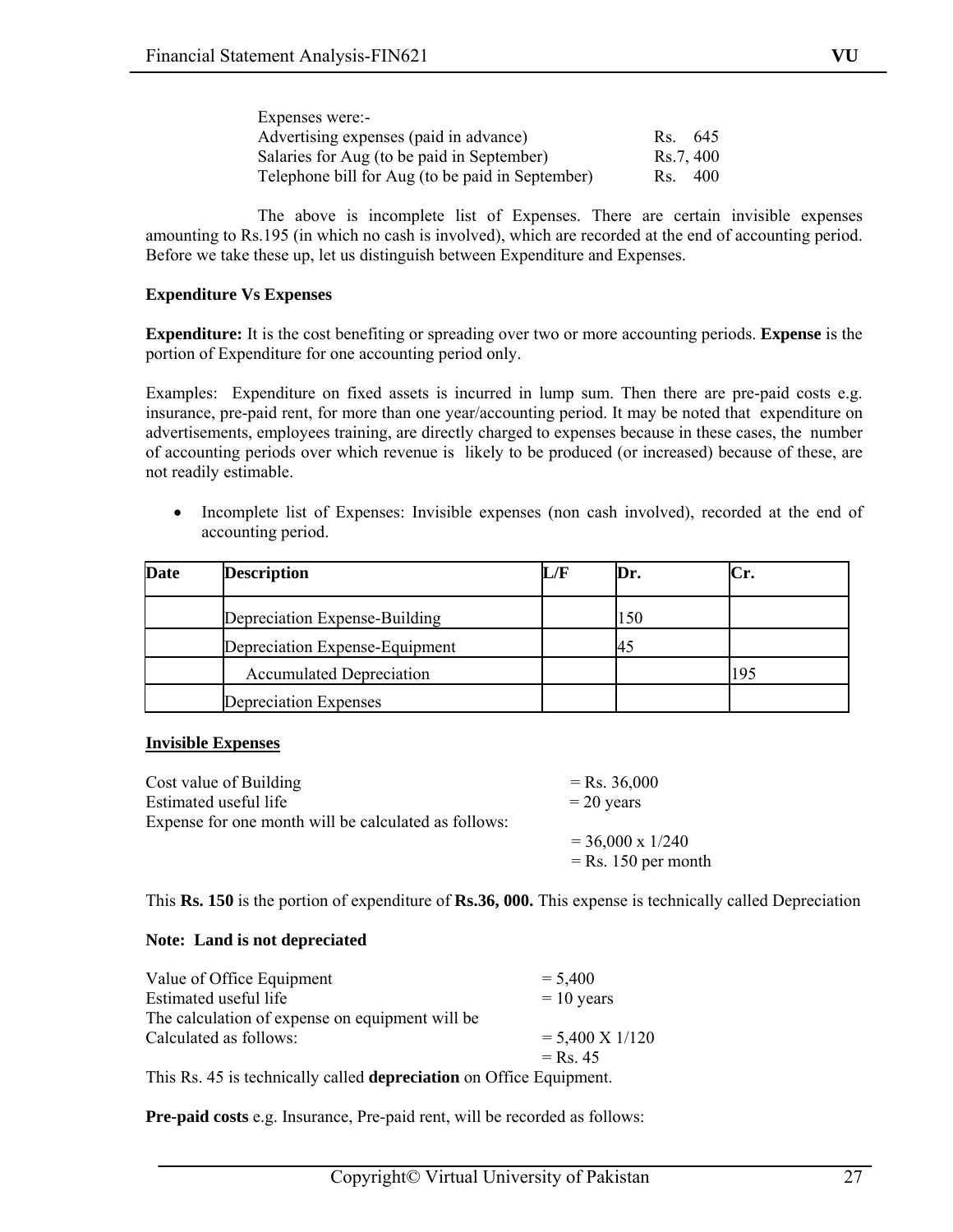| <b>Date</b> | <b>Description</b>            | L/F | Dr.    | Cr.    |
|-------------|-------------------------------|-----|--------|--------|
|             | Prepaid Rent                  |     | 12,000 |        |
|             | Cash Account                  |     |        | 12,000 |
|             | Rent paid in advance          |     |        |        |
|             | <b>Rent Expense</b>           |     | 1,000  |        |
|             | Prepaid Rent                  |     |        | 1,000  |
|             | <b>Recording rent expense</b> |     |        |        |

# **Income Statement For the period ending August 31, 2006**

| <b>Revenues</b>      |                                        |           |               |
|----------------------|----------------------------------------|-----------|---------------|
|                      | Sales Commission earned.               |           | Rs.<br>10,640 |
| <b>Expenses</b>      |                                        |           |               |
|                      | Advertising expenses.                  | 645       |               |
|                      | Salaries expenses.                     | 7,400     |               |
|                      | Telephone expenses.                    | 400       |               |
|                      | Depreciation expense: building         | 150       |               |
|                      | Depreciation expense: office equipment | <u>45</u> |               |
| <b>Total Expense</b> |                                        |           | 8,640         |
|                      | Net Income                             |           |               |

With this background, let us now move on to the fifth step in the Accounting Cycle.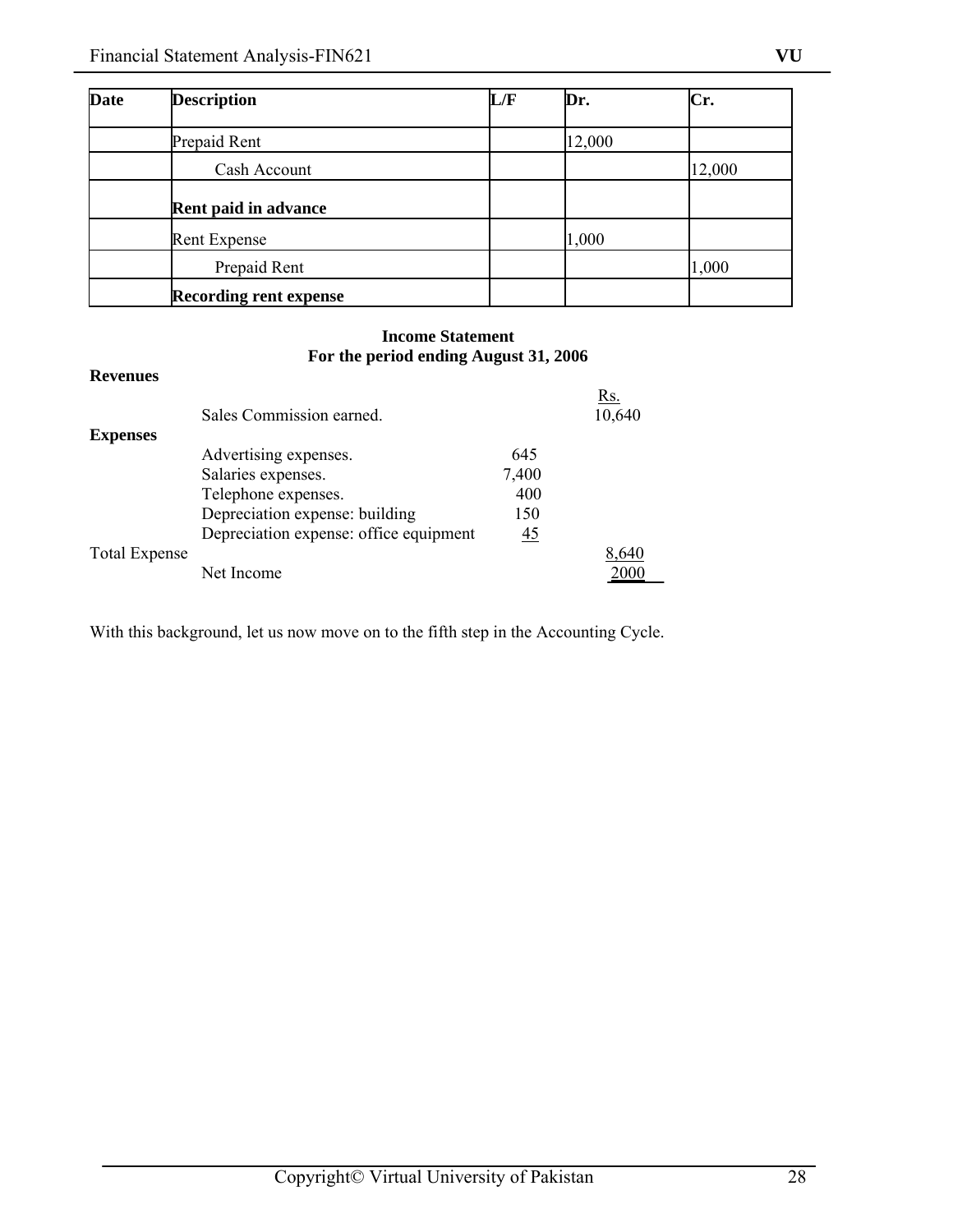**Lesson-7** 

## **ACCOUNTING CYCLE/PROCESS (Continued)**

**e) Making adjusting entries:** These are the Entries required for those transactions which affect revenues or expenses of more than one accounting period.

 Immediate recording of every event in some cases is not practical e.g. raw material, office supplies, depreciation. Journal entries of such expenses are recorded at the end of accounting period and are called adjusting entries. Regular journal entries (chronological) are recorded in blue and adjusting entries are recorded in red.

# **Adjusting Entry to record Expenses on Fixed Assets**

- The expenditure use to acquire Fixed Assets is spread over a number of Accounting periods.
- The spreading of that expenditure over a number of Accounting periods is called Expense for that period.
- Adjusting entry is also required to record <u>Prepaid Costs.</u>
- Expenses are the expired portion of Assets.
- **Office supplies and Raw material are treated at the end of Accounting period.**
- $\blacksquare$  The balance of Office supplies & Raw materials is calculated as follows:
- 

j

## **Opening balance**

**Add:** Purchases

**Less:** Closing balance

- **Prepaid Costs are initially taken as Asset.** 
	- Pre paid costs, if consumed entirely during Accounting period are charged directly to expense

# **Types of Adjusting Entries**

i) Entries to distribute expenditure benefiting more than one accounting period e.g. fixed assets, pre-paid costs (if for more than one year). Pre-paid costs are initially taken as Asset and corresponding portion for an accounting period is reduced there from. In the case of office supplies, raw materials, the formula is:  $\overline{\phantom{a}}$  - opening balance  $\overline{\phantom{a}}$  purchasesclosing balance. This would give the amount/extent of official supplies, raw materials consumed during the accounting period. It must also be noted that pre paid costs, if consumed entirely during accounting period, are charged directly to expense.

 **Fixed assets** are those which are used for more than one Accounting period.

- ii) Entries to distribute un-earned revenue i.e. revenue collected in advance (deferred revenue). It is first recorded as liability, and is gradually reduced in the subsequent accounting period.
- iii) Entries to record accrued expenses e.g. unpaid salaries, interest payable, to be paid in the subsequent accounting period.
- iv) Entries to record accrued revenues. These are first recorded as Assets i.e. Revenue Receivable. For example if rendering of services/delivery of goods is spread over a number of accounting periods, and billing is to be done at the completion of rendering services or delivering goods, then corresponding adjusting entry for each accounting period is made for Revenue Receivable, but not yet earned.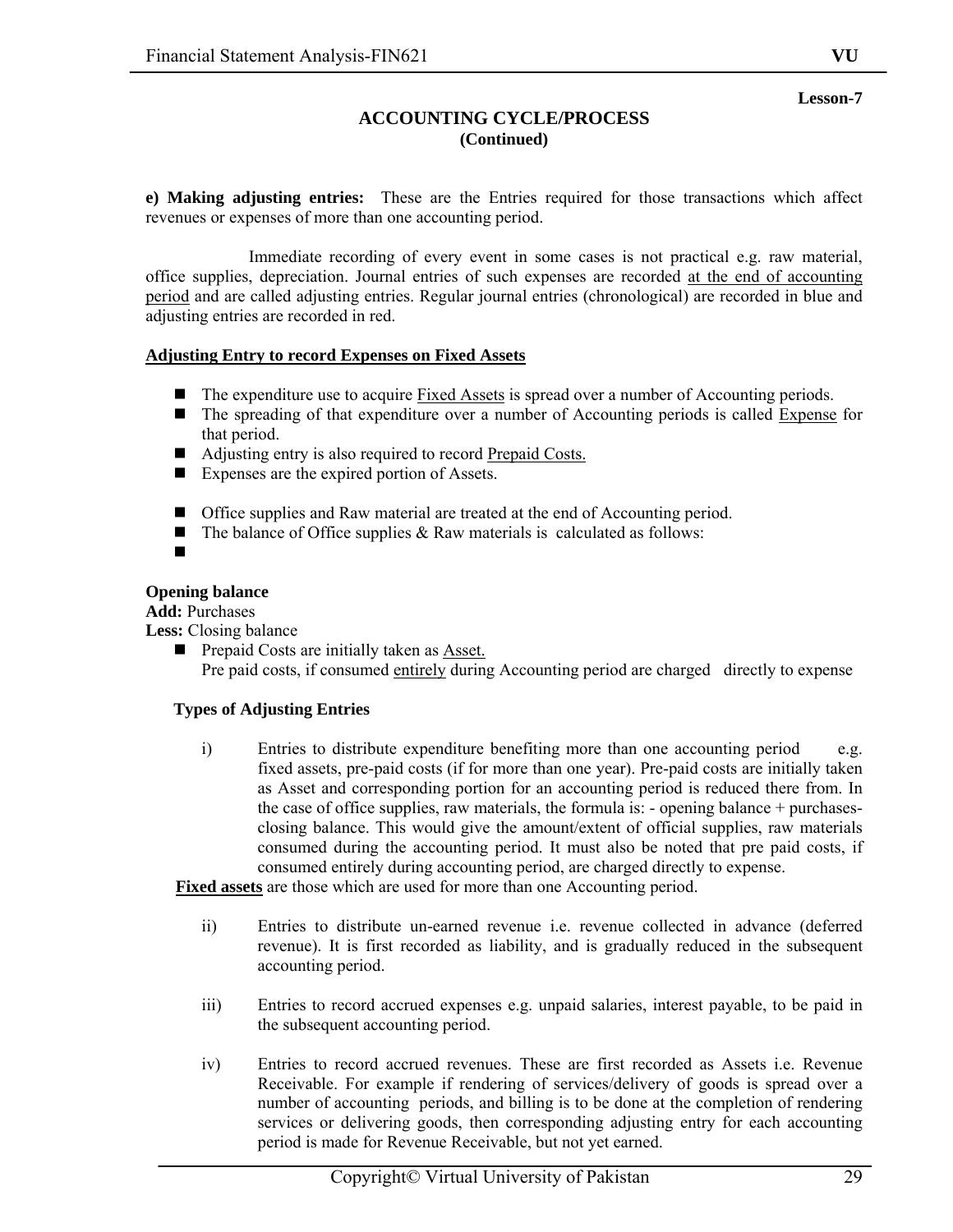| Trial Balance                   |                            |         |  |
|---------------------------------|----------------------------|---------|--|
|                                 | For the month of July 2006 |         |  |
| <b>Particulars</b>              | Rs.                        | Rs.     |  |
| Cash                            | 22,500                     |         |  |
| <b>Accounts Receivable</b>      | 9,500                      |         |  |
| Land                            | 130,000                    |         |  |
| <b>Building</b>                 | 36,000                     |         |  |
| Office Equipment                | 5,400                      |         |  |
| <b>Accounts Payable</b>         |                            | 23,400  |  |
| Khizr, Capital (owner's equity) |                            | 180,000 |  |
| <b>Total</b>                    | 203,400                    | 203,400 |  |

# **Khizr Property dealer Triangle**

Adjusted entries are all related to accrual accounting, as would be seen from the very description of each adjusting entry given above.

## f) **Preparing adjusted trial balance:**

This is the sixth step in Accounting Cycle. In this, we take into account the adjusting entries made earlier in step 5 (e).

 Adjusting entries are journalized and posted, i.e. recorded in journal and posted in ledger. Accumulated depreciation would double after second month, in the example of adjusted trial balance given above. In the above example, estimated life of building is taken as 20 years and that of office equipment as 10 years, which makes the monthly figure of the use of these assets as Rs.150 and Rs.45 respectively. Other transactions during August 2006 changed balances of cash, A/Cs Receivable, A/Cs payable. Reverting to the earlier reference about invisible expenses of Rs.195, in the Income Statement, these were depreciation expenses of building amounting to Rs.150 and depreciation expenses of office equipment amounting to Rs.45.

The **adjusting entries** which are recorded in Journal at the end of Accounting period are adjusted in, **Adjusted Trial Balance**.

| <b>August 31,2006</b>               |         |         |  |  |
|-------------------------------------|---------|---------|--|--|
| <b>Particulars</b>                  | Dr.     | Cr.     |  |  |
| Cash.                               | 16,105  |         |  |  |
| Accounts Receivable.                | 18,504  |         |  |  |
| Land.                               | 130,000 |         |  |  |
| Building.                           | 36,000  |         |  |  |
| Accumulated depreciation: building. |         | 150     |  |  |
| Office equipment.                   | 5,400   |         |  |  |
| Accumulated Dep: office equipment.  |         | 45      |  |  |
| Accounts Payable.                   |         | 23,814  |  |  |
| Owner's equity.                     |         | 180,000 |  |  |
| Sales commission earned.            |         | 10,640  |  |  |

# **Khizr Property Dealer Adjusted Trial Balance**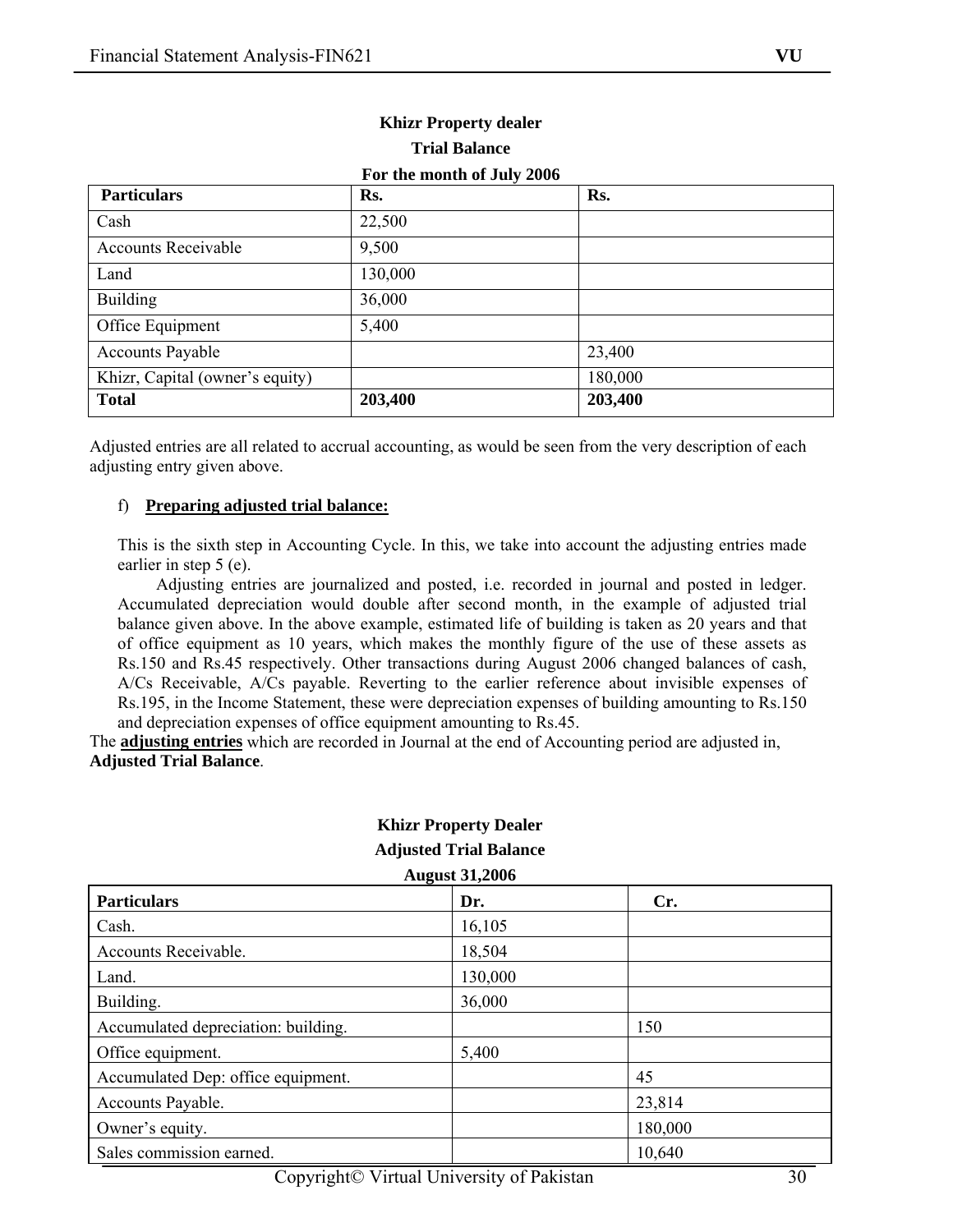| Advertising expenses.                    | 645     |         |
|------------------------------------------|---------|---------|
| Salaries expenses.                       | 7,400   |         |
| Telephone expenses.                      | 400     |         |
| Depreciation expenses: building.         | 150     |         |
| Depreciation expenses: office equipment. | 45      |         |
|                                          | 214,649 | 214,649 |

The above is adjusted trial balance as on August 31, 2006.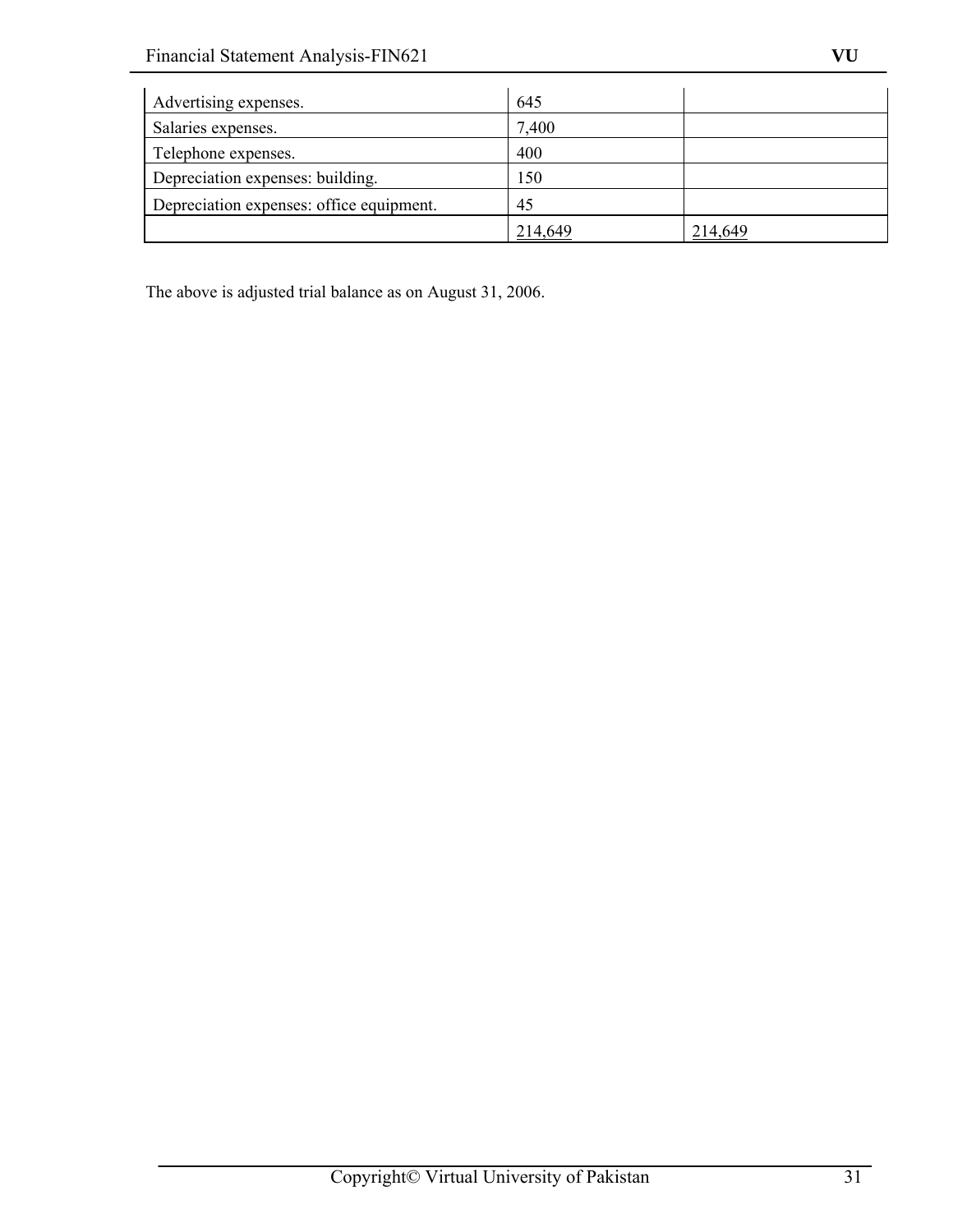**Lesson-8** 

## **ACCOUNTING CYCLE/PROCESS (Continued)**

Pre-paid costs e.g. Pre-paid rent, will be recorded as follows:

| <b>Date</b> | <b>Description</b>   | L/F | Dr.    | Cr.    |
|-------------|----------------------|-----|--------|--------|
|             | Prepaid Rent         |     | 12,000 |        |
|             | Cash Account         |     |        | 12,000 |
|             | Rent paid in advance |     |        |        |

Pre-paid costs e.g. Pre-paid rent, will be recorded as follows:

| <b>Date</b> | <b>Description</b>     | L/F | Dr. | v.   |
|-------------|------------------------|-----|-----|------|
|             | <b>Rent Expense</b>    |     | 000 |      |
|             | Prepaid Rent           |     |     | .000 |
|             | Recording rent expense |     |     |      |

Pre-paid costs e.g. Pre-paid Insurance will be recorded as follows:

| <b>Date</b> | <b>Description</b>        | L/F | Dr.    | ட.    |
|-------------|---------------------------|-----|--------|-------|
|             | Prepaid Insurance         |     | 12,000 |       |
|             | Cash Account              |     |        | 2,000 |
|             | Insurance paid in advance |     |        |       |

Pre-paid costs e.g. Pre-paid Insurance will be recorded as follows:

| Date | <b>Description</b>          | L/F | Dr.   | Сr.   |
|------|-----------------------------|-----|-------|-------|
|      | <b>Insurance Expense</b>    |     | 1,000 |       |
|      | Prepaid Insurance           |     |       | 1,000 |
|      | Recording Insurance expense |     |       |       |

# **g) Preparing Financial Statements**

 Now we come to the all-important step of preparing Financial Statements from Accounting Records. Income Statement is prepared from Adjusted Trial Balance, first. Then Statement of Owner's equity between Income Statement and Balance Sheet is prepared. For this, Net profit/loss in Income Statement is added to/ subtracted from owner's equity in "Owner's equity Statement", and the total/net is then transferred to Balance Sheet. After the preparation of Balance Sheet, the fourth Financial Statement i.e. Cash flow Statement is prepared separately.

As a practical illustration, let us prepare these Financial Statements.

## **Income Statement**

# **For the period ending August 31, 2006**

| <b>Particulars</b>       | Rs. | Rs.    |
|--------------------------|-----|--------|
| <b>Revenues</b>          |     |        |
| Sales Commission earned. |     | 10,640 |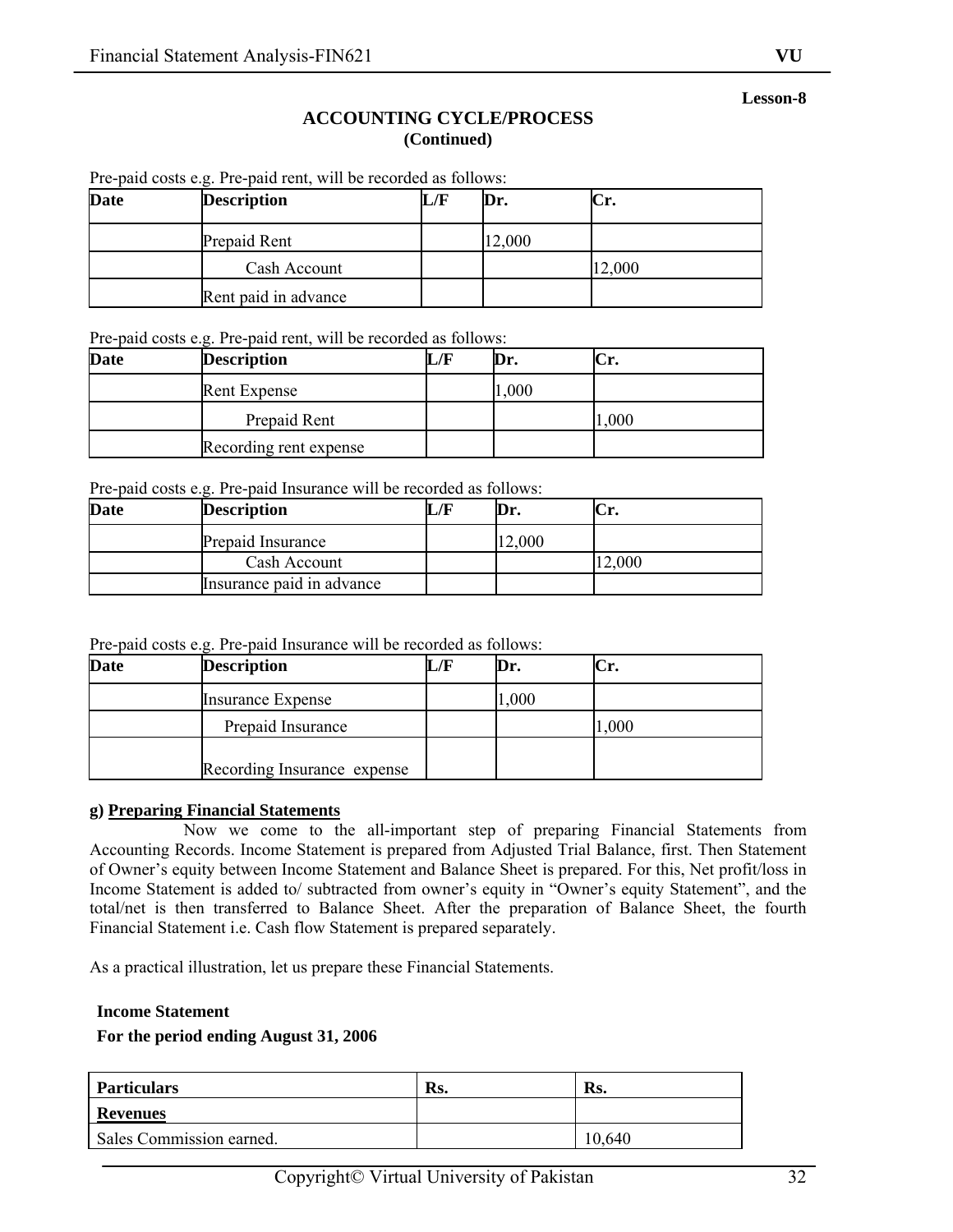| <b>Expenses</b>                        |       |       |  |
|----------------------------------------|-------|-------|--|
| Advertising expenses.                  | 645   |       |  |
| Salaries expenses.                     | 7,400 |       |  |
| Telephone expenses.                    | 400   |       |  |
| Depreciation expense: building         | 150   |       |  |
| Depreciation expense: office equipment | 45    |       |  |
|                                        |       | 8,640 |  |
| Net Income.                            |       | 2,000 |  |

The revenue and expenses shown in the income statement are taken directly from the company's adjusted trial balance. Our measurement of net income is not absolutely accurate or precise, because of the *assumptions and estimates* in the accounting process. An income statement has certain limitations. Remember that the amount shown for depreciation expense or based on *estimates* of the useful lives of the company's building and office equipment. Also the income statement includes only those events that have been *evidence by business transactions.* Alternative titles for the income statement include *earnings statement, statement of operations, and profit and loss statement*. However, *income statement* is by far the most popular term for this important financial statement. In summary, we can say that an income statement is used to summaries the *operating results* of business by matching the revenue earned during a given time period with the expenses incurred in obtaining that revenue.

Note: This is case of service business, and sole proprietorship. In the case of Merchandise & Manufacturing business:

## **Net Income=Sales–Cost of Goods sold–Other expenses.**

#### ii**) Owner's equity Statement**

 Owner's equity which was Rs.180, 000 on July 31, 2006 increases by Rs.2000 due to profitable operations during the month of August, 2006. Net income is transferred to owner's equity statement, which is further transferred to Balance Sheet. Correspondingly, there would be either increase in Assets (Left) side of the Accounting Equation (or Balance Sheet), or decrease in Liabilities (Right) side, to maintain balance.

 Statement of Owner's equity summarizes increase/decrease in owner's equity during accounting period. It is increased due to profit and additional investment by the owner. It is decreased due to loss and withdrawal/drawing by the owner.

| <b>Particulars</b>               | Rs.     |
|----------------------------------|---------|
| Khizr, capital July 31, 2006     | 180,000 |
| Add: Net income for August, 2006 | 2,000   |
| Additional investment by owner   | 4,000   |
| Sub total                        | 186,000 |
| Less withdrawal/drawing by owner | 3,000   |
| Owner's equity August 31, 2006   | 183,000 |

## **Statement of Owner's equity for the month of August, 2006**

### III. **Balance Sheet**

The balance sheet lists the amounts of the company's assets, liabilities, and owner's equity at the end of accounting period. The balances of the assets and liability accounts are taken directly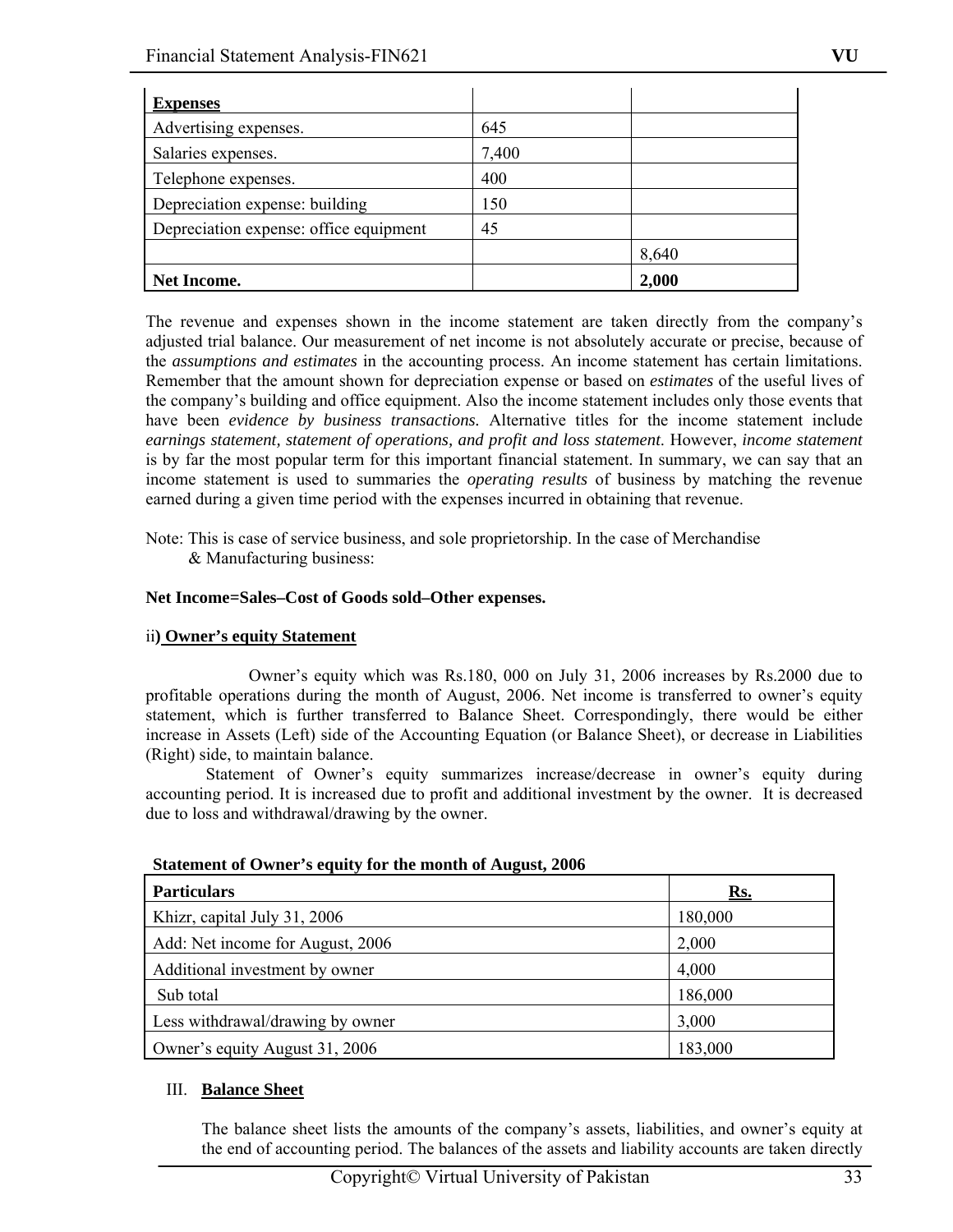.

from the adjusted trial balance. Cash is listed first among the assets. It is often followed by such asset as marketable securities, short-term notes receivable, accounts receivable, inventories, and supplies. These are the most common examples of current assets. The term "current assets" includes cash and those assets that will be quickly converted to cash or used up in operations

# **Khizr Property Dealer Balance Sheet As on August 31,2006**

| <b>Assets</b>               | Rs.    | Rs.     | <b>Liabilities &amp; Equity</b> | Rs.     |
|-----------------------------|--------|---------|---------------------------------|---------|
| Cash                        |        | 16,105  | <b>Accounts Payable</b>         | 23,814  |
| <b>Accounts Receivables</b> |        | 19,504  | Owner's equity                  | 183,000 |
| Land                        |        | 130,000 |                                 |         |
| <b>Building</b>             | 36,000 |         |                                 |         |
| Less Accumulated Dep:       | 150    | 35,850  |                                 |         |
| Office Equipment            | 5,400  |         |                                 |         |
| Less Accumulated Dep:       | 45     | 5,355   |                                 |         |
|                             |        |         |                                 |         |
| <b>TOTAL</b>                |        | 206,814 | <b>TOTAL</b>                    | 206,814 |

- Owner's equity obtained from Owner's equity statement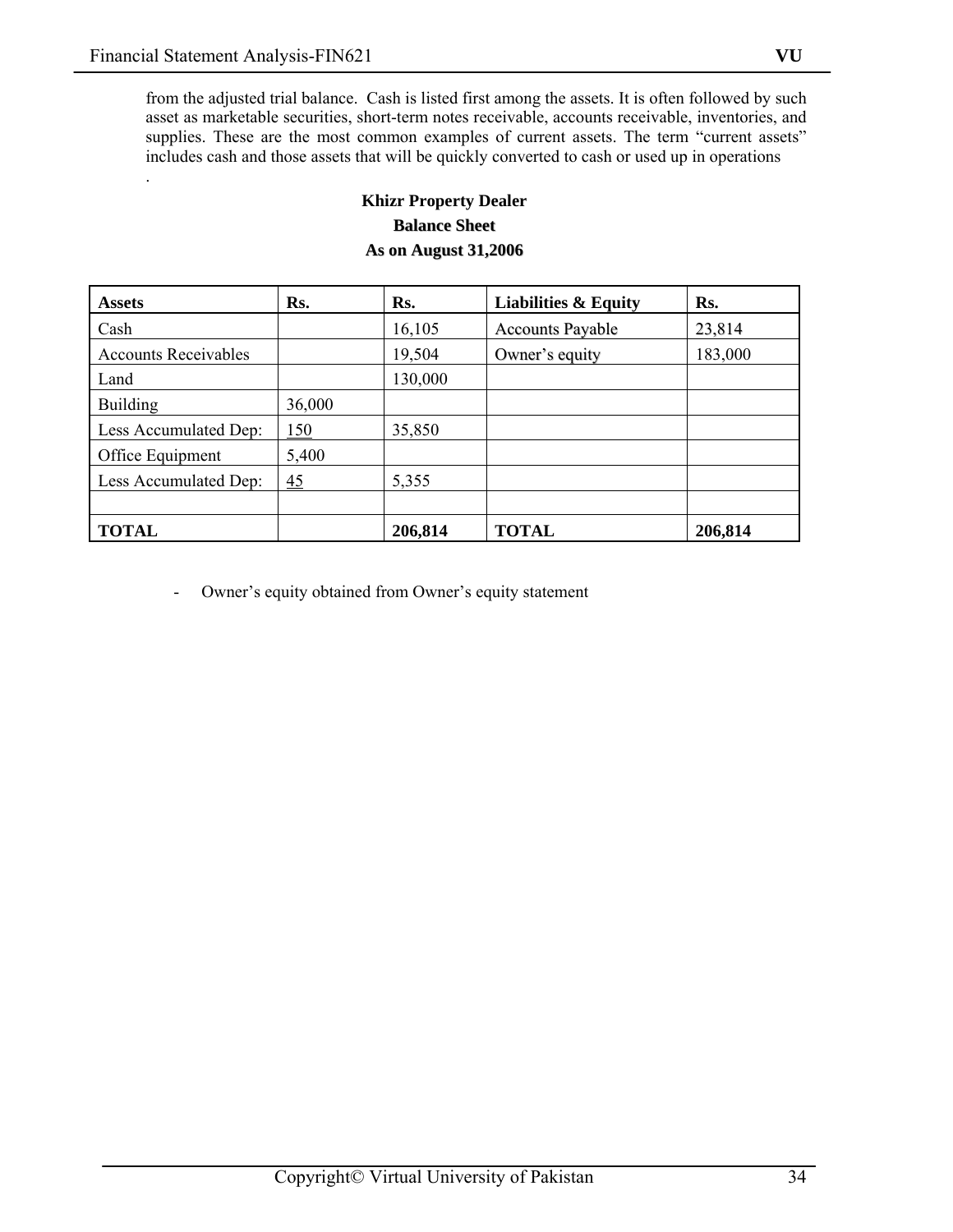## **ACCOUNTING CYCLE/PROCESS (Continued)**

Other steps in the Accounting Cycle after the preparation of Financial Statements are:-

#### **h) Closing entries in Accounting Cycle.**

 As previously stated, revenues increase owner's equity, and expenses and withdrawals by the owner decrease owner's equity. If the only financial statement that we needed was a balance sheet, these changes in owner's equity could be recorded directly in the owner's capital account. However, owners, managers, investors, and others need to know amount of specific revenues and expenses, and the amount of net income earned in the period. Therefore we maintain separate ledger account to measure each type of revenue and expense, and other owner's drawings.

 The revenue, expense, and drawing accounts are called temporary accounts, are nominal accounts, because they accumulate the transactions of only one accounting period. At the end of this accounting period the changes in owner's equity accumulated in these temporary accounts are transferred into the owner's capital account. This process serves two purposes. First it updates the balance of the owner's capital account for changes in owner's equity account for changes in owner's equity occurring during the accounting period. Second, it returns the balances of the temporary accounts to zero, so that they are ready for measuring the revenue, expenses, and drawings of the next accounting period.

 The owner's capital account and other balance sheets are called permanent or real accounts, because their balances continue to exist beyond the current accounting period. The process of transferring the balances of the temporary account into the owner's capital account is called closing the accounts. The journal entries made for the purpose of closing the temporary accounts are called **closing entries.** 

 Revenue and expense accounts are closed at the end of each accounting period by transferring their balances to a summary account called income summary. When the credit balance of the revenue accounts and the debit balances of expense accounts have been transferred into one summary account, the balance of this income summary will be the net income or net loss for the period. If the revenue (credit balances) exceeds the expenses (debit balances), the income summary account will have a credit balance representing net income. Conversely, if expenses exceed revenue, the Income Summary will have a debit balance representing net loss. This is consistent with the rule that increases in owner's equity are recorded by credits and decreases are recorded by debits.

#### **Closing Entries for Revenue Accounts**

 Revenue accounts have credit balances. Therefore, closing a revenue account means transferring its credit balance to the Income Summary account. This transfer is accomplished by a journal entry debiting the revenue account an amount equal to its credit balance, with an offsetting credit to the Income Summary account. The debit portion of this closing entry returns the balance of the revenue account to zero; the credit portion transfers the former balance of the revenue account into the Income Summary account**.**

#### **Closing Entries foe Expense Accounts**

Expense accounts have debit balances. Closing an expense account means transferring its debit balance to the Income Summary account. The journal entry to close an expense account, therefore, consists of a credit to the expense account in an amount equal to its debit balance, with an offsetting debit to the Income Summary account.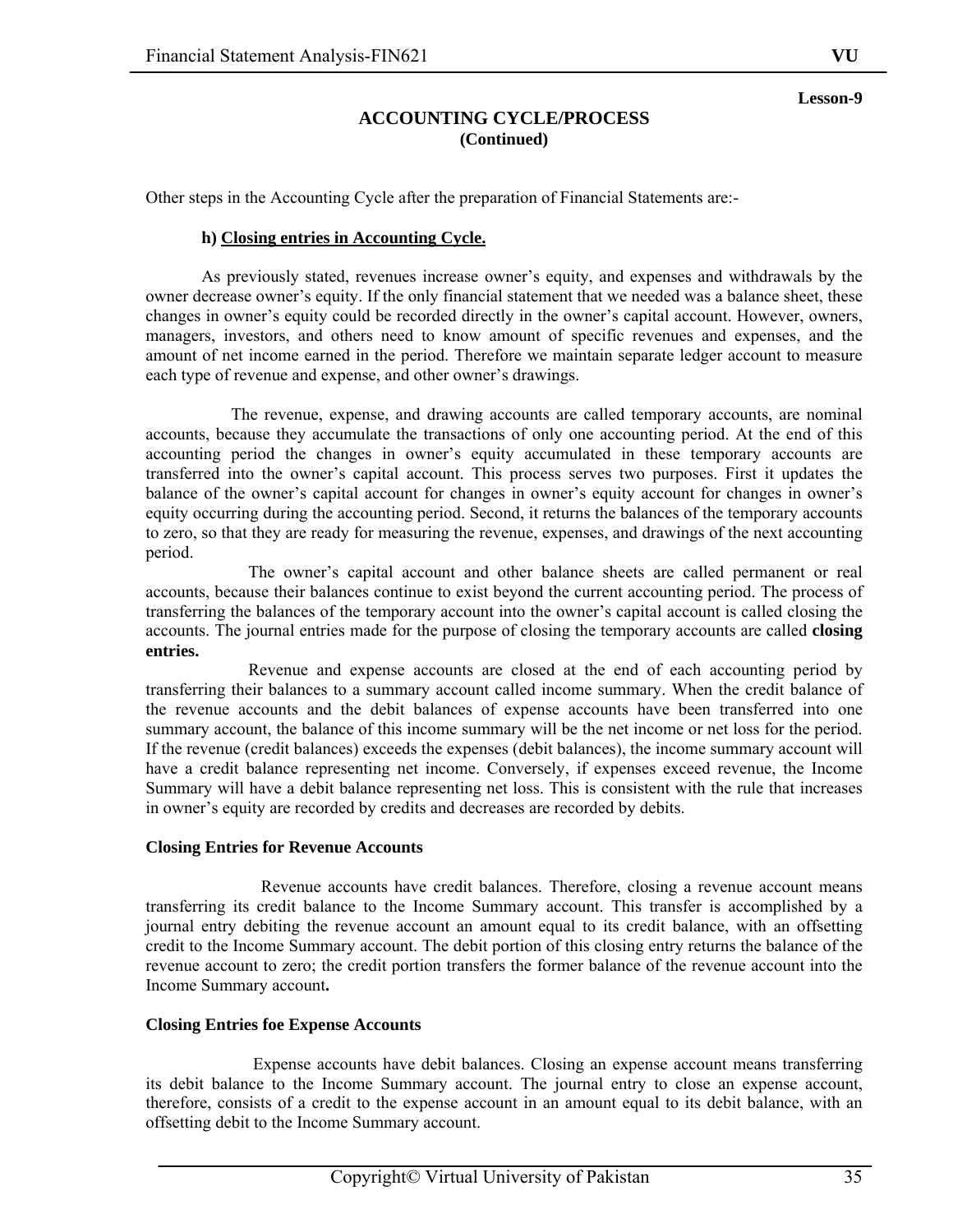#### **Closing the Income Summary Account**

 Due to increase in net income owner's equity increases. The credit balance of Income Summary account is, therefore transferred to the owner's equity account. Conversely if the expenses of a business are larger than its revenue, the Income Summary account will have a debit balance, representing a net loss for the accounting period .In this case, the closing of the Income Summary account requires a debit to the owner's capital account and an offsetting credit to the Income Summary account. The owner's equity will, of course, be reduced by the amount of the loss debited to the capital account.

Note that the Income Summary account is used only at the end of the period when the accounts are being closed. The Income Summary account has no entries and no balance except during the process of closing the accounts at the end of accounting period.

#### **Closing the Owner's Drawing Account**

 Withdrawals of cash or other assets by the owner are not considered an expense of the business and, therefore, are not a factor in determining the net income for the period. Since drawings by the owner do not constitute an expense, the owner's drawing account is closed not into the Income Summary account but directly to the owner's capital account.

Revenue, Expense and Drawing (by owner) change owner's equity. These are temporary capital accounts. To make these Accounts ready for recording events of next accounting periods, we take the following steps:-

- Close (transfer) Revenue Accounts to Income Summary Account.
- Close (transfer) Expense Accounts to Income Summary Account.
- Close (transfer) Income Summary Account to Owner's Equity Account or Capital Account.
- Close Drawing Account directly to Capital Account.

Debit and credit entries of course are involved in journal and ledger.

**i)** Prepare after-closing trial balance. In many cases, another trial balance is prepared after closing entries have been recorded in journal and posted in ledger.

#### **Summary**

**Steps in Accounting Cycle:** 

The accounting procedures in the accounting cycle may be summarized as follows

- **1.** Journalize Transactions
- **2.** Post to Ledger Accounts
- **3.** Prepare A Trial Balance
- **4.** End of Period Adjustments
- **5.** Prepare an Adjusted Trial Balance
- **6.** Prepare Financial statements
- **7.** Journalize and Post Closing Entries
- **8.** Prepare an After Closing Trial Balance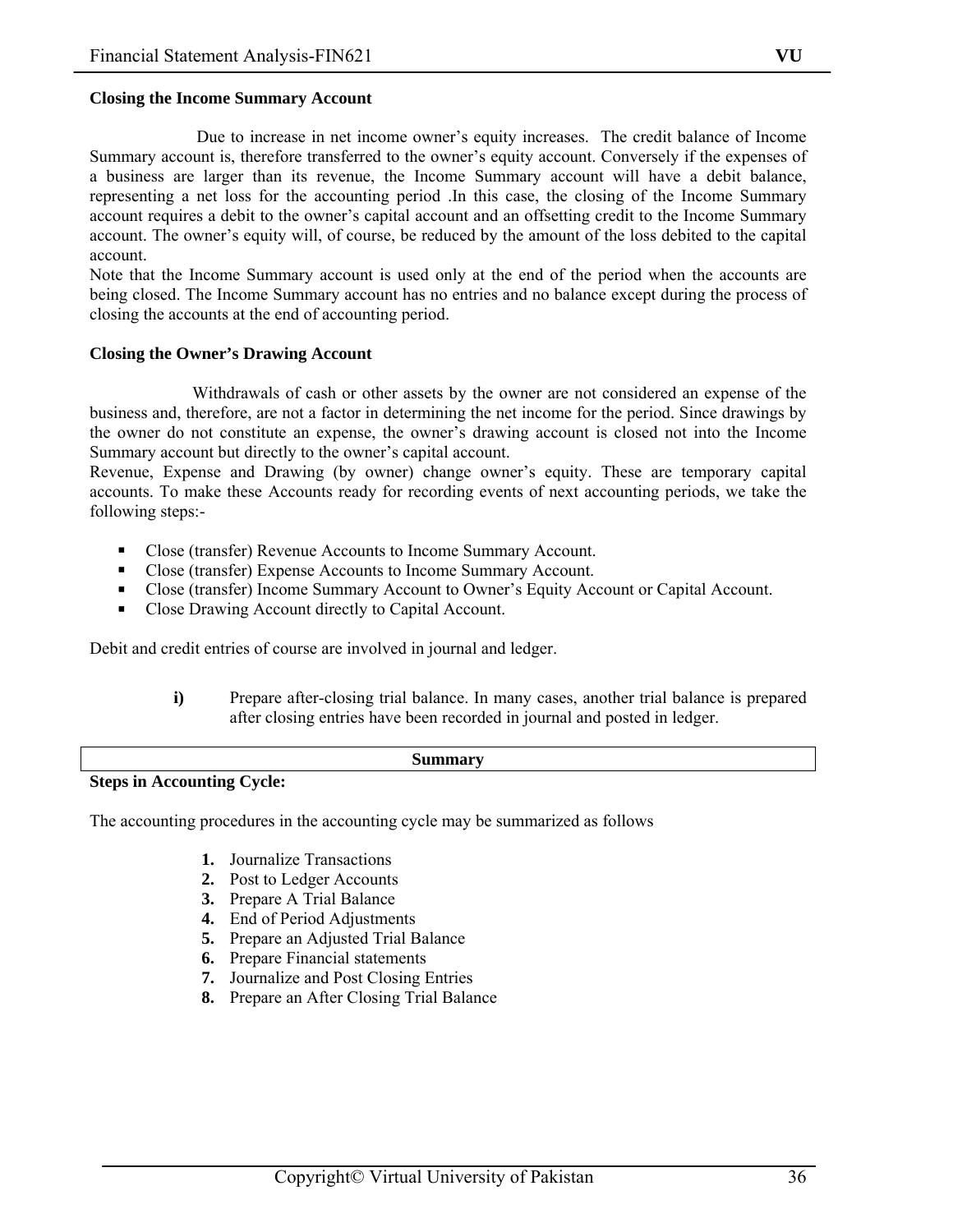# **FINANCIAL STATEMENTS**

#### **Income Statement**

j

 A typical and Standard Income Statement and Balance Sheet of a manufacturing concern would be as follows:-

#### INCOME STATEMENT/PROFIT & LOSS ACCOUNT MOOSA & CO. LTD FOR/DURING THE PERIOD 2005-06

|                                  |    | Rs. in |
|----------------------------------|----|--------|
| Net Sales *                      |    | 100    |
| Cost of Goods Sold *             |    |        |
| Raw material                     | 30 |        |
| Salaries & wages (direct Labour) | 10 |        |
| Stores & spares                  | 5  |        |
| Utilities                        |    |        |
| Depreciation                     | 5  |        |
| Others                           | 5  |        |
| Total                            |    | 60     |
| Gross Profit (loss)              | 40 |        |

 $\mathcal{L}_\text{max} = \mathcal{L}_\text{max} = \mathcal{L}_\text{max} = \mathcal{L}_\text{max} = \mathcal{L}_\text{max} = \mathcal{L}_\text{max} = \mathcal{L}_\text{max} = \mathcal{L}_\text{max} = \mathcal{L}_\text{max} = \mathcal{L}_\text{max} = \mathcal{L}_\text{max} = \mathcal{L}_\text{max} = \mathcal{L}_\text{max} = \mathcal{L}_\text{max} = \mathcal{L}_\text{max} = \mathcal{L}_\text{max} = \mathcal{L}_\text{max} = \mathcal{L}_\text{max} = \mathcal{$ 

 $\overline{\text{*} \text{Net Sales}} = \text{Gross Sales} - \text{Sales returns} - \text{Sales allows}$ 

\* Cost of Goods sold = Cost of production of goods actually sold; also called "cost of sales": largest expense item.

Operating expenses

| Selling & admin         | 5  |  |
|-------------------------|----|--|
| Advertising             | 5  |  |
| Depreciation $&$ others | 5  |  |
| Total                   | 15 |  |
| Operating Profit (EBIT) | つく |  |

 $\mathcal{L}_\text{max} = \frac{1}{2} \sum_{i=1}^n \mathcal{L}_\text{max}(\mathbf{x}_i - \mathbf{y}_i)$ 

EBIT: Earning before Interest and Taxes.

| Other expenses *                       |   |    |
|----------------------------------------|---|----|
| Financial charges <i>i.e.</i> interest | 5 |    |
| Loss on sale of assets                 | 1 |    |
| Purchase of goodwill                   |   |    |
| Total                                  |   |    |
| Profit before tax (EBT)                |   | 18 |
| Provision for tax                      | 5 |    |
| Profit after tax                       |   |    |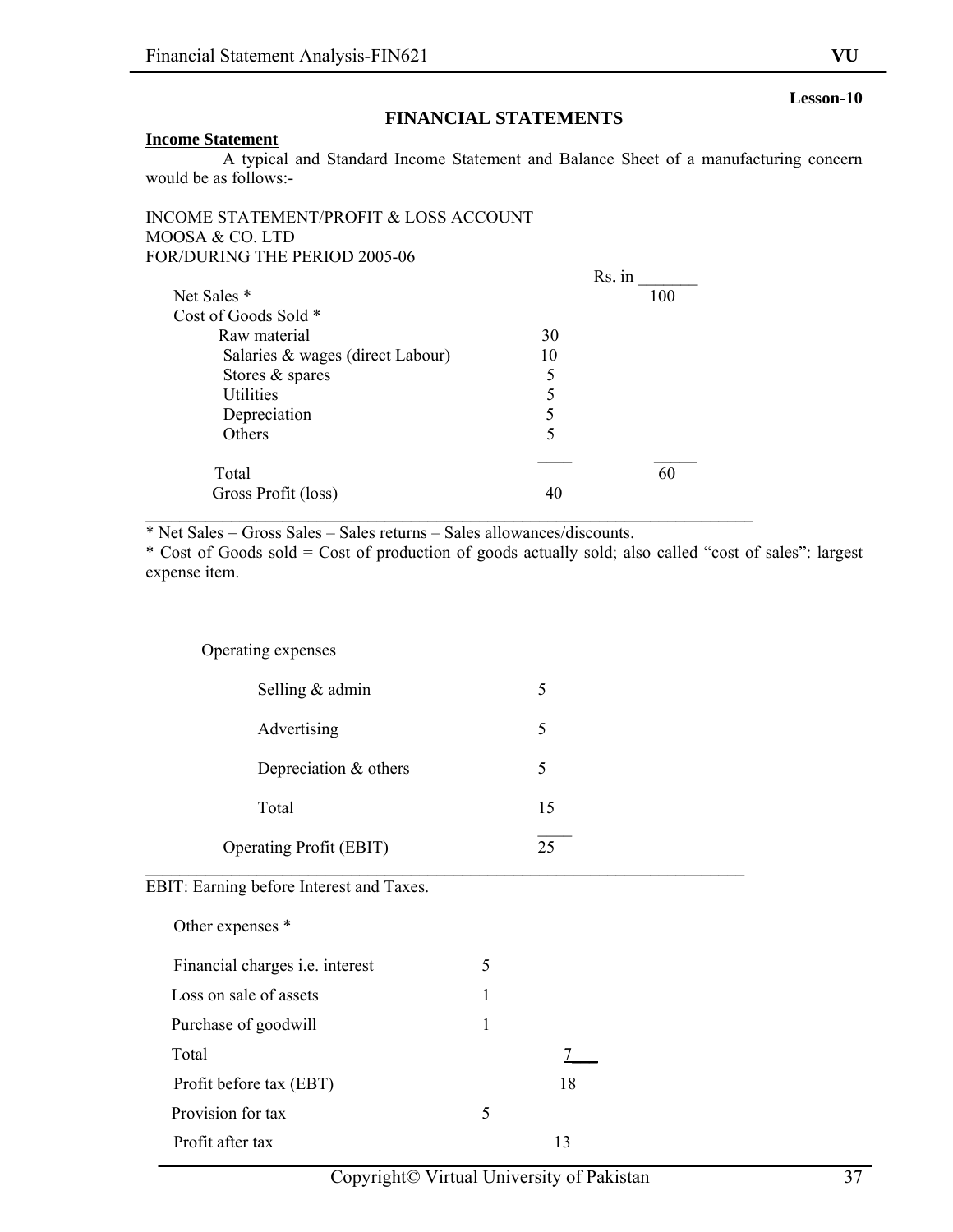| Other income *                                                       |                    |
|----------------------------------------------------------------------|--------------------|
| Investment gains                                                     |                    |
| Net Profit                                                           | 20                 |
|                                                                      | $===(bottom line)$ |
|                                                                      |                    |
| Dividend paid                                                        | 5                  |
| Retained earnings                                                    | 15                 |
| (Added in shareholder's equity and carried forward to Balance Sheet) |                    |

\* Other expenses: also called non-operating expenses.

\* Other income: Dividend revenue, Interest revenue, Gain on Assets Sales etc. The above is called Multiple – Step Income Statement.

**Special items:** These are one-time items that will not recur in the future, and are disclosed separately on Income Statement. Examples are: discontinued operations (firm selling a major portion of its business), extra ordinary transactions (unusual in nature), and cumulative effect of changes in accounting methods of Inventory and Depreciation.

#### **Illustration # 1**

j

The following Trial Balance has been extracted from the books of ABC Company. on 30-06-2002. From this, prepare an Income Statement and Balance Sheet for the year ended 30-06-2002.

| <b>Particulars</b>                  | Dr.     | Cr.     |
|-------------------------------------|---------|---------|
| Sales                               |         | 200,000 |
| Purchases                           | 180,000 |         |
| purchase return                     |         | 2,500   |
| Office salaries                     | 3,500   |         |
| Furniture & Fixture                 | 16,000  |         |
| Office Equipment                    | 11,000  |         |
| Rent                                | 5,000   |         |
| <b>Accounts Payable (creditors)</b> |         | 28,000  |
| <b>Sales Salaries</b>               | 3,000   |         |
| Freight & custom duty on purchases  | 6000    |         |
| Repair of office equipment          | 2,000   |         |
| <b>Accounts Receivable(debtors)</b> | 52,000  |         |
| Freight on sales                    | 1,000   |         |
| Capital                             |         | 41,500  |
| Cash in hand                        | 37,000  |         |
| Loan from bank(for three years)     |         | 50,000  |
| Bank charges                        | 500     |         |
| Interest on loan                    | 5,000   |         |
| <b>Grand Total</b>                  | 322,000 | 322,000 |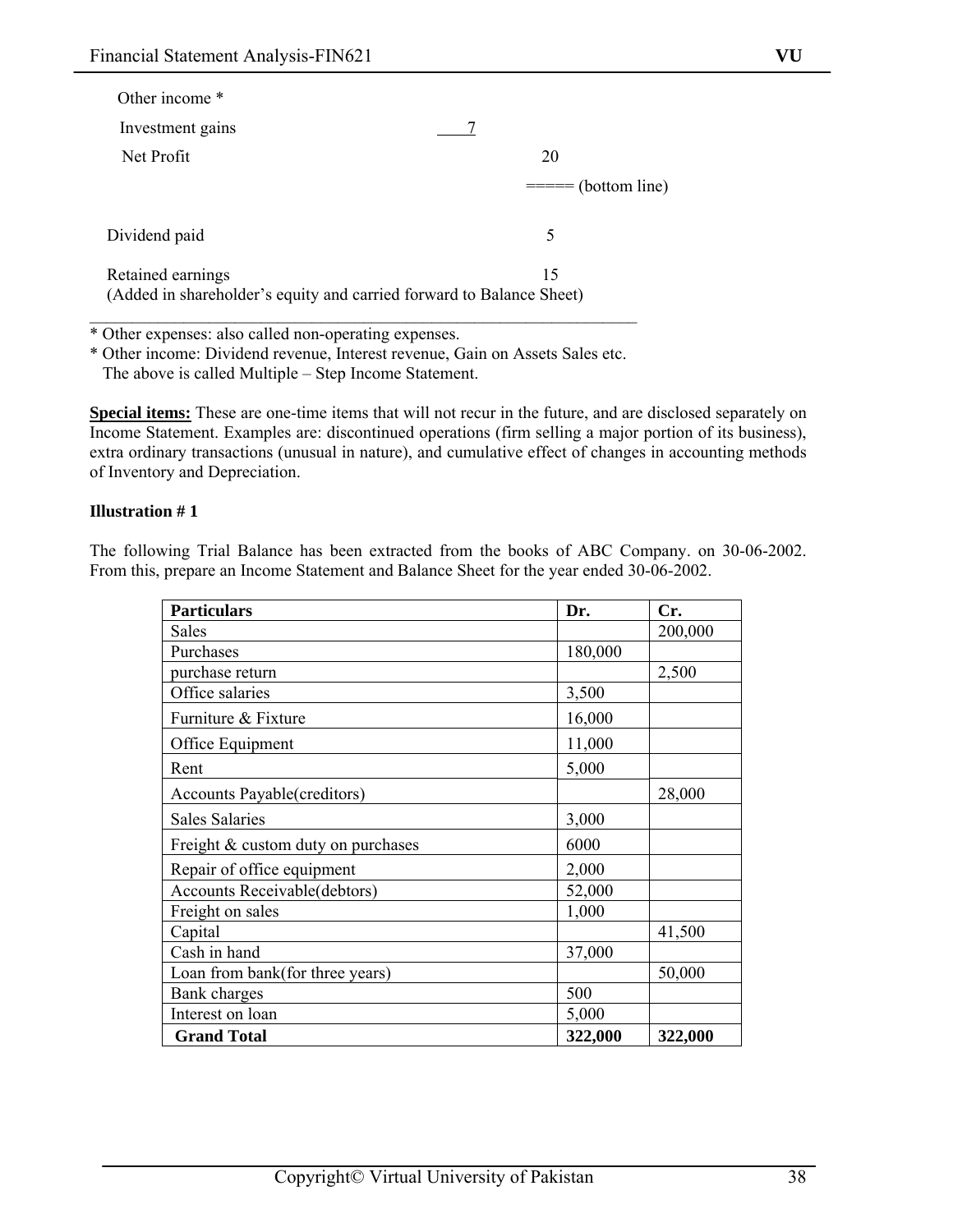| <b>C</b> Company.                                     |         |                 |         |
|-------------------------------------------------------|---------|-----------------|---------|
| bfit & Loss Account for the year ended June 30, 2002. |         |                 |         |
|                                                       | Rs.     |                 | Rs.     |
|                                                       |         | Sales           | 200,000 |
| <b>Purchases</b>                                      | 180,000 | Purchase return | 2,500   |
| Freight,<br>duty<br>custom<br>on                      |         |                 |         |
| purchases                                             | 6,000   |                 |         |
| <b>Gross Profit</b>                                   | 16,500  |                 |         |
|                                                       | 202,500 |                 | 202,500 |
| <b>Salaries</b>                                       | 3,500   | Gross Profit    | 16,500  |
| Rent                                                  | 5,000   |                 |         |
| Repair of office equipment                            | 2,000   |                 |         |
| Sales salaries                                        | 3,000   |                 |         |
| Freight on sales                                      | 1,000   |                 |         |
| Interest on loan                                      | 5,000   |                 |         |
| Bank charges                                          | 500     |                 |         |
|                                                       |         | Net loss        | 3,500   |
| <b>Total</b>                                          | 20,000  |                 | 20,000  |

### j **Solution**

# **ILLUSTRATION #2**

Following trial balance has been extracted from the books of Hassan Manufacturing Concern on June 30, 2002.

| <b>Hassan Manufacturing Concern</b> |                       |                     |  |
|-------------------------------------|-----------------------|---------------------|--|
| <b>Trial balance</b>                |                       |                     |  |
| As on June 30, 2002<br>Particulars  | Amount<br>Dr. $(Rs.)$ | Amount<br>Cr. (Rs.) |  |
| Raw Material stock Jul. 01, 2001    | 35,500                |                     |  |
| Work in process Jul. 01, 2001       | 42,000                |                     |  |
| Finished goods stock Jul. 01, 2001  | 85,000                |                     |  |
| Raw material purchased              | 250,000               |                     |  |
| Wages                               | 180,000               |                     |  |
| Freight inward                      | 12,000                |                     |  |
| Plant and machinery                 | 400,000               |                     |  |
| Office equipment                    | 45,000                |                     |  |
| Vehicles                            | 200,000               |                     |  |
| Acc. depreciation Plant             |                       | 195,200             |  |
| Acc. depreciation Office equipment  |                       | 12,195              |  |
| Acc. depreciation Vehicles          |                       | 97,600              |  |
| Factory overheads                   | 125,000               |                     |  |
| Electricity                         | 80,000                |                     |  |
| <b>Salaries</b>                     | 140,000               |                     |  |
| Salesman commission                 | 120,000               |                     |  |
| Rent                                | 200,000               |                     |  |
| Insurance                           | 150,000               |                     |  |
| General Expense                     | 60,000                |                     |  |
| <b>Bank Charges</b>                 | 8,500                 |                     |  |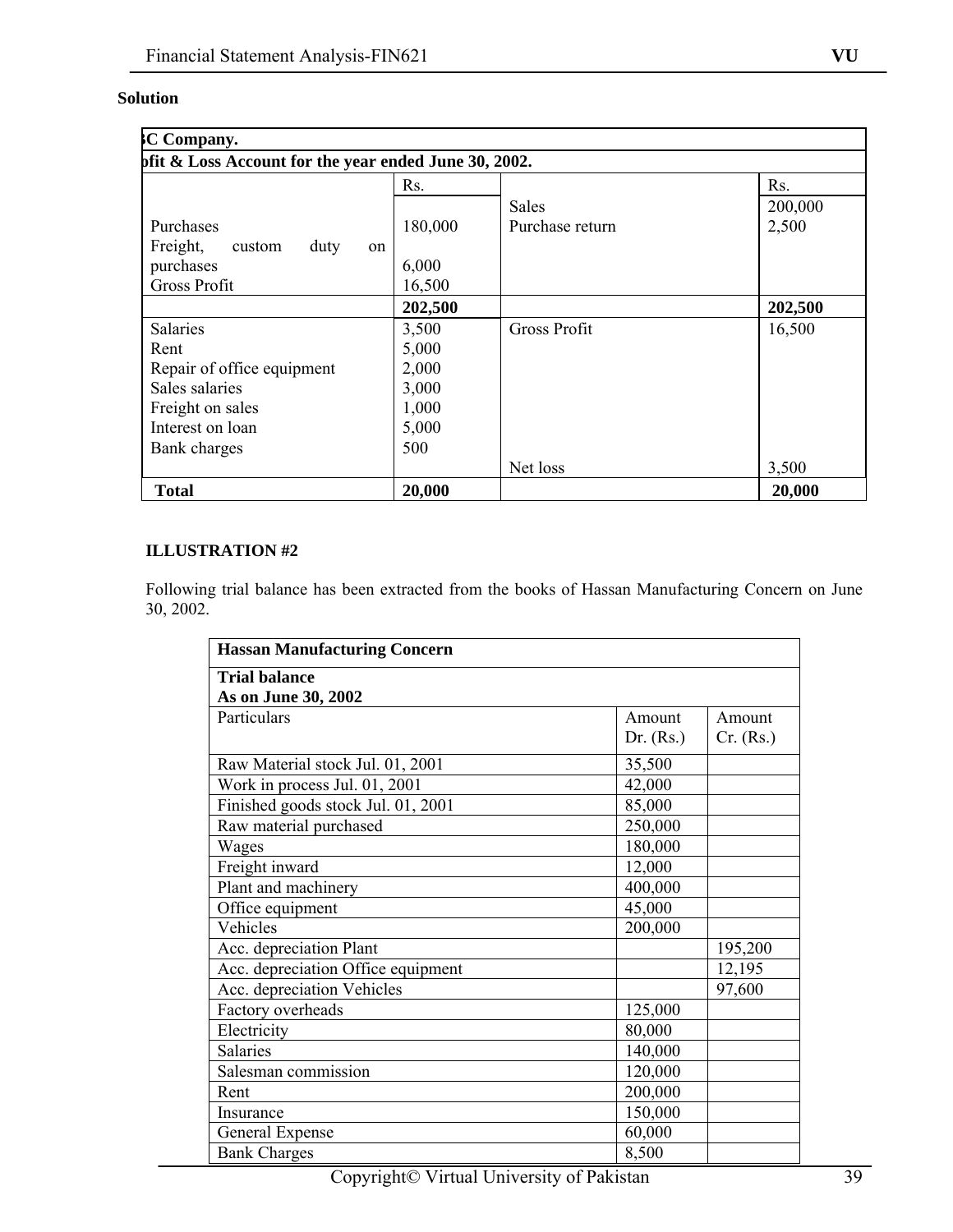| Discounts Allowed      | 20,000    |           |
|------------------------|-----------|-----------|
| Carriage outward       | 35,000    |           |
| <b>Sales</b>           |           | 1,500,000 |
| <b>Trade Debtors</b>   | 250,000   |           |
| <b>Trade Creditors</b> |           | 220,000   |
| Bank                   | 165,000   |           |
| Cash                   | 110,000   |           |
| Drawings               | 175,000   |           |
| Capital July 01, 2001  |           | 863,005   |
| <b>Total</b>           | 2,888,000 | 2,888,000 |

### **Notes:**

j

- Stock on June 30, 2002.
	- o Raw Material 42,000
	- o Work in Process 56,500
	- o Finished Goods
- 50% of electricity, insurance and salaries are charged to factory and balance to office.
- Depreciation to be charged on Plant & Machinery at 20%, Office Equipment at 10% and Vehicles at 20%on WDV.
- Write off bad debts Rs. 30,000.
- All the wages are direct.

### **Required:**

You are required to prepare profit and loss account for the year and balance sheet as on june30, 2002.

### **SOLUTION**

#### **Profit & Loss Account**

| <b>Hassan Manufacturer Concern</b>                                  |      |            |
|---------------------------------------------------------------------|------|------------|
| <b>Profit and Loss Account</b><br>For the Year Ending June 30, 2002 |      |            |
| Particulars                                                         | Note | Amount Rs. |
| <b>Sales</b>                                                        |      | 1,500,000  |
| Less: Cost of Goods Sold                                            |      | 796,960    |
| <b>Gross Profit</b>                                                 |      | 703,040    |
| Less: Administrative Expenses                                       | 2    | 518,761    |
| Less: Selling Expenses                                              | 3    | 155,000    |
| <b>Operating Profit</b>                                             |      | 29,279     |
| Less: Bank Charges                                                  |      | 8,500      |
| <b>Net Profit Before Tax</b>                                        |      | 20,779     |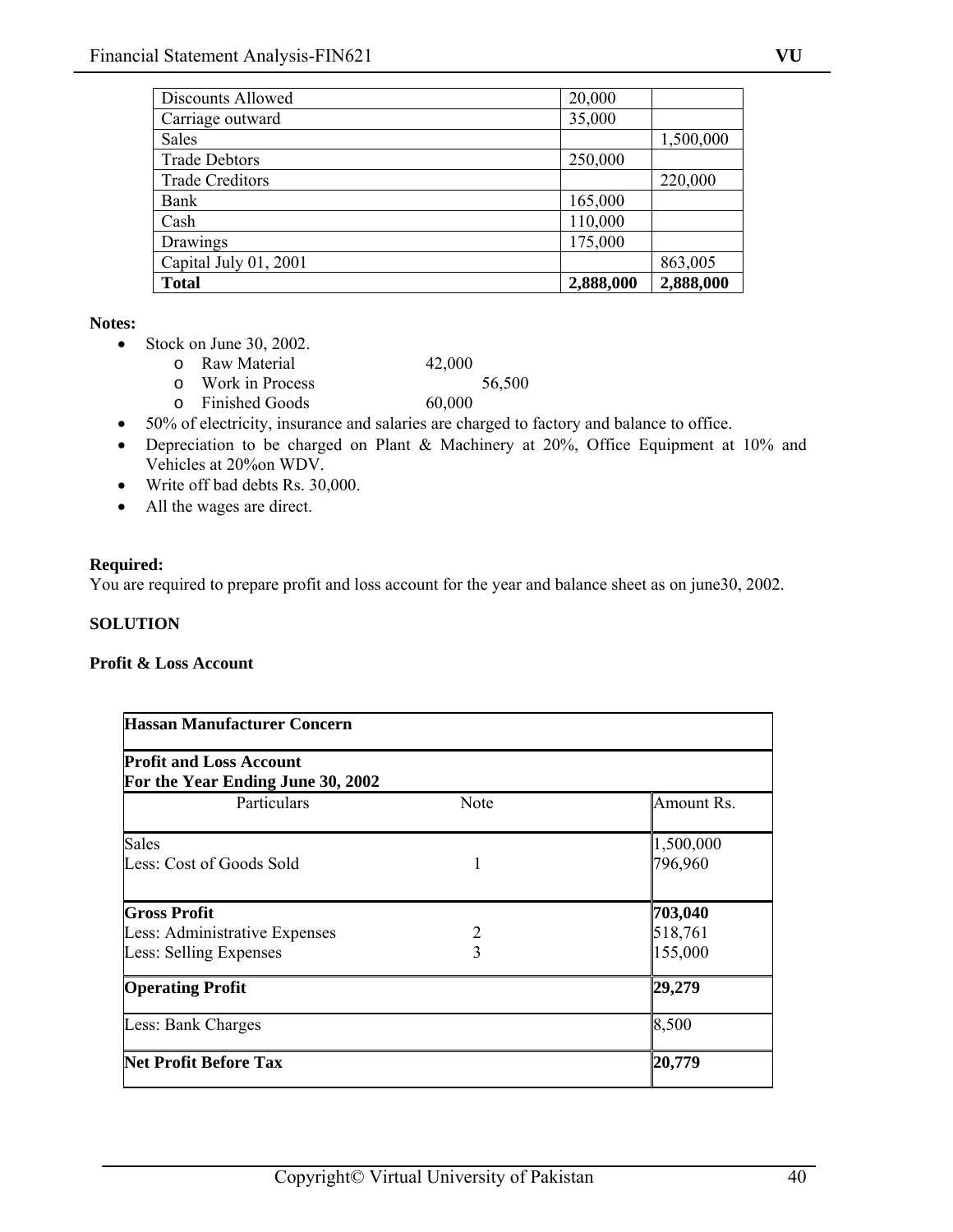### **Note # 1 Cost of Goods Sold**

| Stock of Raw Material Jul 01, 2001      |         | 35,500   |
|-----------------------------------------|---------|----------|
| Add. Purchases                          |         | 250,000  |
| Add. Freight Inward                     |         | 12,000   |
|                                         |         | 297,500  |
| Less: Closing Stock of Raw Material     |         | (42,000) |
| <b>Raw Material Consumed</b>            |         | 255,500  |
| Direct labour                           |         | 180,000  |
| <b>Factory Overheads</b>                |         |          |
| <b>Factory Overheads</b>                | 125,000 |          |
| Electricity (50% of 80,000)             | 40,000  |          |
| Salaries (50% of 140,000)               | 70,000  |          |
| Insurance (50% of 150,000)              | 75,000  |          |
| Plant Depreciation (Note 5)             | 40,960  | 350,960  |
| <b>Total Factory Cost</b>               |         | 786,460  |
| Add: Work in Process Jul 01, 2001       |         | 42,000   |
| Less: Work in Process Jun 30, 2002      |         | (56,500) |
| <b>Cost of Goods Manufactured</b>       |         | 771,960  |
| Add: Finished Goods Stock Jul 01, 2001  |         | 85,000   |
| Less: Finished Goods Stock Jun 30, 2002 |         | (60,000) |
| <b>Cost of Goods Sold</b>               |         | 796,960  |
| <b>Note #2 Administrative Expenses</b>  |         |          |
| Salaries (50% of 140,000)               | 70,000  |          |
| General Expenses                        | 60,000  |          |
| Rent                                    | 200,000 |          |
| Insurance (50% of 150,000)              | 75,000  |          |
| Discount Allowed                        | 20,000  |          |
| <b>Bad Debts</b>                        | 30,000  |          |
| Office Electricity (50% of 80,000)      | 40,000  |          |
| Depreciation Vehicles (Note 5)          | 20,480  |          |
| Depreciation Office Equip. (Note5)      | 3,281   |          |
| <b>Administrative Expenses</b>          | 518,761 |          |
| <b>Note #3 Selling Expenses</b>         |         |          |
| Salesman Commission                     | 120,000 |          |
| Carriage Outward                        | 35,000  |          |
| <b>Selling Expenses</b>                 | 155,000 |          |
|                                         |         |          |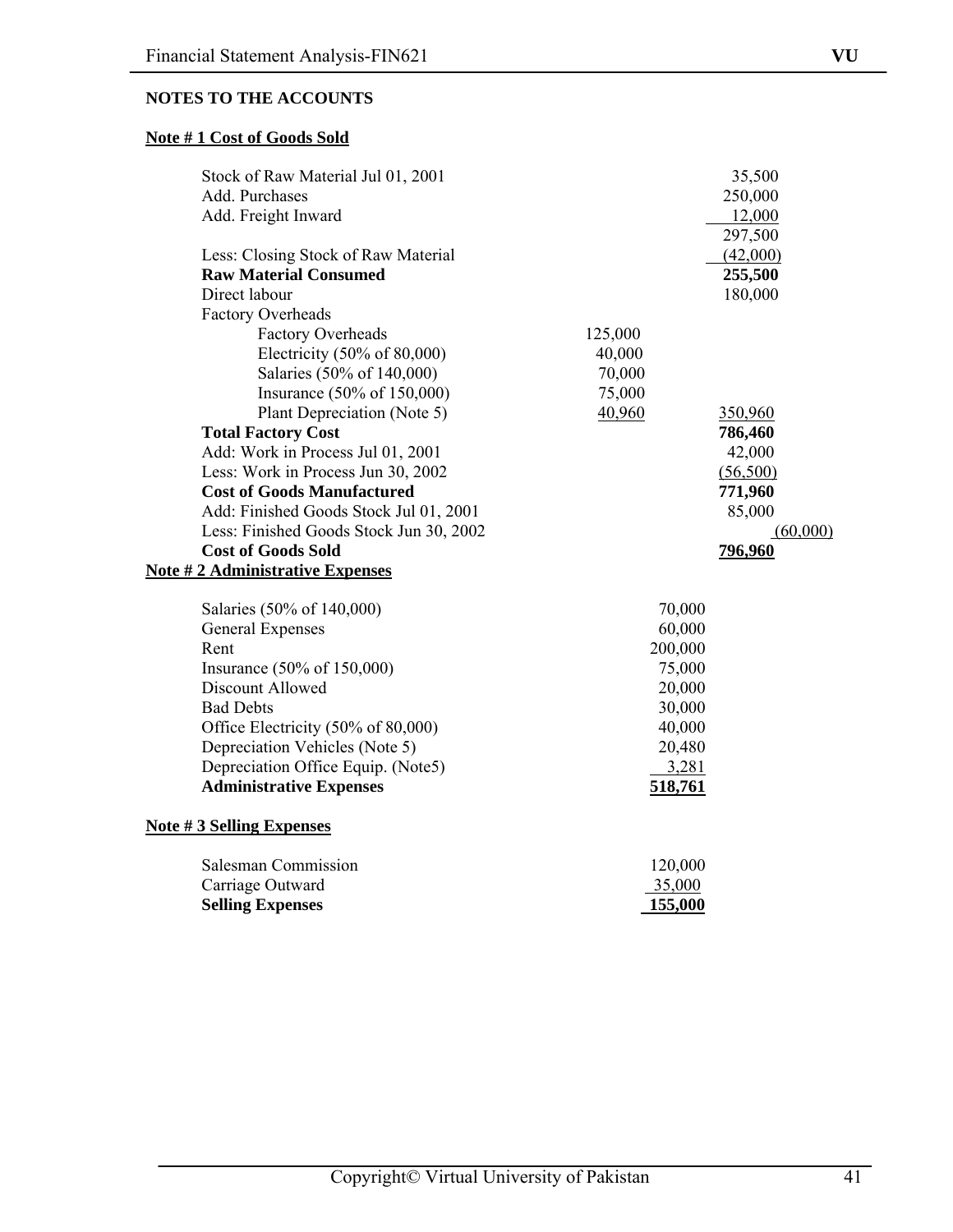# **Lesson-11**

#### **FINANCIAL STATEMENTS (Continued)**

#### **Balance Sheet**

j

The balance sheet lists the amounts of the company's assets, liabilities, and owner's equity at the end of accounting period. The balances of the assets and liability accounts are taken directly from the adjusted trial balance. Cash is listed first among the assets. It is often followed by such asset as marketable securities, short-term notes receivable, accounts receivable, inventories, and supplies. These are the most common examples of current assets. The term "current assets" includes cash and those assets that will be quickly converted to cash or used up in operations

#### BALANCE SHEET MOOSA & CO LTD., AS ON JUNE 30, 2006 **I) Account form**

|                                                                                  |                | Rs. in                                                                             |                |          |
|----------------------------------------------------------------------------------|----------------|------------------------------------------------------------------------------------|----------------|----------|
| ASSETS<br>FUNDS/OWNERS' EQUITY                                                   |                | LIABILITIES+SHARE                                                                  |                | HOLDERS' |
| <b>Current Assets</b><br>- cash $\&$ cash equivalents<br>- Marketable securities | 15<br>3        | Current liabilities                                                                |                |          |
| - pre-paid expense                                                               | $\overline{2}$ | - Bank borrowings                                                                  | 15             |          |
| - Accounts Receivables<br>(trade debtors/customers)                              | 10             | - Accounts payable<br>(trade creditors)                                            | 5              |          |
| - Inventory                                                                      | 20             | -Provision for tax<br>Total current liabilities<br>Long-term interest bearing loan | $\frac{5}{25}$ |          |
| <b>Total current Assets</b>                                                      | 50             | (fixed liabilities)                                                                | 50             |          |
| Fixed Assets                                                                     | 150            | Owner's equity/shareholders funds                                                  | 125            |          |
| Total Assets                                                                     | <b>200</b>     | Total Liabilities and owners' equity 200                                           |                |          |
|                                                                                  |                |                                                                                    |                |          |

Note: The above list is not exhaustive. It may include many other items. Cash equivalent are cash substitutes not immediately required i.e. short-term high liquid investment, usually for three months. Examples are Treasury bills, certificates, prize bonds etc. Marketable securities are investments in govt. bonds and stocks and bonds of other companies. Fixed Assets are acquired for long-term use e.g. Land, Building, Plant & Machinery, Vehicles, Furniture's & Fixtures etc. Long-term loans are usually secured against inventory and fixed assets. Tax is shown both on Balance Sheet as current liability i.e. tax payable and on Income Statement, as Interest expense for the accounting period.

# **ii) Report form**

Balance sheet (As on end of accounting period)

|     |                       | Rs. in |
|-----|-----------------------|--------|
|     | <b>Assets</b>         |        |
|     | <b>Current Assets</b> | 50     |
|     |                       |        |
| 11) | <b>Fixed Assets</b>   |        |
|     | Total:                | 200    |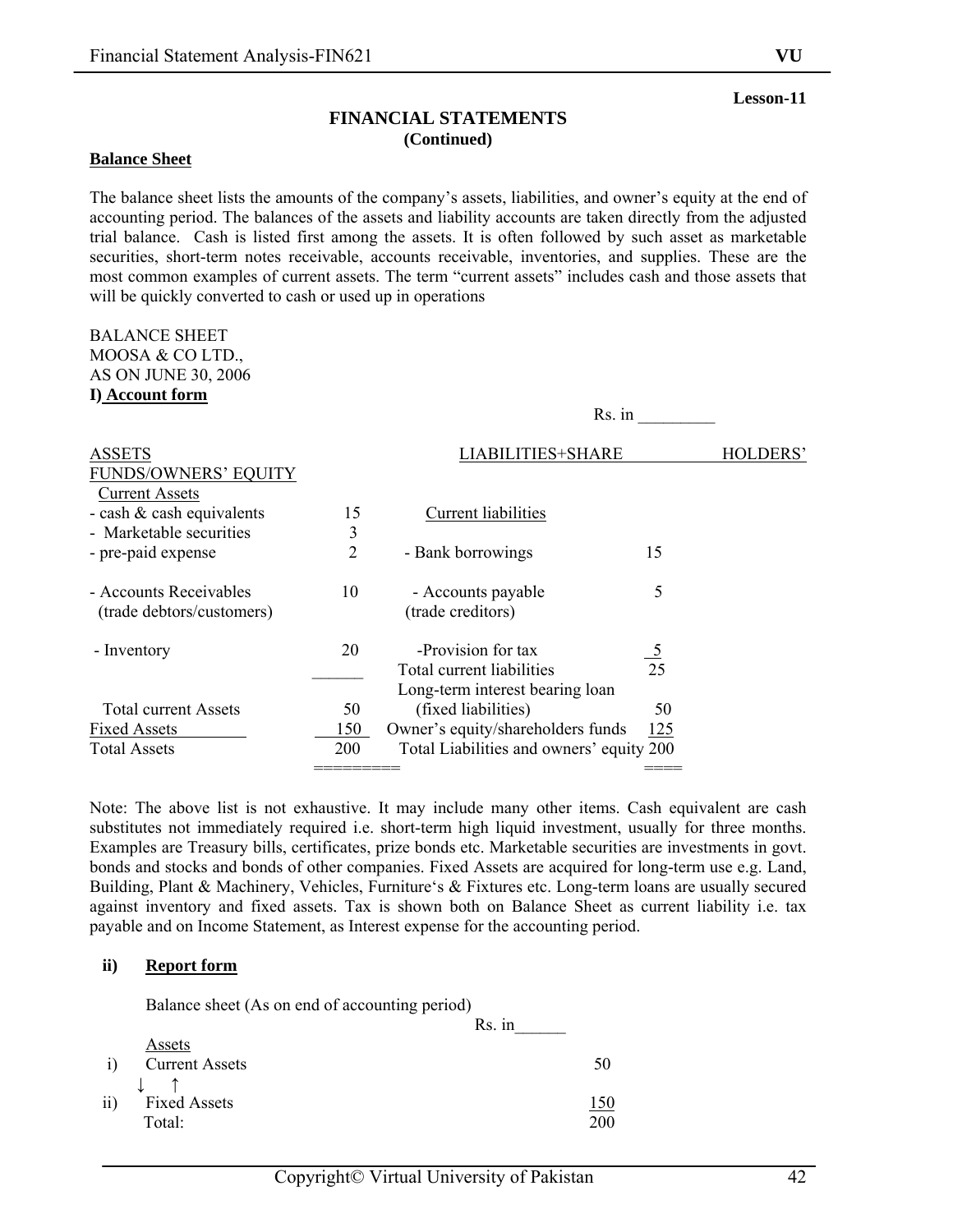| <b>STOCK</b>                       |     |
|------------------------------------|-----|
| Current liabilities                | 25  |
| Fixed/long f term liabilities      | 50  |
| Owners' equity/shareholders funds. | 125 |
| Total:                             | 200 |

#### LIABILITIES & OWNERS' EQUITY/SHARE HOLDERS' FUNDS.

**Recording in Balance Sheet**: The guiding rule for an accountant is to be conservative and choose lower values. For example marketable securities are recorded at cost, but current market rate is also mentioned. Inventory is recorded at cost or market value, whichever is lower. Land is recorded at historical cost. Other fixed assets (i.e. Building, Plant & Machinery, etc) are recorded at original cost less accumulated depreciation called "Book value. The accountant must also make provisions for doubtful debts and inventory losses.

**Current Assets**: These are assets capable of being converted into cash within one year or operating cycle, whichever is longer. Operating cycle is the time required to purchase or manufacture inventory, sell the product and collect cash i.e.

| $Cash/assets$ ------------ Inventory----------->Receivables -----------> cash |       |            |
|-------------------------------------------------------------------------------|-------|------------|
| Processing                                                                    | sales | collection |

Length of operating  $cycle = inventory$  sale days  $+$  Receivable Collection days. Current assets are recorded in order of liquidity i.e. ease of conversion into cash. Within current Assets, some assets are more liquid than others. These are Quick Assets= Total current Assets – Inventory – Pre paid expenses. The accountant must make allowances for "doubtful accounts" i.e. "unrealizable". It may also be noted that proportion of current and fixed assets to total assets is determined by the nature of business.

 Some additional items on Balance Sheet: Other Assets: These are Incorporation cost i.e. start-up costs in connection with setting up new business, property held for sale etc. Other additional items may be, Intangible Assets like Goodwill, patents, trademarks etc. Goodwill arises when one business acquires another for a price in excess of its fair market value. This is shown on "fixed Assets side of B/Sheet. It has no physical substance or existence as such. Common meaning of "Good Will" in non-accounting terms is the benefits derived from a favorable reputation of the business.

#### **ILLUSTRATION #2**

Following trial balance has been extracted from the books of Hassan Manufacturing Concern on June 30, 2002.

| <b>Hassan Manufacturing Concern</b>         |                       |                     |  |  |
|---------------------------------------------|-----------------------|---------------------|--|--|
| <b>Trial balance</b><br>As on June 30, 2002 |                       |                     |  |  |
| Particulars                                 | Amount<br>Dr. $(Rs.)$ | Amount<br>Cr. (Rs.) |  |  |
| Raw Material stock Jul. 01, 2001            | 35,500                |                     |  |  |
| Work in process Jul. 01, 2001               | 42,000                |                     |  |  |
| Finished goods stock Jul. 01, 2001          | 85,000                |                     |  |  |
| Raw material purchased                      | 250,000               |                     |  |  |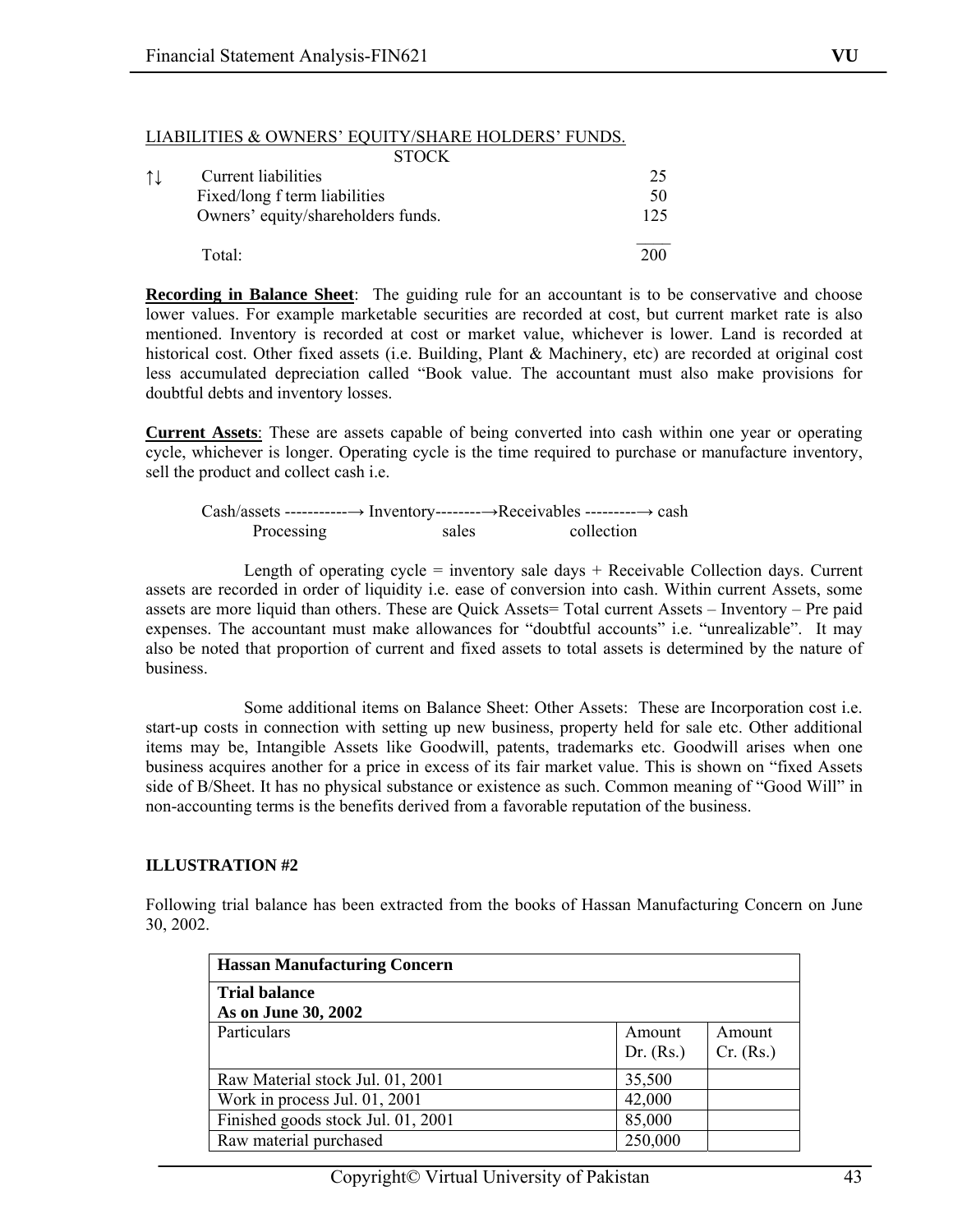| Wages                              | 180,000   |           |
|------------------------------------|-----------|-----------|
| Freight inward                     | 12,000    |           |
| Plant and machinery                | 400,000   |           |
| Office equipment                   | 45,000    |           |
| Vehicles                           | 200,000   |           |
| Acc. depreciation Plant            |           | 195,200   |
| Acc. depreciation Office equipment |           | 12,195    |
| Acc. depreciation Vehicles         |           | 97,600    |
| Factory overheads                  | 125,000   |           |
| Electricity                        | 80,000    |           |
| <b>Salaries</b>                    | 140,000   |           |
| Salesman commission                | 120,000   |           |
| Rent                               | 200,000   |           |
| Insurance                          | 150,000   |           |
| General Expense                    | 60,000    |           |
| <b>Bank Charges</b>                | 8,500     |           |
| <b>Discounts Allowed</b>           | 20,000    |           |
| Carriage outward                   | 35,000    |           |
| <b>Sales</b>                       |           | 1,500,000 |
| <b>Trade Debtors</b>               | 250,000   |           |
| <b>Trade Creditors</b>             |           | 220,000   |
| <b>Bank</b>                        | 165,000   |           |
| Cash                               | 110,000   |           |
| Drawings                           | 175,000   |           |
| Capital July 01, 2001              |           | 863,005   |
| <b>Total</b>                       | 2,888,000 | 2,888,000 |

**Notes:** 

j

- Stock on June 30, 2002.
	- o Raw Material 42,000

o Work in Process 56,500

o Finished Goods 60,000

- 50% of electricity, insurance and salaries are charged to factory and balance to office.
- Depreciation to be charged on Plant & Machinery at 20%, Office Equipment at 10% and Vehicles at 20%on WDV.
- Write off bad debts Rs. 30,000.

All the wages are direct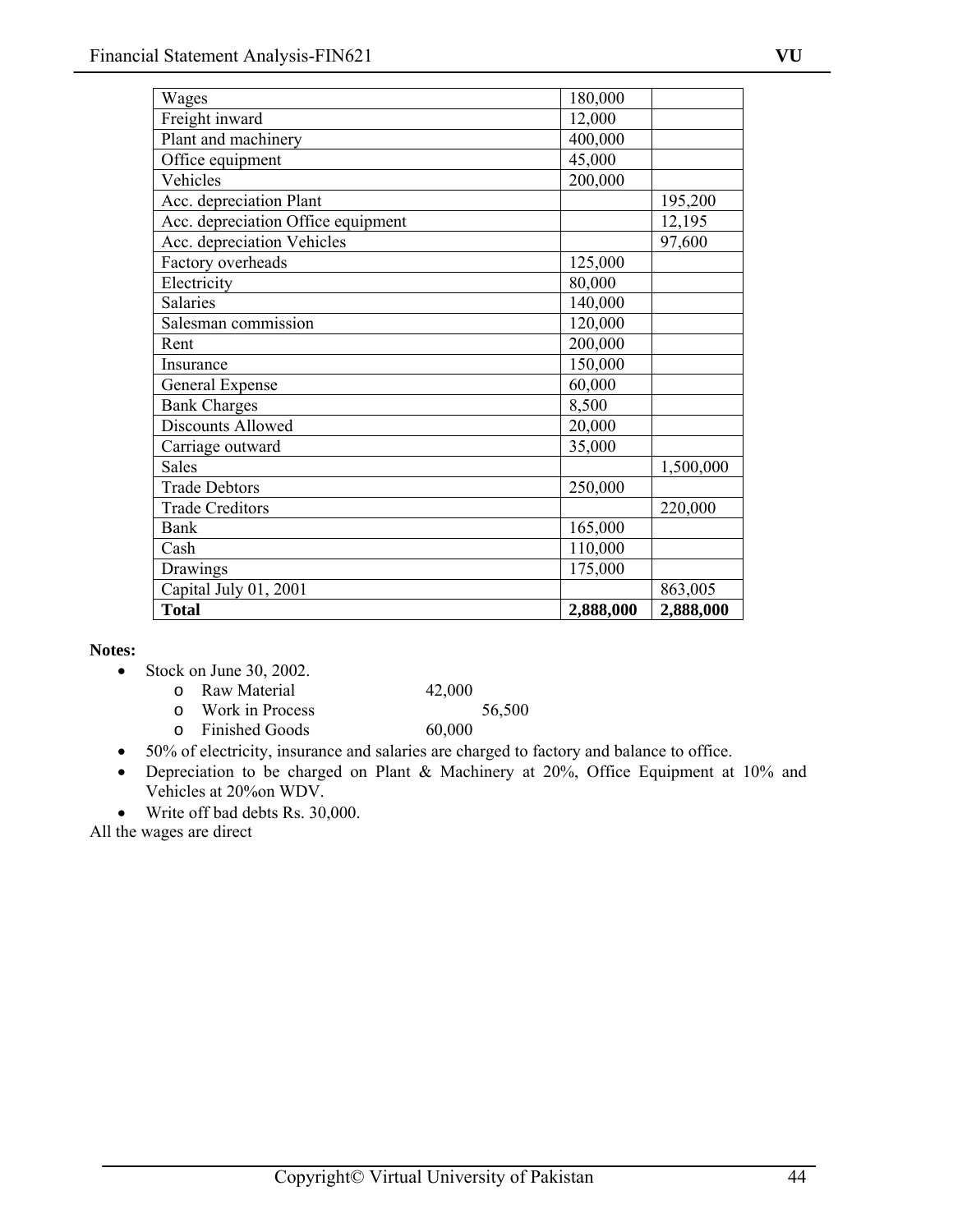### **Balance Sheet**

j

| <b>Hassan Manufacturer Concern</b> |      |            |
|------------------------------------|------|------------|
| <b>Profit and Loss Account</b>     |      |            |
| For the Year Ending June 30, 2002  |      |            |
| Particulars                        | Note | Amount Rs. |
| <b>Fixed Assets at WDV</b>         | 4    | 275,284    |
| <b>Current Assets</b>              | 5    | 653,500    |
| <b>Current Liabilities</b>         | 6    | (220,000)  |
| <b>Working Capital</b>             |      | 433,500    |
| <b>Total Assets Employed</b>       |      | 708,784    |
| <b>Financed by:</b>                |      |            |
| Capital                            |      | 863,005    |
| Add: Profit for the year           |      | 20,779     |
| Less: Drawings                     |      | (175,000)  |
| <b>Total Liabilities</b>           |      | 708,784    |
|                                    |      |            |

# **Note # 4 Fixed Assets at WDV**

|                                    |                 |                |                | <b>Acc. Depreciation</b>   |         | <b>WDV</b>               |
|------------------------------------|-----------------|----------------|----------------|----------------------------|---------|--------------------------|
|                                    | Cost            | Rate           | Opening        | For the year               | closing |                          |
| Plant & Mach.<br>Vehicles          | 400,000         | 20%<br>200,000 | 195,200<br>20% | 40,960<br>97,600<br>20,480 | 236,160 | 163,840<br>118,080       |
| 81,920<br>Office Equip.            | 45,000          | 10%            | 12,195         | 3,281<br>64,721            | 15,476  | <u>29,524</u><br>275,284 |
| <b>Note #5 Current Assets</b>      |                 |                |                |                            |         |                          |
| Stock                              |                 |                |                |                            |         |                          |
|                                    | Raw Material    |                |                | 42,000                     |         |                          |
|                                    | Work in Process |                |                |                            | 56,500  |                          |
| <b>Finished Goods</b>              |                 |                | 60,000         | 158,500                    |         |                          |
| Debtors                            |                 |                |                | 250,000                    |         |                          |
| Less: Bad Debts                    |                 |                |                |                            |         | (30,000)                 |
| Bank                               |                 |                |                |                            | 165,000 |                          |
| Cash                               |                 |                |                |                            | 110,000 |                          |
| <b>Current Assets</b>              |                 |                |                |                            | 653,500 |                          |
| <b>Note #6 Current Liabilities</b> |                 |                |                |                            |         |                          |
| <b>Trade Creditors</b>             |                 |                |                |                            | 220,000 |                          |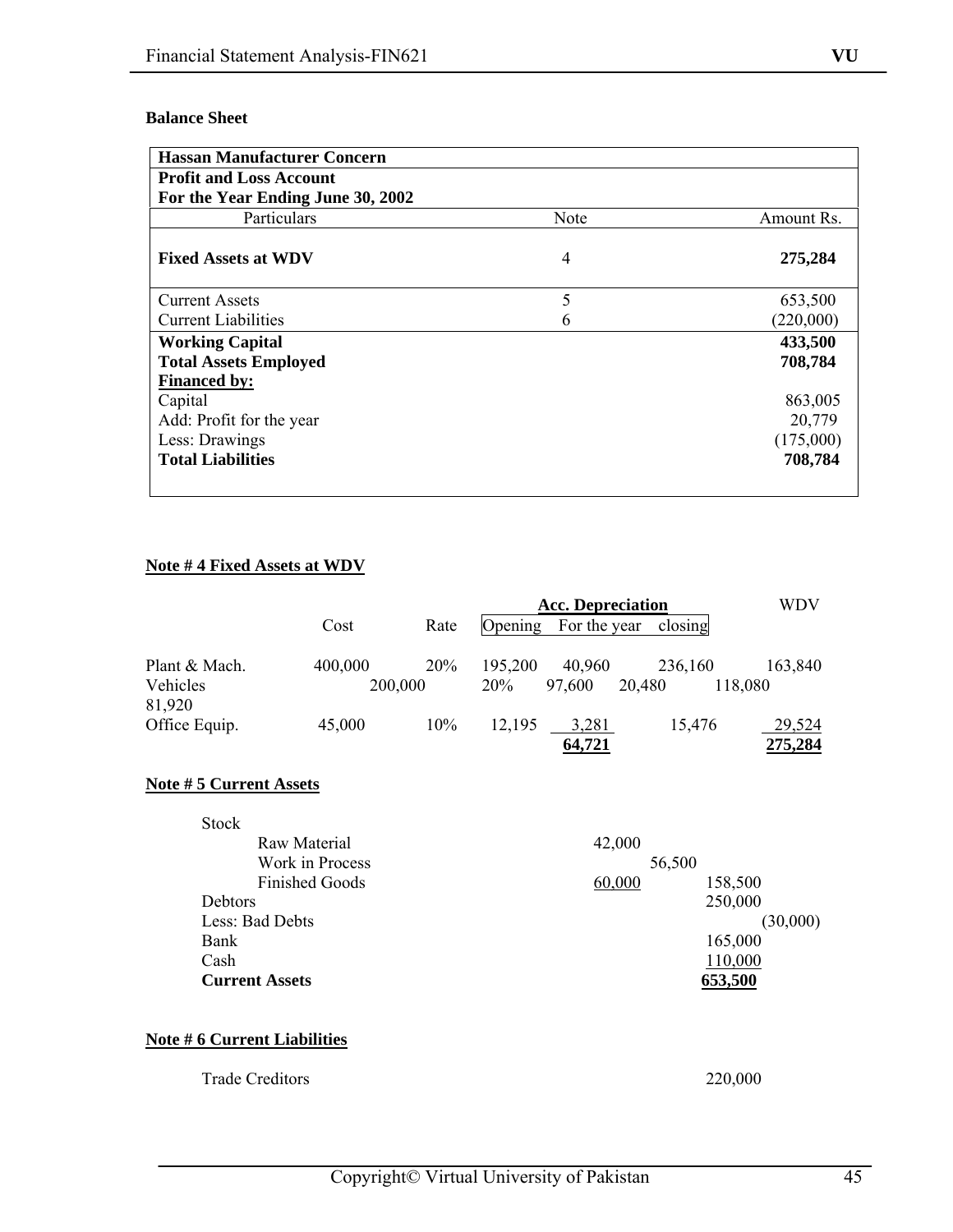### **Lesson-12**

#### **FINANCIAL STATEMENTS (Continued)**

#### **Cash Flow Statement**

j

Cash flow statement shows, how cash was generated and how it was used during the period. These days, it is required by law to include this statement in financial statements, especially in case of financial statements of limited companies.

#### **Need For Cash Flow Statement**

For any business, it is important to ensure that:

- Sufficient profits are made to compensate owners for the investment made, efforts put in and the risk taken for the business,
- Sufficient funds are available to meet the obligations of the business as and when required.

The information as to profitability is provided by the Profit and Loss Account. The information as to availability of funds or financial health is provided by the balance sheet. But the balance sheet is prepared on a specific date and can provide information of financial position as on that date only. Cash flow, on the other hand provides more detailed information about the movement of funds during the period. With the help of cash flow, we can determine the amount of cash generated form different sources and the areas on which it is utilized.

#### **Difference between Profitability and Liquidity**

#### **Liquidity**

It is the ability of a business to pay its debts in time. By having good liquidity, we mean that a business has sufficient liquid funds (cash and cash equivalents) so that it can repay liabilities.

#### **Cash**

Cash includes cash in hand and demand deposits.

#### **Cash Equivalents**

Cash equivalents are those short term investments that can be converted into a known amount of cash at any time. Usually, investments up to three months maturity are included in cash equivalents.

People generally mix up profitability with liquidity. One might think that if a business has earned, say, One Million Rupees of profit than it should have approximately the same amount of cash in it. But mostly this is not the case. Consider the following example:

- A person starts a small business with Rs. 10,000.
- He purchases goods worth Rs. 20,000. Rs. 10,000 is paid in cash and remaining is payable at the end of the month.
- The same day, all the goods are sold on credit of two months for Rs. 30,000.
- Now if we draw a profit and loss account at the end of the month, the business has earned a profit of Rs. 10,000, considering no expenses.
- But at the same time, it is time to pay to the Creditors, whereas payment from debtor is not due yet.
- This means that although the business earned a profit of Rs. 10,000 but it has no cash to pay to its creditors.
- This simple example helps us to understand that liquidity is different from profitability
- But it is as important as profitability.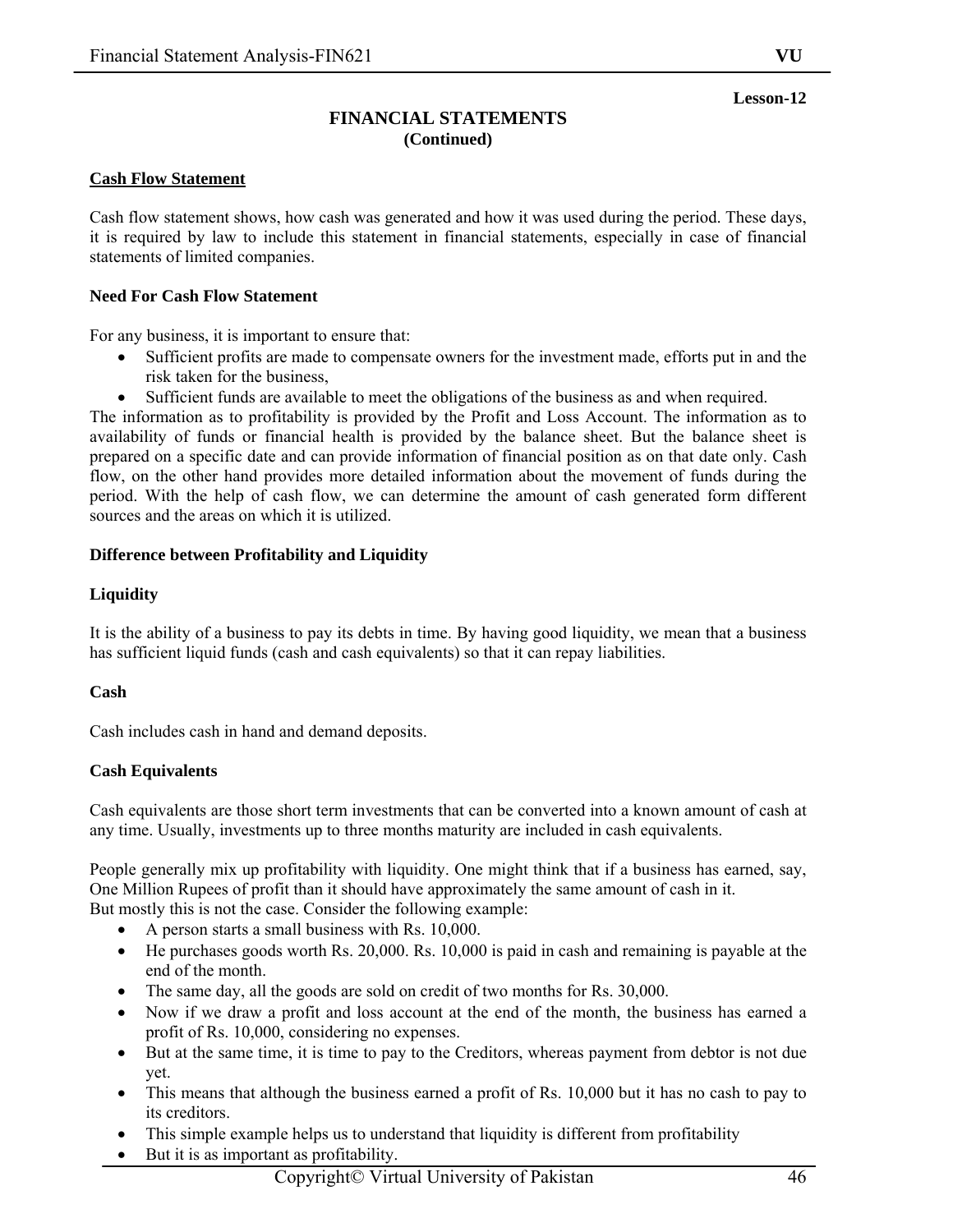#### **Components of Cash Flow Statement**

j

Cash flow statement is divided into three components

- Cash Flow from Operating Activities
- Cash Flow from Investing Activities
- Cash Flow from Financing Activities

### **Cash Flow From Operating Activities**

Cash flow from operating activities is generally derived from the principal revenue producing activities of the business.

Cash Flow from Operating Activities is the indicator of success or failure of a business's operations. If the cash flow from operations is continuously negative, this means that the business revenue is not enough to recover the costs that are incurred to earn it. Therefore, in the long run Cash flow from operations must be positive.

Examples of cash flows from operating activities are:

- Cash receipt from sale of goods and rendering of services.
- Cash receipts from fees, commission and other revenues.
- Cash payments to suppliers for goods and services.
- Cash payments to and on behalf of the employees.
- Cash payments or refunds of income taxes.

### **EXAMPLE**

| <b>Net Profit before Tax</b>                           | 16,514   |
|--------------------------------------------------------|----------|
| Add: Adjustment for Non-Cash Items                     |          |
| Depreciation for the Year                              | 5,500    |
| <b>Provision for Doubtful Debts</b>                    | 810      |
| Exchange Gain / Loss                                   |          |
| Gain / Loss on Disposal of Assets                      |          |
| Return on Investments                                  | 4,000    |
| Mark-up on Loans                                       | 3,500    |
| <b>Operating Profit Before Working Capital Changes</b> | 30,324   |
| <b>Working Capital Changes</b>                         |          |
| Add: Decrease in Current Assets                        | 40,000   |
| Less: Increase in Current Assets                       | (50,000) |
| Add: Increase in Current Liabilities                   |          |
| Less: Decrease in Current Liabilities                  |          |
| <b>Cash Generated From Operations</b>                  | 20,324   |
| Less: Markup paid on loans                             | (3,000)  |
| Less: Taxes Paid                                       | (5,000)  |
| <b>Net Cash Flow from Operating Activities</b>         | 12,324   |

#### **Cash Flow From Investing Activities**

Cash flow from investing activities includes cash receipts and payments that arise from Fixed and Long Term assets of the organization.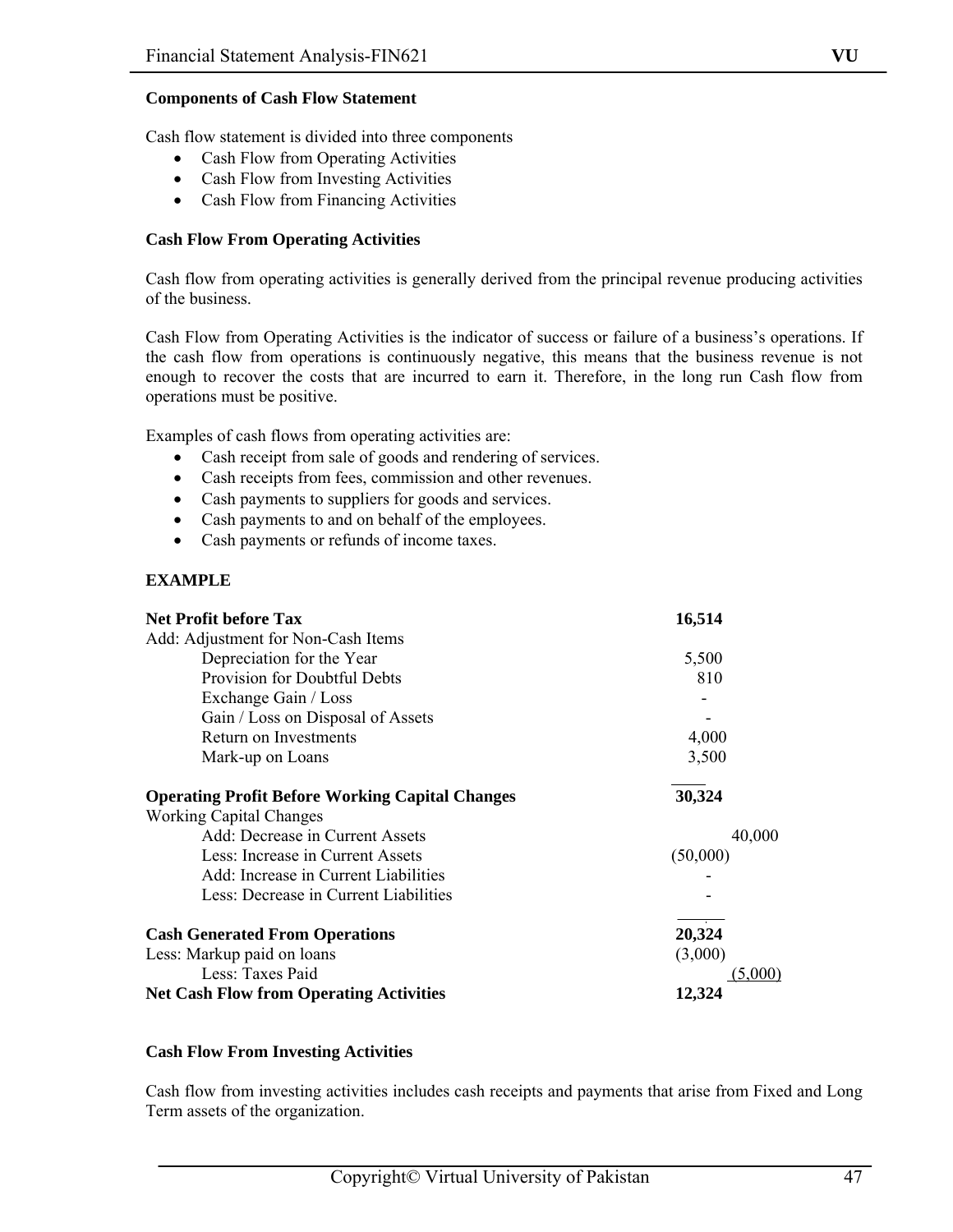Cash Flows from Investing Activities shows the investment trend of the business. If it is negative (Outflow) this means that the company is investing in long term assets and is expanding. On the other hand if it is positive (Inflow) over the years, this means that the company is selling its long term investments.

Examples of cash flows from investing activities are:

- Cash payments to acquire property plant and equipment. These also include payments made for self-constructed assets.
- Cash receipts from sale of property plant and equipment.
- Cash payments and receipts from acquisition and disposal of other than long term assets e.g. Shares, debentures, TFC, long term loans given etc.

If assets are held for trading purposes or in normal course of business e.g. car / property dealers and loans given by banks, then cash flow from these are included in Operating Cash Flow.

# **EXAMPLE**

j

# **Cash Flow from Investing Activities**

| <b>Net Cash Flow from Investing Activities</b>              | 20,000   |
|-------------------------------------------------------------|----------|
| Add: Dividend Received / Returns on Investment Received     | ٠        |
| Less: Acquisition of Fixed Assets and Long Term Investments | (80,000) |
| Add: Disposal of Fixed Asset and Long Term Investments      | 100,000  |

# **Cash Flow From Financing Activities**

Cash flow from financing activities includes cash receipts and payments that arise from Owners of the business and other long term liabilities of the organization.

Cash Flows from Financing Activities shows the behavior of investors (both equity capital and debt capital). A positive figure (inflow) shows that funds are being invested in the company and vice versa.

Examples of cash flows from financing activities are:

- Cash received from owners i.e. share issue in case of company and capital invested by sole proprietor or partners.
- Cash payments to owners i.e. dividend, drawings etc.
- Cash receipts and payments for other long term loans and borrowings.

# **EXAMPLE**

# **Cash Flow from Financing Activities**

| Add: Shares Issued / Capital Invested          | 1,000,000 |
|------------------------------------------------|-----------|
| Less: Dividend Paid / Drawings                 | (400,000) |
| Add: Increase in Long Term Borrowings          | 150,000   |
| <b>Net Cash Flow from Financing Activities</b> | 750,000   |

# **Procedure Of Preparing Cash Flow**

Cash Flow Statement is prepared as follows:

- We start from the Profit / Loss for the period before taxation.
- Adjustments are made for non-cash items that are included in the profit and loss account such as Depreciation, Provisions and other items that relate to investing and financing activities.
- This gives us Operating Profit before Working Capital Changes.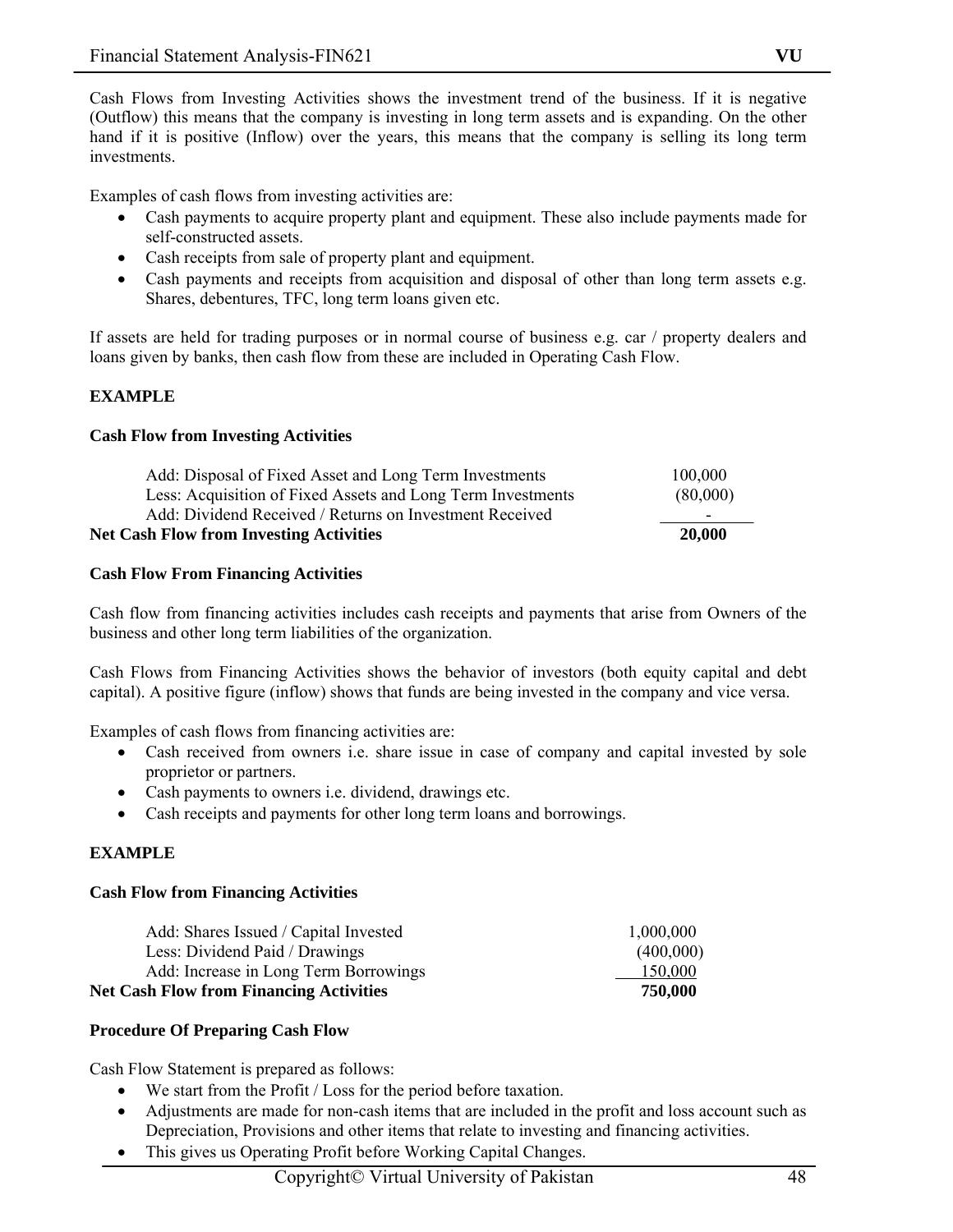- Then Working Capital Changes, i.e. increase or decrease in items of current assets and liabilities, are added / subtracted (Cash and Cash Equivalents are not included here)
- This gives the Cash Flow from Operations.
- To this figure, we add / subtract cash flows from investing and financing activities.
- This gives us Net Increase / Decrease in Cash and Cash Equivalents.
- To this figure we add Opening Balance of Cash and Cash Equivalents (that we excluded from current assets)
- This gives us the Closing Balance of Cash and Cash Equivalents.

Increase or Decrease is generally taken as difference in opening and closing balances of accounts reported in balance sheets.

# **FORM OF CASH FLOW STATEMENT**

# **Name of the Entity**

j

**Cash Flow Statement for the Period Ending -----** 

| <b>Net Profit before Tax</b>                                | XYZ        |
|-------------------------------------------------------------|------------|
| Add: Adjustment for Non-Cash Items                          |            |
| Depreciation for the Year                                   | XYZ        |
| Provision for Doubtful Debts                                | <b>XYZ</b> |
| Exchange Gain / Loss                                        | XYZ        |
| Gain / Loss on Disposal of Assets                           | <b>XYZ</b> |
| Return on Investments                                       | <b>XYZ</b> |
| Mark-up on Loans                                            | <b>XYZ</b> |
| <b>Operating Profit Before Working Capital Changes</b>      | <b>XYZ</b> |
| <b>Working Capital Changes</b>                              |            |
| Add: Decrease in Current Assets                             | <b>XYZ</b> |
| Less: Increase in Current Assets                            | (XYZ)      |
| Add: Increase in Current Liabilities                        | <b>XYZ</b> |
| Less: Decrease in Current Liabilities                       | (XYZ)      |
| <b>Cash Generated From Operations</b>                       | <b>XYZ</b> |
| Less: Markup paid on loans                                  | (XYZ)      |
| Less: Taxes Paid                                            | (XYZ)      |
| <b>Net Cash Flow from Operating Activities</b>              | <b>XYZ</b> |
| Cash Flow from Investing Activities                         |            |
| Add: Disposal of Fixed Asset and Long Term Investments      | <b>XYZ</b> |
| Less: Acquisition of Fixed Assets and Long Term Investments | (XYZ)      |
| Add: Dividend Received / Returns on Investment Received     | <u>XYZ</u> |
| <b>Net Cash Flow from Investing Activities</b>              | <b>XYZ</b> |
| Cash Flow from Financing Activities                         |            |
| Add: Shares Issued / Capital Invested                       | <b>XYZ</b> |
| Less: Dividend Paid / Drawings                              | (XYZ)      |
| Add: Increase in Long Term Borrowings                       | <b>XYZ</b> |
| <b>Net Cash Flow from Financing Activities</b>              | <b>XYZ</b> |
| Net Increase / Decrease in Cash and Cash Equivalents        | <b>XYZ</b> |
| Add: Opening Balance of Cash and Cash Equivalents           | <b>XYZ</b> |
| <b>Closing Balance of Cash and Cash Equivalents</b>         | <b>XYZ</b> |

**IV) Statement of cash flows.** This final Financial Statement provides net results of cash inflows (receipts) and cash outflows (payments) during an accounting period. Banks/creditors/investors look for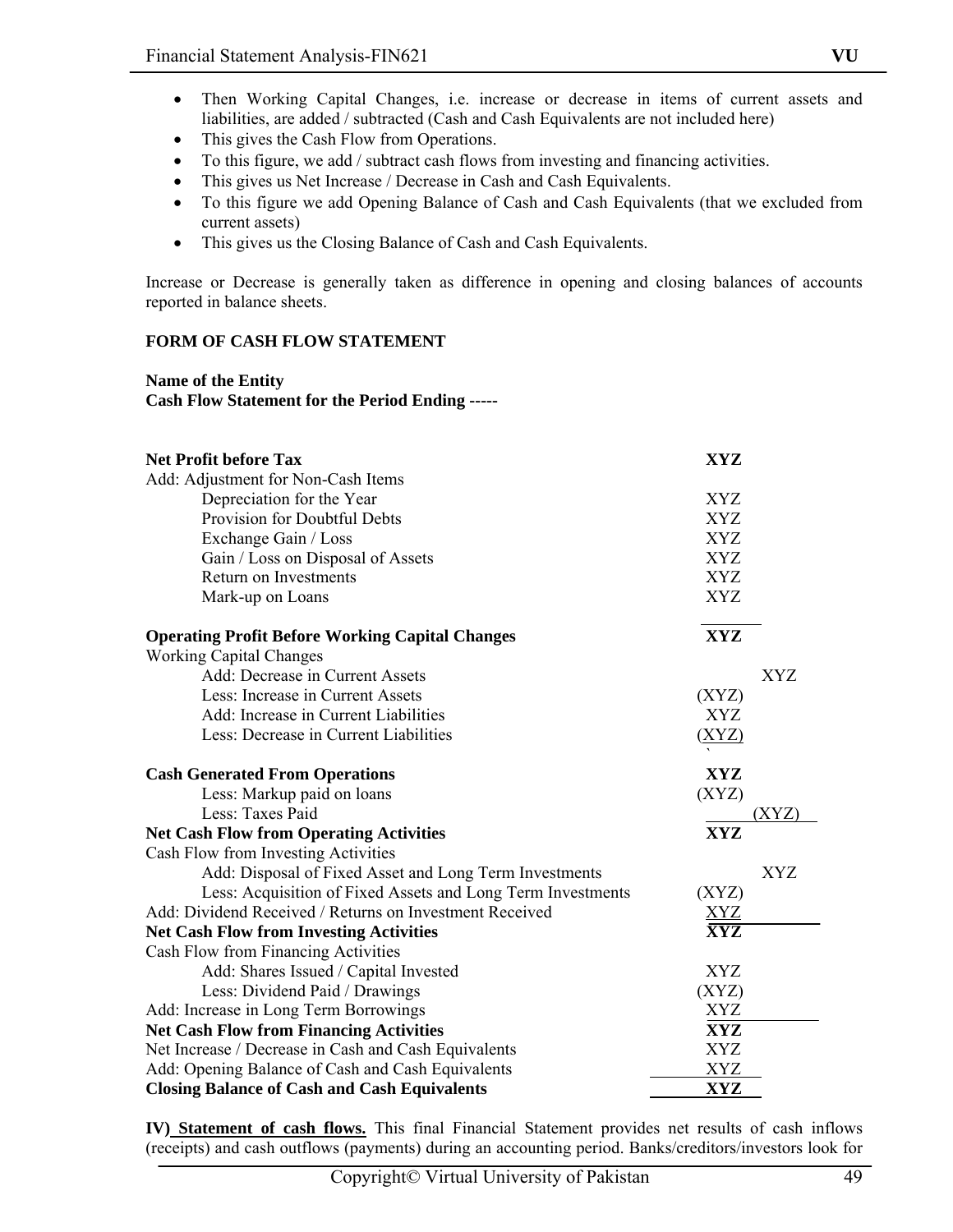this statement, because it gives them a picture of net cash flow of the business. As already explained, positive net income (profit) does not necessarily mean increase in cash. Therefore such statement must be prepared in order to depict actual cash position. It is clear that a highly profitable business may also go bankrupt. Therefore profitability does not necessarily mean solvency i.e. ability to pay debts and obligations. This fact gives rise to the need for preparing cash flow statement.

### **Parts of cash flow statement**

j

 Cash "flows" through a business during accounting period by Cash & Cash equivalent (Tbills, saving certificates, bonds etc), and through operating activities which include, producing or delivering goods for sale and providing services, and also cash effects of transactions and other events that determine net income.

 For example Cash flows/collections from sales and interest and dividends received would be cash Inflows. Similarly, purchase of inventories and payment of operating expenses would constitute cash outflows.

 Generating positive cash from operations is the preferred method to finance capital expenditure, debt repayments and dividend payments.

 The third method or process by which cash "flows" through a business is the group of its activities called investing activities which include short-term investments, acquiring/disposing of securities, acquiring/disposing of plant assets, and lending money/collecting loan.

 The fourth method or process of cash flow is the group of activities called "Financial" activities which include borrowings from creditors/repaying the principal, obtaining resources from owners, and providing owners with return on investment.

 The fifth method or process of cash flow in a business is of course the effect of exchange rate fluctuations on cash.

To prepare cash flow statement, look at changes in all of balance sheet accounts from beginning to end of accounting period, and transfer the changes to appropriate area of cash flow statement.

# **Cash Flow from operating activities**.

Inflows in this case are: - cash collections from customers, Interest/dividends collected, and other operating cash receipts e.g. proceeds from litigations.

Outflows would be, cash paid to suppliers  $\&$  employees, interest  $\&$  taxes paid and other operating cash payments e.g. payments in litigations.

 It should be noted that receipt and payment of interest are classified as operating activities and not investing or financing activities.

Net of the "Inflows" and "Outflows", gives cash flow from operating activities.

#### **Cash flow from investing activities:**

 Inflows in this case are proceed from sales of Certificates/ Securities, proceeds from sales of Plant assets, and collection of loans (principal).

 Outflows here would be purchase of Certificates/Securities, purchase of plant assets, and loans made to borrowers.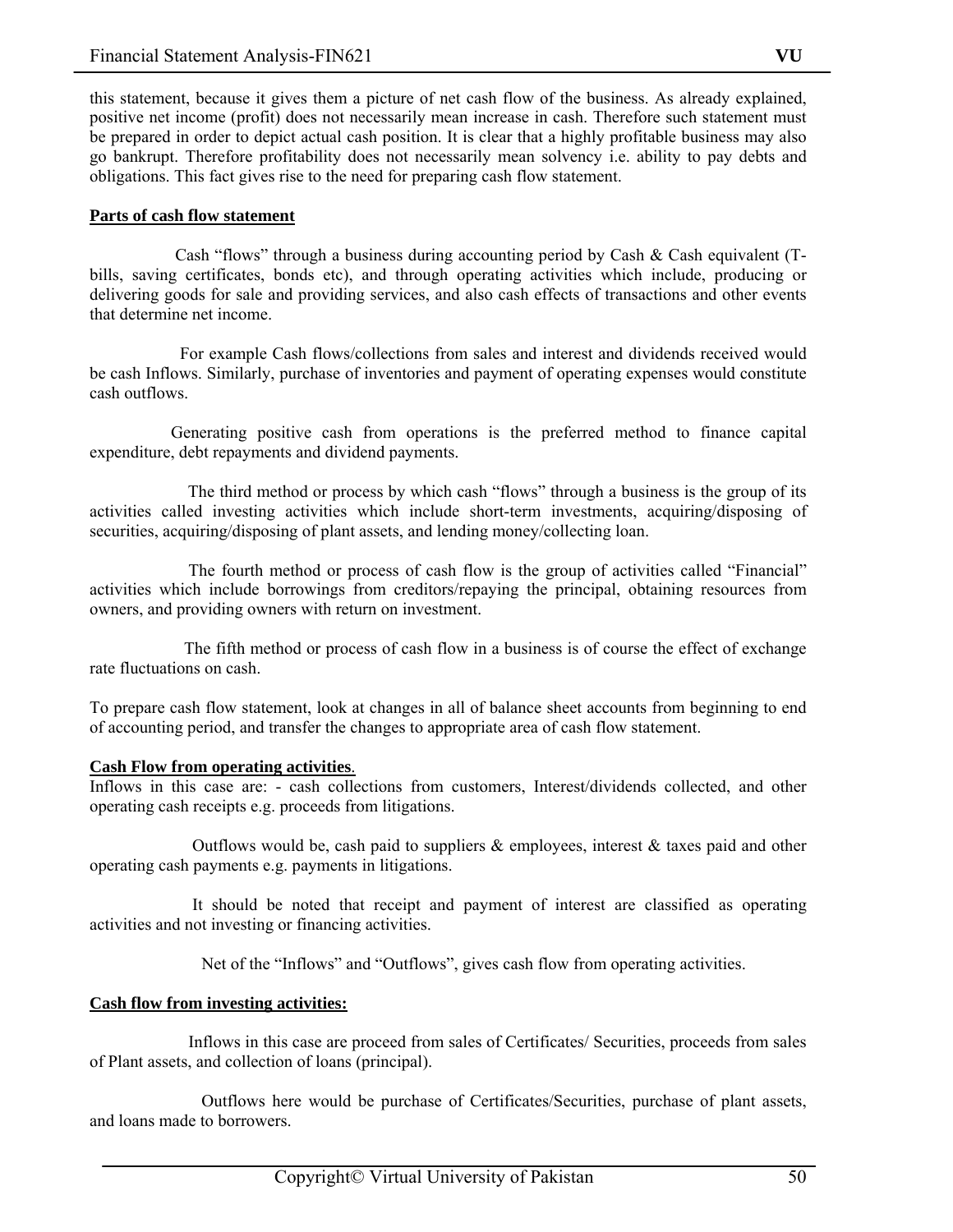Net of 'Inflows' and 'Outflows' gives cash flow from investing activities.

#### **Cash flow from financing activities**

 Here, the 'Inflows' are proceeds from borrowings, proceeds from issuing "bonds payable", and proceeds from issuing capital stock.

Outflows correspondingly are payment to settle debts (principal), and payment of

dividends.

j

Net of 'Inflows' and 'Outflows', gives cash provided by financing activities.

 Sum of net cash flows from all the three activities viz Operating, Investing and Financing gives overall cash flow during the accounting period.

 Analysis of Cash Flow Statement determines firm's ability to generate cash from operations, its capacity to meet cash obligations and its future financing needs. It indicates firm's success in investing activities, and determines the magnitude, fluctuations and causes of the positive or negative operating cash flow.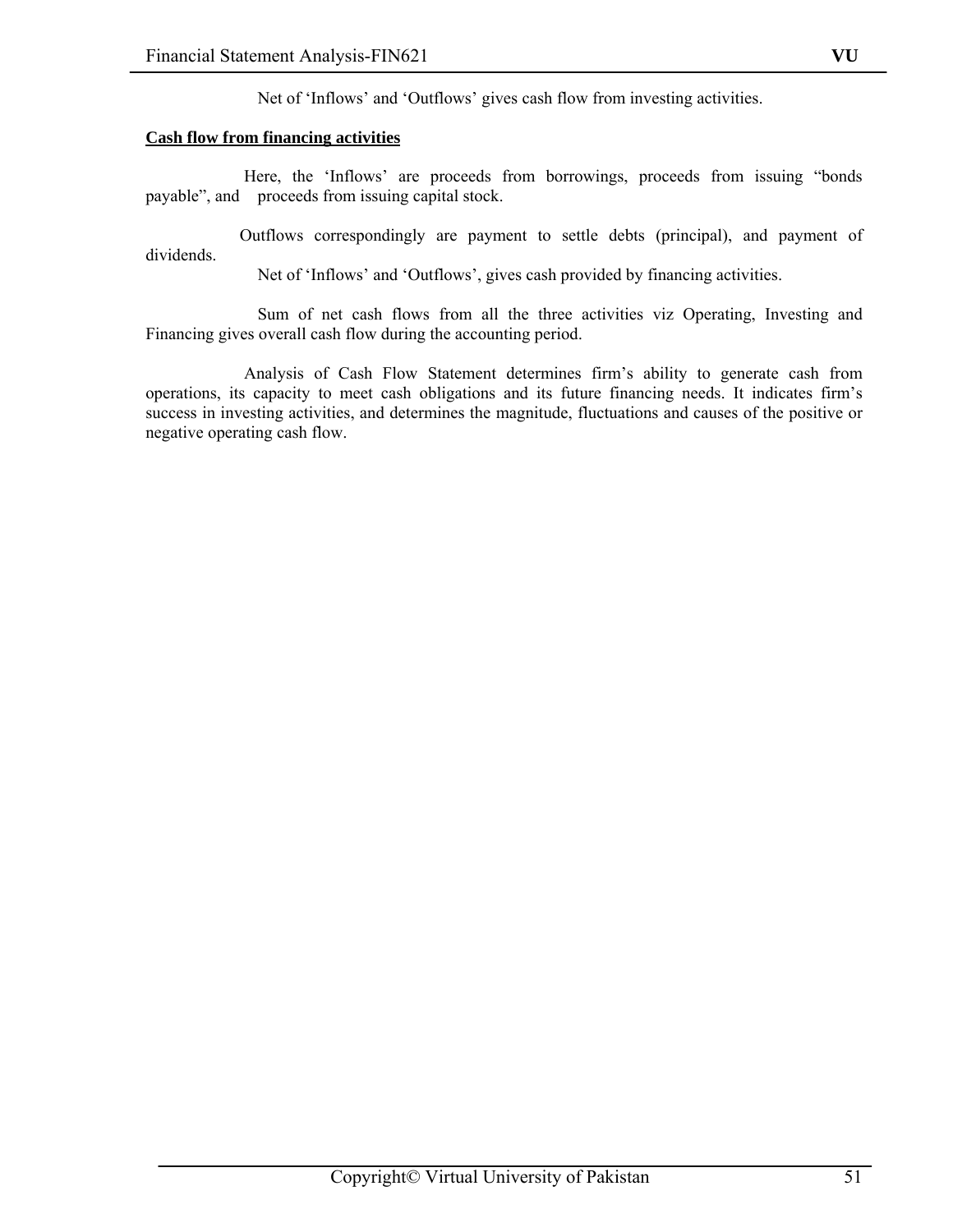### **Lesson-13**

### **STATEMENTS OF CASH FLOWS (Continued)**

#### **Preparing Cash Flows**

j

 Ledgers are maintained on accrual basis; not on cash basis. Preparing Cash Flow involves converting accrual-based accounts into cash-based. In small business, cash flow statement is prepared directly from special journals for cash receipts and cash payments. For most businesses, such statement is prepared by analyzing Income Statement and balance sheet.

 Analyzing Income Statement involves re-arrangement of its items/Accounts in two major groups viz (i) Sales, other income and gains, and (ii) Cost of sales, other expenses and losses. These cover Operating and Investing Activities.

 Analyzing balance sheet involves looking at changes in all of balance sheet accounts (except cash) from beginning to end of accounting period, and transferring these changes to appropriate area of cash flow statement.

| ↑ Asset Account                                              | Dr. Asset Accounts | $\perp$ Cr |
|--------------------------------------------------------------|--------------------|------------|
| ↑ Liabilities Account Cr Liability Accounts ↓ Dr             |                    |            |
| Owner's Equity Account Cr Owner's Equity $A/C \downarrow$ Dr |                    |            |

The arrow  $\uparrow$  shows increases, and  $\downarrow$  shows decreases. It has to be determined whether a certain increase or decrease (which is debited or credited in ledger accounts involves cash inflow or cash outflow. For example decrease in Asset Account other than cash shows either collection of Accounts Receivable or sale of fixed assets, which results in Cash Inflow. Similarly increases in Assets say fixed assets would imply purchase of fixed assets and hence cash outflow.

**Practical exercise:** Consider the following Income Statement of a business.

# MOOSA CORPORATION INCOME STATEMENT FOR THE YEAR ENDED JUNE 30,

|                                       |        | Rs.     |
|---------------------------------------|--------|---------|
| Net sales                             |        | 900,000 |
| Cost of Goods sold                    |        | 500,000 |
| Gross Profit                          |        | 400,000 |
| Operating expenses                    |        | 300,000 |
| (Includes depreciation Rs.40, 000)    |        |         |
| <b>Operating Profit (EBIT)</b>        |        | 100,000 |
| Other expenses                        |        |         |
| Interest                              | 35,000 |         |
| Loss on sale of marketable securities | 4,000  | 39,000  |
| Profit before tax (EBT)               |        | 61,000  |
| Income tax expenses                   |        | 36,000  |
| Profit after tax                      |        | 25,000  |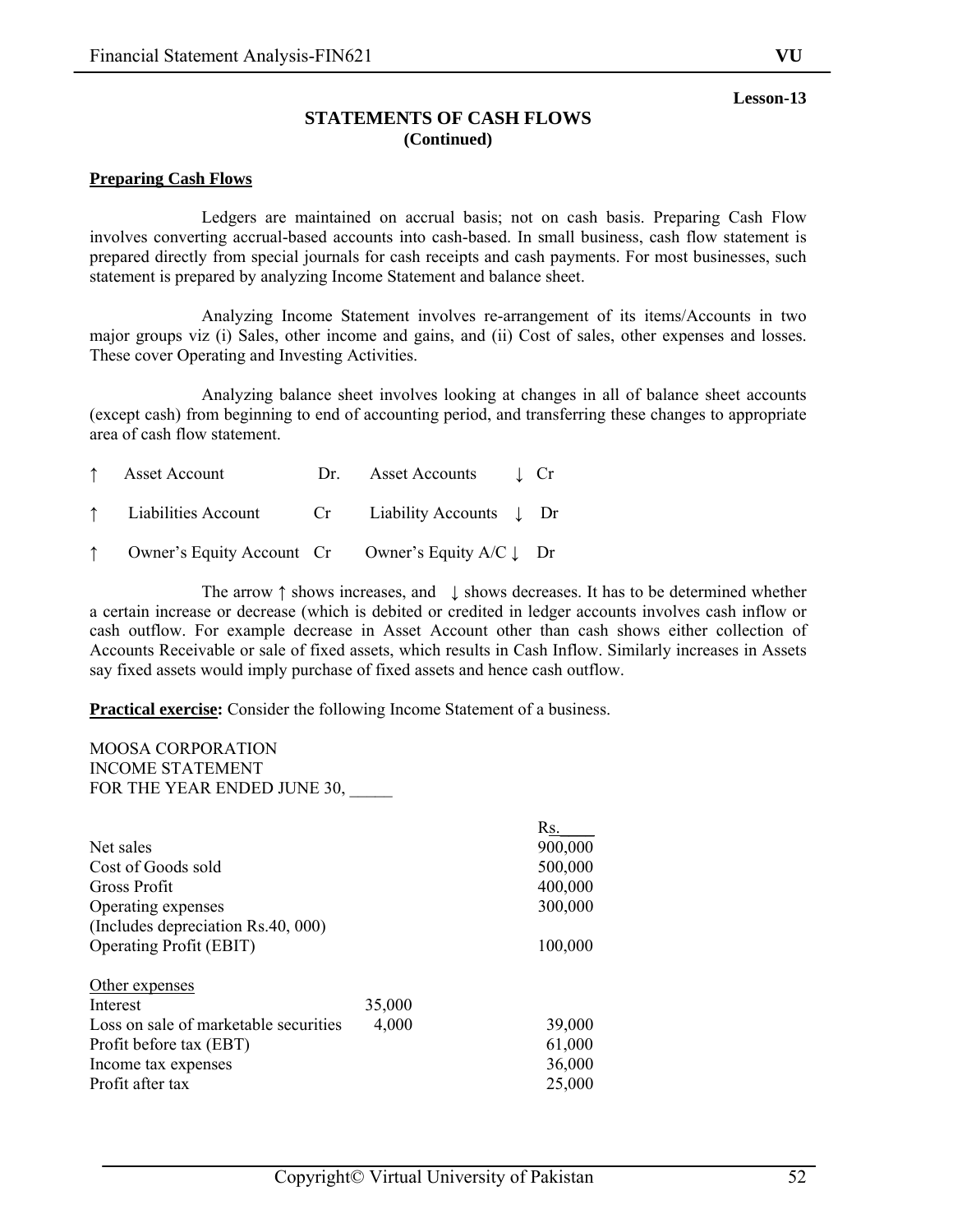| Other Income                 |        |        |
|------------------------------|--------|--------|
| Dividend revenue             | 3,000  |        |
| Interest revenue             | 6,000  |        |
| Gain on sale of plant assets | 31,000 | 40,000 |
|                              |        |        |
| Net Income                   |        | 65,000 |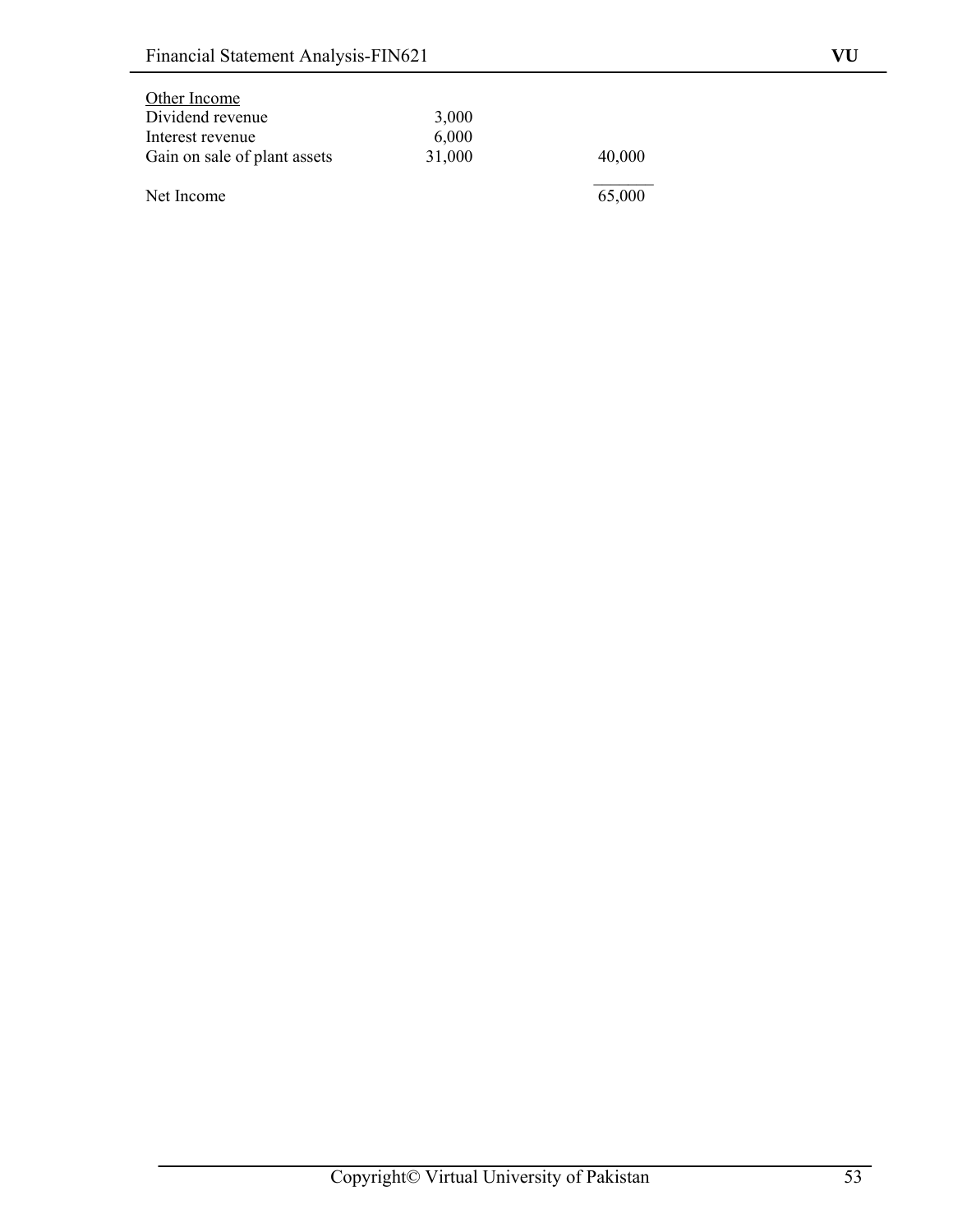### **Lesson-14**

#### **STATEMENTS CASH FLOWS (Continued)**

**Additional Information (AI)** obtained from analysis of changes in the balance sheet accounts during the current year:-

| Cash $\&$ Cash equivalents at beginning of the year | Rs.40,000  |
|-----------------------------------------------------|------------|
| at end of the year                                  | Rs.75, 000 |

 Other additional information classified into the three categories i.e. Operating, Investing and Financing Activities, was as follows:-

### **Additional Information relating to Operating Activities**

- 1. Accounts Receivable increased by Rs.30, 000.
- 2. Accrued interest i.e. interest receivable decreased by Rs.1, 000 (Dividend revenue recognized on cash basis & interest revenue on accrual basis).
- 3. Inventory increased by Rs.10, 000 and accounts payable by Rs.15, 000.
- 4. Short-term prepared expenses increased by Rs.3, 000.
- 5. Accrued expenses (payable) decreased by Rs.6, 000.
- 6. Depreciation for the year Rs.40, 000.
- 7. Interest payable increased by Rs.7, 000.
- 8. Income tax payable decreased by Rs.2, 000.

### **Additional Information relating to Investing Activities**

- 1. Marketable Securities (not qualifying as cash equivalent) show debit entries of Rs.65,000 and credit entries of Rs.44,000.
- 2. Notes Receivable Account shows Rs.17, 000 debit and Rs.12, 000 credits.
- 3. Purchase of plant assets for Rs.200,000: Cash Rs.160,000 and long-term Note Payable Rs.40,000
- 4. Sale of plant assets with book value Rs.44,000

# **Additional Information relating to Financing Activities**

- 1. Borrowed Rs.45, 000 cash by issuing short-term Notes Payable.
- 2. Repaid Rs.55, 000 on account of principal on Loans & Notes Payable.
- 3. Issued bonds payable Rs.100, 000 cash.
- 4. Issued for cash 1000 shares of Rs.10 par value at Rs.50 per share.
- 5. Cash dividend paid Rs.40,000

 Re-arranging Income Statement in the two categories of Operating and Investing Activities would give the following picture of the Income Statement:

MOOSA CORPORATIAON Income statement For the year ended June 30, \_\_\_\_\_\_\_\_ Sales, other revenue and gains Rs. Net sales 900,000 Dividend Revenue 3,000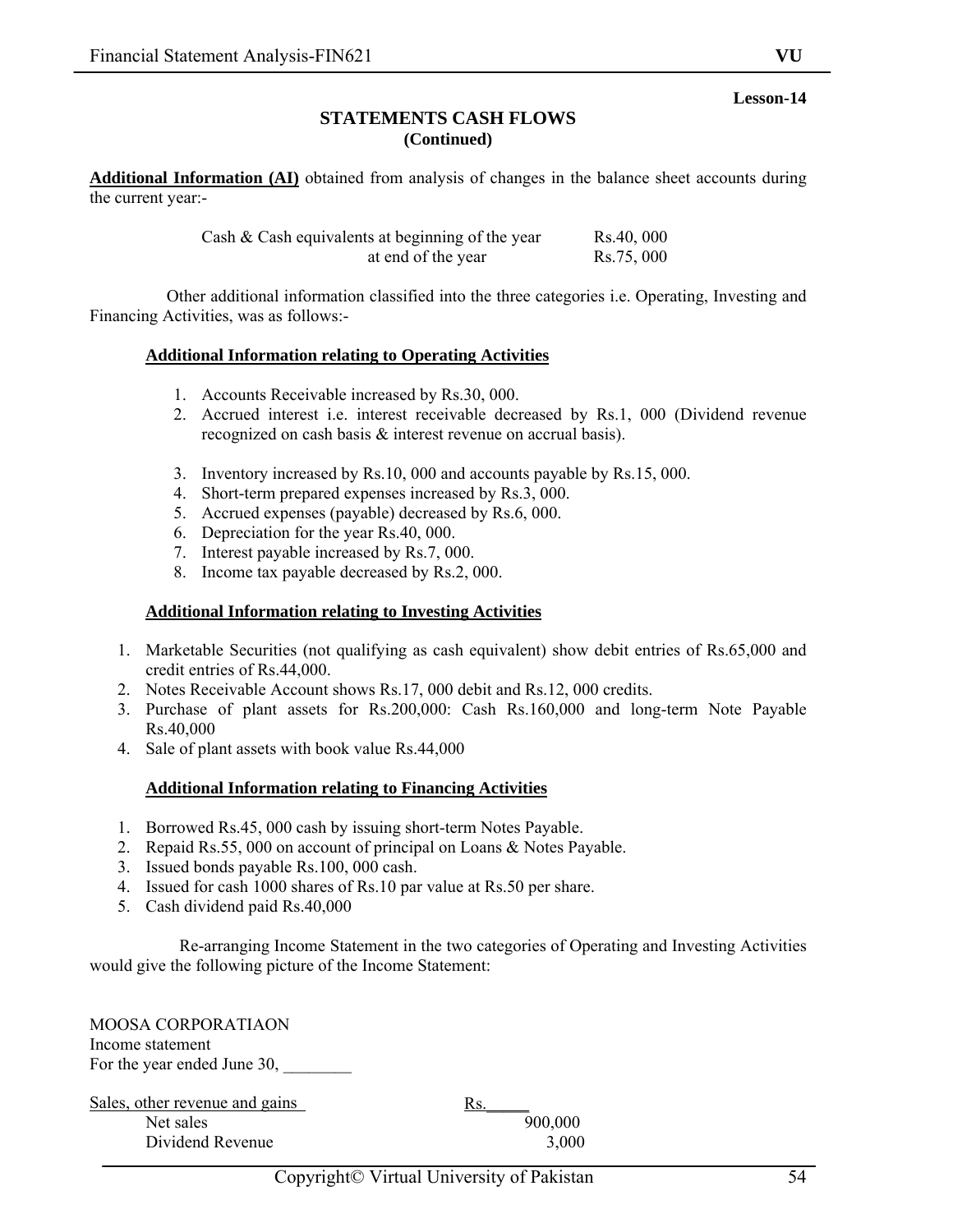| Interest Revenue                         | 6,000   |
|------------------------------------------|---------|
| Gain on sales of plant assets            | 31,000  |
| Total                                    | 940,000 |
| Cost of sales, other expenses and losses |         |
| Cost of goods sold                       | 500,000 |
| Operating expenses                       | 300,000 |
| (Includes Dep of Rs. $(40, 000)$ )       |         |
| Interest expenses                        | 35,000  |
| Income tax expenses                      | 36,000  |
| Loss on sale of marketable securities    | 4,000   |
| Total                                    | 875,000 |
| Net Income                               | 65,000  |
|                                          |         |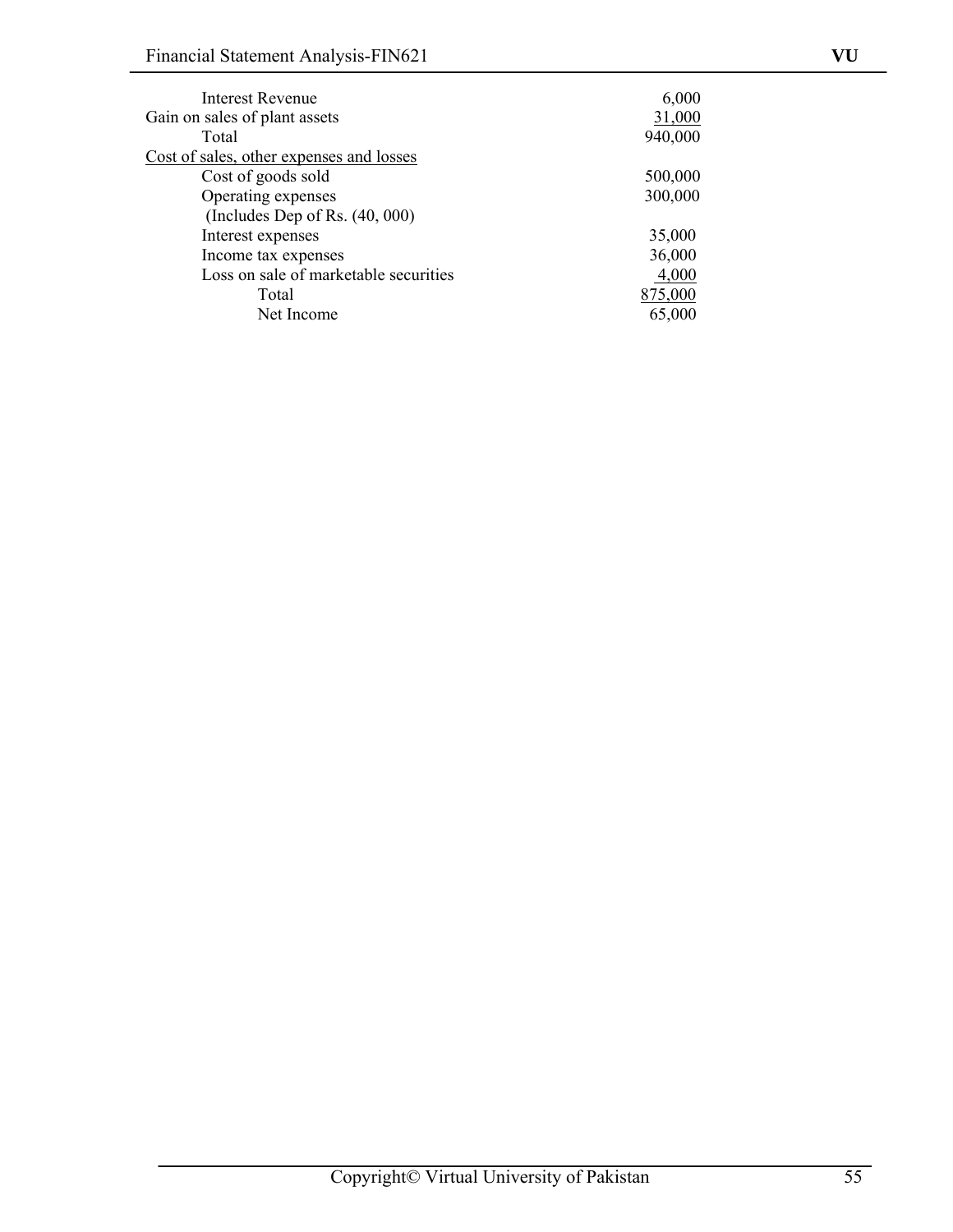### **Lesson-15**

### **FINANCIAL STATEMENTS (Continued)**

#### **Cash flow from Operating Activities**

 Study computation of net sales, cost of goods sold and interest expense etc. On Income Statement.

 Cash received from customers; Cash received from sales on cash = Net Sales; Cash received from sales on credit/on account = Net sales – increase in Accounts Receivable or Net sales + decrease in Accounts Receivable. Increase/decrease in Accounts Receivable is observed from beginning and ending/closing balances, appearing on Balance Sheet.

(A1 No:1): Cash received from customers =  $900,000 - 30,000$  = Rs.870,000

A1 No:2

j

 Cash dividend received = Dividends Revenue =Rs.3,000: Divided Revenue is based on cash, so whatever Dividend Revenue is being received, that in cash Inflows.

 Cash interest received=Interest Revenue + Decrease in Interest Receivable, or Interest Revenue – Increase in Interest Receivable =  $6000 + 1000 = 7000$ 

Interest & Dividend received =  $3,000 + 7,000 = 10,000$ 

Cash Inflow from operating activities would be: Cash from customers  $+$  interest & dividends receivable =  $870,000 + 10,000 =$  Rs.  $880,000$ 

# **CASH FLOW STATEMENT CONTD………**

# **QUESTION # 1**

You are given the Balance Sheet of ABC Limited as at June 30, 2001 and June 30, 2002 and its Profit and Loss Account for the year ended June 30 2002.

Required

You are required to prepare Cash Flow Statement for the given period.

# ABC Ltd

Balance Sheet As At June 30 2002

|                                 | 2002 Rs.<br>Rs. '000 | 2001 Rs.<br>Rs. |
|---------------------------------|----------------------|-----------------|
| $000^{\circ}$                   |                      |                 |
| Building at Cost                | 181,000              |                 |
| 140,000                         |                      |                 |
| <b>Accumulated Depreciation</b> | 36,000               | 30,000          |
| Written Down Value              | 145,000              | 110,000         |
| Plant and Machinery cost        | 83,000               | 90,000          |
| <b>Accumulated Depreciation</b> | 36,000               | 35,000          |
| Written Down Value              | 47,000               | 55,000          |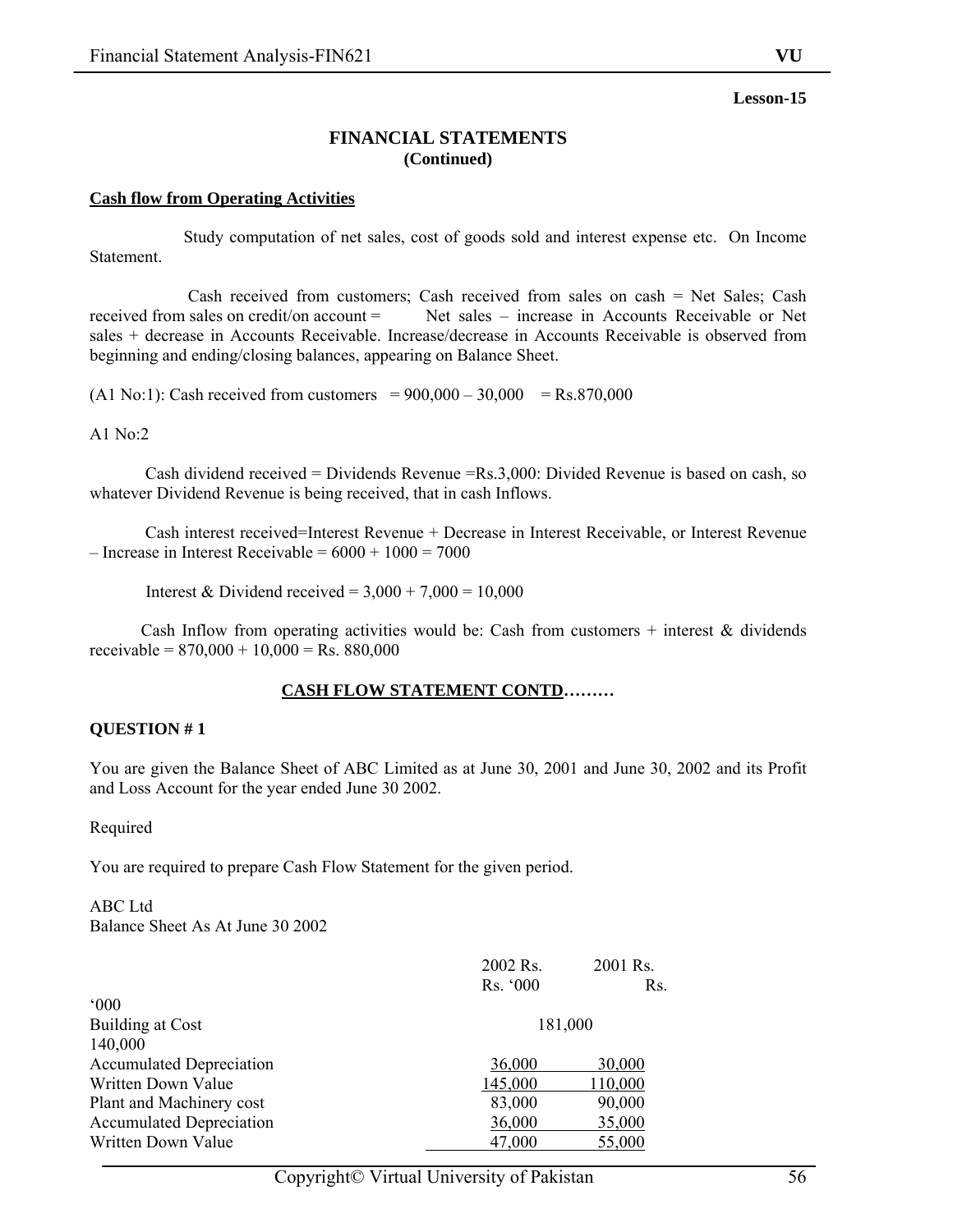| <b>Total Fixed Assets at WDV</b> | 192,000 | 165,000 |  |
|----------------------------------|---------|---------|--|
| Long Term Investment             | 17,000  | 10,000  |  |
| <b>Current Assets</b>            |         |         |  |
| Debtors                          | 30,000  | 21,000  |  |
| <b>Stock</b>                     | 25,000  | 40,000  |  |
| <b>Short Term Deposits</b>       | 18,000  | 15,000  |  |
| Cash and Bank                    | 30,000  | 24,000  |  |
|                                  | 103,000 |         |  |
| 100,000                          |         |         |  |
| <b>Current Liabilities</b>       |         |         |  |
| Creditors                        | 15,000  | 12,000  |  |
| Proposed Dividend                | 18,000  | 16,000  |  |
| Tax Payable                      | 9,000   | 8,000   |  |
|                                  | 42,000  | 36,000  |  |
| <b>Working Capital</b>           | 61,000  | 64,000  |  |
| <b>Net Assets Employed</b>       | 270,000 | 239,000 |  |
| Financed By                      |         |         |  |
| Share Capital                    | 180,000 | 160,000 |  |
| <b>Share Premium Account</b>     |         | 17,000  |  |
| 12,000                           |         |         |  |
| <b>General Reserve</b>           | 23,000  |         |  |
| 20,000                           |         |         |  |
| Accumulated Profit and Loss      | 34,000  | 27,000  |  |
| <b>Share Holders' Equity</b>     | 254,000 | 219,000 |  |
| <b>Term Finance Certificates</b> | 16,000  | 20,000  |  |
| Total                            | 270,000 | 239,000 |  |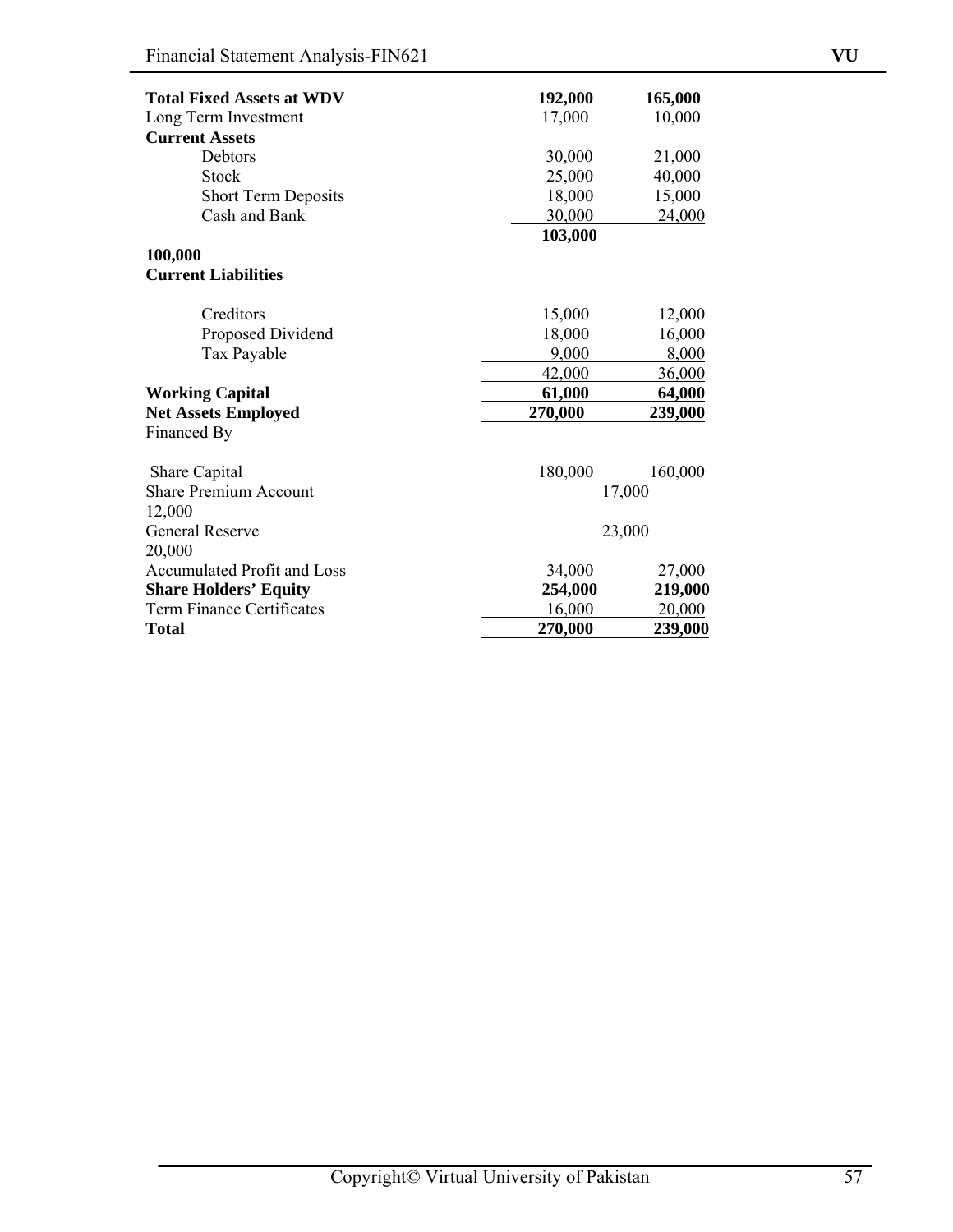# **ABC Ltd Profit and Loss Account For the Year Ended June 30 2002**

|                                           | <b>Rs. '000</b> |
|-------------------------------------------|-----------------|
| <b>Sales</b>                              | 300,000         |
| Cost of Sales                             | (231,000)       |
| Gross Profit                              | 69,000          |
| Other Income                              | 4,000           |
|                                           | 73,000          |
| Less: Administrative Expenses             |                 |
| Director's Remuneration                   | 4,000           |
| Depreciation on Building                  | 6,000           |
| Loss on Sale of Machinery                 | 2,000           |
| Other Administrative Expenses             | 12,000          |
|                                           | 24,000          |
| Less: Selling Expenses                    | 10,000          |
| Less: Mark up on TFC                      | 2,000           |
| <b>Profit for the Year Before Tax</b>     | 36,000          |
| Provision for tax                         | 37,000          |
| Profit after tax                          | 9,000           |
| Acc. Profit Brought Forward               | 28,000          |
|                                           | 27,000          |
|                                           | 55,000          |
| Appropriation                             |                 |
| <b>Transfer to Reserve</b>                | 3,000           |
| Proposed Dividend                         | 18,000          |
|                                           | 21,000          |
| <b>Accumulated Profit Carried Forward</b> | 34,000          |

# **Additional Information**

- 1. Other income include dividend on Long Term Investment
- 2. Cost of goods sold includes depreciation for the year on machinery Rs. 5,000.
- 3. Accumulated Depreciation on the machine disposed off amounts to Rs. 4,000.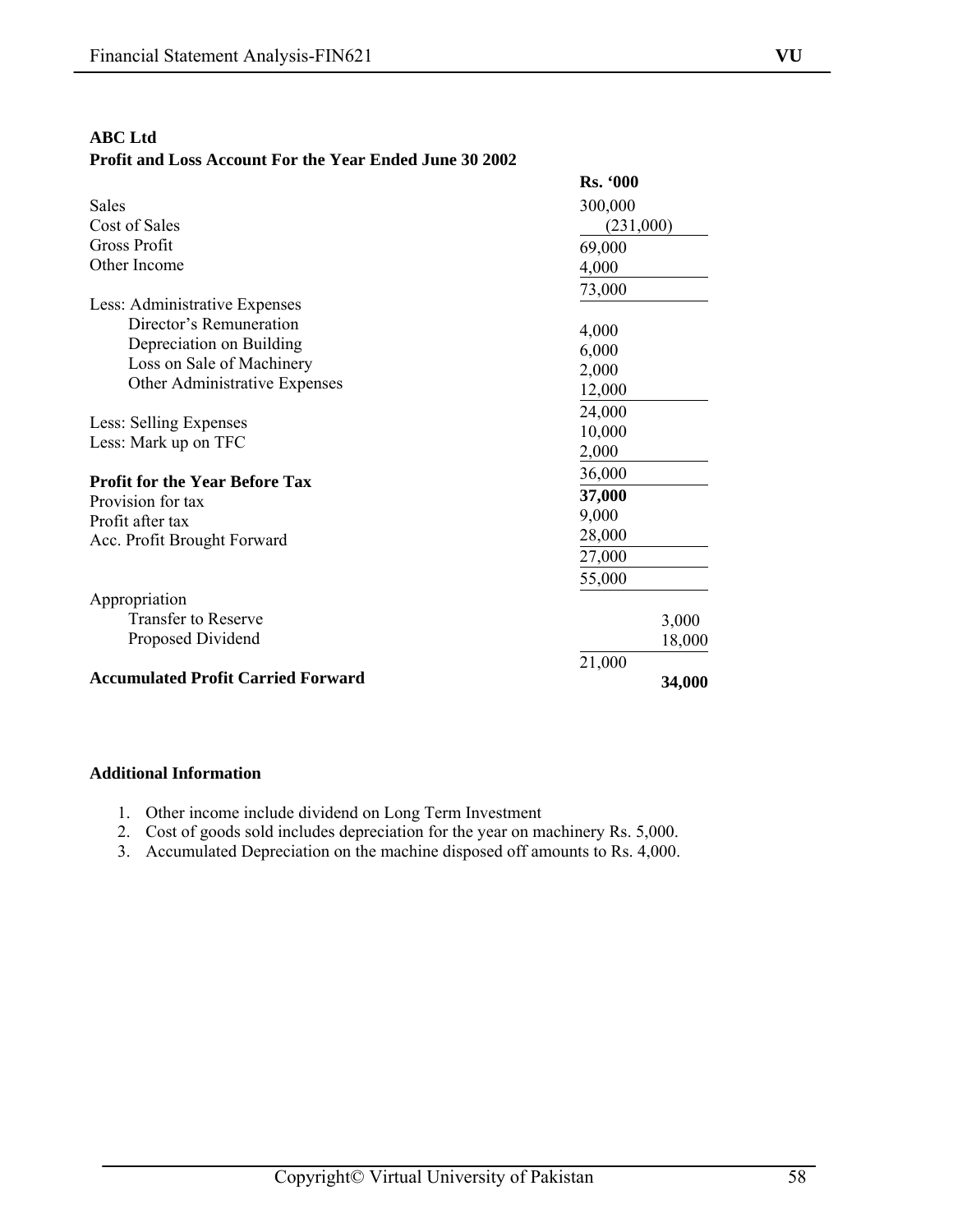#### **SOLUTION**

# **ABC Ltd**

j

# **Cash Flow Statement For the Year Ended June 30 2002**

| <b>Note</b>                                               |   | Rs. '000 |
|-----------------------------------------------------------|---|----------|
| Net Profit Before Tax                                     |   | 37,000   |
| Adjustment of Non Cash Items                              |   |          |
| Depreciation                                              |   | 11,000   |
| Loss on Sale of Machinery                                 |   | 2,000    |
| Markup on TFC                                             |   | 2,000    |
|                                                           |   | 52,000   |
| Less: Other Income                                        |   | (4,000)  |
| <b>Operating Profit Before Working</b><br>Capital Changes |   | 48,000   |
| <b>Working Capital Changes</b>                            |   |          |
| Reduction in Stock                                        |   | 15,000   |
| Increase in Creditors                                     |   | 3,000    |
| Increase in Debtors                                       |   | (9,000)  |
|                                                           |   | 9,000    |
| Cash Flow from Operations                                 |   | 57,000   |
| Markup on TFC Paid                                        |   | (2,000)  |
| <b>Tax Paid</b>                                           | 1 | (8,000)  |
| Net Cash Flow From Operating Activities                   |   | 47,000   |
| Cash Flow From Investing Activities                       |   |          |
| Dividend Received                                         |   | 4,000    |
| Payment to Acquire Investments 2                          |   | (7,000)  |
| Purchase of Fixed Assets (Building)                       | 3 | (41,000) |
| Receipt from Sale of Assets                               | 4 | 1,000    |
| Net Cash Flow From Investing Activities                   |   | (43,000) |
| Cash Flow From Financing Activities                       |   |          |
| Issue of Ordinary Shares                                  |   | 20,000   |
| <b>Share Premium Account</b>                              |   | 5,000    |
| Dividend Paid                                             | 5 | (16,000) |
| Repayment of TFC                                          | 6 | (4,000)  |
| Net Cash Flow From Financing Activities                   |   | 5,000    |
| Net Increase / (Decrease) in Cash and                     |   |          |
| Cash Equivalents During The Year                          |   | 9,000    |
| O/B of Cash and Cash Equivalents                          |   | 39,000   |
| <b>C/B</b> of Cash and Cash Equivalents                   |   | 48,000   |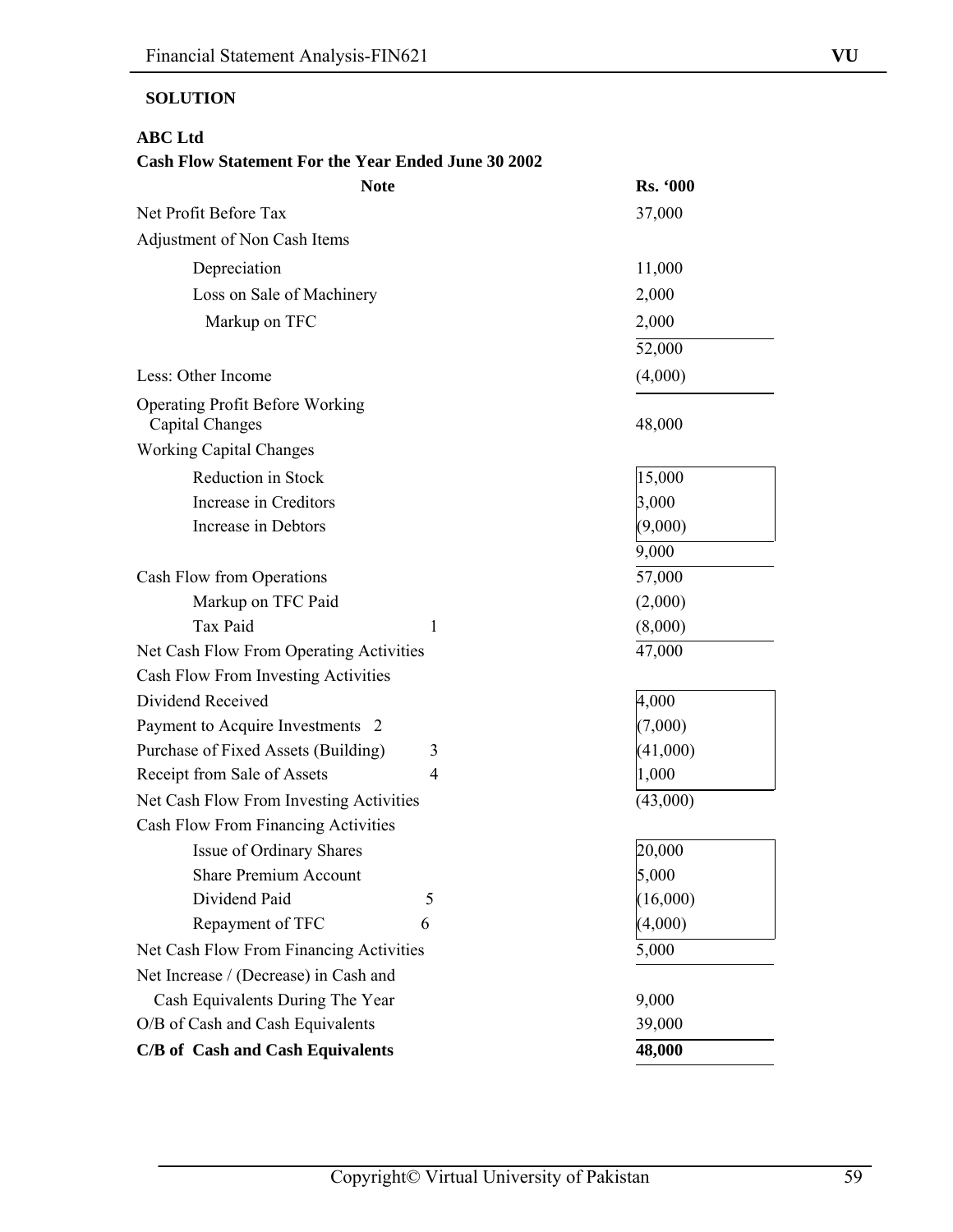| <b>Provision for Tax</b> | <b>Account Code --------</b> |              |           |
|--------------------------|------------------------------|--------------|-----------|
| Particulars              | Amount                       | Particulars  | Amount    |
|                          | Dr. $(Rs.)$                  |              | Cr. (Rs.) |
| Cash                     | 8,000                        | Bal. B/F     | 8,000     |
| Balance c/f              | 9,000                        |              |           |
|                          |                              | For the year |           |
|                          |                              |              | 9,000     |
|                          |                              |              |           |
| <b>Total</b>             | 17,000                       | <b>Total</b> | 17,000    |

| <b>Note #1</b> | <b>Tax Paid</b> |
|----------------|-----------------|

| Note $#2$         |                        | <b>Payments to Acquire Investments</b> |           |
|-------------------|------------------------|----------------------------------------|-----------|
| <b>Investment</b> | <b>Account Code --</b> |                                        |           |
| Particulars       | Amount                 | Particulars                            | Amount    |
|                   | Dr. $(Rs.)$            |                                        | Cr. (Rs.) |
| Bal. B/F          | 10,000                 |                                        |           |
| Cash              | 7,000                  |                                        |           |
|                   |                        | Bal. C/F                               | 17,000    |
| <b>Total</b>      | 17,000                 | <b>Total</b>                           | 17,000    |

# **Note # 3 Purchase of Fixed Assets**

| <b>Building Cost</b> | Account Code -------- |              |           |
|----------------------|-----------------------|--------------|-----------|
| Particulars          | Amount                | Particulars  | Amount    |
|                      | Dr. $(Rs.)$           |              | Cr. (Rs.) |
| Bal. B/F             | 140,000               |              |           |
| Cash                 | 41,000                |              |           |
|                      |                       |              |           |
|                      |                       |              |           |
|                      |                       | Bal. C/F     | 181,000   |
|                      |                       |              |           |
| <b>Total</b>         | 181,000               | <b>Total</b> | 181,000   |

| Note $#4$                |                        | <b>Sale Proceed of Machinery</b> |           |
|--------------------------|------------------------|----------------------------------|-----------|
| <b>Machinery at Cost</b> | <b>Account Code --</b> |                                  |           |
| Particulars              | Amount                 | Particulars                      | Amount    |
|                          | Dr. $(Rs.)$            |                                  | Cr. (Rs.) |
| Bal. B/F                 | 90,000                 | Disposal A/c                     | 7,000     |
|                          |                        |                                  |           |
|                          |                        |                                  |           |
|                          |                        |                                  |           |
|                          |                        |                                  |           |
|                          |                        | Bal. C/F                         | 83,000    |
|                          |                        |                                  |           |
| <b>Total</b>             | 90,000                 | <b>Total</b>                     | 90,000    |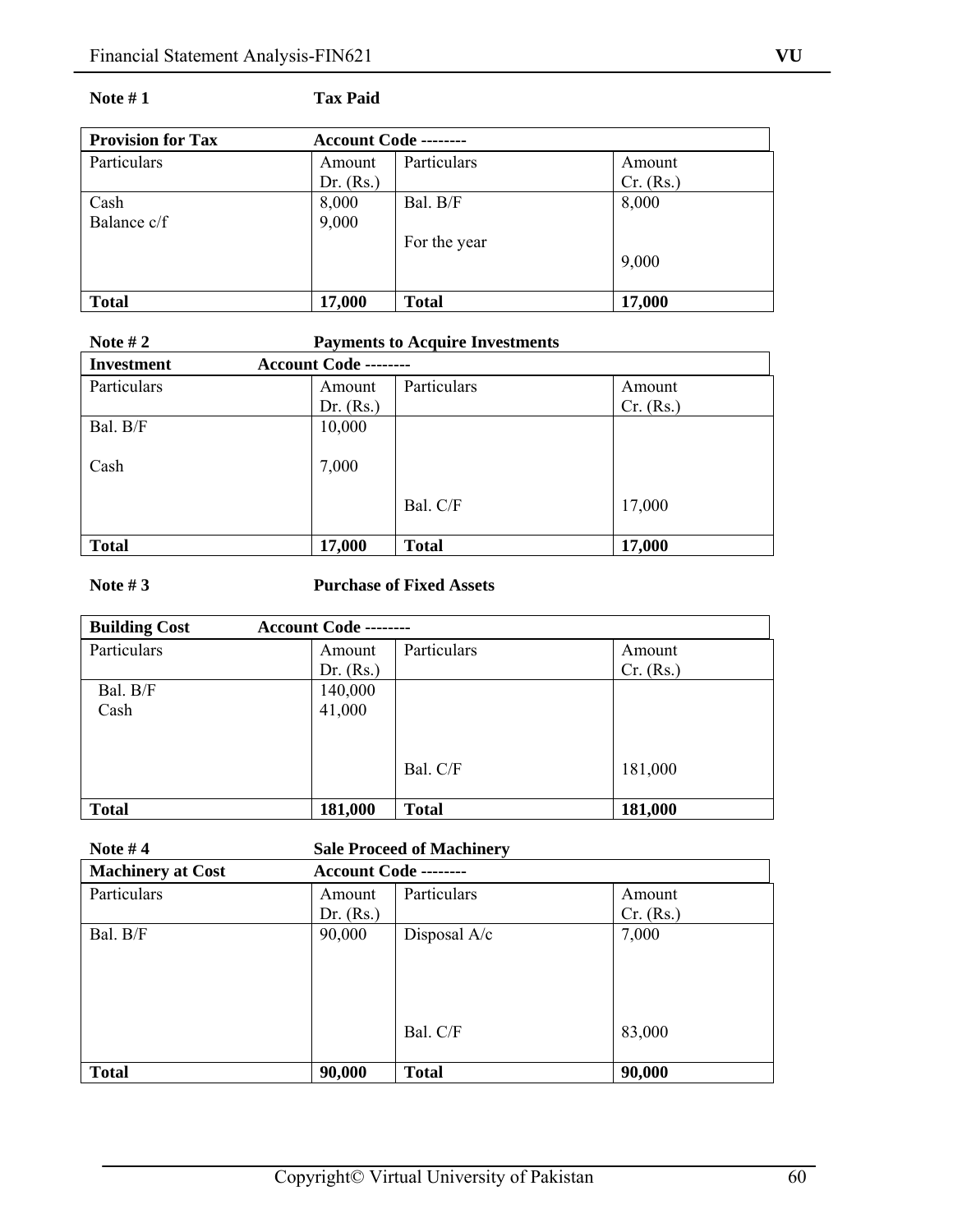| <b>Disposal of asset</b> | <b>Account Code -</b> |                  |           |
|--------------------------|-----------------------|------------------|-----------|
| Particulars              | Amount                | Particulars      | Amount    |
|                          | Dr. $(Rs.)$           |                  | Cr. (Rs.) |
| Cost                     | 7,000                 | Accumulated Dep. | 4,000     |
|                          |                       | Loss on Sale     | 2,000     |
|                          |                       | Sale Proceed     | 1,000     |
|                          |                       |                  |           |
|                          |                       |                  |           |
|                          |                       |                  |           |
| <b>Total</b>             | 7,000                 | <b>Total</b>     | 7,000     |

# **Note # 5 Dividend Payable**

| <b>Dividend Payable</b> | <b>Account Code -</b> |              |           |  |
|-------------------------|-----------------------|--------------|-----------|--|
| Particulars             | Amount                | Particulars  | Amount    |  |
|                         | Dr. $(Rs.)$           |              | Cr. (Rs.) |  |
| Cash                    | 16,000                | O/B          | 16,000    |  |
|                         |                       | For the Year | 18,000    |  |
|                         |                       |              |           |  |
|                         |                       |              |           |  |
|                         |                       |              |           |  |
|                         |                       |              |           |  |
| C/B                     | 18,000                |              |           |  |
| <b>Total</b>            | 34,000                | <b>Total</b> | 34,000    |  |

# **Note # 6 Repayment of TFC**

| <b>TFC Account</b> |             | Account Code -------- |           |  |  |
|--------------------|-------------|-----------------------|-----------|--|--|
| Particulars        | Amount      | Particulars           | Amount    |  |  |
|                    | Dr. $(Rs.)$ |                       | Cr. (Rs.) |  |  |
| Cash               | 4,000       | O/B                   | 20,000    |  |  |
|                    |             |                       |           |  |  |
|                    |             |                       |           |  |  |
|                    |             |                       |           |  |  |
|                    |             |                       |           |  |  |
|                    |             |                       |           |  |  |
| C/B                | 16,000      |                       |           |  |  |
|                    |             |                       |           |  |  |
| <b>Total</b>       | 20,000      | <b>Total</b>          | 20,000    |  |  |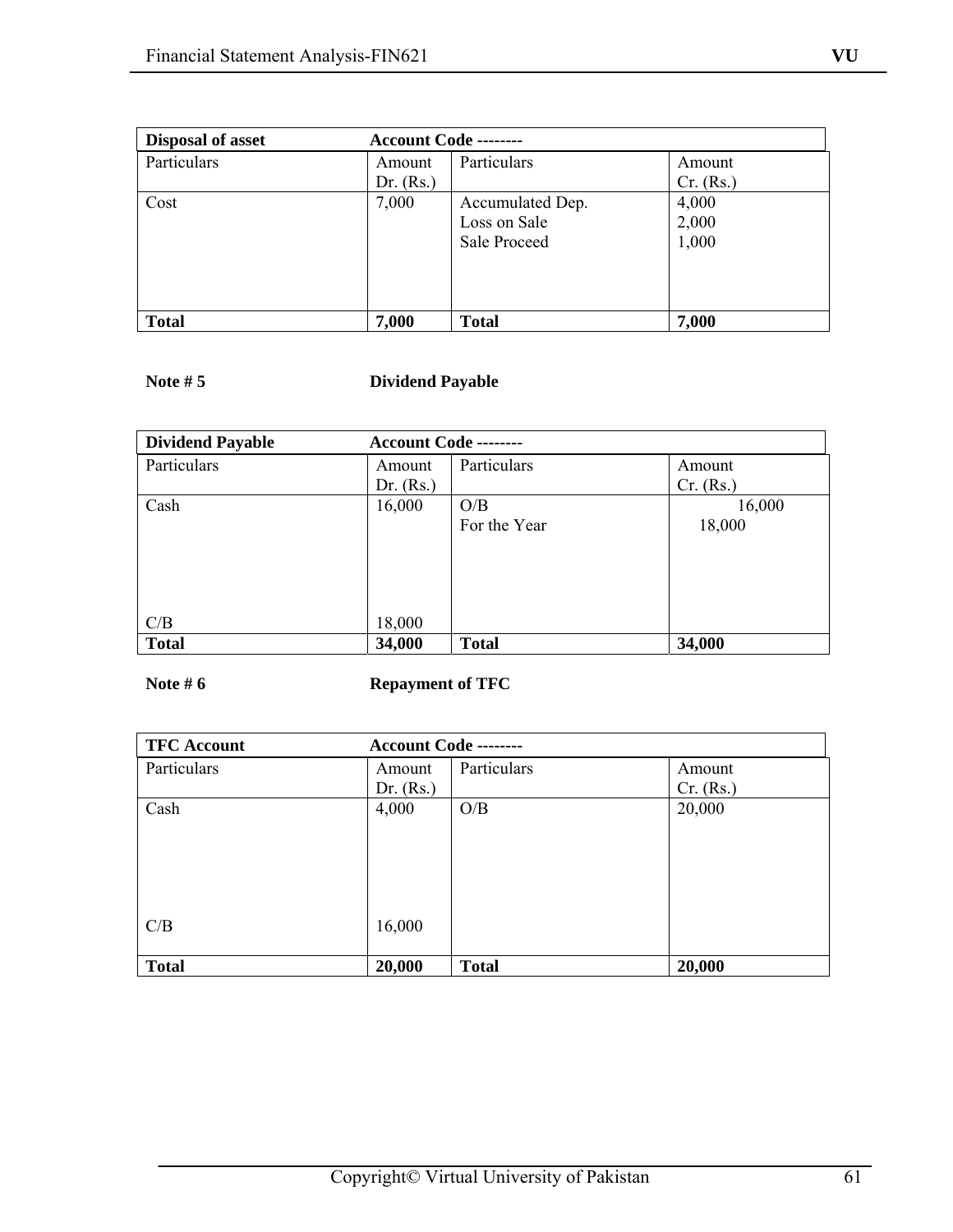# **Lesson-16**

#### **FINANCIAL STATEMENTS (Continued)**

Cash payment for Merchandise  $=$  Cost of Goods Sold  $+$  increase in Inventory  $+$  Decrease in Accounts Payable, or Cost of Goods sold – Decrease in Inventory – Increase in Accounts Payable.

Keeping in view, A1 No.3; cash payment for merchandise=  $500,000 + 10,000 - 15000 = \text{Rs } 495,000$ 

A1 No.4, 5 & 6

j

 Pre Paid expenses increased by Rs.3, 000, therefore cash payment exceeded the actual expense. Accrued expenses (Payable) decreased by Rs.6000, therefore cash payment exceeded the actual expense (includes employees' expenses). Depreciation of Rs.40, 000 requires no cash payment but it does increase total expenses. It is therefore deducted from operating expenses.

Cash payment for operating expenses = expenses + increase in Pre Paid expenses + decrease in Accrued Expenses – Depreciation=

 $300,000 + 3,000 + 6000 - 40,000 = \text{Rs } 269,000$ 

Cash paid for merchandise and operating expenses=  $495,000+269,000 =$  Rs.764, 000

**Cash payment for interest: (A17)** accrued interest liability (interest payable) increased by Rs.7, 000. It means that not all of the interest expense shown in Income Statement was paid in cash. Interest expenses in Income Statement 35,000. From this, reduce the increase in related accrued liability i.e. 7,000. That means interest paid in cash was Rs. 28,000.

**Cash payment for Income Tax (A1 8)** Tax liability reduced by Rs.2, 000/-. It means that cash payment is greater than expense shown in Income Statement. Tax expenses in Income Statement are Rs.36, 000. Add to this the reduction in tax liability, i.e. Rs. 2,000/-. Therefore Income tax paid in cash comes to Rs.38, 000/-.

# **Operating Activities' portion of cash flow statement**

|                                         | Rs.       |           |
|-----------------------------------------|-----------|-----------|
| Cash received from customers            | 870,000   |           |
| Interest & dividend received            | 10,000    |           |
| Cash inflow                             |           | 880,000   |
| Cash paid to suppliers                  |           |           |
| (Merchandise) & operating               | (764,000) |           |
| Expenses (including employees)          |           |           |
| Interest paid                           | (28,000)  |           |
| Income tax paid                         | (38,000)  |           |
| Cash (out flow)                         |           | (830,000) |
| Net cash flow from Operating Activities |           | 50,000    |

 Note that net income reported on Income Statement Rs.65, 000 and net cash flow from Operating Activities Rs.50, 000. What are the reasons for difference of Rs.15, 000? Reasons are: depreciation expense (reduces net income but not cash) and adjustments made to net sales, cost of goods sold and expenses, and non operating gains  $\&$  losses (these affect cash flow relating to Investing  $\&$ Financing Activities)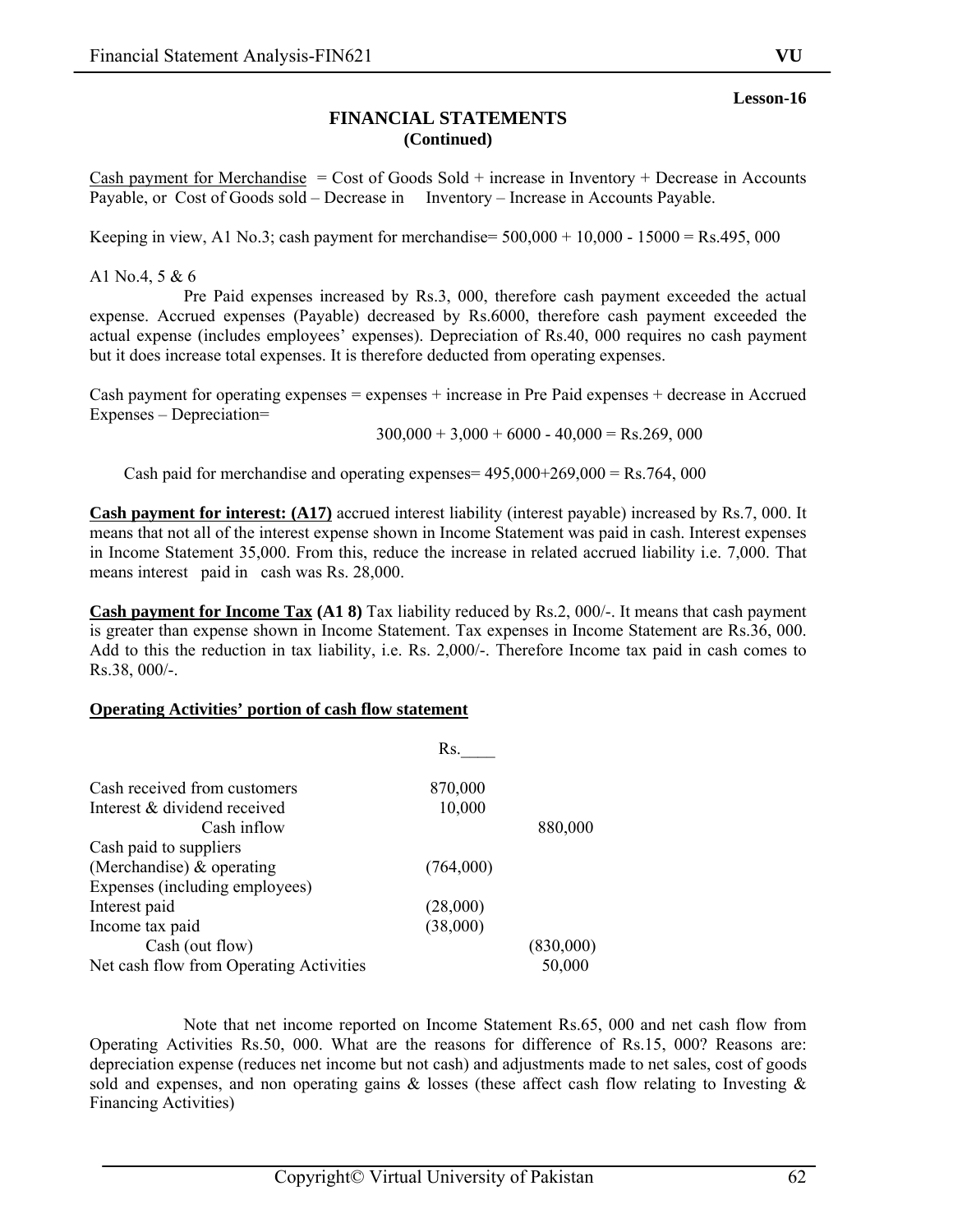### **Lesson-17**

# **FINANCIAL STATEMENTS (Continued)**

**Cash flow from Investing Activities:** Much information is obtained from changes in related Asset Accounts.

**Purchase & Sale of Marketable Securities** (AI No: 1) Dr in Marketable Securities A/C shows Purchases, and hence cash outflow of Rs.65, 000. Cr of Rs.44, 000 in the A/C shows sale and hence cash inflow. Income Statement shows loss of Rs.4, 000 on these sales. Therefore cash proceeds from sales = Rs.40, 000 i.e.  $44,000 - 4,000$  (loss).

**Loans made to borrowers (AI No: 2**) Dr in Notes Receivable shows Loans given and hence outflow of Rs.17, 000. Cr in Notes Receivable shows Loans collected and hence cash inflow of Rs.12, 000.

 It should be re-emphasized that the amount involved here is on account of Principal of loans. Interest, as already stated is credited to Interest Revenue Account and is included in Operating Activities.

#### **Cash paid to acquire plants (AI No: 3)**

 Cash paid to acquire new plants shows cash outflow (160,000); sale of plant assets with book value of Rs.44, 000 shows cash Inflow. Income statement shows gain of Rs.31, 000 on this. This means that cash proceeds from sale of plant assets amounted to Rs.75, 000/-.

Investing Activities' portion of cash flow statement would be:-

| Purchase of Marketable securities       | (65,000)  |           |
|-----------------------------------------|-----------|-----------|
| Loans made to borrowers                 | (17,000)  |           |
| Purchase of plant assets                | (160,000) |           |
|                                         |           | (242,000) |
| Proceeds from sale of securities        | 40,000    |           |
| Collection of Loans                     | 12,000    |           |
| Proceeds from sale of plant assets      | 75,000    | 127,000   |
| Net cash flow from Investing Activities |           | (115,000) |

#### **Cash flow from financing Activities (A 1 No.1 to 5)**

 Proceeds from short-term borrowings in lieu of Notes Payable show cash inflow of Rs.45, 000. Payments to settle debts shows cash outflow of Rs.55, 000/-. Proceeds from issuing bonds show cash inflow of Rs.100,000 and proceeds from issuing capital stock also show cash inflow of Rs.50,000 (1000 shares x Rs.50/share) Divided paid, of course involves cash outflow of Rs.40,000.

Financing Activities' portion of cash flow statement would be:

| Proceeds from short-term borrowings     | 45,000   |          |
|-----------------------------------------|----------|----------|
| Proceeds from issuing bonds payable     | 100,000  |          |
| Proceeds from issuing capital stock     | 50,000   | 195,000  |
| Payment to settle short-term debts      | (55,000) |          |
| Dividends paid                          | (40,000) | (95,000) |
| Net cash flow from financing activities |          | 100,000  |

Rs.

Net increase (decrease) in cash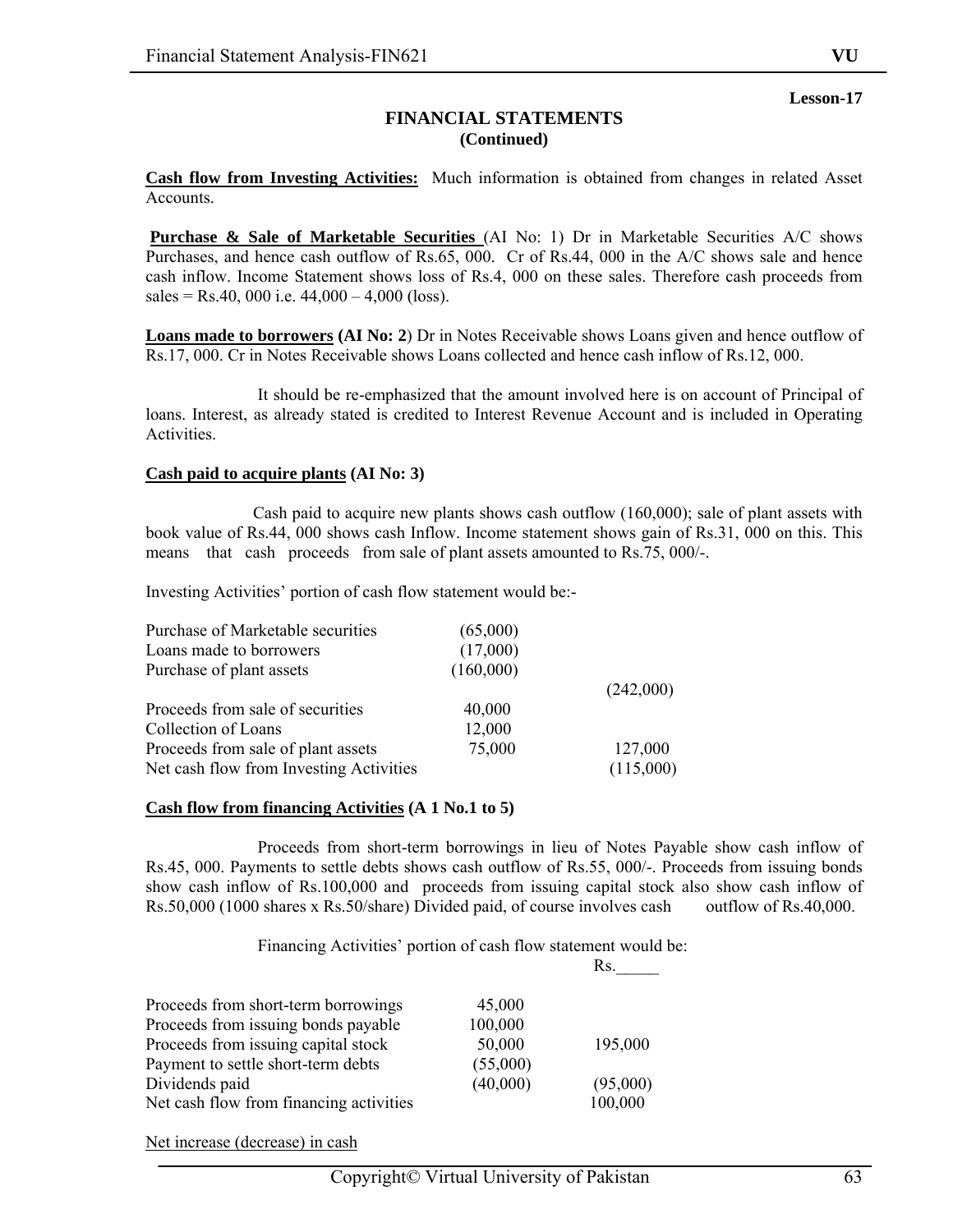|                                                | Rs.                                                                           |
|------------------------------------------------|-------------------------------------------------------------------------------|
| Net cash flow from Operating Activities        | 50,000                                                                        |
| Net cash flow from Investing Activities        | (115,000)                                                                     |
| Net cash flow from Financing Activities        | 100,000                                                                       |
| Net increase (decrease) in cash                | 35,000                                                                        |
| Cash $& Cash$ equivalent beginning of the year | 40,000                                                                        |
| Cash & Cash equivalent end of the year         | 75,000 (tallies with the first item on<br>$===$ Additional Information Sheet) |

Note that net cash flow from Operating Activities is Rs.50, 000 against net income of Rs.65, 000 shown on Income Statement.

MOOSA CORPORATION Statement of Cash Flows

For the Year Ended June 30, \_\_\_\_\_\_

| Cash Flows from operating activities:         |           | Rs.       |
|-----------------------------------------------|-----------|-----------|
|                                               | 870,000   |           |
|                                               | 10,000    |           |
|                                               |           | 880,000   |
| Cash paid to suppliers and operating expenses | (764,000) |           |
|                                               | (28,000)  |           |
|                                               | (38,000)  |           |
|                                               |           | (830,000) |
|                                               |           | 50,000    |
| Cash flows from investing activities:         |           |           |
| Purchases of marketable securities            | (65,000)  |           |
| Proceeds from sales of marketable securities  | 40,000    |           |
|                                               | (17,000)  |           |
|                                               | 12,000    |           |
|                                               |           |           |
|                                               | 75,000    |           |
|                                               |           | (115,000) |
| Cash flows from financing activities:         |           |           |
|                                               | 45,000    |           |
|                                               | (55,000)  |           |
|                                               | 100,000   |           |
|                                               | 50,000    |           |
|                                               |           |           |
|                                               |           | 100,000   |
|                                               |           | 35,000    |
|                                               |           | 40,000    |
|                                               |           | 75,000    |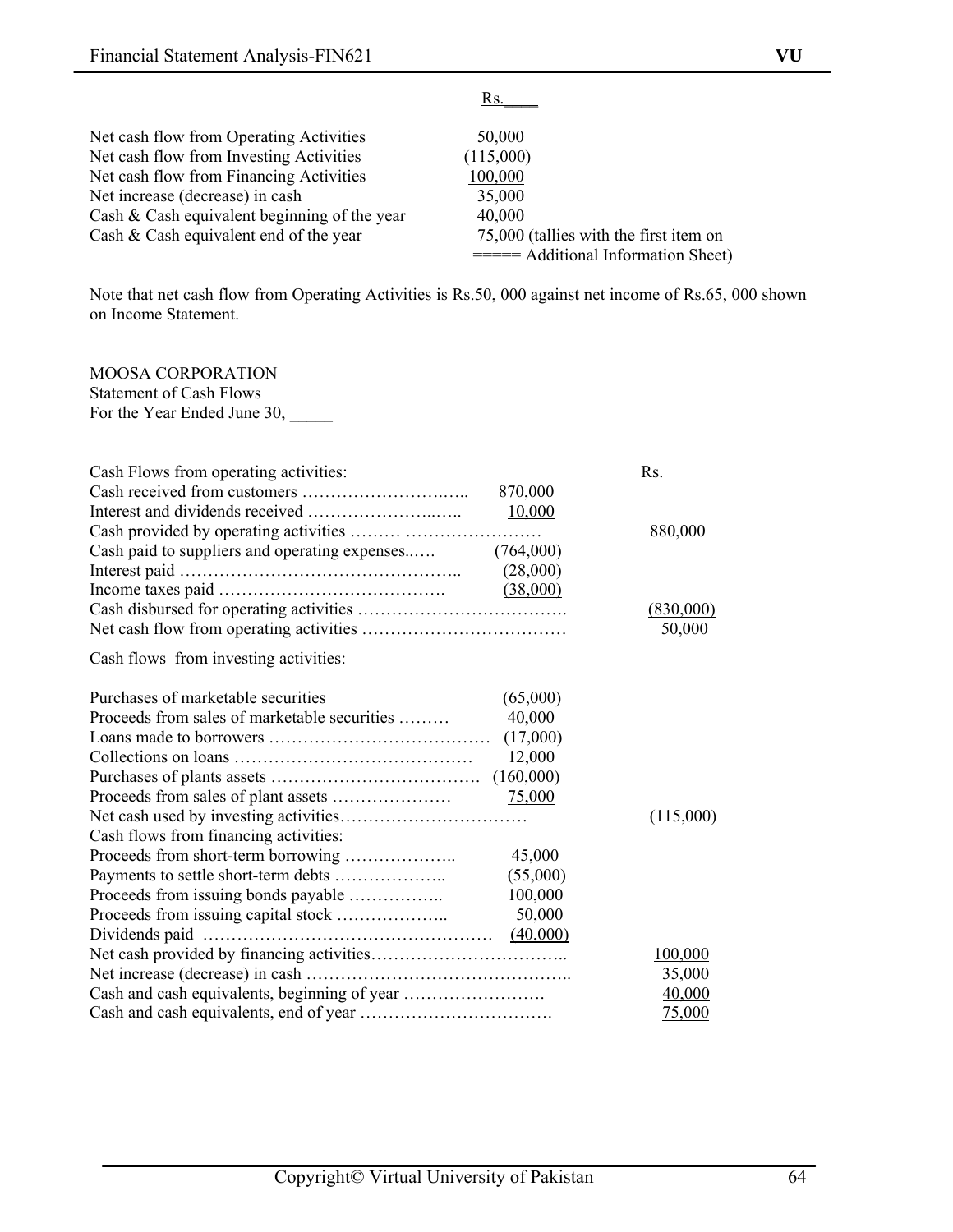**Lesson-18** 

# **NOTES TO FINANCIAL STATEMENTS (Continued)**

# **Notes to Financial Statements:**

j

 These are integral part of the Financial Statements, which provide summary of accounting policies, adopted by Management in preparation of Accounts and preparing Financial Statements there from. These also present details about particular accounts (e.g. inventory, investments etc). Notes to Financial Statements also include other information e.g. leasing arrangements, pending legal proceedings, income taxes etc.

Information by segment for firms with several lines of business is also given in these Notes.

Notes to the accounts are the explanatory notes of all the items shown in the profit and loss account and the balance sheet. It is the requirement of the Companies Ordinance and the International Accounting Standards. Following are explained in Notes to the accounts:

- o Nature of business of the company
- o Accounting Policies of the company
- o Details and explanation of items given in the Profit and Loss Account and Balance Sheet.

### **Accounting Policies**

The two major areas of Accounting Policies are Inventory and Depreciation of Plant Assets.

**Inventory:** This consists of items held for sale or used in manufacture of products that would be sold. Inventory in merchandising business consists of goods owned and held for sale. This is called Merchandise. Inventory in manufacturing business consists of three parts i.e. raw material, work-inprocess and finished goods. Inventory is an Asset which is shown at cost in balance sheet.

#### **Inventory Accounting Policies**

 Before we discuss Accounting Policies regarding Inventory, let us discuss the following three types of maintaining and recording inventory:-

a) **Perpetual inventory system.** This is most widely used: In this, the transactions are recorded as they occur. The flow would be as follows:-

|             |               |      | Purchase of $\rightarrow$ Dr. Current $\rightarrow$ Merchandise $\rightarrow$ Dr. Cost of $\rightarrow$ Cr. Inventory |                  |
|-------------|---------------|------|-----------------------------------------------------------------------------------------------------------------------|------------------|
| Merchandise | Assets        | sold | good sold                                                                                                             |                  |
|             | "Inventory"   |      |                                                                                                                       |                  |
|             | Cr. Cash or   |      | Cr. Revenue                                                                                                           | Dr. Cash or      |
|             | $A/C$ payable |      |                                                                                                                       | $A/C$ Receivable |

In a perpetual inventory system, merchandising transactions are recorded as they occur. The system draws its name from the fact that the accounting records are kept perpetually up-to-date. Purchase of merchandise is recorded by debiting an asset account entitled inventory. When merchandise is sold, two entries are necessary: One to recognize the revenue earned and the second to recognize the related cost of goods sold. This second entry also reduces the balance of inventory account to reflect the sale of some of the company's inventory.

A perpetual inventory system uses an inventory subsidiary ledger. This ledger provides company personnel with up-to-date information about each type of product that the company buys and sells, including the per-unit cost and the number of units purchased, sold, and currently on hand.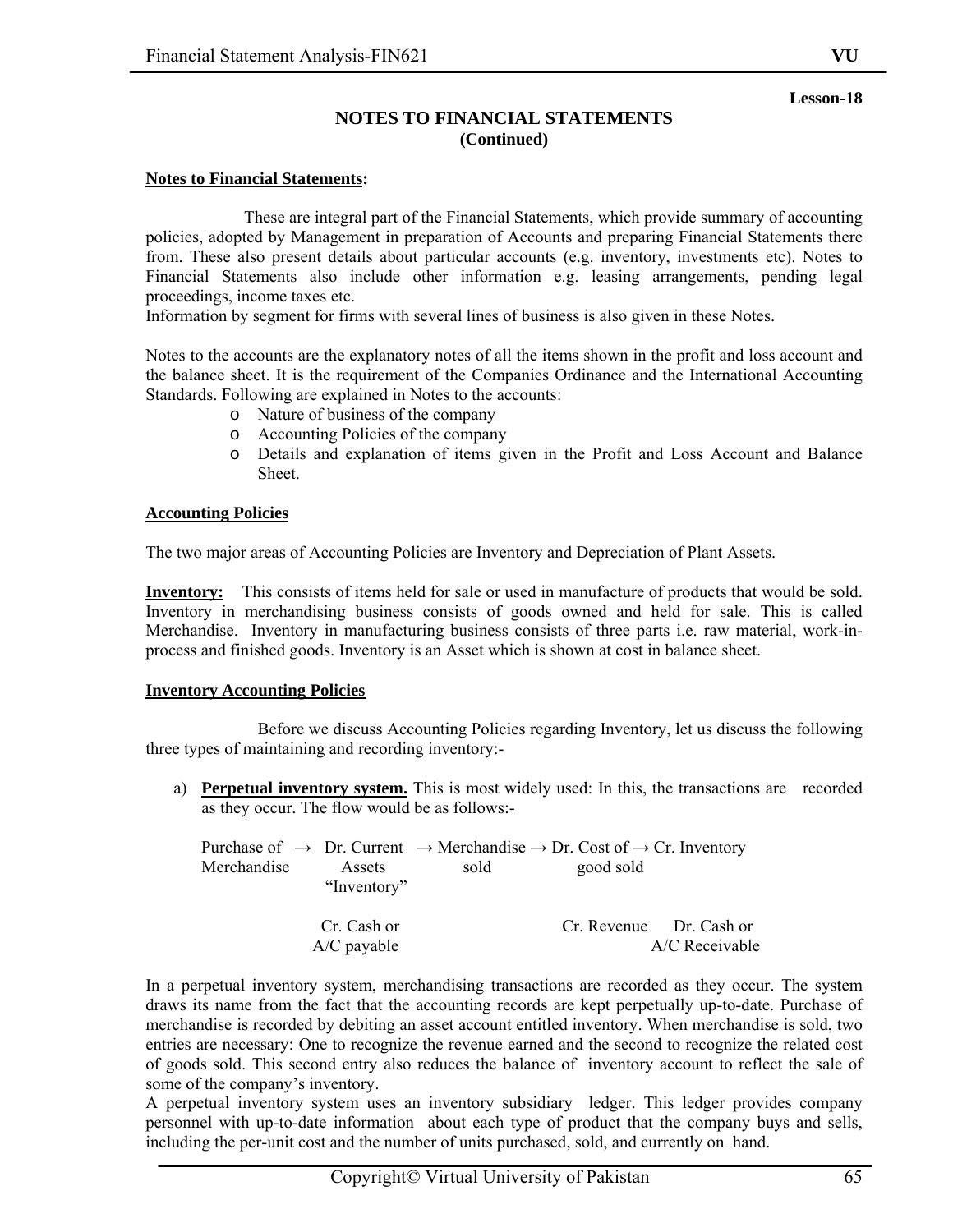b) **Periodic inventory system:** In this case, accounting records are updated periodically – usually at year's end: "Cost of goods sold" is also determined at year's end. The flow in this case would be as follows:-

Purchase of  $\rightarrow$  Dr. Purchase  $\rightarrow$  Merchandise  $\rightarrow$  No entry for "cost of goods sold" Merchandise  $A/C$  sold or inventory. This is done at years end.

| Cr. Cash or | Cr. Revenue Dr. Cash or $A/C$ |
|-------------|-------------------------------|
| A/C Payable | Receivable                    |

| Complete physical inventory is taken at year's end as follows:- |         |        |
|-----------------------------------------------------------------|---------|--------|
| Opening balance (year's beginning)                              |         | 12,000 |
| + Purchases.                                                    | 130,000 |        |
| Inventory available.                                            | 142,000 |        |
| Less closing balance (year's end).                              |         | 8,000  |
| Inventory used/sold.                                            | 134,000 |        |

This i.e. Rs.134, 000 is "cost of goods sold", charged to Income Statement, and closing inventory is Rs.8, 000 recorded on balance sheet. Both entries are recorded at year's end.

Assumptions under this method are that all units of inventory were acquired at the same unit costs. "Taking physical inventory" at or near year-end also takes into account Inventory Shrinkage (breakage, spoilage, theft), which is written off to Income Statement in the form of "losses".

A periodic inventory system is an alternative to a perpetual inventory system. In a periodic inventory system, no effort is made to keep up-to-date records of either the inventory or the cost of goods sold. Instead, these amounts are determined only periodically, usually at the end of each year.

A traditional periodic inventory system operates as follows. When merchandise is purchased, its cost is debited to an account entitled purchases, rather than to the inventory account. When merchandise is sold, an entry is made to recognize the sales revenue, but no entry is made to record the sost of goods sold or to reduce the balance of the inventory account. As the inventory records are not updated as transactions occur, there is no inventory subsidiary ledger.

The foundation of the periodic inventory system is the taking of a complete physical inventory at yearend. This physical count determines the amount of inventory appearing in the balance sheet. The cost of goods sold for the entire year then is determined by a short computation.

c) **Just in time (JIT) Inventory System.** In this case, the purchase of merchandise or raw materials and component parts is done just in time for sale or for use in manufacture; often a few hours, before the manufacture or sale. It involves completing the manufacturing process just in time to dispatch finished goods. It reduces money "tied-up" in inventory of raw material and finished goods. There is no need to maintain large inventory storage facilities. But the disadvantage is that delay in arrival of raw material may halt operations.

Just-in-time (JIT) inventory systems are not a simple method that a company can adopt; it has a whole philosophy that the company must follow in order to avoid its downsides. The ideas in this philosophy come from many different disciplines including statistics, industrial engineering, production management and behavioral science. In the JIT inventory philosophy there are views with respect to how inventory is looked upon, what it says about the management within the company, and the main principle behind JIT.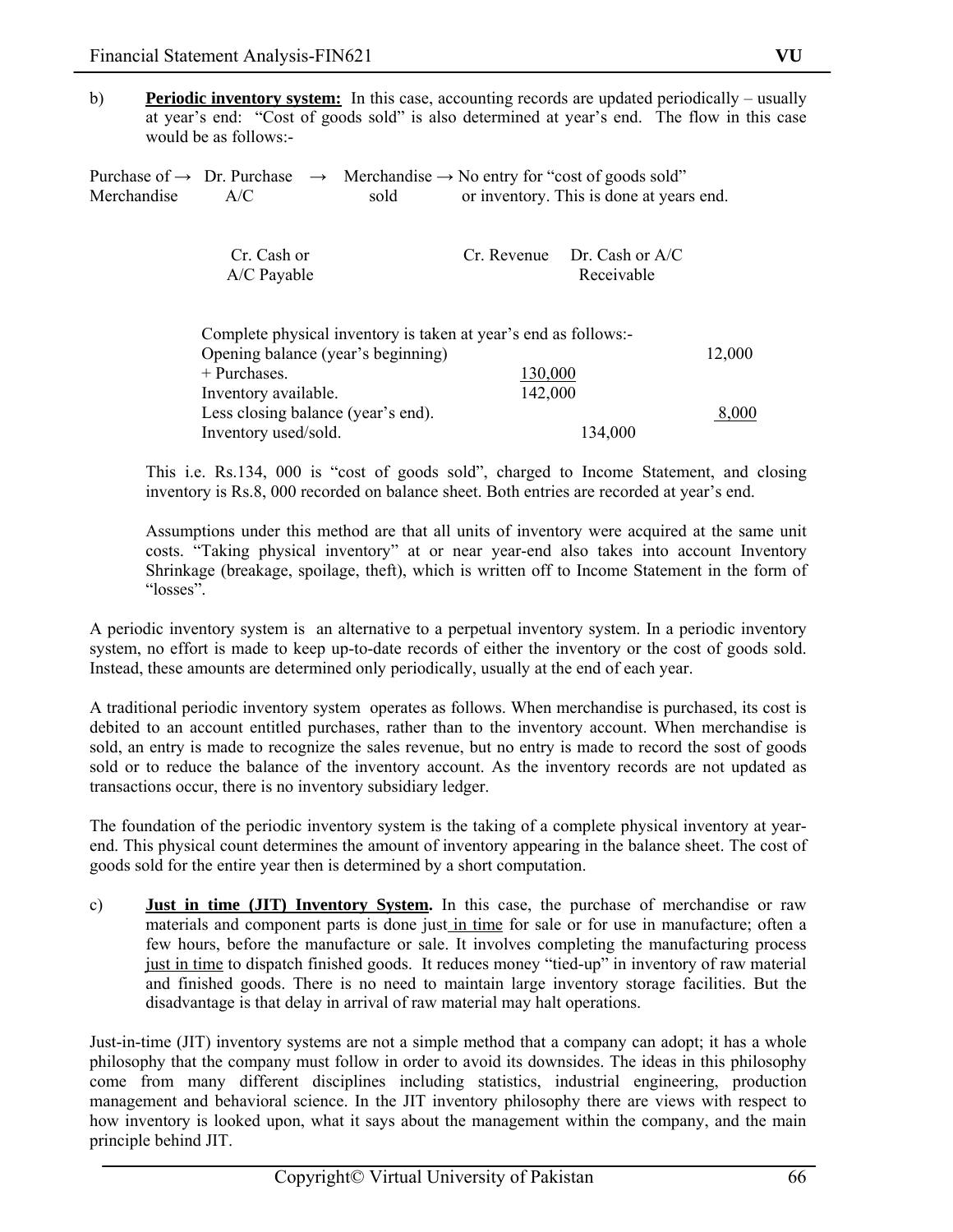Inventory is seen as incurring costs, or waste, instead of adding value, contrary to traditional thinking. This does not mean to say that JIT is unaware that removing inventory exposes manufacturing issues. Under the philosophy, businesses are encouraged to eliminate inventory that doesn't compensate for manufacturing issues, and to constantly improve processes so that inventory can be removed. Secondly, allowing any stock habituates the management to stock and it can then be a bit like a narcotic. Management is then tempted to keep stock there to hide problems within the production system. These problems include backups at work centers, machine reliability, and process variability, lack of flexibility of employees and equipment, and inadequate capacity among other things.

In short, the just-in-time inventory system is all about having "the right material, at the right time, at the right place, and in the exact amount" but its implications are broad for the implementors.

#### **Criticisms**

### **Shocks**

j

JIT emphasizes inventory as one of the seven wastes, and as such its practice involves the philosophical aim of reducing input buffer inventory to zero. Zero buffer inventories means that production is not protected from exogenous (external) shocks. As a result, exogenous shocks reducing the supply of input can easily slow or stop production with significant negative consequences.

# **Transaction Cost Approach**

JIT reduces inventory in a firm, however unless it is used throughout the supply chain, then it can be proposed that firms are simply outsourcing their input inventory to suppliers.

### **Implementation**

# **Effects**

Some of the initial results at vehicle manufacturing company were horrible, but in contrast to that a huge amount of cash appeared, apparently from nowhere, as in-process inventory was built out and sold. This by itself generated tremendous enthusiasm in upper management.

Another surprising effect was that the response time of the factory fell to about a day. This improved customer satisfaction by providing vehicles usually within a day or two of the minimum economic shipping delay.

Also, many vehicles began to be built to order; completely eliminating the risk they would not be sold. This dramatically improved the company's return on equity by eliminating a major source of risk.

# **Benefits**

.

As most companies use an inventory system best suited for their company, the Just-In-Time Inventory System (JIT) can have many benefits resulting from it. The main benefits of JIT are listed below.

1. Set up times is significantly reduced in the warehouse. Cutting down the set up time to be more productive will allow the company to improve their bottom line to look more efficient and focus time spent on other areas that may need improvement.

2. The flows of goods from warehouse to shelves are improved. Having employees focused on specific areas of the system will allow them to process goods faster instead of having them vulnerable to fatigue from doing too many jobs at once and simplifies the tasks at hand.

3. Employees who possess multiple skills are utilized more efficiently. Having employees trained to work on different parts of the inventory cycle system will allow companies to use workers in situations where they are needed when there is a shortage of workers and a high demand for a particular product.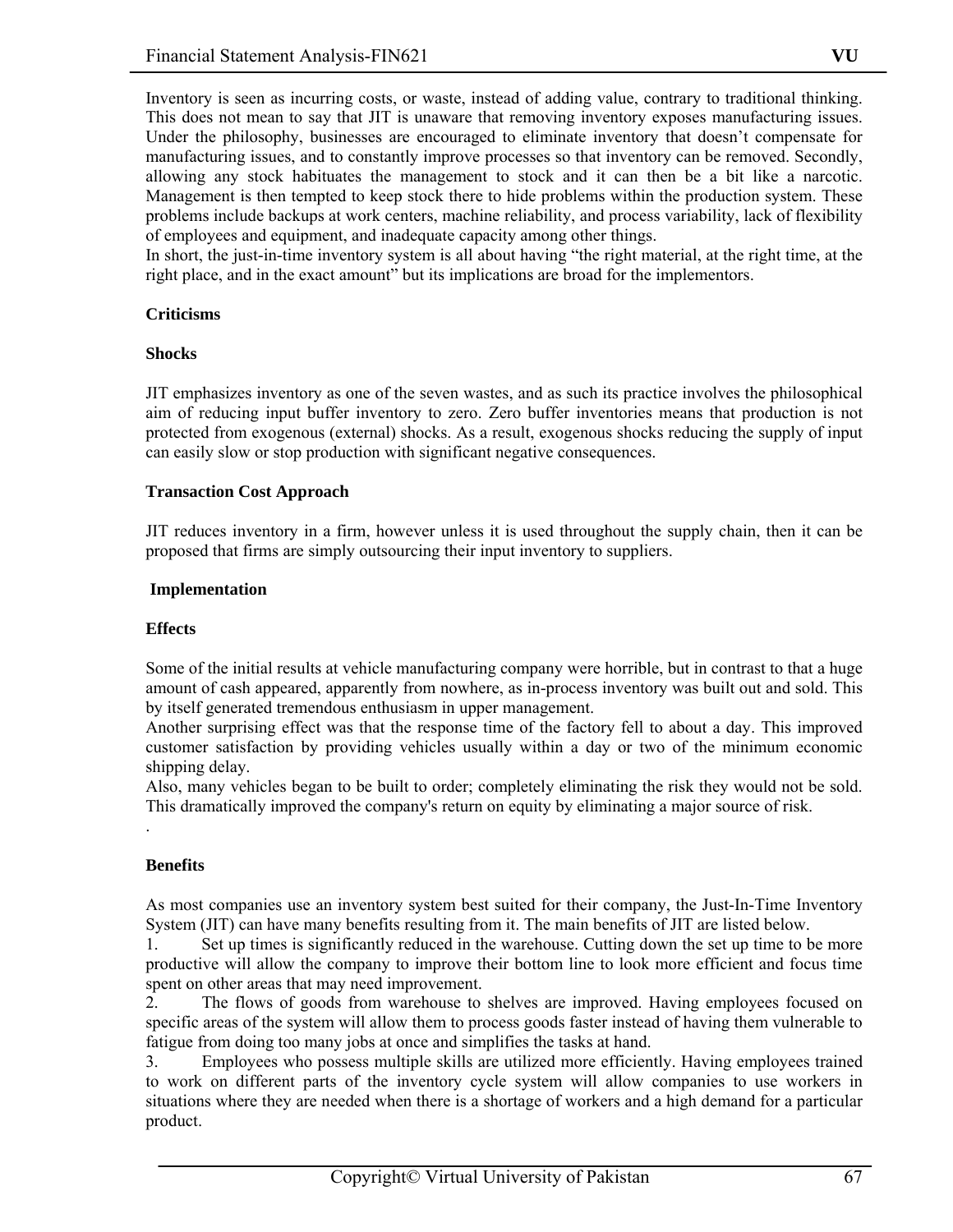j 4. Better consistency of scheduling and consistency of employee work hours. If there is no demand for a product at the time, workers don't have to be working. This can save the company money by not having to pay workers for a job not completed or could have them focus on other jobs around the warehouse that would not necessarily be done on a normal day.

5. Increased emphasis on supplier relationships. No company wants a break in their inventory system that would create a shortage of supplies while not having inventory sit on shelves. Having a trusting supplier relationship means that you can rely on goods being there when you need them in order to satisfy the company and keep the company name in good standing with the public.

6. Supplies continue around the clock keeping workers productive and businesses focused on turnover. Having management focused on meeting deadlines will make employees work hard to meet the company goals to see benefits in terms of job satisfaction, promotion or even higher pay.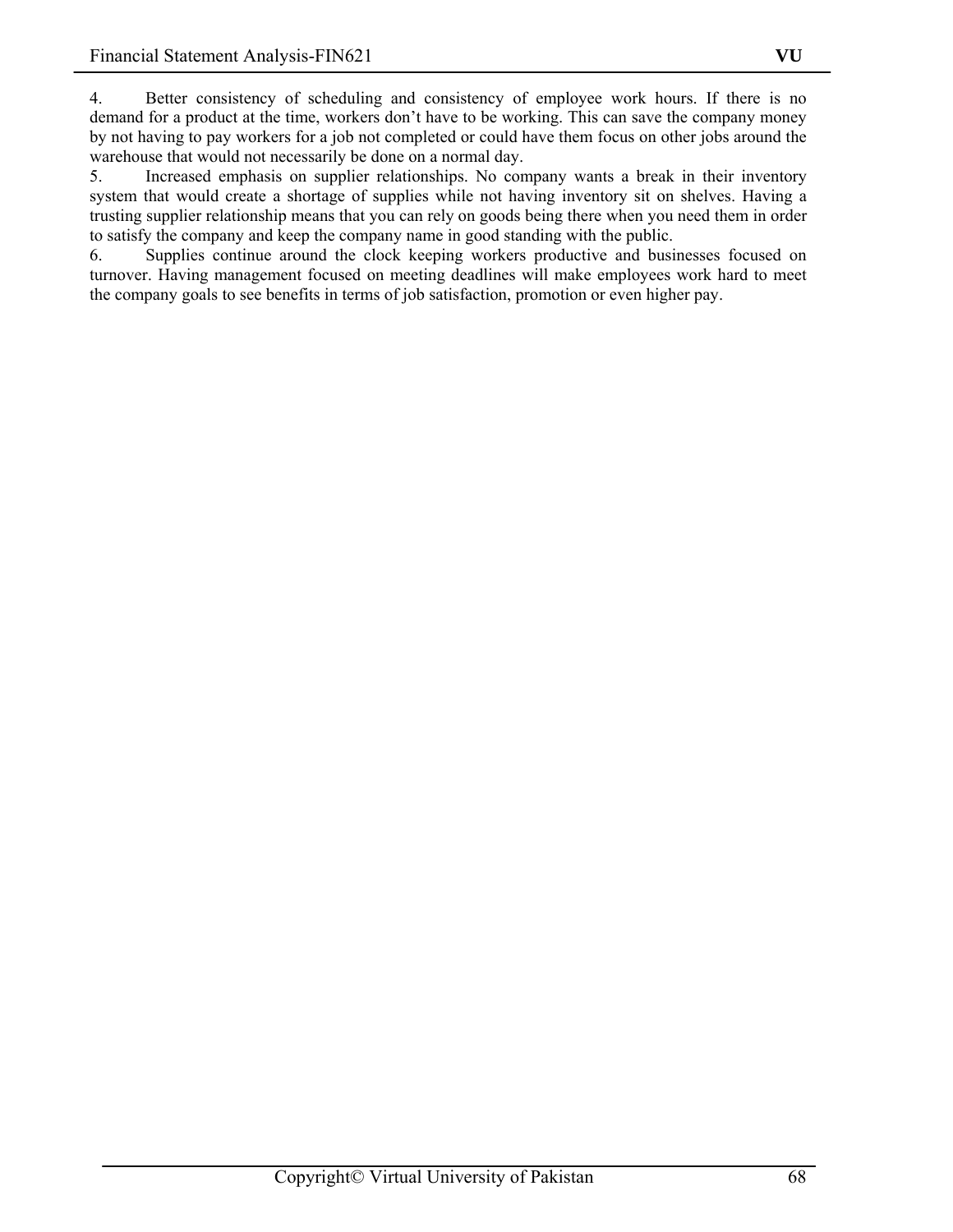**Lesson-19** 

#### **NOTES TO FINANCIAL STATEMENTS (Continued)**

#### **Charging Costs of Inventory to Income Statement**

 This is also known as cost flows of inventory. Inventory units may be acquired at different costs because of different purchase dates or different suppliers. Question is: Which of these costs are to be used as "cost of goods sold"?

| Purchase/ $\rightarrow$ Balance sheet $\rightarrow$ sale of goods $\rightarrow$ cost of $\rightarrow$ Income |      |                |
|--------------------------------------------------------------------------------------------------------------|------|----------------|
| Manufacture current assets.                                                                                  |      | Good Statement |
| Cost of inventory                                                                                            | sold |                |
|                                                                                                              | (?)  |                |

 Measuring "cost of goods sold" involves valuation and pricing of Inventory and this is determined by Inventory Accounting Policies.

As on example consider that 2 ACs were purchased in January  $\omega$  Rs. 20, 000 each, and 3 @ Rs.25, 000 each in February. One AC was sold in March. What would be the cost of goods sold: Rs.20, 000 or Rs.25, 000?

 Two approaches can be adopted in this case i.e. specific identification and cost-flow assumptions. Either is acceptable but an approach once selected, is to be applied consistently.

 In specific identification approach, the Units are identified specifically, which clearly shows as to which particular unit is being sold and what was its cost, which would be its "cost of goods sold".

#### **A Note on the Impact of Inventory Levels on Net Income**

Fluctuations in inventory levels can cause profit variations when inventory is valued according to GAAP standards. GAAP standards require that all manufacturing costs must be capitalized in inventory regardless of whether the costs are variable or fixed.

The inclusion of fixed costs in the unit cost causes profits to rise as inventory levels raise because the fixed cost in inventory is stored on the balance sheet instead of being carried over to the income statement. When the inventory level falls, this fixed cost that has been stored on the balance sheet is moved over to the income statement thereby causing net profit to fall.

To illustrate this phenomenon I first present a one month income statement constructed using only variable costs in inventory (in this case, materials only).

| <b>Sales</b><br>Cost of materials<br>Margin |         | \$1,837,380<br>458,000<br>1,379,380 |
|---------------------------------------------|---------|-------------------------------------|
| Expenses<br>Labor                           | 224,000 |                                     |
| Overhead                                    | 344,288 |                                     |
| Depreciation                                | 270,000 |                                     |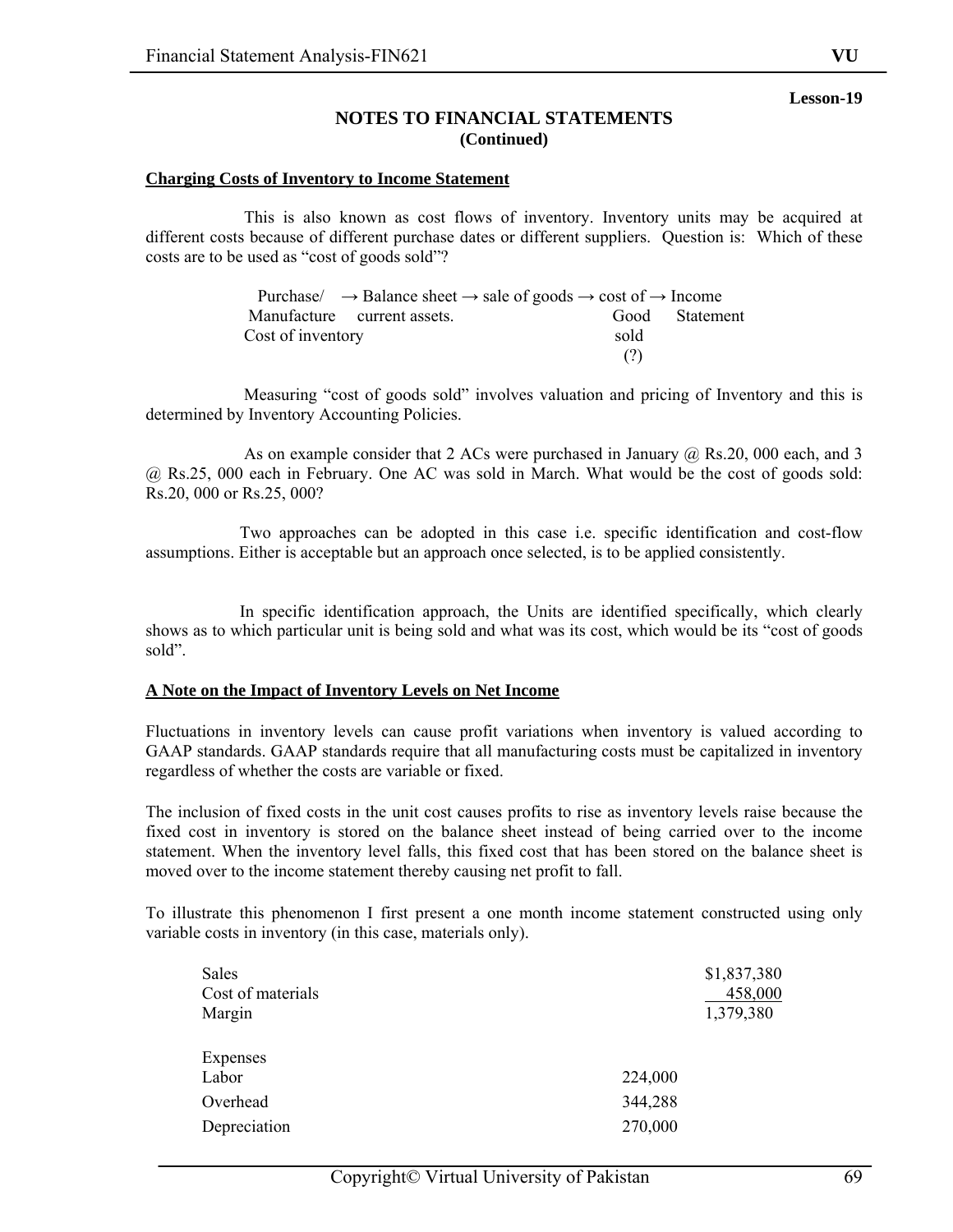| Administrative<br>Marketing<br>Total expenses          |                                    |                                     | 210,000<br>175,000                 | 1,223,288                        |
|--------------------------------------------------------|------------------------------------|-------------------------------------|------------------------------------|----------------------------------|
| Profit before taxes<br>Income taxes $\omega$ 35%       |                                    |                                     |                                    | 156,092<br>54,632                |
| Net Profit                                             |                                    |                                     |                                    | \$101,460                        |
| Computation of Unit Values                             |                                    |                                     |                                    |                                  |
| <b>Sales</b>                                           |                                    |                                     | Flow                               |                                  |
|                                                        | Valves                             | Pumps                               | Controllers Total                  |                                  |
| Units<br>Selling Price<br>Material cost<br>Unit margin | 7,500<br>\$57.78<br>16.00<br>41.78 | 12,500<br>\$81.26<br>20.00<br>61.26 | 4,000<br>\$97.07<br>22.00<br>75.07 | 24,000<br>\$1,837,380<br>458,000 |
| Total margin                                           | \$313,350                          | \$765,750                           | \$300,280                          | \$1,379,380                      |

 Next I show two income statements for two months with the identical sales as in the first income statement that uses only variable costs in inventory. However, in these two income statements the inventory levels change; in the Month 1 statement the inventory of Valves rises by 1,000 units, and in the Month 2 statement Valve inventory falls by 1,000 units.

> Month 1 Flow Flow Valves Pumps Controllers Total Unit Sales 7,500 12,500 4,000 24,000 Units Produced 8,500 12,500 4,000 25,000 Ending Inv. 1,000 0 0 1,000 Unit cost 37.75 48.87 100.57 Sales Price \$57.78 \$81.26 \$97.07 Dollar sales 433,350 1,015,750 388,280 1,837,380 Income Statement Sales \$1,837,380 Cost of goods sold Begin inv. 0 Costs added Materials 474,000 Labor 155,600 Overhead 682,688 Total costs added 1,312,288 Goods available 1,312,288 Ending inv. 1,000 37,749  $Cost of goods sold$   $1,274,539$ Gross Profit 562,841

# Copyright© Virtual University of Pakistan 70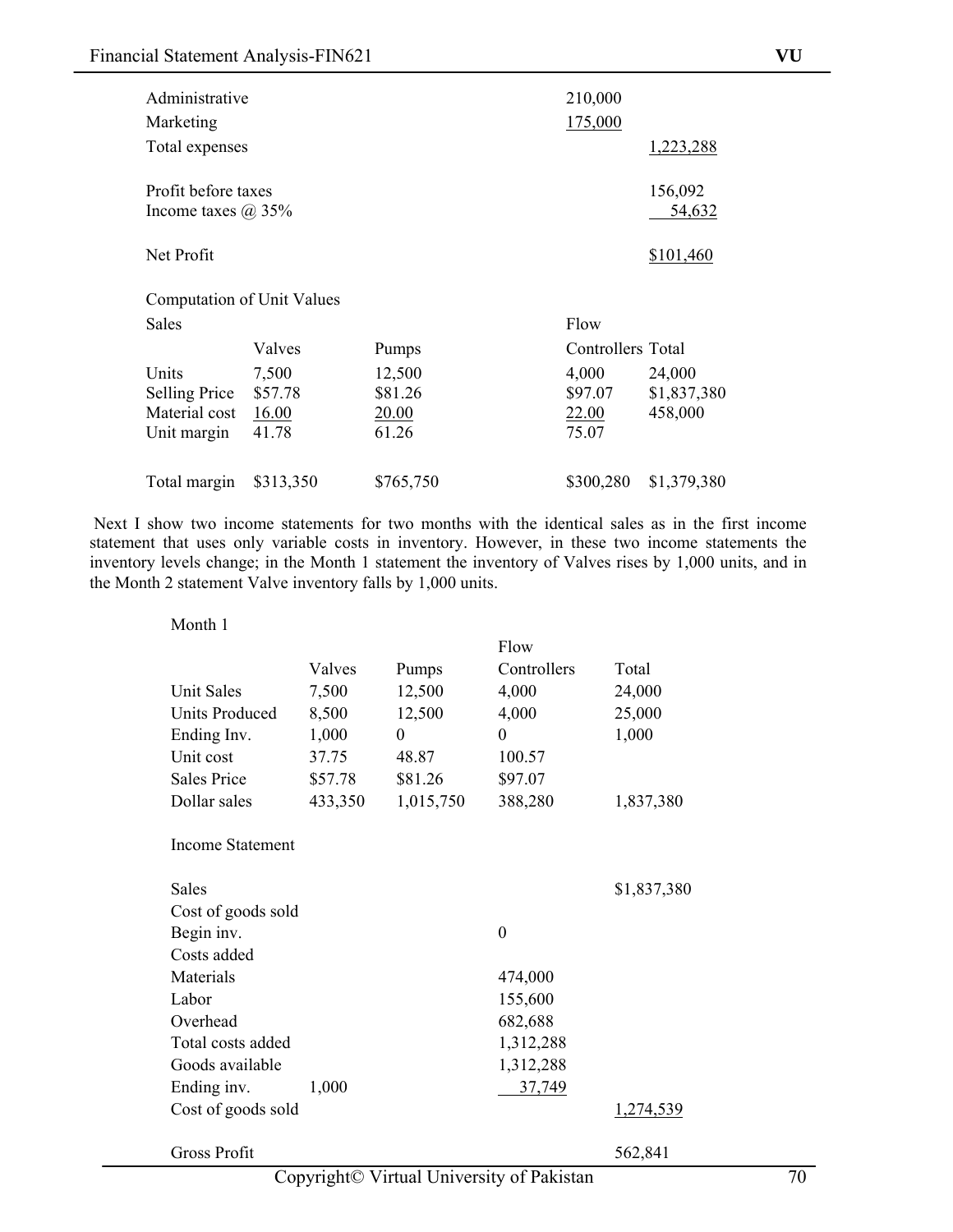| 210,000 |           |
|---------|-----------|
| 175,000 |           |
|         | 385,000   |
|         | 177,841   |
|         | 62,244    |
|         | \$115,597 |
|         |           |

Month 2

| <b>Unit Sales</b><br><b>Units Produced</b><br>Unit cost<br><b>Sales Price</b><br>Dollar sales | Valves<br>7,500<br>6,500<br>37.75<br>\$57.78<br>433,350 | Pumps<br>12,500<br>12,500<br>48.87<br>\$81.26<br>1,015,750 | Flow<br>Controllers<br>4,000<br>4,000<br>100.57<br>\$97.07<br>388,280 | Total<br>24,000<br>23,000<br>1,837,380 |
|-----------------------------------------------------------------------------------------------|---------------------------------------------------------|------------------------------------------------------------|-----------------------------------------------------------------------|----------------------------------------|
| <b>Income Statement</b>                                                                       |                                                         |                                                            |                                                                       |                                        |
| Sales                                                                                         |                                                         |                                                            |                                                                       | \$1,837,380                            |
| Cost of goods sold                                                                            |                                                         |                                                            |                                                                       |                                        |
| Begin inv.                                                                                    |                                                         |                                                            | 37,749                                                                |                                        |
| Costs added<br>Materials                                                                      |                                                         |                                                            |                                                                       |                                        |
| Labor                                                                                         |                                                         |                                                            | 442,000                                                               |                                        |
| Overhead                                                                                      |                                                         |                                                            | 155,600<br>682,688                                                    |                                        |
| Total costs added                                                                             |                                                         |                                                            | 1,280,288                                                             |                                        |
| Goods available                                                                               |                                                         |                                                            | 1,318,037                                                             |                                        |
| Ending inv.                                                                                   | 0                                                       |                                                            | $\boldsymbol{0}$                                                      |                                        |
| Cost of goods sold                                                                            |                                                         |                                                            |                                                                       | 1,318,037                              |
| <b>Gross Profit</b>                                                                           |                                                         |                                                            |                                                                       |                                        |
|                                                                                               |                                                         |                                                            |                                                                       | 519,343                                |
| Administrative                                                                                |                                                         |                                                            | 210,000                                                               |                                        |
| Marketing                                                                                     |                                                         |                                                            | 175,000                                                               |                                        |
| Total expenses                                                                                |                                                         |                                                            |                                                                       | 385,000                                |
| Profit before taxes                                                                           |                                                         |                                                            |                                                                       | 134,343                                |
| Income taxes $\omega$ 35%                                                                     |                                                         |                                                            |                                                                       | 47,020                                 |
| Net Profit                                                                                    |                                                         |                                                            |                                                                       | \$87,323                               |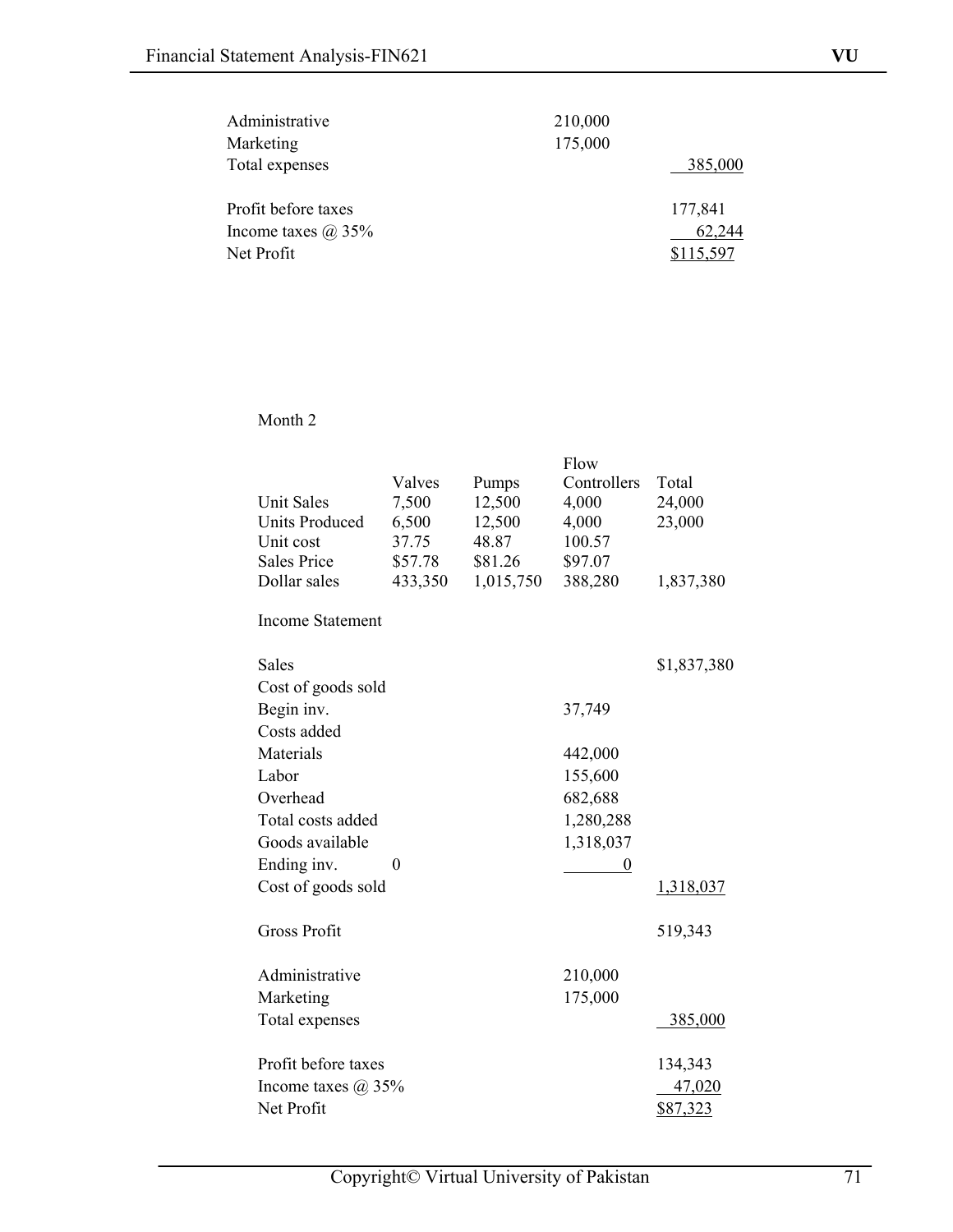Notice how the net incomes changed from one month to the next even though sales remained the same. This example used activity based costs for costing the units of product, but any costing method that assigns fixed costs to units will give the same result.

To more clearly show why the incomes differ, consider the following table that shows variable unit costs and the unit fixed costs assigned to the units by the ABC costing system.

|                                        |         |         | Flow        |
|----------------------------------------|---------|---------|-------------|
|                                        | Valves  | Pumps   | Controllers |
| ABC unit cost                          | \$37.75 | \$48.87 | \$100.57    |
| Unit variable cost                     | 16.00   | 20.00   | 22.00       |
| Fixed cost per unit                    | 21.75   | 28.87   | 78.57       |
| <b>Times</b>                           | X       |         |             |
| Inventory change in units              | 1,000   |         |             |
| Equals--Difference in $pre21,749$      |         |         |             |
| tax income                             |         |         |             |
|                                        |         |         |             |
| Profit before taxes--unit\$156,092     |         |         |             |
| variable costs                         |         |         |             |
| Profit before taxes--ABC177,841        |         |         |             |
| unit costs Month 1                     |         |         |             |
| Difference in profit before $(21,749)$ |         |         |             |
| taxes                                  |         |         |             |
|                                        |         |         |             |
| Profit before taxes--unit\$156,092     |         |         |             |
| variable costs                         |         |         |             |
| Profit before taxes--ABC134,343        |         |         |             |
| unit costs Month 2                     |         |         |             |
| Difference in profit before \$21,749   |         |         |             |

The difference between the net income before taxes for the income statement with variable costs and the one with the ABC costs is always explained by the unit change in inventory multiplied by the fixed overhead per unit.

# **Inventory Errors and Financial Statements**

#### **Income statement effects**.

taxes

An incorrect inventory balance causes an error in the calculation of cost of goods sold and, therefore, an error in the calculation of gross profit and net income. Left unchanged, the error has the opposite effect on cost of goods sold, gross profit, and net income in the following accounting period because the first accounting period's ending inventory is the second period's beginning inventory. The total cost of goods sold, gross profit, and net income for the two periods will be correct, but the allocation of these amounts between periods will be incorrect. Since financial statement users depend upon accurate statements, care must be taken to ensure that the inventory balance at the end of each accounting period is correct. The chart below identifies the effect that an incorrect inventory balance has on the income statement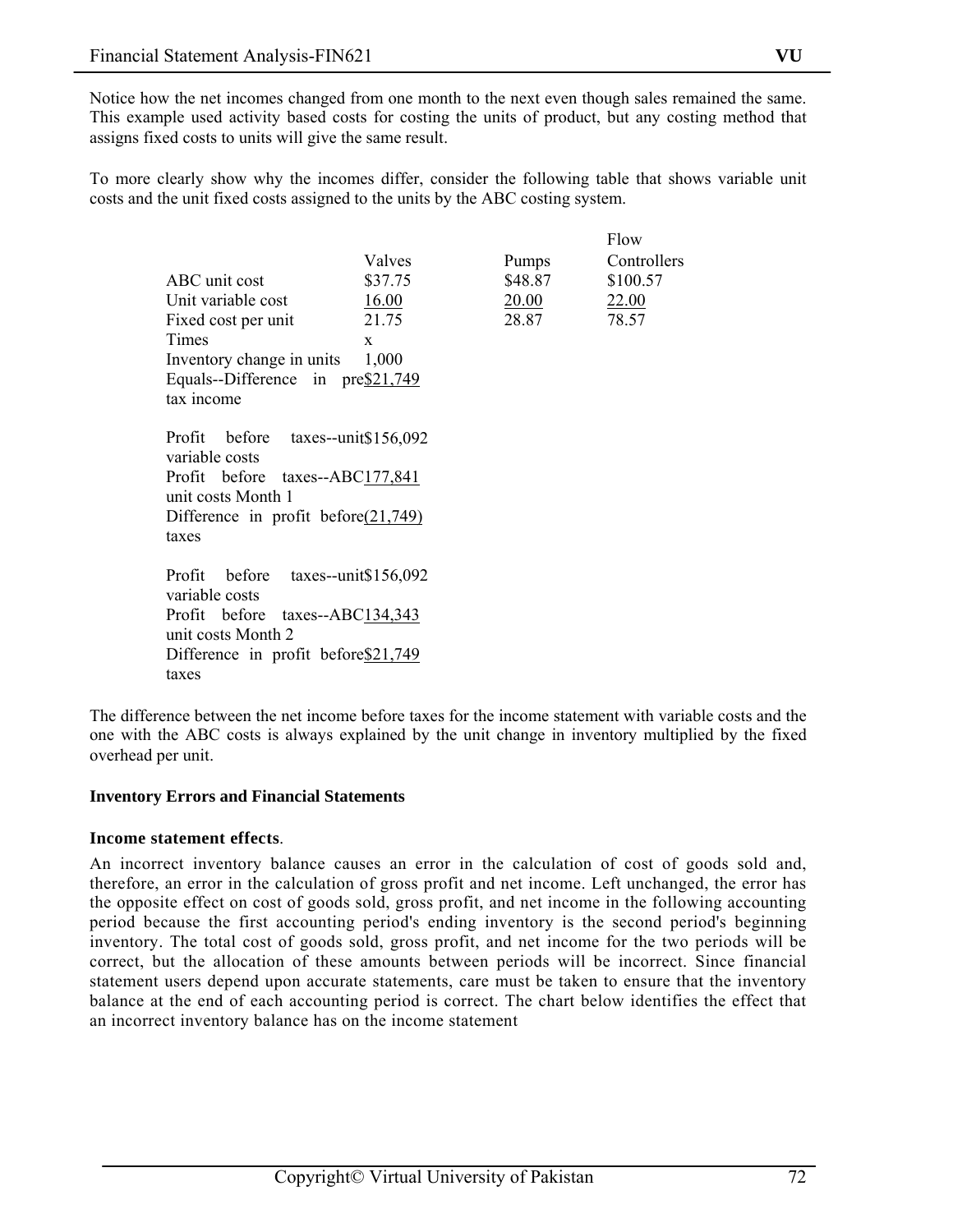|                           | <b>Impact of Error on</b> |                                  |             |  |  |
|---------------------------|---------------------------|----------------------------------|-------------|--|--|
| <b>Error in Inventory</b> | <b>Cost of Goods Sold</b> | <b>Gross Profit   Net Income</b> |             |  |  |
| <b>Ending Inventory</b>   |                           |                                  |             |  |  |
| <b>Understated</b>        | Overstated                | <b>Understated</b>               | Understated |  |  |
| Overstated                | Understated               | Overstated                       | Overstated  |  |  |
| Beginning Inventory       |                           |                                  |             |  |  |
| Understated               | Understated               | Overstated                       | Overstated  |  |  |
| Overstated                | Overstated                | Understated                      | Understated |  |  |

### **Balance sheet effects**.

An incorrect inventory balance causes the reported value of assets and owner's equity on the balance sheet to be wrong. This error does not affect the balance sheet in the following accounting period, assuming the company accurately determines the inventory balance for that period.

|                                       | <b>Impact of Error on</b> |  |                                |
|---------------------------------------|---------------------------|--|--------------------------------|
| Error in Inventory $\Delta s$ ssets = |                           |  | Liabilities $+$ Owner's Equity |
| Understated                           | Understated   No Effect   |  | Understated                    |
| Overstated                            | Overstated No Effect      |  | Overstated                     |

### **Financial Statements with Inventory**

The statement of owner's equity and the statement of cash flows are the same for merchandising and service companies. Except for the inventory account, the balance sheet is also the same. But a merchandising company's income statement includes categories that service enterprises do not use. A single-step income statement for a merchandising company lists net sales under revenues and the cost of goods sold under expenses.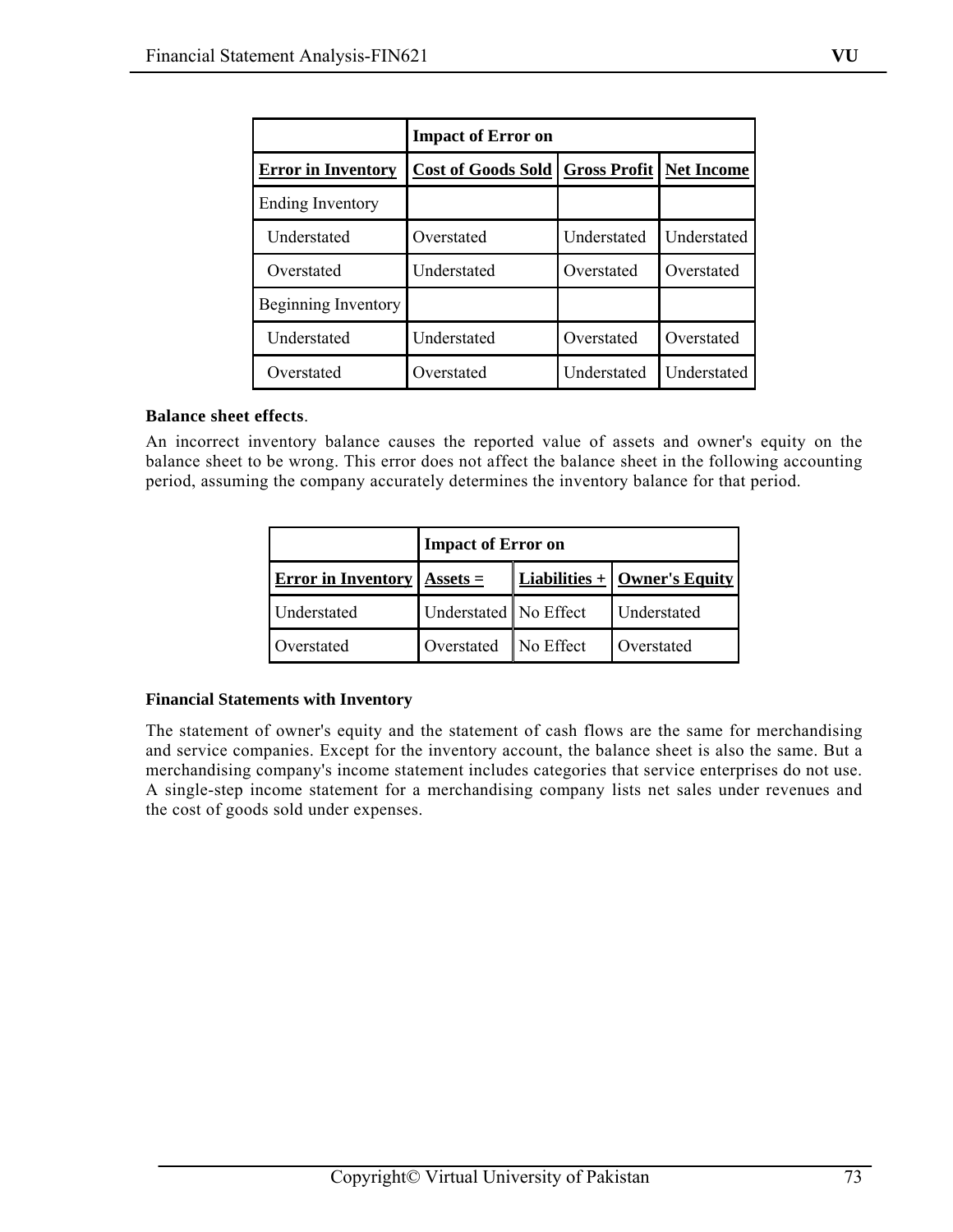### **NOTES TO FINANCIAL STATEMENTS (Continued)**

In cost-flow assumptions, three methods for measuring "cost of good sold", under GAAP are used.

 In these three methods, assumptions are made as to the sequence in which units were withdrawn from inventory. The three flow assumptions are:-

i) **Average cost:** Values all merchandise (units sold and in balance) at the Average per-unit cost, under the assumption of random withdrawal of inventory units.

> Average cost in the above example: Rs.23, 000 per AC. That would be the cost of goods sold. Ending Inventory to be recorded on balance sheet would also take into account this figure of reduction in Inventory.

- ii) **First-in-First out (FIFO):** goods sold are assumed to be the first units that were purchased.
- iii) **Last-in-First-Out (LIFO):** units sold are assumed to be those which were most recently acquired.

 During Inflation, FIFO shows less expense on income statement and higher inventory valuation on balance sheet and values ending inventory at current cost, whereas LIFO shows higher expenses on income statement and lower inventory valuation on balance sheet.

 It should be noted that Inventory valuation significantly affects both b/sheet and income statements. Each valuation method/cost-assumption produces different results in financial statements and tax returns.

## **Valuation of Stock**

Any manufacturing organization purchases different material through out the year. The prices of purchases may be different due to inflationary conditions of the economy. The question is, what item should be issued first & what item should be issued later for manufacturing. For this purpose, the organization has to make a policy for issue of stock. All the issues for manufacturing and valuation of stock are recorded according to the policy of the organization. Mostly these three methods are used for the valuation of stock:

- First in first out (FIFO)
- Last in first out (LIFO)
- Weighted average

## **First in first out (FIFO)**

The FIFO method is based on the assumption that the first merchandise purchased is the first merchandised issued. The FIFO uses actual purchase cost. Thus, if merchandise has been purchased at several different costs, the inventory (stock) will have several different cost prices. The cost of goods sold for a given sales transaction may involve several different cost prices.

## **Characteristics**

This is widely used method for determining values of cost of goods sold and closing stock.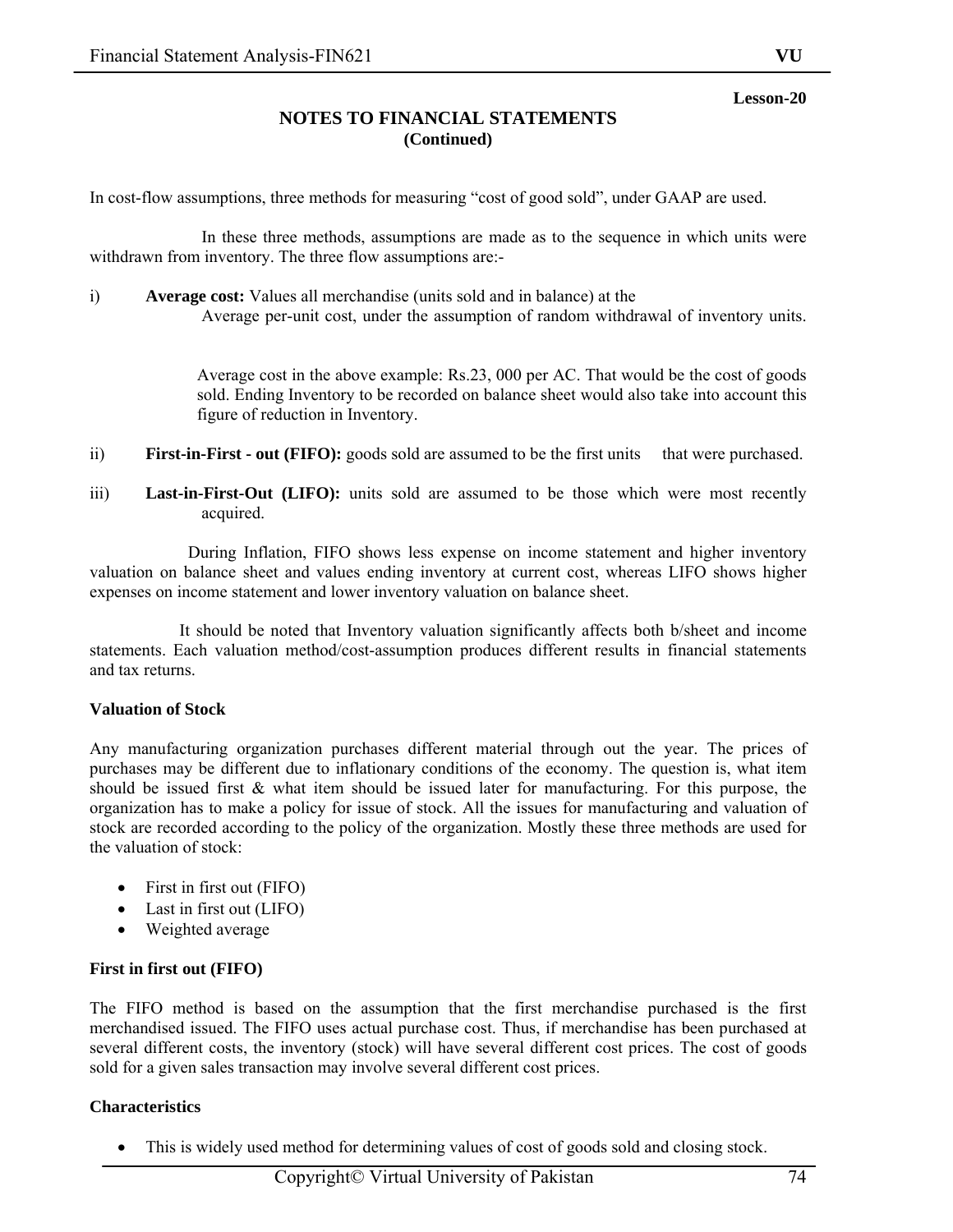- In the FIFO method, oldest available purchase costs are transferred to cost of goods sold. That means the cost if goods sold has a lower value and the profitability of the organization becomes higher.
- As the current stock is valued at recent most prices, the current assets of the company have the latest assessed values.

# **Last in first out (LIFO)**

As the name suggests, the LIFO method is based on the assumption that the recently purchased merchandise is issued first. The LIFO uses actual purchase cost. Thus, if merchandise has been purchased at several different costs, the inventory (stock) will have several different cost prices. The cost of goods sold for a given sales transaction may involve several different cost prices.

## **Characteristics**

j

- This is alternatively used method for determining values of cost of goods sold and closing stock.
- In the LIFO method recent available purchase costs are transferred to cost of goods sold. That means the cost of goods sold has a higher value and the profitability of the organization becomes lower.
- As the current stock is valued at oldest prices, the current assets of the company have the oldest assessed values.

## **Weighted average method**

When weighted average method is in use, the average cost of all units in inventory, is computed after every purchase. This average cost is computed by dividing the total cost of goods available for sale by the number of units in inventory. Under the average cost assumption, all items in inventory are assigned the same per unit cost. Hence, it does not matter which units are sold; the cost of goods sold is always based on current average unit cost.

# **Characteristics**

- Under the average cost assumption, all items in inventory are assigned same per unit cost (the average cost). Hence it does not matter which units are sold first. The cost of goods sold is always on the current average unit cost.
- Since all inventories are assigned same cost, this method does not make any effect on the profitability and does not increase/decrease any asset in the financial statements.
- This is the alternatively used method for determining values of cost of goods sold and closing stock.

Example

- Receipts:
	- $\Box$  01 Jan 20--, 10 units @ Rs. 150 per unit
	- $\Box$  02 Jan 20--, 15 units @ Rs. 200 per unit
	- $\blacksquare$  10 Jan 20--, 20 units @ Rs. 210 per unit
- Issues:
	- $\Box$  05 Jan 20--, 05 units
	- $\Box$  06 Jan 20--, 10 units
	- $\blacksquare$  15 Jan 20--, 15
	- $\blacksquare$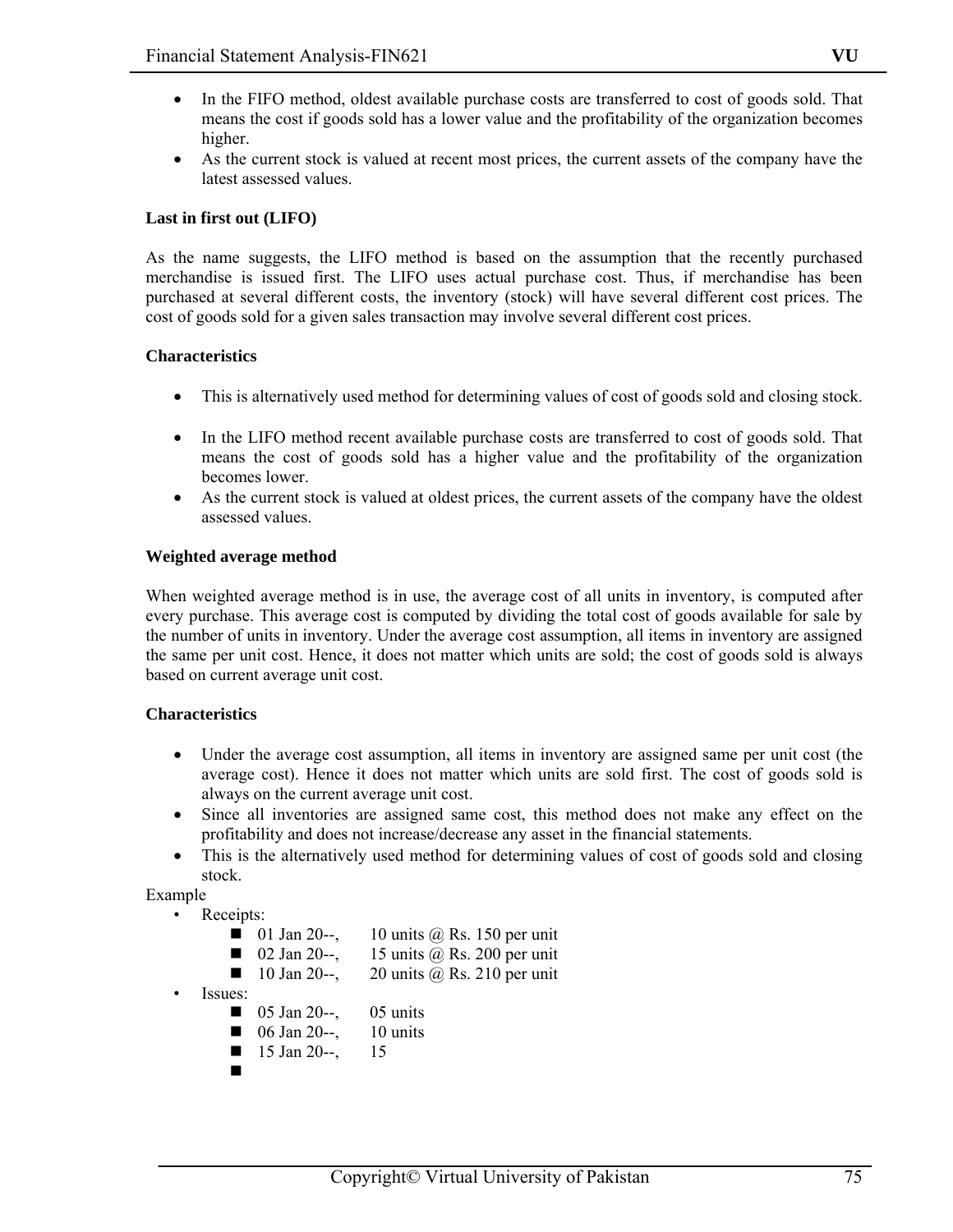# **FIFO Method of Stock Valuation**

j

| <b>Date</b> | <b>Receipts</b>     | <b>Issues</b>                                                                     | <b>Value of Stock</b>                                                                    |
|-------------|---------------------|-----------------------------------------------------------------------------------|------------------------------------------------------------------------------------------|
| 01-01-20--  | $10 \omega$ Rs. 150 |                                                                                   | $10 \times 150 = 1500$                                                                   |
| 02-01-20--  | $15 \omega$ Rs. 200 |                                                                                   | $10 \times 150 = 1500$<br>$15 \times 200 = 3000$<br>14500                                |
| $05-01-20-$ |                     | $5 \omega$ 150 = 750 750                                                          | $5 \times 150 = 750$<br>3000<br>$15 \times 200 =$<br>3750                                |
| $06-01-20-$ |                     | $5 \omega 150 = 750$                                                              | $0 \times 150 = 0$<br>2000<br>$10 \times 200 =$<br> 2000                                 |
| $10-01-20-$ | $20 \omega$ Rs. 210 |                                                                                   | $10 \times 200 = 2000$<br>4200<br>$20 \times 210 =$<br>6200                              |
| $15-01-20-$ |                     | $10 \ (\hat{\omega}) \ 200 = 2000$<br>$5 \text{ } \textcircled{a} 210 = 10503050$ | $0 \times 200 = 0$<br>$\begin{array}{cccc} 15 & x & 210 & = \end{array}$<br>3150<br>3150 |

# **Weighted Average Method of Stock Valuation**

| <b>Date</b>      | <b>Receipts</b> | <b>Issues</b>   | <b>Value of Stock</b> | <b>Average Cost</b> |
|------------------|-----------------|-----------------|-----------------------|---------------------|
| $01 - 01 - 20 -$ | $10x150 = 1500$ |                 | 1500                  | $1500/10=150$       |
| $02 - 01 - 20 -$ | $15x200 = 3000$ |                 | $1500 + 3000 = 4500$  | $4500/25=180$       |
| $05-01-20-$      |                 | $5x180 = 900$   | $4500 - 900 = 3600$   | $3600/20=180$       |
| $06-01-20-$      |                 | $10x180 = 1800$ | $3600 - 1800 = 1800$  | $1800/10=180$       |
| $10-01-20-$      | $20x210 = 4200$ |                 | $1800 + 4200 = 6000$  | $6000/30=200$       |
| $15-01-20-$      |                 | $15x200 = 3000$ | $6000 - 3000 = 3000$  | $3000/15 = 200$     |

## **Effects of valuation method on profit**

FIFO Method

| Cost of Sales | $= 750 + 1750 + 3050$ | $= 5,550$ |
|---------------|-----------------------|-----------|
| Gross Profit  | $= 7500 - 5550$       | $= 1,950$ |

Weighted Average Method

| Cost of Sales | $= 900 + 1800 + 3000$ | $= 5,700$ |
|---------------|-----------------------|-----------|
| Gross Profit  | $= 7500 - 5700$       | $= 1,300$ |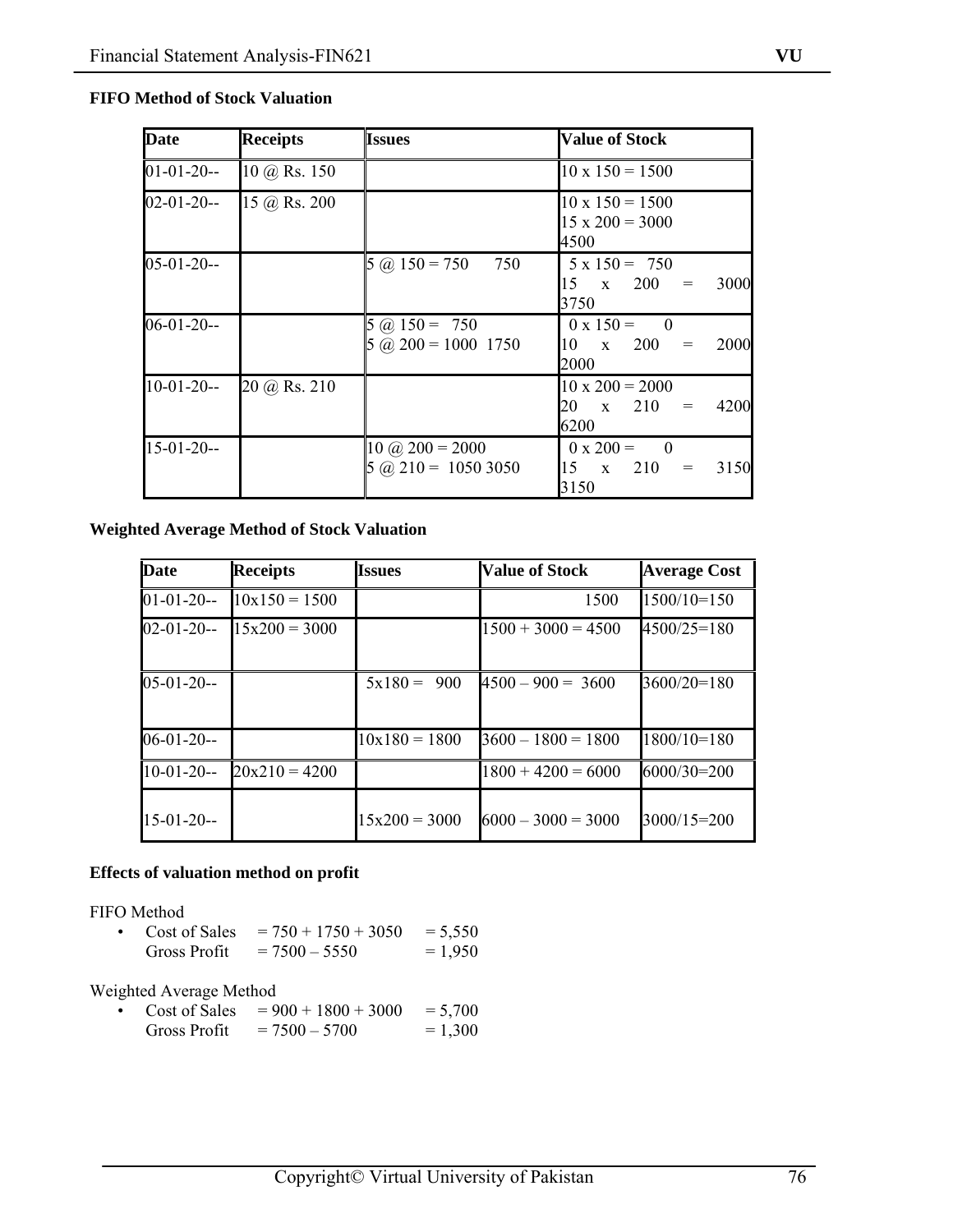### **Illustration**

j

XYZ Company is a manufacturing concern. Following is the receipts  $\&$  issues record for the month of May, 2002

| Date                                    | <b>Receipts</b>                | <b>Issues</b> |
|-----------------------------------------|--------------------------------|---------------|
| May 7                                   | 200 units $\omega$ Rs. 50/unit |               |
| May 9                                   |                                | 60 units      |
| May 13                                  | 150 units $\omega$ Rs. 75/unit |               |
| May 18                                  | 100 units $\omega$ Rs. 60/unit |               |
| May 22                                  |                                | 150 units     |
| May 24                                  |                                | 100 units     |
| May 27                                  | 100 units $\omega$ Rs. 50/unit |               |
| May 30                                  |                                | 200 units     |
| Calculate the value of closing stock by |                                |               |

Calculate the value of closing stock by

- FIFO Method
- Average Method

## **Solution Valuation of Stock by FIFO Method**

| <b>Date</b> | <b>Receipts</b>                   | <b>Issues</b>                                                        | Value of Stock Total                                                                                         | Amount     | <b>Remaining</b><br>No. of units | <b>Net Balance</b> |
|-------------|-----------------------------------|----------------------------------------------------------------------|--------------------------------------------------------------------------------------------------------------|------------|----------------------------------|--------------------|
| May 7       | 200 units $\omega$<br>Rs. 50/unit |                                                                      | 200 x 50 = $10,000$<br>10,000                                                                                |            | 200                              | 10,000             |
| May 9       |                                   | 50/unit                                                              | 60 units @ Rs. 60 x 50 = 3,000 (3,000)                                                                       |            | 140                              | 7,000              |
| May 13      | 150 units $(a)$<br>Rs. 75/unit    |                                                                      | 75 x<br>$150 = 11,250$<br>11,250                                                                             |            | 290                              | 18,250             |
| May 18      | 100 units $(a)$<br>Rs. 60/unit    |                                                                      | 60 x<br>100<br>6,000                                                                                         | $=6,000$   | 390                              | 24,250             |
| May 22      |                                   | units<br>140<br>Rs. 50/unit<br>10 units $(a)$ Rs.<br>75/unit         | $\omega$ 50 x<br>140<br>7,000<br>$10 x 75 =$<br>750                                                          | $=(7,750)$ | 240                              | 16,500             |
| May 24      |                                   | 100 units<br>Rs. 75/unit                                             | @75<br>$\mathbf{X}$<br>$=7,500$                                                                              | 100(7,500) | 140                              | 9,000              |
| May 27      | 100 units $(a)$<br>Rs. 50/unit    |                                                                      | 50 x<br>100<br>5,000                                                                                         | $= 5,000$  | 240                              | 14,000             |
| May 30      |                                   | 75/unit<br>100 units<br>Rs. 60/unit<br>60 units $(a)$ Rs.<br>50/unit | 40 units @ Rs. $75 \times 40 = 3,000(12,000)$<br>$\omega$ 60 x<br>$100 =$<br>6,000<br>$50 \times 60 = 3,000$ |            | 40                               | 2,000              |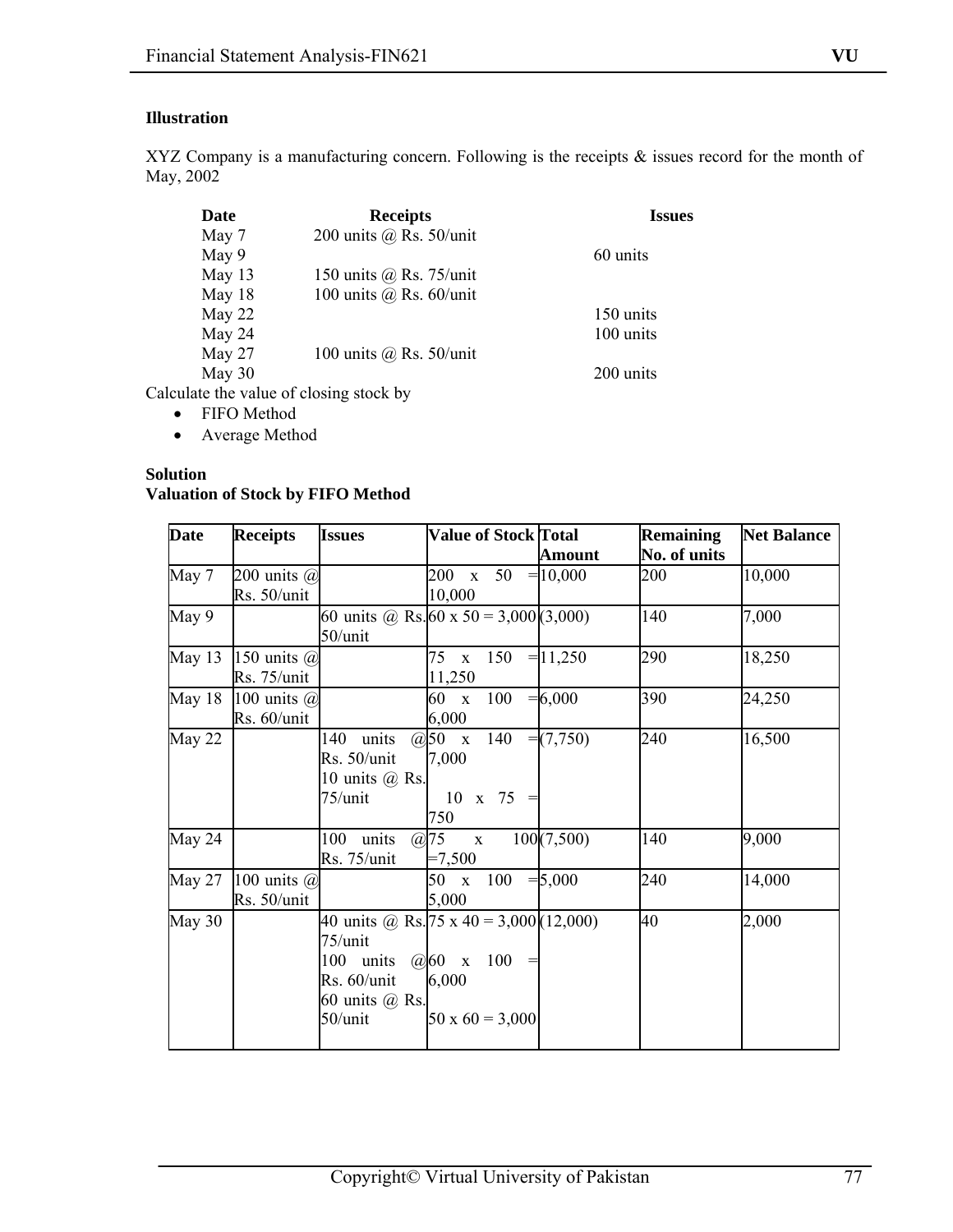|           | <b>Date Receipts Issues</b>          |              | <b>Value</b><br><b>Stock</b> | ofTotal<br>Amount(Rs.)  | <b>Total Units</b> | <b>Average</b><br>Cost(Rs.)/unit | <b>Net</b><br><b>Balance</b><br>(Rs.) |
|-----------|--------------------------------------|--------------|------------------------------|-------------------------|--------------------|----------------------------------|---------------------------------------|
| May<br>17 | 200 units<br>Rs.<br>@,<br>50/unit    |              | 200 x 50<br>10,000           | 10,000                  | 200                | 50                               | 10,000                                |
| May<br>19 |                                      | 60<br>units  | 60 x 50<br>3,000             | (3,000)                 | 140                |                                  | 7,000                                 |
| May<br>13 | 150 units<br>Rs.<br>@,<br>$75/$ unit |              | 150 x 75<br>11,250           | 7,000+11250<br>18250    | $140+150=290$      | 18250/290=62.9 18,250            |                                       |
| May<br>18 | 100 units<br>Rs.<br>@,<br>60/unit    |              | $100 \times 60$<br>6,000     | 18250+6000<br>24250     | $290+100$<br>390   | 24250/390<br>62.2                | 24,250                                |
| May<br>22 |                                      | 150<br>units | 150 x 62.2<br>9330           | (9,330)                 | 390-150<br>240     |                                  | 14,920                                |
| May<br>24 |                                      | 100<br>units | 100 x 62.2<br>6220           | (6,220)                 | 240-100<br>140     |                                  | 8,700                                 |
| May<br>27 | 100 units<br>Rs.<br>@,<br>50/unit    |              | $100 \times 50$<br>5,000     | $8,700+5,000$<br>13,700 | $140 + 100$<br>240 | 13700/240<br>57.1                | 13,700                                |
| May<br>30 |                                      | 200<br>units | 200 x 57.1<br>11,420         | (11, 420)               | 240-200<br>40      |                                  | 2,280                                 |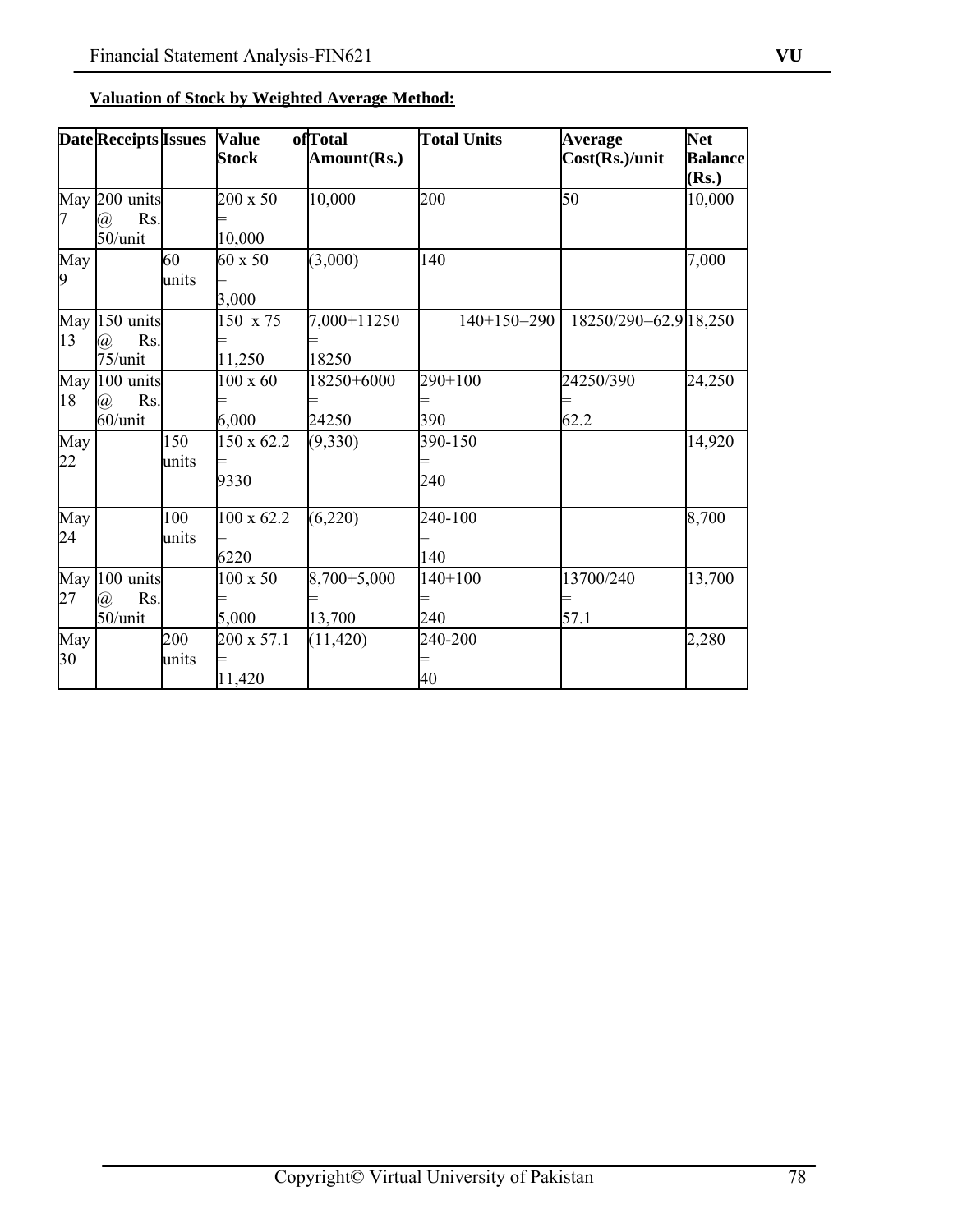**Lesson-21** 

## **NOTES TO FINANCIAL STATEMENTS (Continued)**

### **Depreciation Accounting Policies.**

 Depreciation is the expired or used portion of a fixed asset during an accounting period. This is taken into account to achieve the matching principle of matching revenues earned during an accounting period with the expenses incurred during that period. Since plant assets have useful life spreading over a number of accounting periods, the portion used in one accounting period is charged to Income Statement of that accounting period in the form of Depreciation Expense.

 Land is recorded at cost, other fixed assets are recorded at Book Value i.e. cost less accumulated depreciation. For this, separate Depreciation Expense and Accumulated Depreciation Accounts for different plant assets are maintained. It must also be noted that depreciation is a process of cost allocation and not a process of valuation as such.

### **Computing Depreciation**

 Different methods are available for computing depreciation of fixed assets. Different methods can be used for different assets. However, comparison among firms with different depreciation methods becomes difficult because of the fact that each firm uses different methods for calculating depreciation, which ultimately affect its net income and balance sheet.

### **Methods of Computing Depreciation**

i) **Straight-line method:** In this, the depreciation expenses are spread evenly over periods. Assume that a plant asset is acquired for Rs.17, 000. It is estimated that its useful life is five years and residual value (salvage value) at the end of five years is Rs.2, 000.

Depreciation is a systematic allocation of the cost of a depreciable asset to expense over its useful life. It is a process of charging the cost of fixed asset to profit & loss account.

**Fixed Assets** are those assets which are:

- Of long life
- To be used in the business to generate revenue
- Not bought with the main purpose of resale.

Fixed assets are also called "Depreciable Assets"

When an expense is incurred, it is charged to profit  $\&$  loss account of the same accounting period in which it has incurred. Fixed assets are used for longer period of time. Now, the question is how to charge a fixed asset to profit  $\&$  loss account. For this purpose, estimated life of the asset is determined. Estimated useful life is the number of years in which a fixed asset is expected to be used efficiently. It is the life for which a machine is estimated to provide more benefit than the cost to run it. Then, total cost of the asset is divided by total number of estimated years. The value, so determined, is called 'depreciation for the year' and is charged to profit & loss account. The same amount is deducted from total cost of fixed asset in the financial year in which depreciation is charged. The net amount (after deducting depreciation) is called 'Written down Value'.

WDV = Original cost of fixed asset – Accumulated Depreciation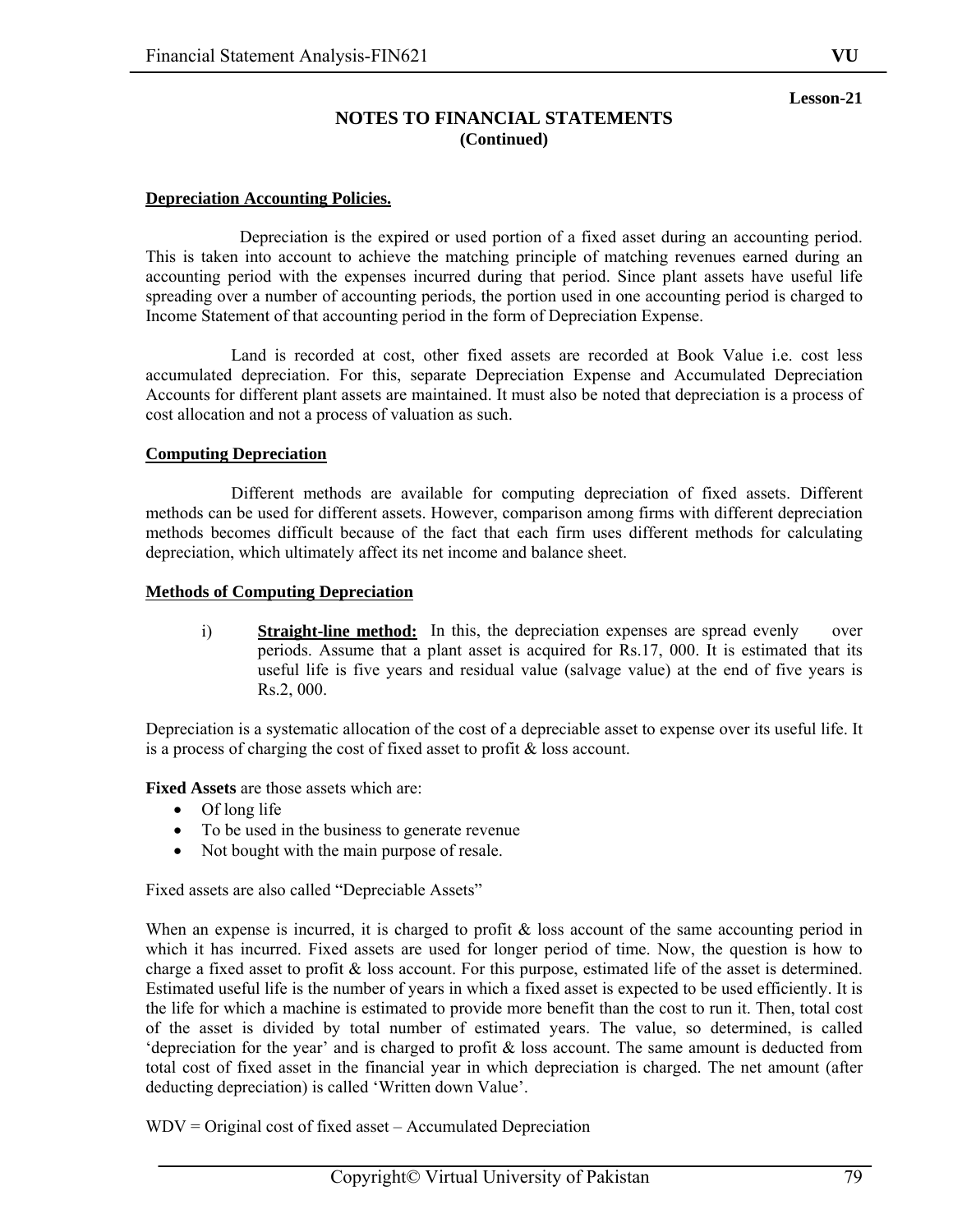Accumulated Depreciation is the depreciation that has been charged on a particular asset from the time of purchase of the asset to the present time. This is the amount that has been charged to profit and loss account from the year of purchase to the present year.

Depreciation accumulated over the years is called **accumulated depreciation**.

## **Useful Life**

j

- Useful Life or Economic Life is the time period for machine is expected to operate efficiently.
- It is the life for which a machine is estimated to provide more benefit than the cost to run it.

## **Grouping of Fixed Assets**

Major groups of Fixed Assets:

- Land
- Building
- Plant and Machinery
- Furniture and Fixtures
- Office Equipment
- Vehicles

No depreciation is charged for 'Land'. In case of 'Leased Asset/Lease Hold Land' the amount paid for it is charged over the life of the lease and is called **Amortization.** 

## **Journal entries for recording Depreciation**

Purchase of fixed asset:

| <b>Debit:</b>  | Relevant asset account        |
|----------------|-------------------------------|
| <b>Credit:</b> | Cash, Bank or Payable Account |

For recording of depreciation, following two heads of accounts are used:

- Depreciation Expense Account
- Accumulated Depreciation Account

Depreciation expense account contains the depreciation of the current year. Accumulated depreciation contains the depreciation of the asset from the financial year in which it was bought up to the present financial year. . Depreciation of the following years in which asset was used is added up in this account. In other words, this head of account shows the cost of usage of the asset up to the current year. Depreciation account is charged to profit & loss account under the heading of Administrative Expenses. In the balance sheet, fixed assets are presented at written down value i.e.

WDV = Actual cost of fixed asset – Accumulated Depreciation.

Journal entry for the depreciation is given below:

**Debit:** Depreciation Expenses Account **Credit:** Accumulated Depreciation Account

# **Presentation of Depreciation**

Charging depreciation to any head in profit & loss account depends upon the nature of work performed by the asset. Consider an organization has purchased computers. If computers are being used by the management, this means that administrative work is done by computers. So, depreciation of computers will be charged to Administrative Expenses. On the other hand, if machines working in the factory are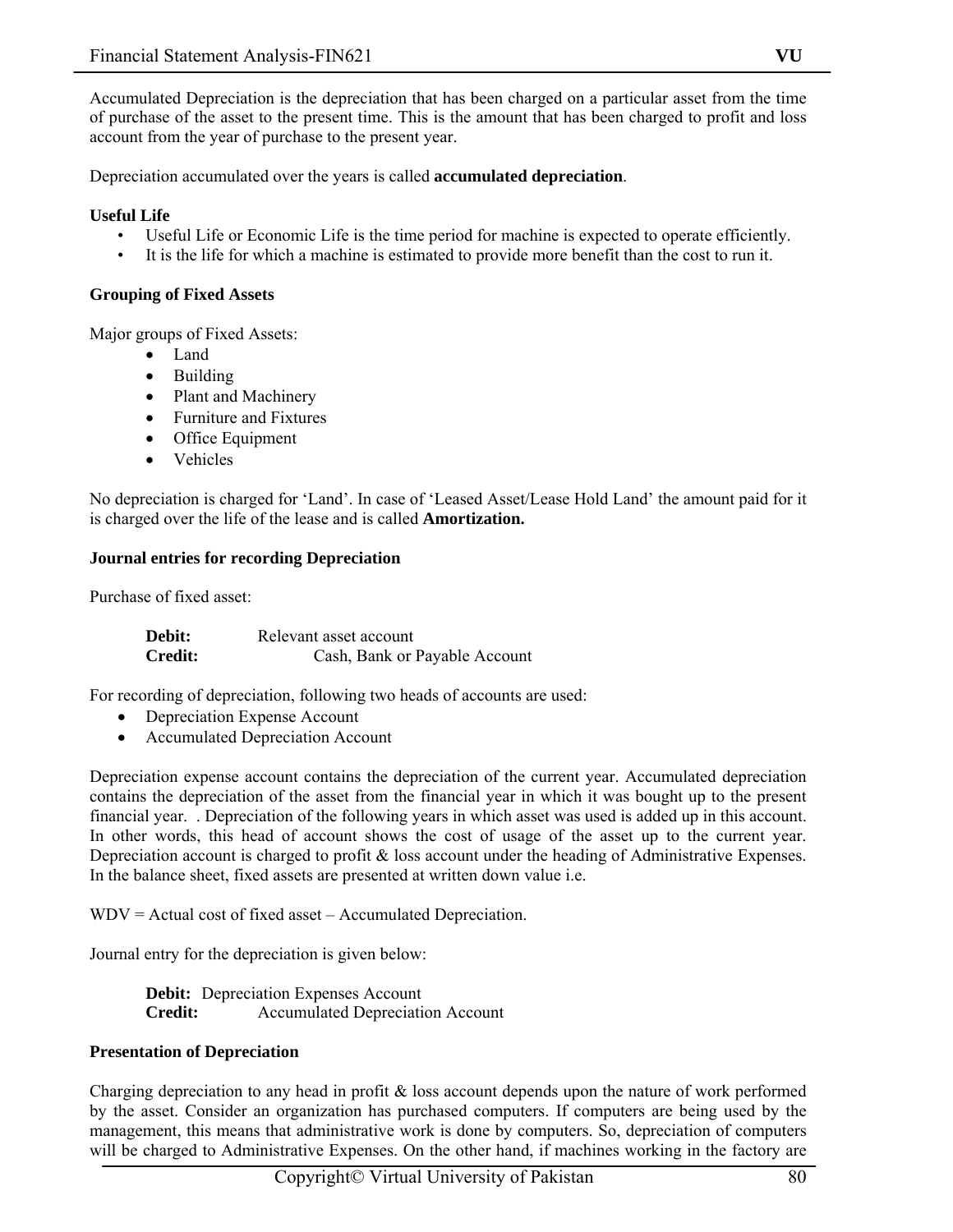computerized. The value of depreciation of the computers attached with the machines will be charged to cost of goods sold. The reason being, the computers are the part of manufacturing process  $\&$ depreciation of computers will be charged to the cost of production. Again consider the selling department of the business is very large. Depreciation of computers used in selling department will be charged to selling expenses.

You can see that computer is a single asset and its depreciation is charged in three different heads depending upon the nature of work done by the computer.

Depreciation for the year is charged to:

- i. Cost of Goods Sold
- ii. Administrative Expenses
- iii. Selling Expenses

In balance sheet Fixed Assets are shown at Cost less Accumulated Depreciation i.e. written Down Value (WDV).

### **Methods of calculating Depreciation**

**There are** several methods for calculating depreciation. At this stage, we will discuss only two of them namely:

- Straight line method or Original cost method or Fixed installment method
- Reducing balance method or Diminishing balance method or written down method.

## **Straight Line Method**

Under this method, a fixed amount is calculated by a formula. That fixed amount is charged every year irrespective of the written down value of the asset. The formula for calculating the depreciation is given below:

Depreciation  $=$  (cost  $-$  Residual value) / Expected useful life of the asset

**Residual value** is the cost of the asset after the expiry of its useful life.

Under this method, at the expiry of asset's useful life, its written down value will become zero. Consider the following example:

| • Cost of the Asset   | $=$ Rs.100,000                |
|-----------------------|-------------------------------|
| • Life of the Asset   | $=$ 5 years                   |
| • Annual Depreciation | $= 20\%$ of cost or Rs.20,000 |

### **Written down value method**

| $\bullet$ | Cost of the Asset                  | $=$ Rs. 100,000              |            |
|-----------|------------------------------------|------------------------------|------------|
| $\bullet$ | <b>Annual Depreciation</b>         | $= 20\%$                     |            |
|           | • Year 1 Depreciation              | $= 20\% \text{ of } 100,000$ | $= 20,000$ |
|           | ■ Year 1 WDV                       | $= 100,000 - 20,000$         | $= 80,000$ |
|           | $\blacksquare$ Year 2 Depreciation | $= 20\% \text{ of } 80,000$  | $= 16,000$ |
|           | $\blacksquare$ Year 2 WDV          | $= 80,000 - 16,000$          | $= 64,000$ |
|           |                                    |                              |            |

### **Illustration:**

Cost of an asset: Rs. 120,000 Residual value: Rs. 20,000 Expected life: Rs. 5 years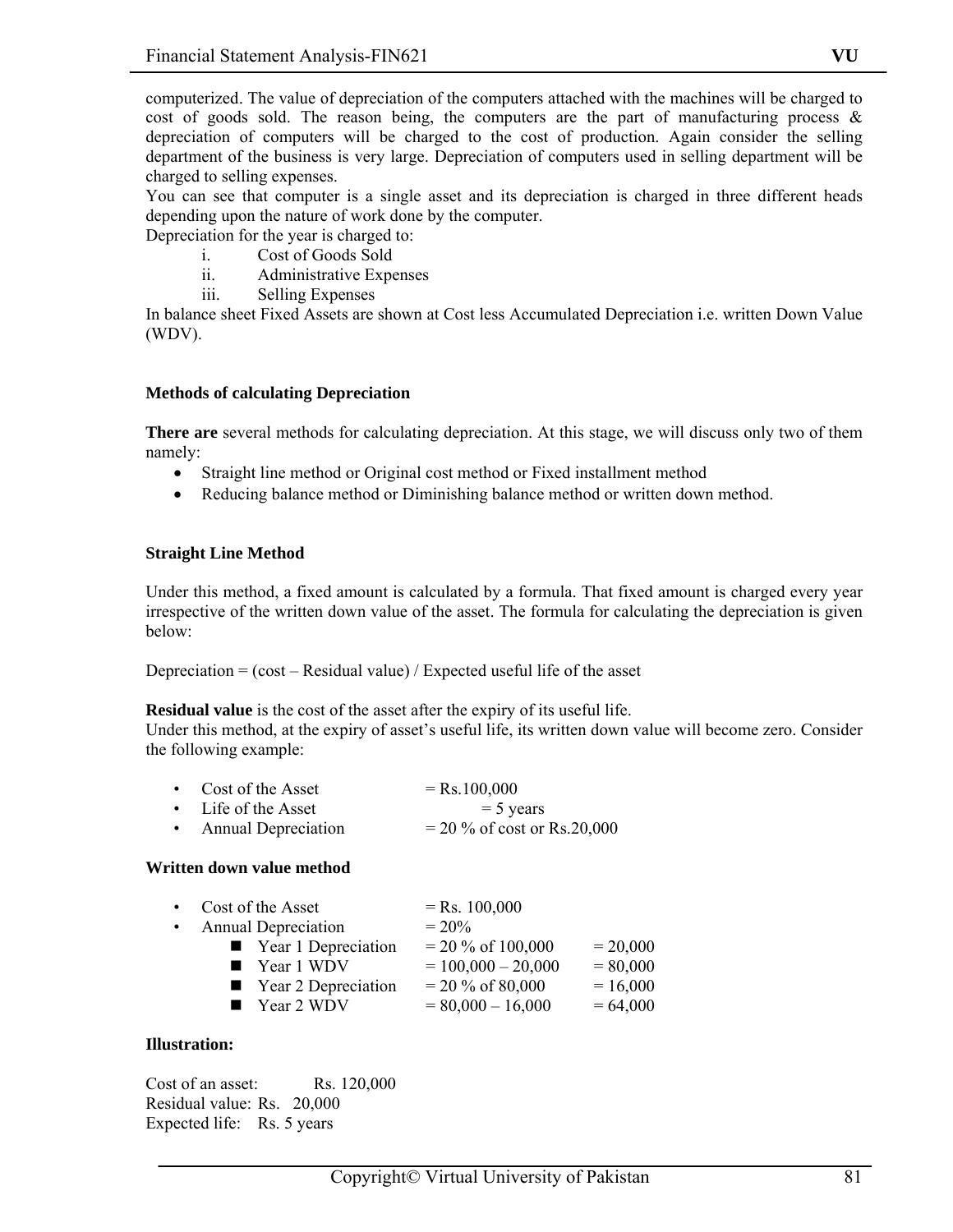Calculate depreciation and the written down value of the asset for five years.

## **Solution**

j

## **Straight line method**

Depreciation =  $(120,000 - 20,000) / 5 =$ Rs. 20,000

| <b>Particulars</b>               | <b>Depreciation</b><br>(Rs) | Written<br>Down<br><b>Value</b><br>(Rs.) |
|----------------------------------|-----------------------------|------------------------------------------|
| Depreciable cost                 |                             | 100,000                                  |
| Dep. Of the $1st$ year           | (20,000)                    | 80,000                                   |
| Dep. Of the $2nd$ year           | (20,000)                    | 60,000                                   |
| Dep. Of the 3 <sup>rd</sup> year | (20,000)                    | 40,000                                   |
| Dep. Of the 4 <sup>th</sup> year | (20,000)                    | 20,000                                   |
| Dep. Of the $5th$ year           | (20,000)                    |                                          |
|                                  |                             |                                          |

### **Reducing Balance Method**

Under this method, depreciation is calculated on written down value. In the first year, depreciation is calculated on cost. Afterwards written down value is calculated by deducting accumulated depreciation from the cost of that asset(cost – accumulated depreciation) and depreciation is charged on that value. In this method, the value of asset never becomes zero. Consider the following example:

Cost of an asset Rs. 100,000 Expected life Rs. 5 years Depreciation rate 20%

### **Solution**

| <b>Particulars</b>     | <b>Depreciation</b><br>(Rs) | <b>Accumulated</b><br><b>Depreciation</b><br>(Rs.) | Written<br>Down<br><b>Value</b><br>(Rs.) |
|------------------------|-----------------------------|----------------------------------------------------|------------------------------------------|
| Depreciable cost       |                             |                                                    | 100,000                                  |
| Dep. Of the $1st$ year |                             |                                                    |                                          |
| 100,000 x 20%          | 20,000                      | 20,000                                             | 80,000                                   |
| Dep. Of the $2nd$ year |                             |                                                    |                                          |
| 80,000 x 20%           | 16,000                      | 36,000                                             | 64,000                                   |
| Dep. Of the $3rd$ year |                             |                                                    |                                          |
| 64,000 x 20%           | 12,800                      | 48,800                                             | 51,200                                   |
| Dep. Of the $4th$ year |                             |                                                    |                                          |
| 51,200 x 20%           | 10,240                      | 59,040                                             | 40,960                                   |
| Dep. Of the $5th$ year |                             |                                                    |                                          |
| 40,960 x 20%           | 8,192                       | 67,232                                             | 32,768                                   |

You see, at the end of five years, WDV of the asset is Rs. 32,768, not zero. But in case of straight line method, the WDV, after five years was zero. So, in the opinion of some people, reducing balance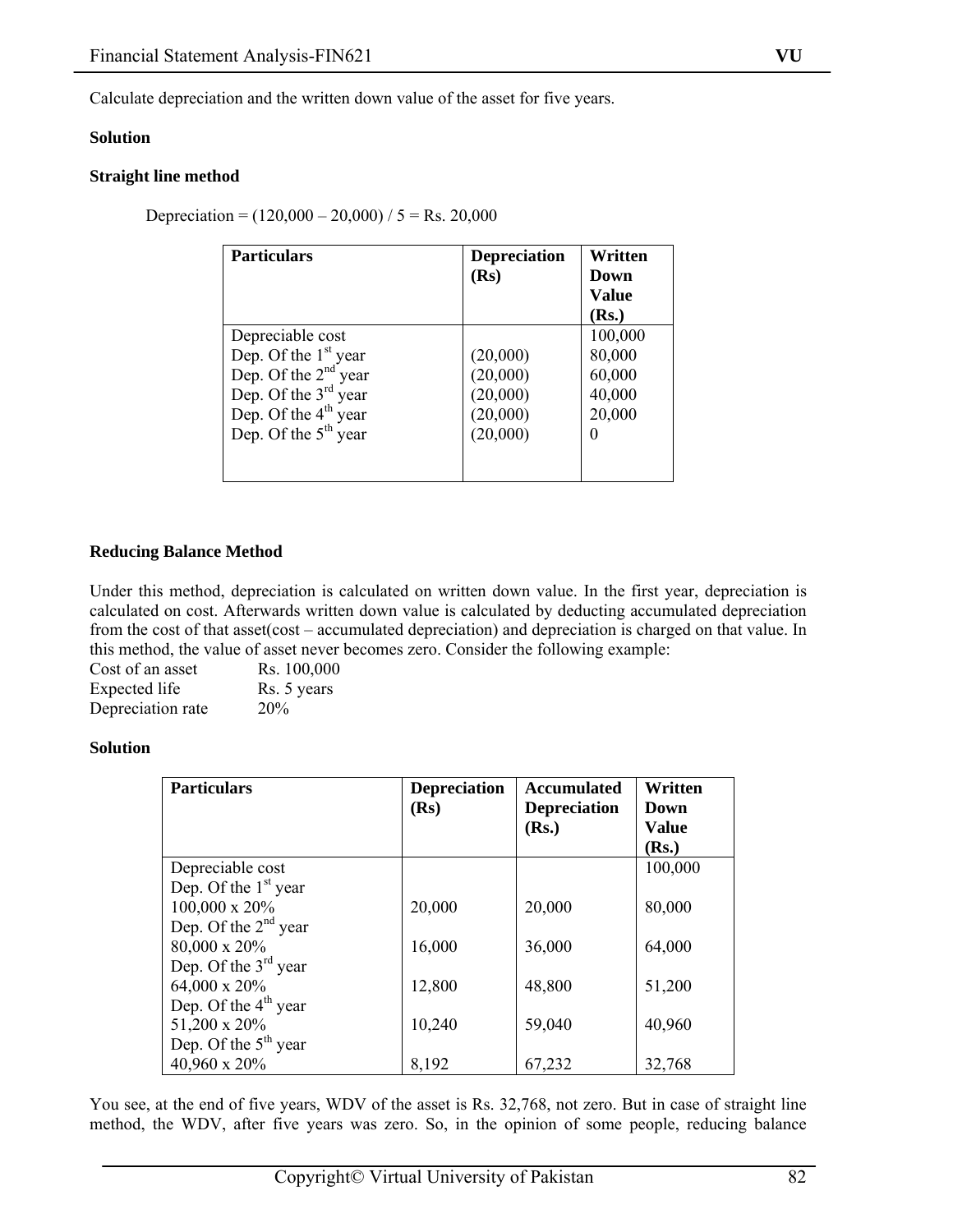method is better than that of straight line method, but both methods are effective. It is the management that has to decide, which method is best suited to their business.

Once an asset has been fully depreciated, no more depreciation should be recorded on it, even though the property may be in good condition and may be in use. The objective of depreciation is to spread the cost of an asset over the periods of its usefulness; in no case can depreciation be greater than the amount paid for the asset. When a fully depreciated asset is in use beyond the original estimate of useful life, the asset account and the accumulated depreciation account should remain in the accounting records without further entries until the asset is retired.

### **Reducing Balance Method**

j

In this method, depreciation is calculated on written down value. In the first year, depreciation is calculated on cost. Afterwards written down value is calculated by deducting accumulated depreciation from the cost of that asset (cost – accumulated depreciation) and depreciation is charged on that value.

### **Cost of Asset – Price at which the asset was initially recorded**

### **Written Down Value / Book Value – Cost minus Accumulated Depreciation.**

In reducing balance method, a formula is used for calculation the depreciation rate i.e.

$$
Rate = 1 - \sqrt{RV / C}
$$

Where:

"RV" = Residual Value " $C$ " = Cost " $n$ " = Life of Asset

### **Calculate the rate if:**

| Cost                | $= 100,000$ |
|---------------------|-------------|
| Residual Value (RV) | $= 20,000$  |
| Life                | $=$ 3 years |

Rate =  $1 - 3 \overline{20000/100000}$ 

= **42%**

## **Year 1**

| Cost                               | 100,000   |
|------------------------------------|-----------|
| Depreciation $100,000 \times 42\%$ | (42,000)  |
| WDV (Closing Balance)              | 58,000    |
| <b>Year 2</b>                      |           |
| WDV<br>(Opening Balance)           |           |
| 58,000                             |           |
| Depreciation $58,000 \times 42\%$  | (24,360)  |
| WDV (Closing Balance)              | 33,640    |
| Year 3                             |           |
| WDV (Opening Balance)              | 33,640    |
| Depreciation $33,640 \times 42\%$  | (14, 128) |
| WDV (Closing Balance)              | 19,511    |

## **Disposal of Asset**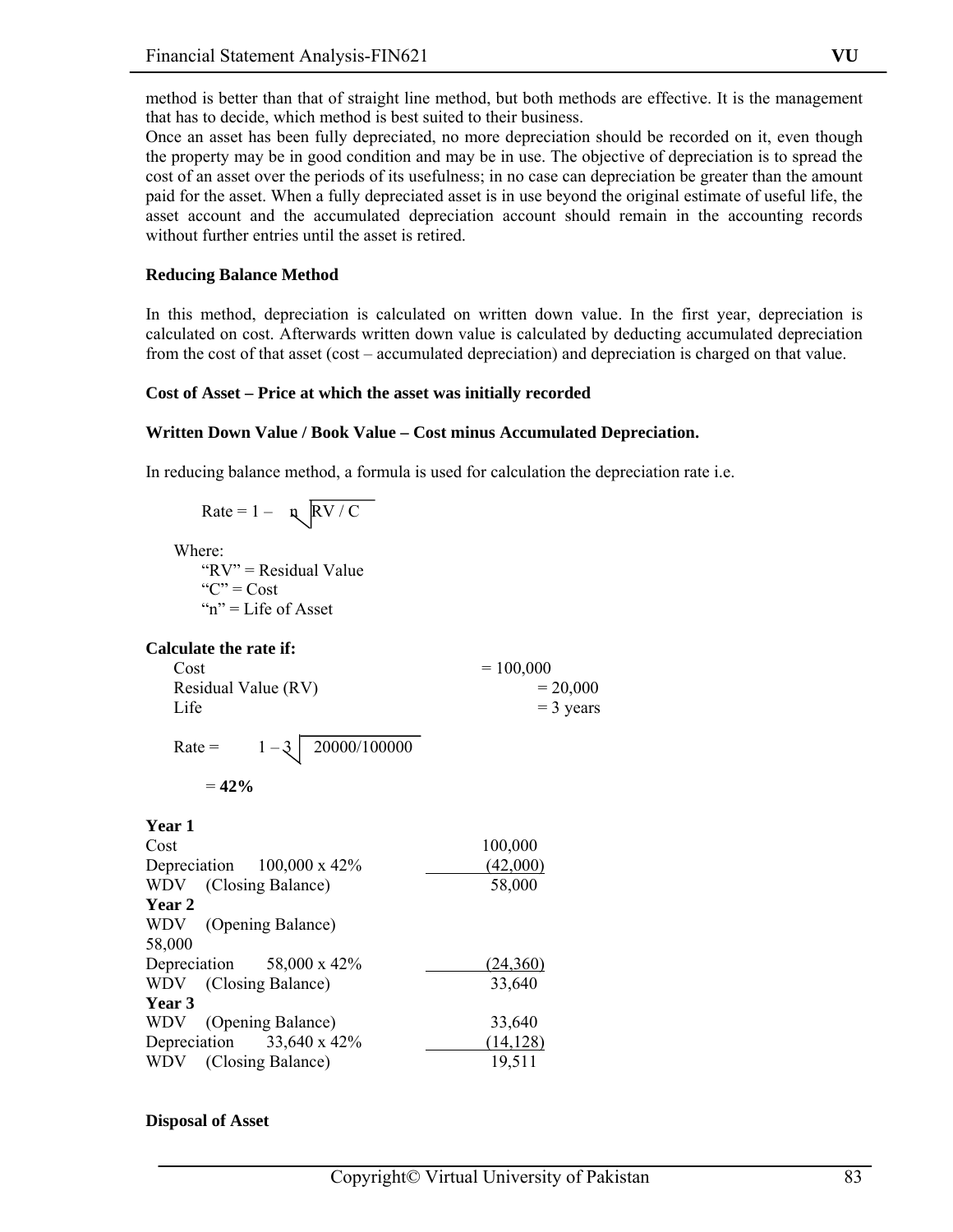| Cost of Asset<br>Life of the Asset<br>Depreciation Method<br><b>Residual Value</b><br>Sale Price after Five Years |                                                                                                     | $= 100,000$<br>$=$ 5 Years<br>$=$ Straight Line<br>$=$ Rs.10000<br>$=$ Rs.15000 |         |         |
|-------------------------------------------------------------------------------------------------------------------|-----------------------------------------------------------------------------------------------------|---------------------------------------------------------------------------------|---------|---------|
| Depreciation per year = $(100000 - 10000) / 5$                                                                    | $=$ Rs.5000 per year                                                                                |                                                                                 |         |         |
| <b>Total Depreciation in Five Years</b>                                                                           |                                                                                                     | $= 18,000 \times 5$<br>$= 90,000$                                               |         |         |
| Book Value after Five Years                                                                                       |                                                                                                     | $= 100,000 - 90,000$<br>$= 10,000$                                              |         |         |
| Profit on Disposal                                                                                                |                                                                                                     | $= 15,000 - 10,000$<br>$=$ Rs.5000                                              |         |         |
| Recording of Disposal<br>Debit<br>Credit                                                                          | Fixed Asset Disposal A/c<br>Fixed Asset Cost A/c<br>(With the cost of asset)                        |                                                                                 | 100,000 | 100,000 |
| Debit<br>Credit                                                                                                   | Accumulated Dep. A/c<br>Fixed Asset Disposal A/c                                                    | (With the depreciation accumulated to date)                                     | 90,000  | 90,000  |
| Debit<br>Credit                                                                                                   | Cash / Bank / Receivable A/c<br>Fixed Asset Disposal A/c<br>(With the price at which asset is sold) |                                                                                 | 15,000  | 15,000  |

[Note: one group to appear at a time]

# **Disposal of Asset Account**

| <b>Fixed Asset Disposal Account</b> |         |                   |        |
|-------------------------------------|---------|-------------------|--------|
| Debit                               |         | Credit            |        |
| Cost Account                        | 100,000 | Acc. Dep. Account | 90,000 |
|                                     |         | Cash / Bank       | 15,000 |
|                                     |         |                   |        |
| P & L Account<br>(Balancing Figure) | 5000    |                   |        |
| Total                               | 105000  | Total             | 105000 |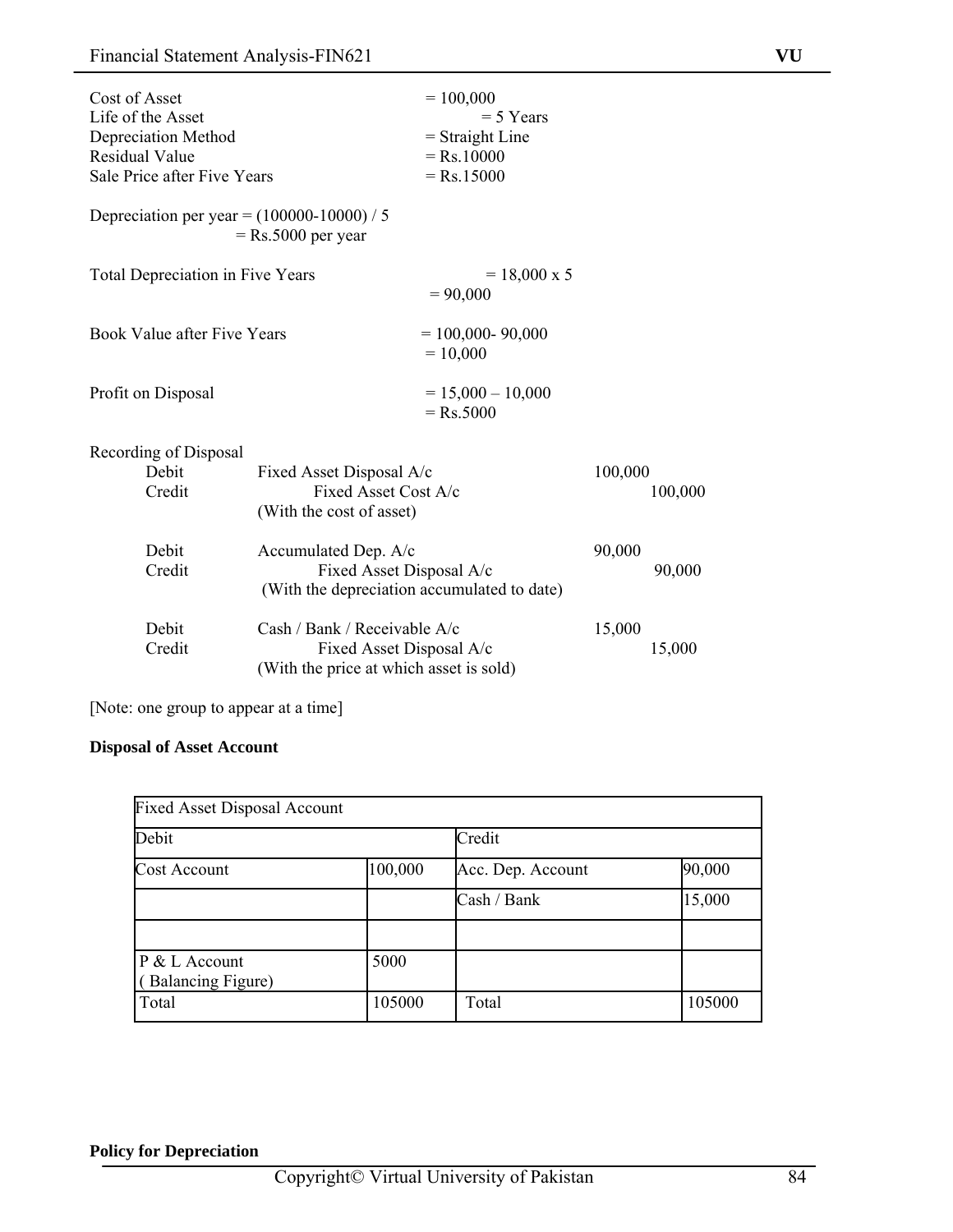The management of the business selects the policy for charging depreciation. There is no law binding on the management. The management is free to choose method of depreciation and policy of charging depreciation. Normally two policies are commonly used:

- Depreciation on the basis of use
- In the year of purchase, full year's depreciation is charged; where as, in the year of sale no depreciation is charged.

Now it is up to the management to decide, what method and what policy is better and effective for their business.

## **Disposal of Fixed Asset**

j

When depreciable asset is disposed off at any time during the financial year, an entry should be made to give effect of the disposal. Since, the residual value of asset is only estimated; it is common for asset to be sold at price that differs from its book value at the date of disposal. When asset is sold, any profit or loss is computed by comparing book value with the amount received from sale. As you know, book value is obtained by deducting accumulated depreciation from original cost of the asset. A sale price in excess of the book value produces profit; a sale price below the book value produces loss. This profit or loss should be shown in the profit & loss account.

### **Entries for Recording Disposal**

| Debit<br><b>Credit</b>                       | Fixed Asset Disposal A/c<br>Fixed Asset Cost A/c<br>(With the cost of asset)                        |
|----------------------------------------------|-----------------------------------------------------------------------------------------------------|
| <b>Debit</b><br><b>Credit</b>                | Accumulated Dep. A/c<br>Fixed Asset Disposal A/c<br>(With the depreciation accumulated to date)     |
| Debit<br><b>Credit</b><br><b>Bernard Bar</b> | Cash / Bank / Receivable A/c<br>Fixed Asset Disposal A/c<br>(With the price at which asset is sold) |

## **Example**

- **An asset is purchased for Rs. 500,000 on Nov. 01, 2001.**
- **Depreciation rate is 10% p.a.**
- **The Asset is sold on Apr. 30, 2004.**
- **Financial Year is July 1 to June 30**

## **Question**

• **Calculate the WDV For both policies**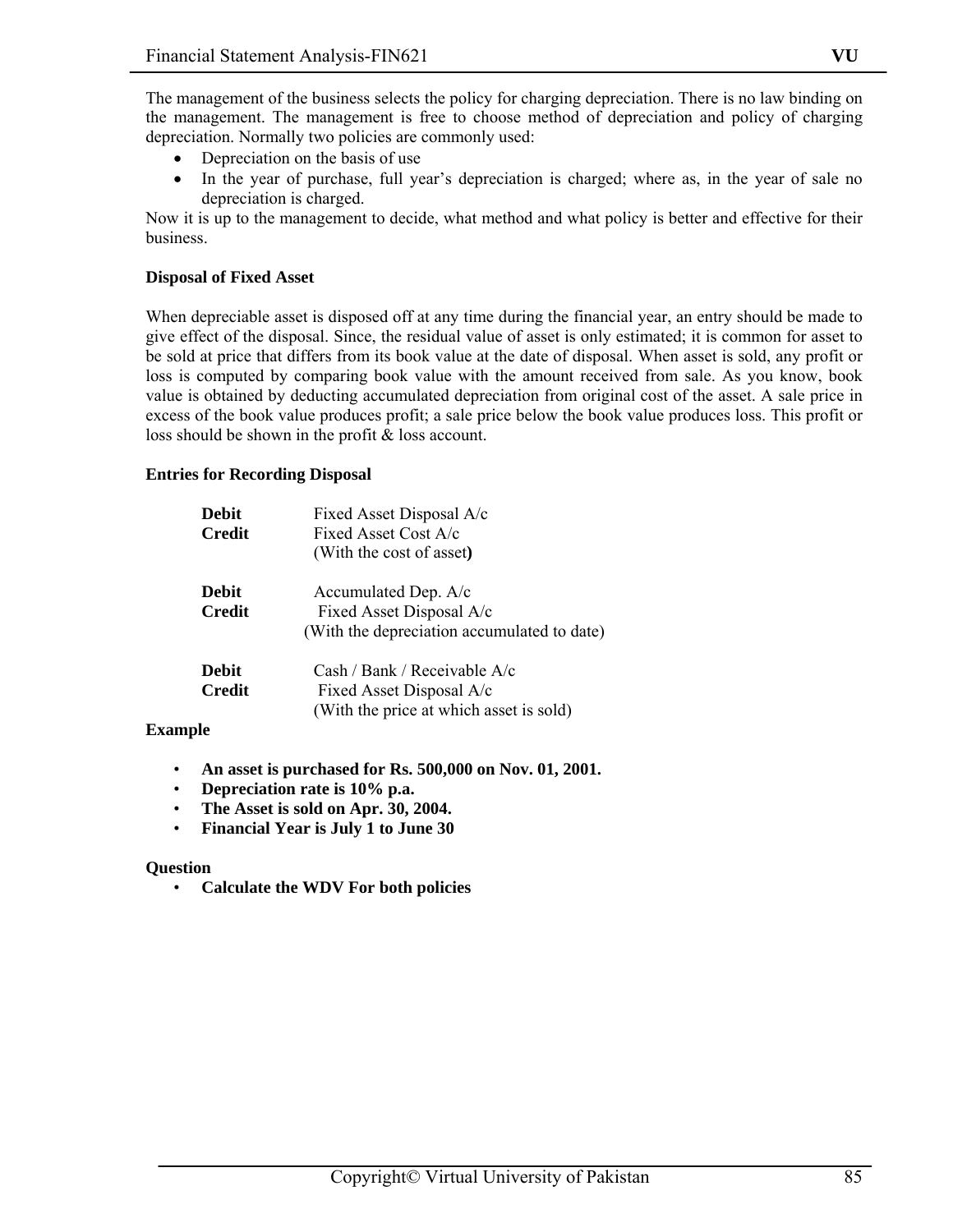| Year            | <b>On the Basis of Use</b>                | Rs.       |
|-----------------|-------------------------------------------|-----------|
| $1 - 11 - 2001$ | Cost                                      | 500,000   |
| 2001-2002       | Dep. 500,000 x 10% x 8 / 12               | (33, 333) |
| 30-6-2002       | <b>WDV</b>                                | 466,667   |
| 2002-2003       | Dep. 466,666 x 10%                        | (46, 667) |
| 30-6-2003       | <b>WDV</b>                                | 420,000   |
| 2003-2004       | Dep. $420,000 \times 10\% \times 10 / 12$ | (35,000)  |

30-4-2004 WDV 385,000

### **Depreciation is charged on the Basis of Use**

### **Full Depreciation in the Year of Purchase**

| Year            | Full Dep. in year of Purchase | R <sub>S</sub> . |
|-----------------|-------------------------------|------------------|
| $1 - 11 - 2001$ | Cost                          | 500,000          |
| 2001-2002       | Dep. 500,000 x 10%            | (50,000)         |
| 30-6-2002       | <b>WDV</b>                    | 450,000          |
| 2002-2003       | Dep. 450,000 x 10%            | (45,000)         |
| 30-6-2003       | <b>WDV</b>                    | 405,000          |
| 2003-2004       | Dep. 00 in the year of sale   | 00               |
| 30-6-2004       | <b>WDV</b>                    | 405,000          |
|                 |                               |                  |

## **Contents of Fixed Assets Register**

- Different record for each class of assets
- Date of purchase
- Detailed particulars of asset
- Location of asset
- Record of depreciation

### **Illustration**

| Cost of asset                   |         | Rs. 200,000   |
|---------------------------------|---------|---------------|
| Life of the asset               | 5 years |               |
| Depreciation method             |         | Straight line |
| Residual value                  |         | Rs. 20,000    |
| Sale price after 5 years 30,000 |         |               |

Calculate profit/Loss on the sale of the asset?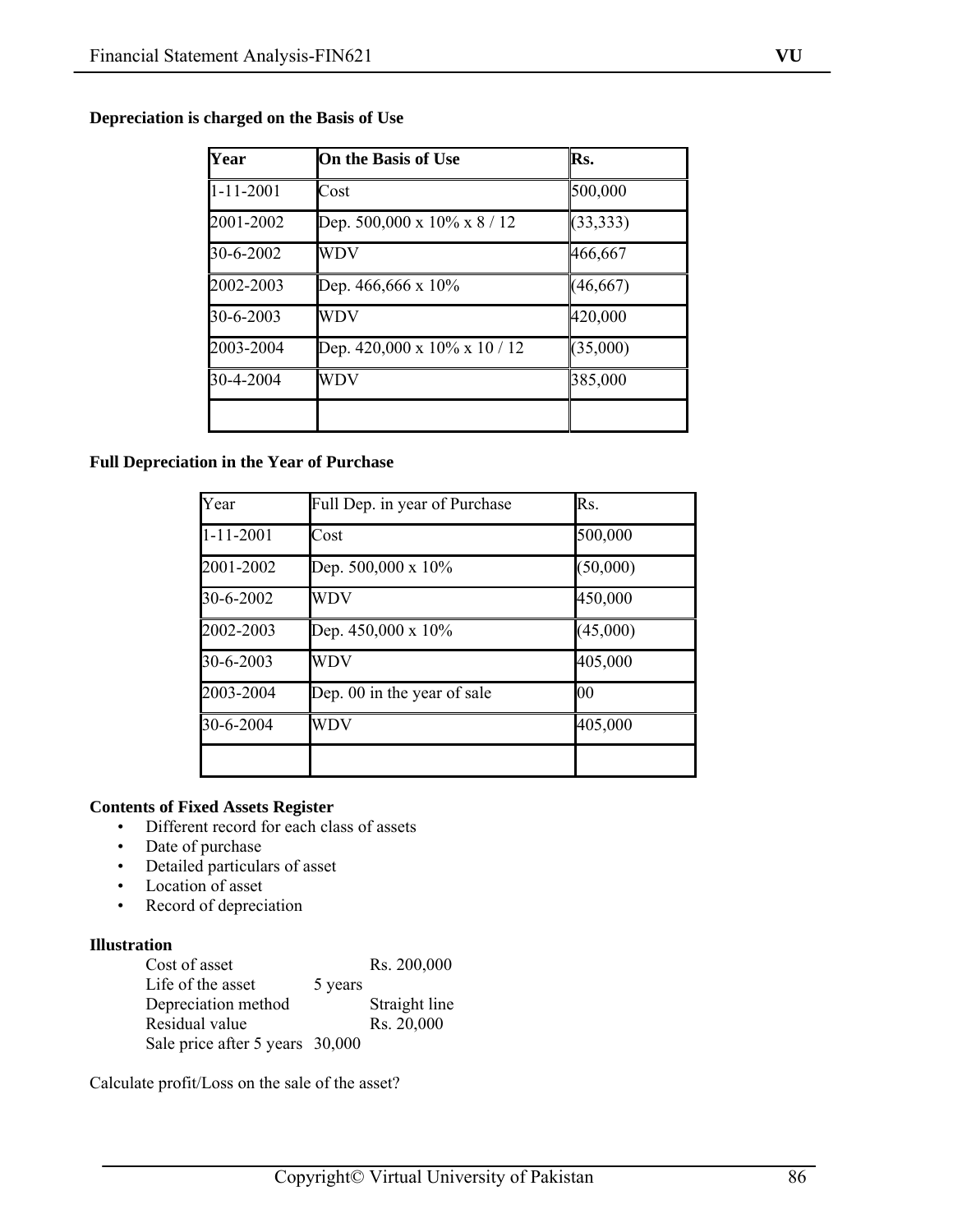# **Solution**

j

Written down value =  $200,000 - 20,000 = 180,000$ Depreciation/year =  $180,000/5 = 36,000$  (Straight line method)

| Particulars                      | Depreciation (Rs) | Written<br>Down |
|----------------------------------|-------------------|-----------------|
|                                  |                   | Value $(Rs.)$   |
| Depreciable cost                 |                   | 200,000         |
| Dep. Of the $1st$ year           | (36,000)          | 164,000         |
| Dep. Of the $2nd$ year           | (36,000)          | 128,000         |
| Dep. Of the 3 <sup>rd</sup> year | (36,000)          | 92,000          |
| Dep. Of the $4th$ year           | (36,000)          | 56,000          |
| Dep. Of the $5th$ year           | (36,000)          | 20,000          |
|                                  |                   |                 |
|                                  |                   |                 |

| Book value after five years | Rs. 20,000                       |
|-----------------------------|----------------------------------|
| Sale price                  | Rs. 30,000                       |
| Profit on sale              | Rs. $10,000$ $(30,000 - 20,000)$ |

### **Same illustration is solved by reducing balance method**

 **\_\_\_\_** 

| Cost of asset                           | Rs. 200,000 |
|-----------------------------------------|-------------|
| Residual value                          | Rs. 20,000  |
| Estimated useful life                   | 5 years     |
| <b>Calculation of depreciation rate</b> |             |

Depreciation Rate =  $1 - \sqrt{\text{Rv}}$ 

$$
= 1 - {^5 \sqrt{20,000/200,000}}
$$
  
= 37%

Allocation of depreciation is given below:

| Particulars            | Depreciation (Rs) | Accumulated  | Written Down  |
|------------------------|-------------------|--------------|---------------|
|                        |                   | Depreciation | Value $(Rs.)$ |
|                        |                   | (Rs.)        |               |
| Depreciable cost       |                   |              | 200,000       |
| Dep. Of the $1st$ year |                   |              |               |
| 200,000 x 37%          | 74,000            | 74,000       | 126,000       |
| Dep. Of the $2nd$ year |                   |              |               |
| $126,000 \times 37\%$  | 46,620            | 120,620      | 79,380        |
| Dep. Of the $3rd$ year |                   |              |               |
| 79,380 x 37%           | 29,371            | 149,991      | 50,009        |
| Dep. Of the $4th$ year |                   |              |               |
| 50,009 x 37%           | 18,503            | 168,494      | 31,506        |
| Dep. Of the $5th$ year |                   |              |               |
| 31,506 x 37%           | 11,657            | 180,151      | 19,849        |

Book value after five years Rs. 19,849 Sale price Rs. 30,000

Profit on sale Rs. 10,151 (30,000 – 19,849)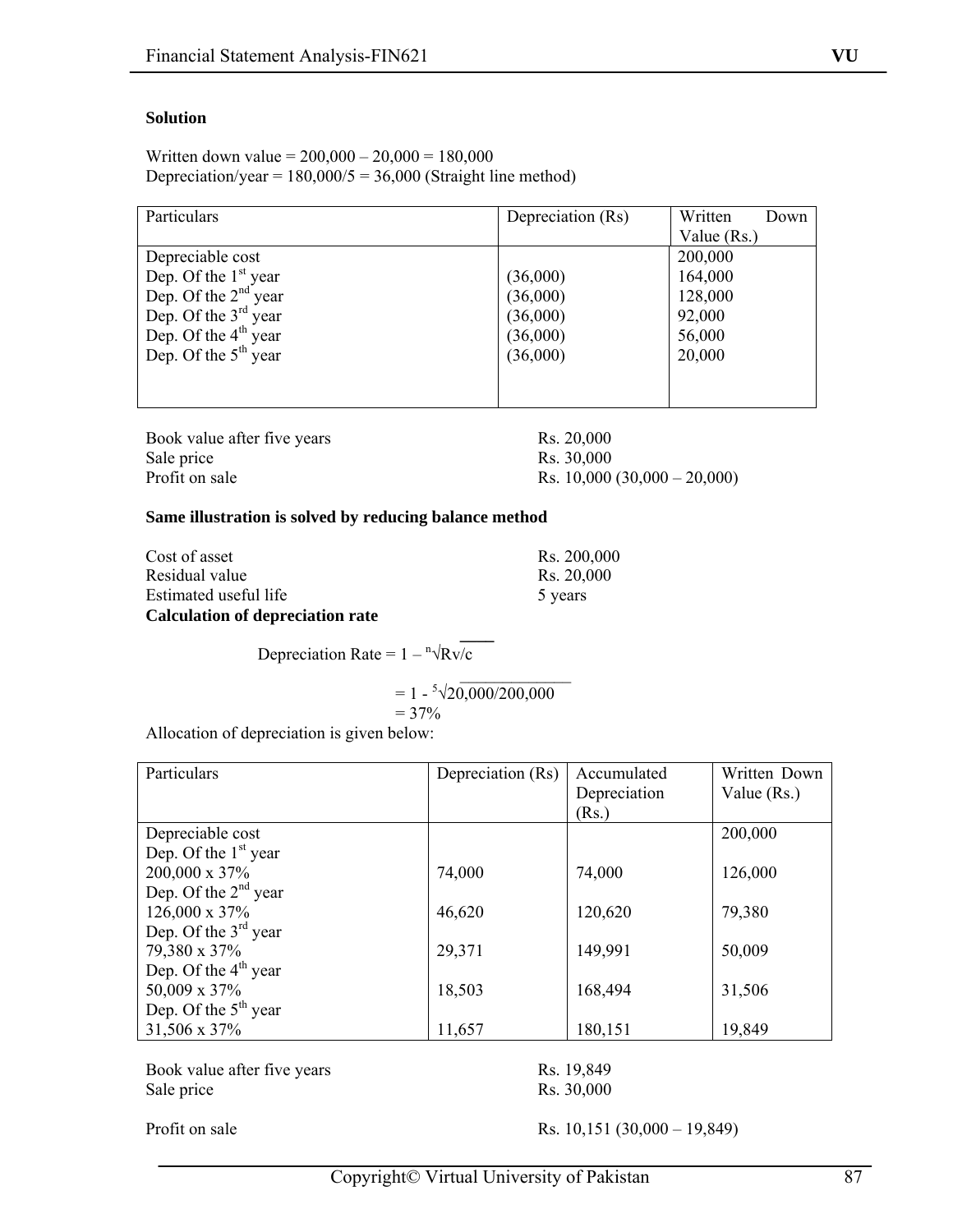If an asset is not completed at that time when balance sheet is prepared, all costs incurred on that asset up to the balance sheet date are transferred to an account called **Capital Work in Progress Account.**  This account is shown separately in the balance sheet below the fixed asset. Capital work in progress account contains all expenses incurred on the asset until it is converted into working condition. All these expenses will become part of the cost of that asset. When an asset is completed and it is ready to work, all costs in the capital work in progress account will transfer to the relevant asset account through the following entry:

| Debit:         | Relevant asset account           |
|----------------|----------------------------------|
| <b>Credit:</b> | Capital work in progress account |

### **Illustration # 1**

j

A machine is purchased for Rs. 400,000. Its useful life is estimated to be five years. Its residual value is Rs. 25,000. After four years, it was sold for Rs. 40,000. For the purpose of WDV, its depreciation rate is  $40%$ .

You are required to show calculation of depreciation for four years. Also calculate profit or loss on disposal.

### **Solution**

### **Calculation of depreciation and profit & loss on the basis of straight line method**:

Depreciation/year =  $(400,000 - 25,000)/5 = 75,000$  (Straight line method)

As, machine was sold after four years but its useful life was estimated for five years, when we calculate depreciation of the asset under straight line method, we will divide its WDV over five years, not on four years.

| Particulars            | Depreciation (Rs) | Written Down Value |
|------------------------|-------------------|--------------------|
|                        |                   | (Rs.)              |
| Depreciable cost       |                   | 375,000            |
| Dep. Of the $1st$ year | (75,000)          | 300,000            |
| Dep. Of the $2nd$ year | (75,000)          | 225,000            |
| Dep. Of the $3rd$ year | (75,000)          | 150,000            |
| Dep. Of the $4th$ year | (75,000)          | 75,000             |
|                        |                   |                    |

Book value after four years Rs. 75,000 Sale price Rs. 40,000

Profit/(loss) on sale Rs.  $(35,000)$  i-e. $(40,000 - 75,000)$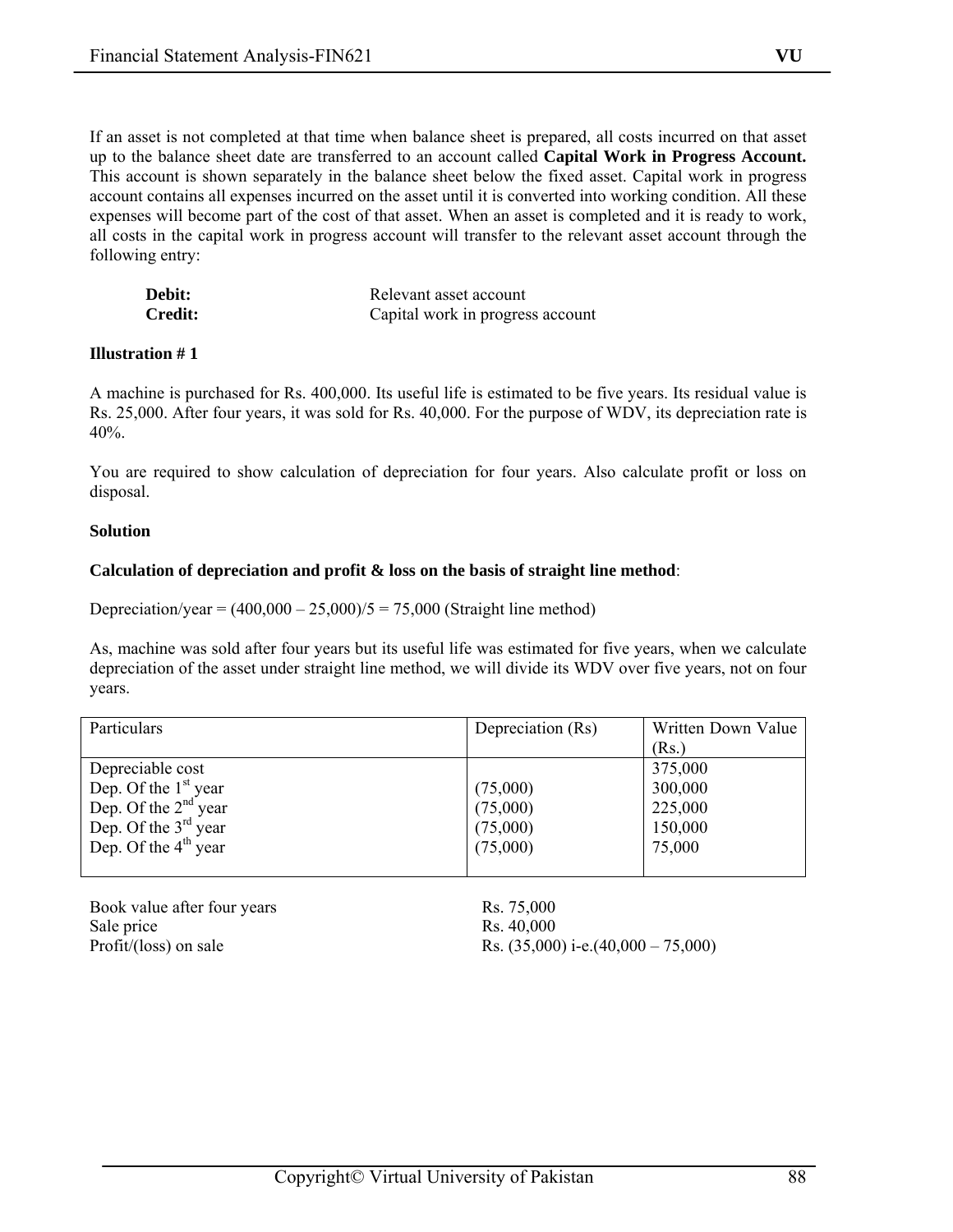### j **Calculation of depreciation and profit & loss on the basis of reducing balance method:**

Depreciation rate  $= 40\%$ 

| Particulars               | Depreciation | Accumulated  | Written     |
|---------------------------|--------------|--------------|-------------|
|                           | (Rs)         | Depreciation | Down        |
|                           |              | (Rs.)        | Value (Rs.) |
| Depreciable cost          |              |              | 400,000     |
| Dep. Of the $1st$ year    |              |              |             |
| 400,000 x 40%             | 160,000      | 160,000      | 240,000     |
| Dep. Of the $2nd$ year    |              |              |             |
| 240,000 x 40%             | 96,000       | 256,000      | 144,000     |
| Dep. Of the $3^{rd}$ year |              |              |             |
| 144,000 x 40%             | 57,600       | 313,600      | 86,400      |
| Dep. Of the $4th$ year    |              |              |             |
| 86,400 x 40%              | 34,560       | 348,160      | 51,840      |
|                           |              |              |             |
|                           |              |              |             |

Book value after four years Rs. 51,840 Sale price Rs. 40,000

Profit/ (loss) on sale Rs. (11,840) i-e. (40,000 – 51,840)

### **Illustration # 2**

Following information of machinery account is available in Year 2004:

- Machine # 1 is purchased on September 1, 2000 for Rs. 100,000
- Machine  $\# 2$  is purchased on January 31, 2002 for Rs. 200,000
- Machine  $\# 3$  is purchased on July 1, 2003 for Rs. 50,000
- Machine  $# 1$  is disposed on March 31, 2004

Depreciation is charged @ 25% reducing balance method. Financial year is closed on June 30 every year.

Show the calculation of depreciation on machinery for four years using the following policies:

- Depreciation is charged on the basis of use
- Full depreciation is charged in the year of purchase and no depreciation is charged in the year of disposal.

## **Solution**

### **Depreciation on the basis of use**

| <b>Date</b>             | <b>Purchase</b><br>of<br>machine<br>(Rs.) | <b>Depreciation</b><br>(Rs.)                              | <b>Accumulated</b><br>depreciation<br>(Rs.) | <b>Total</b><br>Accum.<br>Dep. | Written<br><b>Down Value</b><br>(Rs.)   | <b>Total</b><br>Written<br>Down<br><b>Value</b><br>(Rs.) |
|-------------------------|-------------------------------------------|-----------------------------------------------------------|---------------------------------------------|--------------------------------|-----------------------------------------|----------------------------------------------------------|
| 01-09-2000              | 100,000                                   | Machine $# 1$<br>$100,000 \times 25\%$<br>$x10/12=20,833$ | Machine $# 1$<br>20,833                     | 20,833                         | Machine $# 1$<br>79,167                 | 79,167                                                   |
| 2001-2002<br>31-01-2002 | 200,000                                   | Machine $# 1$<br>79,167x25%<br>$= 19,792$<br>Machine $#2$ | Machine $# 1$<br>40,625<br>Machine $#2$     | 61,458                         | Machine $# 1$<br>59,375<br>Machine $#2$ | 238,542                                                  |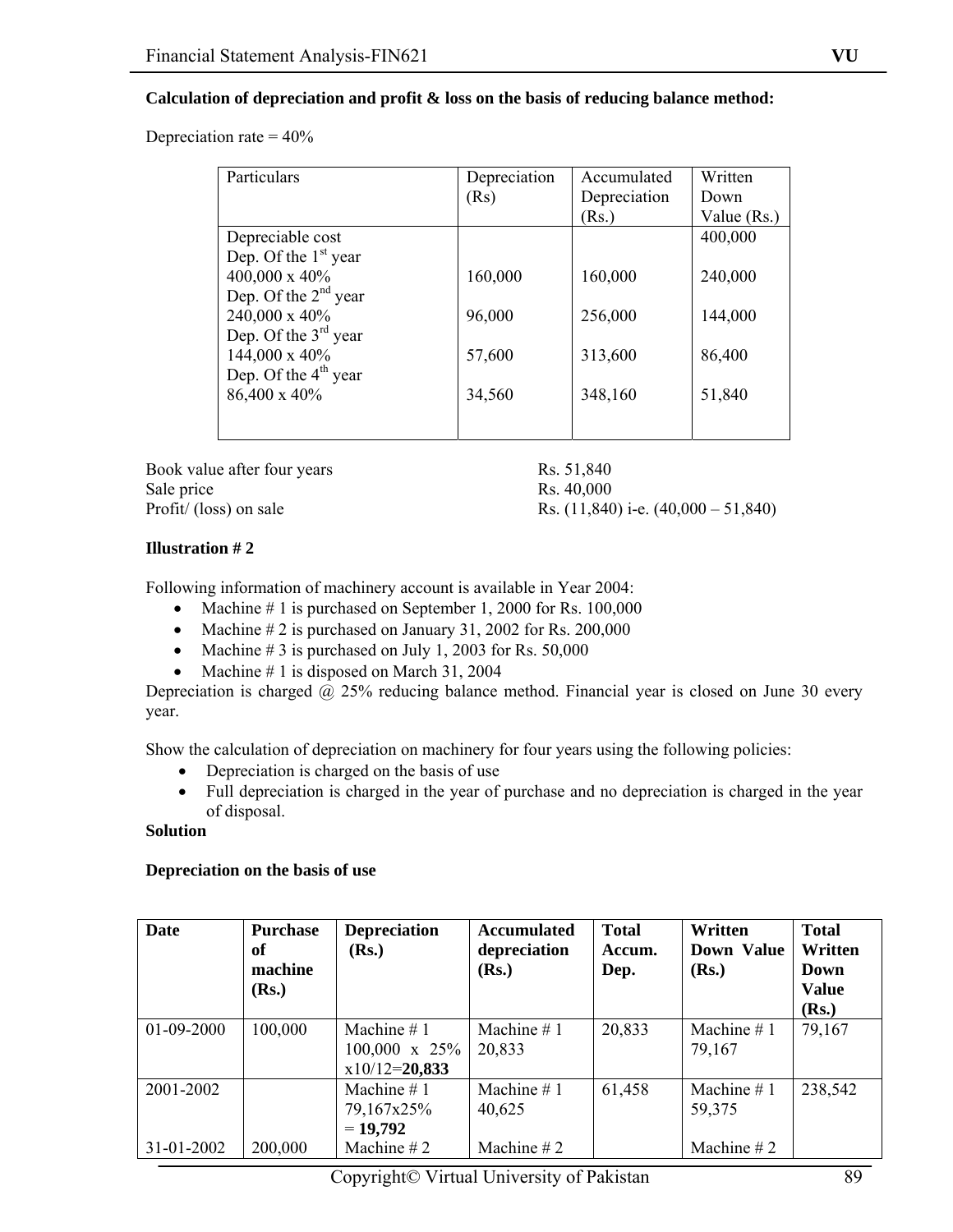|            |        | 200,000x25%x5<br>$/12 = 20,833$                                                             | 20,833                                            |         | 179,167                                                         |         |
|------------|--------|---------------------------------------------------------------------------------------------|---------------------------------------------------|---------|-----------------------------------------------------------------|---------|
| 2002-2003  |        | Machine $# 1$<br>59,375x25%<br>$= 14,844$                                                   | Machine $# 1$<br>55,469                           | 121,094 | Machine $# 1$<br>44,531                                         | 178,906 |
|            |        | Machine $#2$<br>179,167x25%<br>$=44,792$                                                    | Machine $#2$<br>65,625                            |         | Machine $#2$<br>134,375                                         |         |
| 2003-2004  |        | Machine $# 1$<br>44,531x25%x<br>$9/12 = 8,350$<br>Machine $#2$<br>134,375x25%<br>$= 33,594$ | Machine $# 1$<br>63,819<br>Machine $#2$<br>99,219 | 175,538 | Machine $# 1$<br>(36, 181)<br>(sold)<br>Machine $#2$<br>100,781 | 138,281 |
| 01-07-2003 | 50,000 | Machine $# 3$<br>50,000x25%<br>$= 12,500$                                                   | Machine $# 3$<br>12,500                           |         | Machine $# 3$<br>37,500                                         |         |

Figure in blue color is the written down value of machine # 1, which is disposed of by the management.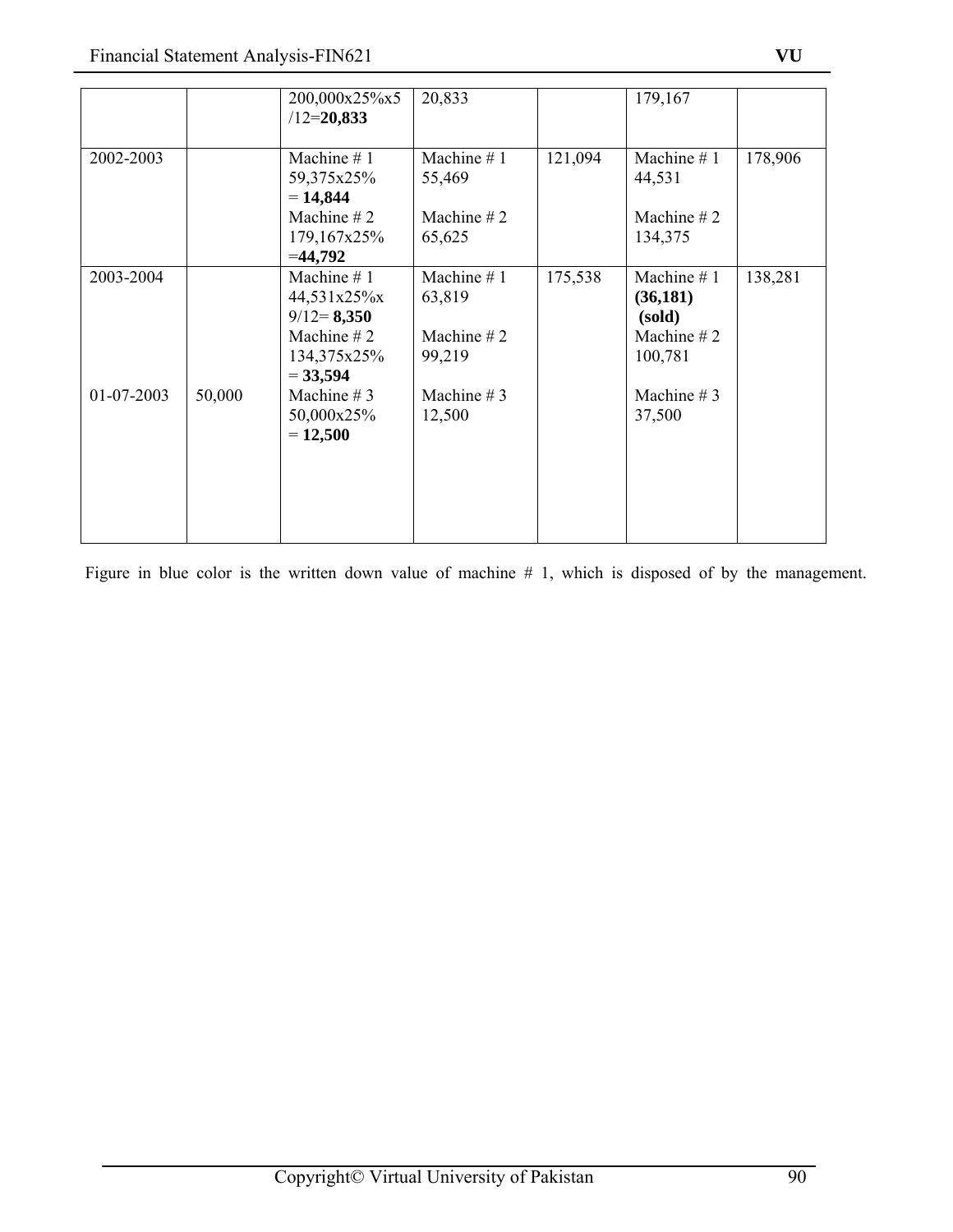| <b>Date</b> | <b>Purchase</b><br>of<br>machine<br>(Rs.) | <b>Depreciation</b><br>(Rs.)                                                          | <b>Accumulated</b><br>depreciation<br>(Rs.)               | <b>Total</b><br>Accum.<br>Dep. | <b>Written</b><br>Down Value<br>(Rs.)                       | <b>Total</b><br>Written<br><b>Down</b><br><b>Value</b><br>(Rs.) |
|-------------|-------------------------------------------|---------------------------------------------------------------------------------------|-----------------------------------------------------------|--------------------------------|-------------------------------------------------------------|-----------------------------------------------------------------|
| 01-09-2000  | 100,000                                   | Machine #1<br>100,000 x 25%<br>$= 25,000$                                             | Machine #1<br>25,000                                      | 25,000                         | Machine $# 1$<br>75,000                                     | 75,000                                                          |
| 2001-2002   |                                           | Machine #1<br>75,000x25%<br>$= 18,750$                                                | Machine #1<br>43,750                                      | 93,750                         | Machine #1<br>56,250                                        | 206,250                                                         |
| 31-01-2002  | 200,000                                   | Machine #2<br>200,000x25%<br>$= 50,000$                                               | Machine #2<br>50,000                                      |                                | Machine $#2$<br>150,000                                     |                                                                 |
| 2002-2003   |                                           | Machine #1<br>56,250x25%<br>$= 14,063$                                                | Machine #1<br>57,813                                      | 145,313                        | Machine $# 1$<br>42,187                                     | 154,687                                                         |
|             |                                           | Machine #2<br>150,000x25%<br>$= 37,500$                                               | Machine $#2$<br>87,500                                    |                                | Machine $#2$<br>112,500                                     |                                                                 |
| 2003-2004   |                                           | Machine $\#$ 1<br>$\Omega$<br>Machine sold<br>Machine #2<br>112,500x25%<br>$= 28,125$ | Machine #1<br>57,813<br>(sold)<br>Machine $#2$<br>115,625 | 185,935                        | Machine $# 1$<br>42,187<br>(sold)<br>Machine $#2$<br>84,375 | 121,875                                                         |
| 01-07-2003  | 50,000                                    | Machine #3<br>50,000x25%<br>$= 12,500$                                                | Machine $# 3$<br>12,500                                   |                                | Machine $# 3$<br>37,500                                     |                                                                 |

|  |  |  | Full year depreciation in the year of purchase and no depreciation in the year of sale: |  |
|--|--|--|-----------------------------------------------------------------------------------------|--|
|  |  |  |                                                                                         |  |

If an asset is not completed at that time when balance sheet is prepared, all costs incurred on that asset up to the balance sheet date are transferred to an account called **Capital Work in Progress Account.**  This account is shown separately in the balance sheet below the fixed asset. Capital work in progress account contains all expenses incurred on the asset until it is converted into working condition. All these expenses will become part of the cost of that asset. When any expense is incurred or paid, it is included in the Capital Work in Progress Account through the following entry:

| <b>Debit:</b>  | Work in Progress Account  |
|----------------|---------------------------|
| <b>Credit:</b> | Cash/Bank/Payable Account |

When an asset is completed and it is ready to work, all costs will transfer to the relevant asset account through the following entry:

| <b>Debit:</b> | Relevant asset account           |
|---------------|----------------------------------|
| Credit:       | Capital work in progress account |

## **Presentation**

It is already mentioned that Work in Progress Account is shown separately in the balance sheet below the fixed asset. i-e.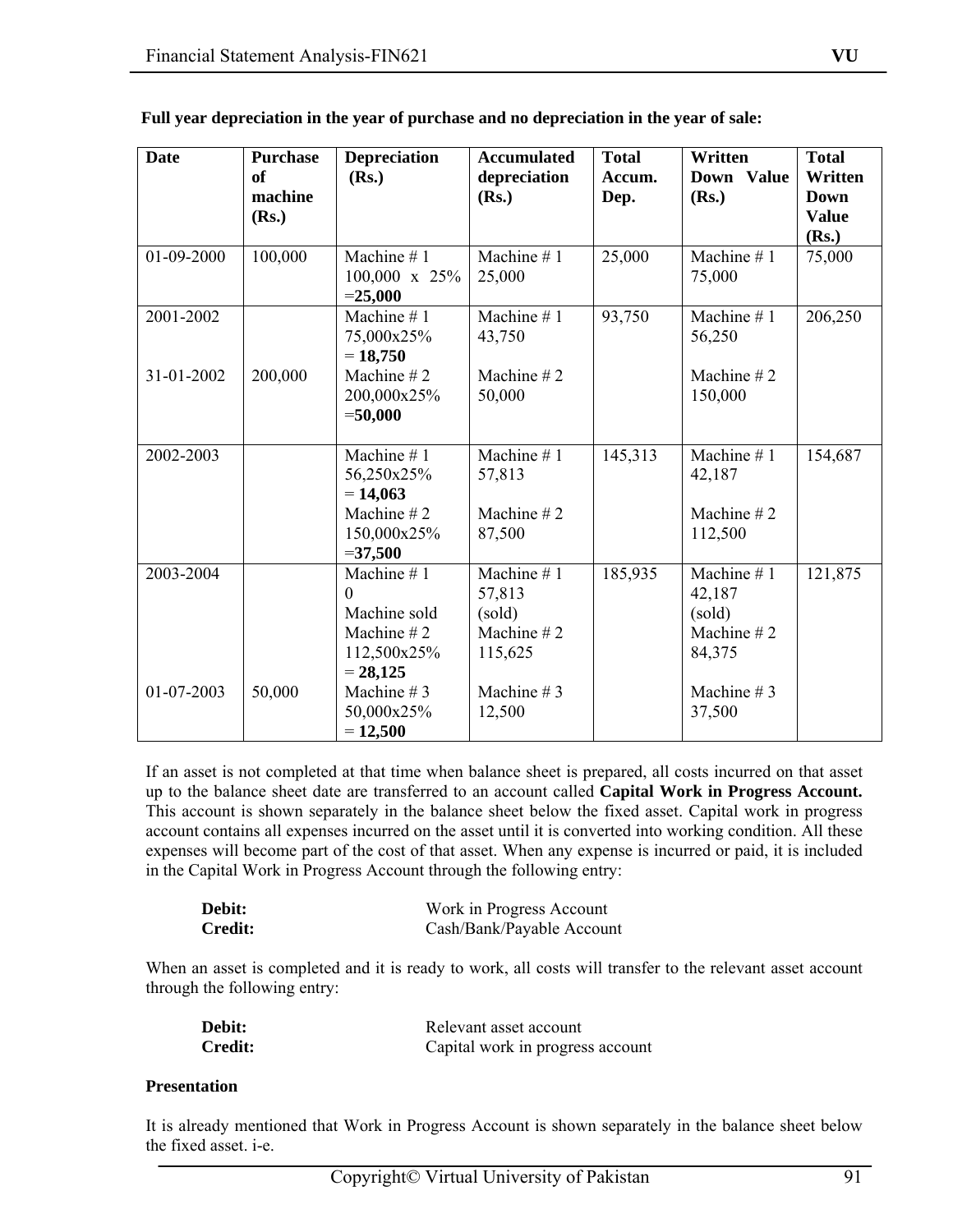| Name of the Entity         |               |            |
|----------------------------|---------------|------------|
| <b>Balance Sheet</b>       |               |            |
| As At                      |               |            |
| Particulars                | Amount<br>Rs. | Amount Rs. |
| <b>Assets</b>              |               |            |
| <b>Fixed Assets</b>        |               | xyz        |
| Capital Work in Progress   |               | xyz        |
| Other Long Term Assets     |               | xyz        |
| <b>Current Assets</b>      |               |            |
| Total                      |               | Xyz        |
| <b>Liabilities</b>         |               |            |
| Capital                    | xyz           |            |
| Profit                     | xyz           | Xyz        |
| Long Term Liabilities      |               | Xyz        |
| <b>Current Liabilities</b> |               |            |
| Total                      |               | Xyz        |

Consider the solved illustration in the previous lecture:

| Depreciation on the basis of use |  |  |
|----------------------------------|--|--|
|----------------------------------|--|--|

| Date       | <b>Purchase</b><br><b>of</b><br>machine<br>(Rs.) | <b>Depreciation</b><br>(Rs.)                              | <b>Accumulated</b><br>depreciation<br>(Rs.) | <b>Total</b><br>Accum.<br>Dep. | <b>Written</b><br><b>Down Value</b><br>(Rs.)         | <b>Total</b><br>Written<br>Down<br><b>Value</b><br>(Rs.) |
|------------|--------------------------------------------------|-----------------------------------------------------------|---------------------------------------------|--------------------------------|------------------------------------------------------|----------------------------------------------------------|
| 01-09-2000 | 100,000                                          | Machine #1<br>100,000 x 25%<br>$x10/12=20,833$            | Machine #1<br>20,833                        | 20,833                         | Machine #1<br>79,167                                 | 79,167                                                   |
| 2001-2002  |                                                  | Machine #1<br>79,167x25%<br>$= 19,792$                    | Machine #1<br>40,625                        | 61,458                         | Machine $# 1$<br>59,375                              | 238,542                                                  |
| 31-01-2002 | 200,000                                          | Machine #2<br>200,000x25%x5<br>$/12 = 20,833$             | Machine $# 2$<br>20,833                     |                                | Machine $#2$<br>179,167                              |                                                          |
| 2002-2003  |                                                  | Machine #1<br>59,375x25%<br>$= 14,844$                    | Machine #1<br>55,469                        | 121,094                        | Machine $# 1$<br>44,531                              | 178,906                                                  |
|            |                                                  | Machine #2<br>179,167x25%<br>$=44,792$                    | Machine $# 2$<br>65,625                     |                                | Machine $# 2$<br>134,375                             |                                                          |
| 2003-2004  |                                                  | Machine #1<br>44,531x25%x<br>$9/12 = 8,350$<br>Machine #2 | Machine #1<br>63,819<br>Machine #2          | 175,538                        | Machine $# 1$<br>(36, 181)<br>(sold)<br>Machine $#2$ | 138,281                                                  |
|            |                                                  | 134,375x25%<br>$= 33,594$                                 | 99,219                                      |                                | 100,781                                              |                                                          |
| 01-07-2003 | 50,000                                           | Machine #3                                                | Machine $# 3$                               |                                | Machine $# 3$                                        |                                                          |

Copyright© Virtual University of Pakistan 92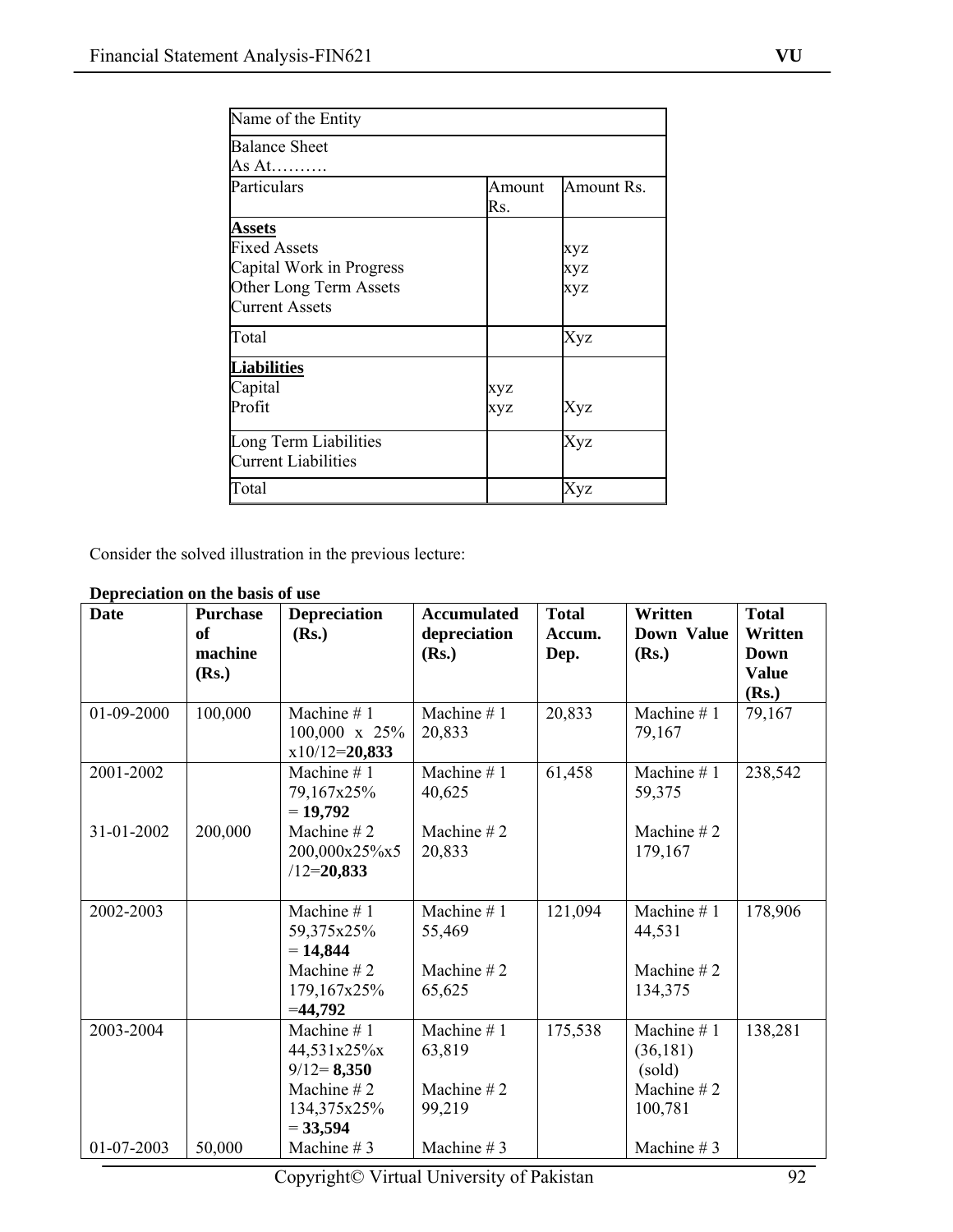|  | $\sim$ $\sim$ $\sim$<br>∕∪                   | 12,500 | ,500<br><u>، ب</u> |  |
|--|----------------------------------------------|--------|--------------------|--|
|  | $\sqrt{200}$<br>$=$ $\blacksquare$<br>14,JUU |        |                    |  |

# **Presentation in Balance Sheet**

| Year      | Cost of Machinery | Accumulated  | Written<br>Down |
|-----------|-------------------|--------------|-----------------|
|           |                   | Depreciation | Value           |
| 2000-2001 | 100,000           | 20,833       | 79.167          |
| 2001-2002 | 300,000           | 61,458       | 238,542         |
| 2002-2003 | 300,000           | 121,094      | 178,906         |

Written down Value of the year 2003-2004

| Opening Written Down Value:                       | 178,906   |
|---------------------------------------------------|-----------|
| Add: Cost of machine purchased:                   | 50,000    |
| Less: Depreciation of Machine $# 1$ in 2003-2004: | (8,350)   |
| Less: Depreciation of other assets:               | (46,094)  |
| Less: Written Down Value of machine disposed:     | (36, 181) |
|                                                   |           |
| Closing Written Down Value:                       | 138,281   |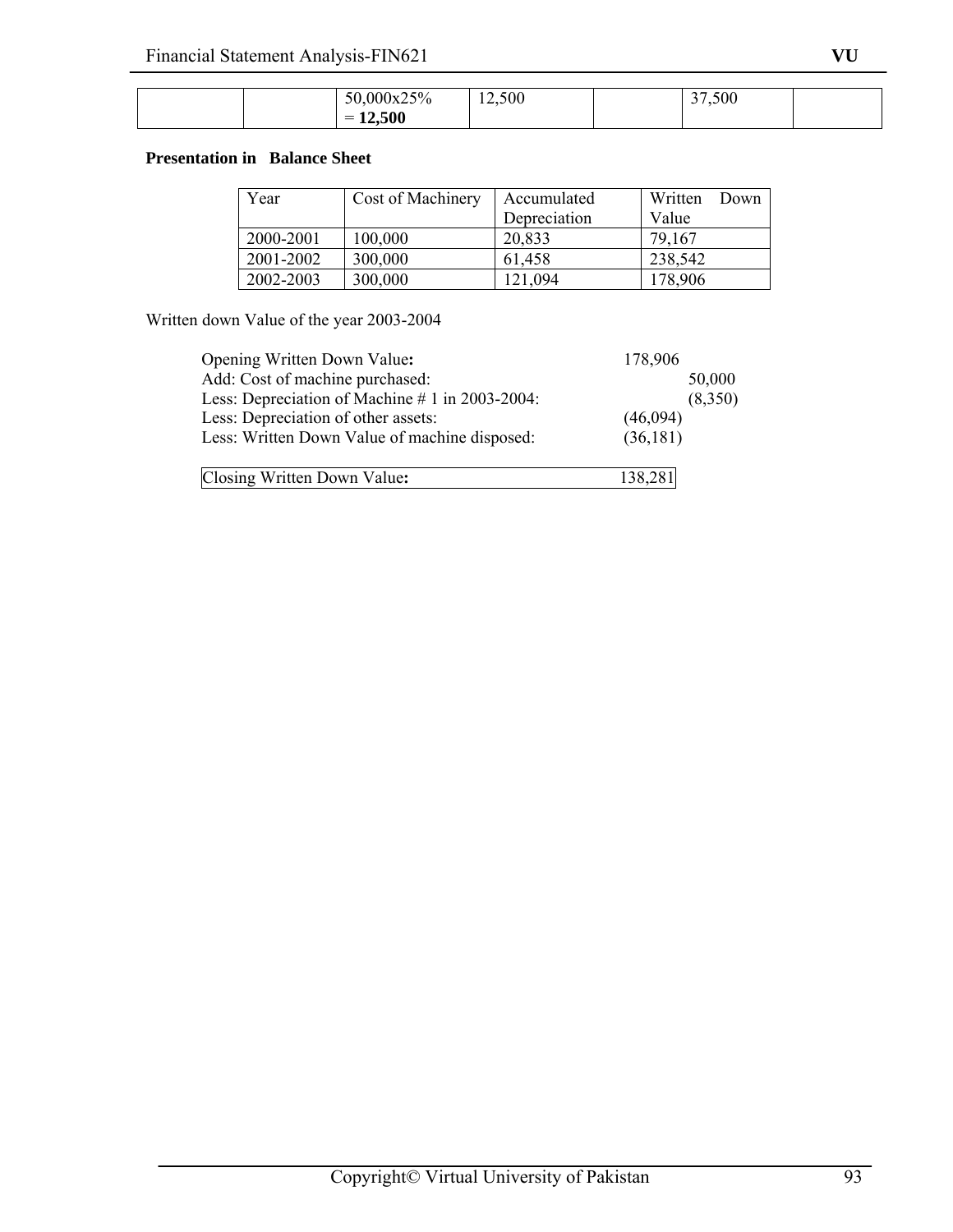| <b>Date</b> | <b>Purchase</b><br>of<br>machine<br>(Rs.) | <b>Depreciation</b><br>(Rs.)                                                        | <b>Accumulated</b><br>depreciation<br>(Rs.)               | <b>Total</b><br>Accum.<br>Dep. | Written<br>Down Value<br>(Rs.)                           | <b>Total</b><br>Written<br>Down<br><b>Value</b><br>(Rs.) |
|-------------|-------------------------------------------|-------------------------------------------------------------------------------------|-----------------------------------------------------------|--------------------------------|----------------------------------------------------------|----------------------------------------------------------|
| 01-09-2000  | 100,000                                   | Machine $# 1$<br>$100,000 \times 25\%$<br>$= 25,000$                                | Machine $# 1$<br>25,000                                   | 25,000                         | Machine $# 1$<br>75,000                                  | 75,000                                                   |
| 2001-2002   |                                           | Machine #1<br>75,000x25%<br>$= 18,750$                                              | Machine $# 1$<br>43,750                                   | 93,750                         | Machine $# 1$<br>56,250                                  | 206,250                                                  |
| 31-01-2002  | 200,000                                   | Machine $#2$<br>200,000x25%<br>$= 50,000$                                           | Machine $# 2$<br>50,000                                   |                                | Machine $#2$<br>150,000                                  |                                                          |
| 2002-2003   |                                           | Machine $# 1$<br>56,250x25%<br>$= 14,063$<br>Machine $# 2$                          | Machine $# 1$<br>57,813<br>Machine $# 2$                  | 145,313                        | Machine #1<br>42,187<br>Machine $# 2$                    | 154,687                                                  |
|             |                                           | 150,000x25%<br>$= 37,500$                                                           | 87,500                                                    |                                | 112,500                                                  |                                                          |
| 2003-2004   |                                           | Machine #1<br>$\Omega$<br>Machine sold<br>Machine $#2$<br>112,500x25%<br>$= 28,125$ | Machine #1<br>57,813<br>(sold)<br>Machine $#2$<br>115,625 | 185,935                        | Machine #1<br>42,187<br>(sold)<br>Machine $#2$<br>84,375 | 121,875                                                  |
| 01-07-2003  | 50,000                                    | Machine $# 3$<br>50,000x25%<br>$= 12,500$                                           | Machine $# 3$<br>12,500                                   |                                | Machine $# 3$<br>37,500                                  |                                                          |

j **Full year depreciation in the year of purchase and no depreciation in the year of sale:** 

# **Presentation in the Balance Sheet**

| Year      | Cost of Machinery | Accumulated  | Written<br>Down |
|-----------|-------------------|--------------|-----------------|
|           |                   | Depreciation | Value           |
| 2000-2001 | 100,000           | 25,000       | 75,000          |
| 2001-2002 | 300,000           | 93,750       | 206,250         |
| 2002-2003 | 300,000           | 145,313      | 154,687         |

Written down Value of the year 2003-2004

| Opening Written Down Value:                     | Rs. 154,687 |
|-------------------------------------------------|-------------|
| Add: Cost of machine purchased:                 | Rs. 50,000  |
| Less: Depreciation of Machine # 1 in 2003-2004: |             |
| Less: Depreciation of other assets:             | (40,625)    |
| Less: Written Down Value of machine disposed:   | (42, 187)   |
| Closing Written Down Value:                     | Rs. 121,875 |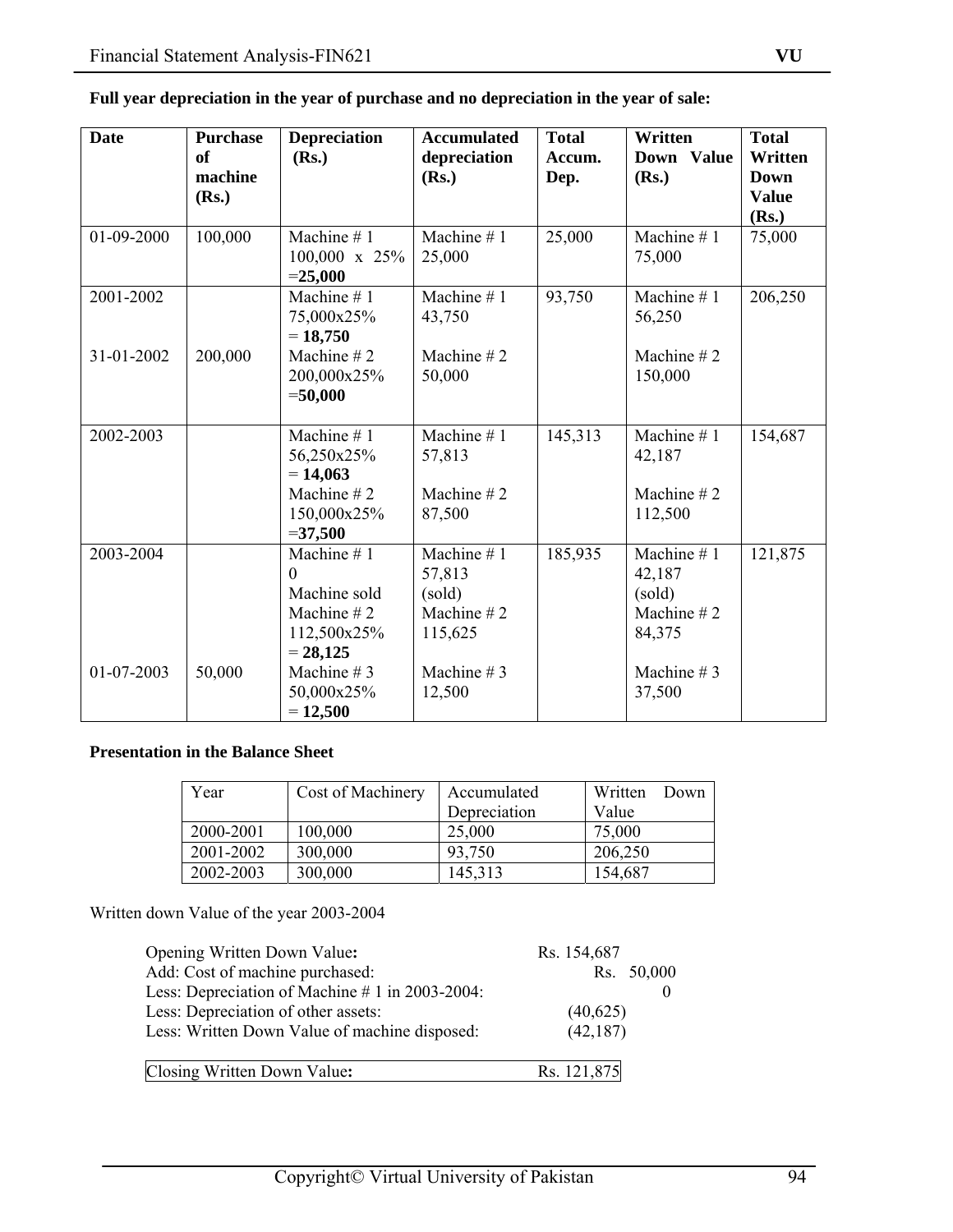# **Illustration # 2**

j

Following information of machinery account is available in Year 2004:

- Machine  $\# 1$  is purchased on August 1, 2000 for Rs. 50,000
- Machine  $\# 2$  is purchased on April 1, 2002 for Rs. 100,000
- Machine  $\# 3$  is purchased on March 1, 2004 for Rs. 150,000
- Machine  $\#$  1 is disposed on May 31, 2004

Depreciation is charged @ 20% reducing balance method. Financial year is closed on June 30 every year.

Show the calculation of depreciation on machinery for four years using the following policies:

- Depreciation is charged on the basis of use
- Full depreciation is charged in the year of purchase and no depreciation is charged in the year of disposal,

### **Solution**

### **Depreciation on the basis of use**

| <b>Date</b>             | <b>Purchase</b><br>of<br>machine<br>(Rs.) | <b>Depreciation</b><br>(Rs.)                                                                                                              | <b>Accumulated</b><br>depreciation<br>(Rs.)                            | <b>Total</b><br>Accum.<br>Dep. | Written<br><b>Down Value</b><br>(Rs.)                                                | <b>Total</b><br>Written<br><b>Down</b><br><b>Value</b><br>(Rs.) |
|-------------------------|-------------------------------------------|-------------------------------------------------------------------------------------------------------------------------------------------|------------------------------------------------------------------------|--------------------------------|--------------------------------------------------------------------------------------|-----------------------------------------------------------------|
| 01-08-2000              | 50,000                                    | Machine $# 1$<br>50,000 x 20%<br>$x11/12=9,167$                                                                                           | Machine $# 1$<br>9,167                                                 | 9,167                          | Machine $# 1$<br>9,167                                                               | 40,833                                                          |
| 2001-2002<br>01-04-2002 | 100,000                                   | Machine #1<br>40,833x20%<br>$= 8,167$<br>Machine $#2$<br>100,000x20%x3<br>$/12 = 5,000$                                                   | Machine #1<br>17,334<br>Machine $#2$<br>5,000                          | 22,334                         | Machine #1<br>32,666<br>Machine $#2$<br>95,000                                       | 127,666                                                         |
| 2002-2003               |                                           | Machine #1<br>32,666x20%<br>$= 6,533$<br>Machine #2<br>95,000x20%<br>$=19,000$                                                            | Machine #1<br>23,867<br>Machine #2<br>24,000                           | 47,867                         | Machine $# 1$<br>26,133<br>Machine $#2$<br>76,000                                    | 102,133                                                         |
| 2003-2004<br>01-03-2004 | 150,000                                   | Machine #1<br>26,133x20%x<br>$11/12 = 4,791$<br>Machine $#2$<br>76,000x20%<br>$= 15,200$<br>Machine #3<br>150,000x20%x<br>$4/12 = 10,000$ | Machine #1<br>28,658<br>Machine $#2$<br>39,200<br>Machine #3<br>10,000 | 77,858                         | Machine #1<br>(21, 342)<br>(sold)<br>Machine $#2$<br>60,800<br>Machine #3<br>140,000 | 200,800                                                         |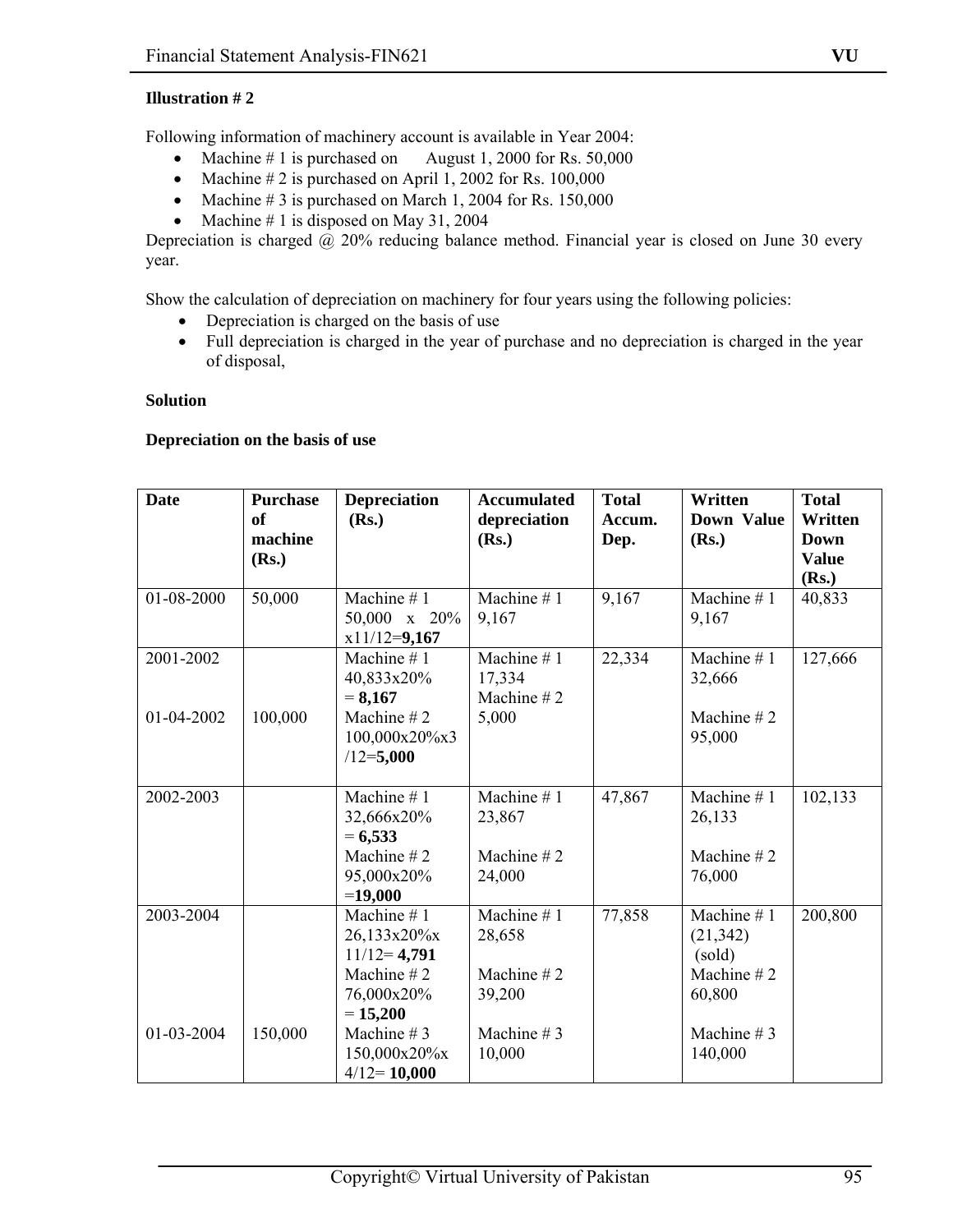# **Presentation in the Balance Sheet**

j

| Year      | Cost of Machinery | Accumulated  | Written<br>Down |
|-----------|-------------------|--------------|-----------------|
|           |                   | Depreciation | Value           |
| 2000-2001 | 50,000            | 9,167        | 40,833          |
| 2001-2002 | 150,000           | 22,334       | 127,666         |
| 2002-2003 | 150,000           | 47,867       | 102,133         |

Written Down Value of the year 2003-2004

| Opening Written Down Value:                       | Rs. 102,133 |
|---------------------------------------------------|-------------|
| Add: Cost of machine purchased:                   | Rs. 150,000 |
| Less: Depreciation of Machine $# 1$ in 2003-2004: | (4,791)     |
| Less: Depreciation of other assets:               | (25,200)    |
| Less: Written Down Value of machine disposed:     | (21, 342)   |

# Closing Written Down Value: **Rs. 200,800**

# **Full year depreciation in the year of purchase and no depreciation in the year of sale:**

| <b>Date</b> | <b>Purchase</b><br>of<br>machine<br>(Rs.) | <b>Depreciation</b><br>(Rs.)                                                          | <b>Accumulated</b><br>depreciation<br>(Rs.)                           | <b>Total</b><br>Accum.<br>Dep. | Written<br>Down Value<br>(Rs.)                           | <b>Total</b><br>Written<br><b>Down</b><br><b>Value</b><br>(Rs.) |
|-------------|-------------------------------------------|---------------------------------------------------------------------------------------|-----------------------------------------------------------------------|--------------------------------|----------------------------------------------------------|-----------------------------------------------------------------|
| 01-08-2000  | 50,000                                    | Machine $# 1$<br>50,000 x 20%<br>$=10,000$                                            | Machine $# 1$<br>10,000                                               | 10,000                         | Machine $# 1$<br>40,000                                  | 40,000                                                          |
| 2001-2002   |                                           | Machine $# 1$<br>40,000x20%<br>$= 8,000$                                              | Machine $# 1$<br>18,000                                               | 38,000                         | Machine $# 1$<br>32,000                                  | 112,000                                                         |
| 01-04-2002  | 100,000                                   | Machine $#2$<br>100,000x20%<br>$= 20,000$                                             | Machine $#2$<br>20,000                                                |                                | Machine $#2$<br>80,000                                   |                                                                 |
| 2002-2003   |                                           | Machine $# 1$<br>32,000x20%<br>$= 6,400$                                              | Machine $# 1$<br>24,400                                               | 60,400                         | Machine #1<br>25,600                                     | 89,600                                                          |
|             |                                           | Machine $#2$<br>80,000x20%<br>$=16,000$                                               | Machine $#2$<br>36,000                                                |                                | Machine $#2$<br>64,000                                   |                                                                 |
| 2003-2004   |                                           | Machine # $1$<br>$\theta$<br>Machine sold<br>Machine $#2$<br>64,000x20%<br>$= 12,800$ | Machine $\frac{1}{4}$ 1<br>24,400<br>(sold)<br>Machine $#2$<br>48,800 | 103,200                        | Machine #1<br>(25,600)<br>(sold)<br>Machine #2<br>51,200 | 171,200                                                         |
| 01-03-2004  | 150,000                                   | Machine #3<br>150,000x20%<br>$= 30,000$                                               | Machine #3<br>30,000                                                  |                                | Machine $# 3$<br>120,000                                 |                                                                 |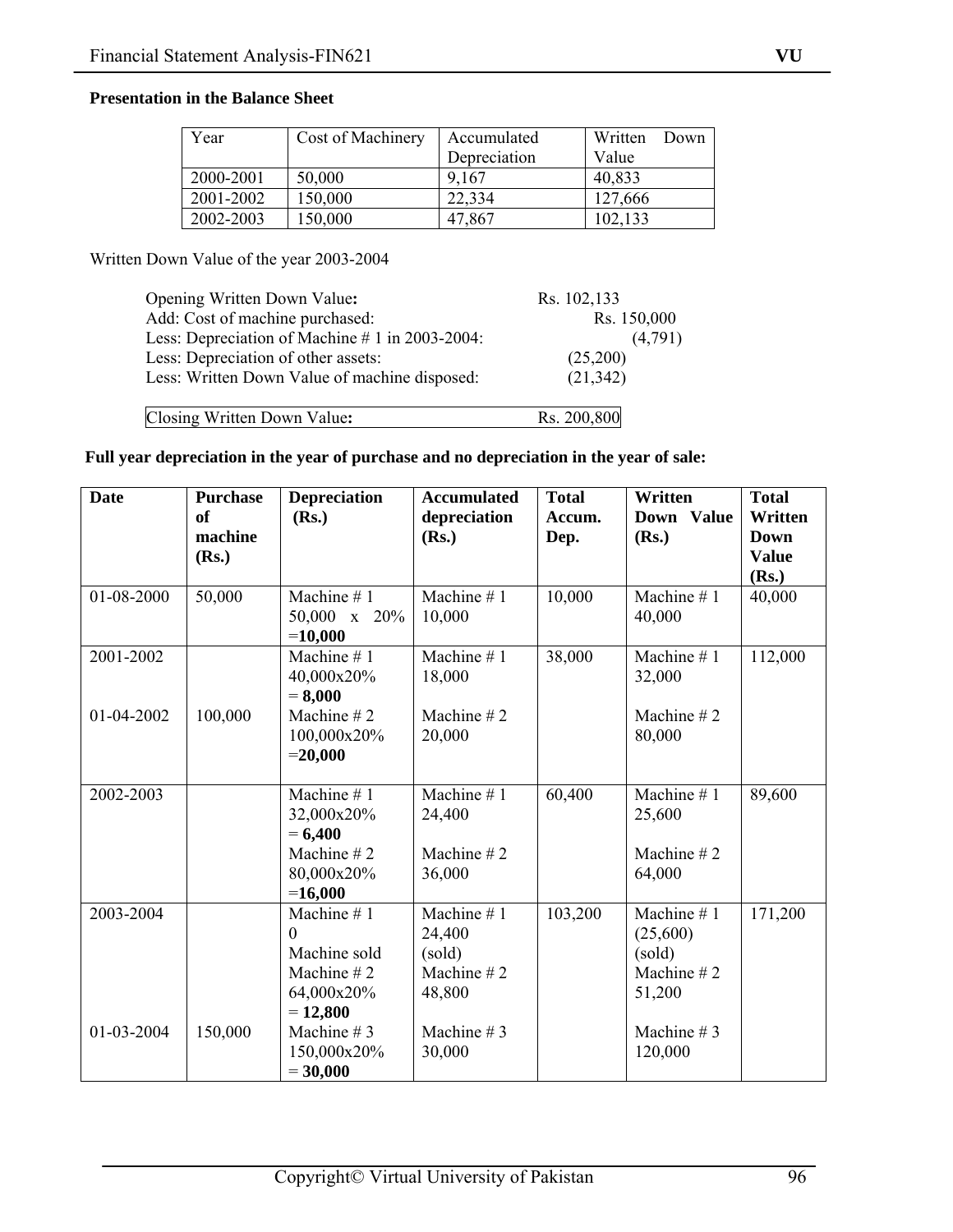## **Presentation in the Balance Sheet**

j

| Year      | Cost of Machinery | Accumulated  | Written<br>Down |
|-----------|-------------------|--------------|-----------------|
|           |                   | Depreciation | Value           |
| 2000-2001 | 50,000            | 10,000       | 40,000          |
| 2001-2002 | 150,000           | 38,000       | 112,000         |
| 2002-2003 | 150,000           | 60,400       | 89,600          |

Written Down Value of the year 2003-2004

| Opening Written Down Value:                       | Rs. 89,600  |
|---------------------------------------------------|-------------|
| Add: Cost of machine purchased:                   | Rs. 150,000 |
| Less: Depreciation of Machine $# 1$ in 2003-2004: |             |
| Less: Depreciation of other assets:               | (42,800)    |
| Less: Written Down Value of machine disposed:     | (25,600)    |
| Closing Written Down Value:                       | Rs. 171,200 |

### **Revaluation of Fixed Assets**

Fixed assets are purchased to be used for longer period. In the subsequent years, the value of asset could be higher or lower than its present book value due to inflationary condition of the economy. Assets are valued at Historical Cost in the books of accounts. Historical Cost is the original cost of the asset at which it was purchased plus additional costs incurred on the asset to bring it in working condition. Sometimes, the management of the business, if it thinks fit, revalues the asset to present it on current market value. Once the asset is revalued to its market value, then its value has to be constantly monitored to reflect the changes in the market value.

If an asset is revalued at higher cost than its original cost, the excess amount will be treated as profit on revaluation of fixed assets and it is credited to Revaluation Reserve Account.

On the other hand, if an asset is revalued at lower cost than its original cost, the balance amount will be treated as loss on revaluation of fixed assets and it is shown in the profit & loss account of that year in which asset was revalued.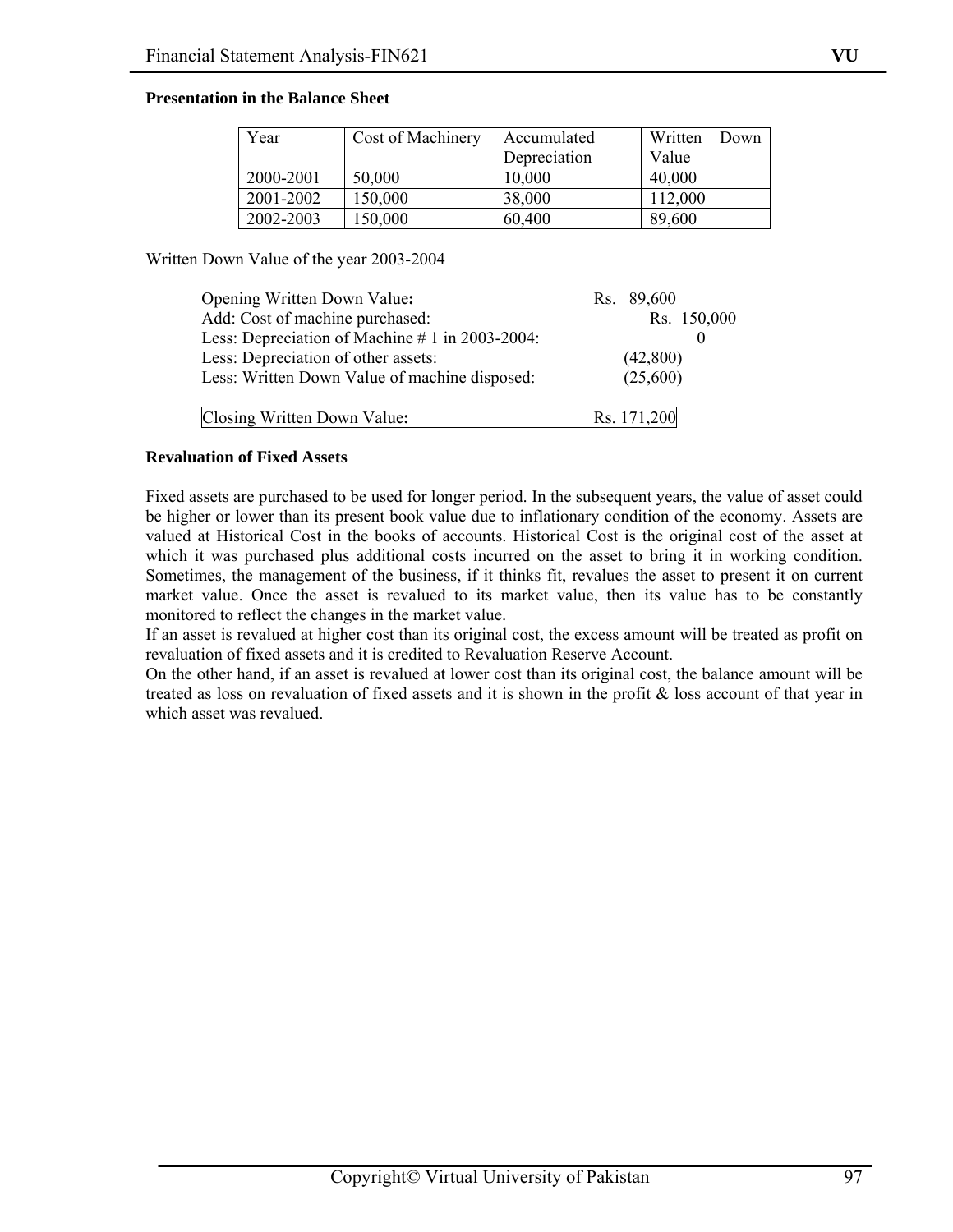## **NOTES TO FINANCIAL STATEMENTS (Continued)**

Depreciation expenses for year would be: = $\frac{\text{cost-(estimated)}\text{Residual value}}{17,000-2000}$  = 3000

\*(Estimated years of useful life-**5**)

ii) **Accelerated-Depreciation method:** In this method higher depreciation rate is charged in early years and lower rate in later years. Since new plants are most efficient in early years, matching principle demands that higher depreciation may be charged in earlier years.

Depreciation = Book Value x Accelerated Dep. Rate

Example: Taking the above case of plant asset acquired for Rs.17, 000

| Year | Depreciation            |      | Accumulated  | <b>Book Value</b> |
|------|-------------------------|------|--------------|-------------------|
|      |                         |      | Depreciation |                   |
|      | 17,000 X 40%            | 6800 | 6800         | 10200             |
|      | 10,200 X 40%            | 4080 | 10880        | 6120              |
| 3.   | $6,120 \text{ X } 40\%$ | 2448 | 13328        | 3672              |
| 4.   | 3,672 X 40%             | 1469 | 14797        | 2203              |
|      | 2,203 X 40%             | 881  | 15000        | 2000              |
|      | (reduced to 203)        |      |              |                   |

Note that sine total depreciation in five years is Rs.15, 000 (Rs.17, 000 – 2,000), the depreciation for the last year is reduced from 881 to 203 to bring the total depreciation amount in 5 years to Rs.17, 000.

 Principles of disclosure and Consistency of Accounting Methods. This is the basic concept underlying reliable financial statements, i.e. consistently following the Inventory valuation/ pricing and Depreciation calculation Methods. Disclosure of the Accounting methods used, in Balance Sheet or in the Notes is also an essential requirement of Disclosure Principle. If however, Accounting Method (s) are changed disclosure must be made of reasons for such change, and of the effect of change upon the company's net income.

## **Annual Report Generated By Business**

 Annual Report is part of Financial Reporting Process which contains Financial Statements, Notes to financial statements, Auditors' Report, Five-year summary of key financial and non-financial data, and Management's discussion and analysis of operations (MD&A).

## **Auditor's Report**

 Audit of financial statements is independent of the business issuing these. Financial Statements preparation is Management's responsibility, whereas expressing opinion as to their fairness is the Auditor's responsibility, Audit Report is issued along with financial statements to persons outside the business. It provides assurance to outside users about the completeness and reliability (not necessarily accuracy) of Financial Statements.

 Auditor is hired by the company being audited. Usually a Management letter is also issued by Auditors to Company's management, recommending steps for improving company's internal control structures.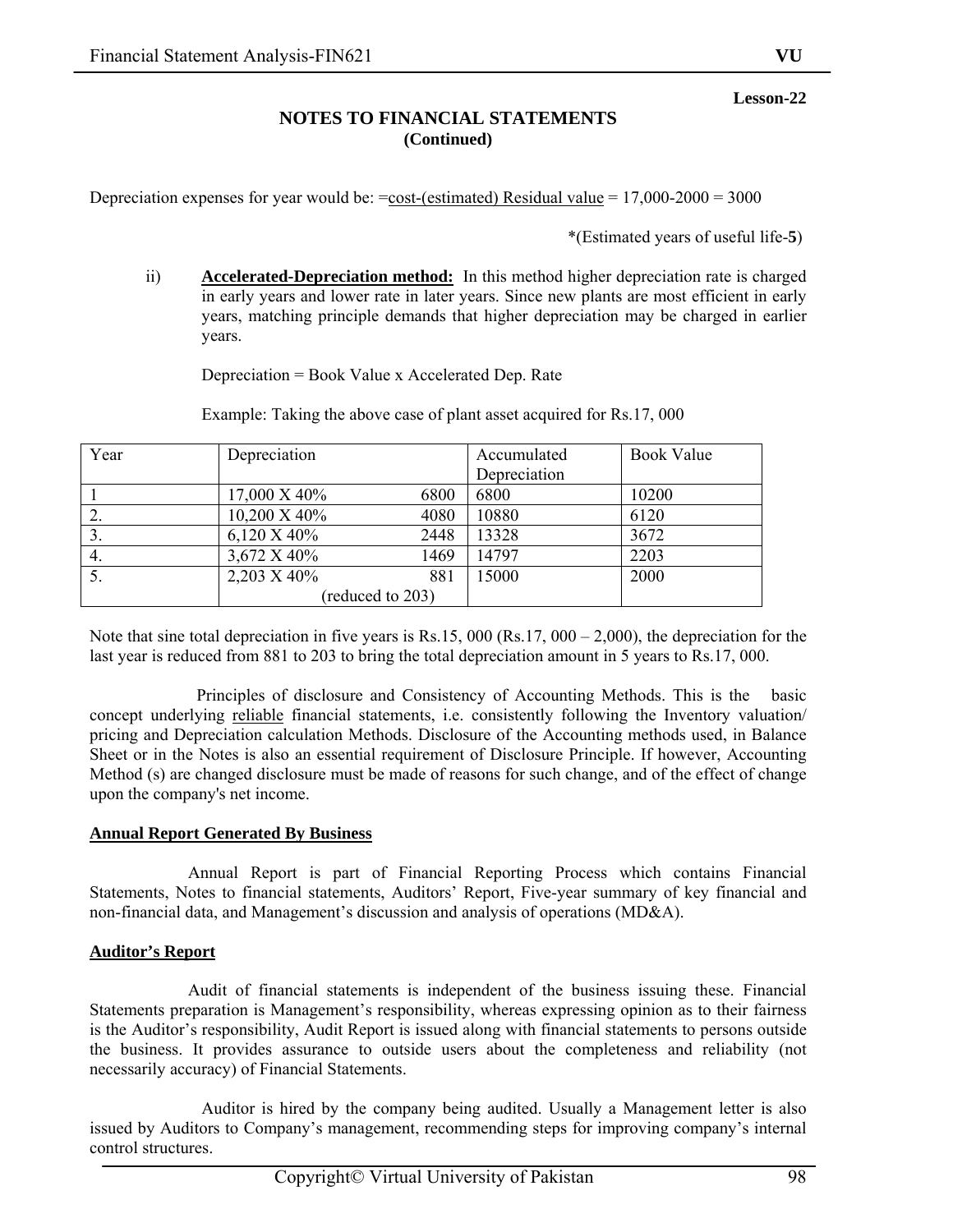Fairness' in the context of Auditor's Report means that financial statements are not misleading. Audit is conducted according to Generally Accepted Auditing Standards. During Audit, the Auditors obtain reasonable assurance that financial statements are free of "material" misstatements. Audit is conducted by examining, on a test basis, evidence supporting the amounts and disclosures in the financial statements. It assesses the accounting principles used and significant estimates made by management. It must also be noted that Audit's purpose is to determine fairness of financial statements and not to detect frauds, as such. In the context of materiality, it is to be noted that an item is material if knowledge of this might reasonably be expected to influence user's decisions. Also to be noted is the fact an auditor can also make errors like a physician does in diagnosis.

End product of every audit is the auditor's report. An audit involves collection of audit evidence about the truth and fairness of financial statements or other proposition under review. By careful examination of the evidence so called the auditor draws appropriate conclusions and forms his opinion. The auditor's report summarizes results of the work conducted by the auditor and formally communicates the auditor's opinion.

It is important to note that the auditor's report simply expresses the auditor's opinion on truth and fairness of financial statements as absolutely correct. An auditor's report is a formal statement that includes the reporting auditor's opinion formed after careful examination of books of accounts and related documents. Where as, a certificate is written conformation of absolute accuracy of the facts stated therein and does not involve any estimate or opinion.

## **Types of auditor's opinion**

An auditor's opinion may be unqualified, qualified or adverse. In certain circumstances the auditor may disclaim an opinion i.e states his inability to express an opinion.

# **Unqualified opinion**

Opinion of an auditor is termed as unqualified when the auditor concludes that that the financial statements give a true and fair view in accordance with the identified financial reporting framework.

There is no statuary definition of the words "true and fair". However, true and fair has been taken to mean the following: (I) free from prejudice or bias, (II) presentation of an objective picture, (III) in accordance with generally accepted accounting principles, (IV) consistent and having clarity,(V) not misleading and understandable by the reader of financial statements,. (V) presented fairly, in all material respects.

Identified financial reporting framework means the set of statutes, rulers, and standards etc. That apply to the preparation and presentation and presentation of such financial statements.

According to the companies ordinance 1984, in an unqualified audit report the auditor is required to make some statutory affirmations without reservations, as prescribed in section 255(3).

In an unqualified opinion the auditor also impliedly undertakes that any changes in accounting principles or in the method of their application, and the effects thereof, have been properly determined and disclosed in the financial statements.

## **Modified opinion**

An auditor may not be able to express an unqualified opinion. When either of the following circumstances exists and, in the auditor's judgment, the effect of which is or may be material to the financial statements:-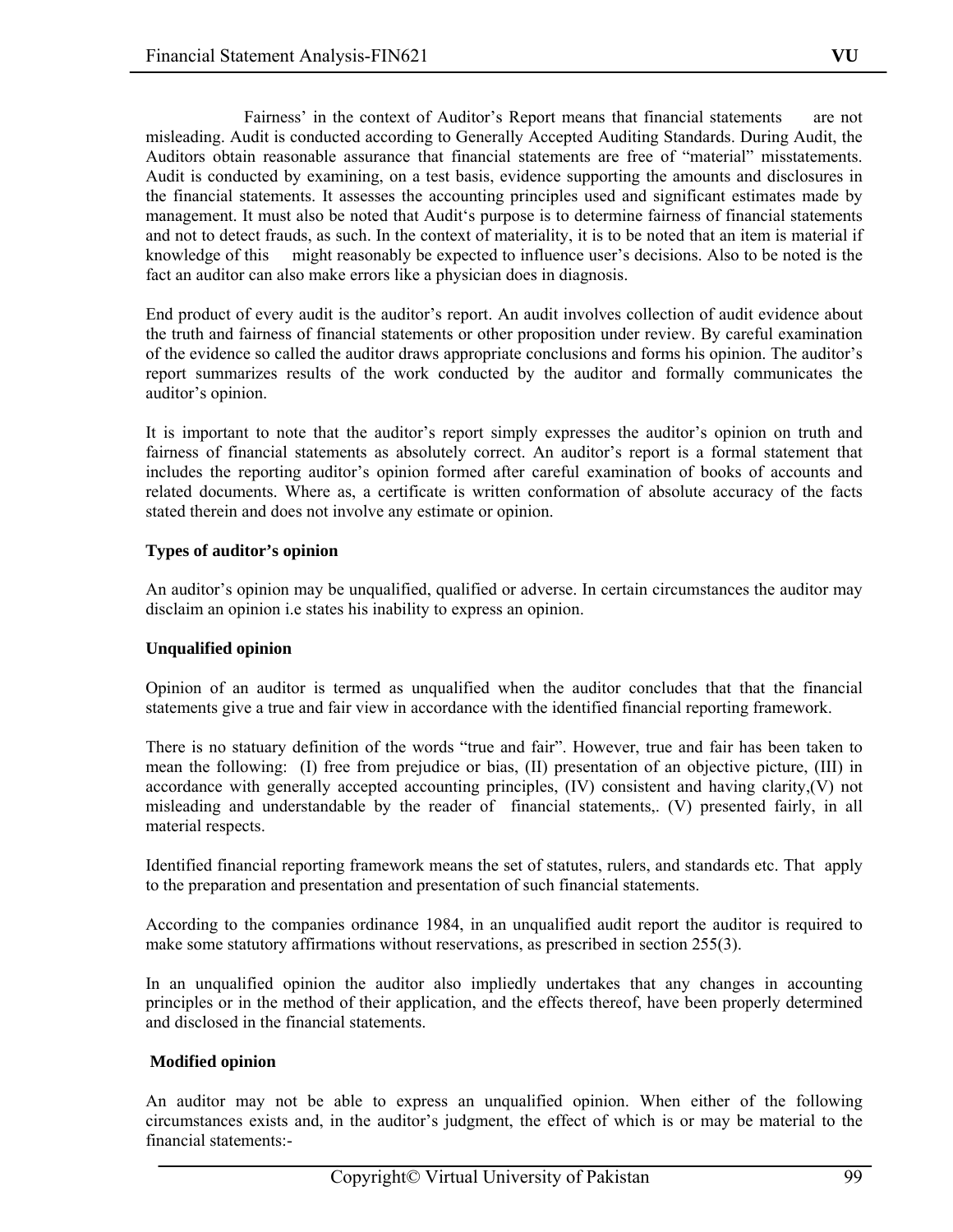(b) There is a disagreement with management regarding the acceptability of the accounting policies selected, the method of their application or the adequacy of financial statement disclosures.

The circumstances described in (a) could lead to a qualified opinion or a disclaimer of opinion. The circumstances described in (b) could lead to a qualified opinion or an adverse opinion.

# **(i) Qualified Opinion**

j

Opinion of an auditor is termed as qualified opinion when the auditor concludes that an unqualified opinion cannot be expressed but that the effect of any disagreement with management, or limitation on scope is not so material and pervasive as to require and adverse opinion or a disclaimer of opinion. A qualified opinion is expressed as being 'except for' the effects of the matter to which the qualification relates.

## **(ii) Disclaimer of opinion**

A disclaimer of opinion should be expressed when possible effect of a limitation on scope of audit is so material and pervasive that the auditor has not been able to obtain sufficient appropriate audit evidence an accordingly is unable to express an opinion on the financial statements

## **(iii) Adverse opinion.**

An adverse opinion should be expressed when the effect of a disagreement is so material and pervasive to the financial statements that the auditor concludes that a qualification of the report is not adequate to disclose the misleading or incomplete nature of the financial statements.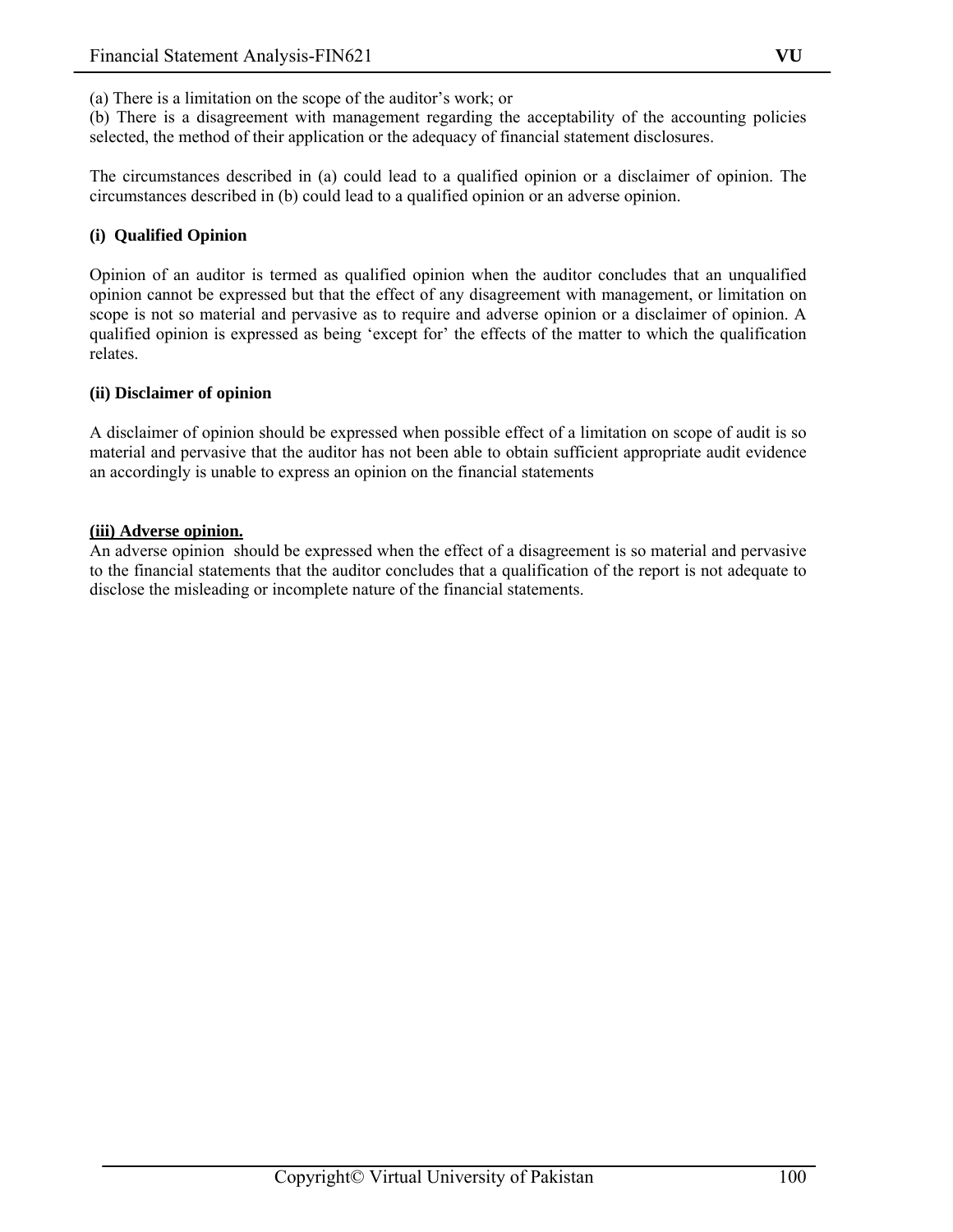# **Lesson-23**

# **ANNUAL REPORT GENERATED BY BUSINESS**

### **Auditor's Report, Opinion/Certificate**: There are four types of Audit certificates.

- i) Unqualified: It states that Financial Statements present information in conformity with GAAP.
- ii) Qualified: It qualifies the Report with certain observations.
- iii) Adverse: It states that financial statements have not been presented fairly in accordance with GAAP.
- iv) Disclaimer: Auditor expresses his inability to report on Financial Statements for various reasons.

### **Statements of Audit Reports**

 **"Un-qualified Audit Certificate/Opinion":** We have examined the accounts/financial statements of up to the year ended 30th June, and other record based on these accounts and we got all the information required by us. In our opinion the financial statements and the accounts on which they are based have been prepared in conformity with generally accepted accounting principles, and present a true and fair position of the affairs of

"**Qualified Audit Certificate/Opinion":** We have examined the accounts of up to the year ended 30th June, \_\_\_\_\_\_\_ and other record based on these accounts and we got all the information required by us. In our opinion the financial statements and the accounts on which they are based have generally been prepared in conformity with the generally accepted accounting principles, and these present a true and fair position of the affairs of subject to the observations and findings mentioned in the enclosed report.

"**Adverse Audit Certificate/Opinion":** We have examined the accounts of up to the year ended 30th June, \_\_\_\_\_ and other record based on these accounts and we got all the information required by us. In our opinion the financial statements and the accounts on which they are based have not been prepared in conformity with generally accepted accounting principles, and these do not present a true and fair position of the affairs of because of the errors mentioned in the enclosed report.

**Disclaimer of opinion:** We are unable to issue an audit certificate on the accounts of for the period  $\qquad \qquad$ , as we could not verify the financial statements and the accounts on which they are based due to non-availability of the necessary information or because of our inability to visit (Locations) or due to the non-cooperation by the auditee staff in providing the necessary records (name the documents).

## **Another form of Audit Report is as follows:-**

## **To the Stockholders and Board of Directors of MOOSA & CO.**

We have audited the accompanying balance sheet of Moosa & Co as of June 30, 20 \_\_\_\_, and the related statements of income, retained earnings, and cash flow for the year then ended.

We conducted our audit in accordance with generally accepted auditing standards.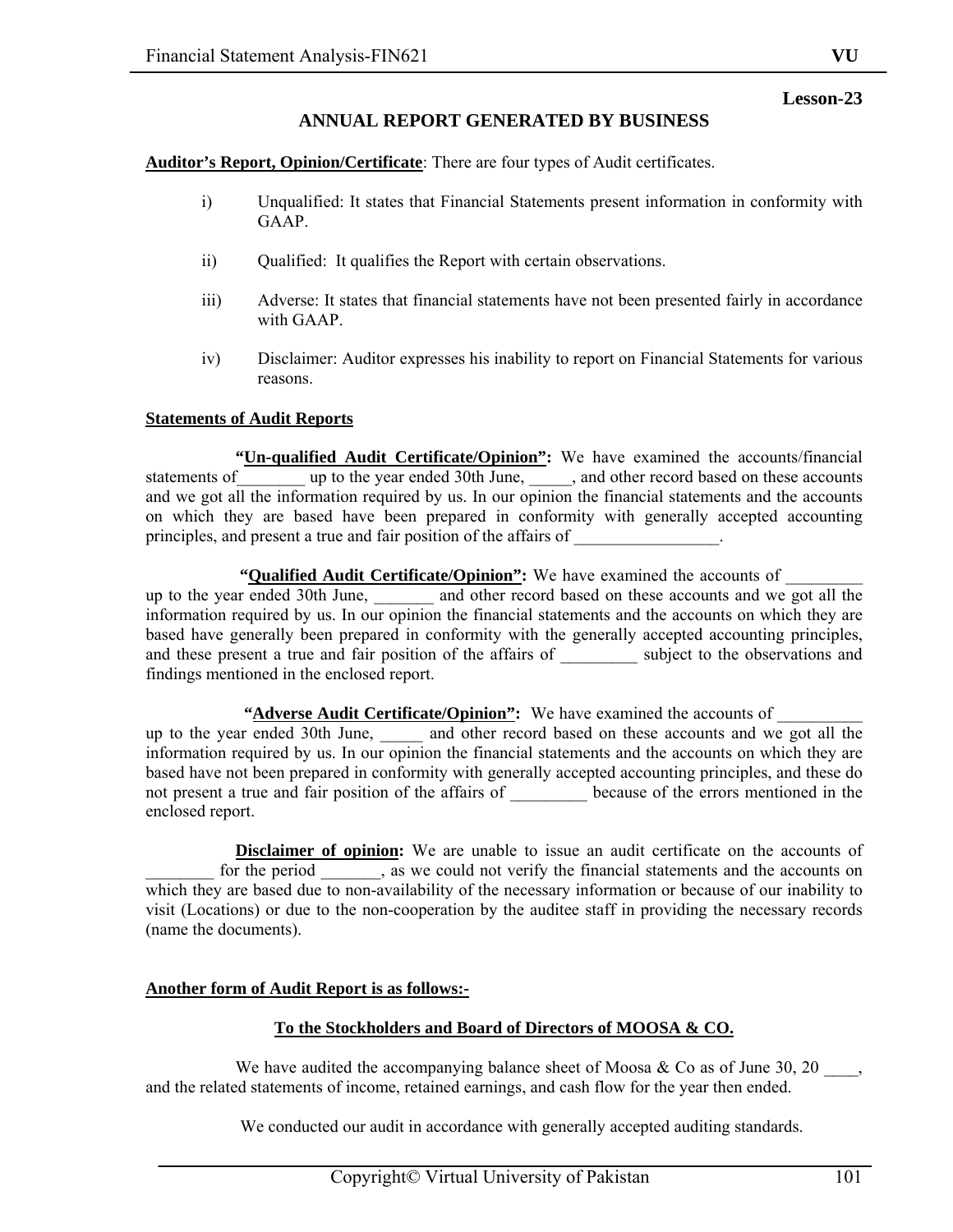We believe that our audit provides a reasonable basis for our opinion.

 In our opinion, the financial statements referred to above present fairly, in all material respects, the financial position of Moosa & Co as of June 30, 20\_\_\_\_\_\_, and the results of its operations and its cash flows for the year then ended in conformity with generally accepted accounting principles.

Peshawar Signature September 29, 20\_\_\_\_ Certified Chartered Accountant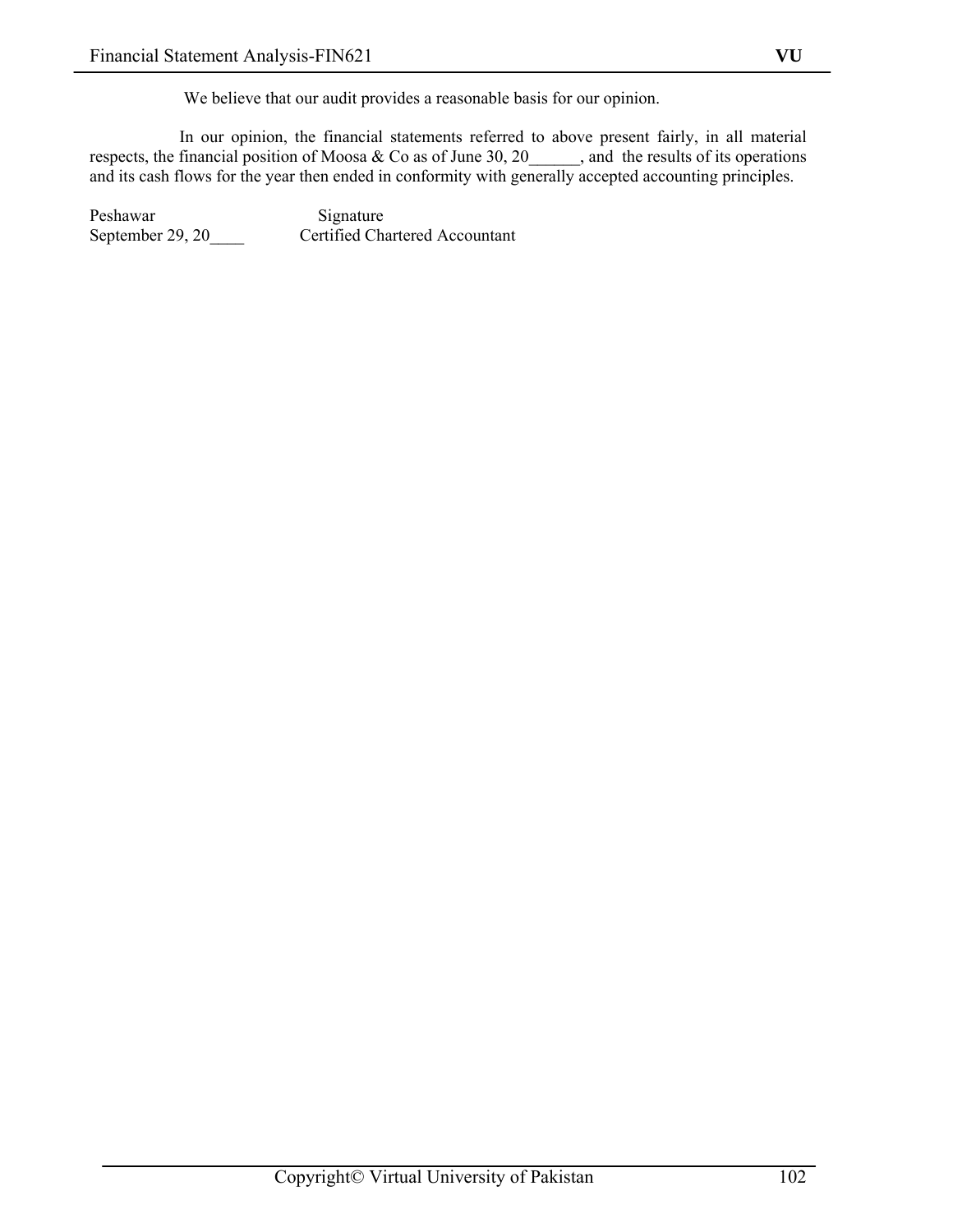**Lesson-24** 

## **ANNUAL REPORT GENERATED BY BUSINESS (Continued)**

### **Five-Year Summary:**

j

 This is also a very important part of Annual Report prepared by the management of a corporation. It offers quick look at some overall trends, and it includes net sales or operating revenues, income/loss from continuing operations, total assets, long-term obligations and cash dividend per common share.

### **Management Discussion & Analyses (MD&A)**

 This last part of the Annual Report is also labeled as' Financial Review'. It contains information that cannot be found in the financial data e.g. internal/external sources of liquidity, any material deficiencies in liquidity and suggested remedial measures, commitments for capital expenditure and sources of funding, and anticipated changes in the mix and cost of financing resources.

 MD&A records events causing material changes in cost/revenue relationships e.g. future price increase. It also gives breakdown of sales increases in price and volume components, and also gives explanation about why changes have occurred in profitability and liquidity.

### **Quality of Financial Reporting**

 Ideally, financial statements should reflect an accurate picture of the financial position and performance of a business, and should convey information useful to assess the past and predict the future. However discretion/potential exists within GAAP to "manipulate/window-dress" the financial statements.

 Opportunities for management to affect the quality of financial statements are available in the form of Accounting Policies, Estimates i.e. choices, (of Accounting Policies) and changes (of Accounting Policies and Estimates). There is also opportunity to Management for timing of Revenues and Expenses. Since Matching process requires matching revenues and expenses of a particular accounting period, it gives the management, discretion regarding timing of expenses. For example, management may postpone expenditures for many items like Advertisement/marketing, Repairs/Maintenance, and Research & Development and Capital expansion; in order to "windowdress" its financial statements.

### **Limitations of Financial Statements.**

 Financial Statements assume constant real-value of money. It should be noted that net income is not absolutely accurate and precise, since assumptions, estimations  $\&$  approximations are involved as regards estimated useful life of plant assets, their residual value etc. Events not measurable objectively are not reflected in Income Statement. Also the Financial Statements give no "valuation" as such of the enterprise because assets are valued on "going-concern assumption", and the fixed assets are valued at Book Value which may be more or less than realizable market value.

 Financial Statements have the limitation that assessment of future profitability is not possible by reading these. Future profitability depends on a number of factors e.g. quality of products, activities of competitors, general economic situation etc., a picture of which cannot emerge from financial statements.

 Financial Statements thus give limited picture of an enterprise in monetary terms, without taking into account outside non-monetary factors.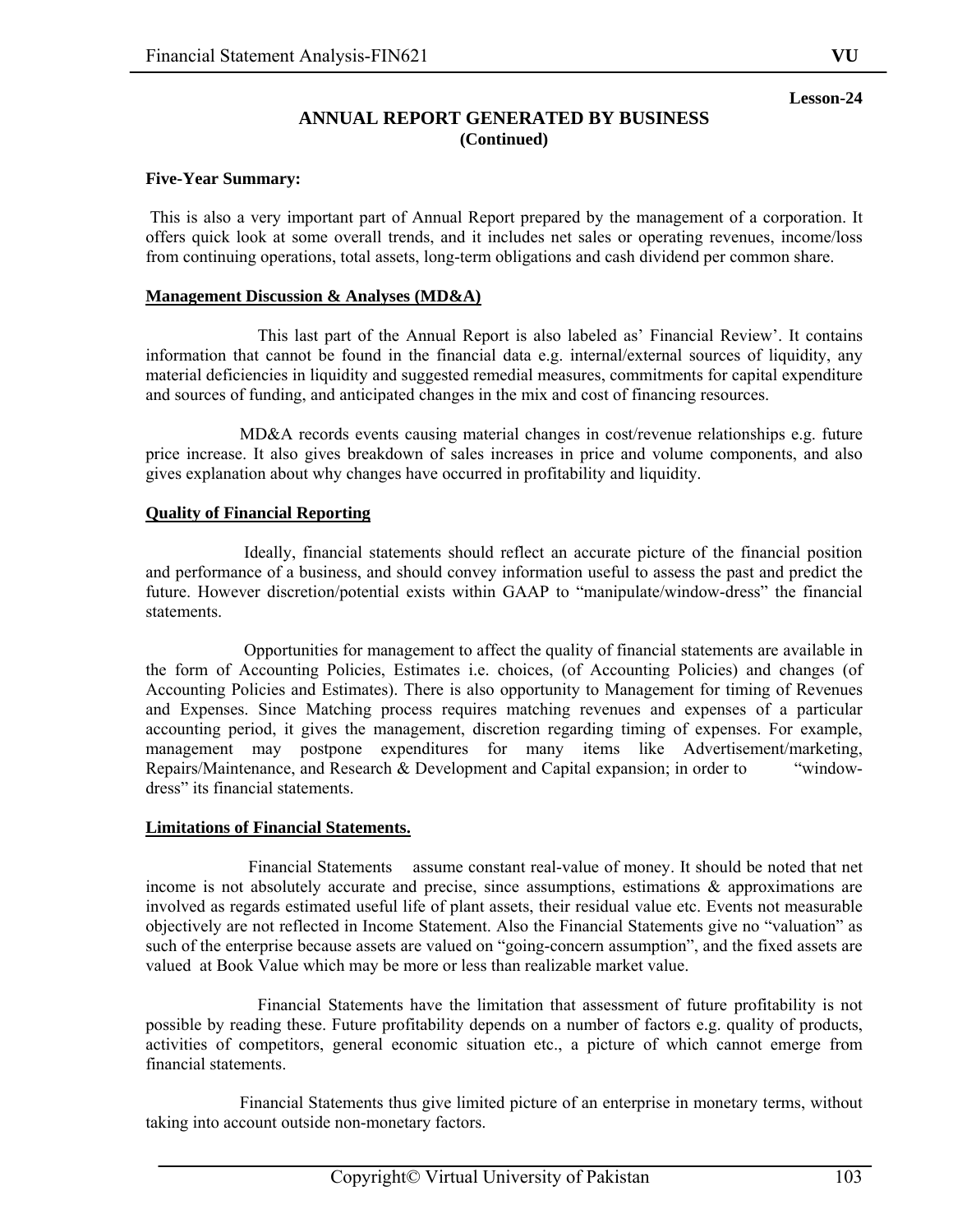One other limitation of Financial Statements is that information is not available in financial statements about employees' relations with management, morale/efficiency of employees, reputation/public perception of the enterprise, effectiveness of management team and potential exposure to regulatory changes. These impact operational results but are difficult to quantify from Financial Statements.

Different accounting practices can distort comparisons. As noted earlier, inventory valuation and depreciation methods can affect financial statements and thus distort comparisons among firms. Also, if one firm leases a substantial amount of its productive equipment, its assets may appear low relative to sales because leased assets often do not appear on the balance sheet, at the same time, the liability associated with the lease obligation may not be shown as a debt. Therefore leasing can artificially improve both the turnover and the debt ratios. However accounting professional has taken steps to reduce this problem.

Financial accounting deals with the **preparation of financial statements**, namely, *Income statement, Statement of changes in owner's equity, Balance sheet and Statement of Cash flows*.

These financial statements enable users of accounting information to make informed decisions about a company's performance. In order to make decisions, the information presented must be

Relevant (useful for the purpose of decision making)

### Reliable (verifiable)

However, some people argue that due to the rules that accountants use, financial statements are not as useful as they could be.

### **Limitations of Financial Statements.**

### **Limitation # 1**

### **Assets on the balance sheet are always shown at the original purchase price (historical cost) even though the current value may be different.**

**Example**: XYZ Company started their business five years ago and at that time; they purchased some land for Rs. 200,000. Today, the same land is worth Rs. 500,000. However, the land will be shown on the balance sheet at Rs. 200,000.

**Implication**: The value of the land is not realistic.

## **Limitation # 2**

**Some figures on the financial statements are based on subjective estimates and assumptions. Management could possibly change net income by changing these estimates.** 

### **Depreciation is one example where estimates and assumptions are used.**

### Definition of Depreciation

Depreciation is the **loss in value** of assets as the assets are used to generate revenue. Depreciation is an expense.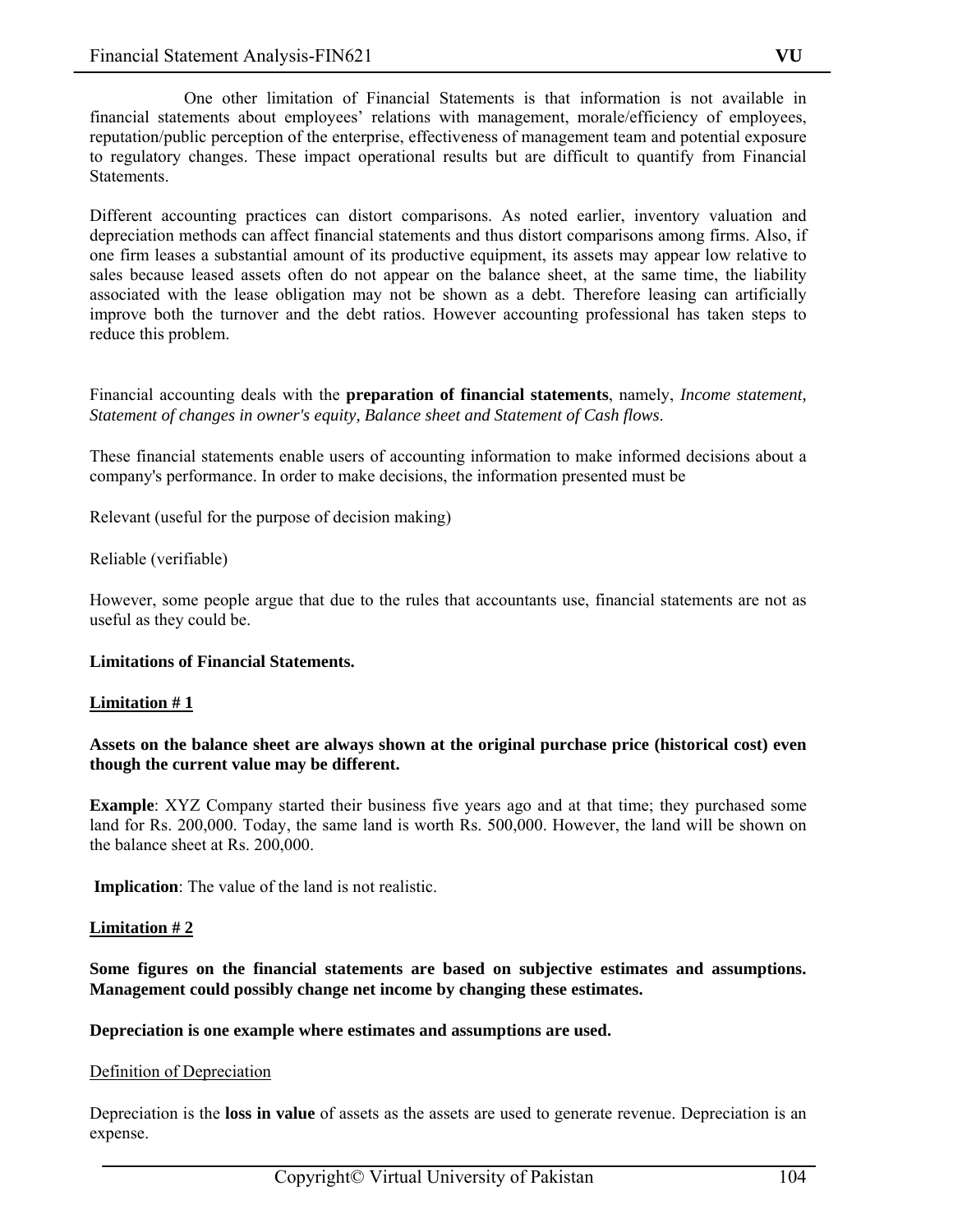j Example: XYZ Company is in the business of manufacturing 'ball-point' pens. It needs a special machine to make these pens. This machine is used continuously for 20 hours everyday.

The cost of this machine is Rs. 100,000. It is expected to last for 5 years after which it needs to be replaced.

The machine will lose value each year as it is used to produce pens. These pens are sold to generate revenue for the company.

Therefore, this loss in value or depreciation is considered to be an expense of the business.

### **Different depreciation methods**

Calculation of depreciation is an estimate. There are many methods used to calculate depreciation.

Two most common examples are:

Straight line method

Declining/Reducing balance method

### **Straight line depreciation method.**

In this method, the "amount of depreciation" (loss in value) is the **same every year**.

The reasoning behind this is that the firm gets equal benefits over the useful life of the asset.

## **How to calculate?**

Depreciation=Original cost - salvage value Number of years of useful life

Salvage value is the amount of money that you would receive if you sold the asset at the end of its useful life. The useful life is the length of time that you expect to use the asset.

Both the salvage value and the number of years of useful life are estimates.

## **Example:**

A firm has purchased a machine for Rs.100, 000. It is expected to last for 5 years. At the end of its life, it has zero salvage value.

 $Rs.100, 000 - Rs.0$ 

Depreciation = --------------- = **Rs. 20,000** 

Therefore, each year the firm shows depreciation ( loss in value) of this machine as Rs. 20,000 .

## **Implications:**

## **1. Different depreciation methods and estimates will give different net income figures.**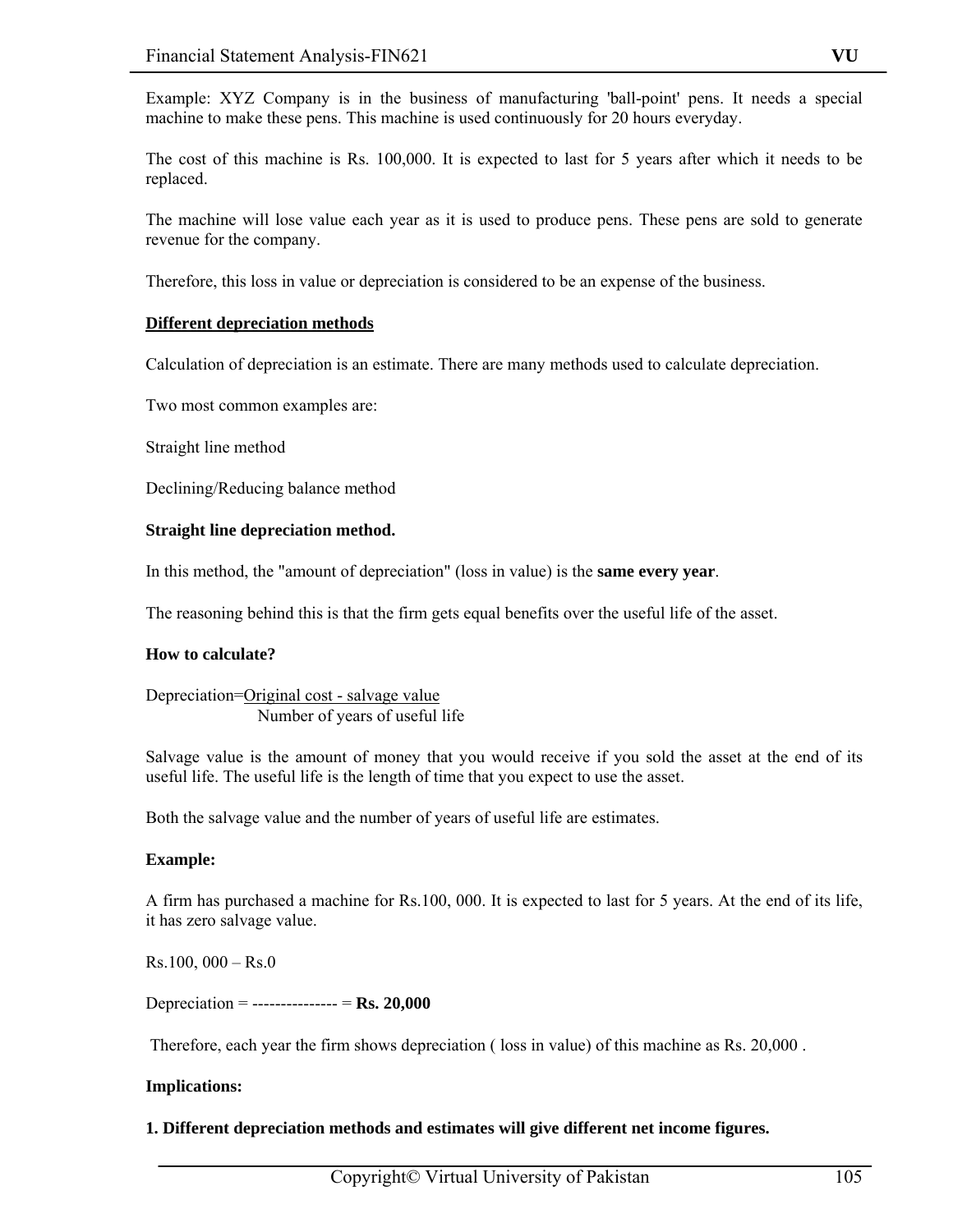### j **2. The value of assets shown in the balance sheet will also differ depending on the depreciation method and the estimates used.**

# **Limitation # 3**

There are certain other items which are not reported in the balance sheet even though the firm may consider them to be of considerable value.

## **Examples**

Image/reputation of the firm

The value of its human resources (people)

#### **Summary**

Financial statements have always been prepared with the emphasis of being

**Relevant & reliable** to the various users of accounting information.

In spite of trying to be relevant and reliable, there are certain limitations:

1. Historical accounting methods have a tendency to **undervalue the assets** of the firm.

2. Different depreciation methods and estimates will report **different net income figures** in the income statement and **different value of assets** in the balance sheet.

3. There are certain assets which are not reported in the balance sheet such as the **image / reputation** of the firm or the **value of a firm's human resources** causing the value of the company to appear to be lower than it actually is.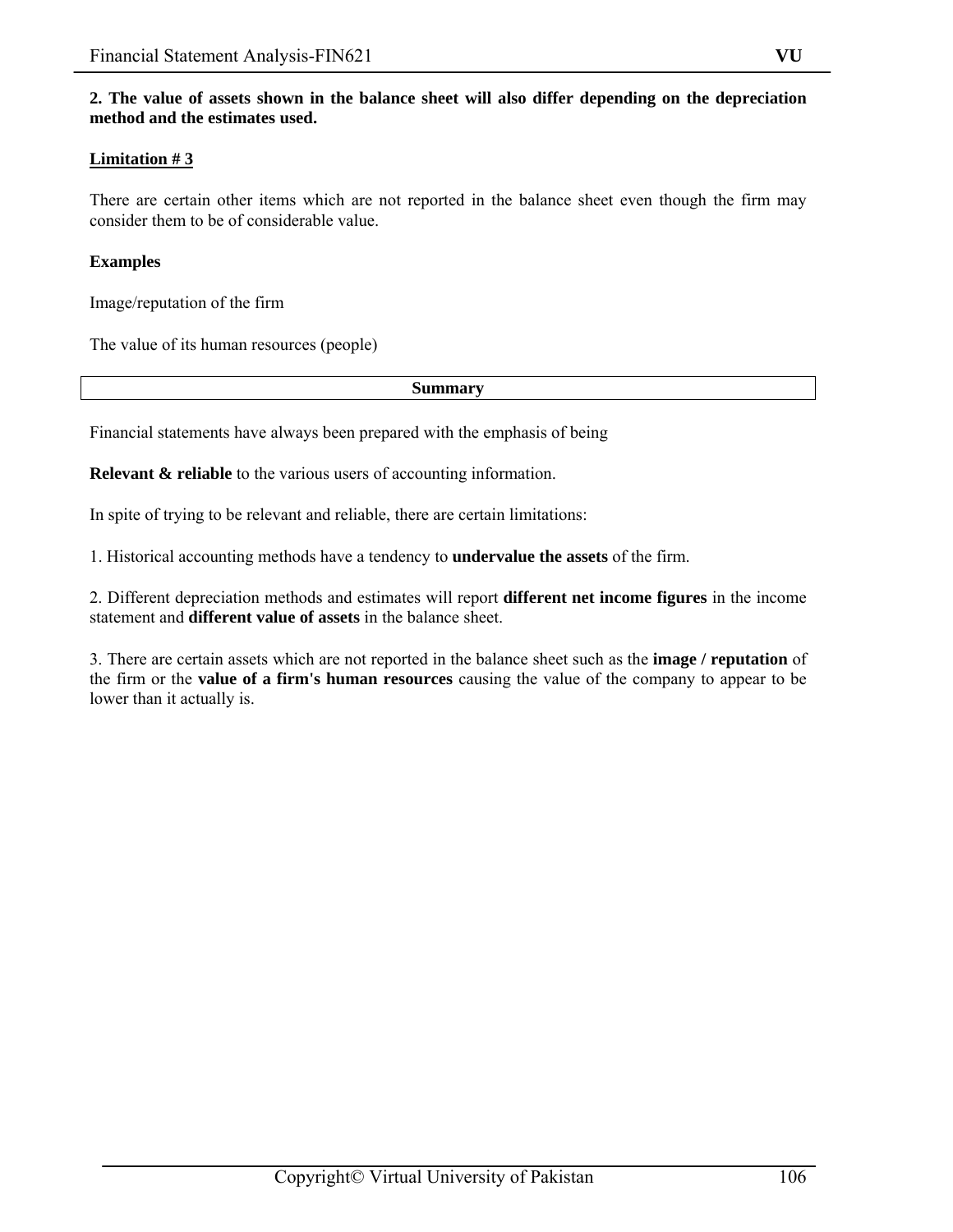#### **Lesson-25**

## **TYPES OF BUSINESS**

 There are usually three types of Business: **service enterprise**, **merchandise** (sale and purchase) enterprise, and **manufacturing enterprises.**

### **TYPES OF BUSINESS ORGANIZATIONS:**

 Corresponding to three types of business, there are three types of business organizations viz Sole Proprietorship, Partnership firm and Public Limited Companies or Corporations.

 Different combinations of businesses and business organizations can occur. For example, a sole proprietor can have a manufacturing business or a big corporation can indulge in service enterprise.

 **GAAP** apply to financial statements of all the three types of business and business organizations.

### **Sole Proprietorship:**

It is owned by one person (often acting as manager as well). Examples would be small retail stores, farms, service business and professional practices (law, medicine etc). Accounts of business are however separate from personal accounts of the owner. Legally, the business and owner are not separate. It is unincorporated business in which there is personal liability of owner for debts of business. Creditors look to solvency of owner, rather than financial position of business.

Owner is personally liable for all business obligations. If the organization is sued , the proprietor as an individual is sued and has unlimited liability, which means that much of his or her personal property, as well as the assets of the business, may be seized to settle claims. Another problem with a sole proprietorship is the difficulty in raising capital. Because life and success of the business is so dependent on a single individual, a sole proprietorship may not be as attractive to lenders as another form of organization. More over the proprietorship has certain tax disadvantages.. In addition to these drawbacks the proprietorship form makes the transfer of ownership more difficult than does the corporate form. No portion of the enterprise can be transferred to members of the family during the proprietor's lifetime. For these reasons, this form of organization does not afford the flexibility that other forms do.

## **Partnership:**

It is unincorporated business owned by two or more persons. Owners voluntarily act as partners. Accounts of firm are separate from personal accounts of owners/partners, which mean there is personal liability of owners for debts of firm. Partnership dissolves on the death or retirements of any of its members/partners.

### **Disadvantages of a Partnership Firm**

The Local Law restricts the number of partners in a partnership firm to twenty. If the firm needs more capital for its business, the partners may not be in a position to invest more money in the business.

Secondly, if the business of the partnership firm is very large and twenty persons can not manage it, they cannot admit new partners in the business. However, there is one exception. The partnership firm of professionals can have more than twenty partners.

At this point, need for forming a COMPANY arises.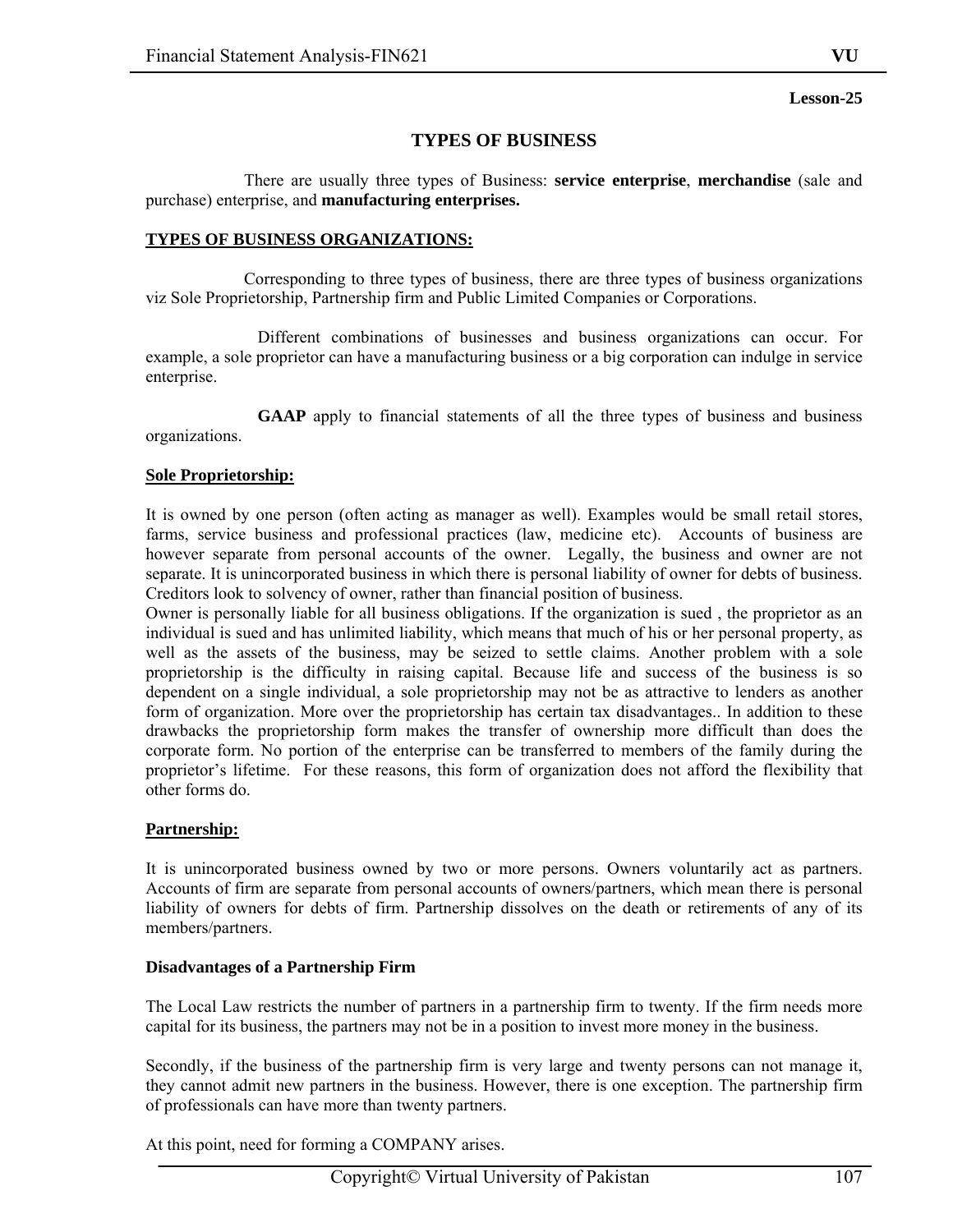### **Public Limited Companies/Corporations**:

Ownership of public limited companies vests in individuals, Labour unions, banks, universities and other organizations like mutual funds etc. Ownership is through shareholding by shareholders or stockholders.

 A corporation is a legal entity having existence separate and distinct from that of its owners. It is an artificial and legal person which can be sued and be sued.

 Assets of the company or corporation belong to the company itself, not to owners. Creditors of the company thus have a claim against assets of the company, not against the personal property of stockholders. In other words, there is "limited" liability of shareholders; limited to the extent of their shareholding. This is because stockholders own the company but not its assets, which belong to the company itself. It is the corporation which is responsible for its debts, being a legal person.

### **Advantages Of A Limited Company**

A Limited company enjoys the following benefits:

- It can have more than twenty partners, so problem of extra capital is reduced to minimum.
- The liabilities of the members of a company is limited to the extent of capital invested by them in the company
- There are certain tax benefits to the company, which a partnership firm can not enjoy.
- In Pakistan, affairs of limited companies are controlled by COMPANIES ORDINANCE issued in 1984.
- The formation of a company and other matters related to companies are governed by SECURITIES AND EXCHANGE COMMISSION OF PAKISTAN (SECP).

## **Types of Companies**

There are two major types of the companies:

- Private limited companies
- Public limited companies

## **Private Limited Companies**

Following are the main characteristics of private limited companies:

- Number of members in a private limited company ranges from two to fifty.
- Words and parentheses "(Private) Limited" are added at the end of the name of a private limited company. Example: ABC (Private) Limited.
- Private limited company can not offer its shares to general public at large.
- In case a shareholder decides to sell his shares, his shares are first offered to existing shareholders. If all existing shareholders decide not to purchase these shares, only then, an outsider can buy them.
- The shareholders of the private limited company elect two members of the company as Directors.
- These directors form a board of directors to run the affairs of the company.
- The head of board of directors is called "chief executive"

## **Public Limited Company**

Following are the main characteristics of public limited companies:

• Minimum number of members in a public limited company is **seven**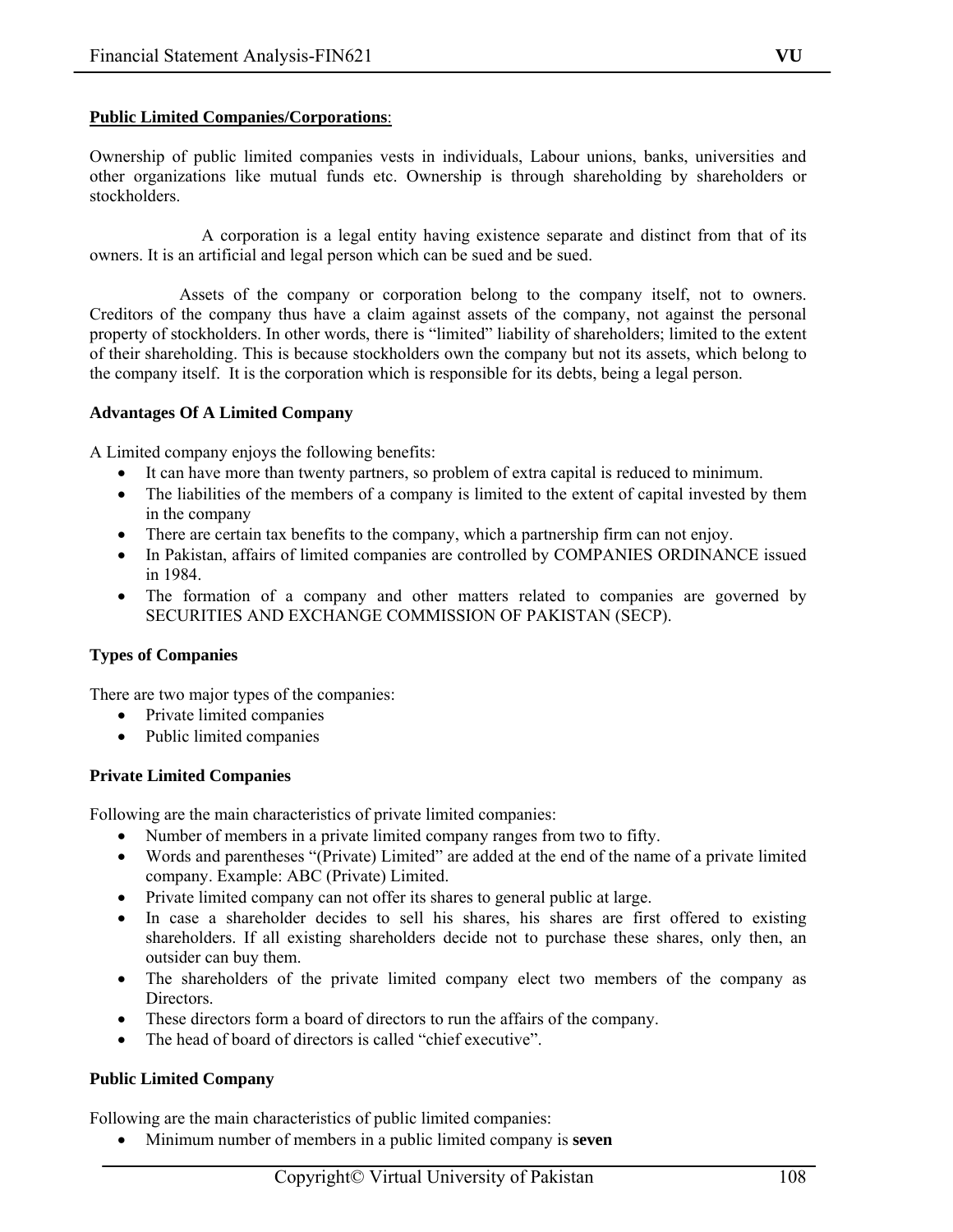- There is no restriction on the maximum number of members in a public limited company.
- Word "Limited" is added at the end of the name of a public limited company. Example: ABC Limited.
- Public limited company can offer its shares to general public at large.
- The shareholders of the public limited company elect seven members of the company as Directors.
- These directors form a board of directors to run the affairs of the company.
- The head of board of directors is called "chief executive".

There are two types of public limited company:

- Listed Company
- Non Listed Company

#### **Listed Company**

j

Listed company is that company whose shares are quoted on stock exchange. i.e. whose shares are traded in stock exchange. It is also called quoted company.

#### **Non Listed Company**

Non listed company is that company whose shares are not quoted on stock exchange. i.e. whose shares are not traded in stock exchange.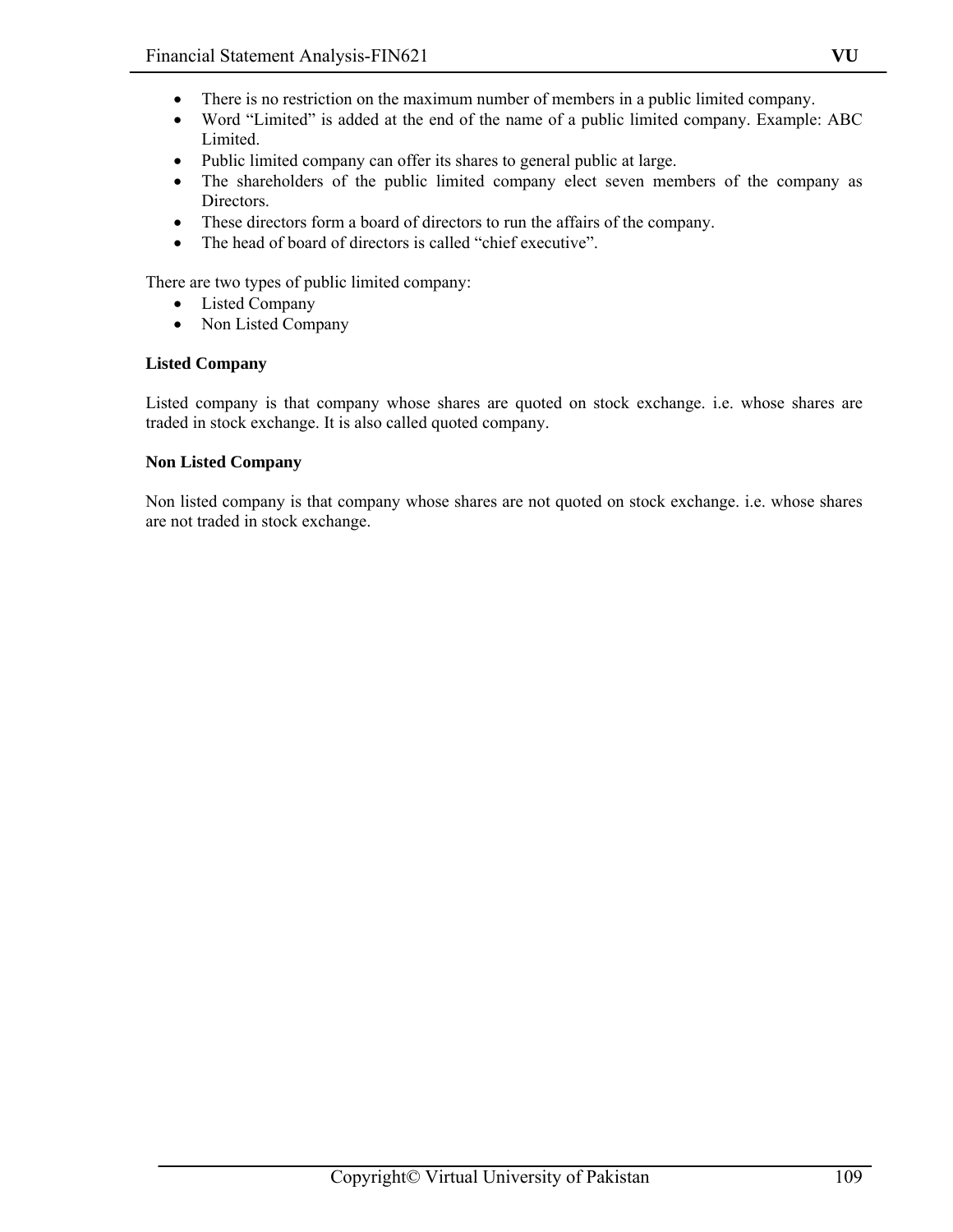### **TYPES OF BUSINESS ORGANIZATIONS (Continued)**

 There are also certain closely held companies which are small businesses, restricting ownership to a limited group of stockholders (private). They are not publicly owned.

 A public limited company has perpetual existence and continuous life (through issue of transferable shares). Unlike partnerships, corporations do not dissolve at the death of any of its directors/shareholders.

 Board of directors is elected by stockholders of the Corporation. Managers of business are hired and appointed by the Board. Individual stockholders can be hired for management of the business. Ownership and management of public limited companies are however separate. There can be outside directors as well.

 Costs of incorporating a business as public limited company are charged to an assets account called organization or incorporation costs. These appear in balance sheets under the caption "other Assets". These are written-off over a five year period.

#### **Incorporation of business**

 Approval of competent authority and listing on Stock Exchange is the first step. Approval of Corporate Law Authority under Companies Ordinance, 1984 for issue of Prospectus is also a prerequisite to incorporation of a business as public limited company. Clearance of Prospectus by Stock Exchange is the next step. However, approval and clearance is no guarantee of correctness of Prospectus contents. Filing of Prospectus and related documents with Registrar of Companies follows. Prospectus gives interalia, objectives and operations of the entity, capital structure, Basis of Allotment of Shares etc.

# **Example of Capital Structure:**

 Authorized share capital Rs.300 m divided into 30 m shares of Rs.10 each. Capital initially proposed to be raised: initial equity capital Rs.200 m. Initial subscription by Sponsors and First Subscribers: Rs.150 m divided into 15 m share of Rs.10 each. Capital offered to public: Rs.50 m divided into 2 m shares of Rs.10 each.

#### **Formation of a Company**

In case of private limited company, any two members and in case of public limited company, any seven members can subscribe their names in Memorandum and Articles of association along with other requirements of the Companies Ordinance 1984; can apply to Security and Exchange Commission for registration of the company.

#### **Memorandum of association:**

Memorandum of association contains the following clauses:

- Name of the company with the word "Limited" as the last word of the name, in case of public limited and the parenthesis and the word "(Private Limited)" as the last word of the name, in case of private limited company.
- Place of registered office of the company.
- Objective of the company.
- Amount of share capital with which company proposes to be registered and division in to number of shares.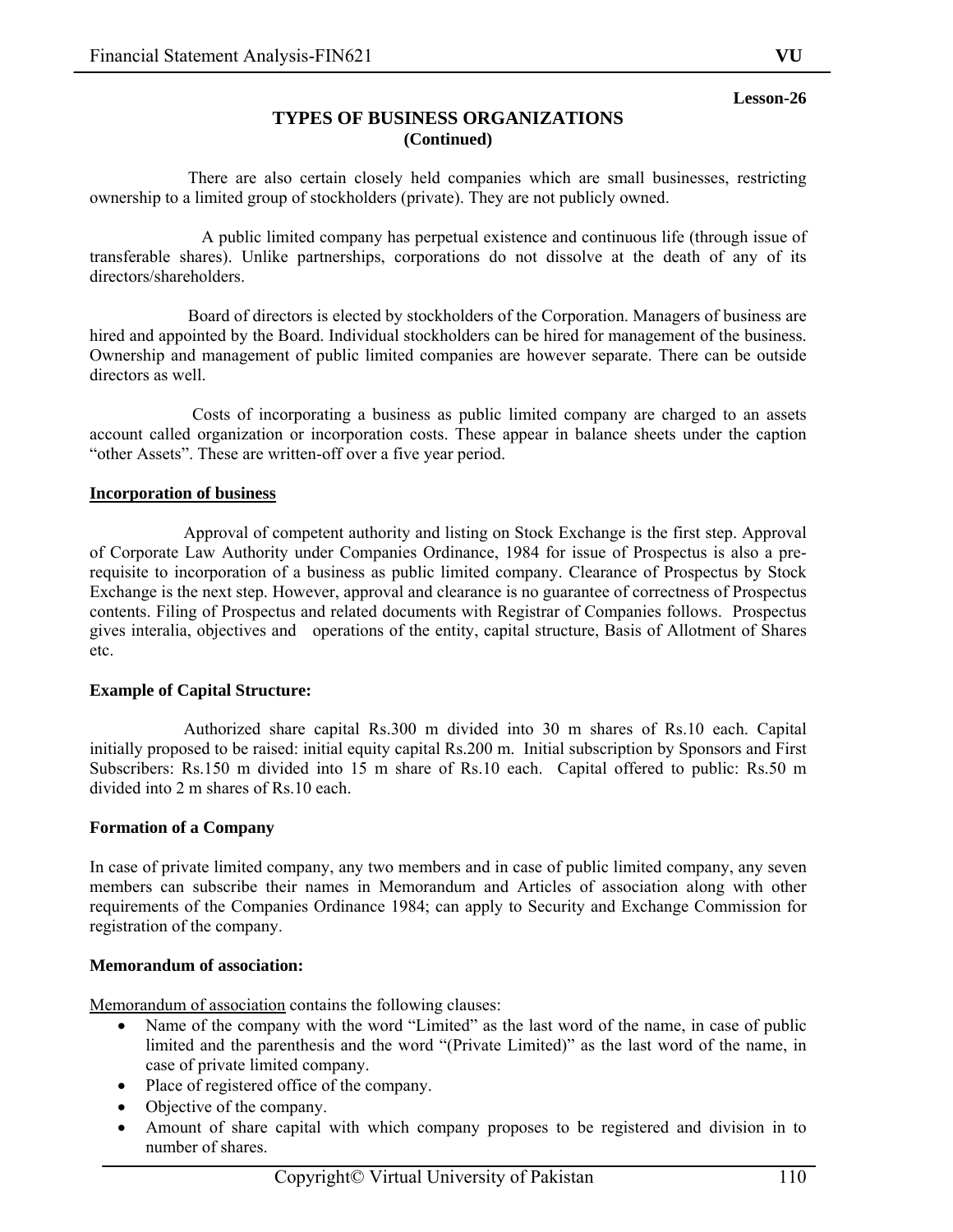- No subscriber of the company shall take less than one share.
- Each subscriber of the memorandum shall write opposite to his name, the number of shares held by him.

# **Articles Of Association**

j

- Article of association is a document that contains all the policies and other matters which are necessary to run the business of the company.
- This is also signed by all the members of the company.

When Security and Exchange Commission is satisfied that all the requirements of the Companies Ordinance have been complied with, it issued certificate of incorporation to the company. This certificate is evidence that a separate legal entity has come in to existence.

# **Certificate of Incorporation/Registration**

When Security and Exchange Commission of Pakistan receives application for registration of a company, the registrar of SECP makes investigation in respect of compliance with legal requirements. When he is satisfied that all legal requirements are complied with. He issues a Certificate of Incorporation/registration to the company. This certificate is evidence that a separate legal entity has formed. The company, after incorporation/Registration has the right to sue and to be sued in its own name.

# **Two types of stock/shareholders:**

The two types of stockholders or shareholders are common and preferred shareholders.

 Common stockholders have right to vote in election of directors and in other important actions e.g. mergers, acquisitions, selection of auditors, raising capital etc. They have right to receive dividends if authorized or declared by Board of Directors. No dividend is given on profit on sale of assets, or if the business goes into loss. No interest is given on unpaid dividend. Dividends are declared in General Meeting, but these should not exceed the amount recommended by Board of Directors.

 Common shareholders have right over assets if company is liquidated, only after creditors and preferred shareholders are paid in full. They are therefore called residual claimants. Preferred shares have priority or preference over common stock in receiving dividends and in the event of liquidation. Dividend is fixed in this case, and does not increase with increase in earnings. Conditions of declaration of dividends by Board of Directors, however exists in this case also. Preferred stockholders have no voting rights. Preferred shares are callable or redeemable at higher price by the company issuing these. Thus these have characteristics of both debt and equity's, and are sometimes referred to as Hybrid Securities.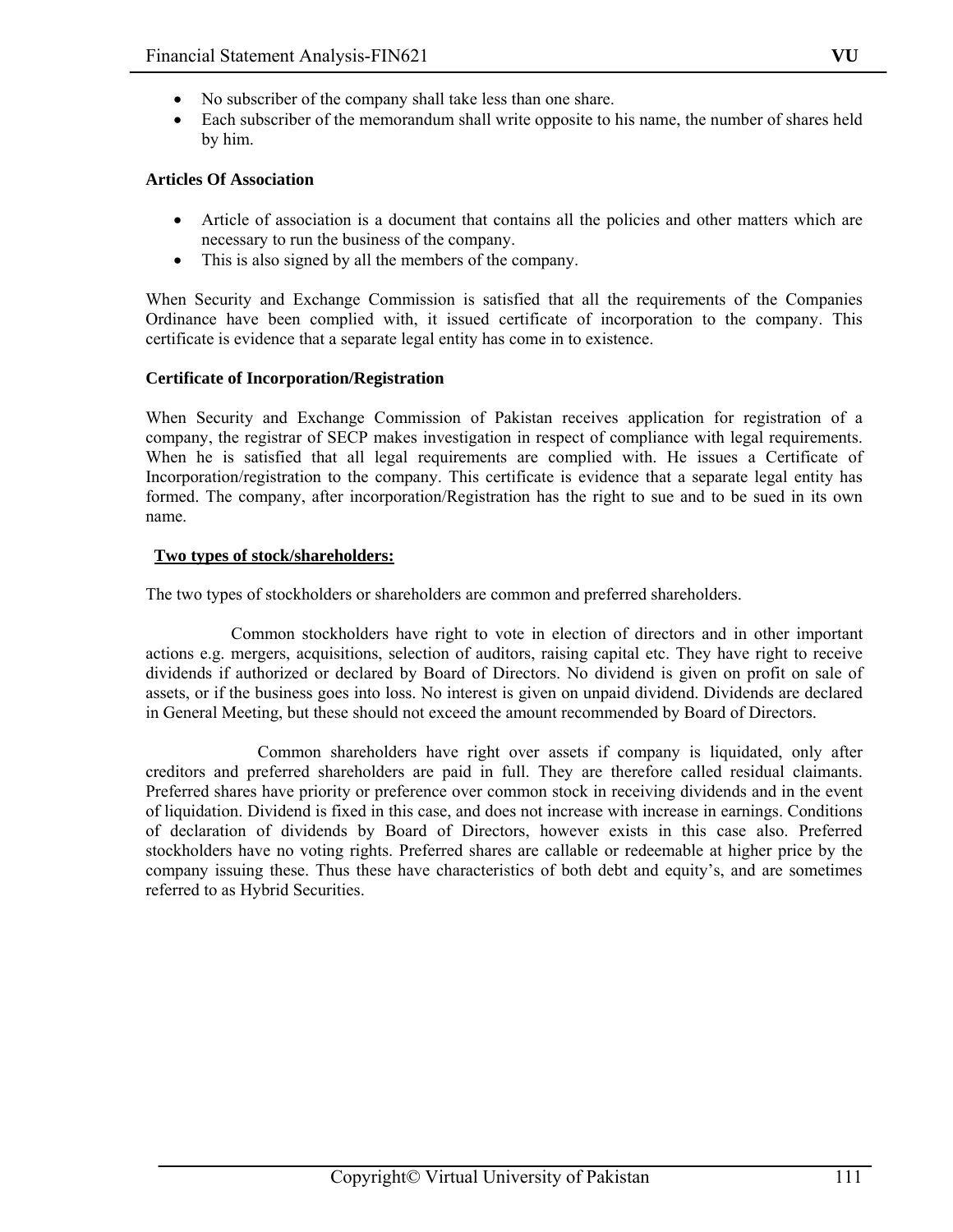#### **TYPES OF BUSINESS ORGANIZATIONS (Continued)**

### **Authorized Share Capital**

j

The maximum amount with which a company gets registration/incorporation is called authorized share capital of that company.

This capital can be increased with the prior approval of security and exchange commission. This capital is further divided in to smaller denominations called shares. Each share usually has a face value equal to Rs. 10. According to Companies Ordinance, this face value can be increased but can not be decreased. The value of share written on its face is called face value or par value or nominal value

#### **Issued Share Capital**

When a company issues its shares to general public at large, the amount raised by the company with such an issue is called issued share capital. This is also called Paid up Share Capital.( total amount received by the company). Accounting entry is recorded for issued share capital; no such entry is recorded for authorized share capital.

### **Preliminary Expenses**

All expenses incurred up to the stage of incorporation of the company are called Preliminary Expenses. All these expenses are incurred by subscribers of the company.

 The maximum amount with which a company gets registration/incorporation is called authorized share capital of that company. This capital can be increased with the prior approval of security and exchange commission. This capital is further divided in to smaller denominations called **shares**. Each share usually has a face value equal to Rs. 10. According to Companies Ordinance, this face value can be increased but can not be decreased. The value of share written on its face is called **face value.** Shares are issued for cash as well as for any asset. For example, if any member of the company sell his/her land to the company. In return, company issue him/her fully paid shares instead of paying cash. Those shares are also part of paid up capital because company has received the benefit of that amount.

# **Share Certificate**

Share Certificate is the evidence of ownership of the number of shares held by a member of the company. When a company issue more than one share to its member, it does not issue that number of shares to him/her. Instead, it issues a certificate under the stamp of the company that a particular number of shares are issued to members of the company.

#### **Shares Issued At Premium**

When a company has a good reputation and earns huge profits, the demand of its shares increases in the market. In that case, the company is allowed by the Companies Ordinance 1984, to issue shares at a higher price than their face value. Such an issue is called Shares Issued at Premium. The amount received in excess of the face value of the shares is transferred to an account called "Share Premium Account". This account is used to:

- Write off Preliminary Expenses of the company.
- Write off the balance amount, in issuing shares on discount.
- Issue fully paid Bonus Shares.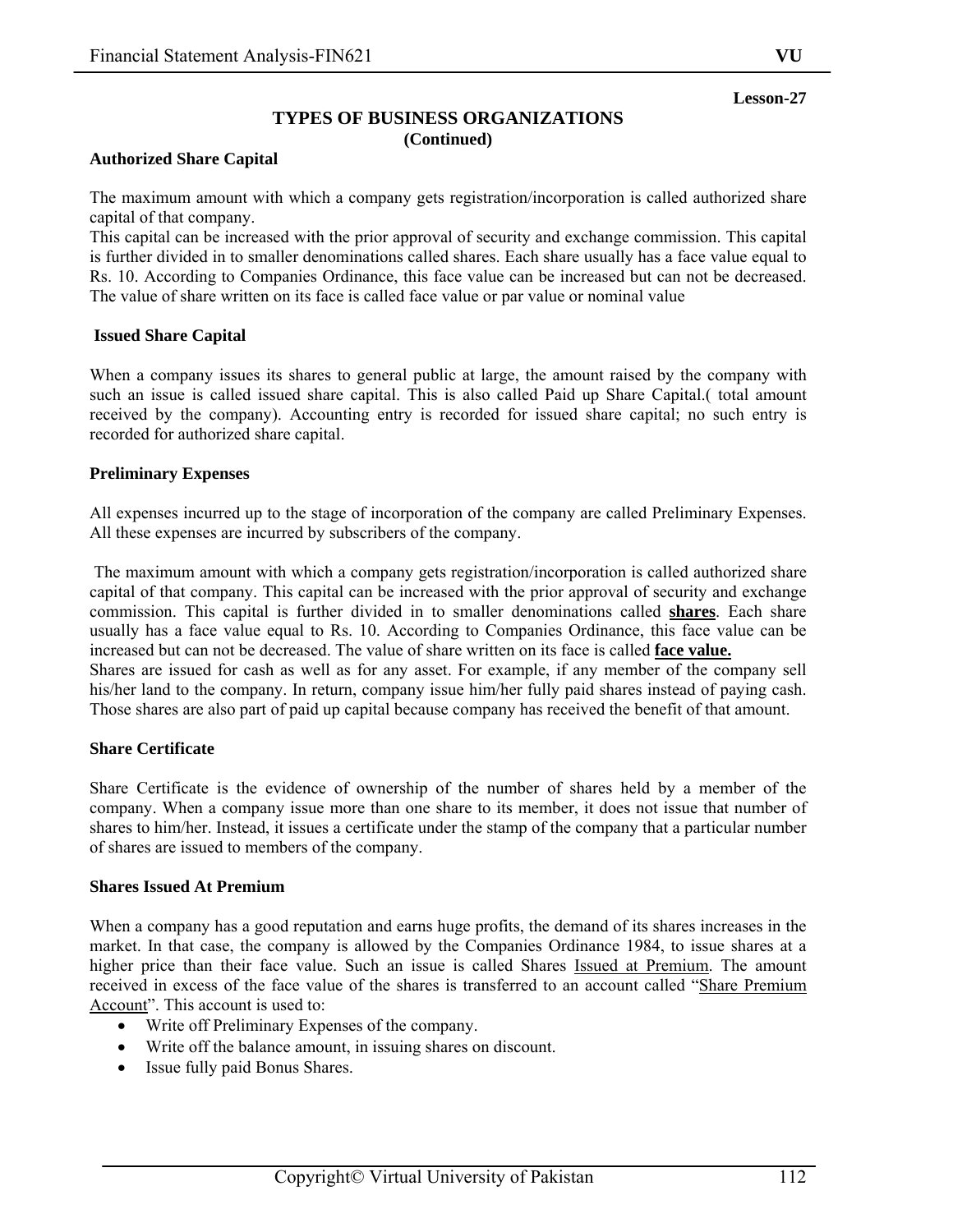#### **Shares Issued On Discount**

j

When a company is not making huge profits, rather it is sustaining loss, the demand of its shares decreases in the market. If the company needs extra funds, then it is allowed by the Companies Ordinance 1984, to issue shares at lesser price than their face value. Such an issue is called Shares Issued on discount.

The difference of face value and the amount received is met by share premium account, if available. If there is no share premium account available, this difference is shown in the profit and loss account of that period, in which shares are issued as loss on issue of shares at discount.

**Capital stock:** This signifies ownership of a corporation in the form of shares issued or sold for cash and sometimes in exchange of assets like land, buildings etc., and services (e.g. legal), using market value of shares issued in exchange. It includes common and preferred stock. When only one type of stock is issued, the words "common stock" is used. It is the amount invested by stockholders i.e. paidin-capital. It is also called "Outstanding Shares" i.e. shares in the hands of stockholders.

#### Stockholders' equity

|                                              | $\operatorname{Rs.}$ |
|----------------------------------------------|----------------------|
| Cumulative 8% preferred stock, convertible   |                      |
| Rs.100 par value callable or redeemable      |                      |
| at Rs.110, authorized $20,000$ shares;       |                      |
| Issued 10,000 shares.                        | 1,000,000            |
|                                              |                      |
| Common stock Rs.10                           |                      |
| Par/stated value, authorized 100,000 shares, |                      |
| Issued and outstanding 50,000 shares.        |                      |
|                                              | 500,000              |
| Paid-in-capital                              | 1,500,000            |
| Plus additional paid-in-capital+ donated     |                      |
| Capital/assets at market value + Retained    |                      |
| Earning (or minus accumulated losses).       |                      |

# Retained earning transferred to B/Sheet= Opening balance + Net Profit for the year – Dividends.

 Additional paid-in-capital: shows excess amount received, when stock is sold for more than par value. Underwriters, (banks, investment companies etc) make profit by selling share at higher prices. Retained earnings is an element of stockholders equity, does not indicate the form in which these resources are currently held. These may have been invested in land, building, equipment or any other assets, or might have been used in liquidating debts.

| Balance Sheet as on June 30                       |           |
|---------------------------------------------------|-----------|
| Assets                                            | Rs.       |
| Current assets.                                   | 1,000,000 |
| Fixed assets.                                     | 1,692,000 |
| Total assets.                                     | 2,692,000 |
| Liabilities & Stockholders' equity<br>Liabilities |           |
| Current.                                          | 112,000   |
| 12% long-term Notes payable                       | 200,000   |
| Outside liabilities.                              | 312,000   |
| Paid-in-capital (from previous slide)             | 1,500,000 |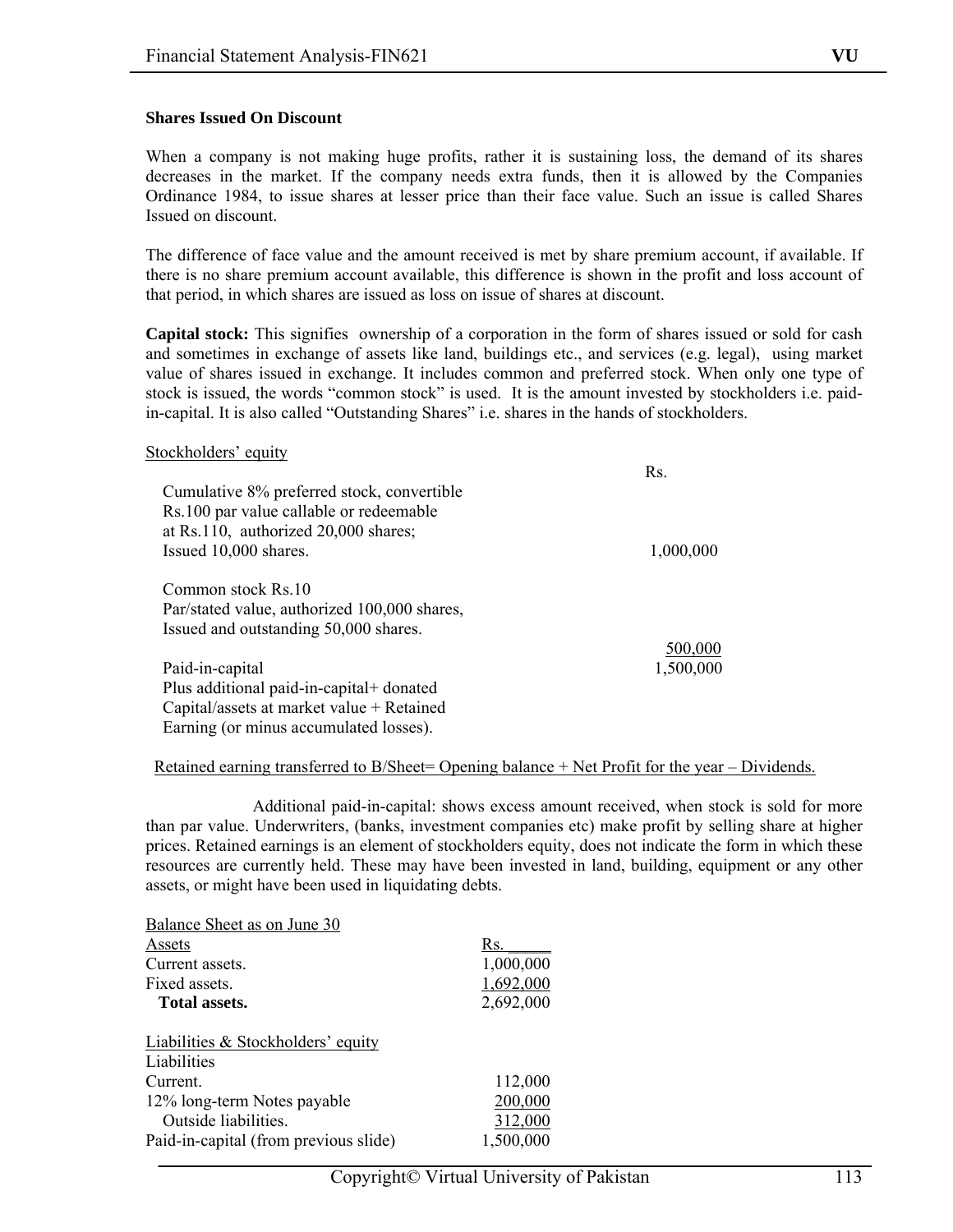| Additional Paid-in-Capital, Common stock. | 750,000   |
|-------------------------------------------|-----------|
| Retained earnings                         | 130,000   |
| Total Stockholders' equity.               | 2,380,000 |
| Total Liabilities & Stockholder equity.   | 2,692,000 |

# **Dividend**

Profit distributed to the share holders for their investment in the company is called Dividend. Dividend is approved by the share holders in the annual general meeting at the recommendation of the directors. Dividend is paid out of profits. If, in any year, company could not make any profit. No dividend will be paid to share holders. Dividend is paid to registered share holders of the company. Registered share holders are those members of the company, who are enlisted in the register of share holders of the company.

# **Subscribers / Sponsors Of The Company**

Subscribers / Sponsors are the persons who sign articles and memorandum of the company and contribute in the initial share capital of the company.

#### **Issuance Of Further Capital**

Where a company wants to issue further capital (called raising the capital), shares are first offered to current shareholders. The issuance of further capital to Present Shareholders is called **Right Issue.** This issue is in proportion to current shares held by the shareholders. The shareholders can accept or reject the offer. If shareholders refuse to accept these shares then these are offered to other people.

#### **Journal Entries**

• Shares issued against cash

Debit: Cash / Bank Account Credit: Share Capital Account

• Shares issued against transfer of asset:

Debit: Asset Account Credit: Share Capital Account This is called issuance of asset in kind.

#### **Bonus Shares**

This is another way of distributing dividend. When a company decides, not to give cash to the share holders as dividend, it issued shares called bonus shares, to the share holders for which it receives no cash. These are fully paid shares.

#### **Financial Statements Of Limited Companies**

In Pakistan, Financial Statements of limited companies are prepared in accordance with:

- International accounting standards adopted in Pakistan.
- Companies Ordinance 1984.

In case of conflict the requirements of Companies Ordinance would prevail over Accounting Standards.

#### **Components Of Financial Statements**

Components of companies' financial statements are as follows: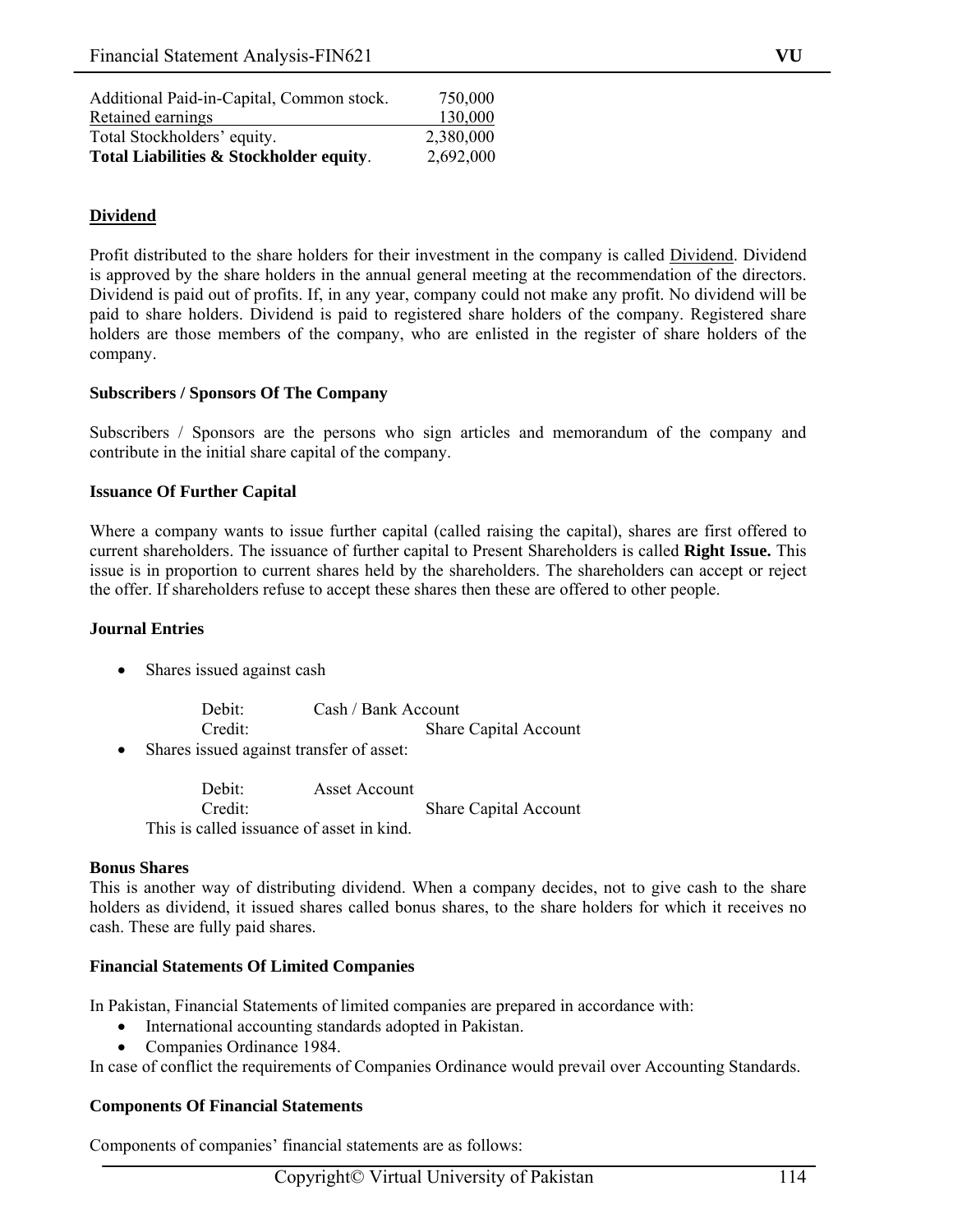- Balance Sheet
- Profit and Loss Account
- Cash Flow Statement
- Statement of Changes in Equity
- Notes to the Accounts
- Comparative figures of Previous Period

# **Equity**

j

Equity is the total of capital, reserves and undistributed profit. That means the amount contributed by share holders plus accumulated profits of the company. Equity, therefore, represents the total of shareholders fund in the company.

# **Statement Of Changes In Equity**

The statement of changes in equity shows the movement in the shareholders equity (capital and reserves) during the year. We can say that it replaces profit and loss appropriation account of partnership business.

# **FORMAT OF STATEMENT OF CHANGES IN EQUITY**

| <b>Name of the Company</b><br><b>Statement of Changes in Equity</b><br>For Year Ended June 30, 2002 |   |   |   |   |   |  |
|-----------------------------------------------------------------------------------------------------|---|---|---|---|---|--|
|                                                                                                     |   |   |   |   |   |  |
| Balance On Jun 30, 2000                                                                             | Х | X | X | Х | X |  |
| Movements During the Year                                                                           |   |   |   | Х | Х |  |
| Balance On Jun 30, 2001                                                                             | X | X | X | X | X |  |
| Movements During the Year                                                                           |   |   |   | X | Х |  |
| Balance On June 30, 2002                                                                            | Х | Х | X | Х | X |  |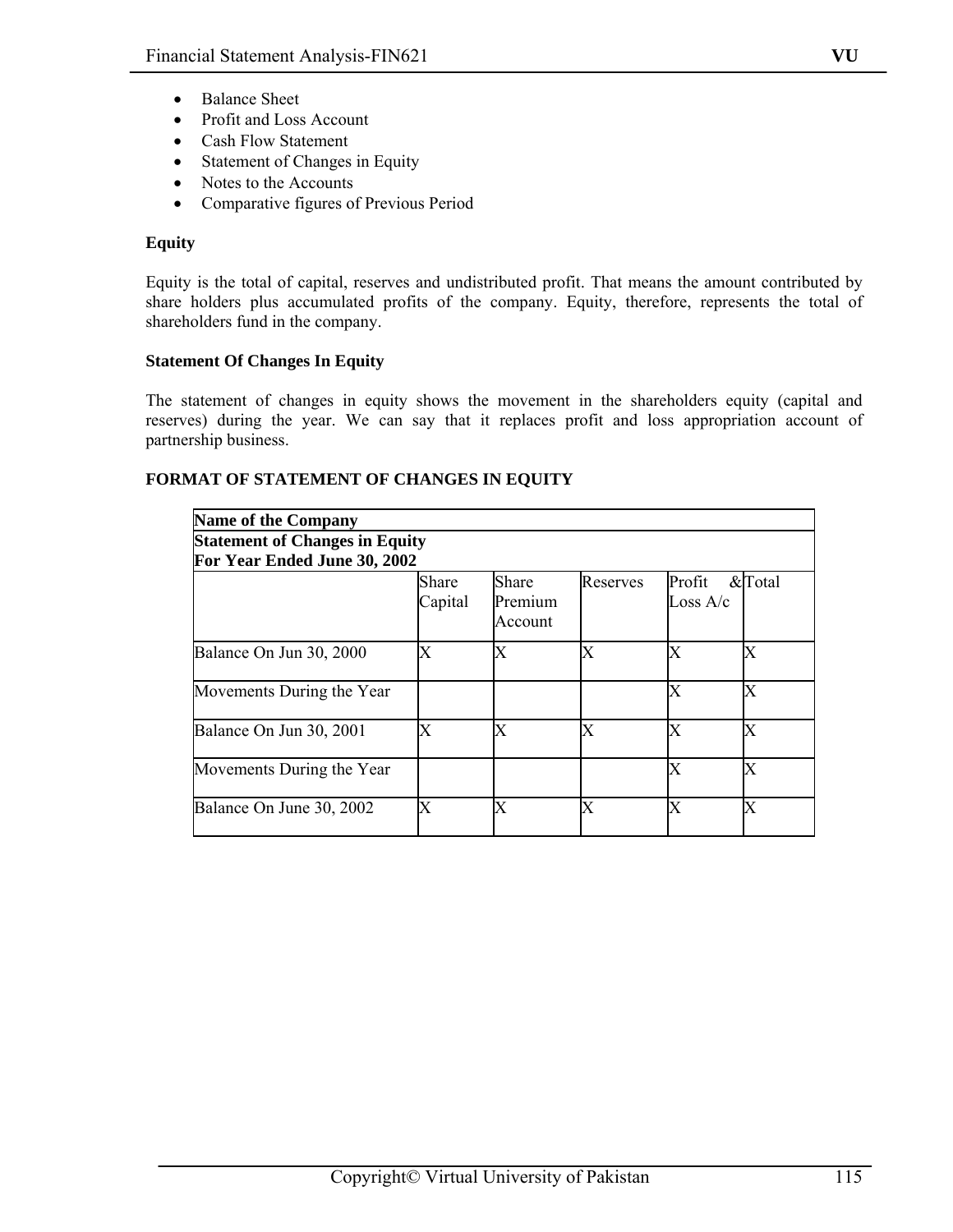**Lesson-28**

# **TYPES OF BUSINESS ORGANIZATIONS (Continued)**

# **Book Values of equity/share**

j

Common stockholders equity (for calculating book value) = Total stockholders equity  $$ call price or redemption value of preferred stock-dividends in arrears on cumulative preferred stock.  $= 2,380,000 - (10,000x110) - 80,000$  (dividend arrears)  $= 2,380,000 -1,100,000 - 80,000 = 1,200,000$ Book value per share common stock = common stockholders equity= $1,200,000$  =Rs.24

Number of common share 50,000

# **Book value/share: preferred stock**

 $=$  call price/redemption value  $= 1,100,000 =$  Rs.110 Number of preferred share 10,000

**Par value or stated value:** It is the amount below which stockholders' equity cannot be reduced (except by losses or special legal action). A dividend cannot be declared if it would cause the stockholders' equity to fall below the par value. Par value therefore provides minimum cushion of equity capital for protection of creditors. It is therefore called legal capital.

 Par value, Book value and Market value of Shares are different. Par and Book values of stock are no indication of its market value. In the case of common stock, it is the investors' expectations, as to the profitability of future operations, which greatly affects the market value of common shares, although other factors also play part. Market value of common stock thus shows the investors' confidence in the management. On the other hand, market price of preferred share varies inversely with interest rate.

In financial markets, stock is the capital raised by a corporation or joint-stock company through the issuance and distribution of shares. A person or organization which holds at least a partial share of stocks is called a shareholder. The aggregate value of a corporation's issued shares is its market capitalization.

# **Types of stock**

# **Common stock**

Common stock also referred to as common or ordinary shares, are, as the name implies, the most usual and commonly held form of stock in a corporation. The other type of shares that the public can hold in a corporation is known as preferred stock. Common stock that has been re-purchased by the corporation is known as treasury stock and is available for a variety of corporate uses.

Common stock typically has voting rights in corporate decision matters, though perhaps different rights from preferred stock. In order of priority in a liquidation of a corporation, the owners of common stock are near the last. Dividends paid to the stockholders must be paid to preferred shares before being paid to common stock shareholders.

# **Preferred stock**

Preferred stock, sometimes called preferred shares, have priority over common stock in the distribution of dividends and assets.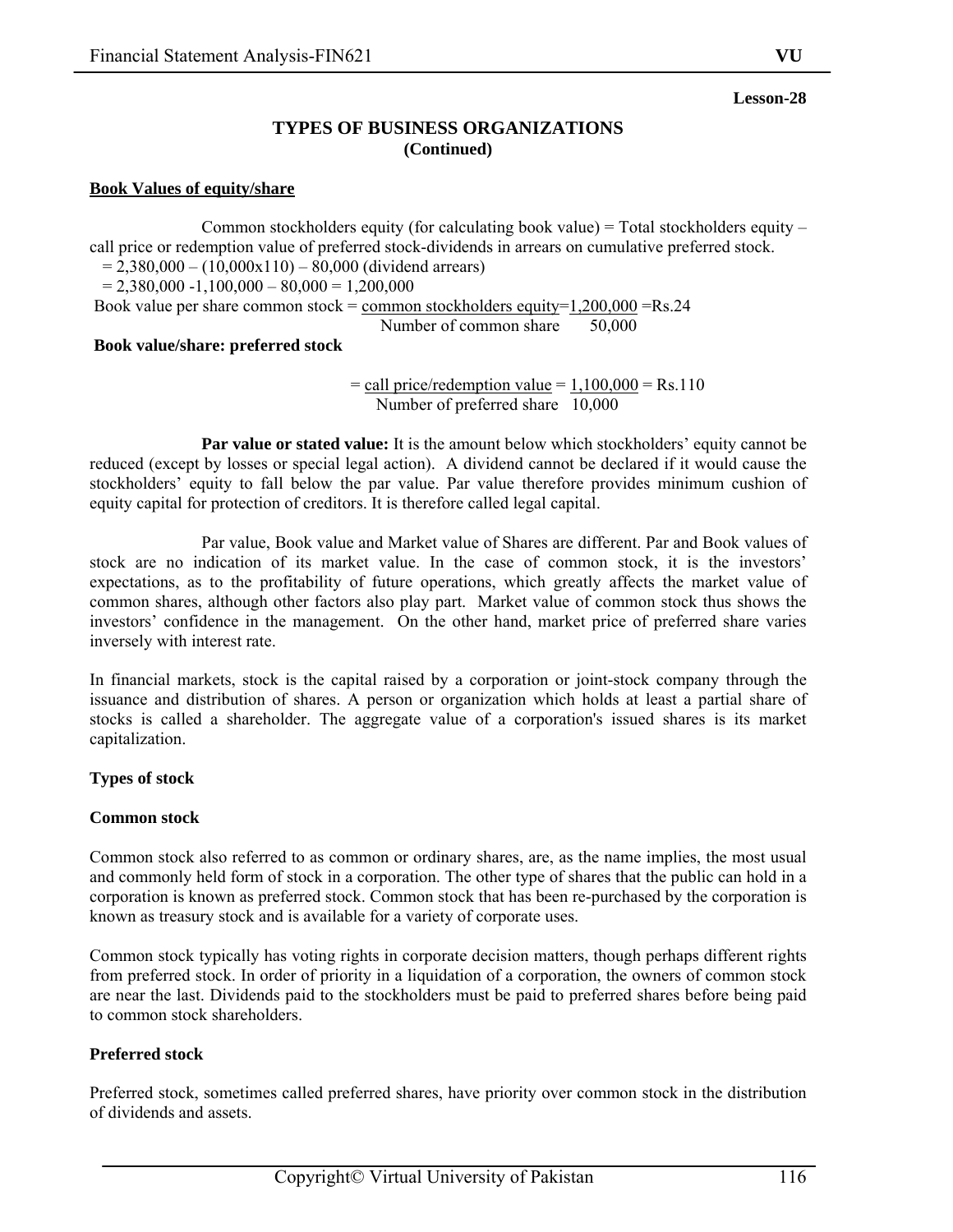Most preferred shares provide no voting rights in corporate decision matters. However, some preferred shares have special voting rights to approve certain extraordinary events (such as the issuance of new shares, or the approval of the acquisition of the company), or to elect directors.

### **Dual class stock**

j

Dual class stock is shares issued for a single company with varying classes indicating different rights on voting and dividend payments. Each kind of shares has its own class of shareholders entitling different rights.

#### **Treasury stock**

Treasury stock is shares that have been bought back from public. Treasury Stock is considered issued, but not outstanding.

#### **Stock Derivatives**

A stock derivative is any financial claim which has a value that is dependent on the price of the underlying stock. Futures and options are the main types of derivatives on stocks. The underlying security may be a stock index or an individual firm's stock, e.g. single-

#### **stock futures.**

Stock futures are contracts where the buyer, or long, takes on the obligation to buy on the contract maturity date, and the seller, or short takes on the obligation to sell. Stock index futures are generally not delivered in the usual manner, but by cash settlement.

A stock option is a class of option. Specifically, a call option is the right (not obligation) to buy stock in the future at a fixed price and a put option is the right (not obligation) to sell stock in the future at a fixed price. Thus, the value of a stock option changes in reaction to the underlying stock of which it is a derivative. The most popular method of valuing stock options is the Black Scholes model Apart from call options granted to employees, most stock options are transferable.

#### **Shareholder**

A shareholder (or stockholder) is an individual or company (including a corporation) that legally owns one or more shares of stock in a joint stock company. Companies listed at the stock market are expected to strive to enhance shareholder value.

Shareholders are granted special privileges depending on the class of stock, including the right to vote (usually one vote per share owned) on matters such as elections to the board of directors, the right to share in distributions of the company's income, the right to purchase new shares issued by the company, and the right to a company's assets during a liquidation of the company. However, shareholder's rights to a company's assets are subordinate to the rights of the company's creditors. This means that shareholders typically receive nothing if a company is liquidated after bankruptcy (if the company had had enough to pay its creditors, it would not have entered bankruptcy), although a stock may have value after a bankruptcy if there is the possibility that the debts of the company will be restructured.

Shareholders are considered by some to be a partial subset of stakeholders, which may include anyone who has a direct or indirect equity interest in the business entity or someone with even a non-pecuniary interest in a non-profit organization. Thus it might be common to call volunteer contributors to an association stakeholders, even though they are not shareholders.

Although directors and officers of a company are bound by fiduciary duties to act in the best interest of the shareholders, the shareholders themselves normally do not have such duties towards each other.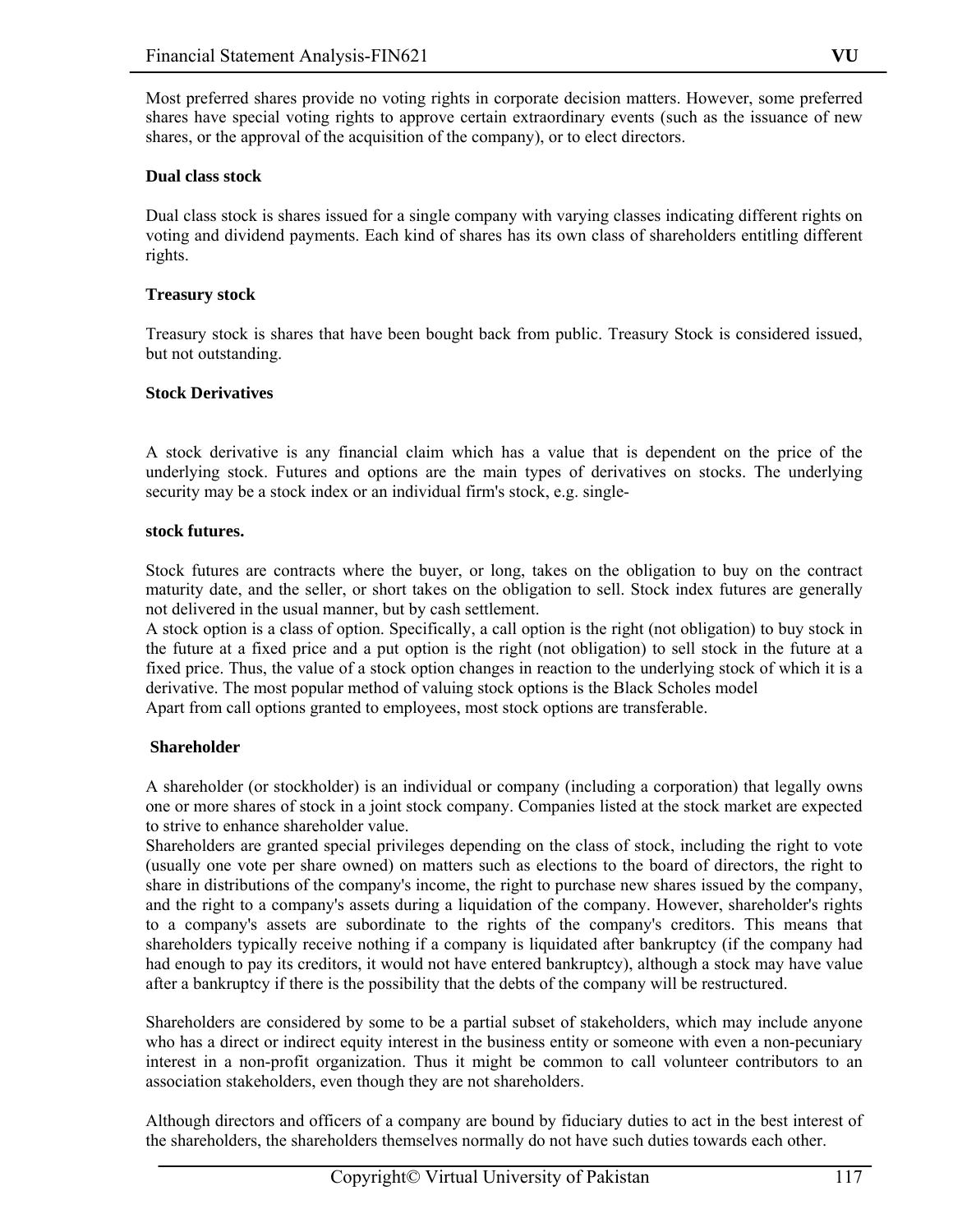However, in a few unusual cases, some courts have been willing to imply such a duty between shareholders. For example, in California, majority shareholders of closely held corporations have a duty to not destroy the value of the shares held by minority shareholders.

The largest shareholders (in terms of percentages of companies owned) are often mutual funds, and especially passively managed exchange-traded funds.

# **Application**

j

The owners of a company may want additional capital to invest in new projects within the company. They may also simply wish to reduce their holding, freeing up capital for their own private use.

By selling shares they can sell part or all of the company to many part-owners. The purchase of one share entitles the owner of that share to literally share in the ownership of the company a fraction of the decision-making power, and potentially a fraction of the profits, which the company may issue as dividends.

In the common case of a publicly traded corporation, where there may be thousands of shareholders, it is impractical to have all of them making the daily decisions required to run a company. Thus, the shareholders will use their shares as votes in the election of members of the board of directors of the company.

In a typical case, each share constitutes one vote. Corporations may, however, issue different classes of shares, which may have different voting rights. Owning the majority of the shares allows other shareholders to be out-voted - effective control rests with the majority shareholder (or shareholders acting in concert). In this way the original owners of the company often still have control of the company.

# **Shareholder rights**

Although ownership of 51% of shares does result in 51% ownership of a company, it does not give the shareholder the right to use a company's building, equipment, materials, or other property. This is because the company is considered a legal person, thus it owns all its assets itself. This is important in areas such as insurance, which must be in the name of the company and not the main shareholder.

Even though the board of directors runs the company, the shareholder has some impact on the company's policy, as the shareholders elect the board of directors. Each shareholder typically has a percentage of votes equal to the percentage of shares he or she owns. So as long as the shareholders agree that the management (agent) are performing poorly they can elect a new board of directors which can then hire a new management team. In practice, however, genuinely contested board elections are rare. Board candidates are usually nominated by insiders or by the board of the directors themselves, and a considerable amount of stock is held and voted by insiders.

Owning shares does not mean responsibility for liabilities. If a company goes broke and has to default on loans, the shareholders are not liable in any way. However, all money obtained by converting assets into cash will be used to repay loans and other debts first, so that shareholders cannot receive any money unless and until creditors have been paid (most often the shareholders end up with nothing).

# **Means of financing**

Financing a company through the sale of stock in a company is known as equity financing. Alternatively, debt financing (for example issuing bonds) can be done to avoid giving up shares of ownership of the company. Unofficial financing known as trade financing usually provides the major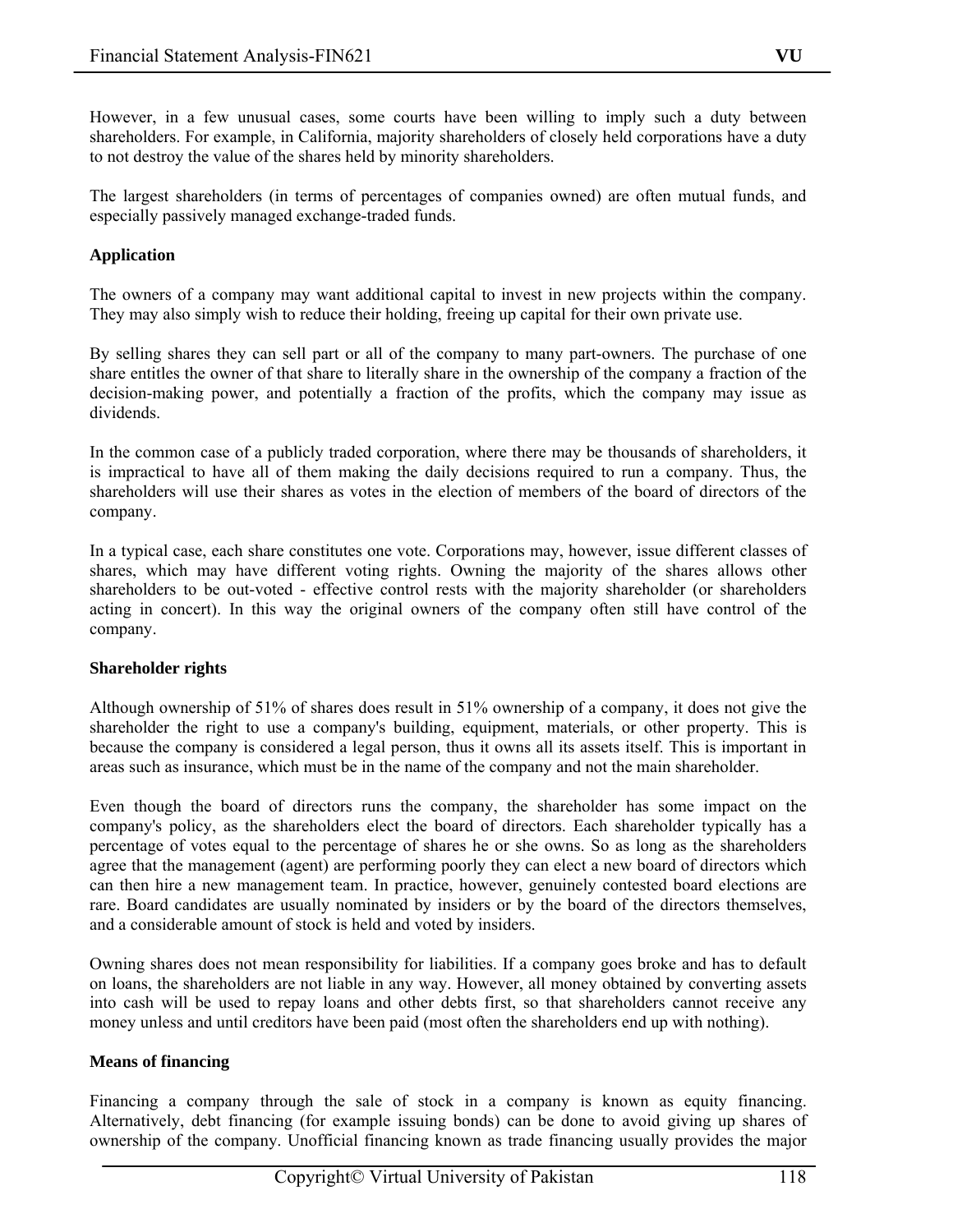part of a company's working capital (day-to-day operational needs). Trade financing is provided by vendors and suppliers who sell their products to the company at short-term, unsecured credit terms, usually 30 days. Equity and debt financing are usually used for longer-term investment projects such as investments in a new factory or a new foreign market. Customer provided financing exists when a customer pays for services before they are delivered, e.g. subscriptions and insurance.

# **Trading**

j

A stock exchange is an organization that provides a marketplace for either physical or virtual trading shares, bonds and warrants and other financial products where investors (represented by stock brokers) may buy and sell shares of a wide range of companies. A company will usually list its shares by meeting and maintaining the listing requirements of a particular stock exchange and the different.

#### **Arbitrage Trading**

Although it makes sense for some companies to raise capital by offering stock on more than one exchange, in today's era of electronic trading, there is limited opportunity for private investors to make profit on pricing discrepancies between one stock exchange and another. As such, arbitrage opportunities disappear quickly due to the efficient nature of the market.

#### **Buying**

There are various methods of buying and financing stocks. The most common means is through a stock broker. Whether they are a full service or discount broker, they arrange the transfer of stock from a seller to a buyer. Most trades are actually done through brokers listed with a stock exchange.

There are many different stock brokers from which to choose, such as full service brokers or discount brokers. The full service brokers usually charge more per trade, but give investment advice or more personal service; the discount brokers offer little or no investment advice but charge less for trades. Another type of broker would be a bank or credit union that may have a deal set up with either a full service or discount broker.

There are other ways of buying stock besides through a broker. One way is directly from the company itself. If at least one share is owned, most companies will allow the purchase of shares directly from the company through their investor relations departments. However, the initial share of stock in the company will have to be obtained through a regular stock broker. Another way to buy stock in companies is through Direct Public Offerings which are usually sold by the company itself. A direct public offering is an initial public offering in which the stock is purchased directly from the company, usually without the aid of brokers.

When it comes to financing a purchase of stocks there are two ways: purchasing stock with money that is currently in the buyers ownership, or by buying stock on margin. Buying stock on margin means buying stock with money borrowed against the stocks in the same account. These stocks, or collateral, guarantee that the buyer can repay the loan; otherwise, the stockbroker has the right to sell the stock (collateral) to repay the borrowed money. He can sell if the share price drops below the margin requirement, at least 50% of the value of the stocks in the account. Buying on margin works the same way as borrowing money to buy a car or a house, using the car or house as collateral. Moreover, borrowing is not free; the broker usually charges 8-10% interest.

# **Selling**

Selling stock is procedurally similar to buying stock. Generally, the investor wants to buy low and sell high, if not in that order (short selling); although a number of reasons may induce an investor to sell at a loss, e.g., to avoid further loss.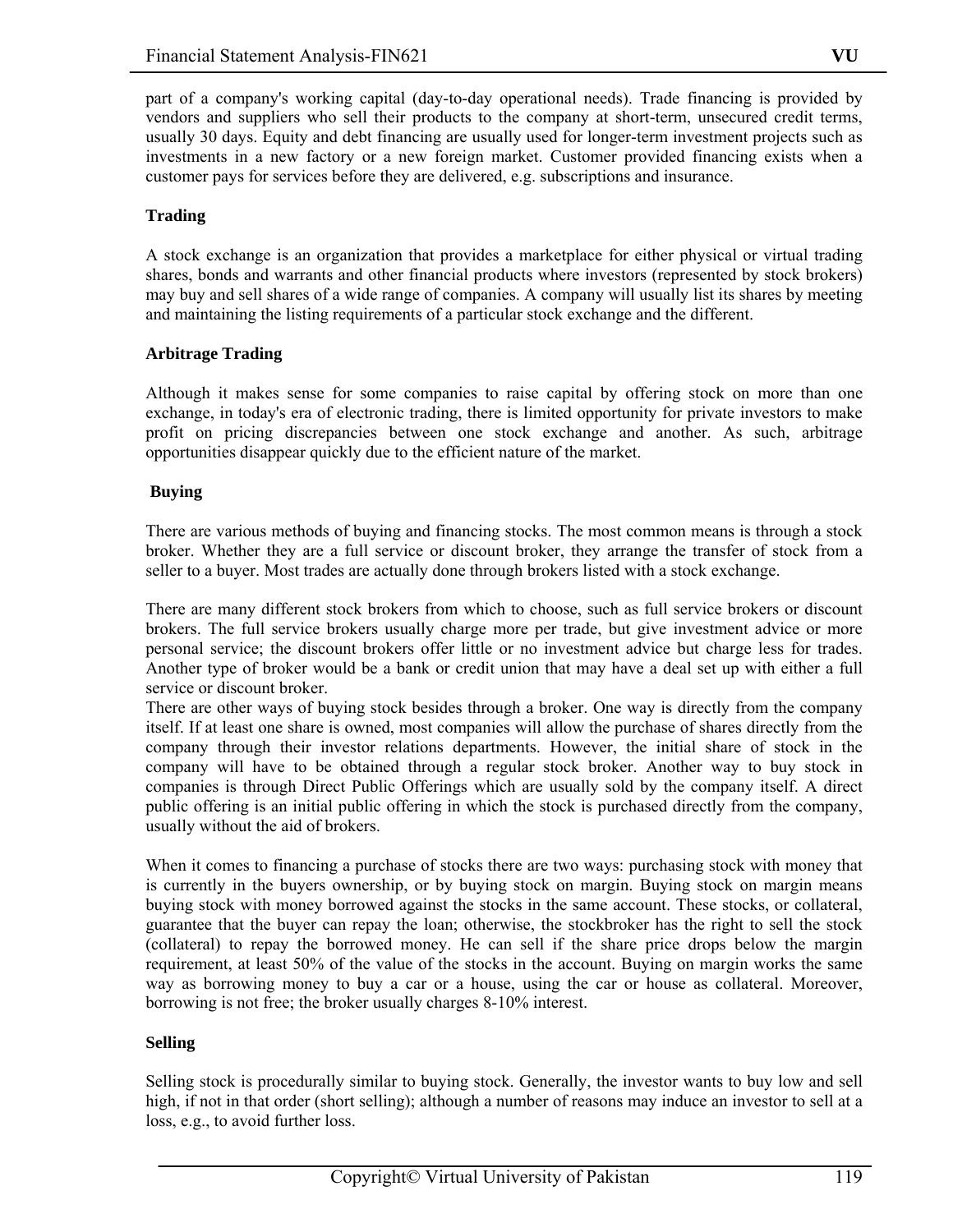j As with buying a stock, there is a transaction fee for the broker's efforts in arranging the transfer of stock from a seller to a buyer. This fee can be high or low depending on which type of brokerage, discount or full service, handles the transaction.

After the transaction has been made, the seller is then entitled to all of the money. An important part of selling is keeping track of the earnings. Importantly, on selling the stock, in jurisdictions that have them, capital gains taxes will have to be paid on the additional proceeds, if any, that are in excess of the cost basis.

==Stock price fluctuations The price of a stock fluctuates fundamentally due to the theory of supply and demand. Like all commodities in the market, the price of a stock is directly proportional to the demand. However, there are many factors on basis of which the demand for a particular stock may increase or decrease. These factors are studied using methods of fundamental analysis and technical analysis to predict the changes in the stock price.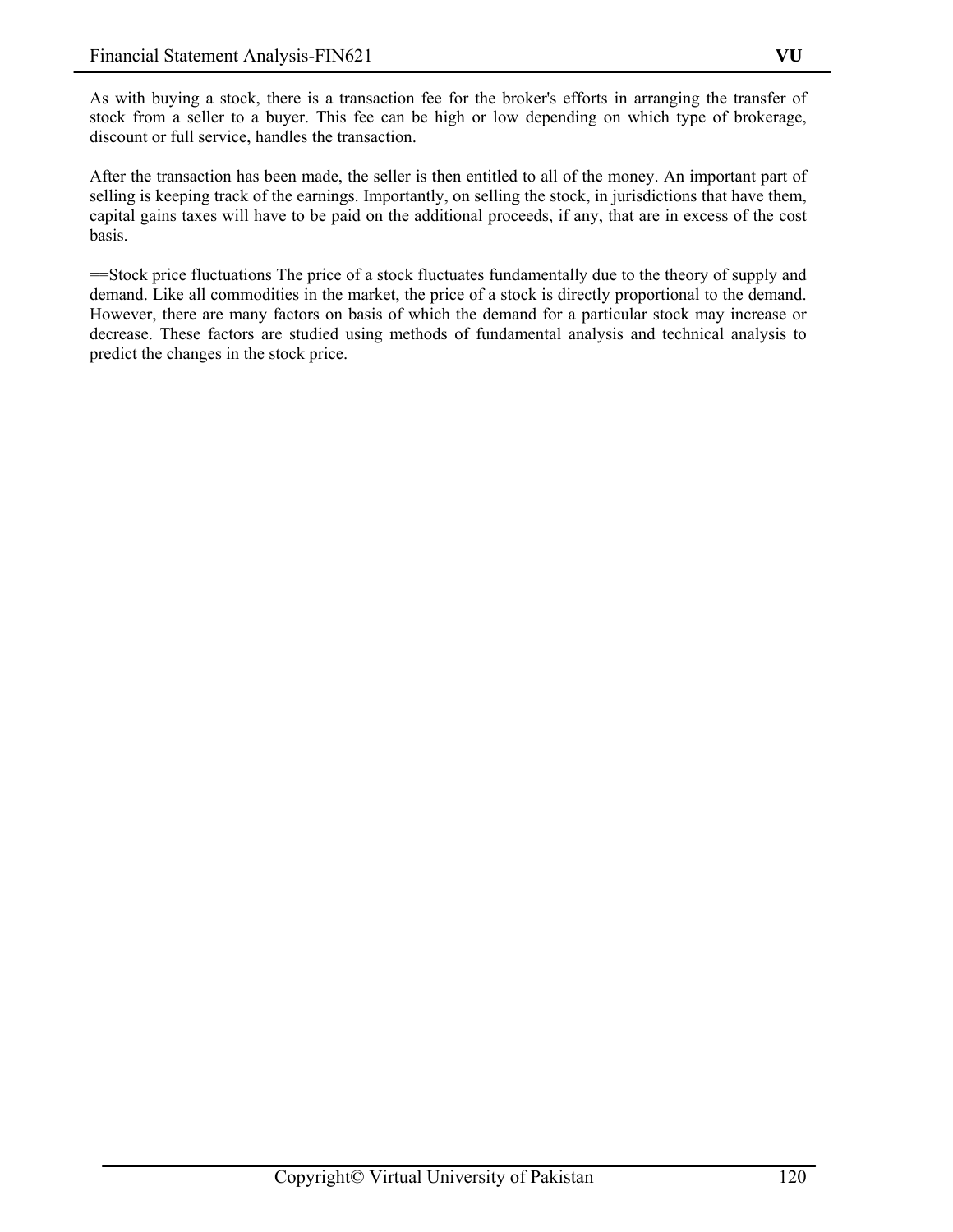#### **Lesson-29**

#### **SUMMARY (Previous Lectures)**

# **Example**

j

- Which of the following are based upon the realization principle and the matching principle (indicate all correct answers).
	- Adjusting Entries (Matching Principle)
	- Closing Entries (Matching Principle)
	- Accrual Basis of Accounting
	- Measurement of Net Income under **GAAP** (Matching Principle)

# **Example**

- Which of the following explains the debit and credit rules relating to recording of Revenues and Expenses:
	- Expenses appear on the left side of the balance sheet and are recorded by debits. Revenues appear on the right side of the balance sheet and are recorded by credits. (X)
	- Expenses appear on the left side of the income statement and are recorded by debits. Revenues appear on the right side of the income statement and are recorded by credits. (X)
	- The effect of revenues and expenses in the owner's equity. (Tick Correct)
	- Realization and Matching Principle. (X)

# **Example**

- The entry to recognize Depreciation expenses (indicate all correct answers):
	- Is an application of Matching Principle? (Correct)
	- $-$  Is a closing entry.  $(X)$
	- Usually includes an offsetting credit either to cash or to Accounts payable. (X)
	- Is an adjusting entry. (Correct)

# **Example**

- Indicate all correct answers:
	- In the accounting cycle, closing entries are made before adjusting entries.  $(X)$
	- Financial Statements may be prepare as soon as adjusted trial balance is completed. (Correct)
	- The owner's equity is not up to date until the closing entries have been posted. (Correct)
	- Adjusting entries are prepared before financial statements are prepared. (Correct)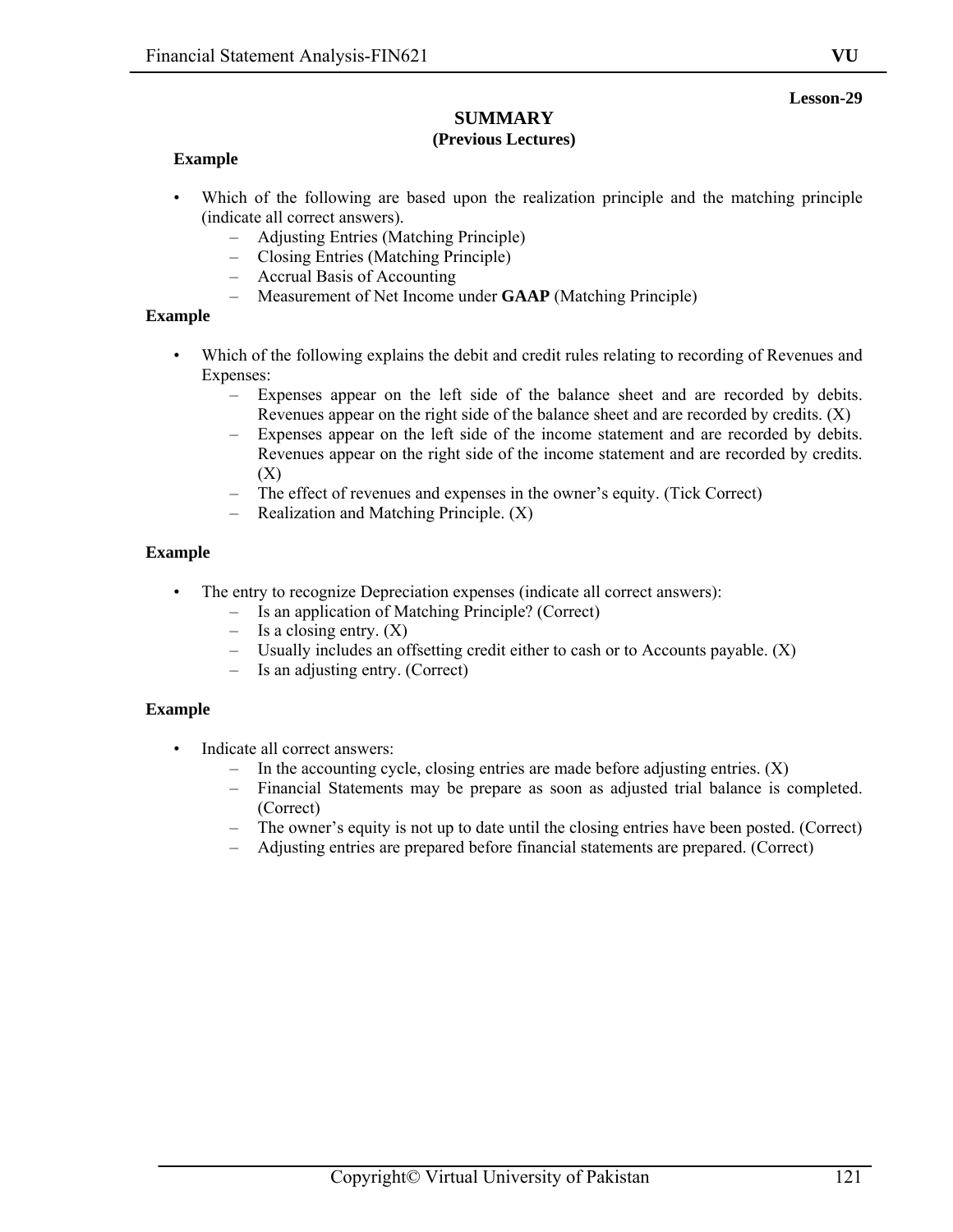# **Lesson-30**

# **SUMMARY (Previous Lectures)**

#### **Example**

j

- When a business is organized as a corporation:
	- Stock holders are liable for the debt of the business only in proportion to their percentage ownership in stock. (X)
	- Stock holders do not have to pay personal income tax on dividends received because the corporation is subject to income tax on its earnings. (X)
	- Fluctuations in the market value of outstanding shares of capital stock do not affect the amount of stock holders' equity shown in the balance sheet. (Correct)
	- Each stock holder has the right to bind the corporation to contracts and to make other managerial decisions. (X)

# **Example**

#### **Choose the correct answer.**

- Moosa Corporation was organized with authorization to issue 100,000 shares of Re. 1 par value common stock. 40,000 were issued to Moosa, the company's founder, but at a price of Rs. 5 per share. No other shares have yet been issued.
	- Moosa owns 40% of the stock holders' equity of the corporation. (X)
	- The corporation should recognize Rs. 160,000 gain in the issuance of these shares. (X)
	- If the balance sheet includes retained earnings of Rs. 50,000, total paid in capital amounts to Rs.  $250,000$ .  $(X)$
	- In the balance sheet, additional paid in capital account will have Rs. 160,000 balance, regardless of the profit earned or losses incurred since the organization was organized. (Correct)

# **Example**

# **Choose the correct answer.**

- The statement of cash flows is designed to assist users in assessing each of the following except:
	- The ability of the company to remain solvent.  $(X)$
	- In assessing the company's profitability. (Correct)
	- Major source of cash receipt during the period.  $(X)$
	- The reason why net cash flows from operating activities differ from net income. (X)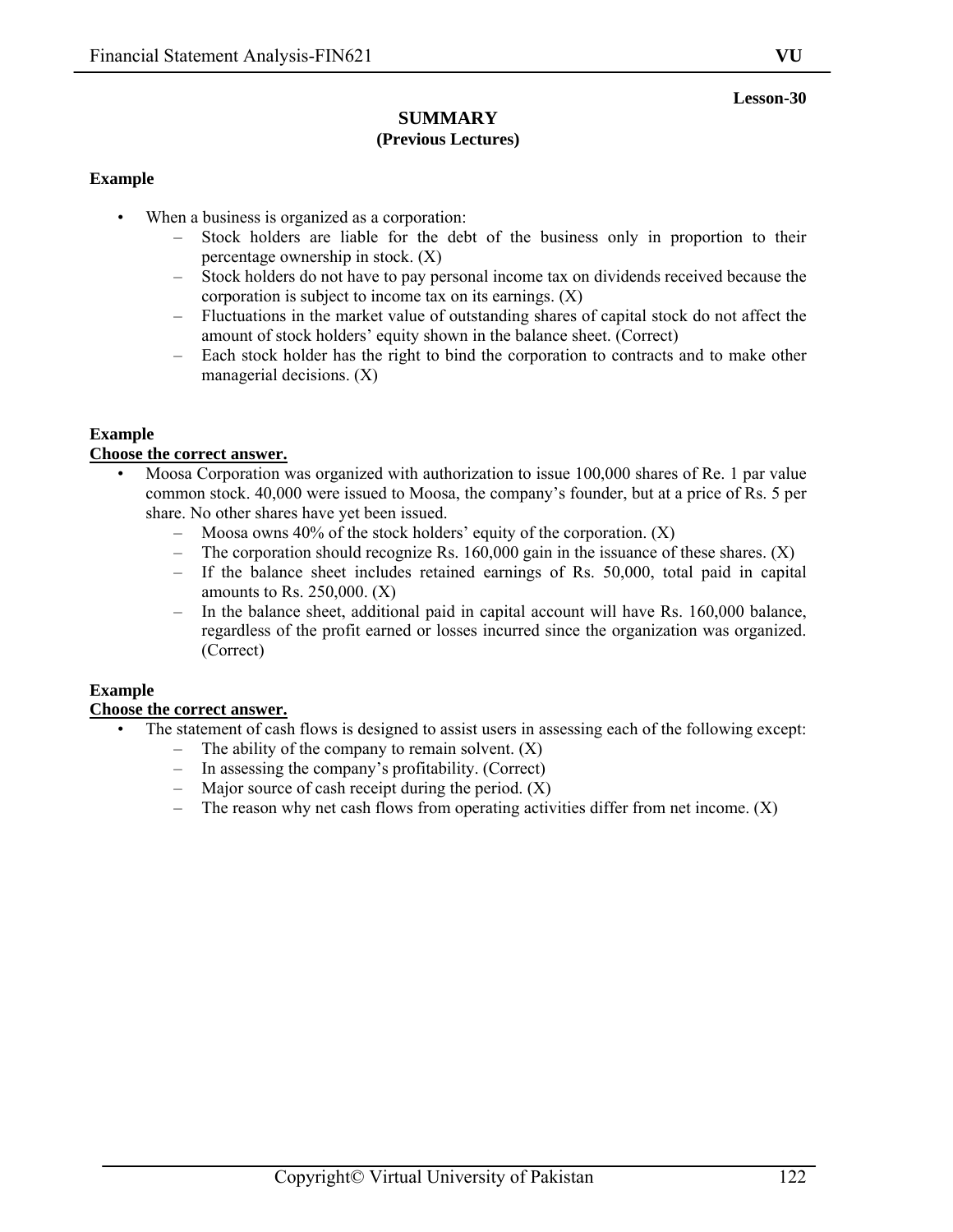#### **Lesson-31**

# **FINANCIAL STATEMENT ANALYSIS**

#### **Analysis of income statement and balance sheet:**

Financial Statements are like the Instrument panels of a business. There are different needs of different users of these statements. Users can be outside users and internal users. Identity of user is important, so as to provide him/her with relevant information.

Financial statement analysis is the process of examining relationships among financial statement elements and making comparisons with relevant information. It is a valuable tool used by investors and creditors, financial analysts, and others in their decision-making processes related to stocks, bonds, and other financial instruments. The goal in analyzing financial statements is to assess past performance and current financial position and to make predictions about the future performance of a company. Investors who buy stock are primarily interested in a company's profitability and their prospects for earning a return on their investment by receiving dividends and/or increasing the market value of their stock holdings. Creditors and investors who buy debt securities, such as bonds, are more interested in liquidity and solvency: the company's short-and long-run ability to pay its debts. Financial analysts, who frequently specialize in following certain industries, routinely assess the profitability, liquidity, and solvency of companies in order to make recommendations about the purchase or sale of securities, such as stocks and bonds.

Analysts can obtain useful information by comparing a company's most recent financial statements with its results in previous years and with the results of other companies in the same industry. Three primary types of financial statement analysis are commonly known as horizontal analysis, vertical analysis, and ratio analysis.

#### **Fundamental Analysis**

Fundamental analysis at company level involves analyzing basic financial variables in order to estimate intrinsic value. These variables include sales, profit margins, depreciation, the tax rate, sources of financing, asset utilization, and other factors. Additional analysis could involve the firm's competitive position in its industry, labor relations, technological changes, management, foreign competition, and so on. The end result of fundamental analysis at the company level is an estimate of the two factors that determine a security's value: cash flow stream and a required rate of return (alternatively, a P/E ratio)

#### **Industry analysis**

Industries as well as the market and companies, are analyzed through the study of a wide range of data, including sales, earnings, dividends, capital structure, product lines, regulations, innovations, and so on. Such analysis requires considerable expertise and is usually performed by industry analysts employed by brokerage firms and other institutional investors.

A useful first step is to analyze industries in terms of their stage in the life cycle. The idea is to assess the industry's general health and current position. A second step is to assess the position of the industry in relation to the business cycle and macro economic conditions. A third step involves qualitative analysis of industry characteristics designed to assist investors in assessing the industry's future prospects.

#### **Uses and limitations of financial analysis**

Ratio analysis is used by three main groups: (1) managers, who employ ratios to help analyze, control, and thus improve their firms' operations; (2) credit analyst, including bank loan officers and bond rating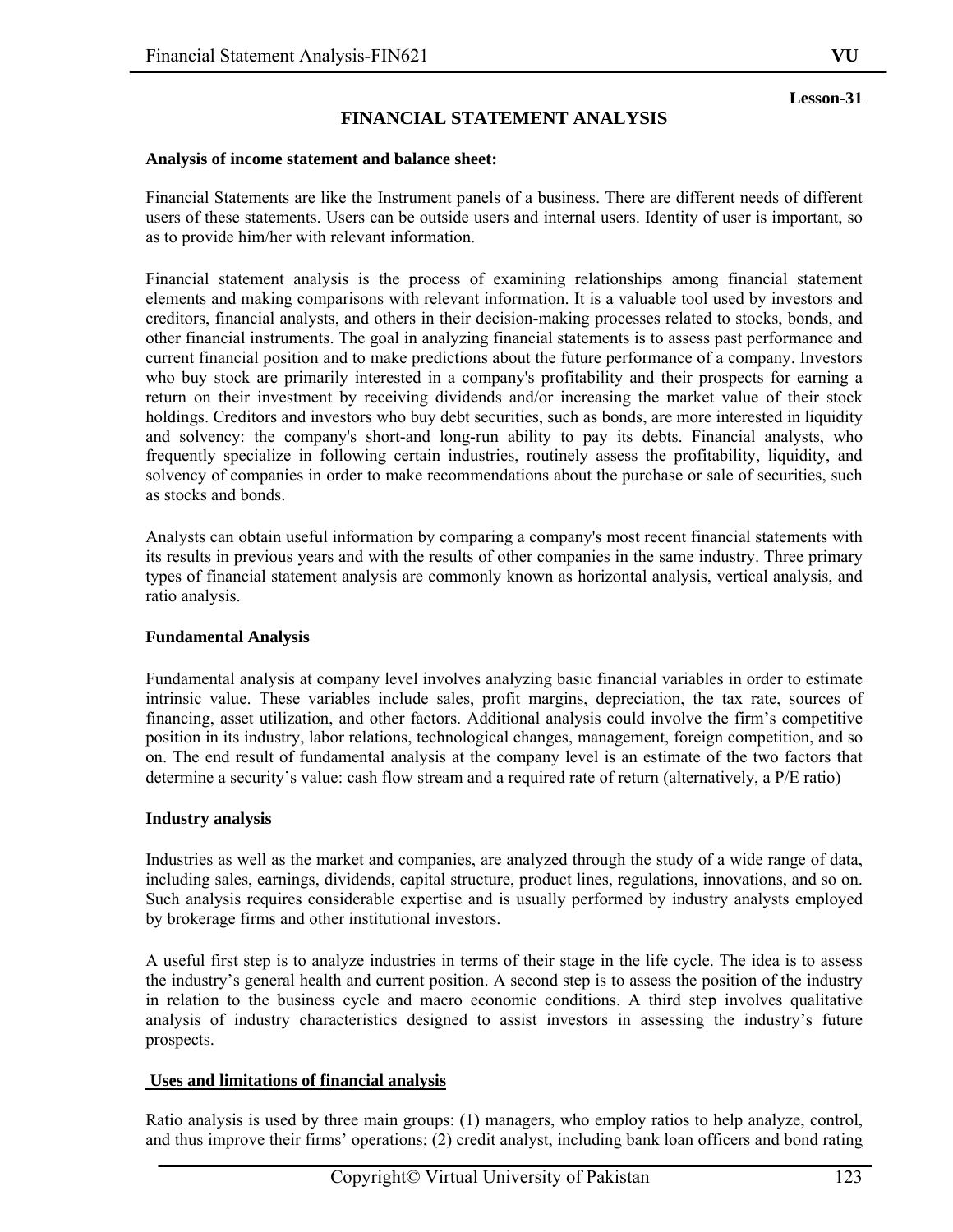analysts, who analyze ratios to help ascertain a company's ability to pay its debts; and (3) stock analyst, who are interested in a company's efficiency, risk, and growth prospects.

- Many large firms operate different divisions in different industries, and for such companies it is difficult to develop a meaningful set of industry averages. Therefore, ratio analysis is more useful for small, narrowly focused firms than for large, multidivisional ones.
- Most firms want to be better than average, so merely attaining average performance is not necessarily good. As a target for high-level performance, it is best to focus on the industry leaders' ratios. Benchmarking helps in this regard.
- Inflation may have badly distorted firms' balance sheet- recorded values are often substantially different from "true" values. Further, because inflation affects both depreciation charges and inventory costs, profits are also affected. Thus, a ratio analysis for one firm over time, or a comparative analysis of firms of different ages, must be interpreted with judgment.
- Seasonal factors can also distort a ratio analysis. For example, the inventory turnover ratio for a food processor will be radically different if the balance sheet figure used for inventory is the one just before versus just after the close of the canning season. This problem can be minimized by using monthly averages for inventory (and receivables) when calculating turnover ratios.
- Firms can employ "window dressing" techniques to make their financial statements look stronger.
- Different accounting practices can distort comparisons. As noted earlier, inventory valuation and depreciation methods can affect financial statements and thus distort comparisons among firms. Also, if one firm leases a substantial amount of its productive equipment, its assets may appear low relative to sales because leased assets often do not appear on the balance sheet, at the same time, the liability associated with the lease obligation may not be shown as a debt. Therefore leasing can artificially improve both the turnover and the debt ratios. However accounting professional has taken steps to reduce this problem.
- It is difficult to generalize about whether a particular ratio is "good" or "bad". For example, a high current ratio may indicate a strong liquidity position, which is good or excessive cash, which is bad (because excess cash in the bank is a non-earning asset). Similarly, a high fixed assets turnover ratio may denote either that a firm uses its assets efficiently or that is undercapitalized and can not afford to buy enough assets.
- A firm may have some ratios that look "good" and others that look "bad," making it difficult to tell whether the company is, on balance, stronger or weak. However statistical procedures can be used to analyze the net effects of a set of ratios. Many banks and other lending organizations use discriminant analysis, a statistical technique, to analyze firms' financial ratios, and then classify the firms according to their probability of getting into financial trouble.

# **Accounting Information**

# **Different Accounting Policies**

The choices of accounting policies may distort inter company comparisons. Example IAS 16 allows valuation of assets to be based on either revalued amount or at depreciated historical cost. The business may opt not to revalue its asset because by doing so the depreciation charge is going to be high and will result in lower profit.

# **Creative accounting**

The businesses apply creative accounting in trying to show the better financial performance or position which can be misleading to the users of financial accounting. Like the IAS 16 mentioned above, requires that if an asset is revalued and there is a revaluation deficit, it has to be charged as an expense in income statement, but if it results in revaluation surplus the surplus should be credited to revaluation reserve. So in order to improve on its profitability level the company may select in its revaluation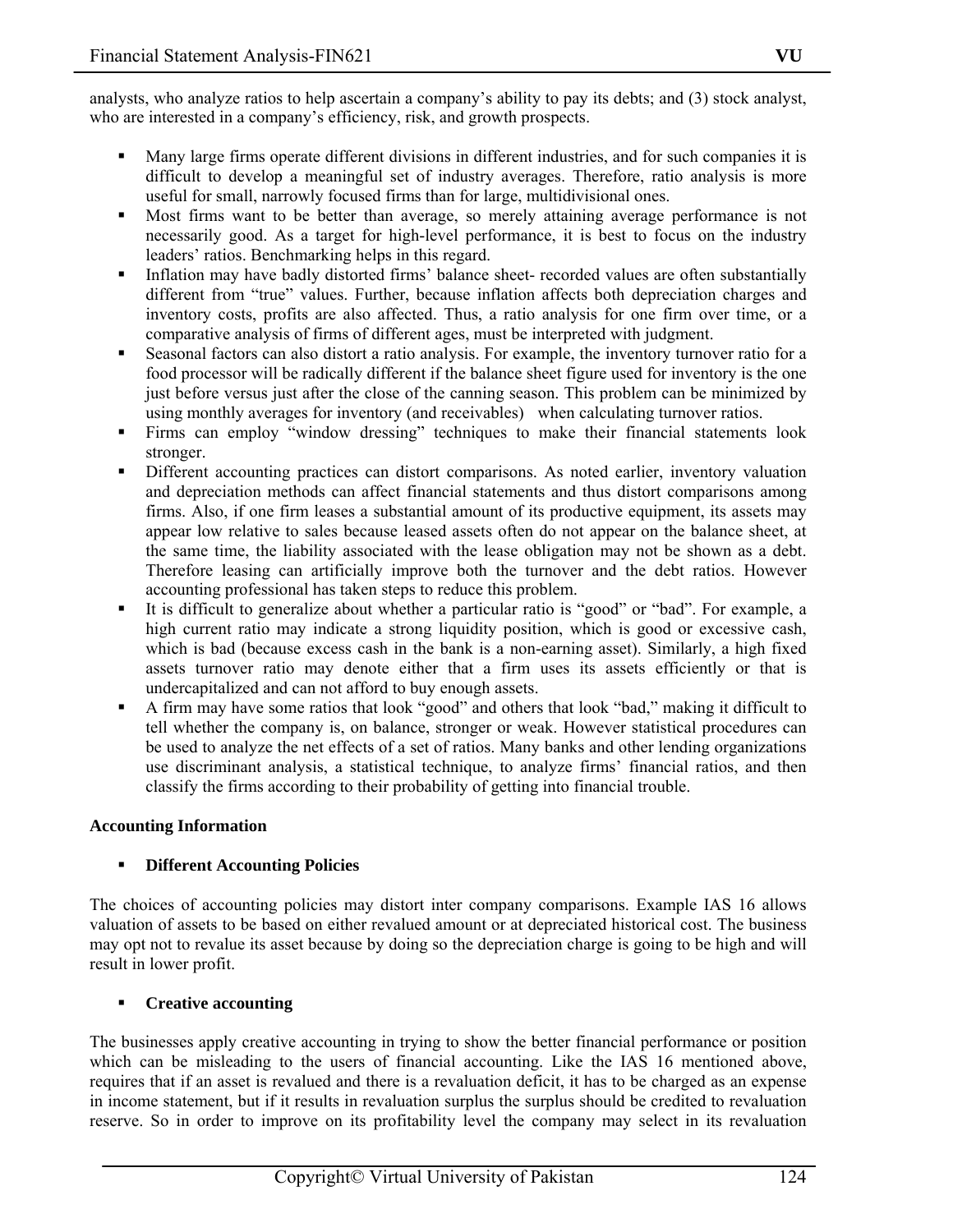programme to revalue only those assets which will result in revaluation surplus leaving those with revaluation deficits still at depreciated historical cost.

# **Information problems**

j

### **Ratios are not definitive measures**

Ratios need to be interpreted carefully. They can provide clues to the company's performance or financial situation. But on their own, they cannot show whether

Performance is good or bad.

Ratios require some quantitative information for an informed analysis to be made.

# **Outdated information in financial statement**

The figures in a set of accounts are likely to be at least several months out of date, and so might not give a proper indication of the company's current financial position.

#### **Historical costs not suitable for decision making**

IASB Conceptual framework recommends businesses to use historical cost of accounting. Where historical cost convention is used, asset valuations in the balance sheet could be misleading. Ratios based on this information will not be very useful for decision making.

#### **Financial statements certain summarized information**

Ratios are based on financial statements which are summaries of the accounting records. Through the summarization some important information may be left out which could have been of relevance to the users of accounts. The ratios are based on the summarized year end information which may not be a true reflection of the overall year's results.

# **Interpretation of the ratio**

It is difficult to generalize about whether a particular ratio is 'good' or 'bad'. For example a high current ratio may indicate a strong liquidity position, which is good or excessive cash which is bad. Similarly Non current assets turnover ratio may denote either a firm that uses its assets efficiently or one that is under capitalized and cannot afford to buy enough assets.

#### **Comparison of performance over time**

# **Price changes**

Inflation renders comparisons of results over time misleading as financial figures will not be within the same levels of purchasing power. Changes in results over time may show as if the enterprise has improved its performance and position when in fact after adjusting for inflationary changes it will show the different picture.

# **Technology changes**

When comparing performance over time, there is need to consider the changes in technology. The movement in performance should be in line with the changes in technology. For ratios to be more meaningful the enterprise should compare its results with another of the same level of technology as this will be a good basis measurement of efficiency.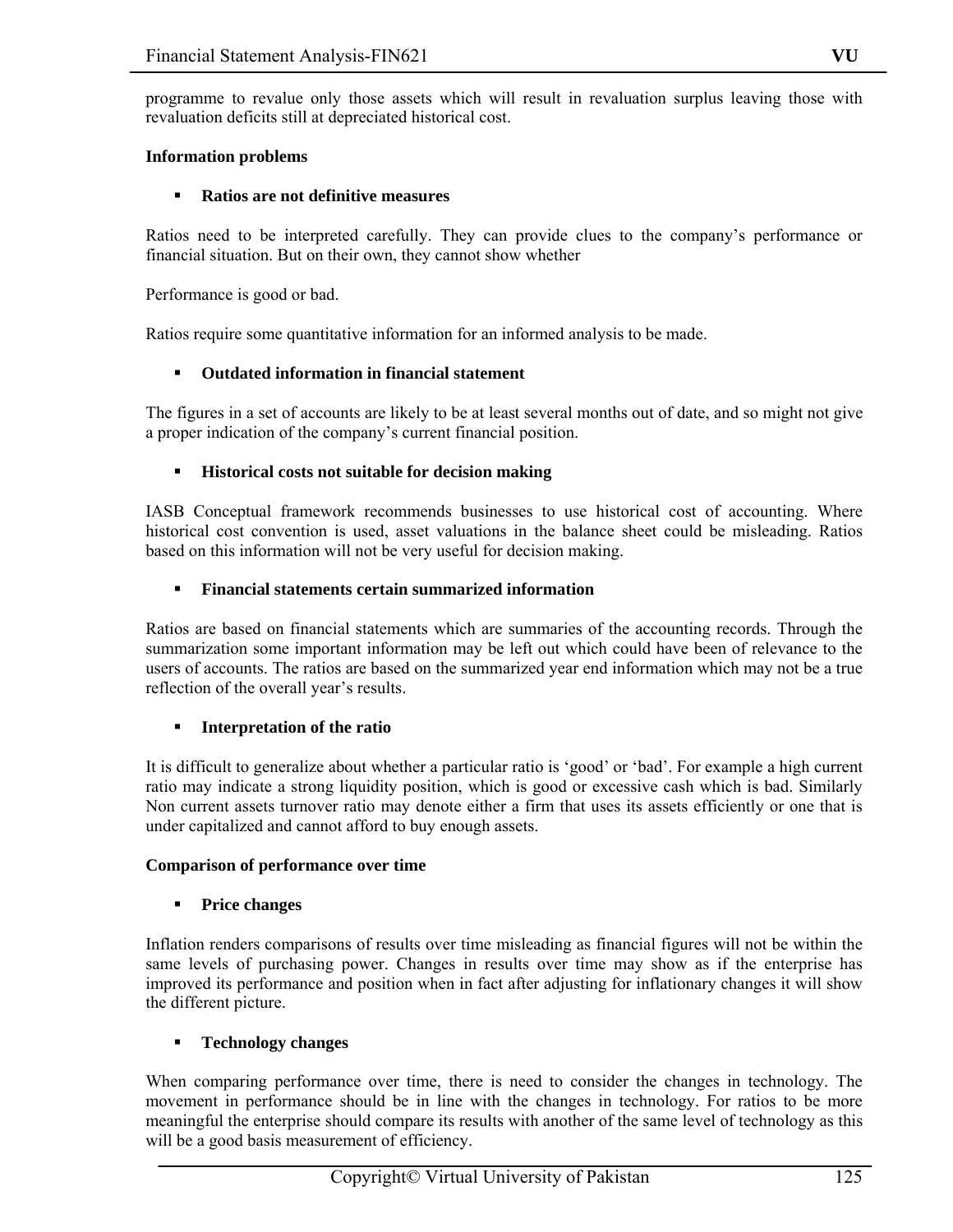Changes in accounting policy may affect the comparison of results between different accounting years as misleading. The problem with this situation is that the directors may be able to manipulate the results through the changes in accounting policy. This would be done to avoid the effects of an old accounting policy or gain the effects of a new one. It is likely to be done in a sensitive period, perhaps when the business's profits are low.

# **Changes in Accounting standard**

Accounting standards offers standard ways of recognizing, measuring and presenting financial transactions. Any change in standards will affect the reporting of an enterprise and its comparison of results over a number of years.

# **Impact of seasons on trading**

As stated above, the financial statements are based on year end results which may not be true reflection of results year round. Businesses which are affected by seasons can choose the best time to produce financial statements so as to show better results. For example, a tobacco growing company will be able to show good results if accounts are produced in the selling season. This time the business will have good inventory levels, receivables and bank balances will be at its highest. While as in planting seasons the company will have a lot of liabilities through the purchase of farm inputs, low cash balances and even nil receivables.

# **Inter-firm comparison**

# **Different financial and business risk profile**

No two companies are the same, even when they are competitors in the same industry or market. Using ratios to compare one company with another could provide misleading information. Businesses may be within the same industry but having different financial and business risk. One company may be able to obtain bank loans at reduced rates and may show high gearing levels while as another may not be successful in obtaining cheap rates and it may show that it is operating at low gearing level. To un informed analyst he may feel like company two is better when in fact its low gearing level is because it can not be able to secure further funding.

# **Different capital structures and size**

Companies may have different capital structures and to make comparison of performance when one is all equity financed and another is a geared company it may not be a good analysis.

# **Impact of Government influence**

Selective application of government incentives to various companies may also distort intercompany comparison. One company may be given a tax holiday while the other within the same line of business not, comparing the performance of these two enterprises may be misleading.

# **Window dressing**

These are techniques applied by an entity in order to show a strong financial position. For example, ABC Trucking can borrow on a two year basis, K10 Million on 28th December 2006, holding the proceeds as cash, then pay off the loan ahead of time on 3rd January 2007. This can improve the current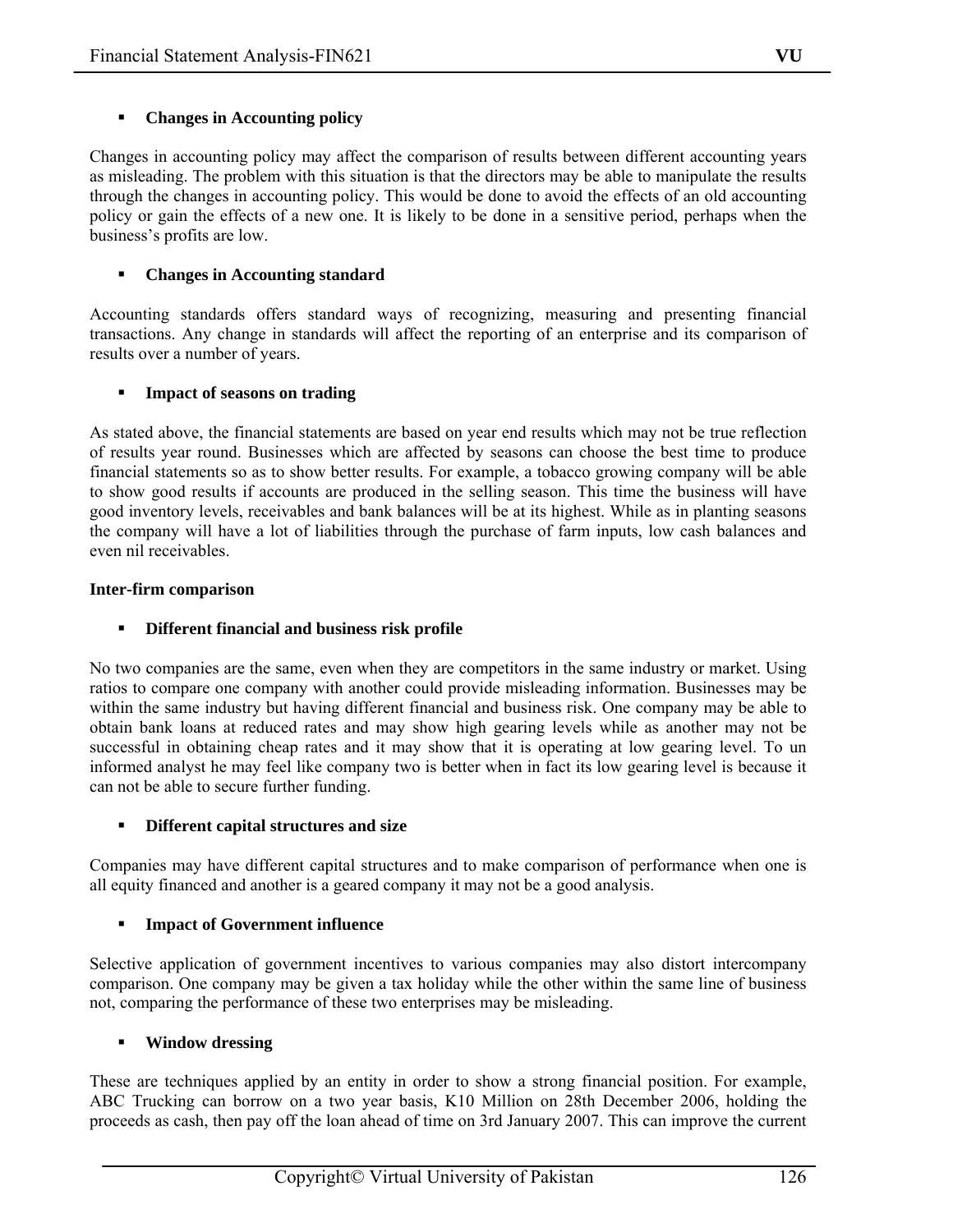and quick ratios and make the 2006 balance sheet look good. However the improvement was strictly window dressing as a week later the balance sheet is at its old position.

Ratio analysis is useful, but analysts should be aware of these problems and make adjustments as necessary. Ratios analysis conducted in a mechanical, unthinking manner is dangerous, but if used intelligently and with good judgment, it can provide useful insights into the firm's operations.

Three broad areas of evaluating a business are its solvency, stability and profitability, which are studied through analysis of financial statements. There are four techniques of Financial Statements Analysis.

# **ANALYSIS TECHNIQUES**

j

1. **Rupee and percentage changes:** figures of Financial Statements from one year to the next i.e. year-to-year are considered.

Income Statement for the year ending June, 30

|                    |     | 2001 |     | 2002 |     | 2003 |
|--------------------|-----|------|-----|------|-----|------|
| Net sales          |     | 400  |     | 500  |     | 600  |
| Cost of Good Sold. |     | 235  |     | 300  |     | 370  |
| Gross profit.      |     | 165  |     | 200  |     | 230  |
| Other expenses.    | 115 |      | 160 |      | 194 |      |
| Net income.        |     | 50   |     | 40   |     | 36   |

Percentage change cannot be computed for negative amount or zero amount in base year. Mere figure of rising sales are not sufficient. We have to look at the volume of sales vis-à-vis sale price. Quarterly or monthly measurement is also done. It compares results of current quarter or month with those of the same quarter or month in the previous year in order to take care of distortion by seasonal fluctuations. Size of base amount has to be reasonable (Example: 90% decline to be followed by 900% increase just to get back to the starting point). Percentage become misleading when base is small:

|        | 1st year | 2nd year         | 3rd year           |
|--------|----------|------------------|--------------------|
| Income | 100.000  | 10.000           | 100.000            |
|        |          | $(90\%$ decline) | $(900\%$ increase) |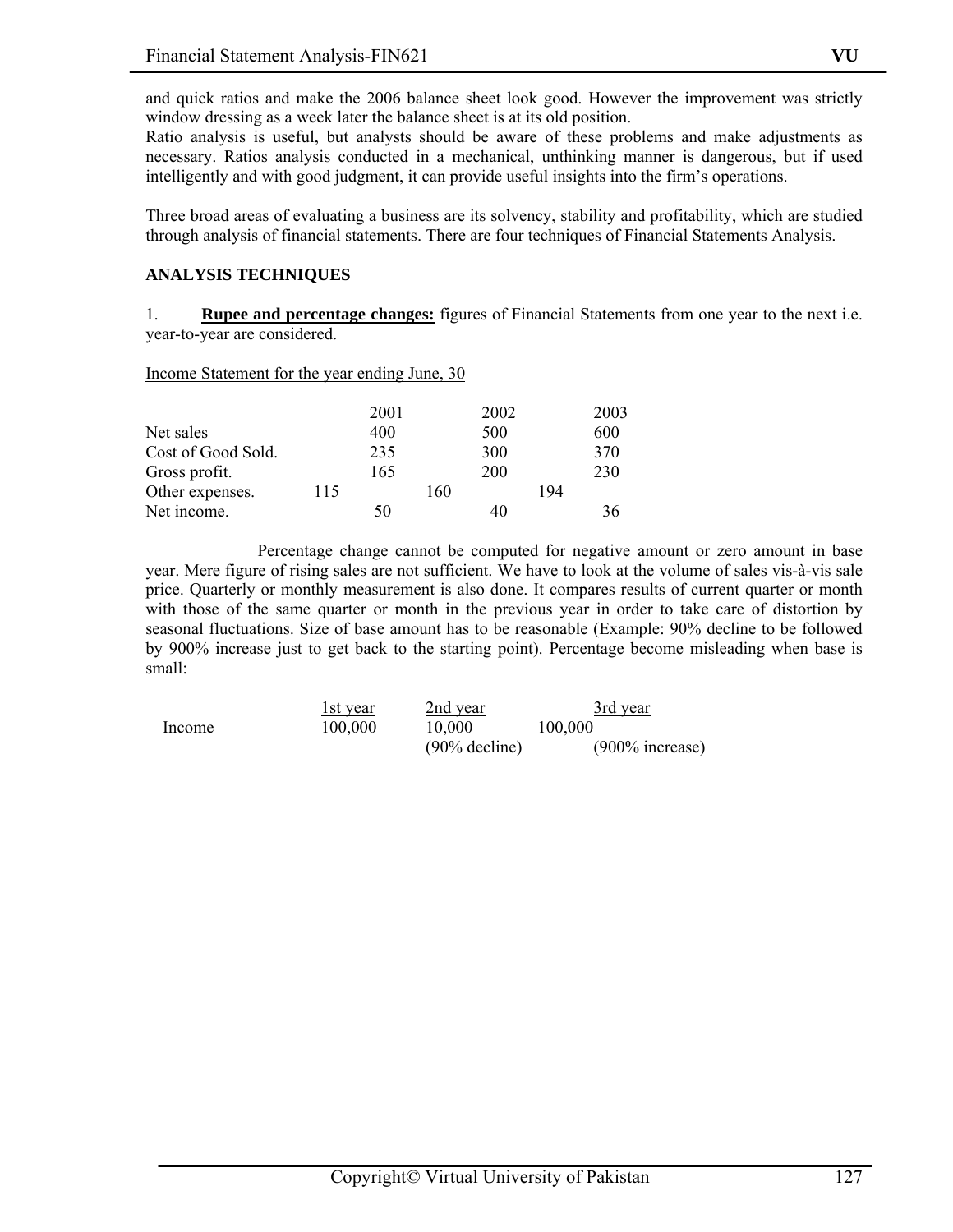# **COMMON –SIZE AND INDEX ANALYSIS**

Method used by interested parties such as investors, creditors, and management to evaluate the past, current, and projected conditions and performance of the firm. Ratio analysis is the most common form of financial analysis. It provides relative measures of the firm's conditions and performance. Horizontal Analysis and Vertical Analysis are also popular forms. Horizontal analysis is used to evaluate the trend in the accounts over the years, while vertical analysis, also called a Common Size Financial Statement discloses the internal structure of the firm. It indicates the existing relationship between sales and each income statement account. It shows the mix of assets that produce income and the mix of the sources of capital, whether by current or long-term debt or by equity funding. When using the financial ratios, a financial analyst makes two types of comparisons:

(**a)** *Industry comparison*. The ratios of a firm are compared with those of similar firms or with industry averages or norms to determine how the company is faring relative to its competitors. Industry average ratios are available from a number of sources

 **(b)** *Trend analysis***.** A firm's present ratio is compared with its past and expected future ratios to determine whether the company's financial condition is improving or deteriorating over time.

After completing the financial statement analysis, the firm's financial analyst will consult with management to discuss plans and prospects, any problem areas identified in the analysis, and possible solutions. Given below is a list of widely used financial ratios.

2. **Trend percentages/ Horizontal Analysis/ Index Analysis:** This analysis considers changes in items of financial statement from a base year to the following years to show the direction of change. This is also called horizontal analysis. In this, the figures of various years are placed side by side in adjacent columns in the form of comparative financial statements.

3. **Component percentages/ Vertical Analysis/ Common- Size Analysis:** This type of analysis indicates the relative size of each item in the Financial Statements as a percentage of the total of that Statement i.e. Total Assets or total Liabilities & Shareholders equity in Balance Sheet and Sales in Income Statement. Such a statement is then called common-size Financial Statement. This type of analysis technique is also called Vertical Analysis.

# **Vertical Analysis**

When using vertical analysis, the analyst calculates each item on a single financial statement as a percentage of a total. The term *vertical analysis* applies because each year's figures are listed vertically on a financial statement. The total used by the analyst on the income statement is net sales revenue, while on the balance sheet it is total assets. This approach to financial statement analysis, also known as *component percentages*, produces *common-size financial statements*. Common-size balance sheets and income statements can be more easily compared, whether across the years for a single company or across different companies

Financial statement item that is used as a base value. All other accounts on the financial statement are compared to it. In the balance sheet, for example, total assets equals 100%. Each asset is stated as a percentage of total assets. Similarly, total liabilities and stockholders' equity are assigned 100% with a given liability or equity account stated as a percentage of the total liabilities and stockholders' equity. For the income statement, 100% is assigned to net sales with all revenue and expense accounts related to it. Under vertical analysis, the statements showing the percentages are referred to as Common Size Financial Statements. Common size percentages can be compared from one period to another to identify areas needing attention. An illustration follows: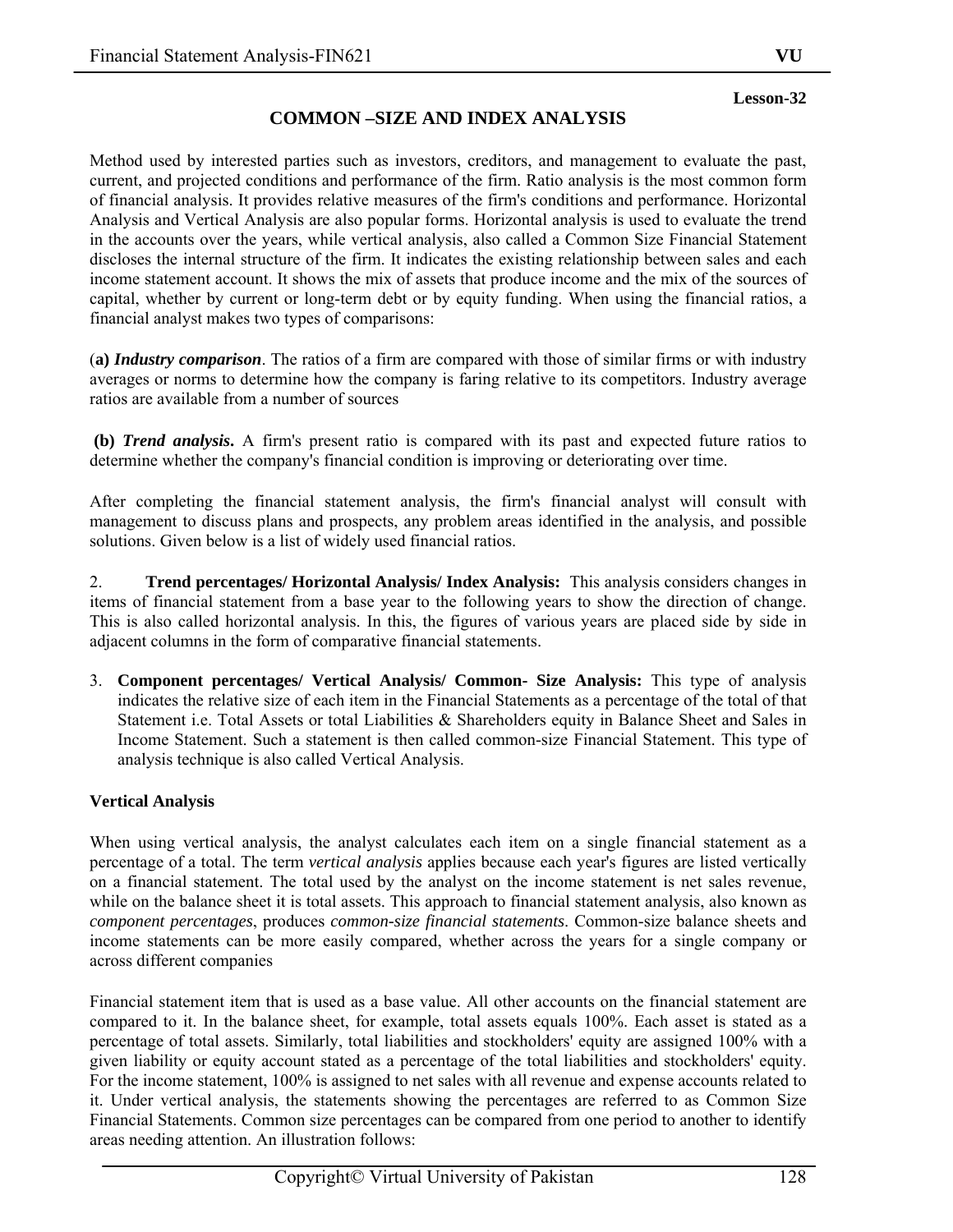| Net Sales                | \$300,000 | 100% |
|--------------------------|-----------|------|
| Less: Cost of Sales      | 60,000    | 20%  |
| Gross Profit             | \$240,000 | 80%  |
| Less: Operating Expenses | 150,000   | 50%  |
| Net Income               | \$90,000  | 30%  |

#### **Horizontal Analysis**

j

When an analyst compares financial information for two or more years for a single company, the process is referred to as *horizontal analysis*, since the analyst is reading across the page to compare any single line item, such as sales revenues. In addition to comparing dollar amounts, the analyst computes percentage changes from year to year for all financial statement balances, such as cash and inventory. Alternatively, in comparing financial statements for a number of years, the analyst may prefer to use a variation of horizontal analysis called *trend analysis*. Trend analysis involves calculating each year's financial statement balances as percentages of the first year, also known as the base year. When expressed as percentages, the base year figures are always 100 percent, and percentage changes from the base year can be determined.

Time series analysis of financial statements covering more than one accounting period; also called Trend Analysis. It looks at the percentage change in an account over time. The percentage change equals the change over the prior year. For example, if sales in 20X0 are \$100,000 and in 20X1 are \$300,000, there is a 200% increase (\$200,000/\$100,000). By examining the magnitude of direction of a financial statement item over time, the analyst can evaluate its reasonableness.

#### **Common Size Financial Statement**

A company financial statement that displays all items as percentages of a common base figure. This type of financial statement allows for easy analysis between companies or between time periods of a company.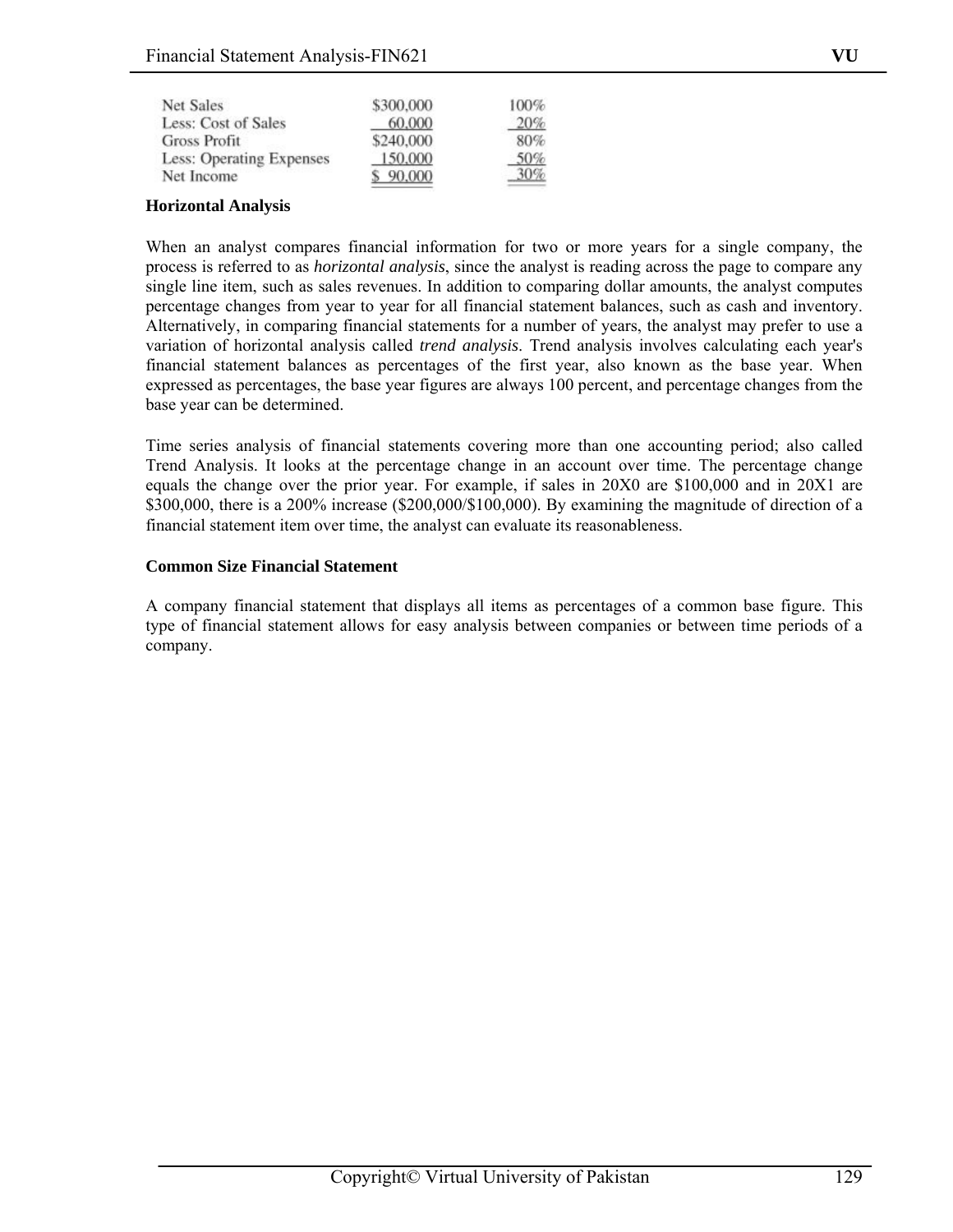# **Lesson-33**

# **RATIOS ANALYSIS**

# **4. ANALYSIS BY RATIOS:**

Financial Ratios are like financial temperatures, which give the state of the health of a business. This analysis technique is most widely used. In these inter-linkages of Income Statement and Balance Sheet items are established and inferences are drawn there from.

The analysis technique by Ratios would broadly consist of the following:-

a) **Analysis by short-term creditors:** Interest of short-term creditors is to watch the ability of business to meet its debts as these become due; i.e. Short-term solvency. They want to see whether business has the ability to meet its current liabilities out of its current assets. I the entity can not maintain a short-term debt paying ability, it will not be able to maintain a long-term debt-paying ability, nor will it be able to satisfy its stockholders. Even a very profitable entity will find itself bankrupt if it fails to meet its obligations to short-term creditors. The ability to pay current obligations when due is also related to the cash-generating ability of the firm. While analyzing the short-term debt-paying ability of the firm, we find a close relationship between the current assets and the current liabilities. Generally the current liabilities will be paid with cash generated from the current assets. Profitability of the firm does not determine the short-term debt paying ability. Indicators of this ability are the short-term solvency ratios, which are:-

### **Liquidity Ratios**

 Liquidity Ratios are used to measure a firm's ability to meet short-term obligations. They compare short-term obligations to short-term (or current) resources available to meet these obligations. From these ratios, much insight can be obtained into the present cash solvency of the firm and the firm's ability to remain solvent in the event of adversity.

i) **Current ratio** = Current assets

Current liabilities (Normal ratio for this is 2:1)

 Current assets divided by current liabilities. It shows a firm's ability to cover its current liabilities with its current assets. Higher the current Ratio, the greater the ability of the firm to pay its bills; however, the ratio must be regarded as a crude measure because it does not take into account the liquidity of the individual components of the current assets composed principally of cash and nonoverdue receivables is generally regarded as more liquid than a firm whose current assets consist primarily of inventories. Consequently, we turn to a more critical, or sever, test of the firm's liquiditythe acid test ratio

> i.e. Current assets should be twice the current liabilities. It should however be noted that too high ratio may indicate that capital is not being used productively and efficiently. Such a situation calls for financial reorganization.

ii) **Quick ratio.** This is also called **acid-test ratio**. In this, inventories and pre-paid expenses are excluded from current assets. Only cash, marketable securities and Receivables (called Quick Assets) are considered. For Quick Ratio, the normal ratio is 1:1 i.e. quick assets should be equal to current liabilities. It should be noted that current ratio measures "general liquidity", whereas quick ratio measures "immediate liquidity".

**Acid Test Ratio** = Current assets- Inventories/ Current Liabilities

This ratio serves as a supplement to the current ratio in analyzing liquidity. This ratio is the same as the current ratio except that it excludes inventories. Presumably the least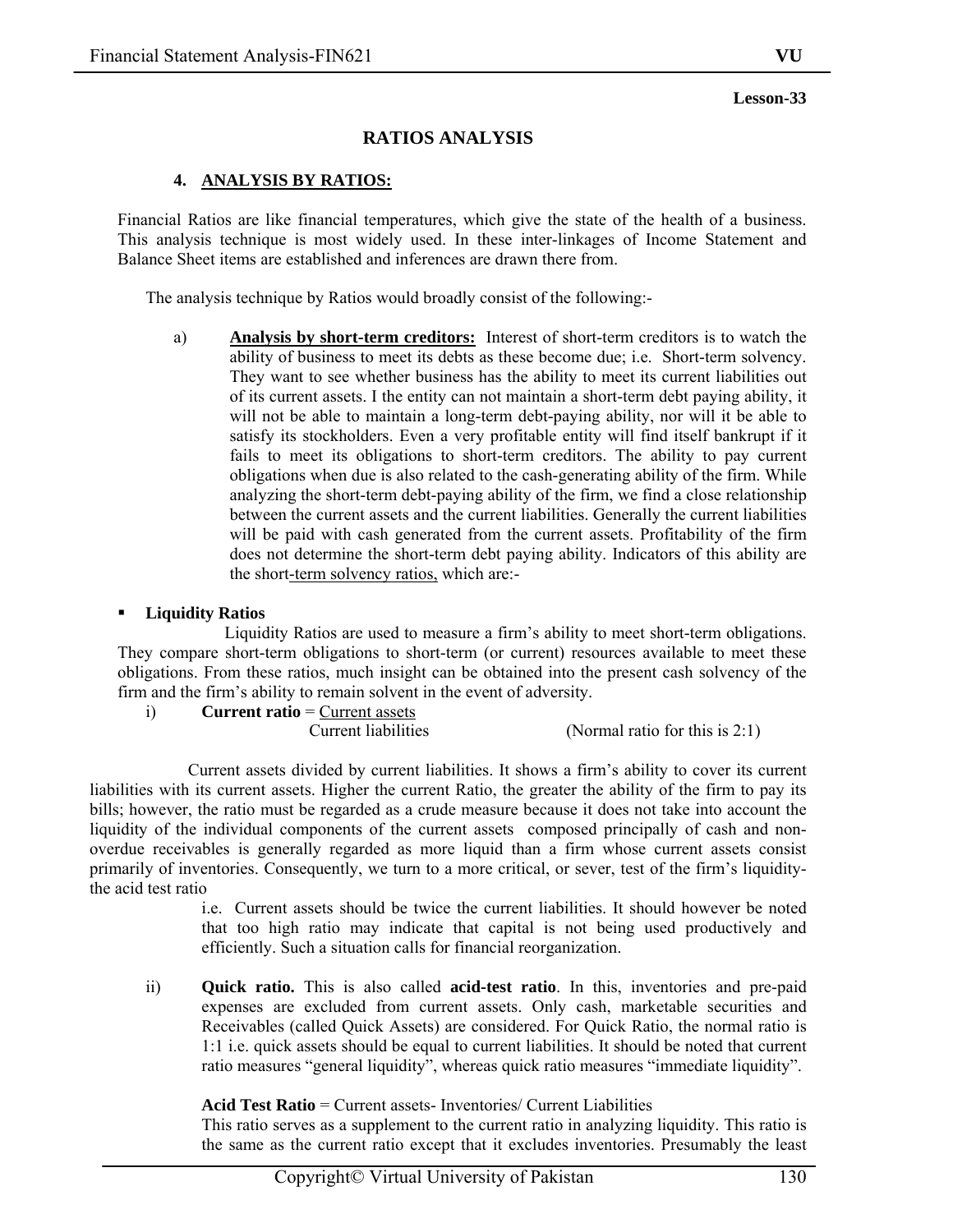liquid portion of current-assets-from the numerator. The ratio concentrates primarily on the more liquid current assets, cash, marketable securities, and receivables, in relation to current obligations. Thus, this ratio provides a more penetrating measure of liquidity than does the current ratio.

**Cash Ratio** = Cash Equivalents + Marketable Securities/ Current Liabilities

The cash ratio indicates the immediate liquidity of the firm. A high cash ratio indicates that the firm is not using its cash to its best advantages; cash should be put to work in the operations of the company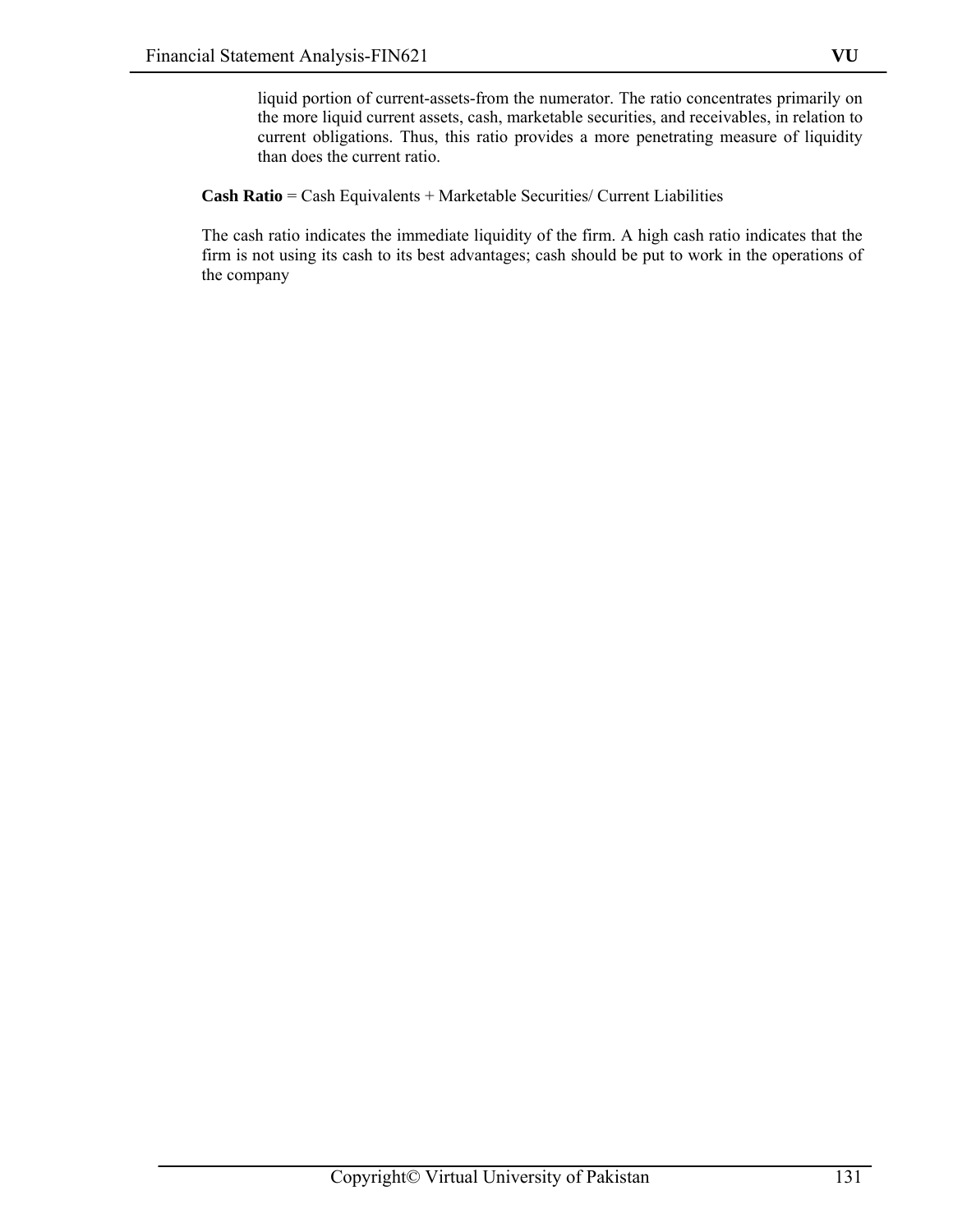# **Lesson-34**

# **ACTIVITY RATIOS**

Activity Ratios also known as efficiency or turn over ratios, measure how effectively the firm is using its assets. Some aspects of activity analysis are closely related to liquidity analysis. Our focus is to attention on how effectively the firm is managing two specific asset groupsreceivables and inventories- and its total assets in general.

iii) **Working capital**: It depends upon the size and nature of business. Arithmetically it is the difference of Current Assets and Current Liabilities. Two companies with same working capital can have different current ratios. Similarly two companies may have same current ratio but different working capital.

# iv) **Quality of Working Capital:**

# (A) **Liquidity of inventory:**

To help determined how effectively the firm is managing inventory (and also to gain an indication of the liquidity of inventory) we compute the inventory turn over ratio. This ratio, like other ratios, must be judged in relation to ratios of similar firms, the industry average or both

Generally the higher the inventory turn-over , the more efficient the inventory management of the firm and the "fresher" more liquid, the inventory and vice versa.

 It shows how quickly inventory is sold and is determined by **Inventory Turnover Ratio (ITO**). It is the number of times the company sells (turns over) it inventory during the year.

**Inventory Turnover Ratio** (ITO) = Cost of good sold for the year  $= 60 = 3$ Average inventory during the year 20

 The higher the rate, the more quickly the company sells its inventory. However, companies selling high markup items e.g. Jewelry Stores, F-16 can operate successfully with much lower ITO.

Days required to sell inventory: i.e.

Converting inventory into Receivables =  $365$  or  $300 = 365$  or  $300 = 122$  or 100  $\text{ITO}$  3 3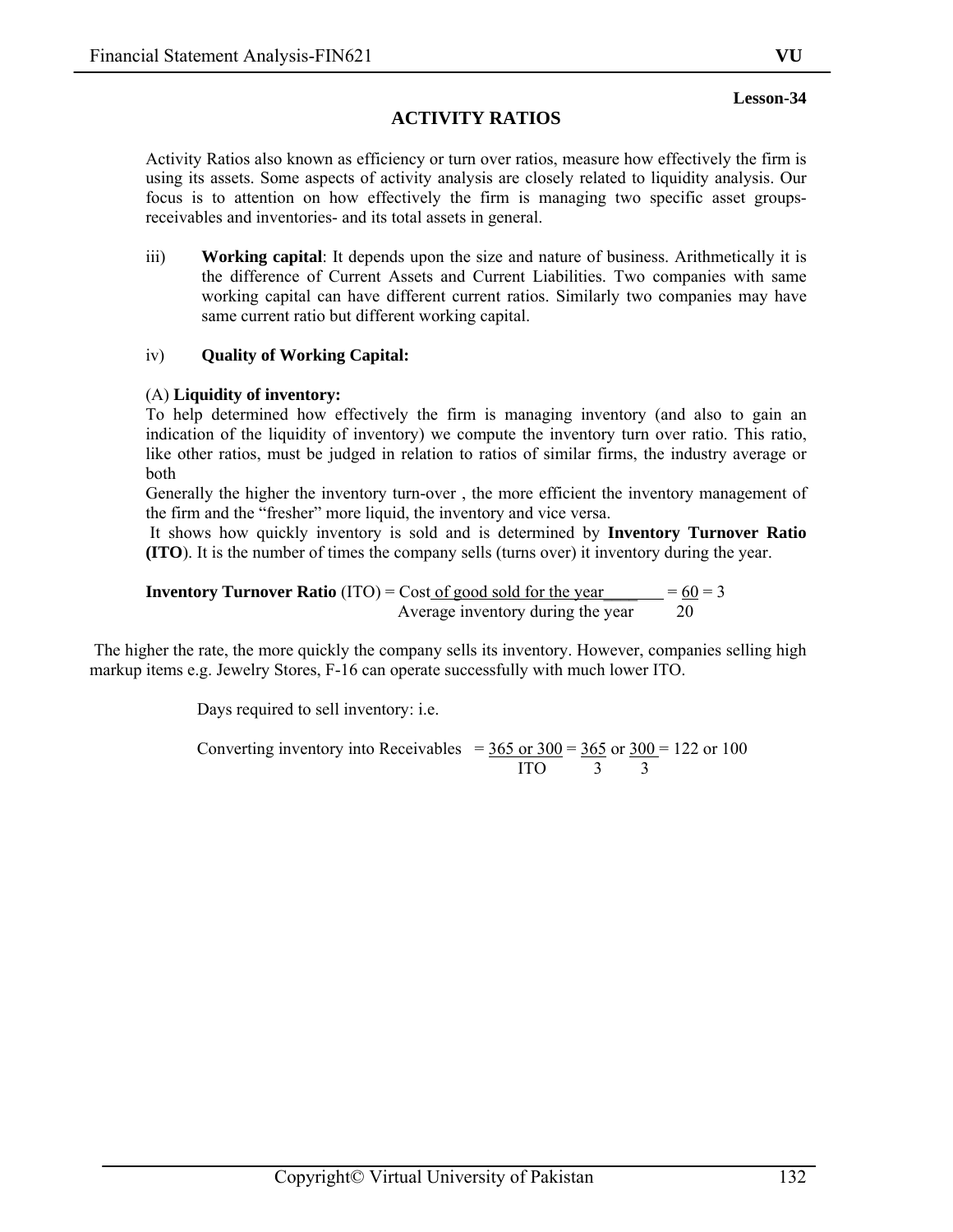**Lesson-35**

#### **ACTIVITY RATIOS** (Continued)

- (B) **Liquidity of Receivables:** It shows have quickly Accounts Receivables are collected i.e. converted into cash. It is determined by Receivable Turnover Ratio (RTO). It is number of times "Receivables" are converted into cash during the year.
	- $=$  net sale for the year  $= 100 = 10$ Average Receivables during the year. 10

Ideally  $RTO = net credit sales$ Monthly average of Receivables

The higher the RTO, the more liquid the company's Receivables.

Days required to collect Receivables i.e.

Converting "Receivable" into cash =  $365$  or  $300 = 36$  or 30

Normal credit terms: 30 to 60 days.

Length of operating cycle: A+ B (158, 130) days.

| <b>RATIOS</b>                    |                                                                        |  |  |  |
|----------------------------------|------------------------------------------------------------------------|--|--|--|
| Gross profit ratio               | <b>Gross Profit</b><br>x 100<br>Net sales                              |  |  |  |
| Net Profit ratio                 | <b>Net Profit</b><br>x 100<br>Net sales                                |  |  |  |
| Operating Profit ratio           | Operating Profit $\frac{x}{100}$<br>Net sales                          |  |  |  |
| Expenses ratios                  | <b>Individual Expenses</b><br>$\mathrm{x}$ 100<br>Net sales            |  |  |  |
| <b>Operating (Cost) Ratio</b>    | Operating cost<br>x 100<br>Net sales                                   |  |  |  |
| Net Profit to net worth ratio    | Net Profit after inteerest and tax<br>$\mathrm{x}$ 100<br>Net sales    |  |  |  |
| Return on capital employed (ROI) | Net Profit before interest, tax<br>x 100<br>Capital employed           |  |  |  |
| Earning per share                | Net profit avaiable for equity shareholders<br>Number of equity shares |  |  |  |
| Dividends per share              | Dividend amunt<br>$\sim$ $\sim$ $\sim$                                 |  |  |  |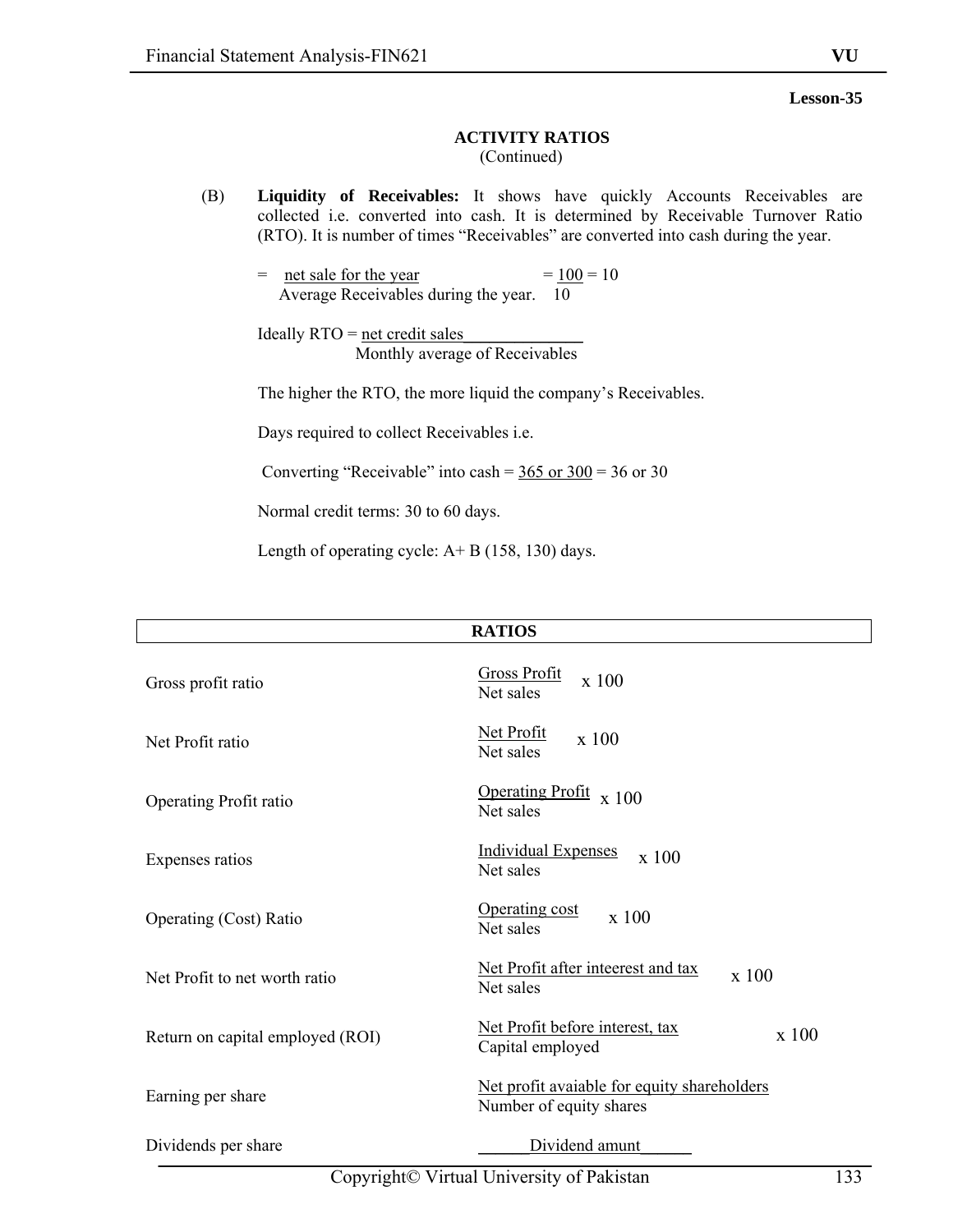#### Number of equity shares

Capital employed turnover ratio  $\frac{\text{Cost or sales}}{\text{Cov\_total}}$ 

j

#### **Debt-equity ratio:**

| (i)   | Debt to net worth                       | Total long term debt<br>Shareholder's funds                |
|-------|-----------------------------------------|------------------------------------------------------------|
| (ii)  | External-internal equity                | External equity<br>Internal equity                         |
| (iii) | Debt vs. funds                          | Total long term debts<br>Total long term funds             |
| ❖     | Debt service ratio                      | Earnings before interest and tax<br>Fixed interest charges |
| ❖     | Fixed assets ratio                      | Net fixed assets<br>Long-term funds                        |
| ❖     | Solvency (Debt to total funds)<br>ratio | <b>Total liabiities</b><br>Total assets                    |
|       |                                         | $E_{\alpha}$                                               |

Capital employed

Fixed assets turnover ratio Cost of sales or sales Fixed assets

Working capital turnover ratio Cost of sales or Net sales<br>
Net working capital Net working capital

Inventory turnover ration \_\_\_\_\_Cost of goods and sold\_\_\_\_\_\_ Average accounts receivables

Debtors (receivables) turnover ratio \_\_\_\_\_\_Annual net credit sales\_\_\_\_\_\_ Average accounts receivables

Debtors (receivables) collection period  $\overline{A}$ Average accounts receivables

Creditors turnover ratio \_\_\_\_Net credit pruchases \_\_\_ Average creditors

Average credit period  $\frac{\text{Average accounts payables}}{\text{Net results from the case of the image.}}$ Net credit purchase per day

Current ratio \_\_\_\_\_Current aeests \_\_\_\_ Current liabilities

Quick ratio/Acid test ratio \_\_\_\_\_\_\_Quick assets\_\_\_\_\_\_ Current liabilities

| Total long term debt |  |
|----------------------|--|
| Shareholder's funds  |  |

before interest and taxes rest charges

 $\bullet$  Capital gearing ratio  $\overline{\mathcal{E}_{\text{real}}^{\text{int}}$  Equity fixed interest bearing securities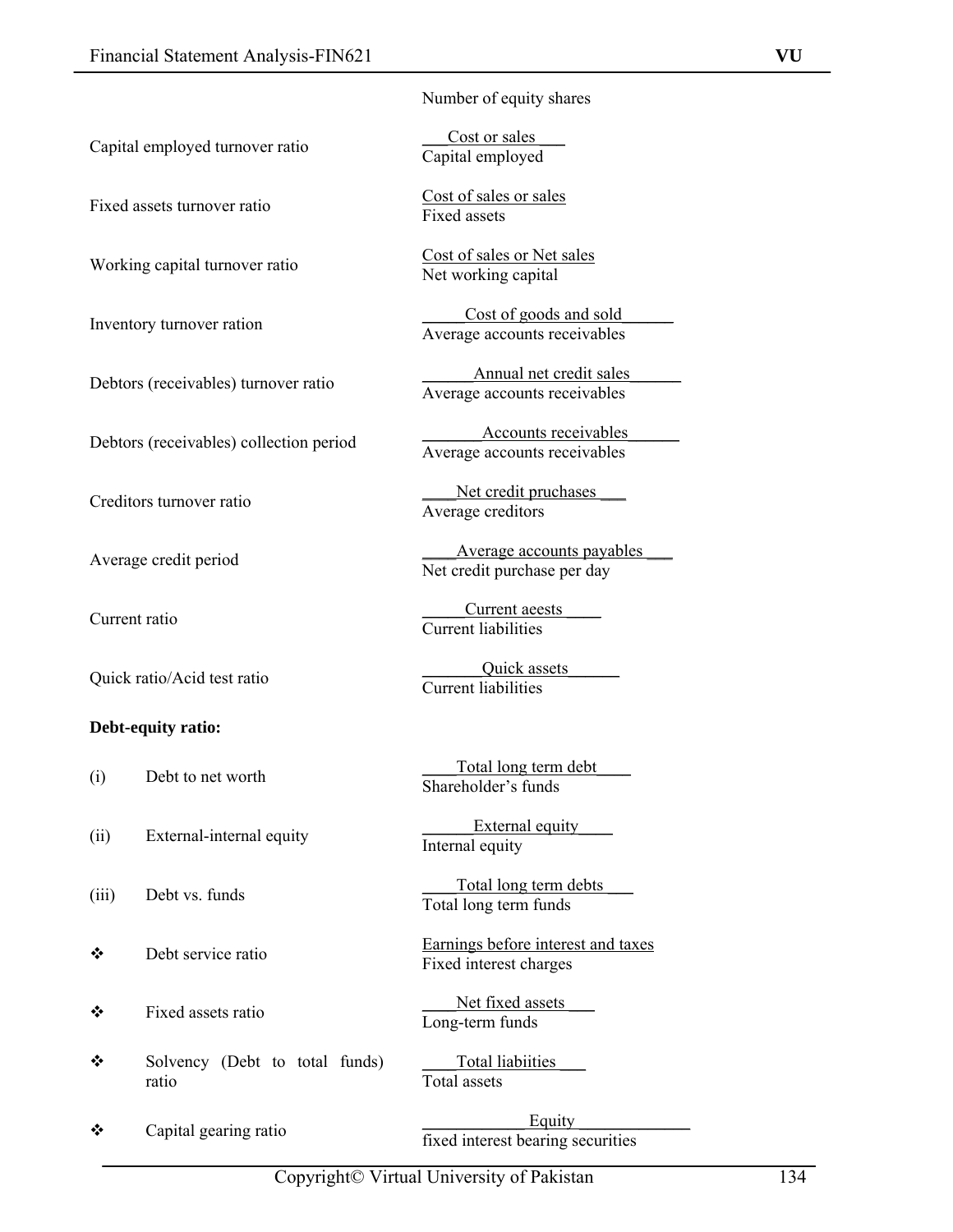◆ Proprietary ratio Proprietor's funds Proprietor's funds Proprietor's funds Proprietor's funds Proprietor's funds Proprietor's funds Proprietor's funds Proprietor's funds Proprietor's funds Proprietor's funds Proprietor'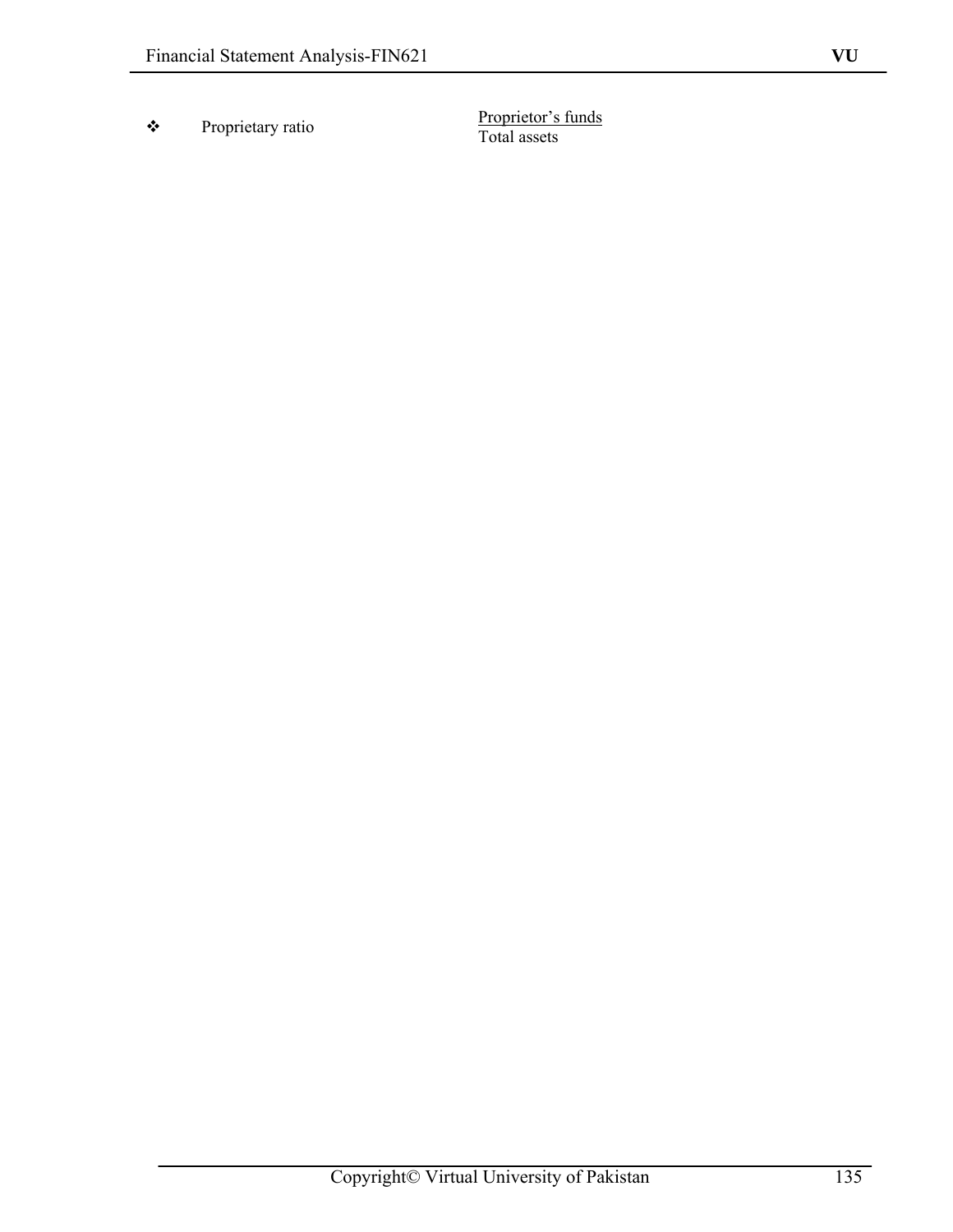# **LEVERAGE/DEBT RATIOS**

- (b) **Analysis by long-term creditors:** Interest of long-term creditors is to see the long-term solvency of the business and rate of return on their loans. Solvency is the ability to meet outside liabilities from total assets. Indicators of solvency are the **Long-term Solvency,** which are as follows:-
- i) **Debt –To-Total-Assets:** The debt-to-total assets ratio is derived by dividing a firm's

total debt by its total assets: It indicates percentage of total assets financed by debt

 $=$  Total outside liabilities /Debt  $=$   $\frac{75}{5}$  = 37.5% Total assets (total liabilities +shareholders funds) 200

 From creditors' point of view, the lower the debt ratio, the better it is because it means that shareholders have contributed the bulk of funds and margin of protection to creditors is high.

In addition to the previous ratio, we may wish to compute the following ratio, which deals with only the long-term capitalization of the firm:

# **\*Long Term debt/ Total Capitalization** (Share capital + Fixed Liabilities)

Where total capitalization represents all long-term debt and shareholder's equity. This tells us the relative importance of long term debt to the capital structure (long-term financing) of the firm.

 **Leverage:** It means operating a business with borrowed money. It should be used to earn a return (on assets or equity) greater than cost of borrowing i.e. interest. Alternate term for this is *"Gearing".*

ii) **Equity ratio**: <u>Total stockholders equity (including preferred stock)</u> =  $125 = 62.5\%$ Total assets (total liabilities + shareholders funds) 200

 This is opposite of Debt ratio. Low equity ratio indicates extensive use of leverage i.e. borrowings.

iii) **Debt-To- Equity:** Ratio of borrowed capital to Shareholders' funds is called Debt – Equity Ratio. The debt-to-equity ratio is computed by simply dividing the total debt of the firm (including current liabilities) by its shareholders' equity:

 $= 75 = 0.6$  i.e. Debt is 0.6 of Equity = Debt Ratio = 37.5: 62.5 (Debt equity Ratio) 125 Equity Ratio

Creditors would generally like this ratio to be low. The lower the ratio, the higher the level of firm's that is being provided by shareholders and the larger the creditor cushion (margin of protection) in the event of shrinking asset values or outright losses.

Depending on the purpose for which the ratio is used, preferred stock is sometimes included as debt rather than as equity when debt ratios are calculated. Preferred stock represents a prior claim from the stand point of the investors in common stock: consequently, investors might include preferred stock as debt when analyzing a firm. The ratio of debt to equity will vary according to the nature of the business and the variability of cash flows. A comparison of the debt to equity ratio for a given company with those of similar firms gives us a general indication of the credit worthiness and financial risk of the firm.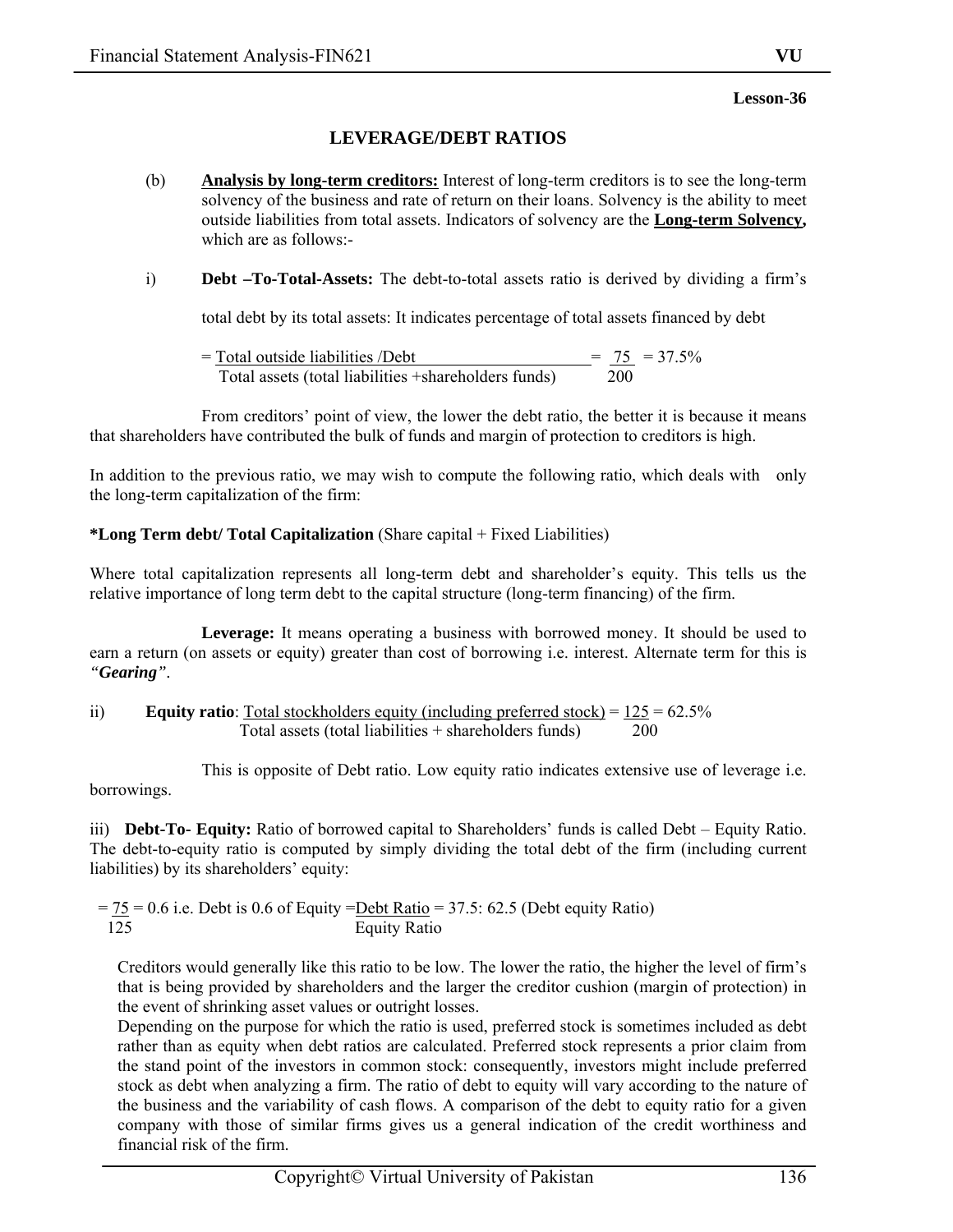# **Coverage Ratio**

j

Coverage ratios are designed to relate the financial charges of a firm to its ability to service, or cover, them. One of the most traditional coverage ratios is the interest coverage ratio, or times interest earned

iv) **Interest coverage ratio** = <u>operating income available for interest payment</u> =  $25 = 5$ annual interest expenses. 5

(Normal ratio 3:5)

This ratio serves as one measure of the firm's ability to meet its interest payments and thus avoid bankruptcy. In general, the higher the ratio, the greater the likelihood that the company could cover its interest payments without difficulty. It also sheds some light on the firm's capacity to take on new debt.

 Changes in Solvency Ratios indicate changes in enterprise activities; its expansion or contraction.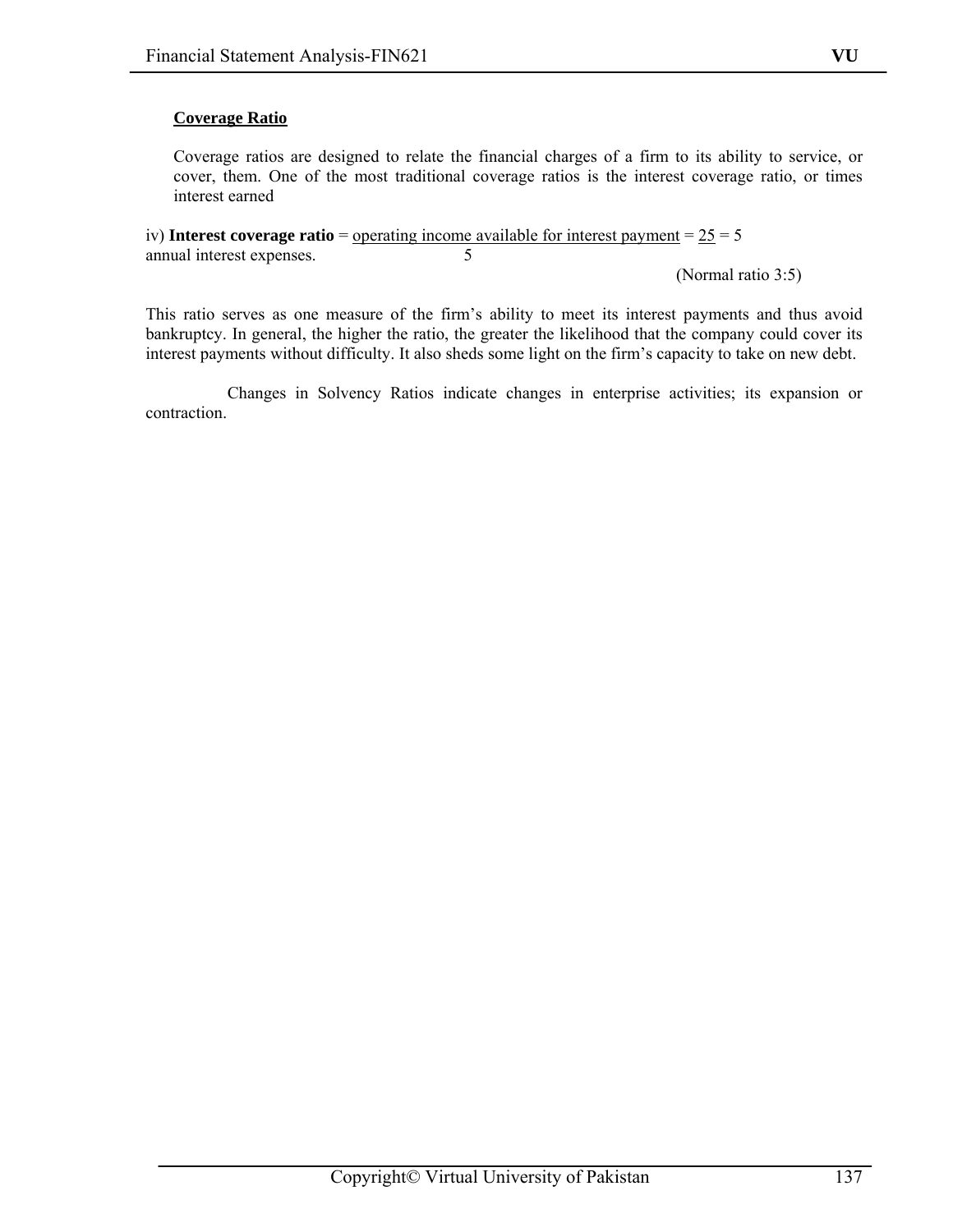# **PROFITABILITY RATIOS**

# (C) **Analysis by common stockholders**:

Common Stockholders are the investors whose objective is to determine whether investment is sound, how the business performed and what has are future expectations. Their interest is to watch Return on their investment (ROI).

# i) **Return on Common Stockholder's equity =**

Net income applicable to common stock x  $100 = 20 \times 100 = 16\%$  or  $10.4\%$ Common stockholder's equity 125 (excluding other income)

It is another summary measure of overall firm performance is return on equity. Return on equity (ROE) compares net profit after taxes (minus preferred stock dividends, if any) to the equity that shareholders have invested in the firm.

The ratio tells us the earning power on shareholders ' book value investment and is frequently used in comparing two or more firms in an industry. A high return on equity often reflects the firm's acceptance of strong investment opportunities and effective expensive management.However, if the firm has chosen to employ a level of debt that is high by industry standards, a high ROE might simply be the result of assuming excessive financial risk.

With all of the profitability ratios discussed, comparing one company to similar companies and industry standards is extremely valuable. Only by comparisons are we able to judge whether the profitability of a particular company is good or bad, and why? Absolute figures provide some insight, but it is relative performance that is most revealing.

If there are two types of Shareholders, the net income applicable to common stock  $=$  net income – preferred dividend requirement; and common Stockholders' equity = total stockholders' equity – preferred stock equity at issue price – dividend arrears, if any.

 The shareholders would like to see if this rate is higher than rate of interest paid to longterm creditors or rate of dividend paid to preferred stockholders? If return on equity falls below the rate of interest, it is unfavorable from the viewpoint of common stockholders.

| ii) <b>Earning per share of common stock</b> = Net income applicable to common shareholders |
|---------------------------------------------------------------------------------------------|
| Number of common shares outstanding                                                         |

 $= 20$  = Rs.16 or  $13 = Rs.10.4$  (excluding other income) 1.25 (each share of Rs.100) 1.25

 Decline in EPS is generally followed by decline in market value of common shares though not necessarily to the same extent or percentage. EPS is applied to common stock. Preferred shares have fixed dividends.

Before we move on, you should note that there are three types of EPS numbers:

Trailing EPS – last year's numbers and the only actual EPS Current EPS – this year's numbers, which are still projections Forward EPS – future numbers, which are obviously projections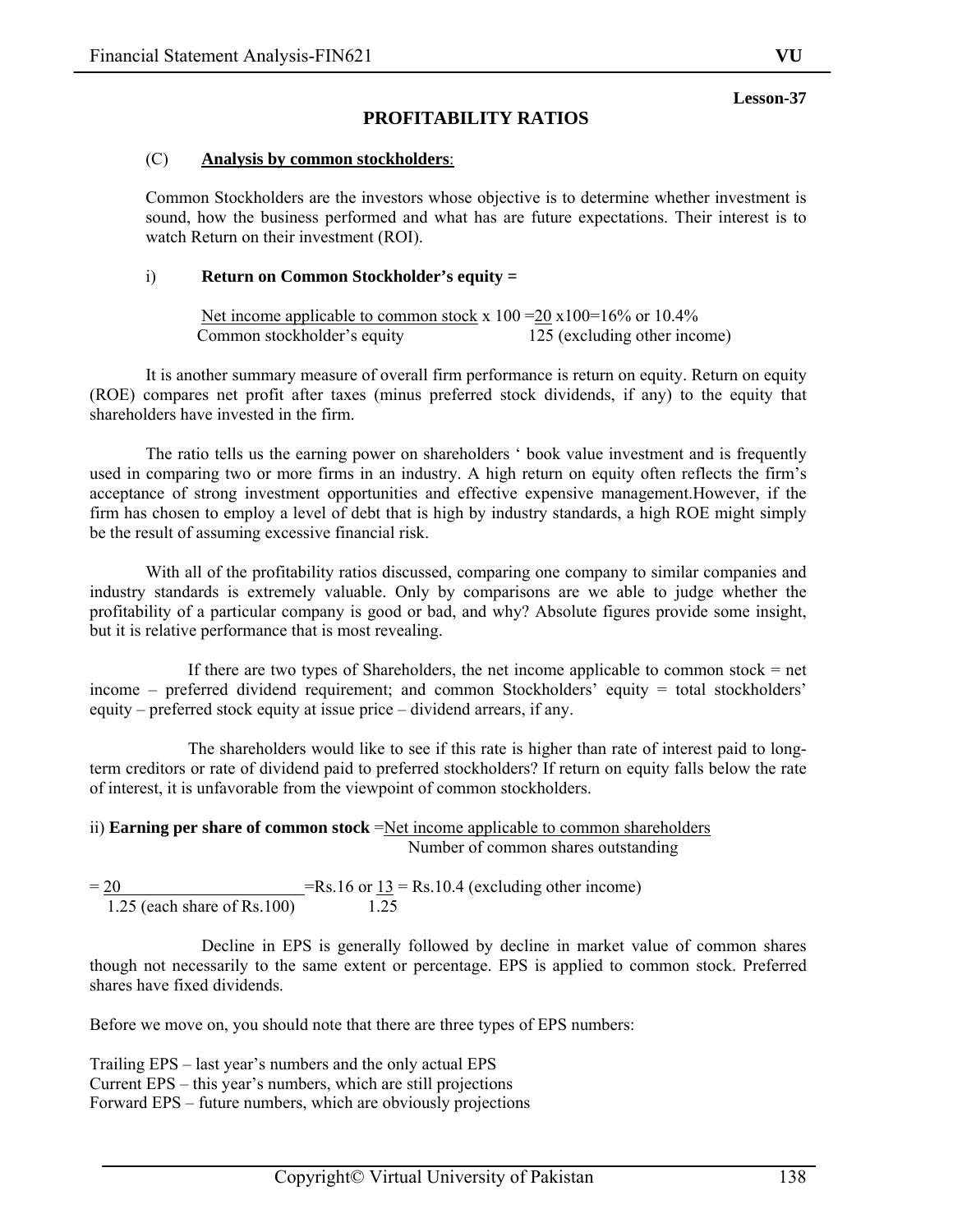#### iv) **Price-earning ratio (P/E)** = Market price/share Earning/share

Companies with record of rapid growth have P/E ratio of 20 to 1 or even higher.

What does P/E tell you? The P/E gives you an idea of what the market is willing to pay for the company's earnings. The higher the P/E the more the market is willing to pay for the company's earnings. Some investors read a high P/E as an overpriced stock and that may be the case, however it can also indicate the market has high hopes for this stock's future and has bid up the price.

Conversely, a low P/E may indicate a "vote of no confidence" by the market or it could mean this is a sleeper that the market has overlooked. Known as value stocks, many investors made their fortunes spotting these "diamonds in the rough" before the rest of the market discovered their true worth.

What is the "right" P/E? There is no correct answer to this question, because part of the answer depends on your willingness to pay for earnings. The more you are willing to pay, which means you believe the company has good long term prospects over and above its current position, the higher the "right" P/E is for that particular stock in your decision-making process. Another investor may not see the same value and think your "right" P/E is all wrong.

# iv**) Dividend Yield**

 Some stockholders invest primarily to receive regular cash income in the form of dividends. Others do so to secure capital gains through rising market price of common stock.

# **Dividend yield** = Dividend per share x 100) % Market price per share

Dividend Yield is anticipated annual dividend divided by the market price of the stock.

| Date     | Market price EPS P/E |                 |       | Dividend Dividend |     |
|----------|----------------------|-----------------|-------|-------------------|-----|
|          | per share            |                 | ratio | per share yield   |     |
|          |                      |                 |       |                   |     |
|          |                      |                 |       |                   |     |
| 31.12.93 | 160                  | 20.25 8         |       | $5\overline{)}$   | 3.1 |
| 31.12.94 | - 132                | $13.2 \quad 10$ |       | 4.8               | 3.6 |

**The dividend yield** on a company stock is the company's annual dividend payments divided by its market cap, or the dividend per share divided by the price per share. It's often expressed as a percentage.

# **Preferred share dividend yield**

Since payment of the dividend is stipulated by the prospectus, owners of preferred shares calculate multiple yields to reflect the different possible outcomes over the life of the security. Be aware that these yields will be different from the company's point of view. The company will continue to call their security (e.g.) a  $6\%$ --- when the stated dividend is  $6\%$  of the issue price of the share.

• Current yield is the \$Dividend / Pfd share current price.

• Since the share may be purchased at a lower (higher) cost than its final redemption value, holding it to maturity will result in a capital gain (loss). The annualized rate of gain is calculated using the Present value of a dollar calculation. ('PV' is the current stock price. 'FV' is the redemption value. 'n'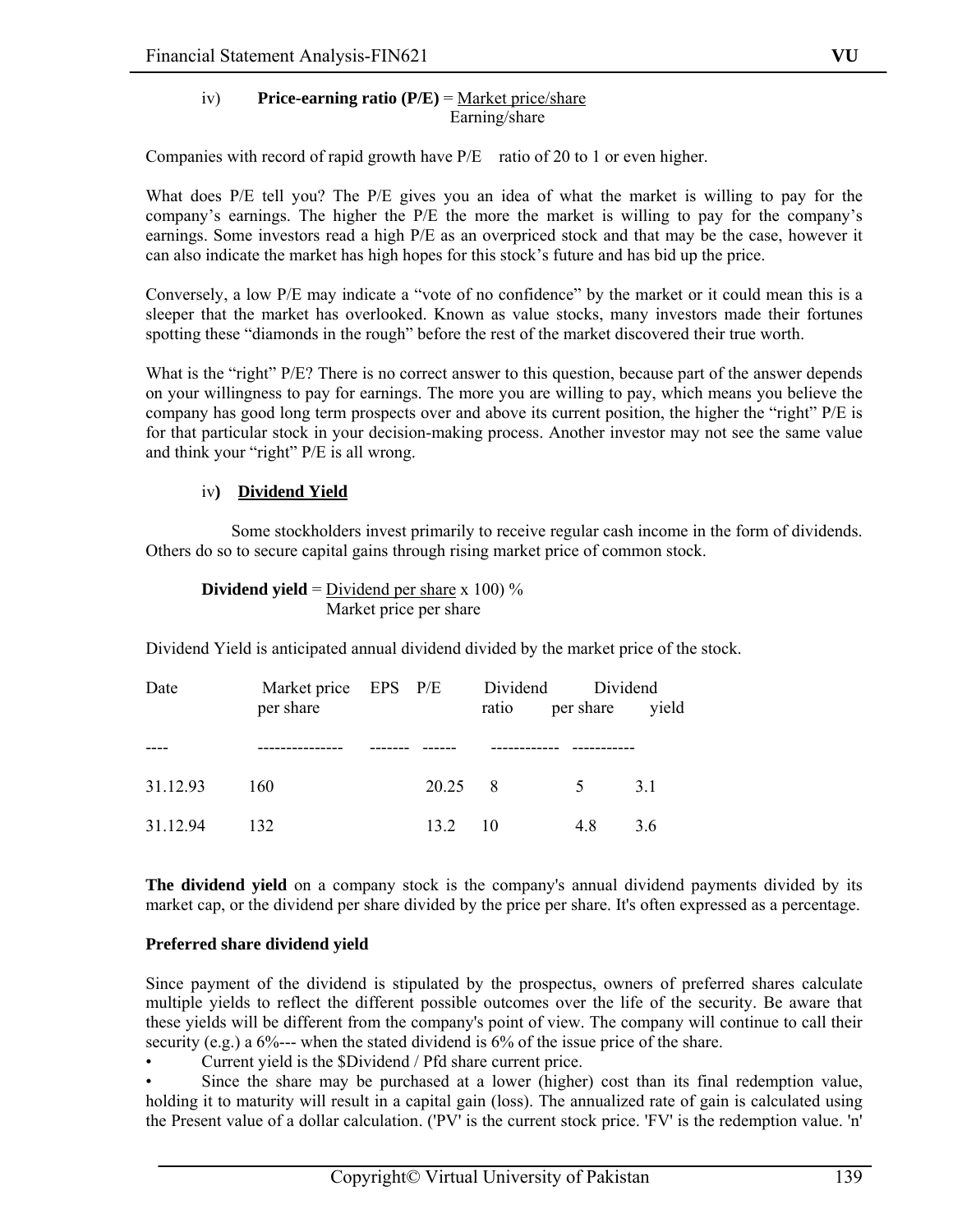is the number of years to redemption. Solve for the interest rate 'r'.) The yield to maturity is the sum of this annualized gain (loss) and the current yield.

# **Common share dividend yield**

j

Unlike preferred stock, there is no stipulated dividend for common stock. Instead, dividends paid to holders of common stock are set by management, usually in relation to the company's earnings. There is no guarantee that future dividends will match past dividends or even be paid at all. Due to the difficulty in accurately forecasting future dividends, the most commonly-cited figure for dividend yield is the current yield which is calculated using the following formula:

**Current dividend yield** = most recent full -year dividend Current share price

For example, take a company which paid dividends totaling \$1 last year and whose shares currently sell for \$20. Its dividend yield would be calculated as follows

$$
= $1/\$20
$$
  
=0.05  
=5%

Rather than use last year's dividend, some try to estimate what the next year's dividend will be and use this as the basis of a future dividend yield. It should be noted that estimates of future dividend yields are by definition uncertain

# **Dividend Pay out Ratio:**

Annual cash dividends divided by annual earnings: or alternatively, dividends per share divided by earning per share. The ratio indicates the percentage of a company's earnings that is paid out to shareholders in cash.

# **Understanding Dividend Payout Ratio**

The Dividend Payout Ratio (DPR) is one of those numbers. It almost seems like a measurement invented because it looked like it was important, but nobody can really agree on why.

The DPR (it usually doesn't even warrant a capitalized abbreviation) measures what a company's pays out to investors in the form of dividends.

You calculate the DPR by dividing the annual dividends per share by the Earnings Per Share.

DPR = Dividends per Share / EPS

For example, if a company paid out \$1 per share in annual dividends and had \$3 in EPS, the DPR would be  $33\%$ . (\$1 / \$3 = 33%)

The real question is whether 33% is good or bad and that is subject to interpretation.

Growing companies will typically retain more profits to fund growth and pay lower or no dividends. Companies that pay higher dividends may be in mature industries where there is little room for growth and paying higher dividends is the best use of profits (utilities used to fall into this group, although in recent years many of them have been diversifying).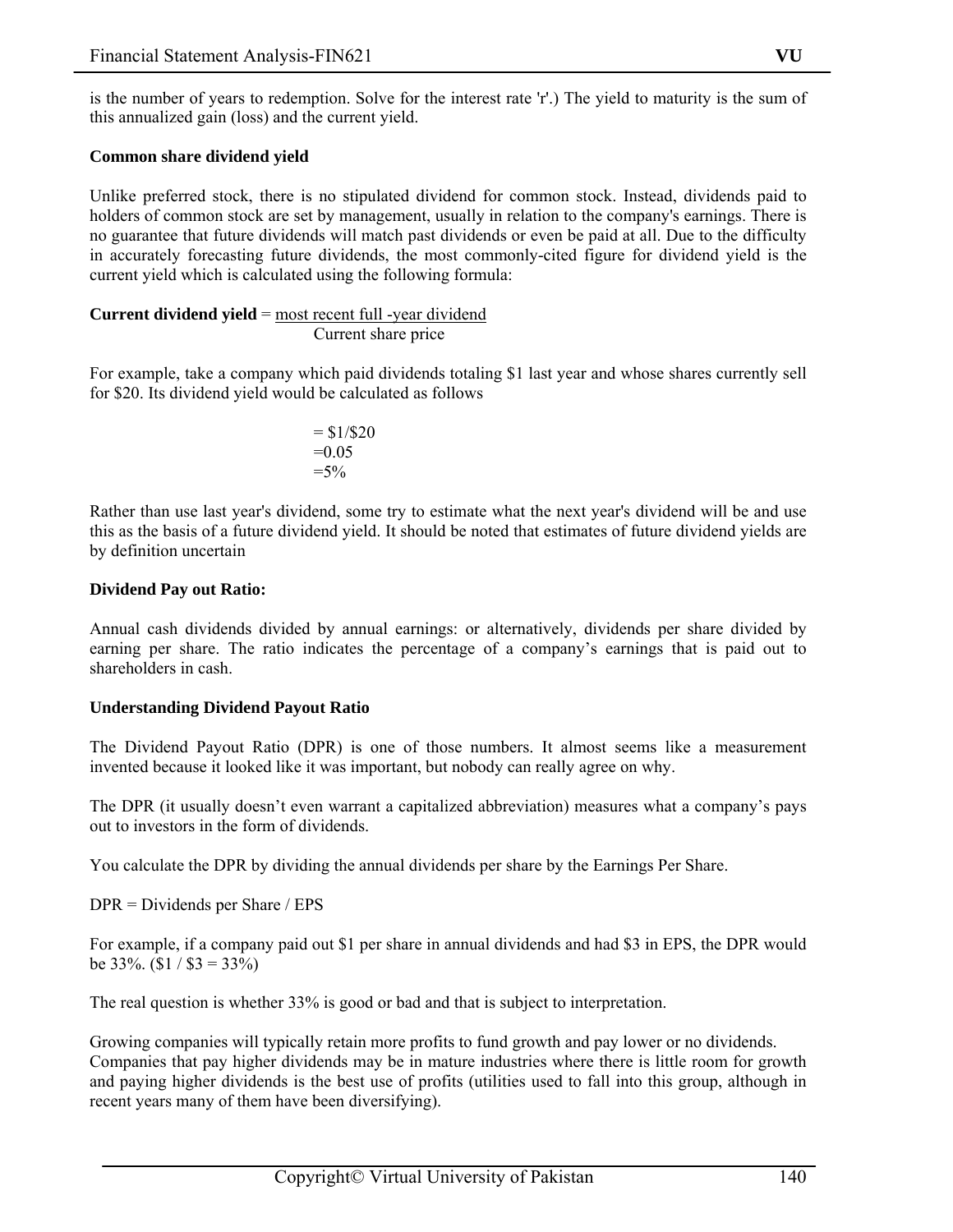Either way, you must view the whole DPR issue in the context of the company and its industry. By itself, it tells you very little.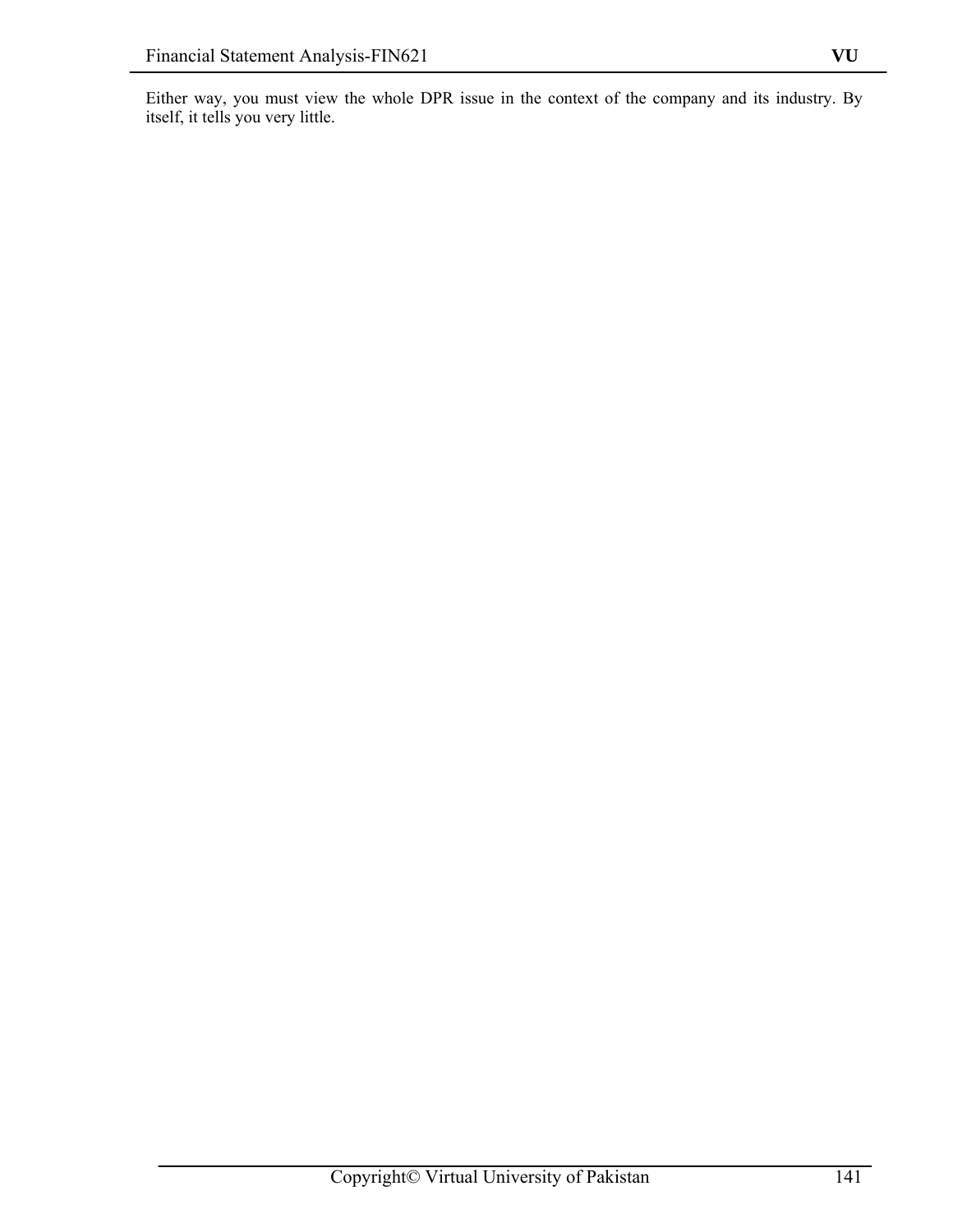#### **PROFITABILITY RATIOS (Continued)**

### d) **Analysis by Preferred Stockholders**

 If convertible, interest of preferred stockholders is similar to those of common one. If not, then their interest is similar to that of long-term creditors.

**Dividend Coverage Ratio:** = Net income Amount of annual preferred dividend

Normal Ratio: 5 to 10

Note: Ratios should be used with other elements of financial analysis. Most important is to use common sense and judgments. Also study the industrial sector in which the company operates and relate "Industry Sector" climate to current and projected economic developments.

#### **Analysis by management:**

 The main concern of management is to watch the interest of all those who have provided capital to the business. For this, it has to ensure efficient use of capital and resources employed. To watch the interests and needs of customers and clients, the management has to take care of profitability, solvency and longterm stability of the business. It would see as to which operating areas have contributed to success and which have not? It would also determine strengths and weaknesses and reasons thereof. It would also take appropriate measures for improvement and correction.

#### **Indicators of profitability:**

 Difference between **Profit** and **Profitability**. Profit is an absolute figure whereas profitability is ratio of profit to some other item like sales.

(i) **Return on total assets** = Operating income x  $100 = 25 \times 10 = 12.5 \%$ Average assets 200

 Operating income is used, since interest and income taxes are factors beyond control of management. Also since operating income is earned throughout the year, we relate it to average investment in assets.

**Return on Total Assets** (ROTA). A measure of how effectively a company uses its assets. Calculated by (income before interest and tax) / (fixed assets + current assets).

# **Importance of Return on Total Assets:**

Smart companies strictly control major purchases, attempting to limit those that will best bring a return in greater revenue to the company. The Return on Total Assets is a useful way to measure how well the company is actually able to make intelligent choices on how to spend its money on new assets.

**ii) Return on Investment** =  $\overline{\text{Operating income}}$  =  $\frac{25 \times 100}{14.3\%}$ (Total Assets) Stockholders equity + fixed liabilities (1) 175

 Measures overall effectiveness in generating profits with available assets ; earning power of invested capital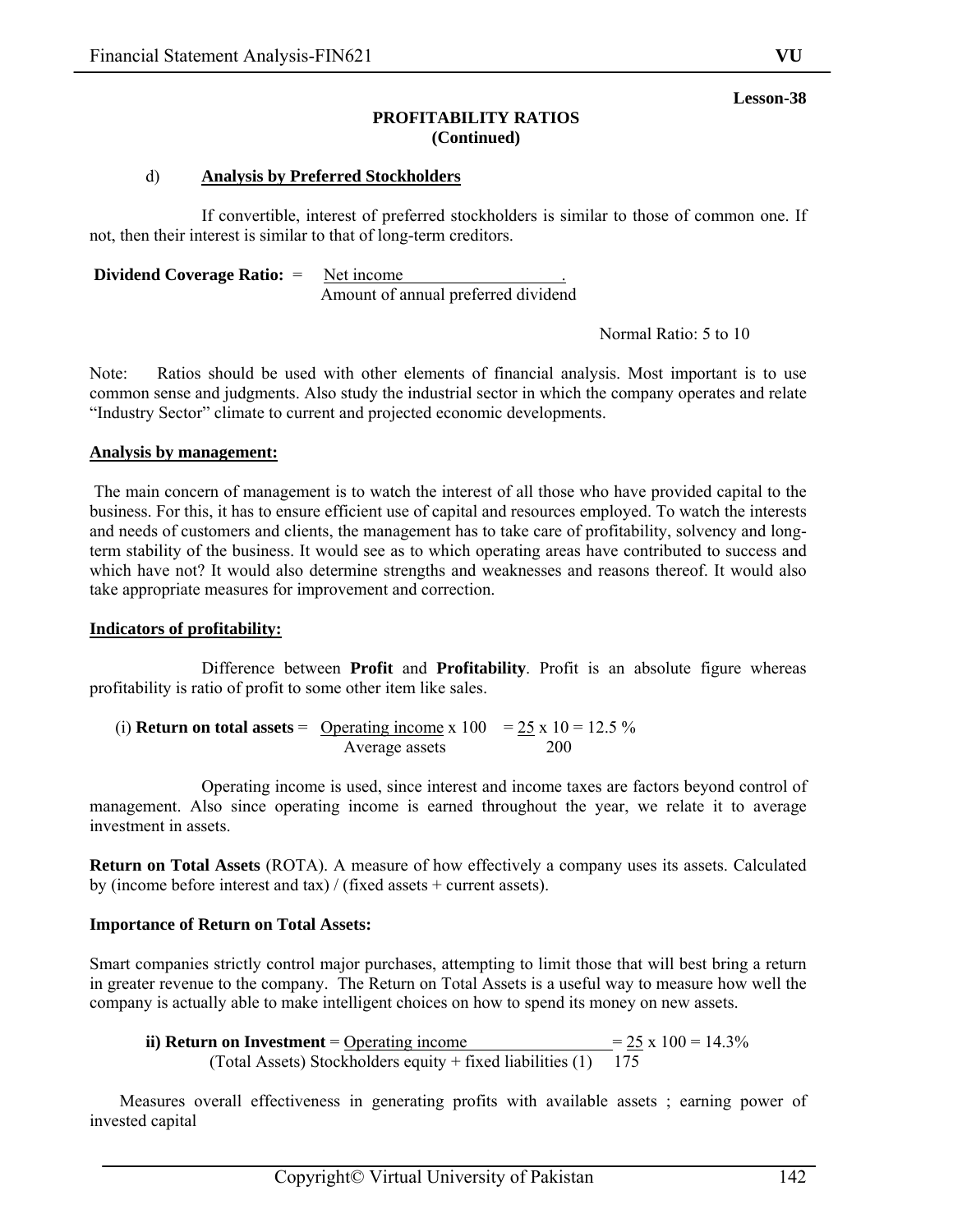Return on Investment (ROI) analysis is one of several approaches to building a financial business case. The term means that decision makers evaluate the investment by comparing the magnitude and timing of expected gains to the investment costs.

Decision makers will also look for ways to improve ROI by reducing costs, increasing gains, or accelerating gains.

In the last few decades, this approach has been applied to asset purchase decisions (computer systems or a fleet of vehicles, for example), "go/no-go" decisions for programs of all kinds (including marketing programs, recruiting programs, and training programs), and to more traditional investment decisions

Return on Investment (ROI) analysis is one of several approaches to building a financial business case. The term means that decision makers evaluate the investment by comparing the magnitude and timing of expected gains to the investment costs.

Decision makers will also look for ways to improve ROI by reducing costs, increasing gains, or accelerating gains.

In the last few decades, this approach has been applied to asset purchase decisions (computer systems or a fleet of vehicles, for example), "go/no-go" decisions for programs of all kinds (including marketing programs, recruiting programs, and training programs), and to more traditional investment decisions (such as the management of stock portfolios or the use of venture capital

#### **The Simple Return on Investment**

Return on investment is frequently derived as the "return" (incremental gain) from an action divided by the cost of that action. That is "simple ROI". For example, what is the ROI for a new marketing program that is expected to cost \$500,000 over the next five years and deliver an additional \$700,000 in increased profits during the same time?

Simple ROI = Gains – Investments costs Investments Costs

Simple ROI works well in situations where both the gains and the costs of an investment are easily known and where they clearly result from the action. Other things being equal, the investment with the higher ROI is the better investment. The return on investment metric itself, however, says nothing about the magnitude of returns or risks in the investment.

In complex business settings, however, it is not always easy to match specific returns (such as increased profits) with the specific costs that bring them, and this makes ROI less trustworthy as a guide for decision support. Simple ROI also becomes less trustworthy as a useful metric when the cost figures include allocated or indirect costs, which are probably not caused directly by the action or the investment.

Business investments typically involve financial consequences extending several years or more. In such cases, the metric has meaning only when the time period is clearly stated. Shorter or longer time periods may produce quite different ROI figures for the same investment. When financial impacts extend across several years, moreover, the analyst must decide whether to use discounted (net present value) figures or non discounted values.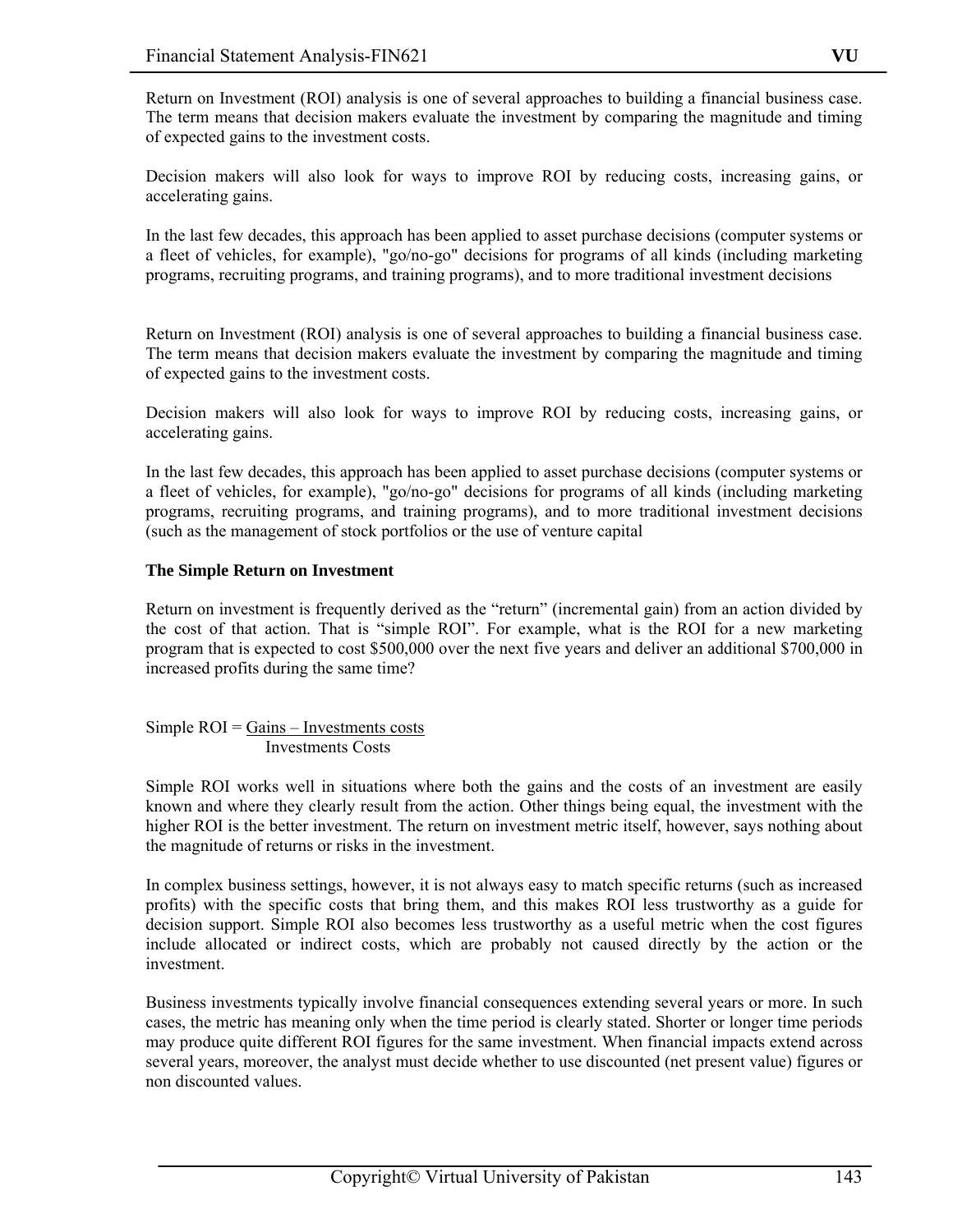# **Return on Sales Ratio**

#### **What it is?**

j

This ratio compares after tax profit to sales. It can help you determine if you are making enough of a return on your sales effort.

#### **When to use it?**

If your company is experiencing a cash flow crunch, it could be because its mark-up is not enough to cover expenses. Return on sales can help point this out, and allow you to adjust prices for an adequate profit. Also, be sure to look for trends in this figure. If it appears to be dropping over time, it could be a signal that you will soon be experiencing financial problems.

iii)**Return on Sales** = <u>Net income</u> x  $100 = 20\%$  or  $13\%$ Net sales

A ratio widely used to evaluate a company's operational efficiency. ROS is also known as a firm's "operating profit margin".

This measure is helpful to management, providing insight into how much profit is being produced per dollar of sales. As with many ratios, it is best to compare a company's ROS over time to look for trends, and compare it to other companies in the industry. An increasing ROS indicates the company is growing more efficient, while a decreasing ROS could signal looming financial troubles.

#### iv) **Assets turn over ratio:**

It shows relative effectiveness of assets utilization = Net Sales  $= 50\%$ Average assets

Measures relative Efficiency of total assets to generate sales.

**Asset turnover** measures how effectively a business is using assets to generate sales. It is:

#### **Sales ÷assets**

There are a few variations on this, depending on what measure of assets is used. The most obvious is total assets, i.e., fixed assets + current assets. This measures how many pounds in sales is generated for each pound invested in assets.

From an investor's point of view, it can be argued that current liabilities should be deducted from the amount of assets used. Investors are concerned with returns on their investment; therefore the funding of current assets from current liabilities can be ignored.

**Note:** Current liabilities are excluded while calculating Return on Investment, since these are not "investments". As such ROI is a measure of management's skill in exploiting moneys invested in the business. Hence "Operating Income" is taken i.e. Income before non-operating expenses and taxes.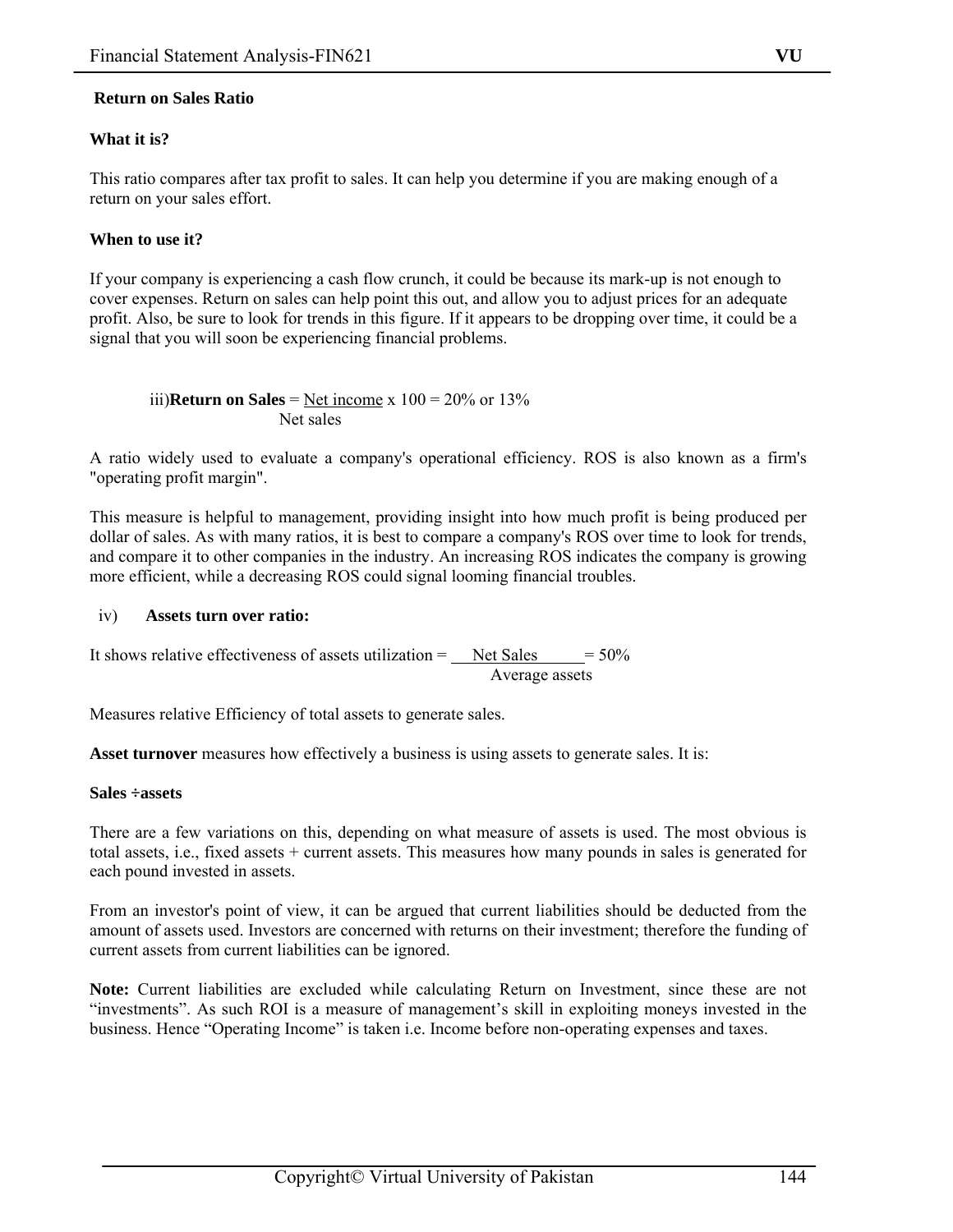## **OPERATING CYCLE**

**Efficiency of operating cycle/process:** It is determined by activity ratios, keeping in view the conversion process, which is as follows:-

 $Cash/assets \n--- \n}- Inventory \n--- \n+ Receivables \n--- \n- Cash$ Processing Sales, collection

Operating Cycle=Inventory sale days (average) +Receivable Collection days (average).

 The shorter the operating cycle, the higher the quality of current assets and the greater the efficiency of management.

 **Managing Accounts Receivable:** The business offers cash discount (2/10, n/30) to encourage early payment or "factors" Receivables i.e. selling Receivables to a financial institution (factor).

### **Cash Cycle**

j

The length of time from the actual outlay of cash for purchases until the collection of receivables resulting from the sale of goods or services

Current assets (1) are in the form of cash, (2) will be realized in cash, or (3) conserve the use of cash with in the operating cycle of a business or one year, whichever is longer.

The five categories of assets usually found in current assets, listed in their order of liquidity, include cash, marketable securities, receivables, inventories, and prepayments.

The operating cycle for a company is the time period between the acquisition of goods and the final cash realization resulting from sales and subsequent collections. For example, a food store purchases inventory and then sells the inventory for cash. The relatively short time that the inventory remains an asset of the food store represents a very short operating cycle. In another example, a car manufacturer purchases materials and then uses Labour and overhead to convert these materials into a finished car. A dealer buys the car on credit and then pays the manufacturer. Compared to the food store, the car manufacturer has a much longer operating cycle, but it is still less than a year. Only a few businesses have an operating cycle longer than a year.

**Cash** is a medium of exchange that a bank will accept for deposit and a creditor will accept for payment. To be classified as a current asset, cash must be free from any restrictions that would prevent its deposit or use to pay creditors classified as current. If restricted for specific-short term creditors, many firms still classify this cash under current assets, but they disclose the restrictions. Cash restricted for short-term creditors should be eliminated along with the related amount of short-term debt when determining the short term debt-paying ability. Cash should be available to pay general short-term creditors to be considered as part of the firm's short-term debt-paying ability.

#### **Marketable securities**

The business entity has varying cash needs throughout the year. Because an inferred cost arises from keeping money available, management does not want to keep all of the entity's cash need s in the form of cash through the year. The available alternative turns some of the cash into productive use through short-term investments (**marketable securities**) which can be converted into cash as the need arises.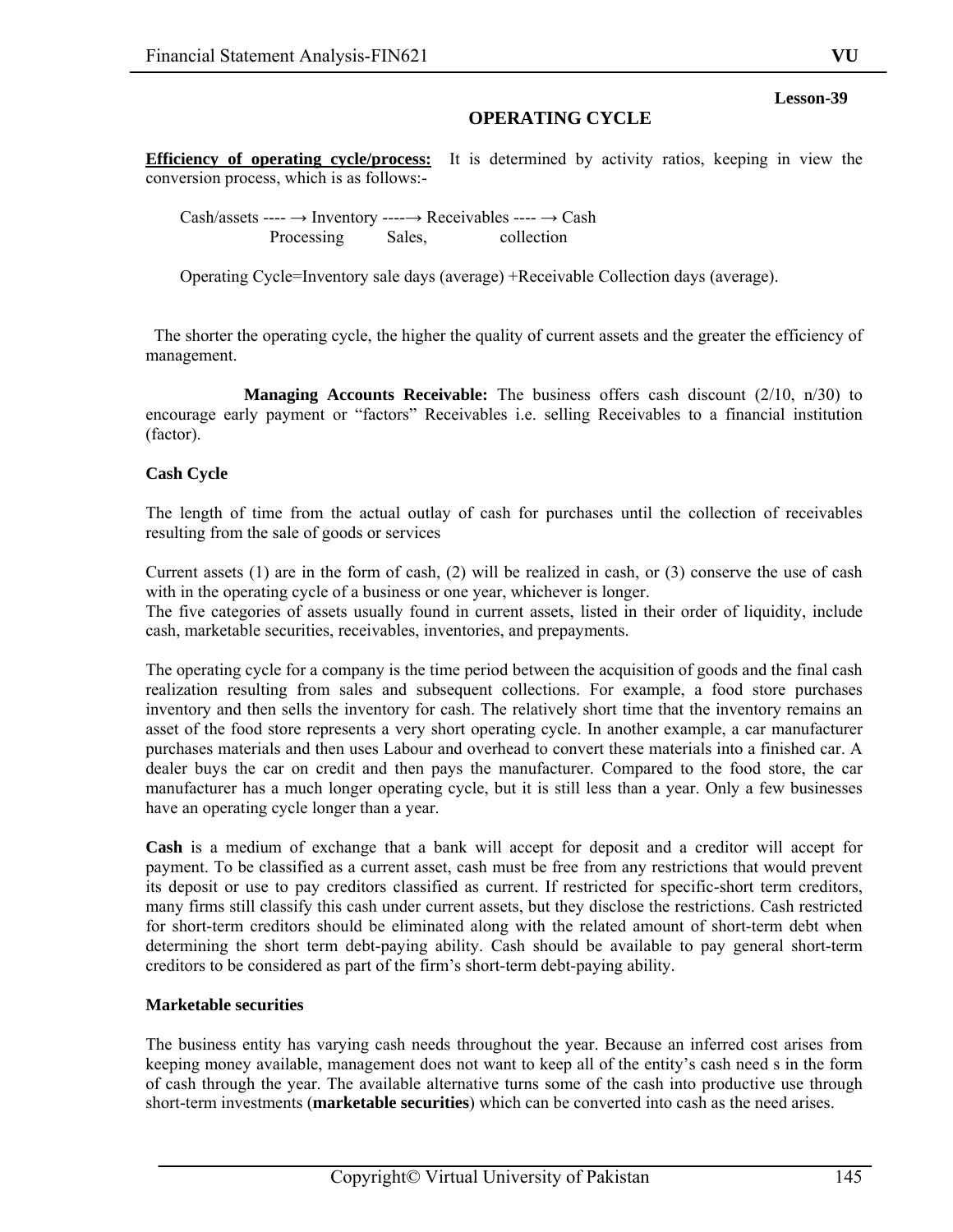To qualify as a marketable security, the investment must be readily marketable, and it must be the intent of management to convert the investment to cash within the operating cycle or one year, whichever is longer. The key element of this test is managerial intent.

It is to management advantage to show investments under marketable securities, instead of long-term investments, because this classification improves the liquidity appearance of the firm. When the same securities are carried as marketable securities year after year, they are likely held for a business purpose. For example, the other company may be a major supplier or customer of the firm being analyzed. The firm would not want to sell these securities to pay short-term creditors. Therefore, to be conservative, it is better to reclassify them as investments for analysis purposes.

Investments classified as marketable securities should be temporary. Examples of market able securities include treasury bills, short-term notes of corporations, government bonds, corporate bonds, preferred stock, and common stock. Investments in preferred stock and common stock are referred to as marketable equity securities.

### **Receivables**

j

An entity usually has a number of claims to future inflows of cash. These claims are usually classified as accounts receivable and notes receivable on the financial statements. the primary claim that that most entities have comes from the selling of merchandise or services on account to customers, referred to as trade receivables, with the customer promising to pay within a limited period of time, such as 30 days. The common characteristic of receivables is that the company expects to receive cash some time in the future. This causes two valuation problems. First, a period of time must pass before the receivable can be collected, so the entity incurs costs for the use of these funds. Second collection may not be made.

### **Inventories**

Inventor is often the most significant asset in determining the short-term debt paying ability of an entity. Often the inventory account is more than half of the total current assets. Because of the significance of inventories, a special effort should be made to analyze properly this important area.

To be classified as inventory, the asset should be for sale in the ordinary course of business, or used or consumed in the production of goods. A trading concern purchases merchandise in a form to sell to customers. Inventories of a trading concern, whether wholesale or retail, usually appear in one inventory account (merchandise inventory). A manufacturing concern produces goods to be sold. Inventories of a manufacturing concern are normally classified in three distinct inventory accounts, inventory available to use in production (raw materials), Inventory in production ( work in process), and inventory completed (Finished goods)

Determining Valuation and liquidity is a fairly complicated problem when analyzing inventories. The basic approach to the valuation of inventory uses cost. The cost figure is often difficult to determine, especially when dealing with manufacturing inventory. because of the concept of conservatism, the cost figure may not be acceptable if it can not be recovered. Therefore if the market figure is below cost the inventory is reduced to market. Inventory is stated at lower of cost or market on the financial statements

Example No.1

|  | <b>Balance sheet of a business.</b> |
|--|-------------------------------------|
|  |                                     |

Assets Liabilities & stockholders' equity.

Current Assets. Current liabilities (37%) 31,629,714 15,387,428 (18%)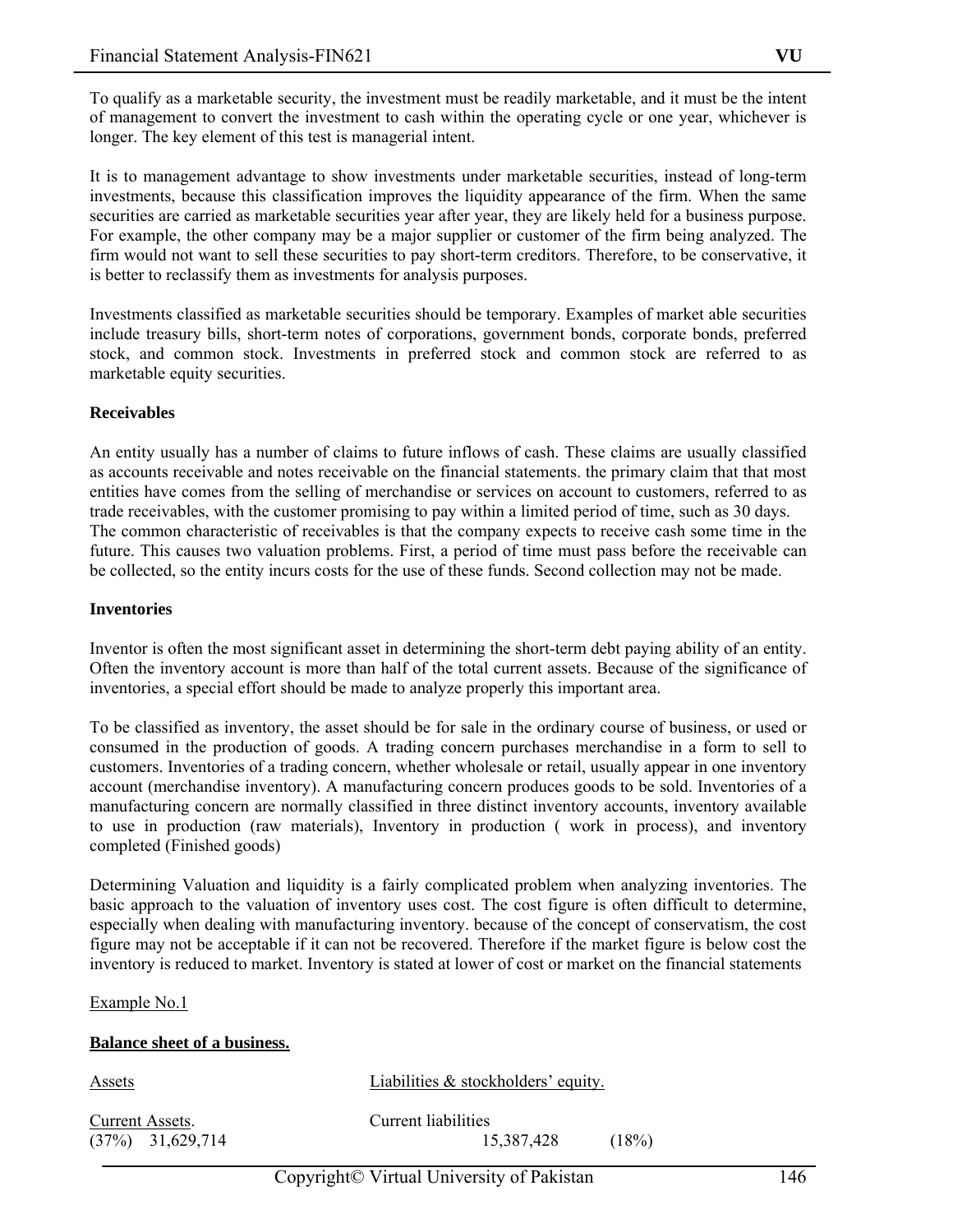| Rs.7, 200,000       | (Includes subscription receivable) |       | long-term liabilities<br>10,258,286 | $(12\%)$ |
|---------------------|------------------------------------|-------|-------------------------------------|----------|
| <b>Fixed Assets</b> |                                    |       | Stockholders' equity<br>59,840,000  | (70%)    |
| (63%)               | 53,856,000                         |       |                                     |          |
| Total:              | 85,485,714                         | Total | 85,485,714                          |          |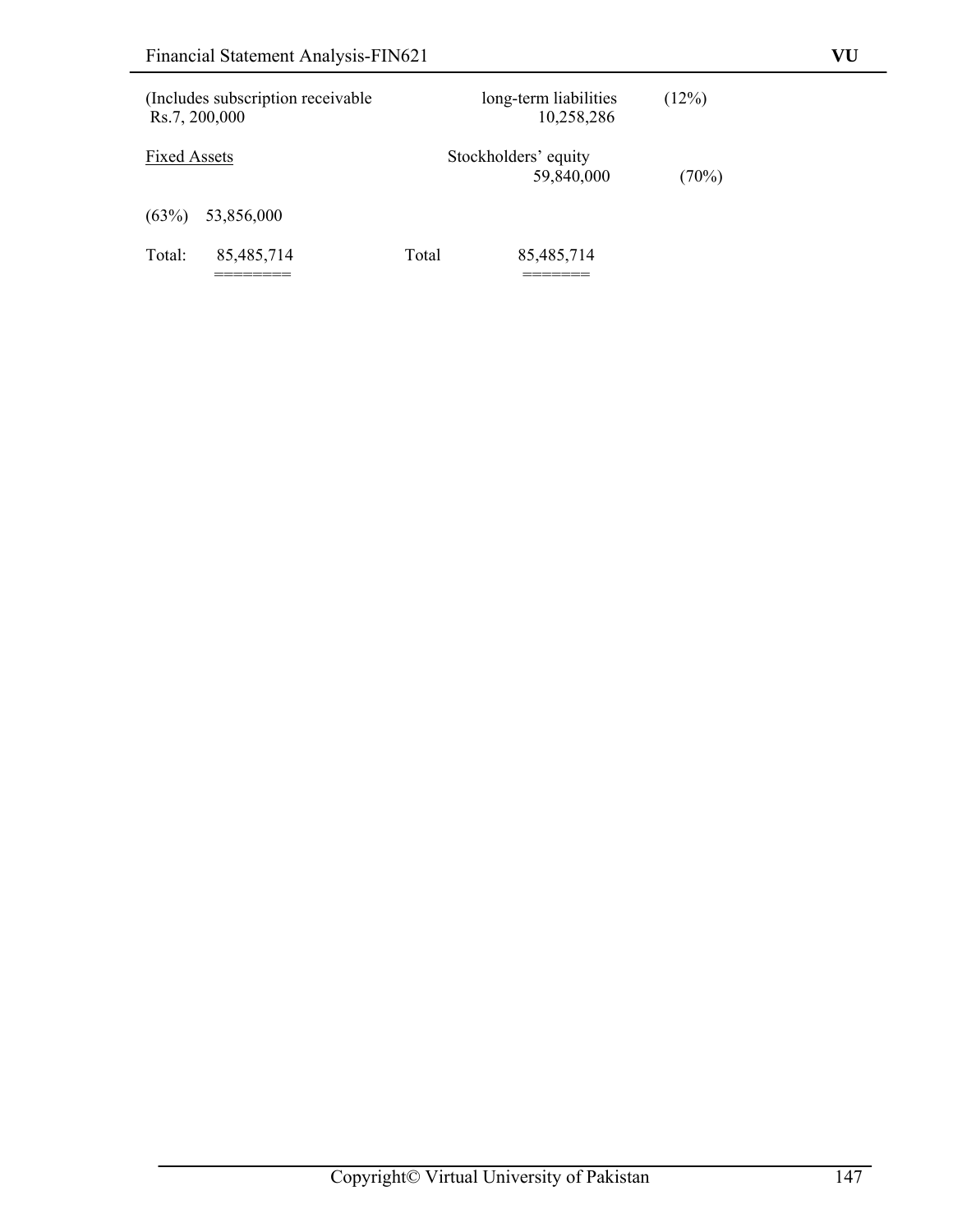### **Lesson-40**

## **STOCKHOLDERS' EQUITY SECTION OF THE BALANCE SHEET**

### **Stockholders' equity**

j

| Rs.6 preferred stock, Rs.100 par value, callable at 102,<br>Shared authorized     |                                 | Rs.102, 200,000<br>Rs. 12, 000,000                |
|-----------------------------------------------------------------------------------|---------------------------------|---------------------------------------------------|
| Common stock Rs.5 par value, 5,000,000 shares authorized:<br>Issued<br>Subscribed | Rs.10, 000,000<br>Rs. 4,000,000 |                                                   |
|                                                                                   |                                 | Rs. 14,000,000                                    |
| <b>Additional paid-in-capital:</b>                                                |                                 |                                                   |
| Preferred<br>Common (including subscribed shares)                                 | Rs.360, 000<br>30,800,000       |                                                   |
| Retained earnings<br>Total stockholders' equity                                   |                                 | Rs. 31,160,000<br>Rs. 2,680,000<br>Rs.59, 840,000 |

I) No of preferred shares issued

 $=$  Rs.12, 000,000(total par value)  $= 120,000$  shares Rs.100 (par value per share)

II) Annual divided requirement on outstanding preferred stock =

 120,000 (no of shares) x 6(dividend per share)  $=$  Rs.720, 000

III) Common shares issued and subscribed

 $=$  Rs.14, 000,000 (total par value) = 2,800,000 shares. Rs.5 (par value per share)

IV) Average price per common share received by the business

 $= 14,000,000$ (total par value) + 30,800,000 (additional paid-in-capital) 2,800,000 (shares issued and subscribed)

 $= 44,800,000 =$ Rs.16 2,800,000

- v) Amount per common share due from subscribes  $= 7,200,000$  (subscription receivable)  $=$  Rs.9 800,000 shares subscribed
- i.e.  $\frac{4,000,000}{4}$  per value of subscribed shares = 800,000 5, par value of share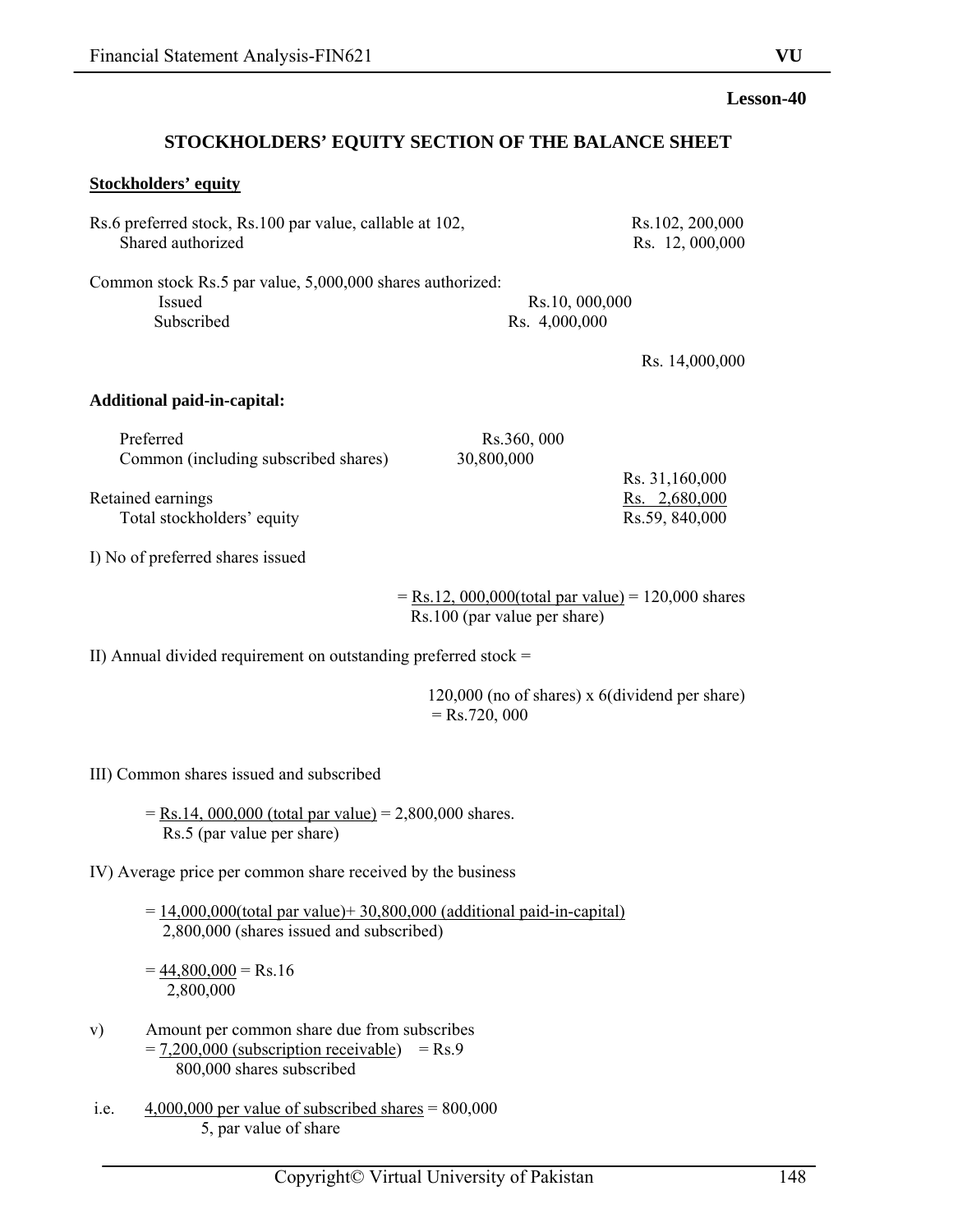- v) Total legal capital = 12,000,000 (preferred) +14,000,000 (common) = Rs.26, 000,000
- vii) Total paid-in-capital = Total legal capital + additional paid-in-capital.

$$
= 26,000,000 + 31,160,000
$$

 $= 57,160,000$ 

- viii) Book value per common share  $=$  Common stock equity Total common share
	- = Total stockholders' equity claim of preferred stockholders at callable price 2,800,000
	- $= 59,840,000 (120,000 \text{ shares x } 102 \text{ callable price})$ 2,800,000

 $= 59,840,000 - 12,240,000$ 2,800,000

 $= 47,600,000/2,800,000$ 

 $=$  Rs.17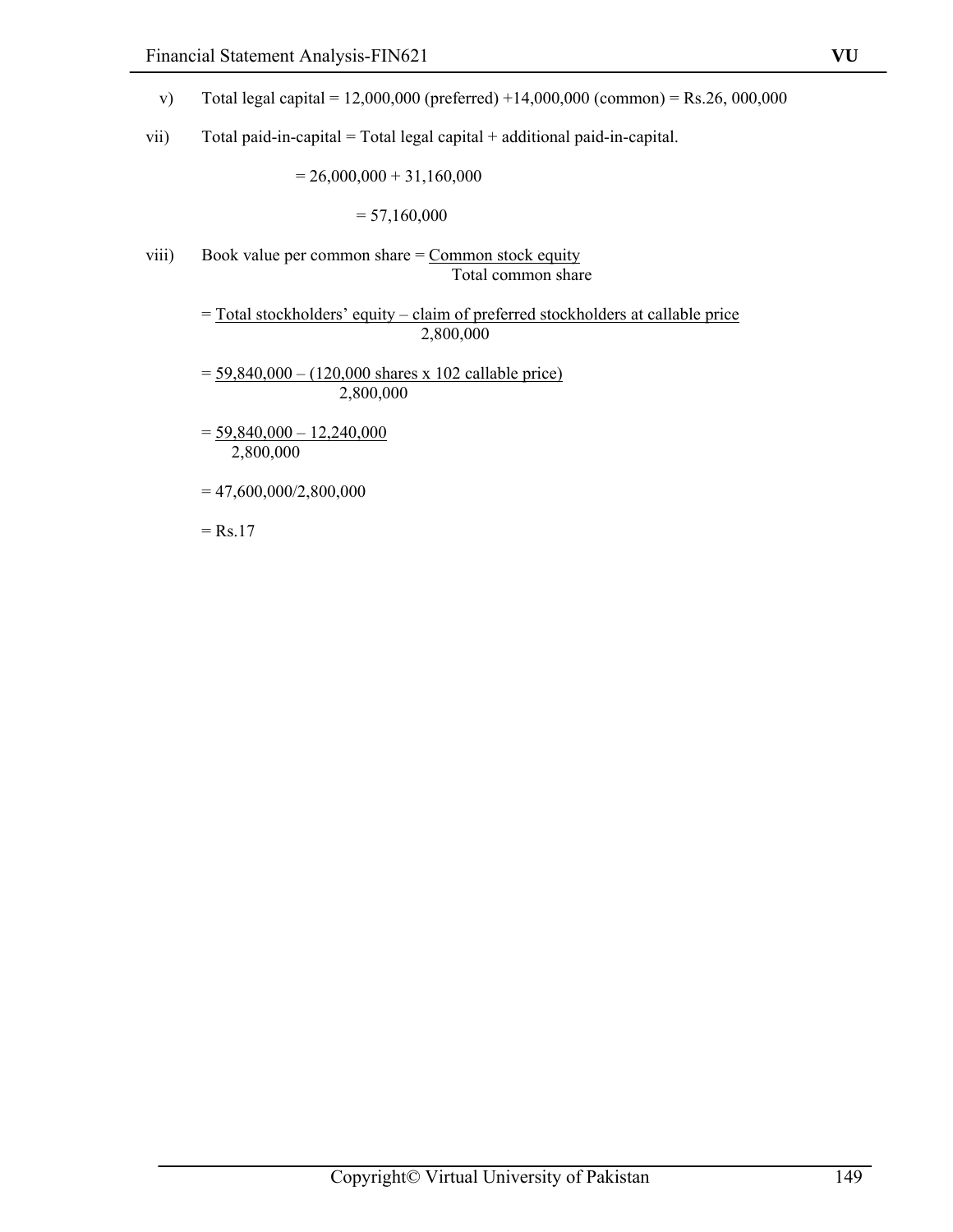### **Lesson-41**

## **STOCKHOLDERS' EQUITY SECTION OF THE BALANCE SHEET (Continued)**

Example No:2

j

## MOOSA CORPORATION

Balance Sheet as on June 30, \_\_\_\_\_\_\_\_

|                                | 2006          | 2005        |
|--------------------------------|---------------|-------------|
| Cash                           | 35,000        | 25,000      |
| Accounts receivable (net)      | 91,000        | 90,000      |
| Inventory                      | 160,000       | 140,000     |
| Short-term prepayments         | 4,000         | 5,000       |
| Investment in land             | 90,000        | 100,000     |
| Equipment                      | 880,000       | 640,000     |
| Less: Accumulated depreciation | (260,000)     | (200,000)   |
| Total assets                   | Rs.1, 000,000 | Rs.800, 000 |
|                                |               |             |
|                                |               |             |
|                                |               |             |

|                                                       | 2005-06       | 2004-05     |
|-------------------------------------------------------|---------------|-------------|
| Accounts payable                                      | Rs.105,000    | Rs.46,000   |
| Income taxes payable and<br>Other accrued liabilities | 40,000        | 25,000      |
| Bonds payable $-8\%$                                  | 280,000       | 280,000     |
| Premium on bonds payable                              | 3,600         | 4,000       |
| Capital stock Rs.5 par                                | 165,000       | 110,000     |
| Retained earnings                                     | 406,400       | 335,000     |
| Total liabilities and stockholders' equity            | Rs.1, 000,000 | Rs.800, 000 |

#### MOOSA CORPORATION

Income Statement for the year

2005-06 2004-05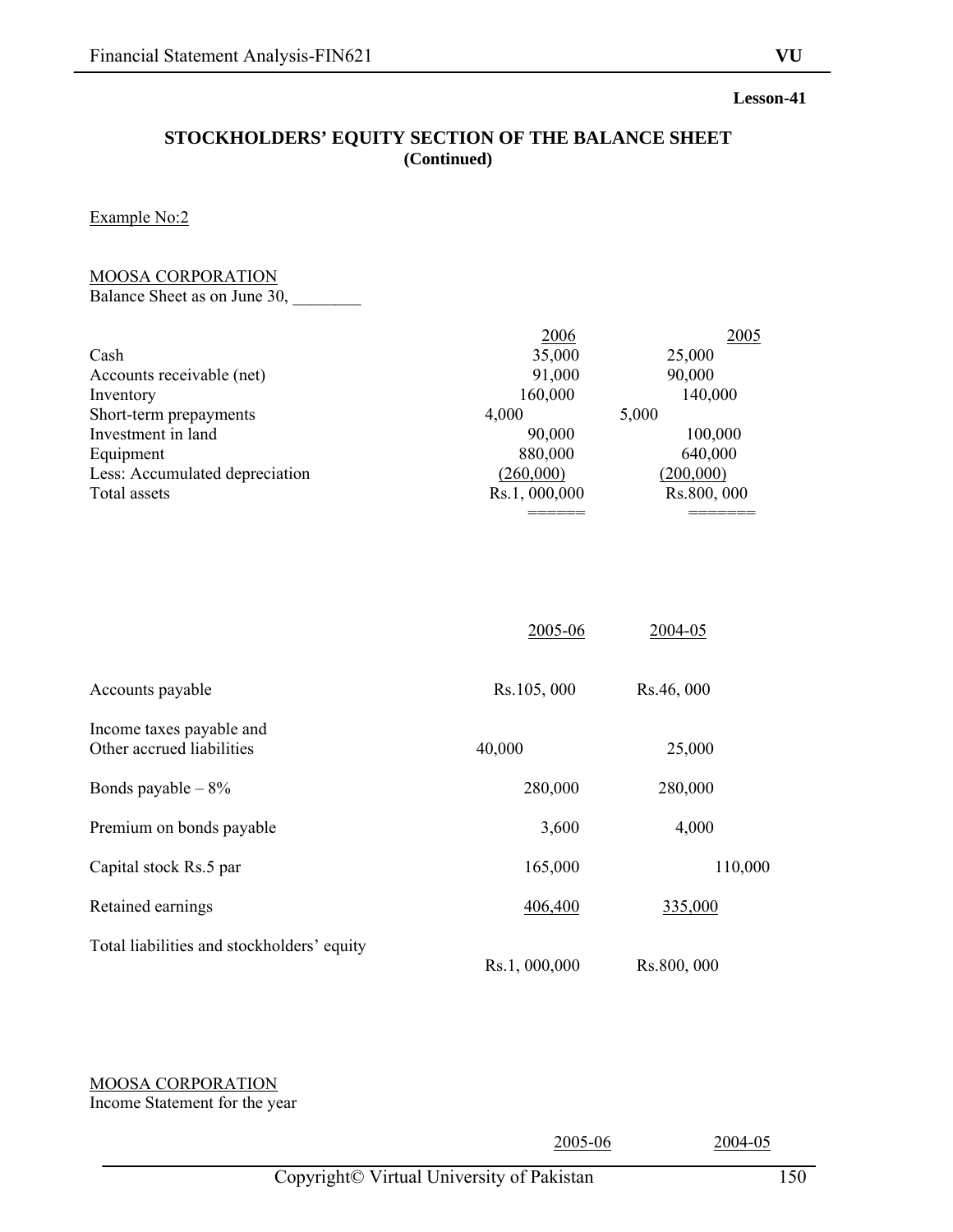|                | Sales (net of discount and allowances)<br>Cost of goods sold<br>Gross profit on sales  | Rs.2, 200,000<br>1,606,000<br>Rs. 594,000 | Rs.1, 600,000<br>1,120,000<br>Rs. 480,000 |
|----------------|----------------------------------------------------------------------------------------|-------------------------------------------|-------------------------------------------|
|                | Expenses (including Rs.22, 400 Interest expense)<br>Income taxes                       | (336,600)<br>(91,000)                     | (352,000)<br>(48,000)                     |
|                | Net income                                                                             | Rs.166, 400                               | Rs.80, 000                                |
|                |                                                                                        | 2005-06                                   | 2004-05                                   |
|                | 1. Quick ratio:<br>Rs.126, 000 $\div$ Rs.145, 000<br>$Rs.115$ , $000 \div Rs.71$ , 000 | $0.9$ to 1                                | $1.6 \text{ to } 1$                       |
| 2.             | Current ratio:<br>Rs.290, 000 $\div$ Rs.145, 000<br>Rs.260, 000 $\div$ Rs.71, 000      | $2$ to $1$                                | $3.7$ to $1$                              |
| 3 <sub>1</sub> | Equity ratio:<br>$Rs.571,400 \div Rs.1,000,000$<br>$Rs.445,000 \div Rs.800,000$        | 57%                                       | 56%                                       |
| 4.             | Debt ratio:<br>$Rs.428,600 \div Rs.1,000,000$<br>$Rs.355,000 \div Rs.800,000$          | 43%                                       | 44%                                       |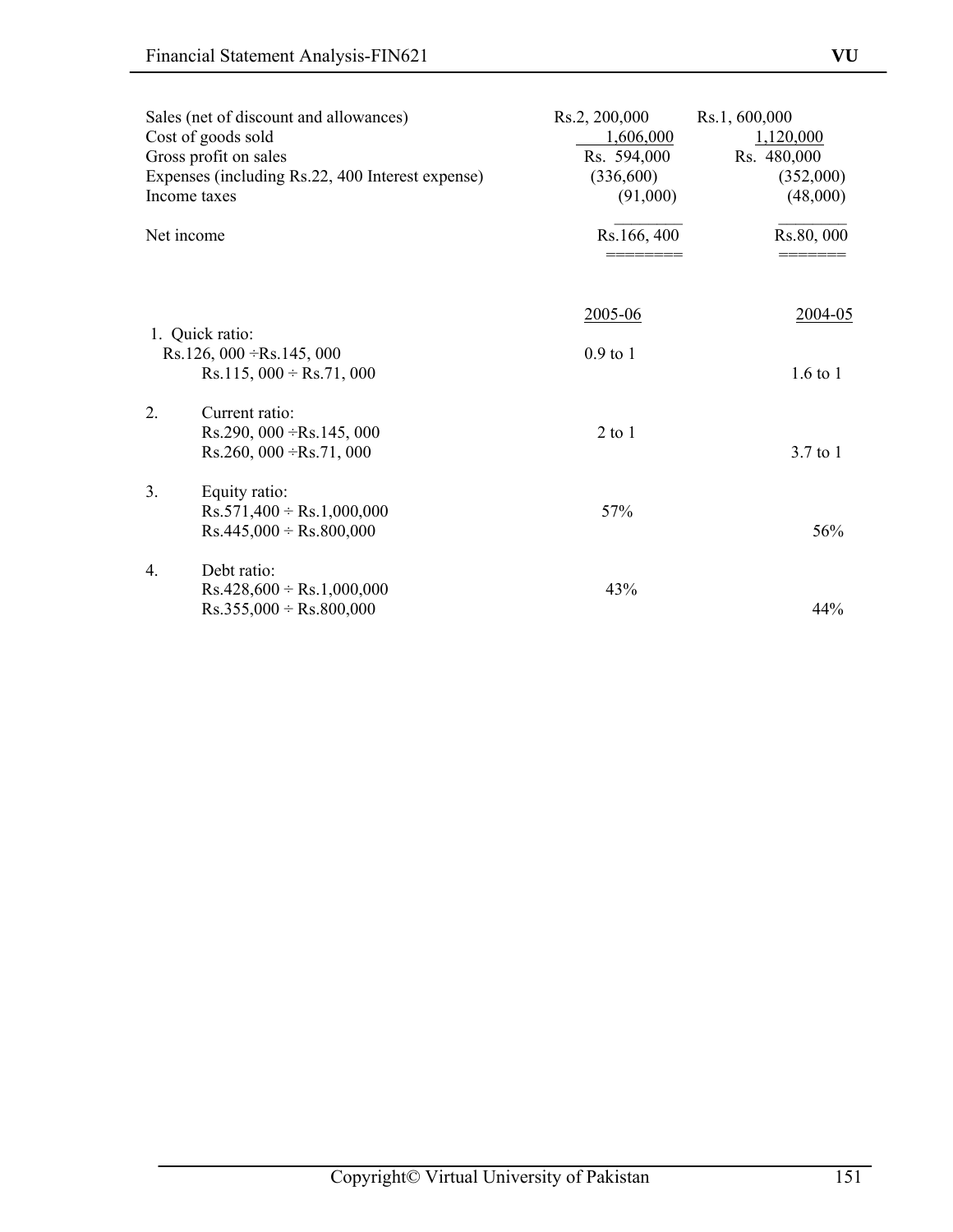|    | <b>BALANCE SHEET AND INCOME STATEMENT RATIOS</b>                                                                                 |                          | Lesson-42 |
|----|----------------------------------------------------------------------------------------------------------------------------------|--------------------------|-----------|
|    |                                                                                                                                  | 2005-06                  | 2004-05   |
| 5. | Gross profit percentage:<br>$Rs.594,000 \div Rs.2,200,000$<br>Rs.480, $000 \div$ Rs.1, 600,000                                   | 27%                      | 30%       |
| 6. | Operating expense ratio:<br>Rs.336, $600 - Rs.22$ , $400 \div Rs.2$ , $200,000$<br>Rs.352, 000 - Rs.22, 400 $\div$ Rs.1.600, 000 | 14%                      | 20.6%     |
| 7. | Net income as a percentage of net sales:<br>Rs.166, $400 \div$ Rs.2, 200,000<br>$Rs.80,000 \div Rs.1,600,000$                    | 7.6%                     | 5%        |
| 8. | Inventory turnover (Assume arrange inventory of Rs.150, 000 for both years)                                                      |                          |           |
|    | $= 1,606,000 \div 150,000$                                                                                                       | 10.7 times               |           |
|    | $1,120,000 \div 150,000$                                                                                                         |                          | 7.5 times |
| 9. | Accounts Receivable turnover<br>(Assume average accounts receivable Rs.90, 000 for (2004-05)                                     |                          |           |
|    | $= 2,200,000 \div 90,500$<br>$1,600,000 \div 90,000$                                                                             | 24.3 times<br>17.8 times |           |
|    | 10. Length of operating cycle (Assume 360 working days)                                                                          |                          |           |
|    | $=$ 360 + 360 = 34+15<br>10.7 24.3                                                                                               | 49                       |           |
|    | $\frac{360 + 360}{2} = 48 + 20$<br>7.5<br>17.8                                                                                   | 68                       |           |

# **Summary of Ratios**

1. Percentage Gross Profit on Turnover = (Gross Profit) / (Sales) x 100.

- 2. Percentage Gross Profit on Cost of Sales = (Gross Profit) / (Cost of Sales) x 100.
- 3. Percentage Net Income on Turnover = (Net Income) / (Sales) x 100.
- 4. Percentage Total Expenses on Turnover = (Total Expenses) / (Sales) x 100.
- 5. Percentage Operating Profit on Turnover = (Operating profit) / (Sales) x 100.
- 6. Percentage Operating Profit on Cost of Sales = (Operating Profit) / (Cost of Sales) x 100.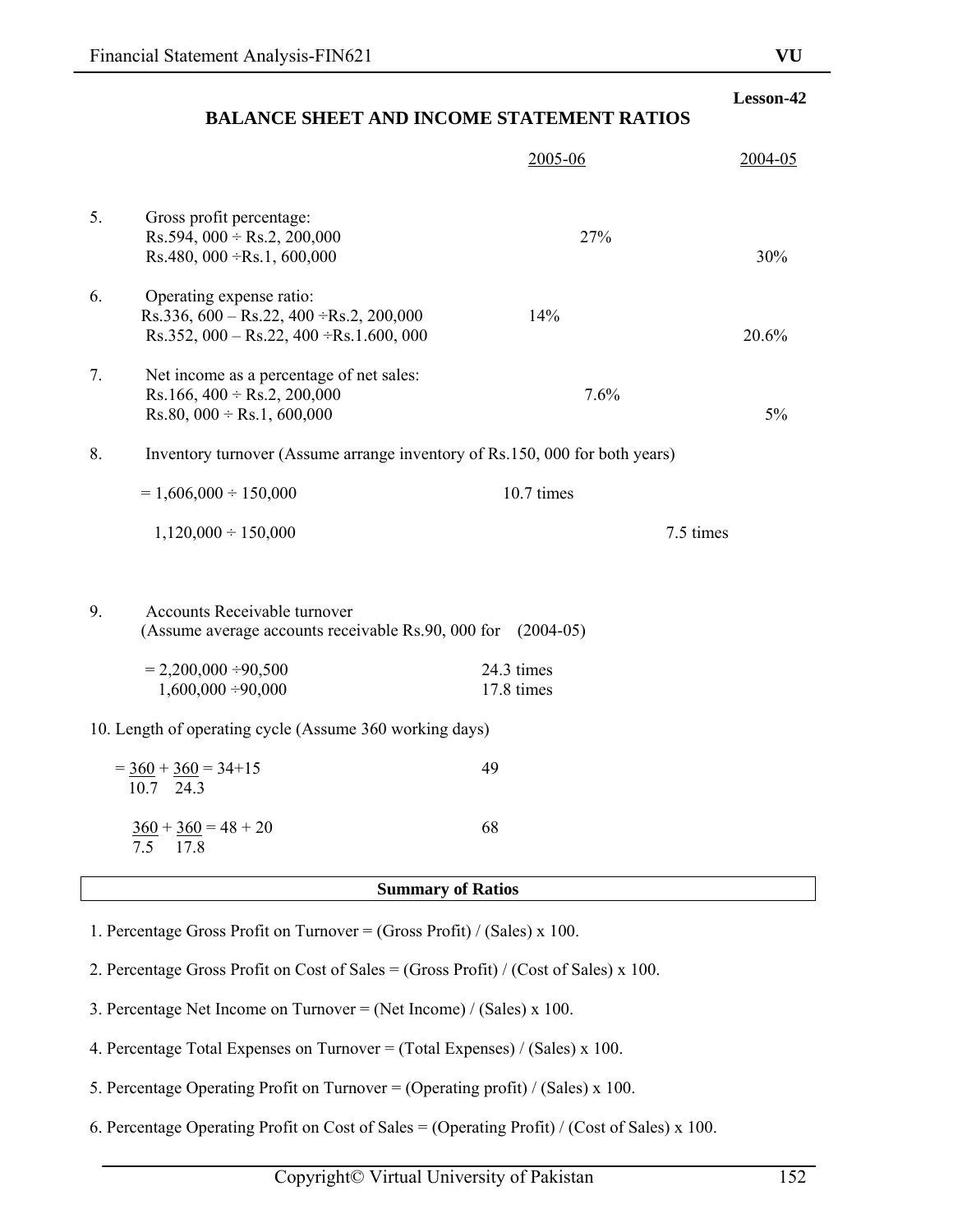- 7. Net Assets = (Total Assets) (Total Liabilities).
- 8. Solvency Ratio = (Total Assets) / (Total Liabilities).
- 9. Net Current Assets = (Current Assets) (Current Liabilities).
- 10. Current Ratio = (Current Assets) / (Current Liabilities).
- 11. Acid-Test Ratio = (Liquid Assets) / (Current Liabilities).
- 12. Rate of Stock Turnover = (Cost of Sales) / (Average Stock).

13. Period for which Ample Stock is on Hand = (Average Stock) / (Cost of Sales) x (365 days or 12 months).

14. Debtors Average Collection Period = (Average Debtors) / (Credit Sales) x (365 days or 12 months).

15. Creditors Average Payment Period = (Average Creditors) / (Credit Purchases) x (365 days or 12 months).

16. Debt/Equity Ratio = (Total Liabilities) / (Shareholders Equity). This is also known as Risk or Gearing, the extent to which a company is financed by borrowed funds; for example, if a company is highly geared, it borrows a lot.

17. Return on Total Capital Employed = ((Net Profit before Tax)+(Interest on Loan)) / (Average Capital Employed) x 100.

18. Return on Shareholders' Equity = (Net Profit after Tax) / (Average Shareholders' Equity) x 100.

19. Earnings per Share = (Net Profit after Tax) / (Number of Shares Issued) x 100.

20. Dividends per Share = (Dividends on Ordinary Shares) / (Number of Shares Issued) x 100.

21. Net Asset Value per Share = (Shareholders' Equity) / (Number of Shares Issued) x 100.

22. Net Profit before Tax on Turnover = (Net Profit before Tax) / (Turnover) x 100.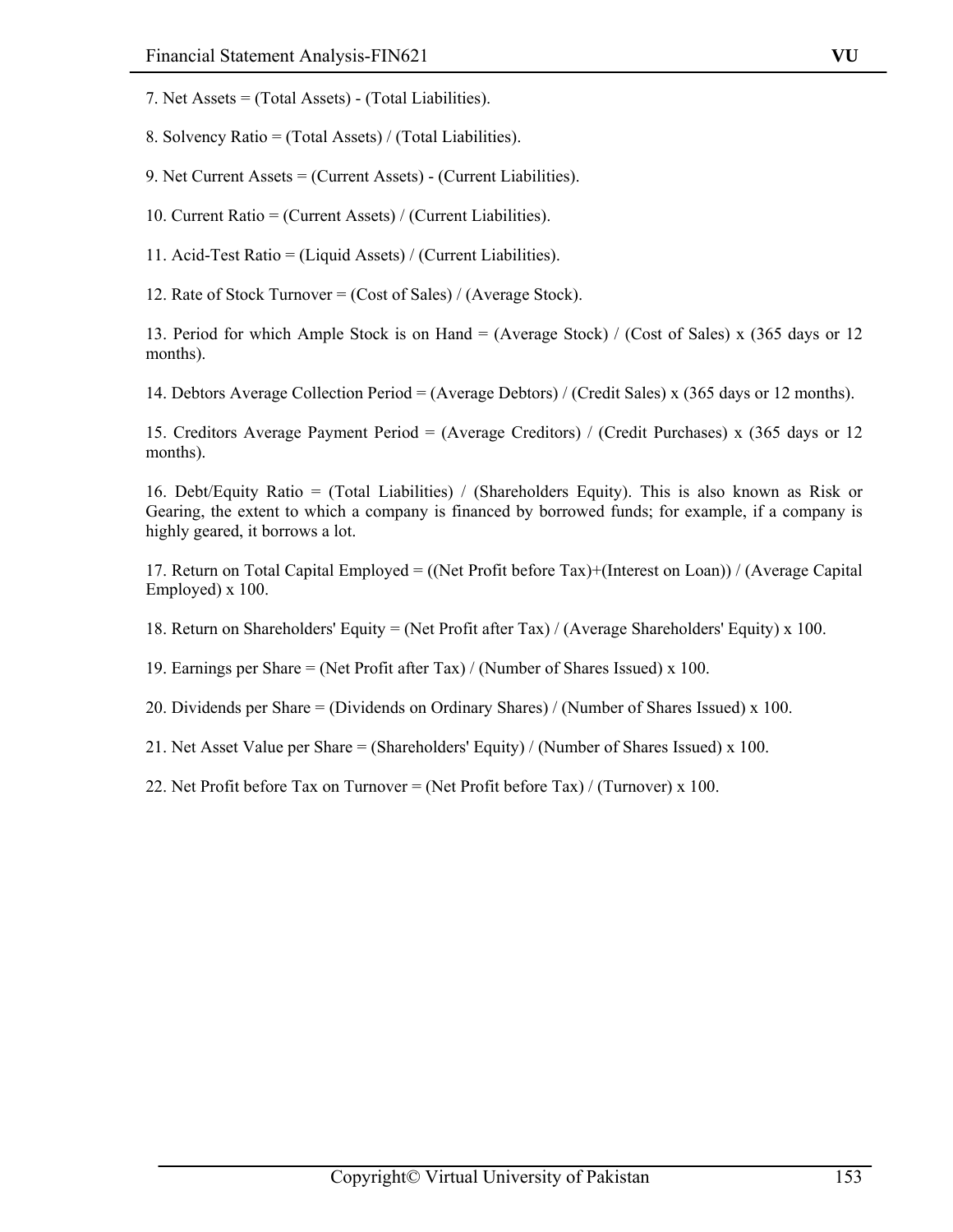#### **Lesson-43**

### **CASE STUDY**

#### **Assumption**

j

The company you have chosen has hired you as a financial consultant.

#### **Assignment**

 Based on your analysis of the firm's financial statements and any relevant supplementary information you can obtain about the firm and its operating environment, identify areas in which the company is performing well (strengths) and problem areas (weaknesses); Also advise management of corrective measures for improvement.

#### **Data**

 The time period for the analysis should include five full years or four years plus interim statements for the most recent year. In addition to the financial statements and other material in the annual reports, you should review relevant materials from outside sources such as newspapers, periodicals and investment resources.

#### **Outline**

 The following outline is provided for guidance, but the analysis should be adjusted, as appropriate, to conform to the individual characteristics of the firm.

Suggested Outline for the Financial Statement Analysis

- I. Introduction
	- A. Objective of paper
	- B. Summary of Findings
- II. Firm, Industry, and Environment
	- A. Description of firm and its management
	- B. Discussion of competitive environment
	- C. Economic climate and outlook
	- D. Other factors, e.g. governmental regulations, Labour relations, Litigations.
- III. Evaluation of Financial Statements
	- A. Overview
	- B. Short-term liquidity
	- C. Operating efficiency
	- D. Capital structure and long-term solvency
	- E. Profitability<br>F. Market mea
	- Market measures
- IV. Outlook, Summary, and Conclusions
	- A. Outlook for performance, earnings projection
	- B. Summary and Conclusions

Table-1

| VV7<br>AIL | <b>SUGAR</b> | <b>MILLS</b> |
|------------|--------------|--------------|
|------------|--------------|--------------|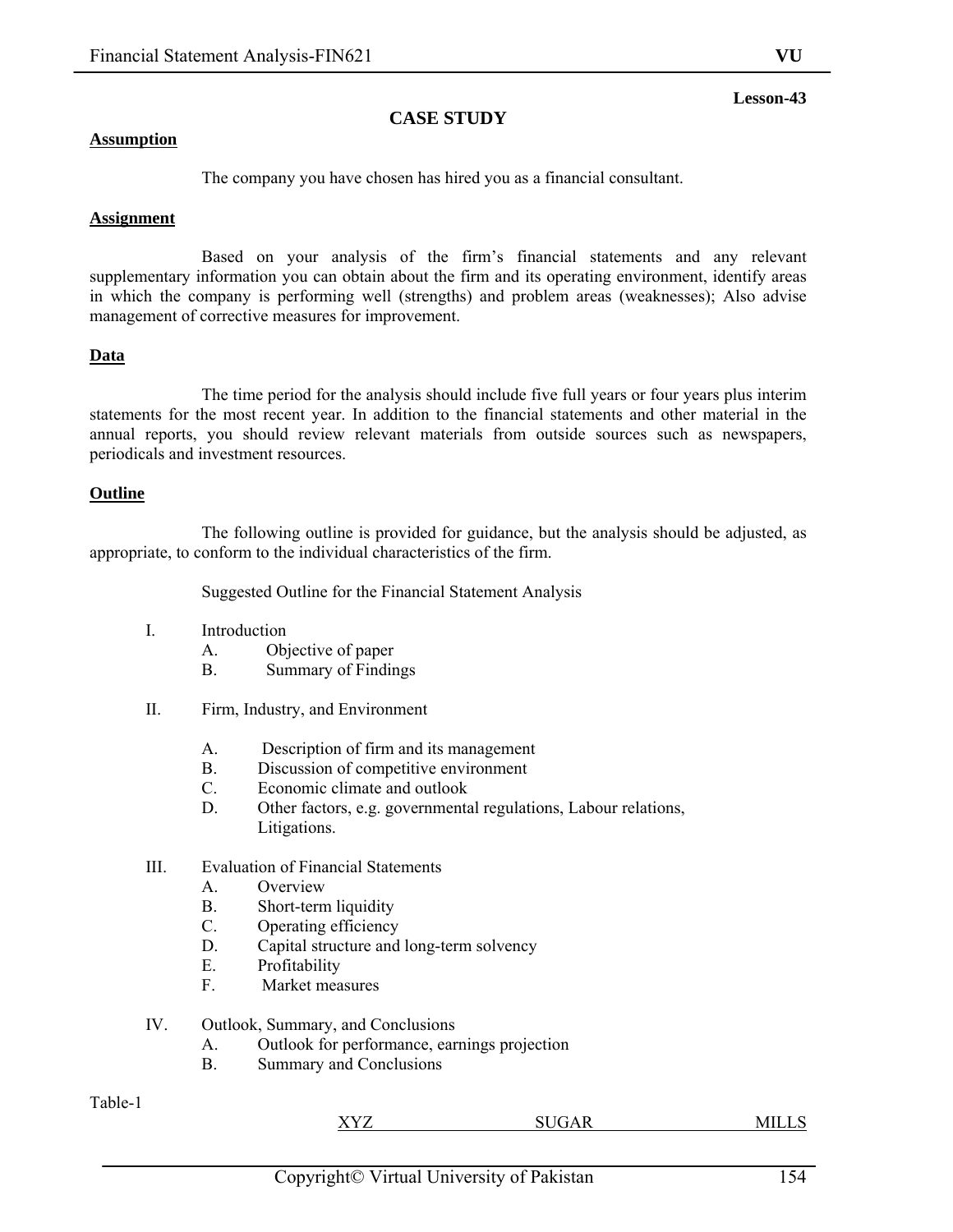## BALANCE SHEET AS ON JUNE 30,

|                                        |                 |      | Rs. in million |      |
|----------------------------------------|-----------------|------|----------------|------|
| Year                                   | 1977            | 1978 | 1979           | 1980 |
| <b>CAPITAL &amp; LIABILITIES</b>       |                 |      |                |      |
| Owners' equity                         |                 |      |                |      |
| Original Investment by the Controlling | $\overline{10}$ | 10   | 10             | 10   |
| Corporation (CC)                       |                 |      |                |      |
| Current A/C with CC                    | 55              | 59   | 65             | 71   |
| Total equity                           | 65              | 69   | 75             | 81   |
| Less accumulated losses                | 66              | 82   | 94             | 114  |
| Net equity                             | (1)             | (13) | (19)           | (33) |

Current Liabilities

j

|                                               | 1977 | 1978 | 1979 | 1980 |
|-----------------------------------------------|------|------|------|------|
| Short-term borrowing                          | 25   | 26   | 29   | 37   |
| Trade creditors (liabilities for<br>expenses) |      | 12   | 11   |      |
| Liabilities for other finances                |      | 17   | 13   | 10   |
|                                               | 40   | 55   | 53   | 51   |
| <b>Fixed Liabilities</b>                      |      |      |      |      |
| Long-term loans                               | 10   | 13   | 15   | 20   |
| <b>Total capital &amp; Liabilities</b>        | 49   | 55   | 49   | 38   |

Assets

| Fixed assets          | 16 | 15 | 14 | 14 |
|-----------------------|----|----|----|----|
| <b>Current</b> assets |    |    |    |    |
| - Cash                |    |    |    |    |
| -Receivable from Bibo | 12 | 13 |    |    |
| -Other Receivables    |    |    |    |    |
| -Pre-paid             |    |    |    |    |
| - Inventory           | 3  | 20 |    |    |
| Total current assets  | 33 | 40 | 35 | 24 |
| <b>Total Assets</b>   | 49 | 55 | 49 | 38 |

## ANALYSIS OF BALANCE SHEET

| No.<br>$\sim$<br>Table<br>'Facts<br>∣Data/ | 'ındıngs |
|--------------------------------------------|----------|
|--------------------------------------------|----------|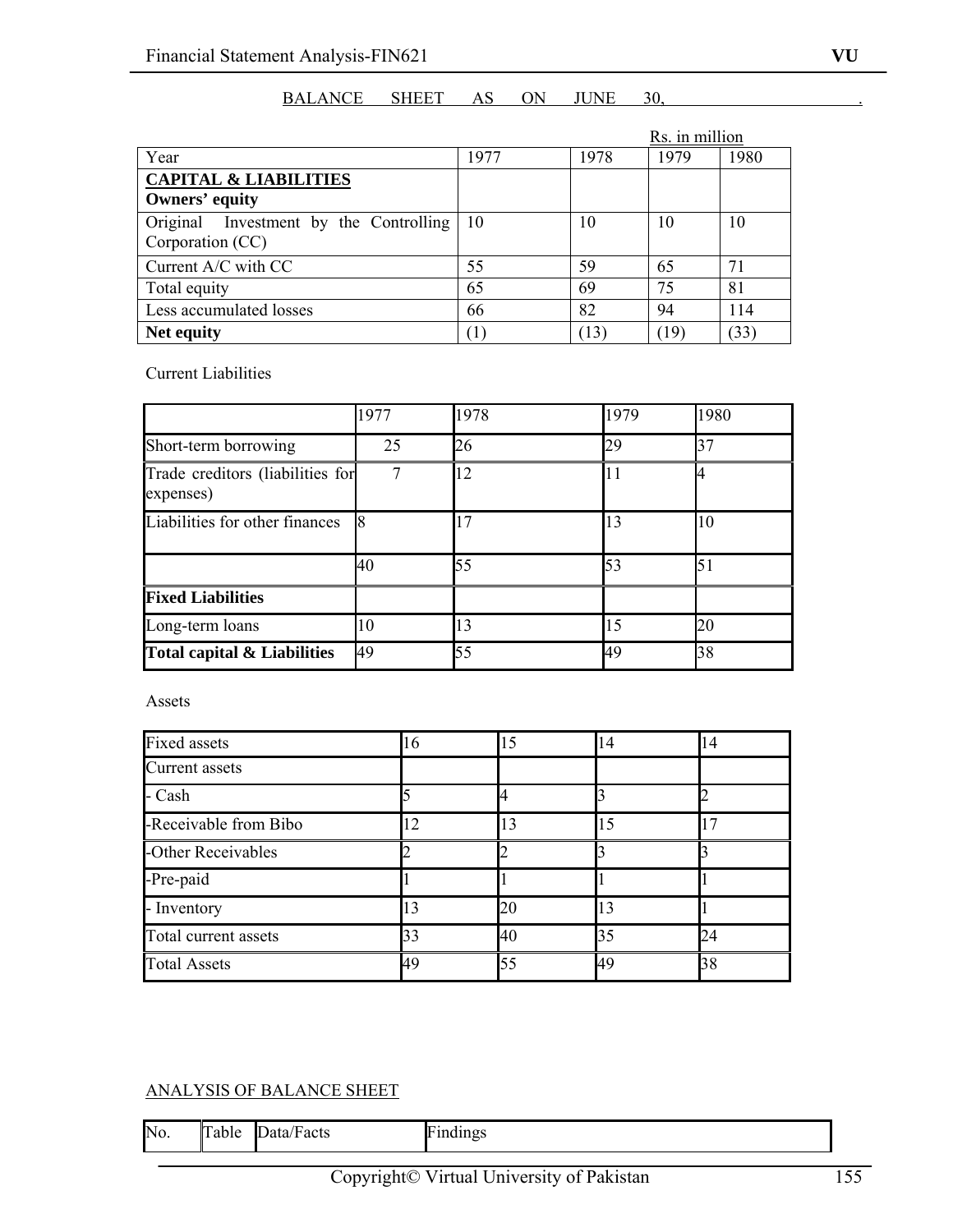|                |              | Balance Sheets for the<br>year 1976-80      | Accumulated losses (Rs.114 million as at<br>June<br>30, 1980)<br>Constantly losing enterprise.                                                                                                                                                                                                                                                                                                                           |
|----------------|--------------|---------------------------------------------|--------------------------------------------------------------------------------------------------------------------------------------------------------------------------------------------------------------------------------------------------------------------------------------------------------------------------------------------------------------------------------------------------------------------------|
| $\overline{2}$ | 2            | Accumulated<br>losses<br>over the period.   | Losses increasing over the years.                                                                                                                                                                                                                                                                                                                                                                                        |
| 3              |              | <b>Balance Sheet</b>                        | Capital cost of the project was Rs.26<br>million,<br>a)<br>met through:<br>Equity Fund from CC Rs.10 million.<br>Loans from CC: Rs.16 million<br>b) "Current account with "CC" comprises, funds<br>given by CC over the years as working capital.<br>c) Total equity as on $30.06.1980$<br>$=$ Rs.81 million.<br>d) Equity completely eroded by accumulated loss of<br>Rs.114 million.<br>e) Equity eroded since 1976-77 |
| $\overline{4}$ | $\mathbf{1}$ | (short-<br>Borrowing<br>term $&$ long term) | Increased from Rs.35 million in 1976-77 to<br>a)<br>Rs.57 million in 1979-80.<br>b) Debt burden increasing because of unit's<br>inability to repay the principal owing to<br>persistent losses.<br>c) Vicious circle.<br>Huge financial charges (Rs.8 million during<br>d)<br>1979-80)                                                                                                                                   |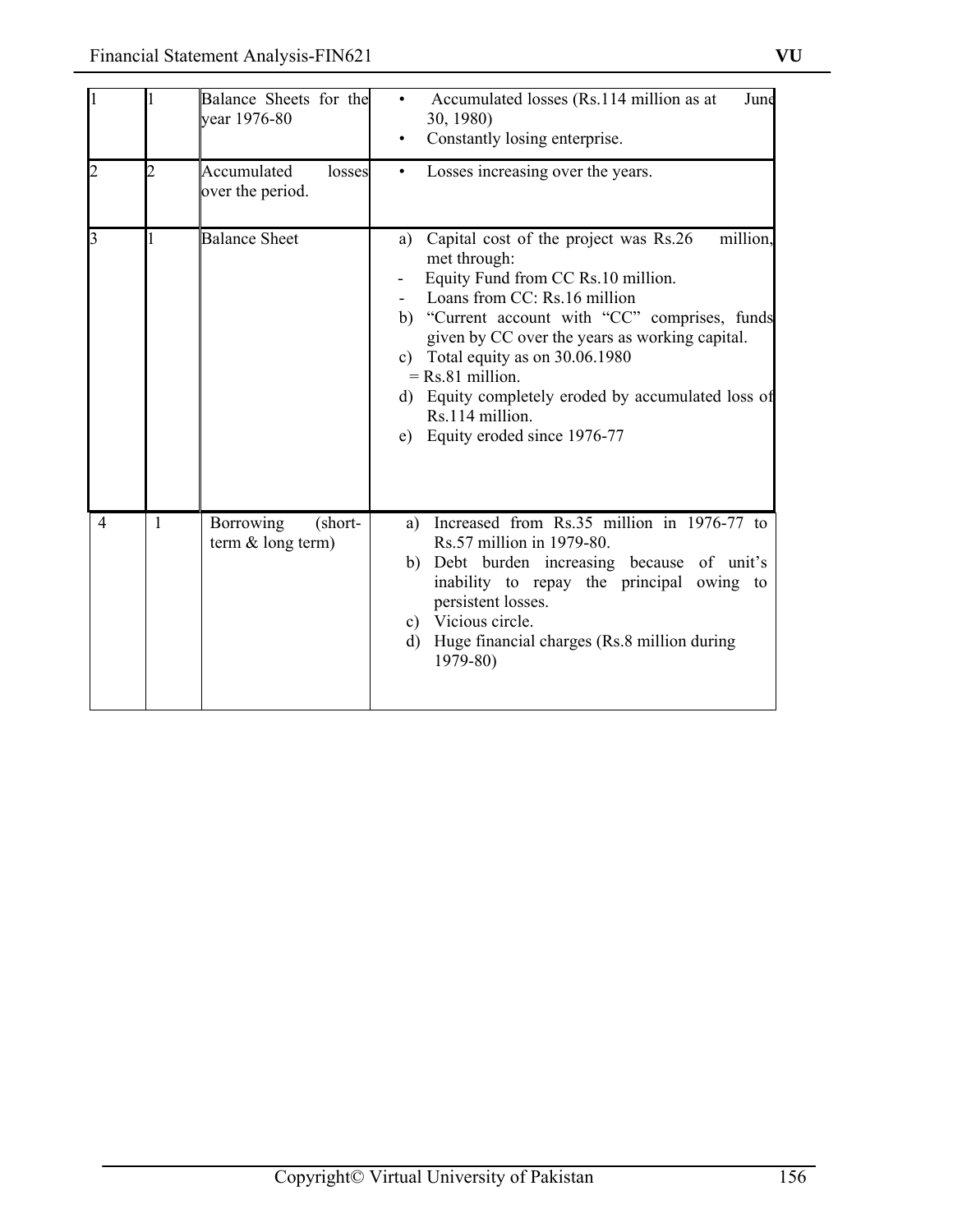### **Lesson-44**

| 5              | 1            | <b>Fixed Assets</b>                                                                                                                                                      | a) Decreasing.<br>No depreciation reserve (unable to replace old<br>b)<br>assets out of its own resources).                                                                                                                                                                                                                                                               |
|----------------|--------------|--------------------------------------------------------------------------------------------------------------------------------------------------------------------------|---------------------------------------------------------------------------------------------------------------------------------------------------------------------------------------------------------------------------------------------------------------------------------------------------------------------------------------------------------------------------|
| 6              | $\mathbf{1}$ | <b>Current Assets:</b><br><u>n Bibo:Rs.17 m</u><br>-Book debt<br>$=$<br>Rs.6.71 m<br>on 30.06.72<br>-Interest over<br>$the =$<br>Rs.10.29 m<br>period 1972-80<br>17<br>m | Bibo had made counter claims<br>$\bullet$<br>These are doubtful debts.<br>No provision for bad debts.<br>Liquidity overstated.<br>Interest<br>miscellaneous<br>treated<br>as<br>Income.<br>Treating interest as misc. income understated<br>$\bullet$<br>operating losses by Rs.10.29 million.<br>Accumulated loss rises from 114 million to 124<br>$\bullet$<br>million. |
| $\overline{7}$ | 1            | <b>Other Receivables</b>                                                                                                                                                 | Loans given to cane growers.<br>Aging detail.<br>Loans of Rs.0.5 million outstanding for 6-10<br>$\bullet$<br>years.<br>Doubtful/bad loans.<br>No provision.<br>Liquidity overstated.                                                                                                                                                                                     |
| 8              | 3            | Liquidity                                                                                                                                                                | Current and quick ratios.<br>$\bullet$<br>Poor liquidity.<br>$\bullet$<br>Actual ratios much lower in view of doubtful<br>debts.<br>Cannot repay its current obligations.                                                                                                                                                                                                 |

# **ANALYSIS OF BALANCE SHEET & INCOME STATEMENT**

## Table-2 ACCUMULATED LOSS

Rs. in million

| At the end of year             | 1976-77 | 1977-78 | 1978-79 | 1979-80 |
|--------------------------------|---------|---------|---------|---------|
| Loss for the year              | 9.5     | 16.0    | 12.03   | 198     |
| Accumulated loss               | 66.0    | 82.0    | 94.3    | 114.1   |
| % increase in accumulated loss |         | 24%     | 43%     | 73%     |
| over base year $(1976-77)$     |         |         |         |         |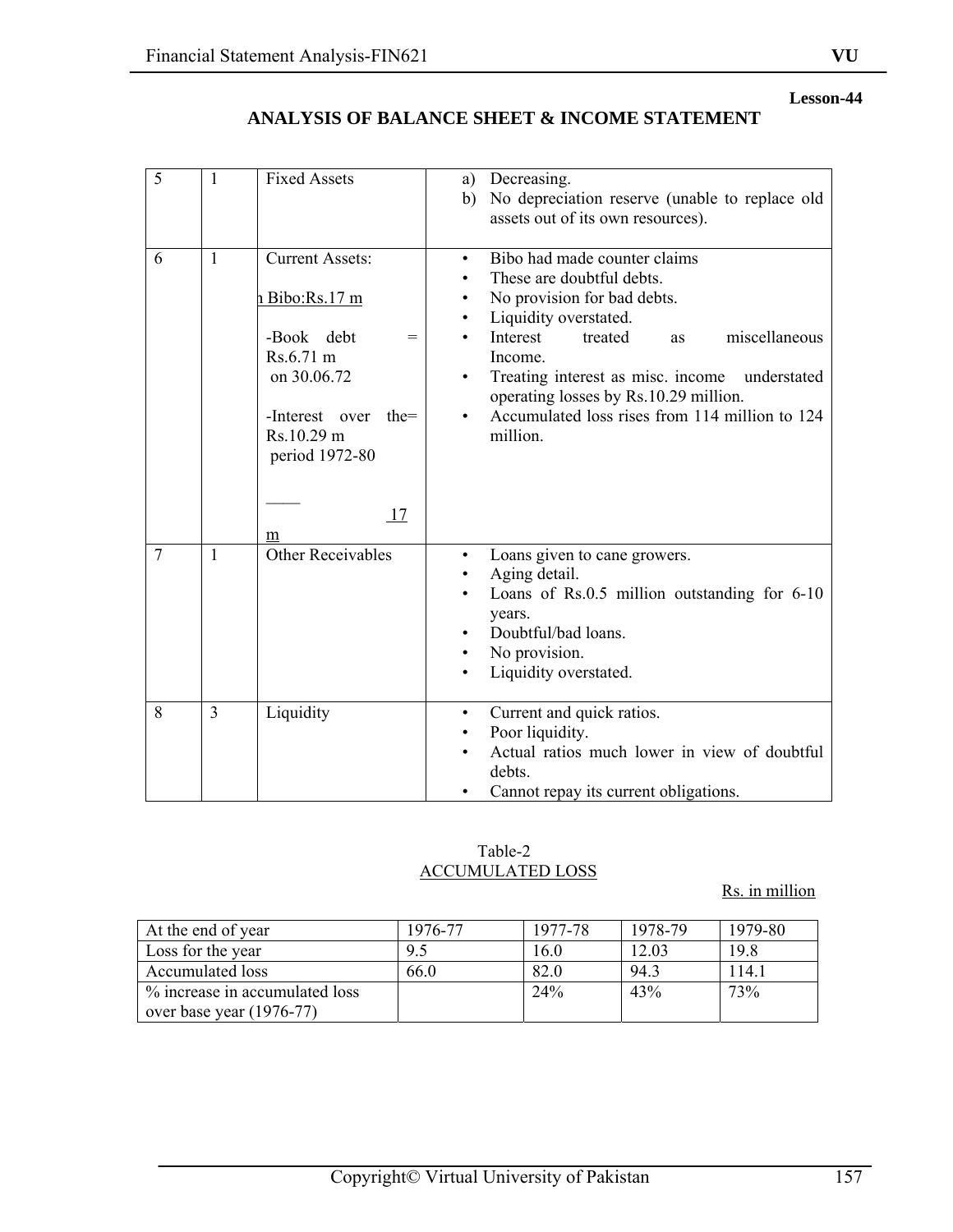|                                                |       |       |       | Rs. in million |
|------------------------------------------------|-------|-------|-------|----------------|
| Year end June 30                               | 1977  | 1978  | 1979  | 1980           |
| Current assets                                 | 33    | 40    | 35    | 24             |
| Current assets less inventory & pre-19<br>paid |       | 19    |       | 22             |
| <b>Current</b> liabilities                     | 40    | 55    | 53    |                |
| Current ratio                                  | 0.8:1 | 0.7:1 | 0.6:1 | 0.5:1          |
| Quick ratio                                    | 0.5:1 | 0.3:1 | 0.3:1 | 0.4:1          |

## Table-3 CURRENT AND QUICK RATIOS

Table-4

j

### XYZ SUGAR MILLS PROFIT AND LOSS ACCOUNT

|                               |         |                |         |               |         |               | Rs. in thousands |               |
|-------------------------------|---------|----------------|---------|---------------|---------|---------------|------------------|---------------|
| Year                          | 1976-77 |                | 1977-78 |               | 1978-79 |               | 1979-80          |               |
| <b>Sales</b>                  | 58,000  | $\frac{0}{0}$  | 52,000  | $\frac{0}{0}$ | 42,000  | $\frac{0}{0}$ | 20,000           | $\frac{0}{0}$ |
| <b>Cost of Sales</b>          |         |                |         |               |         |               |                  |               |
| Cane, carriage<br>incidentals | &35,000 | 60             | 38,000  | 73            | 24,000  | 57            | 16,000           | 80            |
| Salaries & Wages              | 6,000   | 10             | 7,000   | 13            | 6,000   | 14            | 6,000            | 30            |
| Excise duty                   | 15,000  | 26             | 11,000  | 21            | 11,000  | 26            | 2,000            | 10            |
| Depreciation                  | 1,000   | $\overline{2}$ | 1,000   | 2             | 800     | 2             | 800              | 4             |
| Others                        | 3,000   | 5              | 3,400   |               | 3,000   |               | 2,000            | 10            |
| Total:                        | 60,000  | 103            | 60,400  | 116           | 44,800  | 106           | 26,800           | 134           |
| Gross Profit (loss) $(2,000)$ |         | 3              | (8,400) | 16            | (2,800) | 6             | (6,800)          | 34            |

# Operating & non-operating expenses

| Admin $&$ selling | 3,000   |    | 3,000    |    | 4,000    |    | 5,000    | 25 |
|-------------------|---------|----|----------|----|----------|----|----------|----|
| Financial         | 4,500   | 8  | 4,600    |    | 5,500    |    | 8,000    | 40 |
| Total:            | 7,500   | 13 | 7,600    | 14 | 9,500    | 23 | 13,000   | 65 |
| Operating (loss)  | (9,500) | 16 | (16,000) | 30 | (12,300) | 29 | (19,800) | 99 |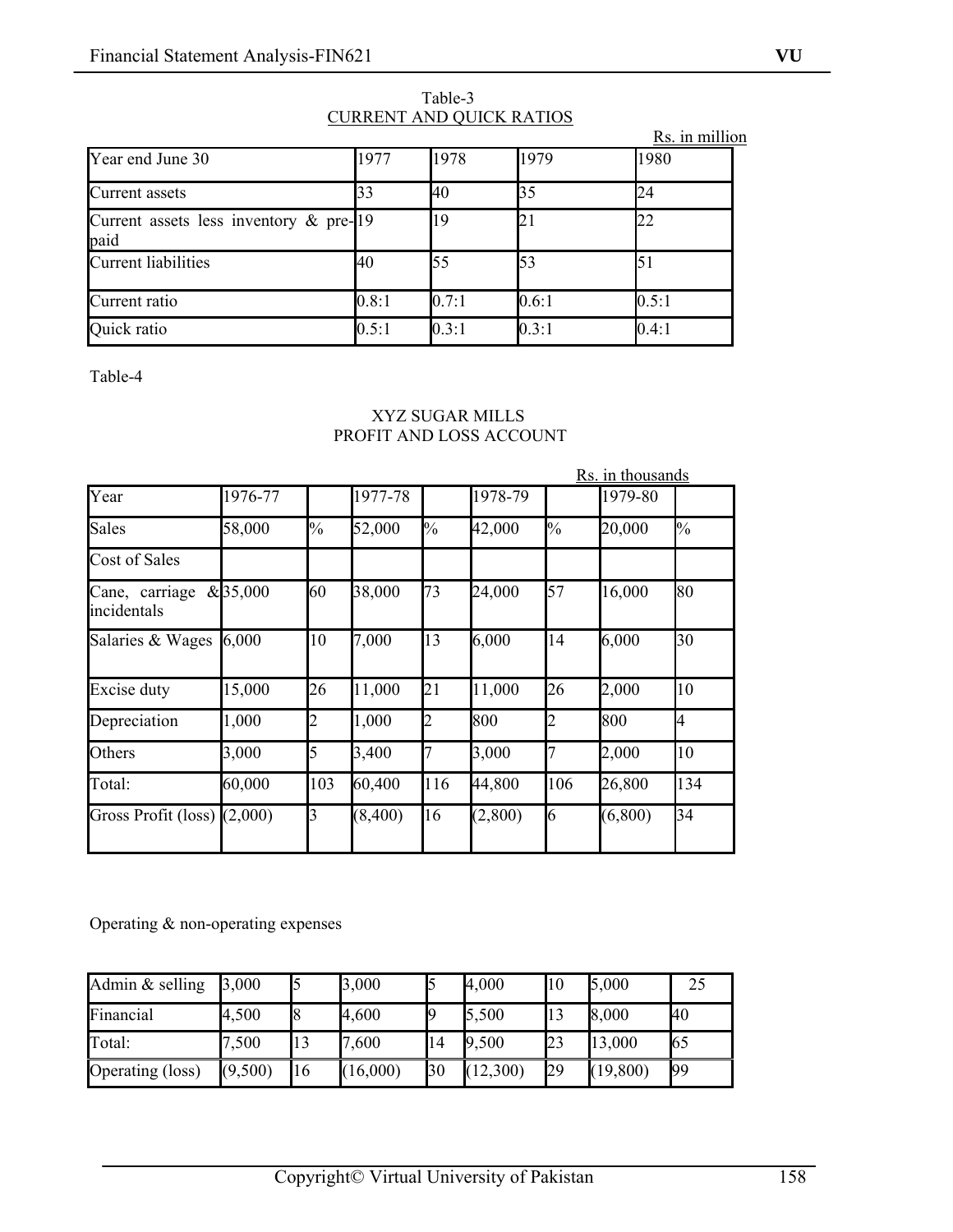'Others' consist of:

j

- Cloth & packing material
- Stores & Spares
- Insurance

## ANALYSIS OF PROFIT & LOSS ACCOUNT

| No.                  | DATA/FACTS/DOCUMENTS                                      | <b>FINDING</b>                                                                                                                                                                                                                                   |
|----------------------|-----------------------------------------------------------|--------------------------------------------------------------------------------------------------------------------------------------------------------------------------------------------------------------------------------------------------|
| 1.                   | Table-4 Profit & Loss Accounts                            | Bottom line figures: operating losses.<br>$\bullet$<br>Never made profit.<br>$\bullet$                                                                                                                                                           |
| 2.                   | Table-4<br>$-do-$                                         | Various costs as % of sales.<br>٠<br>Constantly reducing sales.<br>٠                                                                                                                                                                             |
| $\overline{\beta}$ . | Table-5 Production and capacity<br>Utilization.           | Reduced sugar production.<br>$\bullet$<br>Below capacity utilization.<br>$\bullet$                                                                                                                                                               |
| Ā.                   | Non availability of cane; feasibility report              | Erroneous assumption in PC 1<br>$\bullet$                                                                                                                                                                                                        |
| 5.                   | Table-6 Sugarcane procured locally                        | Only 5 to 44% of plant's requirement (of<br>$\bullet$<br>185,000 tons) met locally.                                                                                                                                                              |
| 6.                   | Table-7 Total procurement of cane.                        | Cane crushing capacity = $1500$ tons/day<br>$\bullet$<br>normal crushing season = $120$ days.<br>Full requirement of cane never met.<br>During 1979-80, growers switched to<br>turmeric, they also preferred gurmaking<br>due to its high price. |
| 7                    | Table-8<br>Area-wise<br>procurement of<br>sugar-cane      | Between 42% to 60% cane brought from<br>far-off places.<br>Result<br>was<br>excessive<br>cost<br>оf<br>transportation, drying up of cane (less<br>recovery percentage).                                                                          |
| $\overline{8}$       | Table-9 Cost of transportation                            | 9% to 14% of cost of cane.                                                                                                                                                                                                                       |
| 9                    | Table-10 Per ton cost of<br>transportation.               | Between Rs.15 to 21.<br>Double the cost of other factories.                                                                                                                                                                                      |
| 10                   | Table-4 P&L Account<br>Cane, Chemical and<br>incidentals. | High percentage of sale revenues.<br>Include increased cost of transportation.<br>$\bullet$                                                                                                                                                      |
| 11                   | Table-4 Salaries, Wages and<br>benefits.                  | Constantly increasing as % of sales.<br>$\bullet$<br>Heavy fixed cost due to:<br>- normal increases.<br>- increase in employee strength.                                                                                                         |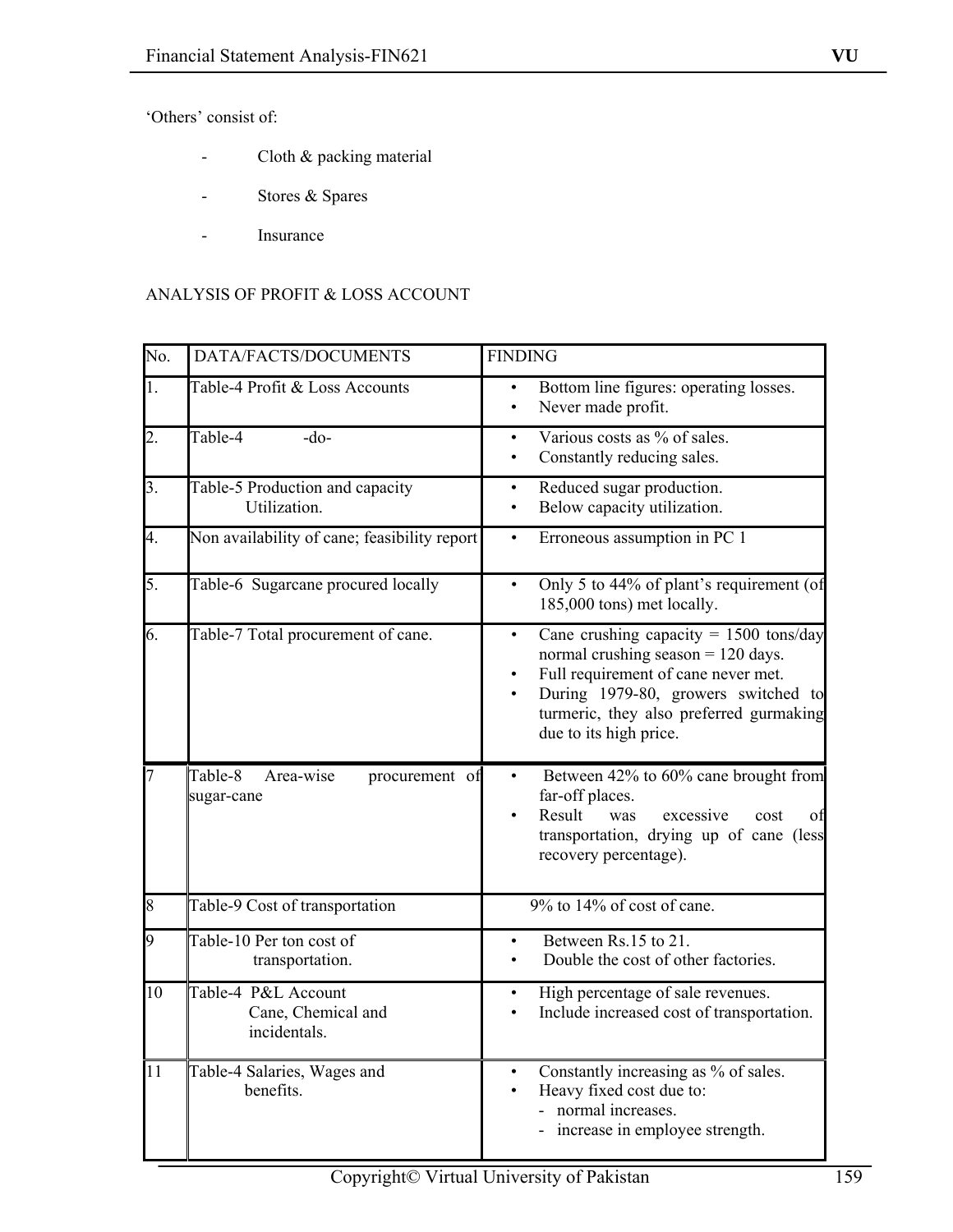| 12 | Table-11 Employees strength                                 | 53-73% over PC1 strength/seasonal staff<br>as routine.                                                                                                                        |
|----|-------------------------------------------------------------|-------------------------------------------------------------------------------------------------------------------------------------------------------------------------------|
| 13 | Table-12 Cost of establishment<br>per ton of sugar produced | Very high due to:-<br>excess employees.<br>reduced production.                                                                                                                |
| 14 | Table-13 Productivity per employee                          | Decreasing.                                                                                                                                                                   |
| 15 | Table-4 Administrative expenses                             | Increasing as % of sales.<br>Excess employee strength.                                                                                                                        |
| 16 | Table-4 Financial expenses<br>Table-14                      | Increasing as % of sales<br>(range: $8\%$ to $40\%$ )<br>Why? Because of increased debt burden,<br>and Unit's inability to pay owing to<br>persisting losses: vicious circle. |

Table-5 PRODUCTION AND CAPACITY UTILISATION

TONS

|                        | 1976-77 | 1977-78 | 1978-79 | 1979-80 |
|------------------------|---------|---------|---------|---------|
|                        |         |         |         |         |
| Cane crushing capacity | 185,000 | 185,000 | 185,000 | 185,000 |
|                        |         |         |         |         |
| Cane crushed           | 140,292 | 166,271 | 93,931  | 14,375  |
|                        |         |         |         |         |
| Capacity utilization   | 76%     | 90%     | 51%     | 8%      |
|                        |         |         |         |         |
| Sugar produced         | 11.344  | 14,015  | 8,007   | 1,206   |
| % recovery             | 8.08%   | 8.43%   | 8.55%   | 8.38%   |
|                        |         |         |         |         |
|                        |         |         |         |         |

Table-6

# PROCUREMENT OF SUGAR CANE LOCALLY

| 1978-79<br>$\overline{\phantom{a}}$<br>977<br>70<br>ົ $279-80$<br>$1976-$<br>70<br>''<br>$\prime$ $-$ |  |
|-------------------------------------------------------------------------------------------------------|--|
|-------------------------------------------------------------------------------------------------------|--|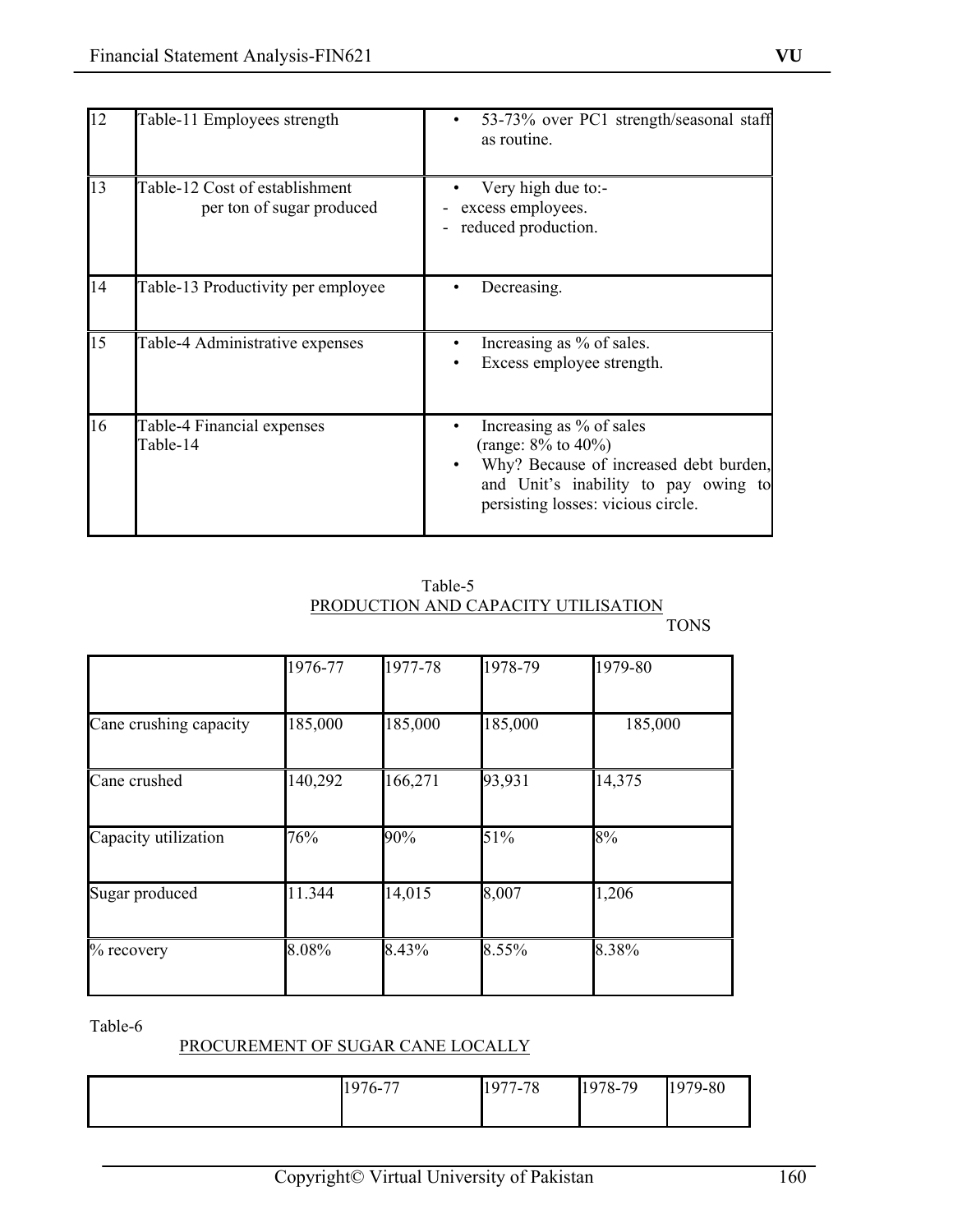| Quality procured (Tons)            |               |    | 81,444               | 81,367 | 37,857 | 8,392 |    |
|------------------------------------|---------------|----|----------------------|--------|--------|-------|----|
| Procurement<br>as<br>requirements. | $\frac{0}{0}$ | of | total <sup>44%</sup> |        | 44%    | 20%   | 5% |

Table-7 TOTAL PROCUREMENT OF SUGAR-CANE

|                                          | 1976-77 | 1977-78 | 1978-79 | 1979-80 |
|------------------------------------------|---------|---------|---------|---------|
| Cane procured (tons)<br>% of requirement | 140,292 | 166,271 | 93,731  | 14,375  |
|                                          | 76%     | 90%     | 51%     | 8%      |

Table-8

AREA-WISE PROCUREMENT OF SUGAR-CANE

|                                         |              |               |         |               |             |               |         | <b>TONS</b>   |
|-----------------------------------------|--------------|---------------|---------|---------------|-------------|---------------|---------|---------------|
|                                         | 1976-77      |               | 1977-78 |               | 1978-79     |               | 1979-80 |               |
|                                         | Qty          | $\frac{0}{0}$ | Qty     | $\frac{0}{0}$ | Qty         | $\frac{0}{0}$ | Qty     | $\frac{0}{0}$ |
| Sugar-cane<br>produced from             |              |               |         |               |             |               |         |               |
| • Local area                            | 81444        | 58%           | 81367   | 49%           | 37857       | 40%           | 8392    | 58%           |
| $\bullet$ A<br>(200km)                  | Distt. 28316 | 20%           | 44415   | 27%           | 15976       | 17%           | 801     | 6%            |
| North)<br>Distt.<br>B<br>$\bullet$      | 12395        | 9%            | 18361   | 11%           | 19164       | 20%           | 2439    | 17%           |
| (150km)<br>South)                       | 16707        | 12%           | 18268   | 11%           | 12870       | 14%           | 2627    | 18%           |
| $\bullet$ C<br>Area<br>$(150km$ East)   | 1430         | $1\%$         | 3860    | 2%            | 7864        | 9%            | 116     | $1\%$         |
| $\bullet$ D<br>Area<br>(300km)<br>West) | 140,292      | 100%          | 166,271 |               | 100% 93,731 | 100%          | 14,375  | 100%          |
| Total:                                  |              |               |         |               |             |               |         |               |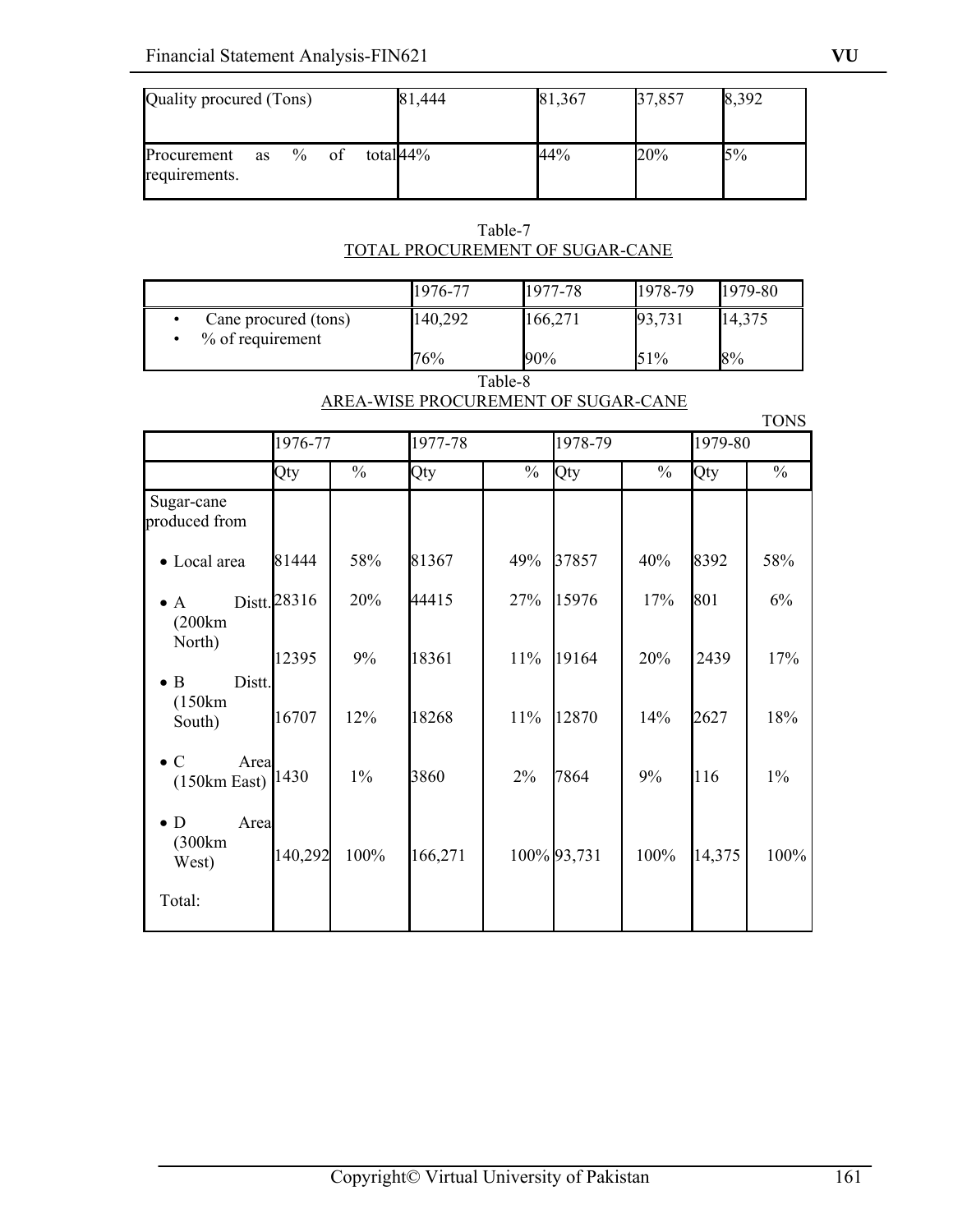## **Lesson-45**

### **SUMMARY OF FINDGINS**

## Table-9 COST OF TRANSPORTATION

|                        |         |         |         | Rs. in million |
|------------------------|---------|---------|---------|----------------|
|                        | 1976-77 | 1977-78 | 1978-79 | 1979-80        |
| Cost of cane purchased | 22.26   | 24.51   | 13.81   | 2.60           |
| Carriage & incidentals | 12.15   | 3.48    | 1.95    | 0.23           |
| Carriage as % of cost  | 10%     | 14%     | 14%     | 9%             |

Table-10 PER TON COST OF TRANSPORTATION

|                                                       | 1976-77 | 1977-78 | 1978-79 | 1979-80 |
|-------------------------------------------------------|---------|---------|---------|---------|
| and incidentals (Rs. in 2.15)<br>Carriage<br>million) |         | 3.48    | 1.95    | 0.23    |
| Cane procured (Tons)                                  | 140,292 | 166,271 | 93,731  | 14,375  |
| Average per ton cost (Rs)                             | 15.32   | 20.92   | 20.80   | 16.00   |

### Table-11 EMPLOYEE STRENGTH Actual strength during the years

|              | As per PC1 | 1976-77 | 1977-78 | 1978-79 | 1979-80 |
|--------------|------------|---------|---------|---------|---------|
| Permanent    | 185        | 605     | 625     | 615     | 495     |
| Seasonal     | 556        | 639     | 655     | 590     | 638     |
| Total        | 741        | 1244    | 1280    | 1205    | 1133    |
| $%$ increase |            | 68%     | 73%     | 63 %    | 53%     |

Table-12

## COST OF ESTABLISHMENT

|                              | 1976-77 | 1977-78 | 1978-79 | 1979-80 |
|------------------------------|---------|---------|---------|---------|
| Cost(Rs. in million)         | 7.72    | 9.11    | 8.90    | 8.51    |
| Sugar produced (tons)        | 11344   | 14015   | 8007    | 1206    |
| Cost per ton of sugar $(Rs)$ | 681     | 650     | 1112    | 7053    |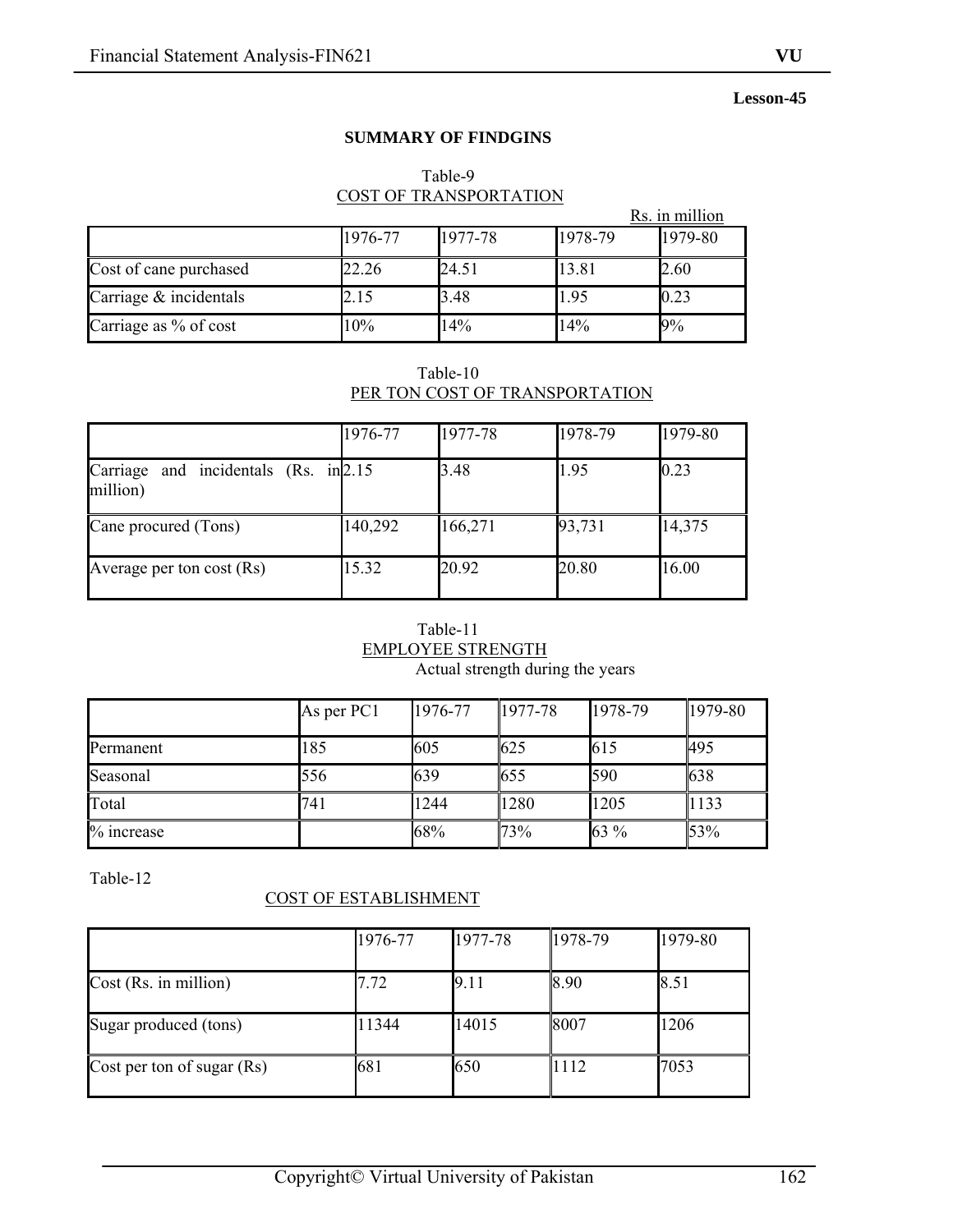Table-13

j

## PRODUCTIVITY PER EMPLOYEE

|                                | 1976-77 | 1977-78 | 1978-79 | 1979-80 |
|--------------------------------|---------|---------|---------|---------|
| Sugar produced (Tons)          | 11344   | 14015   | 8007    | 1206    |
| Employee-strength              | 1244    | 1280    | 1205    | 1133    |
| Productivity per person (Tons) | 9.1     | 10.9    | 6.6     |         |

### Table-14 FINANCIAL EXPENSES

|                                  |         |         | Rs. in million |         |
|----------------------------------|---------|---------|----------------|---------|
|                                  | 1976-77 | 1977-78 | 1978-79        | 1979-80 |
| Financial expenses               | 4.5     | 4.6     |                | $8.0\,$ |
| <b>Sales</b>                     |         |         | ΗZ             | 120     |
| Financial expenses as % of sales | 8%      | 9%      | 13%            | 40%     |

# **SUMMARY OF FINDGINS**

| No. | Area            | Findings                                                                                                                                                                    |
|-----|-----------------|-----------------------------------------------------------------------------------------------------------------------------------------------------------------------------|
| 1.  | Finance:        | Financial position poor<br>٠<br>Equity eroded<br>Debt burden: Rs.57 m<br>Financial Charges: Rs.8 m<br>Poor Liquidity                                                        |
| 2   | Profitability:  | Constantly losing.<br>٠<br>Losses understand.<br>Reasons:<br>not enough cane<br>٠<br>high transportation cost.<br>heavy fixed costs.<br>vicious circle of financial charges |
| 3.  | Raw Material:   | Requires 185,000 tons cane.<br>Cane from local area: 5-44% only.<br>Bringing cane from far off places.<br>erroneous PC1                                                     |
| 4.  | Production:     | sugar production capacity: 15,000 ton<br>$\bullet$<br>Never met target.<br>High fixed cost of production.                                                                   |
| 5.  | Administration: | Excess employees.<br>Excess per ton cost of establishment.<br>Low productivity.                                                                                             |